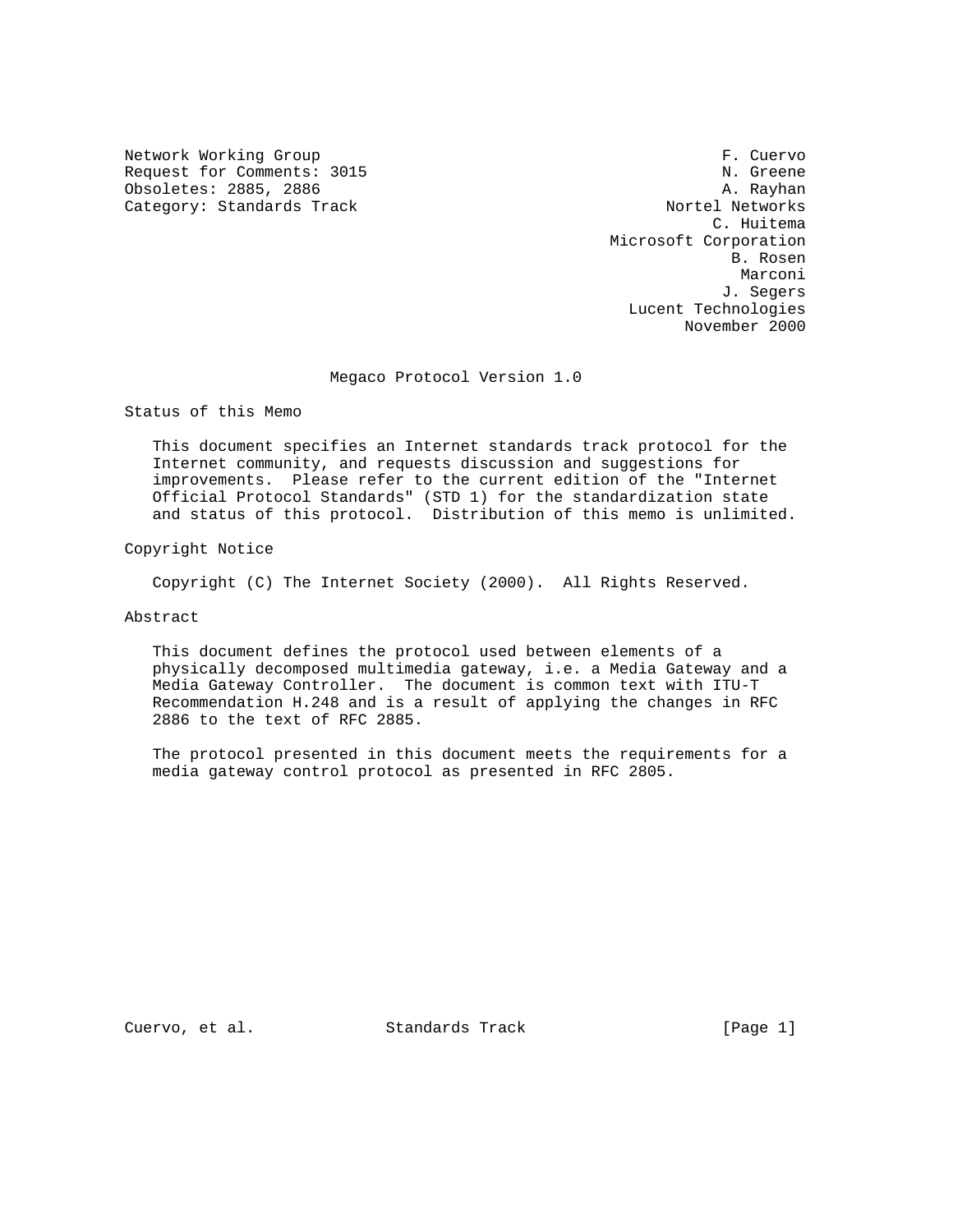TABLE OF CONTENTS

|                                                 | 6        |
|-------------------------------------------------|----------|
|                                                 | 6        |
|                                                 | 6        |
| 2.2 Informative references                      | 9        |
|                                                 | 10       |
|                                                 | 11       |
|                                                 | 11       |
|                                                 | 11       |
|                                                 | 14       |
| 6.1.1 Context Attributes and Descriptors        | 15       |
| 6.1.2 Creating, Deleting and Modifying Contexts | 15       |
|                                                 | 15       |
| 6.2.1 Termination Dynamics                      | 16       |
| $6.2.2$ TerminationIDs                          | 17       |
|                                                 | 17       |
| 6.2.4 Termination Properties and Descriptors    | 18       |
| 6.2.5 Root Termination                          | 21       |
|                                                 | 21       |
|                                                 | 22       |
| 7.1.1 Specifying Parameters                     | 22       |
| 7.1.2 Modem Descriptor                          | 23       |
| 7.1.3 Multiplex Descriptor                      | 23       |
| 7.1.4 Media Descriptor                          | 24       |
| 7.1.5 Termination State Descriptor              | 24       |
| 7.1.6 Stream Descriptor                         | 25       |
| 7.1.7 LocalControl Descriptor                   | 26       |
| 7.1.8 Local and Remote Descriptors              | 27       |
| 7.1.9 Events Descriptor                         | 30       |
| 7.1.10 EventBuffer Descriptor                   | 32       |
| 7.1.11 Signals Descriptor                       | 32       |
| 7.1.12 Audit Descriptor                         | 34       |
| 7.1.13 ServiceChange Descriptor                 | 35       |
| 7.1.14 DigitMap Descriptor                      | 36       |
| 7.1.15 Statistics Descriptor                    | 41       |
| 7.1.16 Packages Descriptor                      | 41       |
| 7.1.17 ObservedEvents Descriptor                | 42       |
| 7.1.18<br>Topology Descriptor                   | 42       |
| 7.2 Command Application Programming Interface   | 45       |
|                                                 | 46       |
|                                                 | 47<br>48 |
|                                                 | 49       |
| 7.2.5 AuditValue                                | 50       |
| 7.2.6 AuditCapabilities                         | 52       |
|                                                 | 53       |
| 7.2.8 ServiceChange 54                          |          |
|                                                 |          |

Cuervo, et al. Standards Track [Page 2]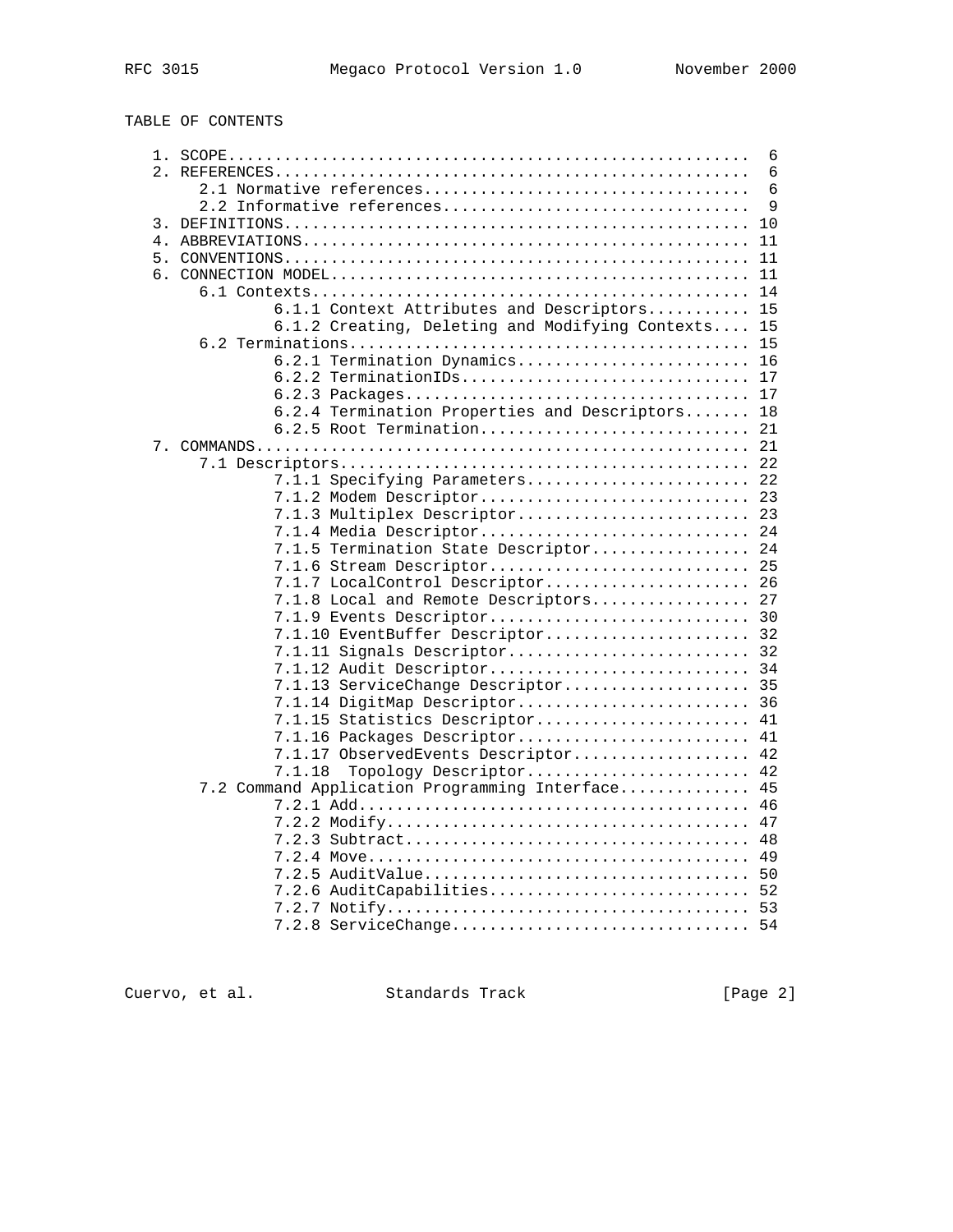| 7.2.9 Manipulating and Auditing Context Attributes. 58  |    |
|---------------------------------------------------------|----|
| 7.2.10 Generic Command Syntax 58                        |    |
|                                                         | 58 |
| 8.                                                      | 60 |
|                                                         |    |
| 8.1.1 Transaction Identifiers                           | 62 |
| 8.1.2 Context Identifiers                               | 62 |
| 8.2 Transaction Application Programming Interface 63    |    |
| 8.2.1 TransactionRequest                                | 63 |
| 8.2.2 TransactionReply 63                               |    |
| 8.2.3 TransactionPending 65                             |    |
|                                                         | 65 |
|                                                         | 65 |
|                                                         | 66 |
| 9.2 Protection against Restart Avalanche                | 67 |
|                                                         | 68 |
| 10.1 Protection of Protocol Connections 68              |    |
|                                                         | 69 |
| 10.3 Protection of Media Connections                    | 70 |
| MG-MGC CONTROL INTERFACE<br>11.                         | 71 |
| 11.1 Multiple Virtual MGs                               | 71 |
|                                                         | 72 |
| 11.3 Negotiation of Protocol Version                    | 72 |
|                                                         | 73 |
|                                                         | 74 |
|                                                         | 75 |
| 12.1 Guidelines for defining packages                   | 75 |
|                                                         | 76 |
| 12.1.2 Properties                                       | 76 |
|                                                         | 77 |
|                                                         | 77 |
|                                                         | 77 |
| 12.1.6 Procedures                                       | 78 |
| 12.2 Guidelines to defining Properties, Statistics and  |    |
| Parameters to Events and Signals                        | 78 |
|                                                         | 78 |
|                                                         | 78 |
| 12.5 Package Registration                               | 79 |
| 13.                                                     | 79 |
|                                                         | 79 |
|                                                         | 79 |
|                                                         |    |
| ANNEX A: BINARY ENCODING OF THE PROTOCOL (NORMATIVE) 80 |    |
|                                                         |    |
| A.2 ASN.1 syntax specification 82                       |    |
|                                                         |    |
| ANNEX B TEXT ENCODING OF THE PROTOCOL (NORMATIVE)100    |    |
|                                                         |    |
|                                                         |    |

Cuervo, et al. Standards Track [Page 3]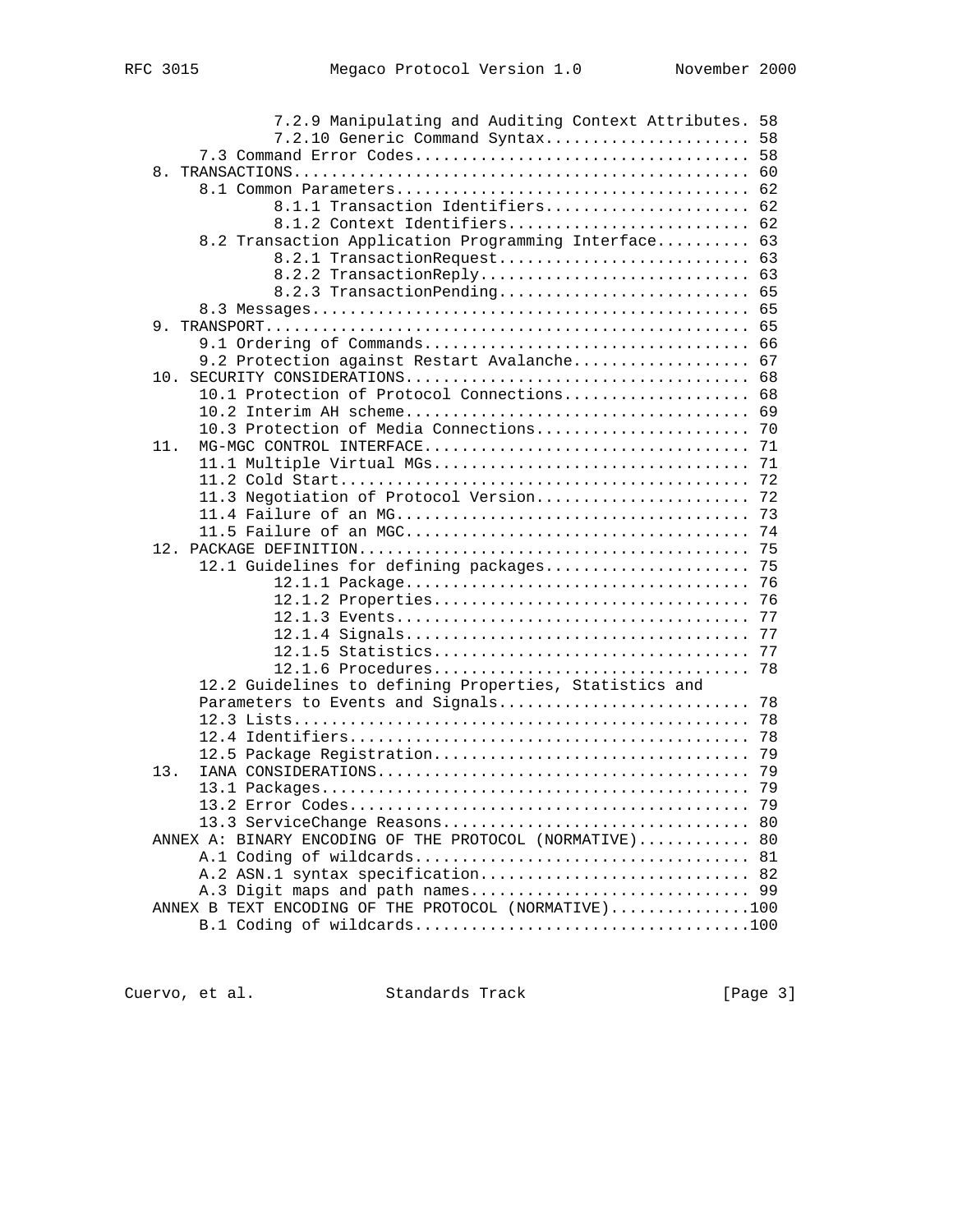| ANNEX C TAGS FOR MEDIA STREAM PROPERTIES (NORMATIVE)112                                                    |  |
|------------------------------------------------------------------------------------------------------------|--|
| C.1 General Media Attributes113                                                                            |  |
|                                                                                                            |  |
| C.3 General bearer properties115                                                                           |  |
| C.4 General ATM properties115                                                                              |  |
|                                                                                                            |  |
|                                                                                                            |  |
|                                                                                                            |  |
|                                                                                                            |  |
|                                                                                                            |  |
|                                                                                                            |  |
|                                                                                                            |  |
|                                                                                                            |  |
| ANNEX D TRANSPORT OVER IP (NORMATIVE)131                                                                   |  |
| D.1 Transport over IP/UDP using Application Level Framing131                                               |  |
| D.1.1 Providing At-Most-Once Functionality132<br>D.1.2 Transaction identifiers and three-way handshake     |  |
|                                                                                                            |  |
| D.1.3 Computing retransmission timers133                                                                   |  |
| D.1.4 Provisional responses134                                                                             |  |
| D.1.5 Repeating Requests, Responses and                                                                    |  |
| Acknowledgements135                                                                                        |  |
|                                                                                                            |  |
|                                                                                                            |  |
|                                                                                                            |  |
| D.2.1 Providing the At-Most-Once functionality137<br>D.2.2 Transaction identifiers and three way handshake |  |
|                                                                                                            |  |
| D.2.3 Computing retransmission timers137                                                                   |  |
| D.2.4 Provisional responses137                                                                             |  |
| D.2.5 Ordering of commands138                                                                              |  |
| ANNEX E BASIC PACKAGES (NORMATIVE)138                                                                      |  |
|                                                                                                            |  |
|                                                                                                            |  |
|                                                                                                            |  |
|                                                                                                            |  |
|                                                                                                            |  |
|                                                                                                            |  |
|                                                                                                            |  |
|                                                                                                            |  |
|                                                                                                            |  |
|                                                                                                            |  |
| E.2.5 Procedures142                                                                                        |  |
| E.3 Tone Generator Package142                                                                              |  |
| $E.3.1$ Properties142                                                                                      |  |
|                                                                                                            |  |
|                                                                                                            |  |
| E.3.5 Procedures143                                                                                        |  |

Cuervo, et al. Standards Track [Page 4]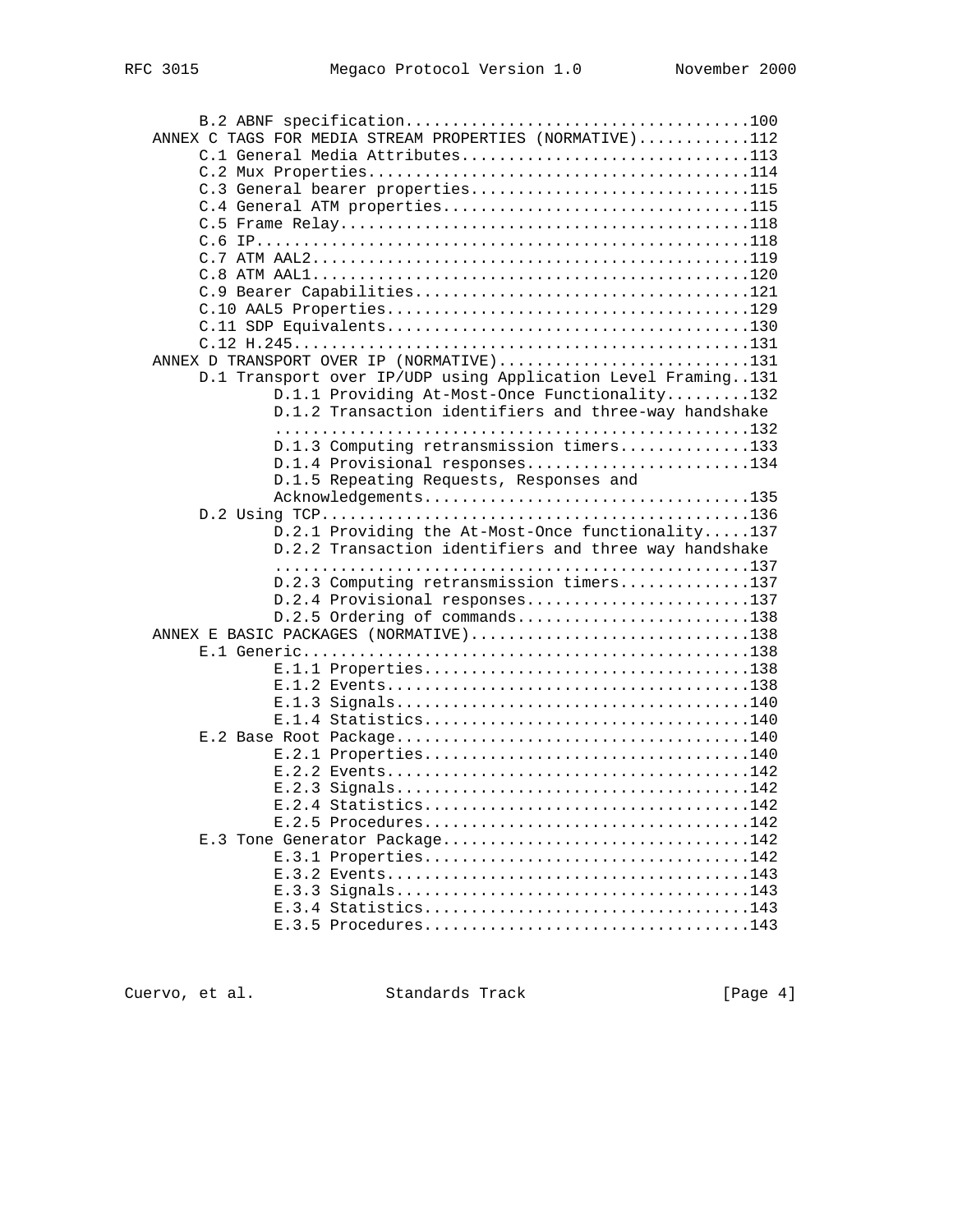| E.4 Tone Detection Package144                |  |
|----------------------------------------------|--|
| E.4.1 Properties144                          |  |
|                                              |  |
|                                              |  |
|                                              |  |
| E.4.5 Procedures146                          |  |
| E.5 Basic DTMF Generator Package147          |  |
| E.5.1 Properties147                          |  |
|                                              |  |
|                                              |  |
|                                              |  |
| E.5.5 Procedures148                          |  |
| E.6 DTMF detection Package148                |  |
| E.6.1 Properties149                          |  |
|                                              |  |
|                                              |  |
|                                              |  |
|                                              |  |
| E.7 Call Progress Tones Generator Package151 |  |
| E.7.1 Properties151                          |  |
|                                              |  |
|                                              |  |
|                                              |  |
| E.7.5 Procedures152                          |  |
| E.8 Call Progress Tones Detection Package152 |  |
| E.8.1 Properties152                          |  |
|                                              |  |
|                                              |  |
|                                              |  |
|                                              |  |
| E.9 Analog Line Supervision Package153       |  |
| E.9.1 Properties153                          |  |
|                                              |  |
|                                              |  |
|                                              |  |
| E.9.5 Procedures157                          |  |
|                                              |  |
| E.10 Basic Continuity Package157             |  |
| E.10.1 Properties157                         |  |
|                                              |  |
|                                              |  |
|                                              |  |
| E.10.5 Procedures159                         |  |
|                                              |  |
| E.11.1 Properties159                         |  |
|                                              |  |
|                                              |  |
|                                              |  |

Cuervo, et al. Standards Track [Page 5]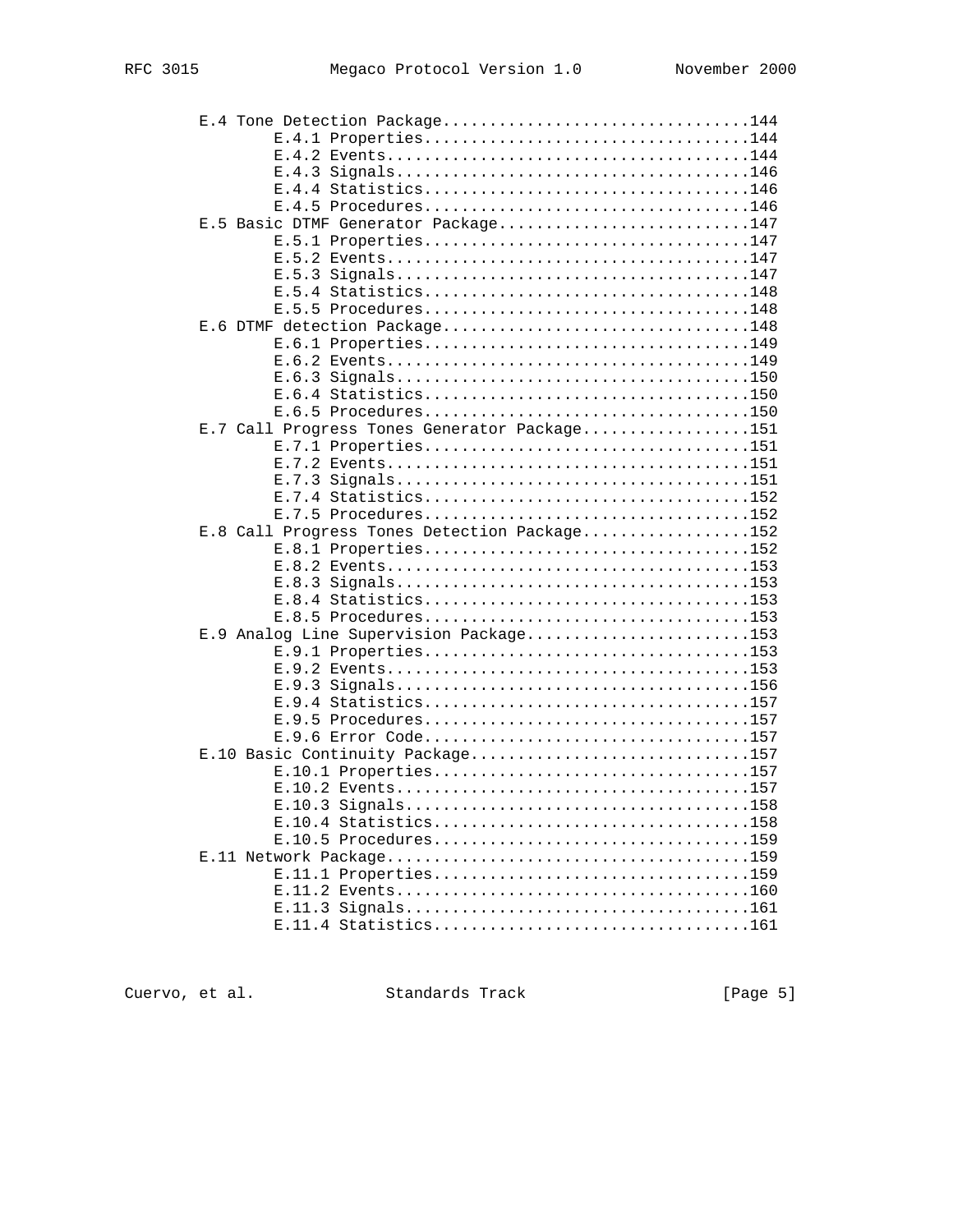| E.11.5 Procedures162                                   |  |
|--------------------------------------------------------|--|
| $E.12$ RTP                                             |  |
| E.12.1 Properties162                                   |  |
|                                                        |  |
|                                                        |  |
|                                                        |  |
|                                                        |  |
|                                                        |  |
|                                                        |  |
| E.13.1 Properties164                                   |  |
|                                                        |  |
|                                                        |  |
|                                                        |  |
| E.13.5 Procedures165                                   |  |
| APPENDIX A EXAMPLE CALL FLOWS (INFORMATIVE)166         |  |
| A.1 Residential Gateway to Residential Gateway Call166 |  |
| A.1.1 Programming Residential GW Analog Line           |  |
| Terminations for Idle Behavior166                      |  |

 A.1.2 Collecting Originator Digits and Initiating Termination........................................168 AUTHORS ADDRESS.................................................178 FULL COPYRIGHT STATEMENT........................................179

## 1. SCOPE

 This document defines the protocol used between elements of a physically decomposed multimedia gateway. There are no functional differences from a system view between a decomposed gateway, with distributed sub-components potentially on more than one physical device, and a monolithic gateway such as described in H.246. This document does not define how gateways, multipoint control units or interactive voice response units (IVRs) work. Instead it creates a general framework that is suitable for these applications.

 Packet network interfaces may include IP, ATM or possibly others. The interfaces will support a variety of SCN signalling systems, including tone signalling, ISDN, ISUP, QSIG, and GSM. National variants of these signalling systems will be supported where applicable.

 The protocol definition in this document is common text with ITU-T Recommendation H.248. It meets the requirements documented in RFC 2805.

#### 2. REFERENCES

#### 2.1 Normative references

ATM Forum (1994): "User-Network Interface, Version 4.0".

Cuervo, et al. Standards Track (Page 6)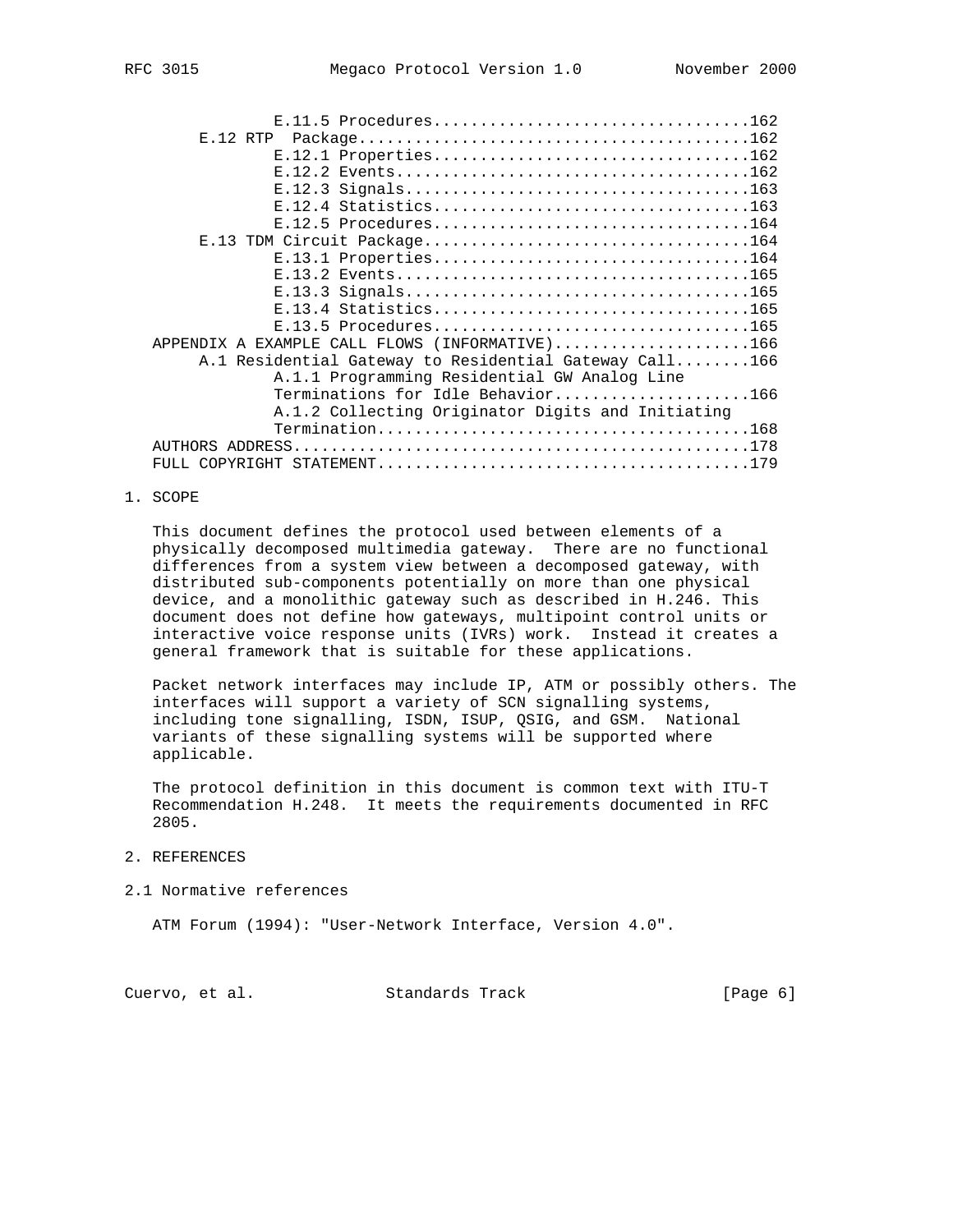ITU-T Recommendation H.225.0: "Call Signalling Protocols and Media Stream Packetization for Packet Based Multimedia Communications Systems".

 ITU-T Recommendation H.235: "Security and encryption for H-Series (H.323 and other H.245-based) multimedia terminals".

 ITU-T Recommendation H.245: "Control Protocol for Multimedia Communication".

 ITU-T Recommendation H.323: "Packet Based Multimedia Communication Systems".

 ITU-T Recommendation I.363.1, "B-ISDN ATM Adaptation Layer specification: Type 1 AAL".

 ITU-T Recommendation I.363.2, "B-ISDN ATM Adaptation Layer specification: Type 2 AAL".

 ITU-T Recommendation I.363.5, "B-ISDN ATM Adaptation Layer specification: Type 5 AAL".

 ITU-T Recommendation I.363.5, "B-ISDN ATM Adaptation Layer specification: Type 5 AAL".

 ITU-T Recommendation I.366.1, "Segmentation and Reassembly Service Specific Convergence Sublayer for the AAL type 2".

 ITU-T Recommendation I.366.2, "AAL type 2 service specific convergence sublayer for trunking".

 ITU-T Recommendation I.371, "Traffic control and congestion control in B-ISDN".

 ITU-T Recommendation Q.763, "Signalling System No. 7 - ISDN user part formats and codes".

 ITU-T Recommendation Q.765, "Signalling System No. 7 - Application transport mechanism".

 ITU-T Recommendation Q.931: "Digital Subscriber Signalling System No. 1 (DSS 1) - ISDN User-Network Interface Layer 3 Specification for Basic Call Control".

 ITU-T Recommendation Q.2630.1, "AAL Type 2 Signalling Protocol (Capability Set 1)".

Cuervo, et al. Standards Track [Page 7]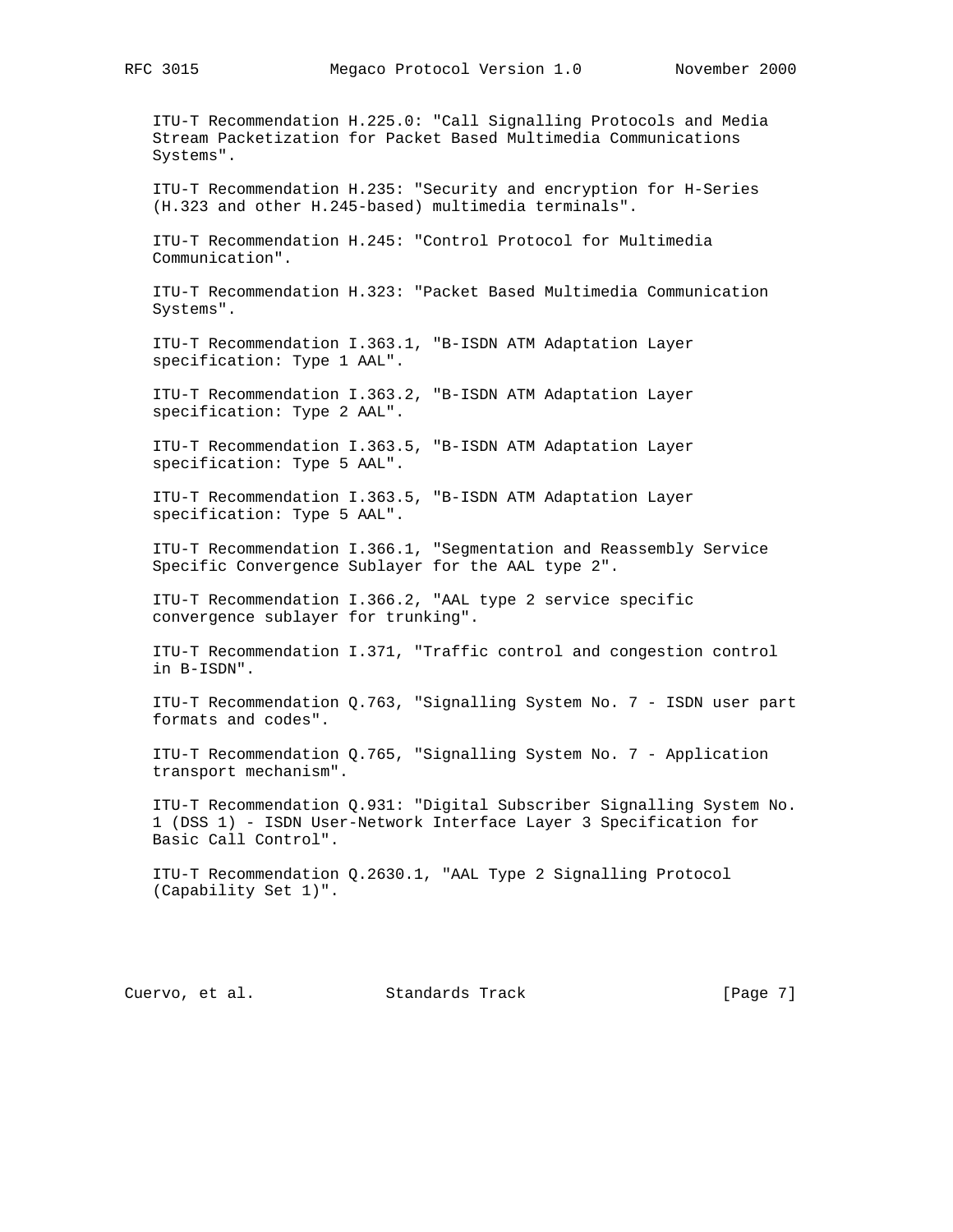ITU-T Recommendation Q.2931, "Broadband Integrated Services Digital Network (B-ISDN) - Digital Subscriber Signalling System No. 2 (DSS 2) - User-Network Interface (UNI) - Layer 3 specification for basic call/connection control".

 ITU-T Recommendation Q.2941.1, "Digital Subscriber Signalling System No. 2 - Generic Identifier Transport".

 ITU-T Recommendation Q.2961, "Broadband integrated services digital network (B-ISDN) - Digital subscriber signalling system no.2 (DSS 2) - additional traffic parameters".

 ITU-T Recommendation Q.2965.1, "Digital subscriber signalling system No. 2 \_ Support of Quality of Service classes."

 ITU-T Recommendation Q.2965.2, "Digital subscriber signalling system No. 2 \_ Signalling of individual Quality of Service parameters."

 ITU-T Recommendation Q.2961.2, "Digital subscriber signalling system No. 2 - Additional traffic parameters: Support of ATM transfer capability in the broadband bearer capability information element."

 ITU-T Recommendation X.213, "Information technology - Open System Interconnection - Network service definition plus Amendment 1 (08/1997), Addition of the Internet protocol address format identifier".

 ITU-T Recommendation V.76 (08/96), "Generic multiplexer using V.42 LAPM-based procedures".

 ITU-T Recommendation X.680 (1997): "Information technology-Abstract Syntax Notation One (ASN.1): Specification of basic notation".

 ITU-T Recommendation H.246 (1998), "Interworking of H-series multimedia terminals with H-series multimedia terminals and voice/voiceband terminals on GSTN and ISDN".

 Rose, M. and D. Cass, "ISO Transport Service on top of the TCP, Version 3", RFC 1006, May 1987.

 Crocker, D. and P. Overell, "Augmented BNF for Syntax Specifications: ABNF", RFC 2234, November 1997.

 Handley, M. and V. Jacobson, "SDP: Session Description Protocol", RFC 2327, April 1998.

Cuervo, et al. Standards Track (Page 8)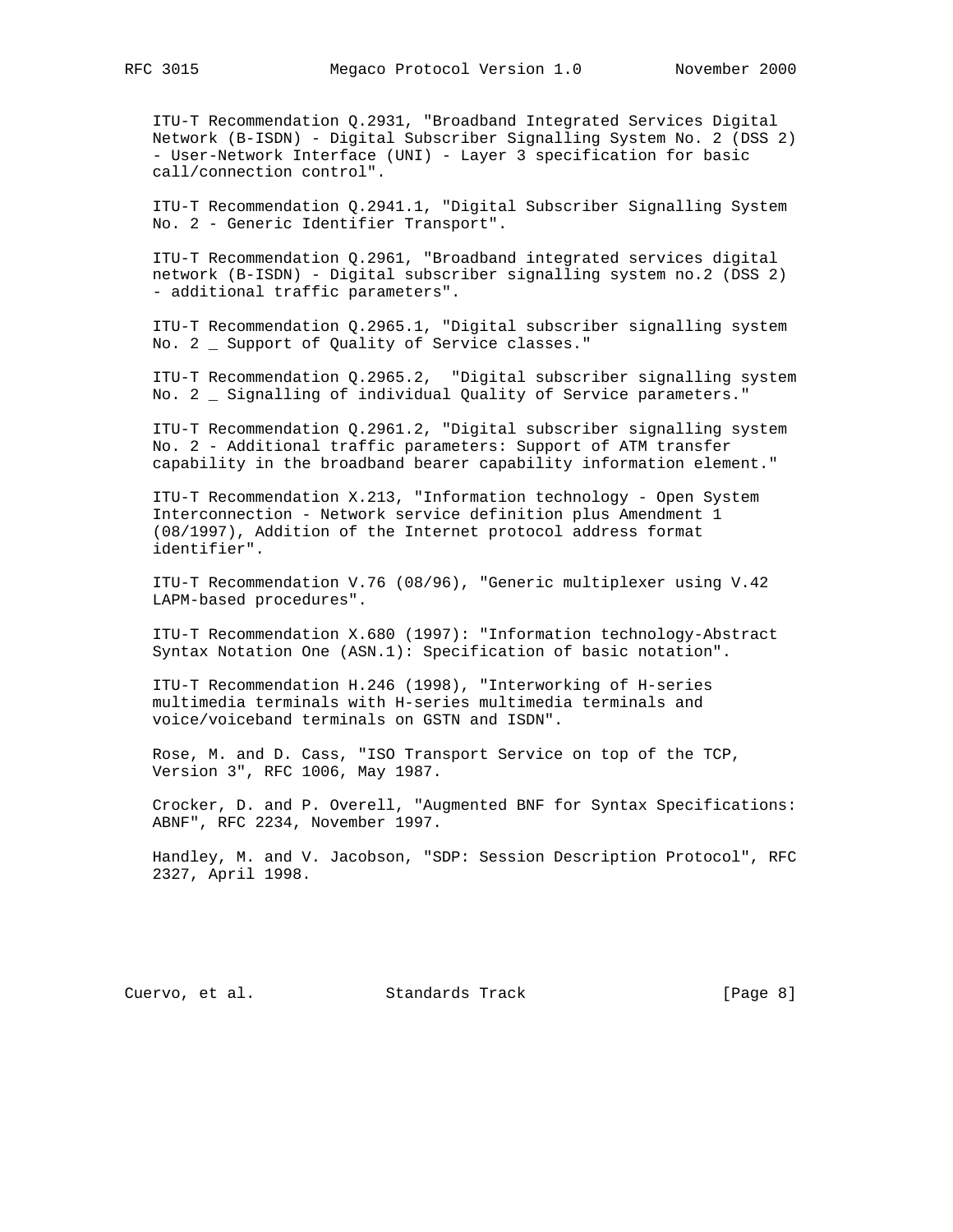Kent, S. and R. Atkinson, "IP Authentication Header", RFC 2402, November 1998.

 Kent, S. and R. Atkinson, "IP Encapsulating Security Payload (ESP)", RFC 2406, November 1998.

2.2 Informative references

 ITU-T Recommendation E.180/Q.35 (1998): "Technical characteristics of tones for the telephone service".

 CCITT Recommendation G.711 (1988), "Pulse Code Modulation (PCM) of voice frequencies".

 ITU-T Recommendation H.221 (05/99),"Frame structure for a 64 to 1920 kbit/s channel in audiovisual teleservices".

 ITU-T Recommendation H.223 (1996), "Multiplexing protocol for low bit rate multimedia communication".

Postel, J., "User Datagram Protocol", RFC 768, August 1980.

Postel, J., "Internet protocol", RFC 791, September 1981.

Postel, J., "TRANSMISSION CONTROL PROTOCOL", RFC 793, September 1981.

Simpson, W., "The Point-to-Point Protocol", RFC 1661, July 1994.

 Schulzrinne, H., Casner, S., Frederick, R. and V. Jacobson, "RTP: A Transport Protocol for Real-Time Applications", RFC 1889, January 1996.

 Schulzrinne, H., "RTP Profile for Audio and Video Audio and Video Conferences with Minimal Control", RFC 1890, January 1996.

 Kent, S. and R. Atkinson, "Security Architecture for the Internet Protocol", RFC 2401, November 1998.

 Deering, S. and R. Hinden, "Internet Protocol, Version 6 (IPv6) Specification", RFC 2460, December 1998.

 Handley, M., Schulzrinne, H., Schooler, E. and J. Rosenberg, "SIP: Session Initiation Protocol", RFC 2543, March 1999.

 Greene, N., Ramalho, M. and B. Rosen, "Media Gateway control protocol architecture and requirements", RFC 2805, April 1999.

Cuervo, et al. Standards Track (Page 9)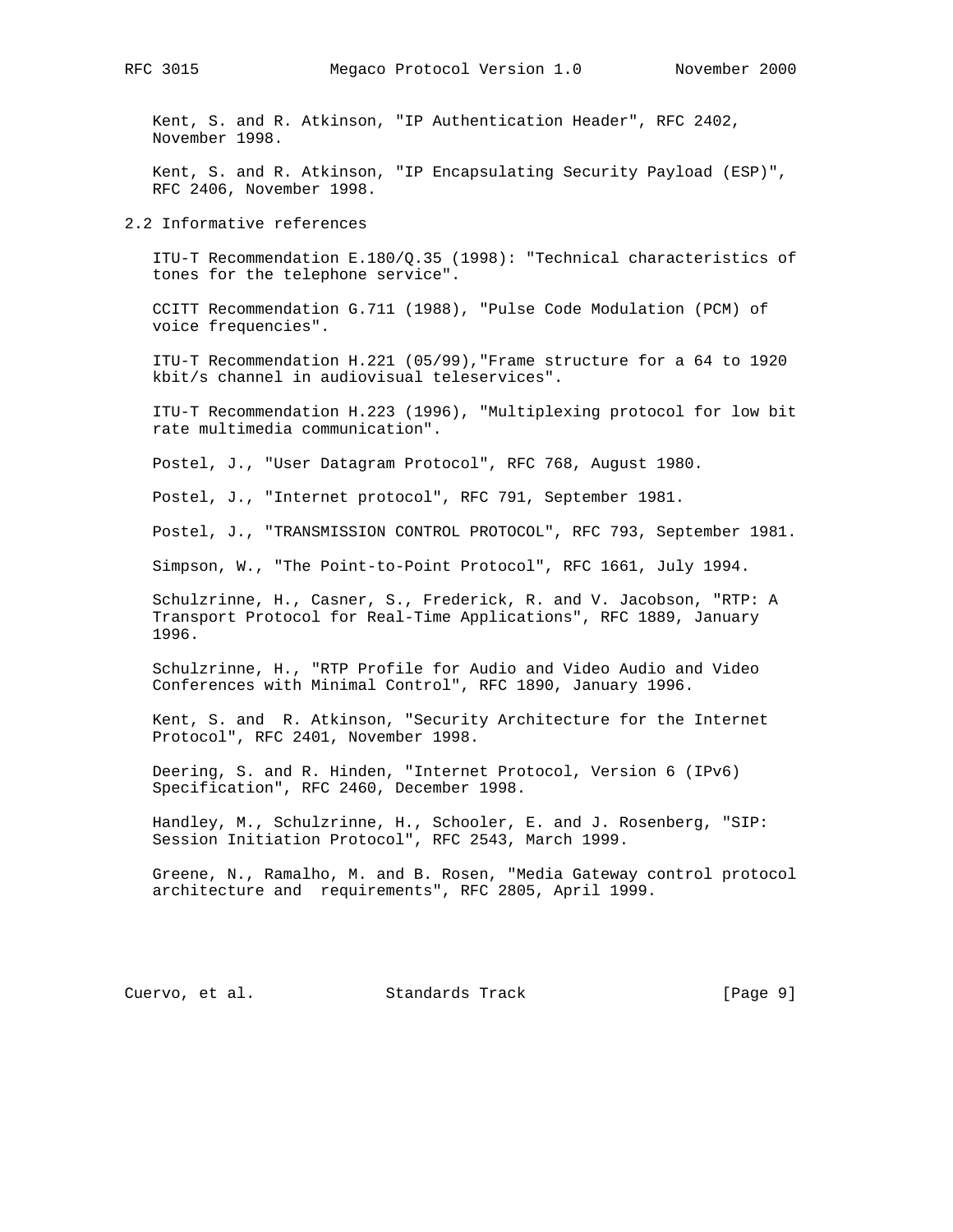## 3. DEFINITIONS

 Access Gateway: A type of gateway that provides a User to Network Interface (UNI) such as ISDN.

 Descriptor: A syntactic element of the protocol that groups related properties. For instance, the properties of a media flow on the MG can be set by the MGC by including the appropriate descriptor in a command.

 Media Gateway (MG): The media gateway converts media provided in one type of network to the format required in another type of network. For example, a MG could terminate bearer channels from a switched circuit network (e.g., DS0s) and media streams from a packet network (e.g., RTP streams in an IP network). This gateway may be capable of processing audio, video and T.120 alone or in any combination, and will be capable of full duplex media translations. The MG may also play audio/video messages and perform other IVR functions, or may perform media conferencing.

 Media Gateway Controller (MGC): Controls the parts of the call state that pertain to connection control for media channels in a MG.

 Multipoint Control Unit (MCU): An entity that controls the setup and coordination of a multi-user conference that typically includes processing of audio, video and data.

 Residential Gateway: A gateway that interworks an analogue line to a packet network. A residential gateway typically contains one or two analogue lines and is located at the customer premises.

 SCN FAS Signalling Gateway: This function contains the SCN Signalling Interface that terminates SS7, ISDN or other signalling links where the call control channel and bearer channels are collocated in the same physical span.

 SCN NFAS Signalling Gateway: This function contains the SCN Signalling Interface that terminates SS7 or other signalling links where the call control channels are separated from bearer channels.

 Stream: Bidirectional media or control flow received/sent by a media gateway as part of a call or conference.

 Trunk: A communication channel between two switching systems such as a DS0 on a T1 or E1 line.

 Trunking Gateway: A gateway between SCN network and packet network that typically terminates a large number of digital circuits.

Cuervo, et al. Standards Track [Page 10]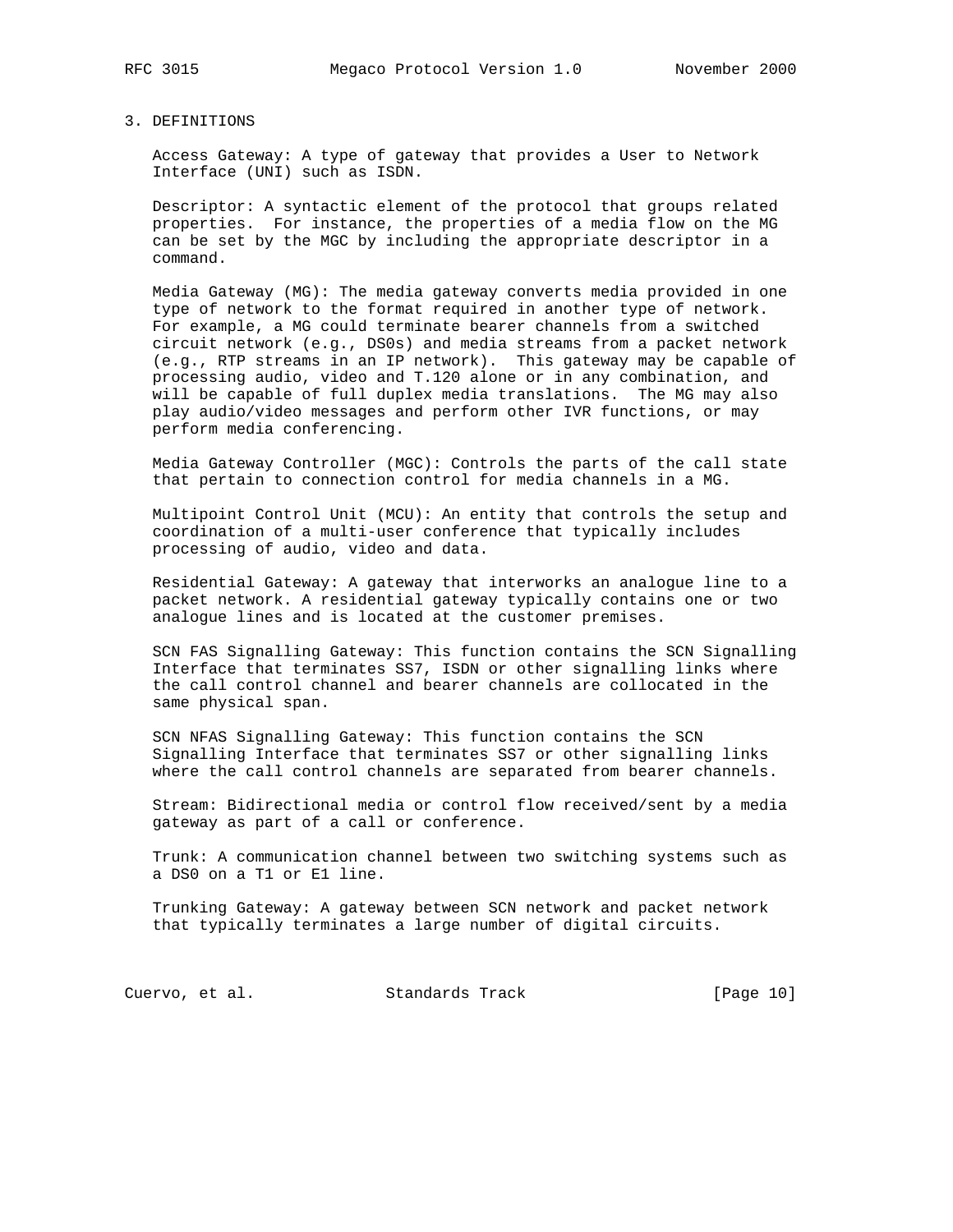# 4. ABBREVIATIONS

This recommendation defines the following terms.

| ATM  | Asynchronous Transfer Mode              |
|------|-----------------------------------------|
| CAS  | Channel Associated Signalling           |
| DTMF | Dual Tone Multi-Frequency               |
| FAS  | Facility Associated Signalling          |
| GSM  | Global System for Mobile communications |
| GW   | GateWay                                 |
| IANA | Internet Assigned Numbers Authority     |
| IP   | Internet Protocol                       |
| ISUP | ISDN User Part                          |
| IVR  | Interactive Voice Response              |
| MG   | Media Gateway                           |
| MGC  | Media Gateway Controller                |
| NFAS | Non-Facility Associated Signalling      |
| PRI  | Primary Rate Interface                  |
| PSTN | Public Switched Telephone Network       |
| QoS  | Quality of Service                      |
| RTP  | Real-time Transport Protocol            |
| SCN  | Switched Circuit Network                |
| SG   | Signalling Gateway                      |
| SS7  | Signalling System No. 7                 |

## 5. CONVENTIONS

 The key words "MUST", "MUST NOT", "REQUIRED", "SHALL", "SHALL NOT", "SHOULD", "SHOULD NOT", "RECOMMENDED", "MAY", and "OPTIONAL" in this document are to be interpreted as described in RFC2119.

6. CONNECTION MODEL

 The connection model for the protocol describes the logical entities, or objects, within the Media Gateway that can be controlled by the Media Gateway Controller. The main abstractions used in the connection model are Terminations and Contexts.

 A Termination sources and/or sinks one or more streams. In a multimedia conference, a Termination can be multimedia and sources or sinks multiple media streams. The media stream parameters, as well as modem, and bearer parameters are encapsulated within the Termination.

Cuervo, et al. Standards Track [Page 11]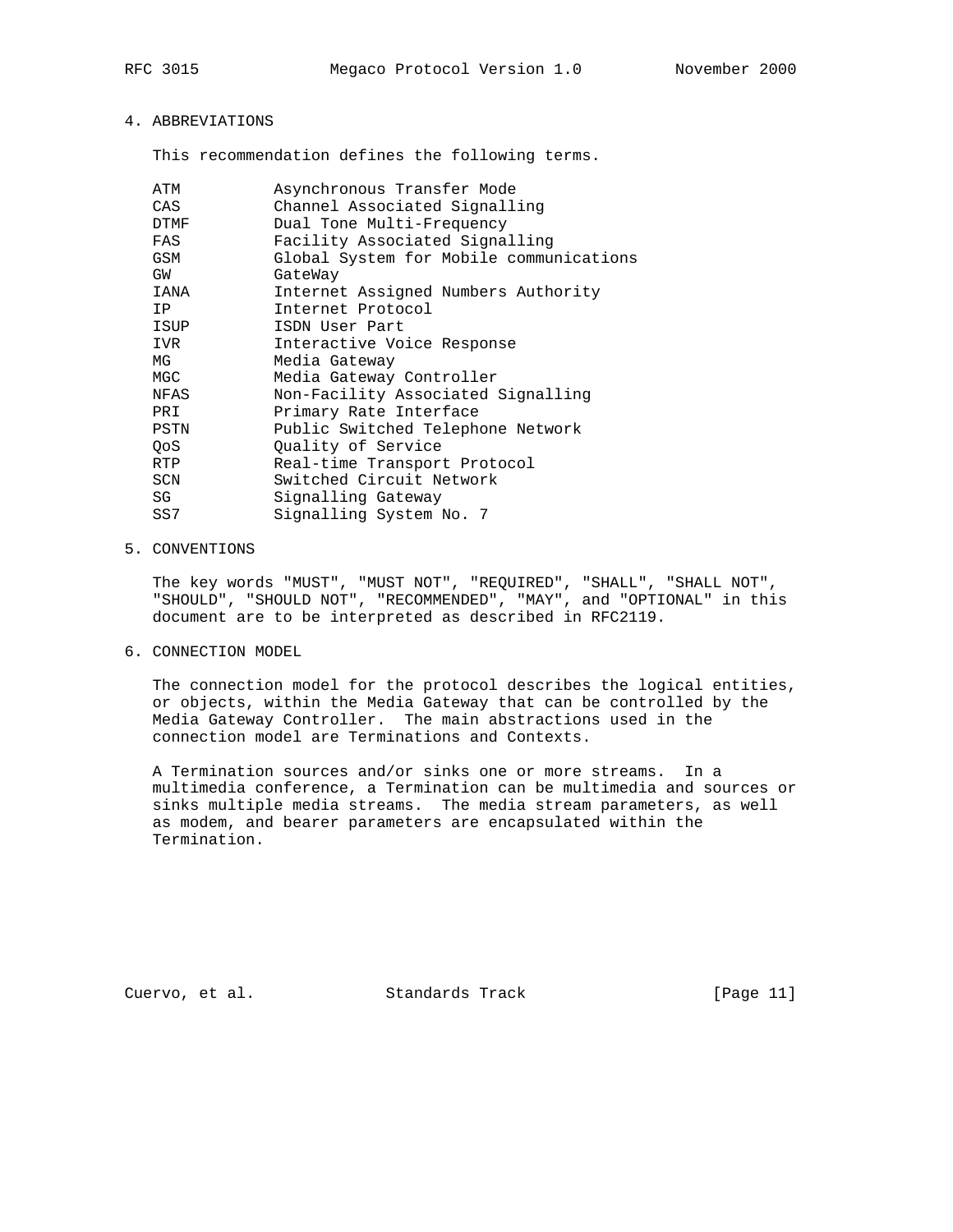

Figure 1: Example of H.248 Connection Model

Cuervo, et al. Standards Track

[Page 12]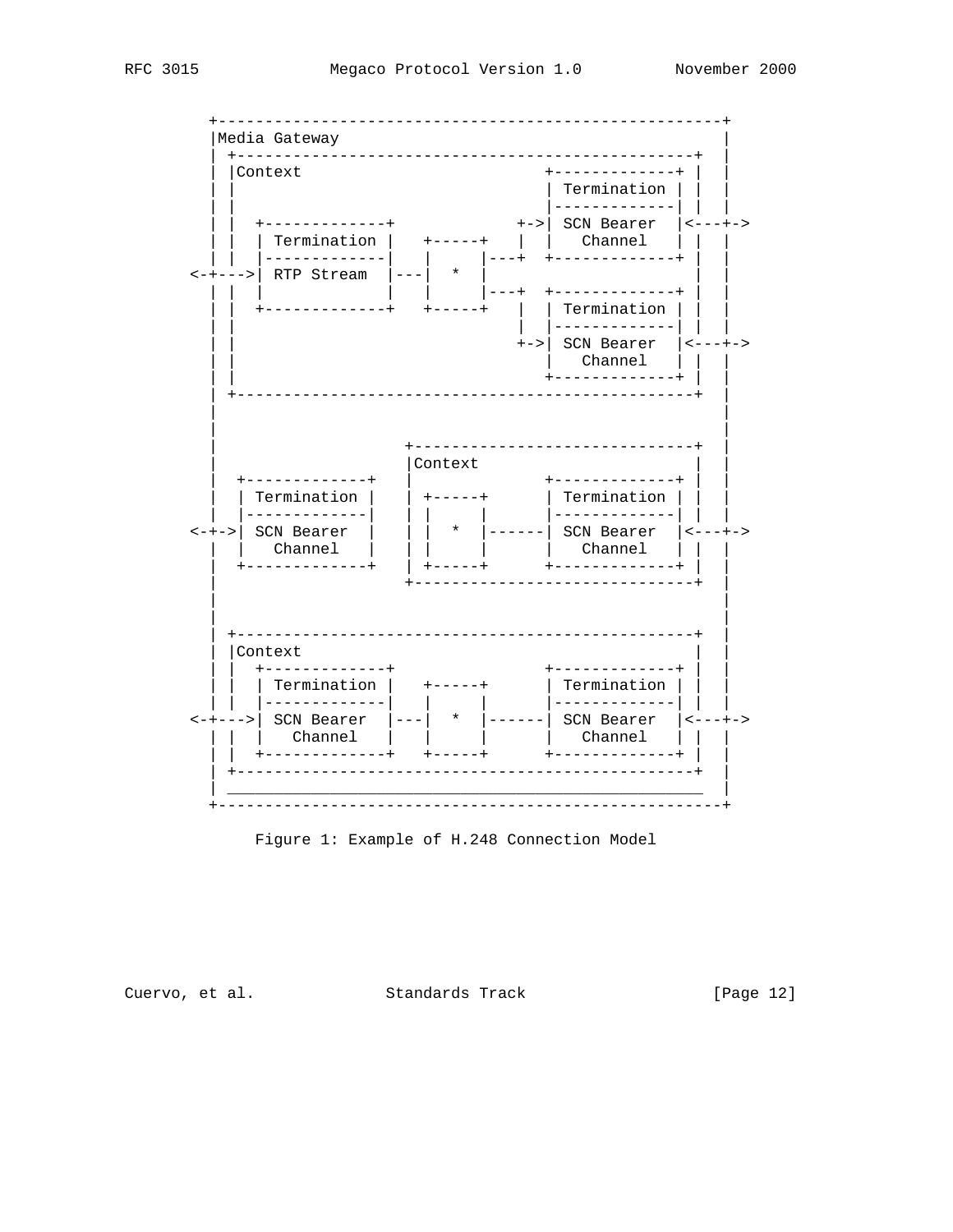A Context is an association between a collection of Terminations. There is a special type of Context, the null Context, which contains all Terminations that are not associated to any other Termination. For instance, in a decomposed access gateway, all idle lines are represented by Terminations in the null Context.

 Figure 1 above is a graphical depiction of these concepts. The diagram of Figure 1 gives several examples and is not meant to be an all-inclusive illustration. The asterisk box in each of the Contexts represents the logical association of Terminations implied by the Context.

 The example below shows an example of one way to accomplish a call waiting scenario in a decomposed access gateway, illustrating the relocation of a Termination between Contexts. Terminations T1 and T2 belong to Context C1 in a two-way audio call. A second audio call is waiting for T1 from Termination T3. T3 is alone in Context C2. T1 accepts the call from T3, placing T2 on hold. This action results in T1 moving into Context C2, as shown below.



Figure 2: Example Call Waiting Scenario / Alerting Applied to T1

Cuervo, et al. Standards Track [Page 13]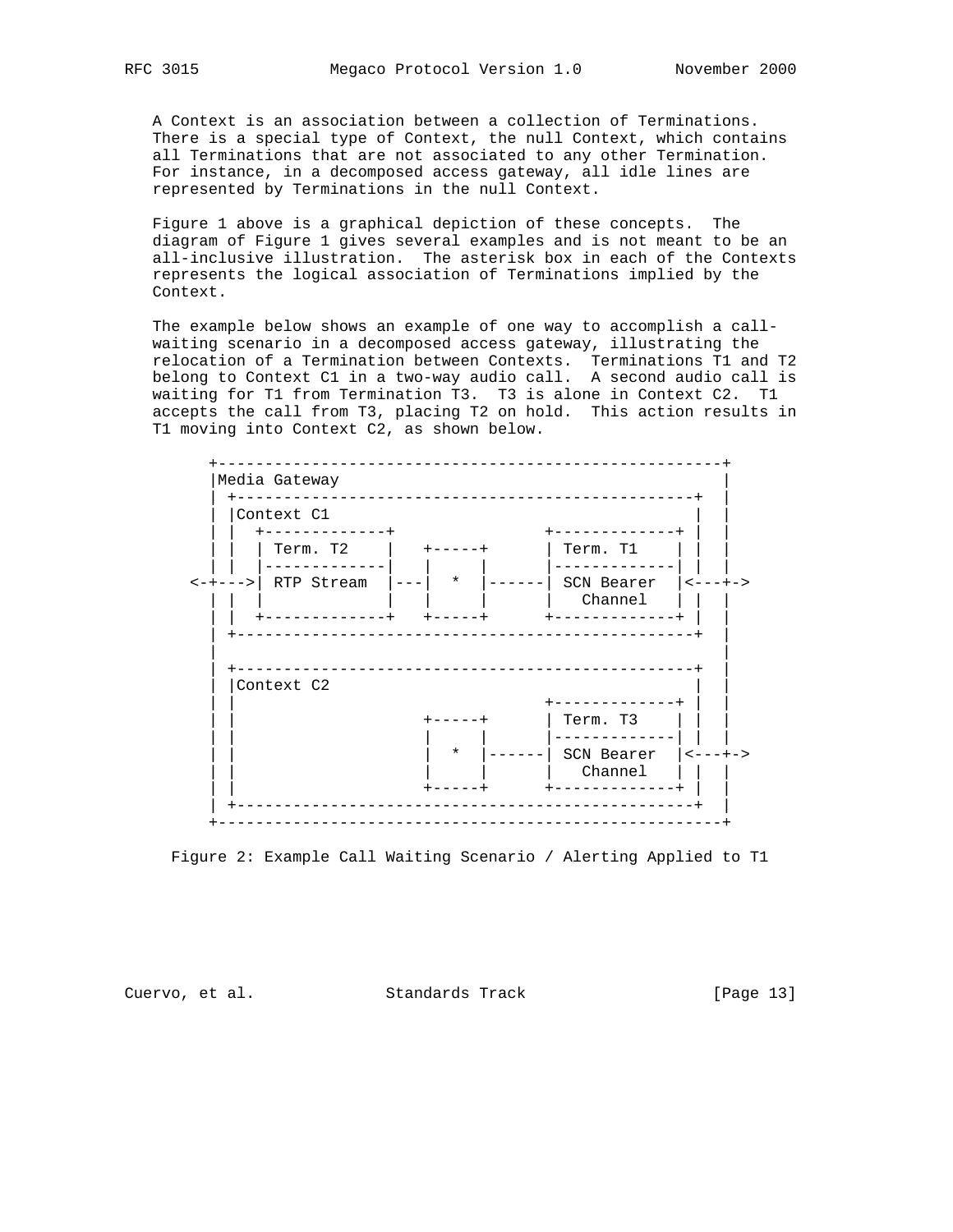

Figure 3. Example Call Waiting Scenario / Answer by T1

# 6.1 Contexts

 A Context is an association between a number of Terminations. The Context describes the topology (who hears/sees whom) and the media mixing and/or switching parameters if more than two Terminations are involved in the association.

 There is a special Context called the null Context. It contains Terminations that are not associated to any other Termination. Terminations in the null Context can have their parameters examined or modified, and may have events detected on them.

 In general, an Add command is used to add Terminations to Contexts. If the MGC does not specify an existing Context to which the Termination is to be added, the MG creates a new Context. A Termination may be removed from a Context with a Subtract command, and a Termination may be moved from one Context to another with a Move command. A Termination SHALL exist in only one Context at a time.

Cuervo, et al. Standards Track [Page 14]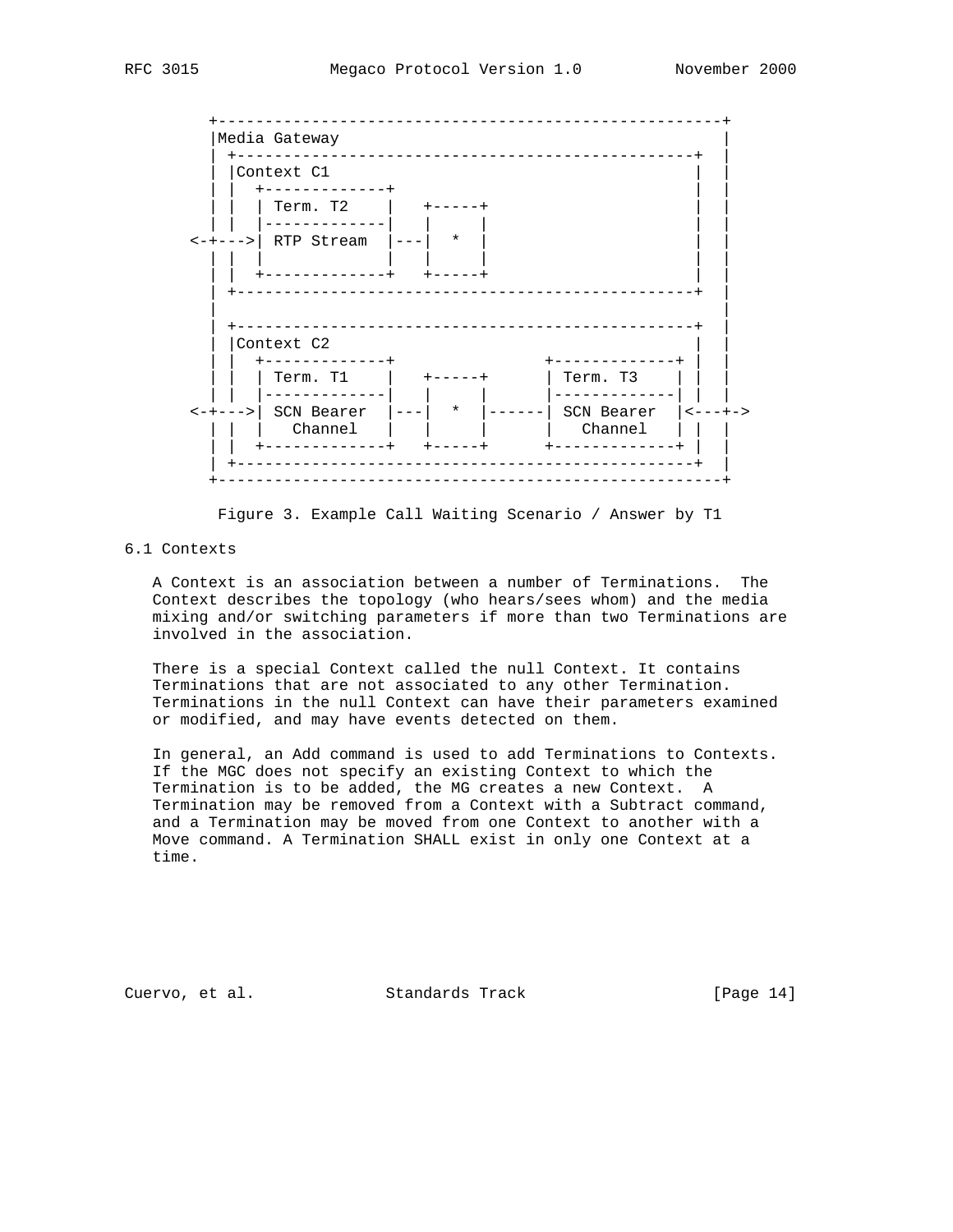The maximum number of Terminations in a Context is a MG property. Media gateways that offer only point-to-point connectivity might allow at most two Terminations per Context. Media gateways that support multipoint conferences might allow three or more terminations per Context.

## 6.1.1 Context Attributes and Descriptors

The attributes of Contexts are:

- \* ContextID.
- \* The topology (who hears/sees whom). The topology of a Context describes the flow of media between the Terminations within a Context. In contrast, the mode of a Termination (send/receive/\_) describes the flow of the media at the ingress/egress of the media gateway.
- \* The priority is used for a context in order to provide the MG with information about a certain precedence handling for a context. The MGC can also use the priority to control autonomously the traffic precedence in the MG in a smooth way in certain situations (e.g. restart), when a lot of contexts must be handled simultaneously.
- \* An indicator for an emergency call is also provided to allow a preference handling in the MG.
- 6.1.2 Creating, Deleting and Modifying Contexts

 The protocol can be used to (implicitly) create Contexts and modify the parameter values of existing Contexts. The protocol has commands to add Terminations to Contexts, subtract them from Contexts, and to move Terminations between Contexts. Contexts are deleted implicitly when the last remaining Termination is subtracted or moved out.

6.2 Terminations

 A Termination is a logical entity on a MG that sources and/or sinks media and/or control streams. A Termination is described by a number of characterizing Properties, which are grouped in a set of Descriptors that are included in commands. Terminations have unique identities (TerminationIDs), assigned by the MG at the time of their creation.

Cuervo, et al. Standards Track [Page 15]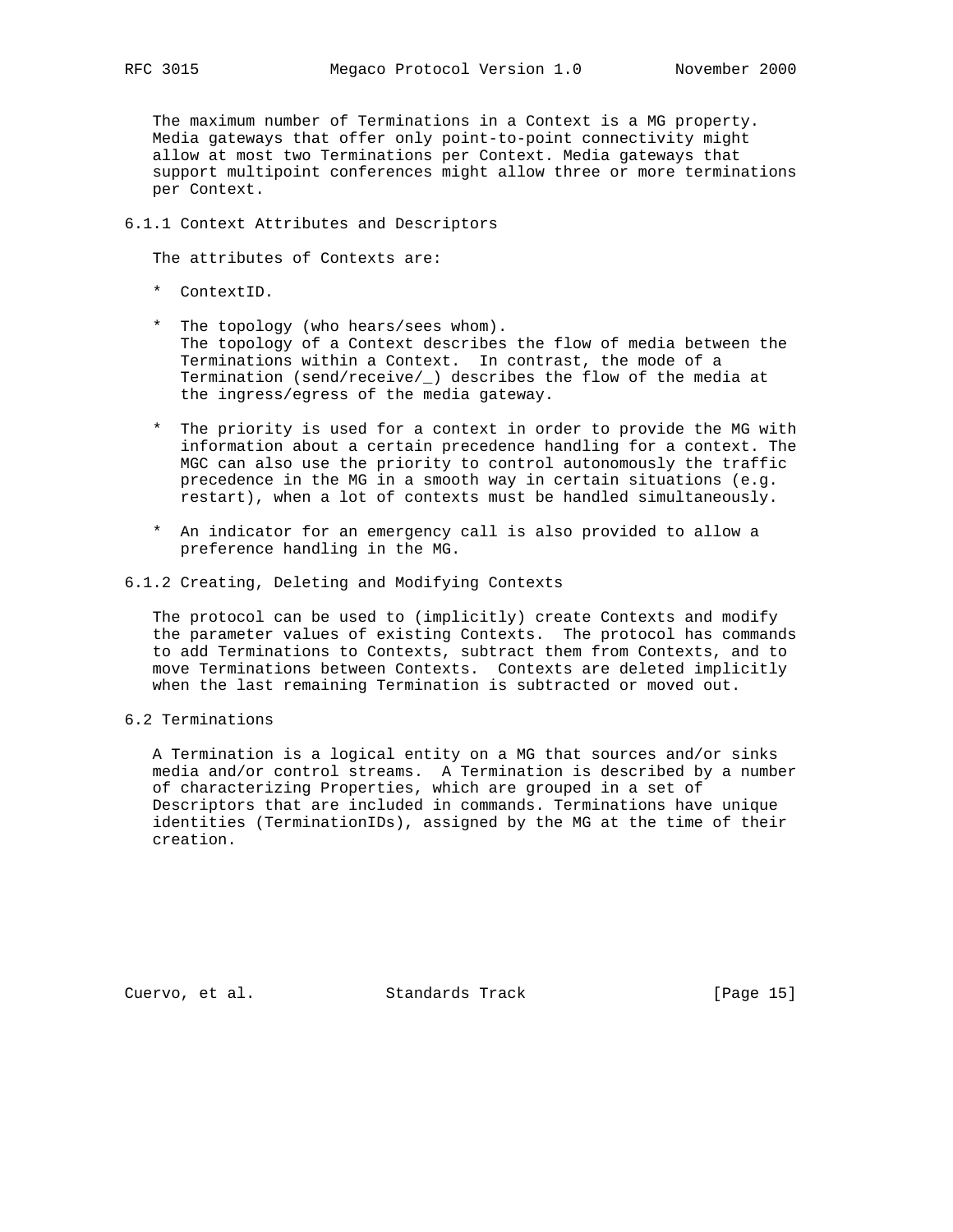Terminations representing physical entities have a semi-permanent existence. For example, a Termination representing a TDM channel might exist for as long as it is provisioned in the gateway. Terminations representing ephemeral information flows, such as RTP flows, would usually exist only for the duration of their use.

 Ephemeral Terminations are created by means of an Add command. They are destroyed by means of a Subtract command. In contrast, when a physical Termination is Added to or Subtracted from a Context, it is taken from or to the null Context, respectively.

 Terminations may have signals applied to them. Signals are MG generated media streams such as tones and announcements as well as line signals such as hookswitch. Terminations may be programmed to detect Events, the occurrence of which can trigger notification messages to the MGC, or action by the MG. Statistics may be accumulated on a Termination. Statistics are reported to the MGC upon request (by means of the AuditValue command, see section 7.2.5) and when the Termination is taken out of the call it is in.

 Multimedia gateways may process multiplexed media streams. For example, Recommendation H.221 describes a frame structure for multiple media streams multiplexed on a number of digital 64 kbit/s channels. Such a case is handled in the connection model in the following way. For every bearer channel that carries part of the multiplexed streams, there is a Termination. The Terminations that source/sink the digital channels are connected to a separate Termination called the multiplexing Termination. This Termination describes the multiplex used (e.g. how the H.221 frames are carried over the digital channels used). The MuxDescriptor is used to this end. If multiple media are carried, this Termination contains multiple StreamDescriptors. The media streams can be associated with streams sourced/sunk by other Terminations in the Context.

 Terminations may be created which represent multiplexed bearers, such as an ATM AAL Type 2 bearer. When a new multiplexed bearer is to be created, an ephemeral termination is created in a context established for this purpose. When the termination is subtracted, the multiplexed bearer is destroyed.

6.2.1 Termination Dynamics

 The protocol can be used to create new Terminations and to modify property values of existing Terminations. These modifications include the possibility of adding or removing events and/or signals. The Termination properties, and events and signals are described in

Cuervo, et al. Standards Track [Page 16]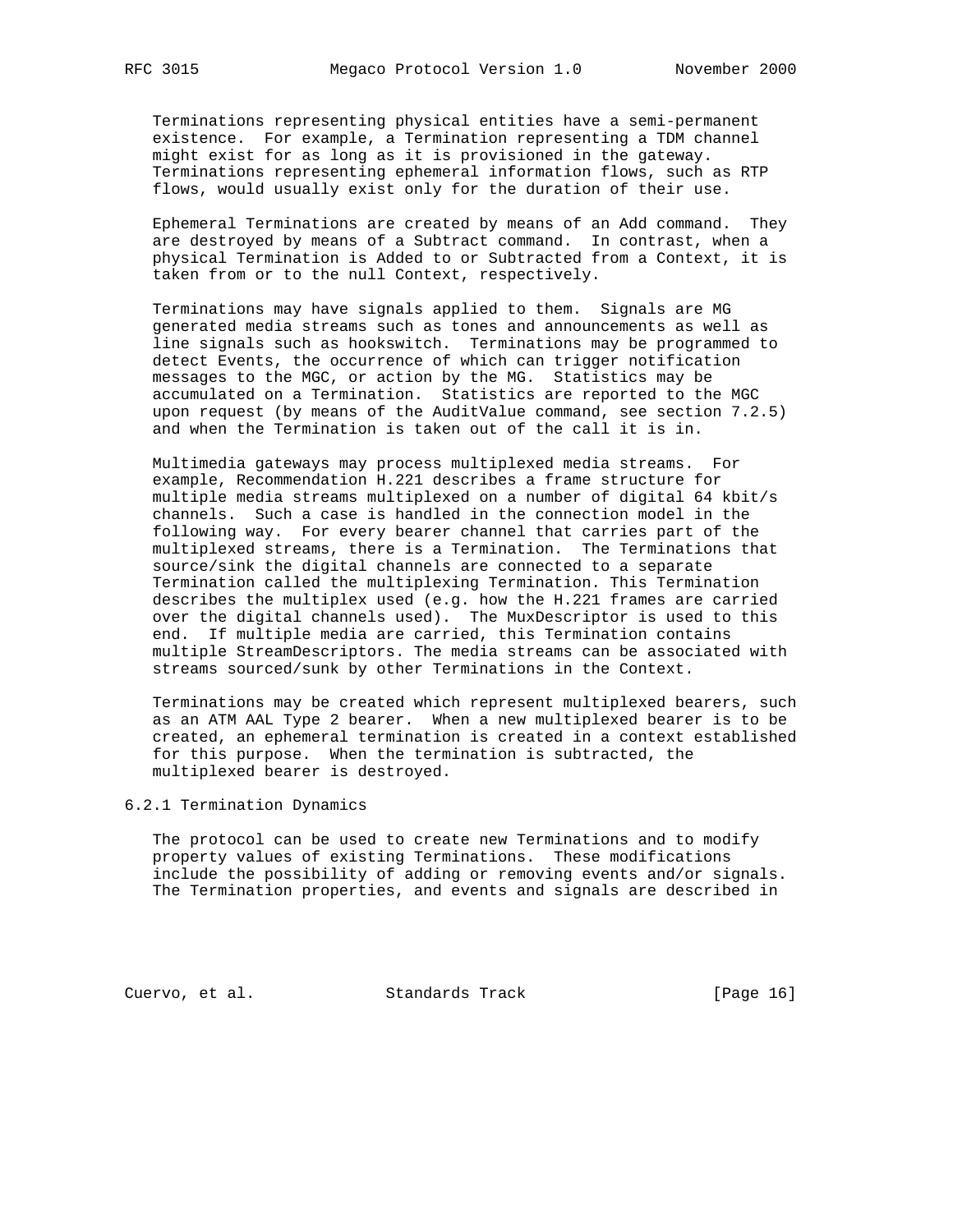the ensuing sections. An MGC can only release/modify terminations and the resources that the termination represents which it has previously seized via, e.g., the Add command.

6.2.2 TerminationIDs

 Terminations are referenced by a TerminationID, which is an arbitrary schema chosen by the MG.

 TerminationIDs of physical Terminations are provisioned in the Media Gateway. The TerminationIDs may be chosen to have structure. For instance, a TerminationID may consist of trunk group and a trunk within the group.

 A wildcarding mechanism using two types of wildcards can be used with TerminationIDs. The two wildcards are ALL and CHOOSE. The former is used to address multiple Terminations at once, while the latter is used to indicate to a media gateway that it must select a Termination satisfying the partially specified TerminationID. This allows, for instance, that a MGC instructs a MG to choose a circuit within a trunk group.

 When ALL is used in the TerminationID of a command, the effect is identical to repeating the command with each of the matching TerminationIDs. Since each of these commands may generate a response, the size of the entire response may be large. If individual responses are not required, a wildcard response may be requested. In such a case, a single response is generated, which contains the UNION of all of the individual responses which otherwise would have been generated, with duplicate values suppressed. For instance, given a Termination Ta with properties p1=a, p2=b and Termination Tb with properties p2=c, p3=d, a UNION response would consist of a wildcarded TerminationId and the sequence of properties p1=a, p2=b,c and p3=d. Wildcard response may be particularly useful in the Audit commands.

 The encoding of the wildcarding mechanism is detailed in Annexes A and B.

6.2.3 Packages

 Different types of gateways may implement Terminations that have widely differing characteristics. Variations in Terminations are accommodated in the protocol by allowing Terminations to have optional Properties, Events, Signals and Statistics implemented by MGs.

Cuervo, et al. Standards Track [Page 17]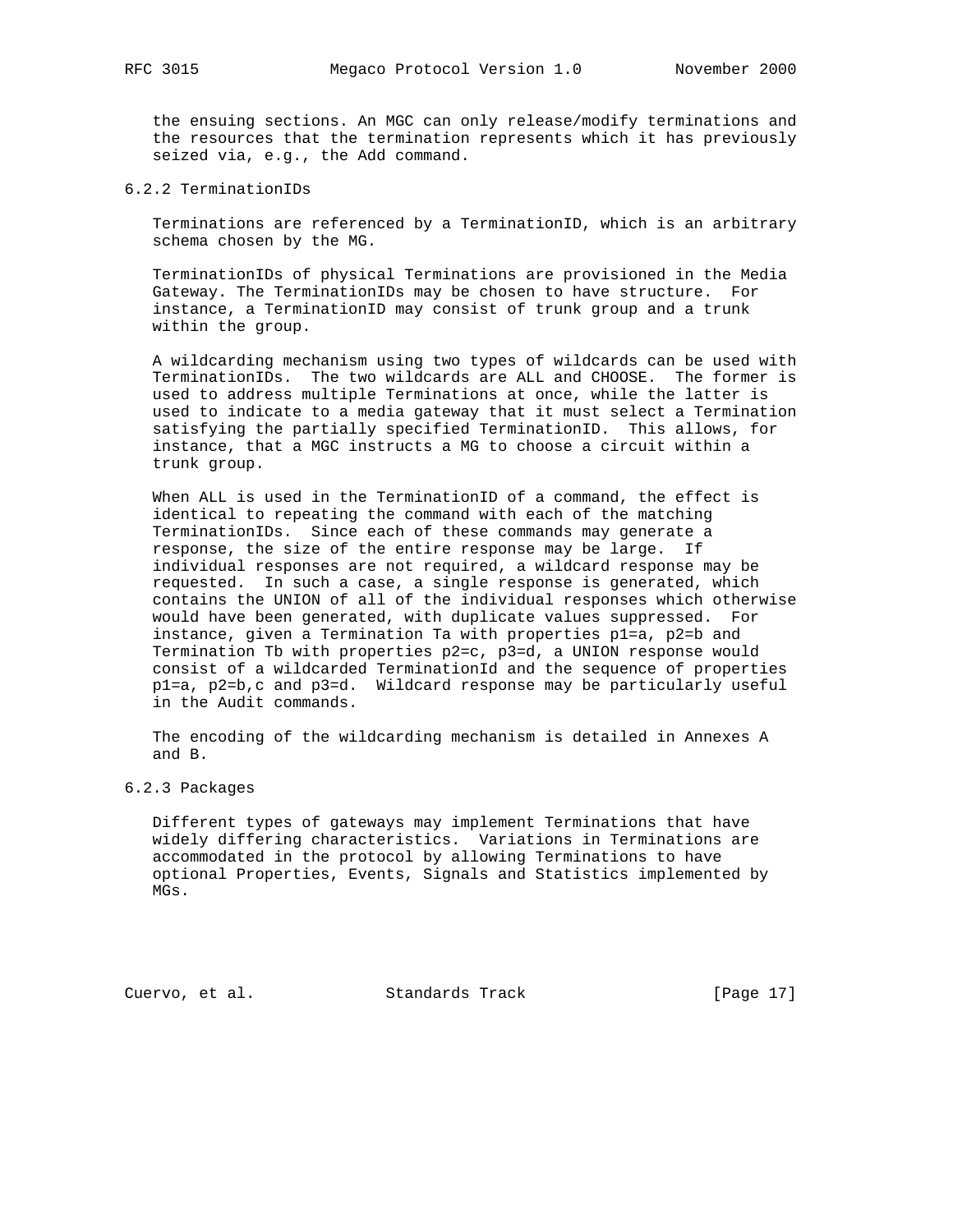In order to achieve MG/MGC interoperability, such options are grouped into Packages, and a Termination realizes a set of such Packages. More information on definition of packages can be found in section 12. An MGC can audit a Termination to determine which Packages it realizes.

 Properties, Events, Signals and Statistics defined in Packages, as well as parameters to them, are referenced by identifiers (Ids). Identifiers are scoped. For each package, PropertyIds, EventIds, SignalIds, StatisticsIds and ParameterIds have unique name spaces and the same identifier may be used in each of them. Two PropertyIds in different packages may also have the same identifier, etc.

#### 6.2.4 Termination Properties and Descriptors

 Terminations have properties. The properties have unique PropertyIDs. Most properties have default values, which are explicitly defined in this standard or in a package (see Section 12) or set by provisioning. If not provisioned otherwise, all descriptors except TerminationState and LocalControl default to empty/"no value" when a Termination is first created or returned to the null Context. The default contents of the two exceptions are described in sections 7.1.5 and 7.1.7.

 There are a number of common properties for Terminations and properties specific to media streams. The common properties are also called the termination state properties. For each media stream, there are local properties and properties of the received and transmitted flows.

 Properties not included in the base protocol are defined in Packages. These properties are referred to by a name consisting of the PackageName and a PropertyId. Most properties have default values described in the Package description. Properties may be read- only or read/write. The possible values of a property may be audited, as can their current values. For properties that are read/write, the MGC can set their values. A property may be declared as "Global" which has a single value shared by all terminations realizing the package. Related properties are grouped into descriptors for convenience.

 When a Termination is Added to a Context, the value of its read/write properties can be set by including the appropriate descriptors as parameters to the Add command. Properties not mentioned in the command retain their prior values. Similarly, a property of a Termination in a Context may have its value changed by the Modify command. Properties not mentioned in the Modify command retain their prior values. Properties may also have their values changed when a

Cuervo, et al. Standards Track [Page 18]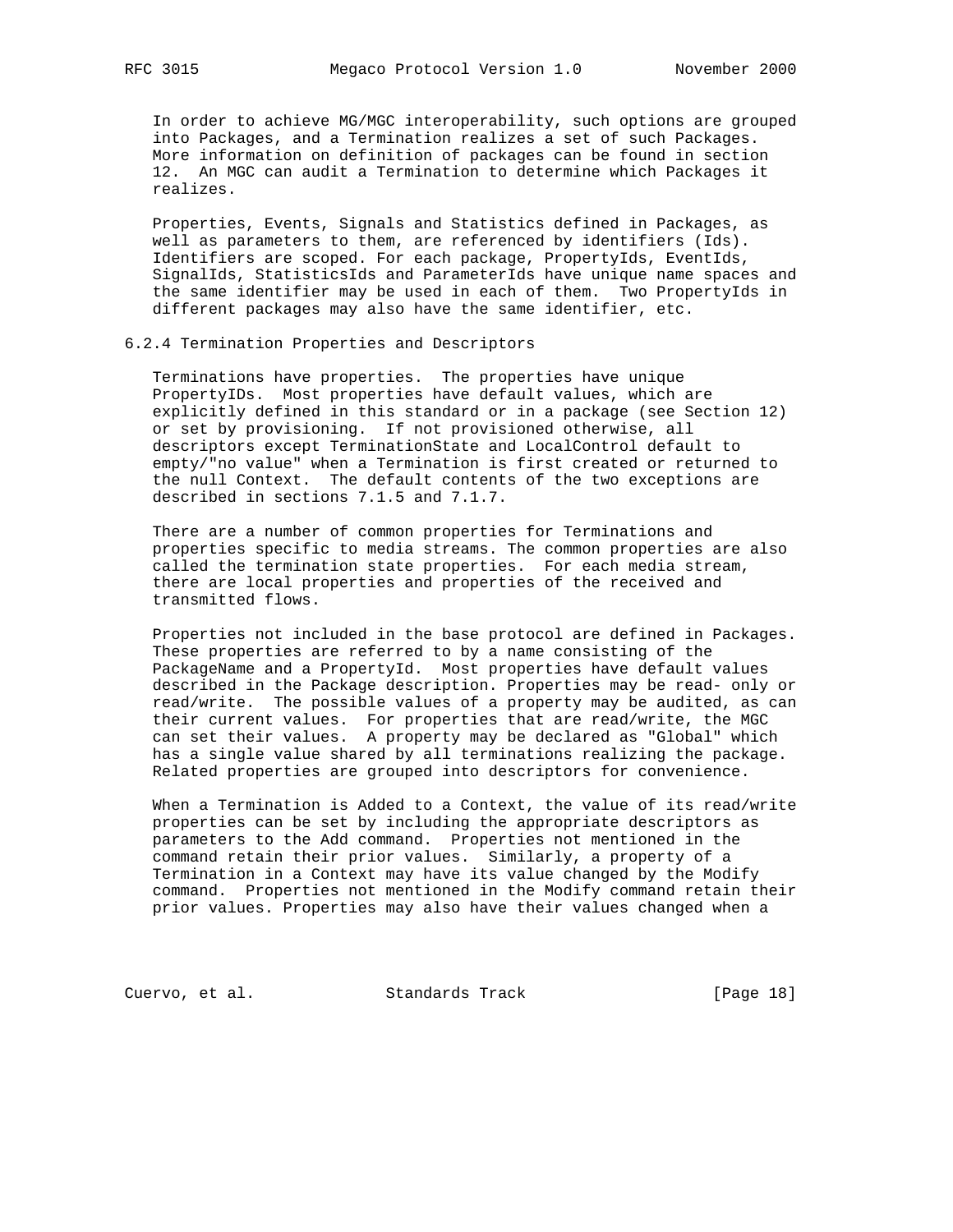Termination is moved from one Context to another as a result of a Move command. In some cases, descriptors are returned as output from a command.

 The following table lists all of the possible Descriptors and their use. Not all descriptors are legal as input or output parameters to every command.

Cuervo, et al. Standards Track [Page 19]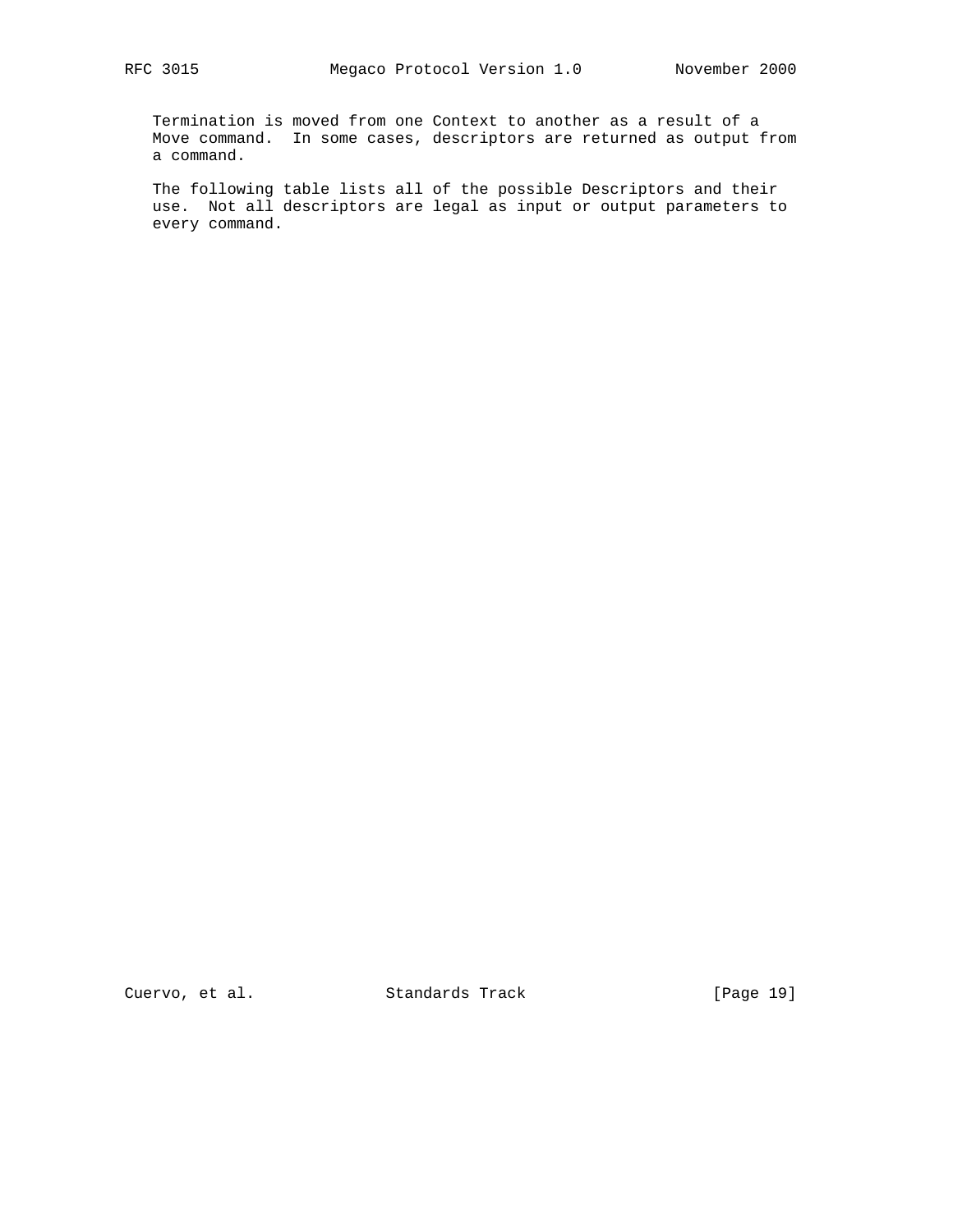| Descriptor Name  | Description                                                                                                                                             |
|------------------|---------------------------------------------------------------------------------------------------------------------------------------------------------|
| Modem            | Identifies modem type and properties<br>when applicable.                                                                                                |
| Mux              | Describes multiplex type for multimedia<br>terminations (e.g. H.221, H.223, H.225.0)<br>and Terminations forming the input mux.                         |
| Media            | A list of media stream specifications<br>(see 7.1.4).                                                                                                   |
| TerminationState | Properties of a Termination (which can be<br>defined in Packages) that are not stream<br>specific.                                                      |
| Stream           | A list of remote/local/localControl<br>descriptors for a single stream.                                                                                 |
| Local            | Contains properties that specify the media<br>flows that the MG receives from the remote<br>entity.                                                     |
| Remote           | Contains properties that specify the media<br>flows that the MG sends to the remote entity.                                                             |
| LocalControl     | Contains properties (which can be defined in<br>packages) that are of interest between the MG<br>and the MGC.                                           |
| Events           | Describes events to be detected by the MG and<br>what to do when an event is detected.                                                                  |
| EventBuffer      | Describes events to be detected by the MG<br>when Event Buffering is active.                                                                            |
| Signals          | Describes signals and/or actions to be<br>applied (e.g. Busy Tone) to the Terminations.                                                                 |
| Audit            | In Audit commands, identifies which<br>information is desired.                                                                                          |
| Packages         | In AuditValue, returns a list of Packages<br>realized by Termination.                                                                                   |
| DigitMap         | Defines patterns against which sequences of a<br>specified set of events are to be matched so<br>they can be reported as a group rather than<br>singly. |
| ServiceChange    | In ServiceChange, what, why service change<br>occurred, etc.                                                                                            |
| ObservedEvents   | In Notify or AuditValue, report of events<br>observed.                                                                                                  |
| Statistics       | In Subtract and Audit, Report of Statistics<br>kept on a Termination.                                                                                   |

Cuervo, et al. Standards Track [Page 20]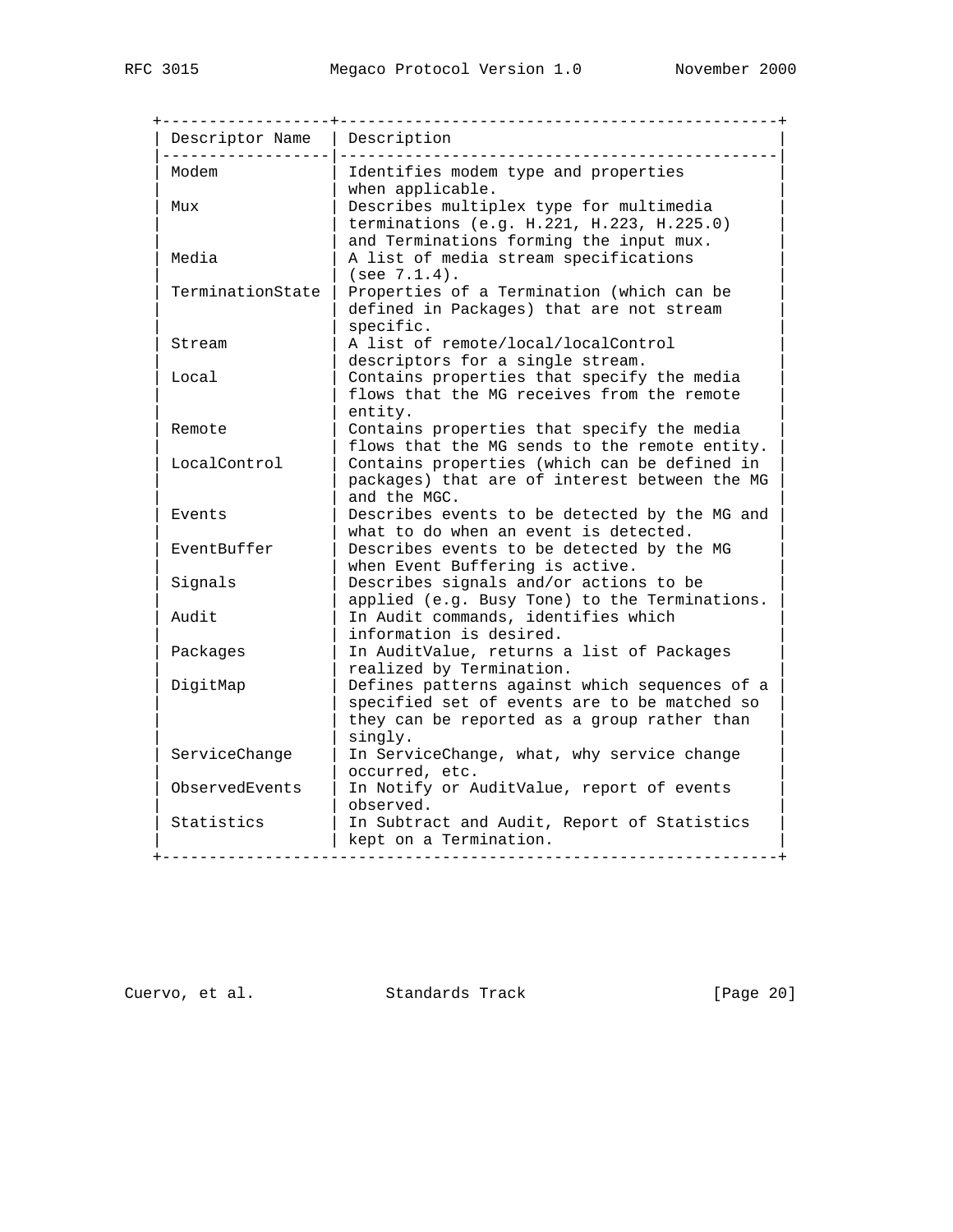## 6.2.5 Root Termination

 Occasionally, a command must refer to the entire gateway, rather than a termination within it. A special TerminationID, "Root" is reserved for this purpose. Packages may be defined on Root. Root thus may have properties, events and statistics (signals are not appropriate for root). Accordingly, the root TerminationID may appear in:

- \* a Modify command to change a property or set an event
- \* a Notify command to report an event
- \* an AuditValue return to examine the values of properties and statistics implemented on root
- \* an AuditCapability to determine what properties of root are implemented
- \* a ServiceChange to declare the gateway in or out of service.

Any other use of the root TerminationID is an error.

#### 7. COMMANDS

 The protocol provides commands for manipulating the logical entities of the protocol connection model, Contexts and Terminations.

 Commands provide control at the finest level of granularity supported by the protocol. For example, Commands exist to add Terminations to a Context, modify Terminations, subtract Terminations from a Context, and audit properties of Contexts or Terminations. Commands provide for complete control of the properties of Contexts and Terminations. This includes specifying which events a Termination is to report, which signals/actions are to be applied to a Termination and specifying the topology of a Context (who hears/sees whom).

 Most commands are for the specific use of the Media Gateway Controller as command initiator in controlling Media Gateways as command responders. The exceptions are the Notify and ServiceChange commands: Notify is sent from Media Gateway to Media Gateway Controller, and ServiceChange may be sent by either entity. Below is an overview of the commands; they are explained in more detail in section 7.2.

- 1. Add. The Add command adds a termination to a context. The Add command on the first Termination in a Context is used to create a Context.
- 2. Modify. The Modify command modifies the properties, events and signals of a termination.

Cuervo, et al. Standards Track [Page 21]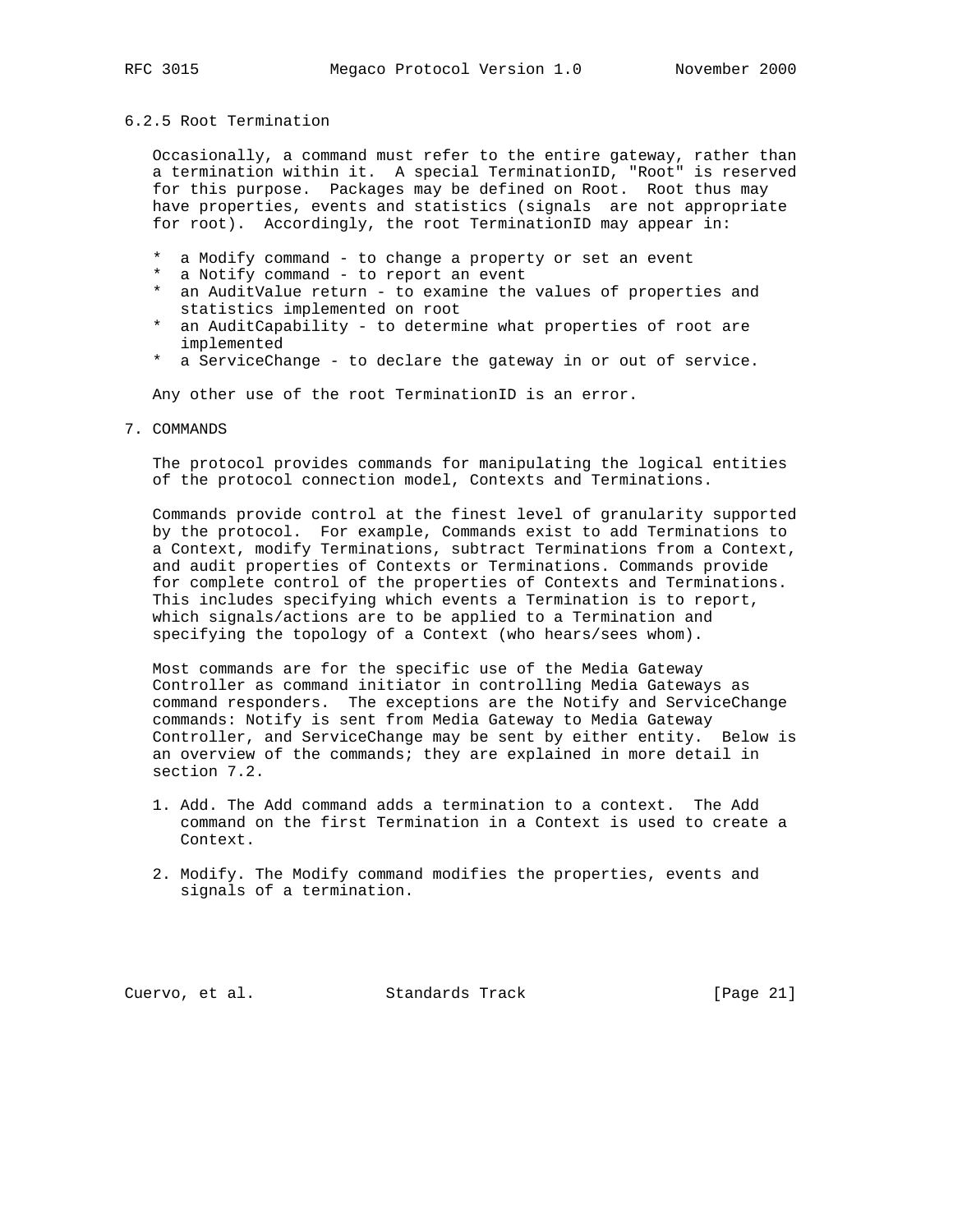- 3. Subtract. The Subtract command disconnects a Termination from its Context and returns statistics on the Termination's participation in the Context. The Subtract command on the last Termination in a Context deletes the Context.
- 4. Move. The Move command atomically moves a Termination to another context.
- 5. AuditValue. The AuditValue command returns the current state of properties, events, signals and statistics of Terminations.
- 6. AuditCapabilities. The AuditCapabilities command returns all the possible values for Termination properties, events and signals allowed by the Media Gateway.
- 7. Notify. The Notify command allows the Media Gateway to inform the Media Gateway Controller of the occurrence of events in the Media Gateway.
- 8. ServiceChange. The ServiceChange Command allows the Media Gateway to notify the Media Gateway Controller that a Termination or group of Terminations is about to be taken out of service or has just been returned to service. ServiceChange is also used by the MG to announce its availability to an MGC (registration), and to notify the MGC of impending or completed restart of the MG. The MGC may announce a handover to the MG by sending it a ServiceChange command. The MGC may also use ServiceChange to instruct the MG to take a Termination or group of Terminations in or out of service.

These commands are detailed in sections 7.2.1 through 7.2.8

7.1 Descriptors

 The parameters to a command are termed Descriptors. A Descriptor consists of a name and a list of items. Some items may have values. Many Commands share common Descriptors. This subsection enumerates these Descriptors. Descriptors may be returned as output from a command. In any such return of descriptor contents, an empty descriptor is represented by its name unaccompanied by any list. Parameters and parameter usage specific to a given Command type are described in the subsection that describes the Command.

7.1.1 Specifying Parameters

 Command parameters are structured into a number of descriptors. In general, the text format of descriptors is DescriptorName=<someID>{parm=value, parm=value\_.}.

Cuervo, et al. Standards Track [Page 22]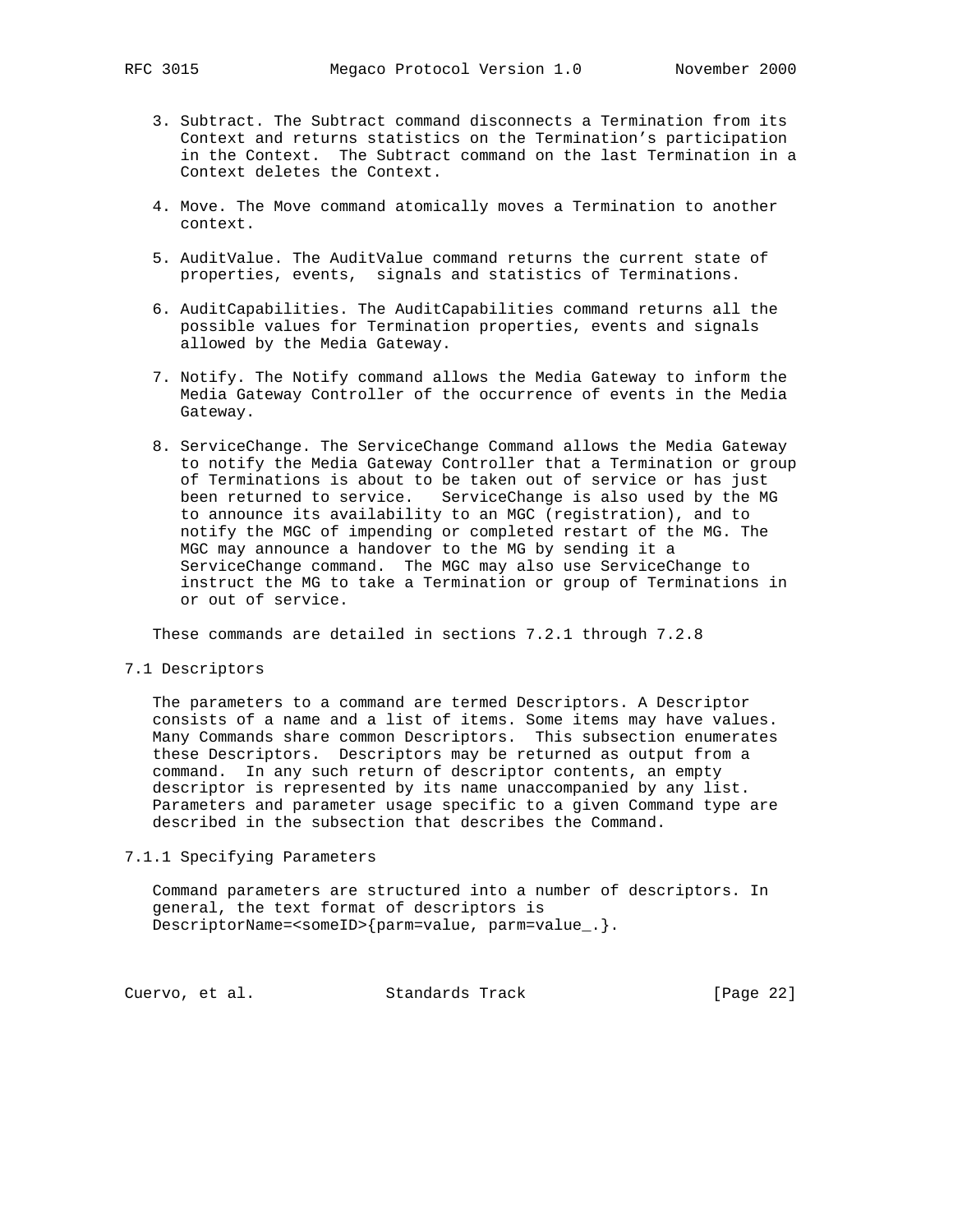Parameters may be fully specified, over-specified or under-specified:

- 1. Fully specified parameters have a single, unambiguous value that the command initiator is instructing the command responder to use for the specified parameter.
- 2. Under-specified parameters, using the CHOOSE value, allow the command responder to choose any value it can support.
- 3. Over-specified parameters have a list of potential values. The list order specifies the command initiator's order of preference of selection. The command responder chooses one value from the offered list and returns that value to the command initiator.

 If a required descriptor other than the Audit descriptor is unspecified (i.e., entirely absent) from a command, the previous values set in that descriptor for that termination, if any, are retained. A missing Audit descriptor is equivalent to an empty Audit Descriptor. The behavior of the MG with respect to unspecified parameters within a descriptor varies with the descriptor concerned, as indicated in succeeding sections. Whenever a parameter is underspecified or overspecified, the descriptor containing the value chosen by the responder is included as output from the command.

 Each command specifies the TerminationId the command operates on. This TerminationId may be "wildcarded". When the TerminationId of a command is wildcarded, the effect shall be as if the command was repeated with each of the TerminationIds matched.

## 7.1.2 Modem Descriptor

 The Modem descriptor specifies the modem type and parameters, if any, required for use in e.g. H.324 and text conversation. The descriptor includes the following modem types: V.18, V.22, V.22bis, V.32, V.32bis, V.34, V.90, V.91, Synchronous ISDN, and allows for extensions. By default, no modem descriptor is present in a Termination.

#### 7.1.3 Multiplex Descriptor

 In multimedia calls, a number of media streams are carried on a (possibly different) number of bearers. The multiplex descriptor associates the media and the bearers. The descriptor includes the multiplex type:

Cuervo, et al. Standards Track [Page 23]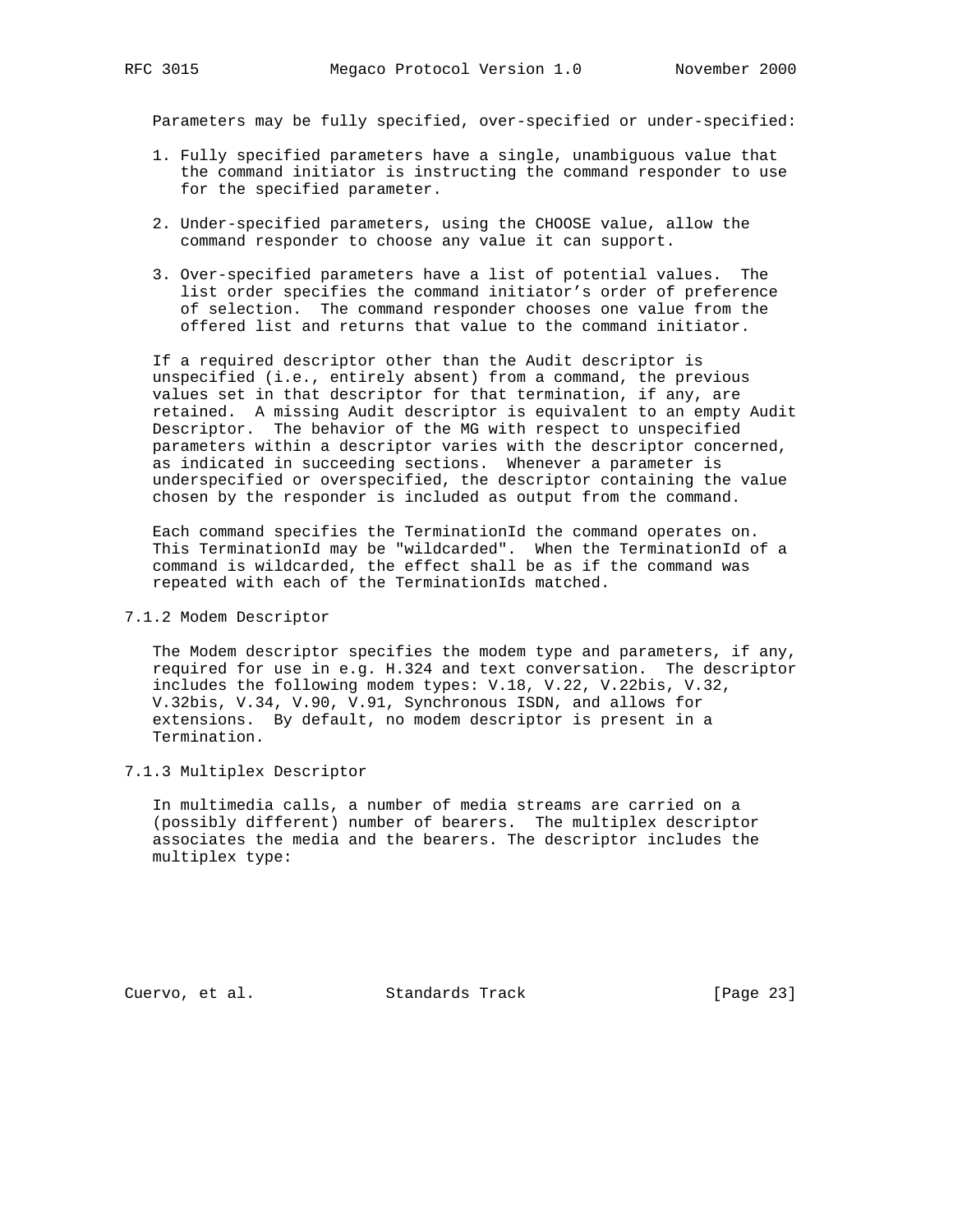- \* H.221
- \* H.223,
- \* H.226,
- \* V.76,
- \* Possible Extensions

 and a set of TerminationIDs representing the multiplexed inputs, in order. For example:

Mux = H.221{ MyT3/1/2, MyT3/2/13, MyT3/3/6, MyT3/21/22}

7.1.4 Media Descriptor

 The Media Descriptor specifies the parameters for all the media streams. These parameters are structured into two descriptors, a Termination State Descriptor, which specifies the properties of a termination that are not stream dependent, and one or more Stream Descriptors each of which describes a single media stream.

 A stream is identified by a StreamID. The StreamID is used to link the streams in a Context that belong together. Multiple streams exiting a termination shall be synchronized with each other. Within the Stream Descriptor, there are up to three subsidiary descriptors, LocalControl, Local, and Remote. The relationship between these descriptors is thus:

 Media Descriptor TerminationStateDescriptor Stream Descriptor LocalControl Descriptor Local Descriptor Remote Descriptor

 As a convenience a LocalControl, Local, or Remote descriptor may be included in the Media Descriptor without an enclosing Stream descriptor. In this case, the StreamID is assumed to be 1.

#### 7.1.5 Termination State Descriptor

 The Termination State Descriptor contains the ServiceStates property, the EventBufferControl property and properties of a termination (defined in Packages) that are not stream specific.

 The ServiceStates property describes the overall state of the termination (not stream-specific). A Termination can be in one of the following states: "test", "out of service", or "in service". The "test" state indicates that the termination is being tested. The state "out of service" indicates that the termination cannot be used

Cuervo, et al. Standards Track [Page 24]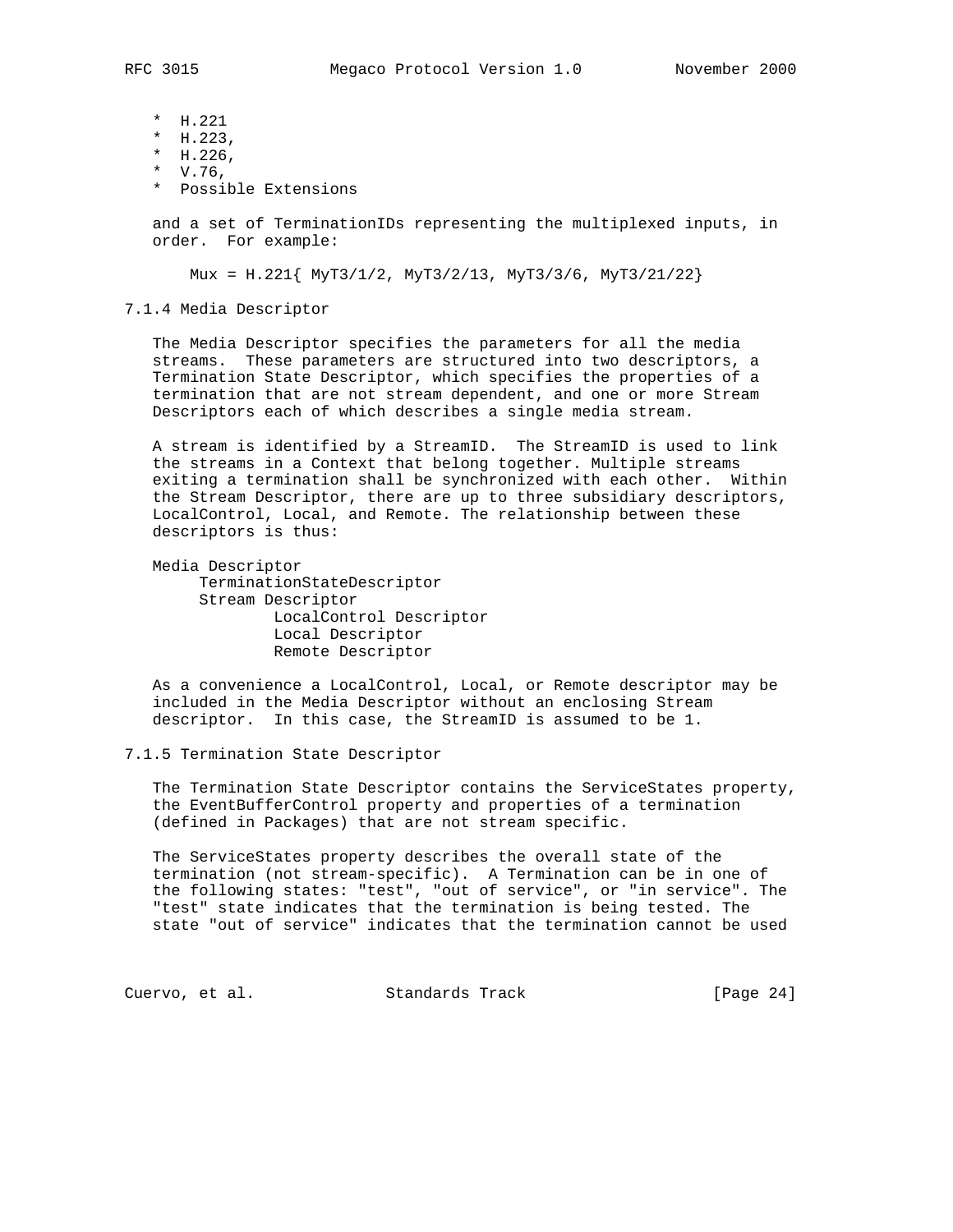for traffic. The state "in service" indicates that a termination can be used or is being used for normal traffic. "in service" is the default state.

 Values assigned to Properties may be simple values (integer/string/enumeration) or may be underspecified, where more than one value is supplied and the MG may make a choice:

- \* Alternative Values: multiple values in a list, one of which must be selected
- \* Ranges: minimum and maximum values, any value between min and max must be selected, boundary values included
- \* Greater Than/Less Than: value must be greater/less than specified value
- \* CHOOSE Wildcard: the MG chooses from the allowed values for the property

 The EventBufferControl property specifies whether events are buffered following detection of an event in the Events Descriptor, or processed immediately. See section 7.1.9 for details.

#### 7.1.6 Stream Descriptor

 A Stream descriptor specifies the parameters of a single bi directional stream. These parameters are structured into three descriptors: one that contains termination properties specific to a stream and one each for local and remote flows. The Stream Descriptor includes a StreamID which identifies the stream. Streams are created by specifying a new StreamID on one of the terminations in a Context. A stream is deleted by setting empty Local and Remote descriptors for the stream with ReserveGroup and ReserveValue in LocalControl set to "false" on all terminations in the context that previously supported that stream.

 StreamIDs are of local significance between MGC and MG and they are assigned by the MGC. Within a context, StreamID is a means by which to indicate which media flows are interconnected: streams with the same StreamID are connected.

 If a termination is moved from one context to another, the effect on the context to which the termination is moved is the same as in the case that a new termination were added with the same StreamIDs as the moved termination.

Cuervo, et al. Standards Track [Page 25]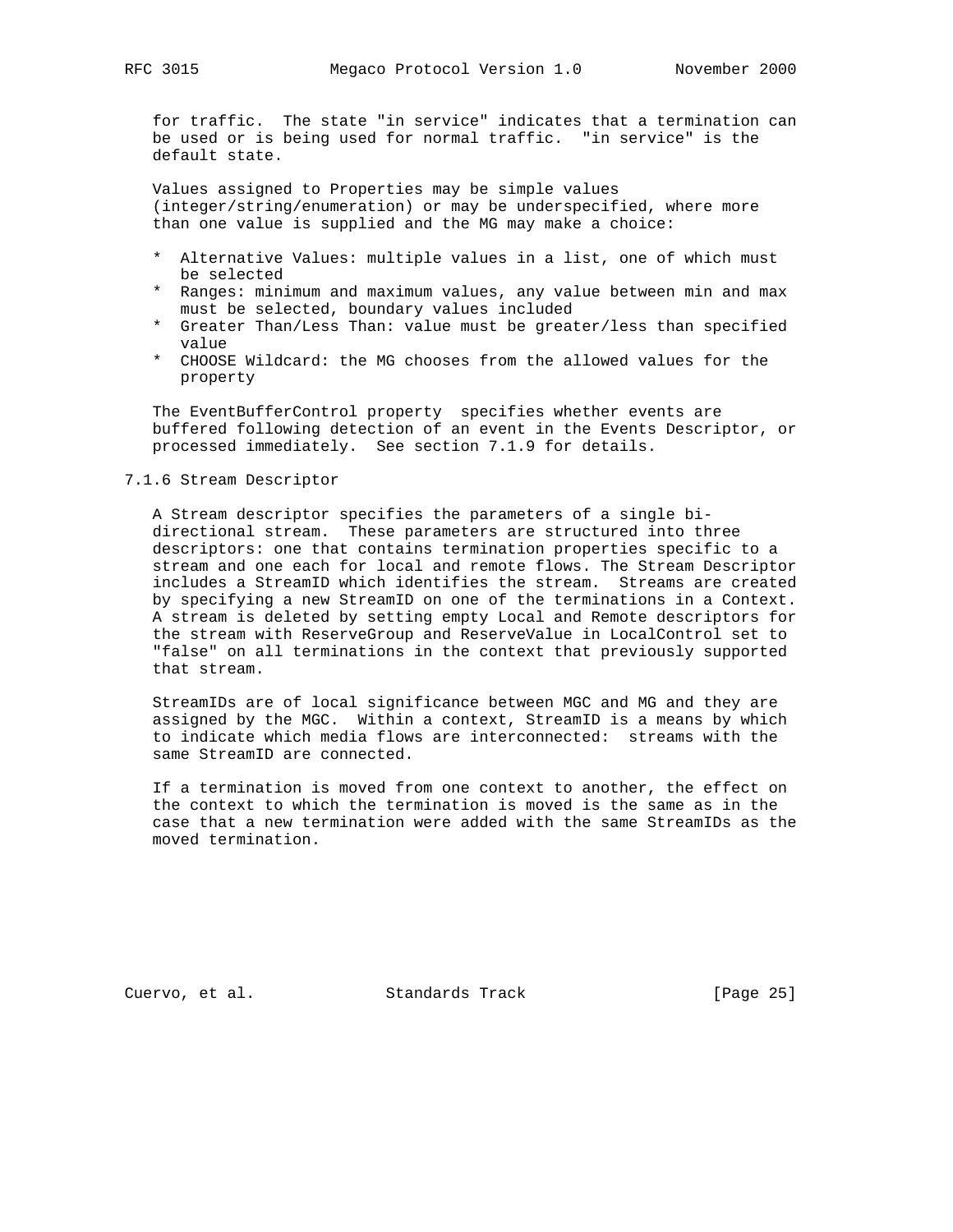#### 7.1.7 LocalControl Descriptor

 The LocalControl Descriptor contains the Mode property, the ReserveGroup and ReserveValue properties and properties of a termination (defined in Packages) that are stream specific, and are of interest between the MG and the MGC. Values of properties may be underspecified as in section 7.1.1.

 The allowed values for the mode property are send-only, receive-only, send/receive, inactive and loop-back. "Send" and "receive" are with respect to the exterior of the context, so that, for example, a stream set to mode=sendonly does not pass received media into the context. Signals and Events are not affected by mode.

 The boolean-valued Reserve properties, ReserveValue and ReserveGroup, of a Termination indicate what the MG is expected to do when it receives a local and/or remote descriptor.

 If the value of a Reserve property is True, the MG SHALL reserve resources for all alternatives specified in the local and/or remote descriptors for which it currently has resources available. It SHALL respond with the alternatives for which it reserves resources. If it cannot not support any of the alternatives, it SHALL respond with a reply to the MGC that contains empty local and/or remote descriptors.

 If the value of a Reserve property is False, the MG SHALL choose one of the alternatives specified in the local descriptor (if present) and one of the alternatives specified in the remote descriptor (if present). If the MG has not yet reserved resources to support the selected alternative, it SHALL reserve the resources. If, on the other hand, it already reserved resources for the Termination addressed (because of a prior exchange with ReserveValue and/or ReserveGroup equal to True), it SHALL release any excess resources it reserved previously. Finally, the MG shall send a reply to the MGC containing the alternatives for the local and/or remote descriptor that it selected. If the MG does not have sufficient resources to support any of the alternatives specified, is SHALL respond with error 510 (insufficient resources).

 The default value of ReserveValue and ReserveGroup is False. More information on the use of the two Reserve properties is provided in section 7.1.8.

 A new setting of the LocalControl Descriptor completely replaces the previous setting of that descriptor in the MG. Thus to retain information from the previous setting the MGC must include that information in the new setting. If the MGC wishes to delete some

Cuervo, et al. Standards Track [Page 26]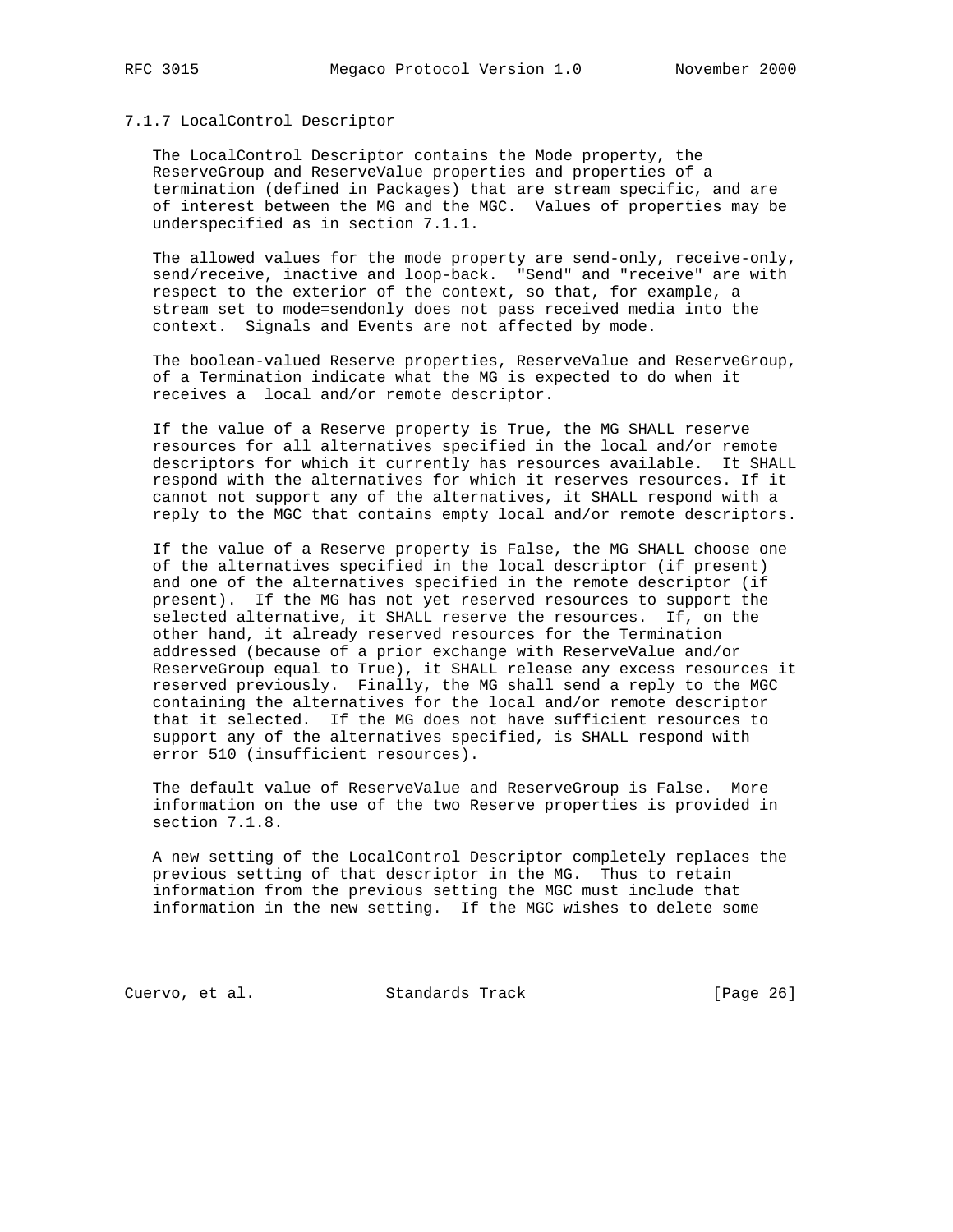information from the existing descriptor, it merely resends the descriptor (in a Modify command) with the unwanted information stripped out.

7.1.8 Local and Remote Descriptors

 The MGC uses Local and Remote descriptors to reserve and commit MG resources for media decoding and encoding for the given Stream(s) and Termination to which they apply. The MG includes these descriptors in its response to indicate what it is actually prepared to support. The MG SHALL include additional properties and their values in its response if these properties are mandatory yet not present in the requests made by the MGC (e.g., by specifying detailed video encoding parameters where the MGC only specified the payload type).

 Local refers to the media received by the MG and Remote refers to the media sent by the MG.

 When text encoding the protocol, the descriptors consist of session descriptions as defined in SDP (RFC2327). In session descriptions sent from the MGC to the MG, the following exceptions to the syntax of RFC 2327 are allowed:

- \* the "s=", "t=" and "o=" lines are optional,
- \* the use of CHOOSE is allowed in place of a single parameter value, and
- \* the use of alternatives is allowed in place of a single parameter value.

 When multiple session descriptions are provided in one descriptor, the "v=" lines are required as delimiters; otherwise they are optional in session descriptions sent to the MG. Implementations shall accept session descriptions that are fully conformant to RFC2327. When binary encoding the protocol the descriptor consists of groups of properties (tag-value pairs) as specified in Annex C. Each such group may contain the parameters of a session description.

 Below, the semantics of the local and remote descriptors are specified in detail. The specification consists of two parts. The first part specifies the interpretation of the contents of the descriptor. The second part specifies the actions the MG must take upon receiving the local and remote descriptors. The actions to be taken by the MG depend on the values of the ReserveValue and ReserveGroup properties of the LocalControl descriptor.

Cuervo, et al. Standards Track [Page 27]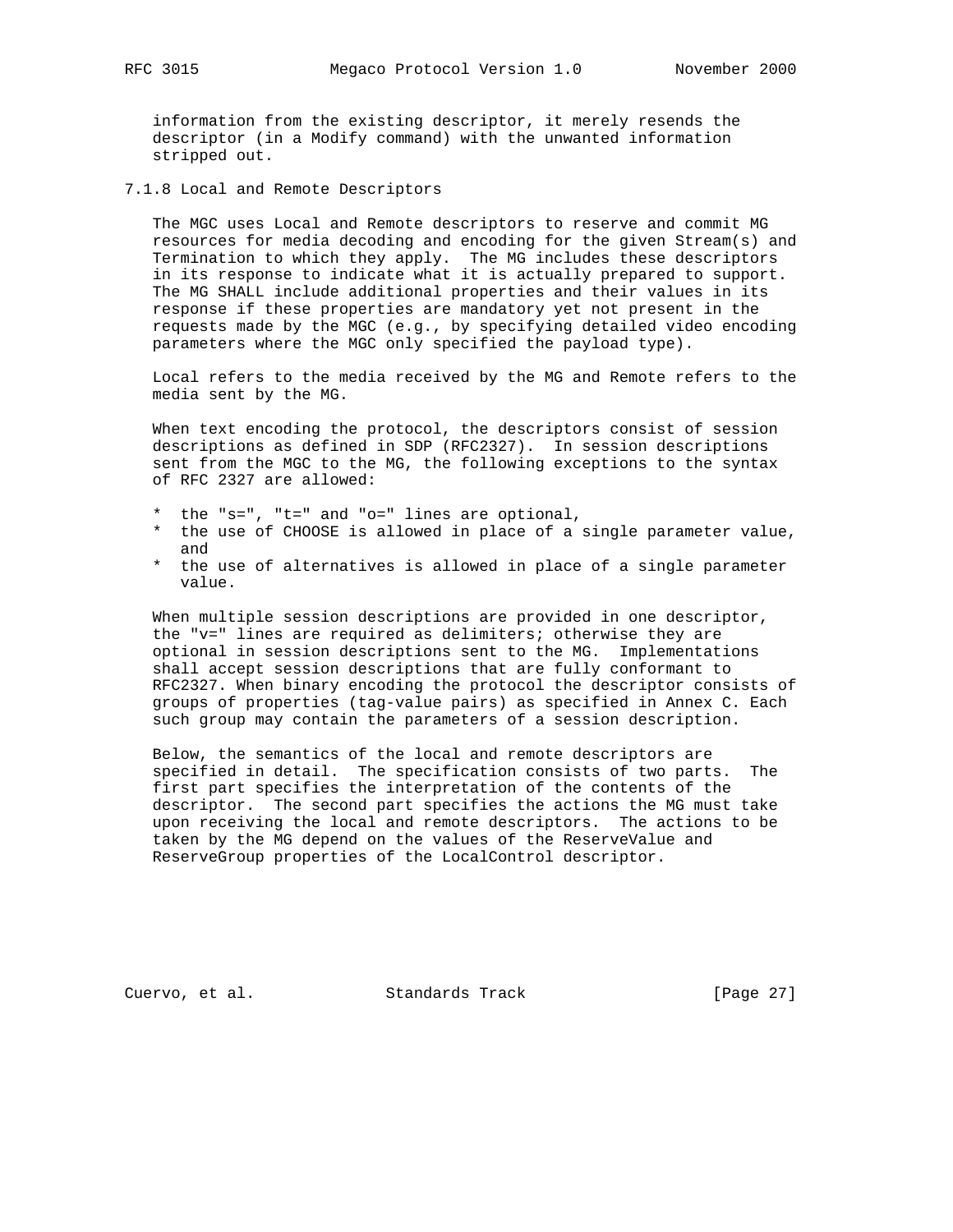Either the local or the remote descriptor or both may be

- \* unspecified (i.e., absent),
- empty,
- \* underspecified through use of CHOOSE in a property value,
- \* fully specified, or
- \* overspecified through presentation of multiple groups of properties and possibly multiple property values in one or more of these groups.

Where the descriptors have been passed from the MGC to the MG, they are interpreted according to the rules given in section 7.1.1, with the following additional comments for clarification:

 (a) An unspecified Local or Remote descriptor is considered to be a missing mandatory parameter. It requires the MG to use whatever was last specified for that descriptor. It is possible that there was no previously-specified value, in which case the descriptor concerned is ignored in further processing of the command.

 (b) An empty Local (Remote) descriptor in a message from the MGC signifies a request to release any resources reserved for the media flow received (sent).

 (c) If multiple groups of properties are present in a Local or Remote descriptor or multiple values within a group, the order of preference is descending.

 (d) Underspecified or overspecified properties within a group of properties sent by the MGC are requests for the MG to choose one or more values which it can support for each of those properties. In case of an overspecified property, the list of values is in descending order of preference.

 Subject to the above rules, subsequent action depends on the values of the ReserveValue and ReserveGroup properties in LocalControl.

 If ReserveGroup is true, the MG reserves the resources required to support any of the requested property group alternatives that it can currently support. If ReserveValue is true, the MG reserves the resources required to support any of the requested property value alternatives that it can currently support.

 NOTE - If a Local or Remote descriptor contains multiple groups of properties, and ReserveGroup is true, then the MG is requested to reserve resources so that it can decode or encode the media stream according to any of the alternatives. For instance, if the Local descriptor contains two groups of properties, one specifying

Cuervo, et al. Standards Track [Page 28]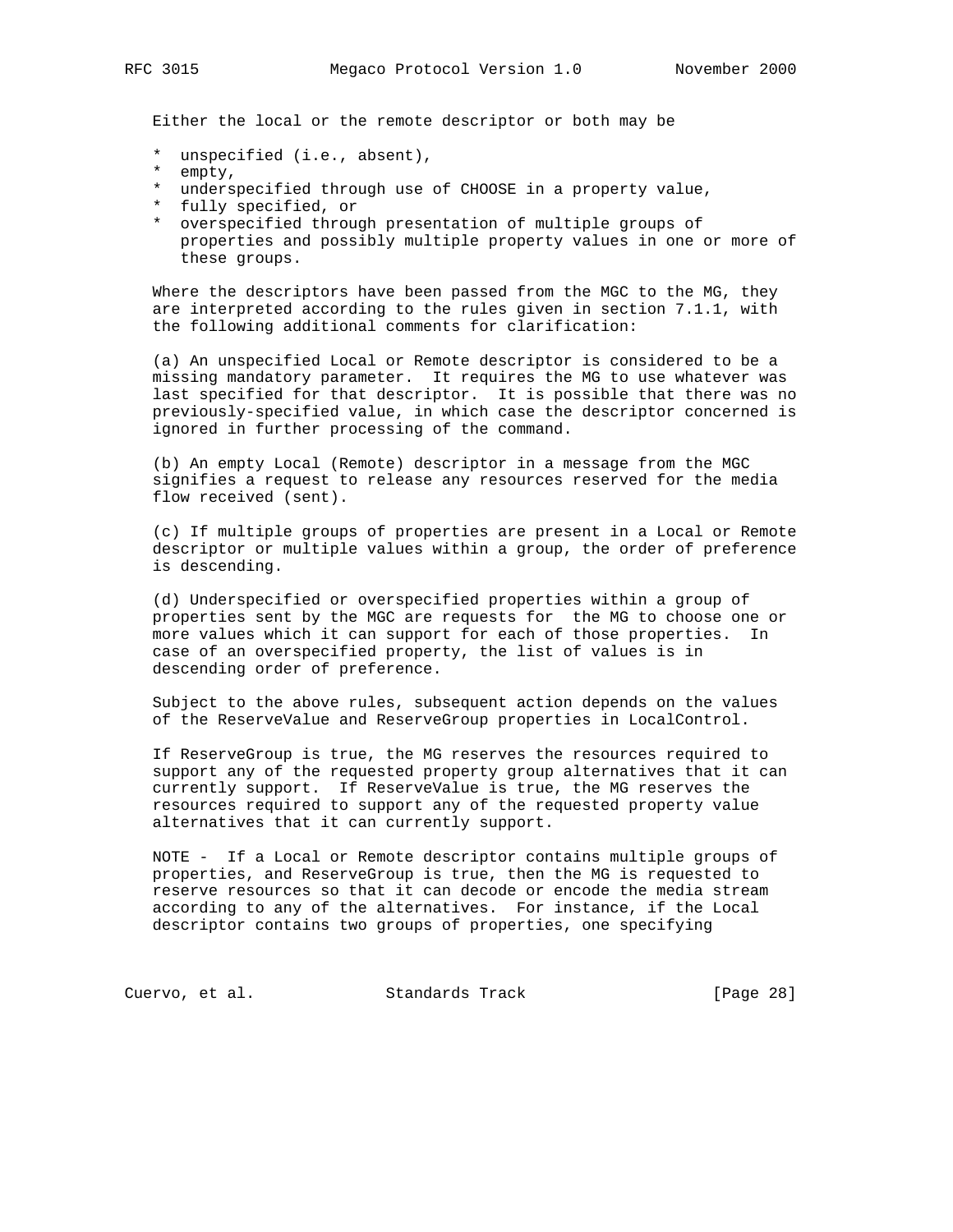packetized G.711 A-law audio and the other G.723.1 audio, the MG reserves resources so that it can decode one audio stream encoded in either G.711 A-law format or G.723.1 format. The MG does not have to reserve resources to decode two audio streams simultaneously, one encoded in G.711 A-law and one in G.723.1. The intention for the use of ReserveValue is analogous.

 If ReserveGroup is true or ReserveValue is true, then the following rules apply.

- \* If the MG has insufficient resources to support all alternatives requested by the MGC and the MGC requested resources in both Local and Remote, the MG should reserve resources to support at least one alternative each within Local and Remote.
- \* If the MG has insufficient resources to support at least one alternative within a Local (Remote) descriptor received from the MGC, it shall return an empty Local (Remote) in response.
- \* In its response to the MGC, when the MGC included Local and Remote descriptors, the MG SHALL include Local and Remote descriptors for all groups of properties and property values it reserved resources for. If the MG is incapable of supporting at least one of the alternatives within the Local (Remote) descriptor received from the MGC, it SHALL return an empty Local (Remote) descriptor.
- \* If the Mode property of the LocalControl descriptor is RecvOnly, SendRecv, or Loopback, the MG must be prepared to receive media encoded according to any of the alternatives included in its response to the MGC.
- \* If ReserveGroup is False and ReserveValue is false, then the MG SHOULD apply the following rules to resolve Local and Remote to a single alternative each:
- \* The MG chooses the first alternative in Local for which it is able to support at least one alternative in Remote.
- \* If the MG is unable to support at least one Local and one Remote alternative, it returns Error 510 (Insufficient Resources).
- \* The MG returns its selected alternative in each of Local and Remote.

 A new setting of a Local or Remote Descriptor completely replaces the previous setting of that descriptor in the MG. Thus to retain information from the previous setting the MGC must include that information in the new setting. If the MGC wishes to delete some

Cuervo, et al. Standards Track [Page 29]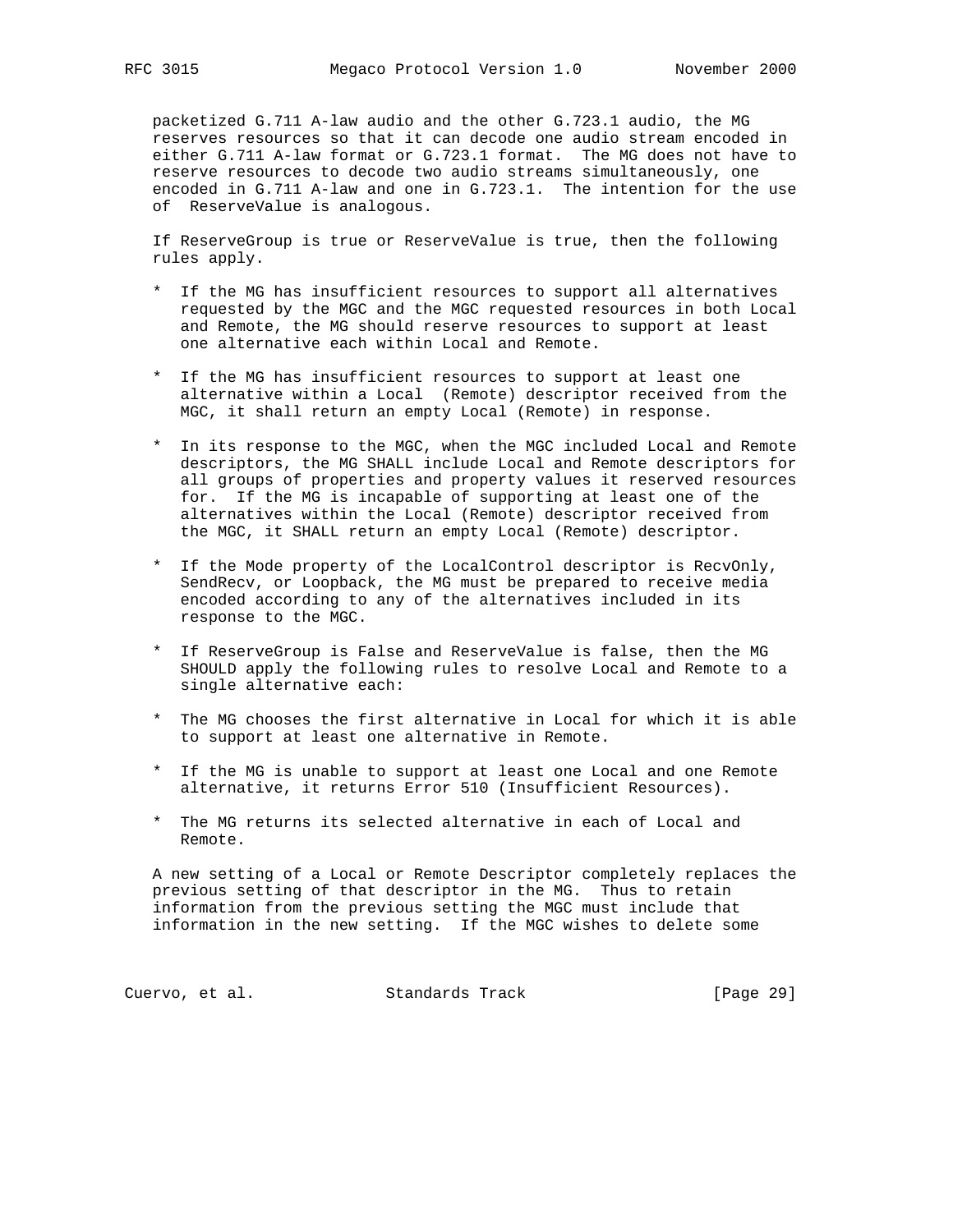information from the existing descriptor, it merely resends the descriptor (in a Modify command) with the unwanted information stripped out.

7.1.9 Events Descriptor

 The EventsDescriptor parameter contains a RequestIdentifier and a list of events that the Media Gateway is requested to detect and report. The RequestIdentifier is used to correlate the request with the notifications that it may trigger. Requested events include, for example, fax tones, continuity test results, and on-hook and off-hook transitions.

 Each event in the descriptor contains the Event name, an optional streamID, an optional KeepActive flag, and optional parameters. The Event name consists of a Package Name (where the event is defined) and an EventID. The ALL wildcard may be used for the EventID, indicating that all events from the specified package have to be detected. The default streamID is 0, indicating that the event to be detected is not related to a particular media stream. Events can have parameters. This allows a single event description to have some variation in meaning without creating large numbers of individual events. Further event parameters are defined in the package.

 If a digit map completion event is present or implied in the EventsDescriptor, the EventDM parameter is used to carry either the name or the value of the associated digit map. See section 7.1.14 for further details.

 When an event is processed against the contents of an active Events descriptor and found to be present in that descriptor ("recognized"), the default action of the MG is to send a Notify command to the MG. Notification may be deferred if the event is absorbed into the current dial string of an active digit map (see section 7.1.14). Any other action is for further study. Moreover, event recognition may cause currently active signals to stop, or may cause the current Events and/or Signals descriptor to be replaced, as described at the end of this section.

 If the value of the EventBufferControl property equals LockStep, following detection of such an event, normal handling of events is suspended. Any event which is subsequently detected and occurs in the EventBuffer Descriptor is added to the end of the EventBuffer (a FIFO queue), along with the time that it was detected. The MG SHALL wait for a new EventsDescriptor to be loaded. A new EventsDescriptor can be loaded either as the result of receiving a command with a new EventsDescriptor, or by activating an embedded EventsDescriptor.

Cuervo, et al. Standards Track [Page 30]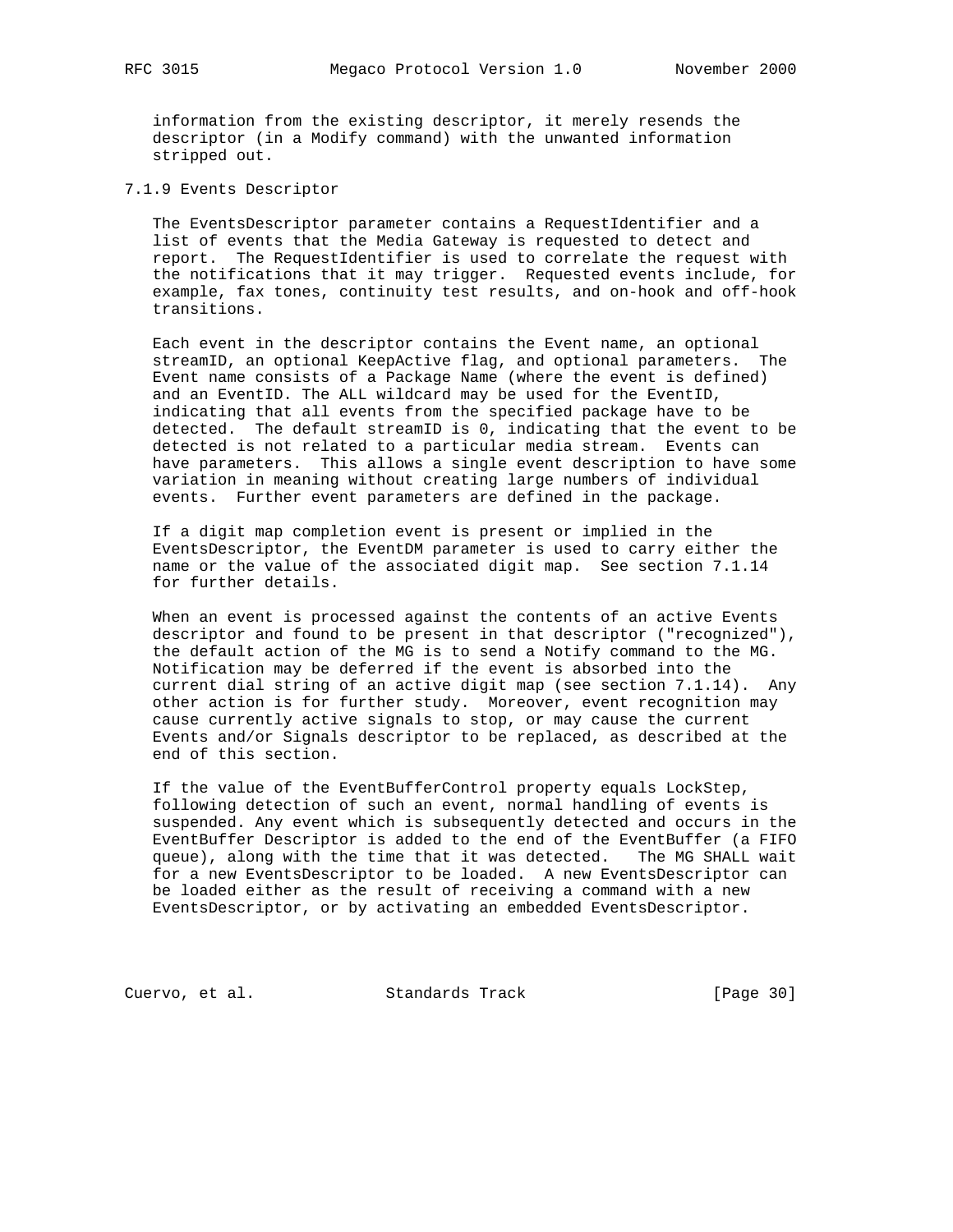If EventBufferControl equals Off, the MG continues processing based on the active EventsDescriptor.

 In the case that an embedded EventsDescriptor being activated, the MG continues event processing based on the newly activated EventsDescriptor (Note - for purposes of EventBuffer handling, activation of an embedded EventsDescriptor is equivalent to receipt of a new EventsDescriptor).

 When the MG receives a command with a new EventsDescriptor, one or more events may have been buffered in the EventBuffer in the MG. The value of EventBufferControl then determines how the MG treats such buffered events.

Case 1

 If EventBufferControl equals LockStep and the MG receives a new EventsDescriptor it will check the FIFO EventBuffer and take the following actions:

- 1. If the EventBuffer is empty, the MG waits for detection of events based on the new EventsDescriptor.
- 2. If the EventBuffer is non-empty, the MG processes the FIFO queue starting with the first event:
	- a) If the event in the queue is in the events listed in the new EventsDescriptor, the MG acts on the event and removes the event from the EventBuffer. The time stamp of the Notify shall be the time the event was actually detected. The MG then waits for a new EventsDescriptor. While waiting for a new EventsDescriptor, any events detected that appear in the EventsBufferDescriptor will be placed in the EventBuffer. When a new EventsDescriptor is received, the event processing will repeat from step 1.
	- b) If the event is not in the new EventsDescriptor, the MG SHALL discard the event and repeat from step 1.

Case 2

 If EventBufferControl equals Off and the MG receives a new EventsDescriptor, it processes new events with the new EventsDescriptor.

 If the MG receives a command instructing it to set the value of EventBufferControl to Off, all events in the EventBuffer SHALL be discarded.

Cuervo, et al. Standards Track [Page 31]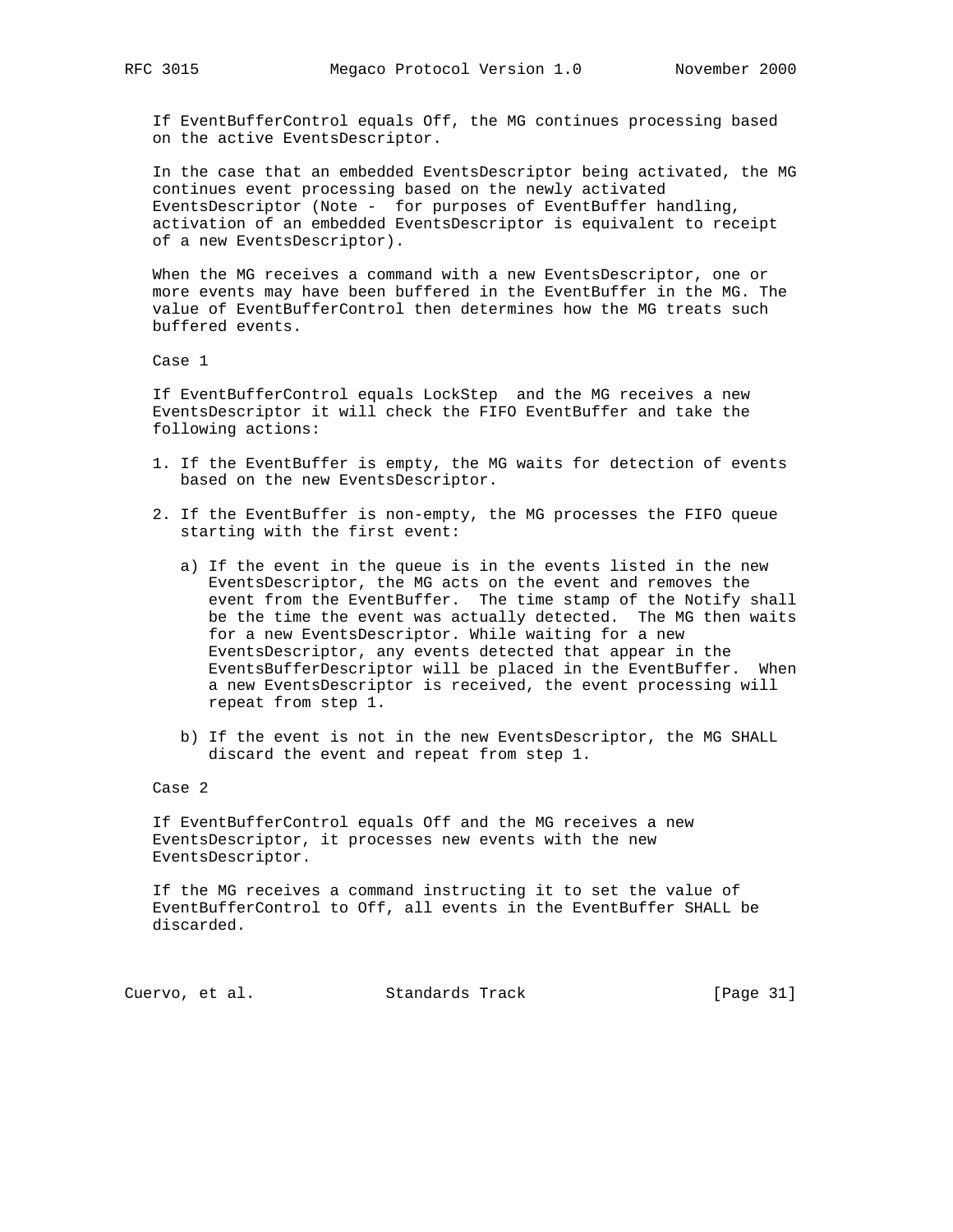The MG may report several events in a single Transaction as long as this does not unnecessarily delay the reporting of individual events.

 For procedures regarding transmitting the Notify command, refer to the appropriate annex for specific transport considerations.

The default value of EventBufferControl is Off.

 Note - Since the EventBufferControl property is in the TerminationStateDescriptor, the MG might receive a command that changes the EventBufferControl property and does not include an EventsDescriptor.

 Normally, recognition of an event shall cause any active signals to stop. When KeepActive is specified in the event, the MG shall not interrupt any signals active on the Termination on which the event is detected.

 An event can include an Embedded Signals descriptor and/or an Embedded Events Descriptor which, if present, replaces the current Signals/Events descriptor when the event is recognized. It is possible, for example, to specify that the dial-tone Signal be generated when an off-hook Event is recognized, or that the dial-tone Signal be stopped when a digit is recognized. A media gateway controller shall not send EventsDescriptors with an event both marked KeepActive and containing an embedded SignalsDescriptor.

 Only one level of embedding is permitted. An embedded EventsDescriptor SHALL NOT contain another embedded EventsDescriptor; an embedded EventsDescriptor may contain an embedded SignalsDescriptor.

 An EventsDescriptor received by a media gateway replaces any previous Events Descriptor. Event notification in process shall complete, and events detected after the command containing the new EventsDescriptor executes, shall be processed according to the new EventsDescriptor.

7.1.10 EventBuffer Descriptor

 The EventBuffer Descriptor contains a list of events, with their parameters if any, that the MG is requested to detect and buffer when EventBufferControl equals LockStep (see 7.1.9).

7.1.11 Signals Descriptor

 A SignalsDescriptor is a parameter that contains the set of signals that the Media Gateway is asked to apply to a Termination. A SignalsDescriptor contains a number of signals and/or sequential

Cuervo, et al. Standards Track [Page 32]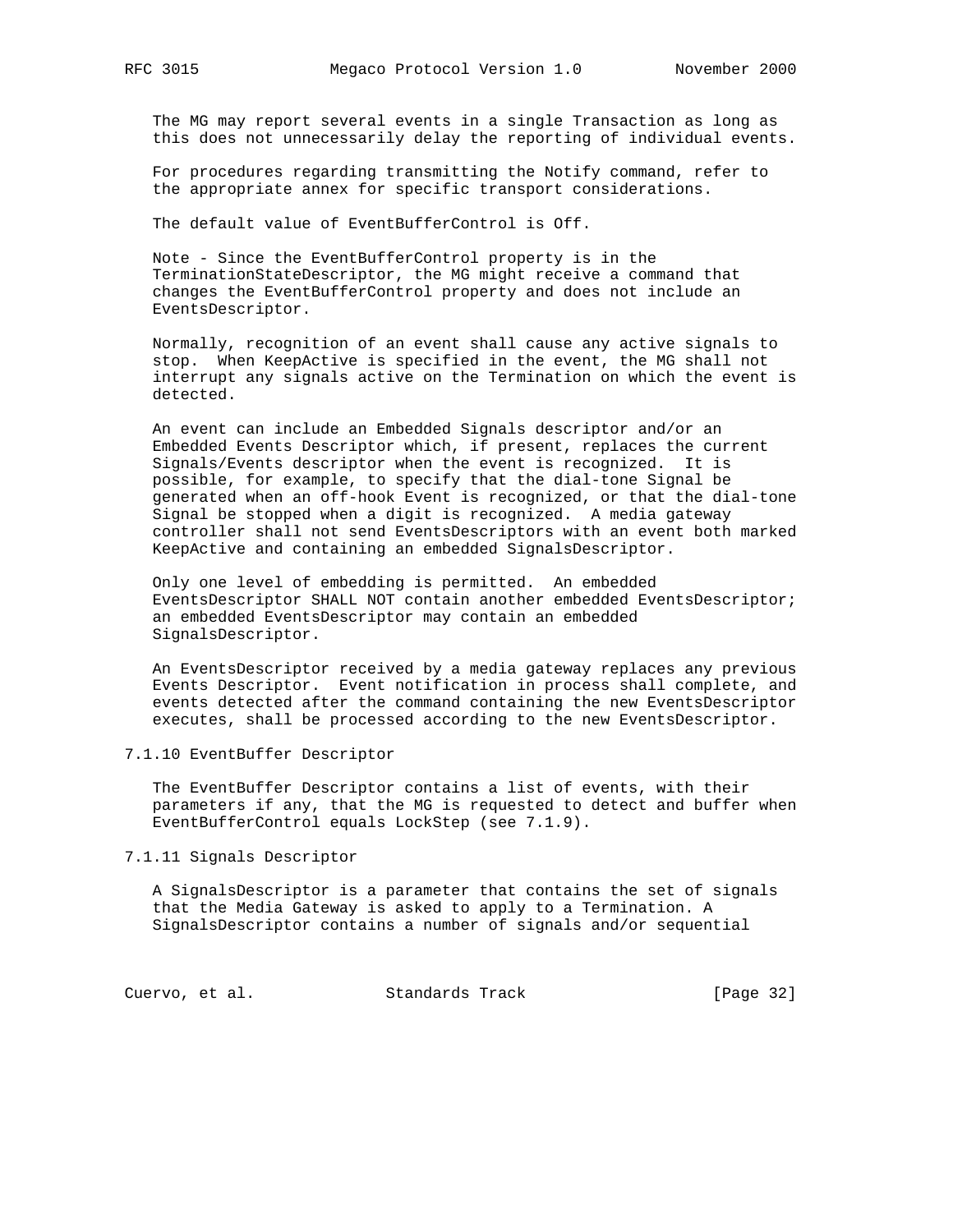signal lists. A SignalsDescriptor may contain zero signals and sequential signal lists. Support of sequential signal lists is optional.

 Signals are defined in packages. Signals shall be named with a Package name (in which the signal is defined) and a SignalID. No wildcard shall be used in the SignalID. Signals that occur in a SignalsDescriptor have an optional StreamID parameter (default is 0, to indicate that the signal is not related to a particular media stream), an optional signal type (see below), an optional duration and possibly parameters defined in the package that defines the signal. This allows a single signal to have some variation in meaning, obviating the need to create large numbers of individual signals.

 Finally, the optional parameter "notifyCompletion" allows a MGC to indicate that it wishes to be notified when the signal finishes playout. The possible cases are that the signal timed out, that it was interrupted by an event, that it was halted when a Signals Descriptor was replaced, or that it stopped or never started for other reasons. If the notifyCompletion parameter is not included in a Signals Descriptor, notification is generated only if the signal stopped or was never started for other reasons. For reporting to occur, the signal completion event (see section E.1.2) must be enabled in the currently active Events Descriptor.

 The duration is an integer value that is expressed in hundredths of a second.

There are three types of signals:

- \* on/off the signal lasts until it is turned off,
- \* timeout the signal lasts until it is turned off or a specific period of time elapses,
- \* brief the signal duration is so short that it will stop on its own unless a new signal is applied that causes it to stop; no timeout value is needed.

 If the signal type is specified in a SignalsDescriptor, it overrides the default signal type (see Section 12.1.4). If duration is specified for an on/off signal, it SHALL be ignored.

 A sequential signal list consists of a signal list identifier, a sequence of signals to be played sequentially, and a signal type. Only the trailing element of the sequence of signals in a sequential signal list may be an on/off signal. If the trailing element of the sequence is an on/off signal, the signal type of the sequential signal list shall be on/off as well. If the sequence of signals in a

Cuervo, et al. Standards Track [Page 33]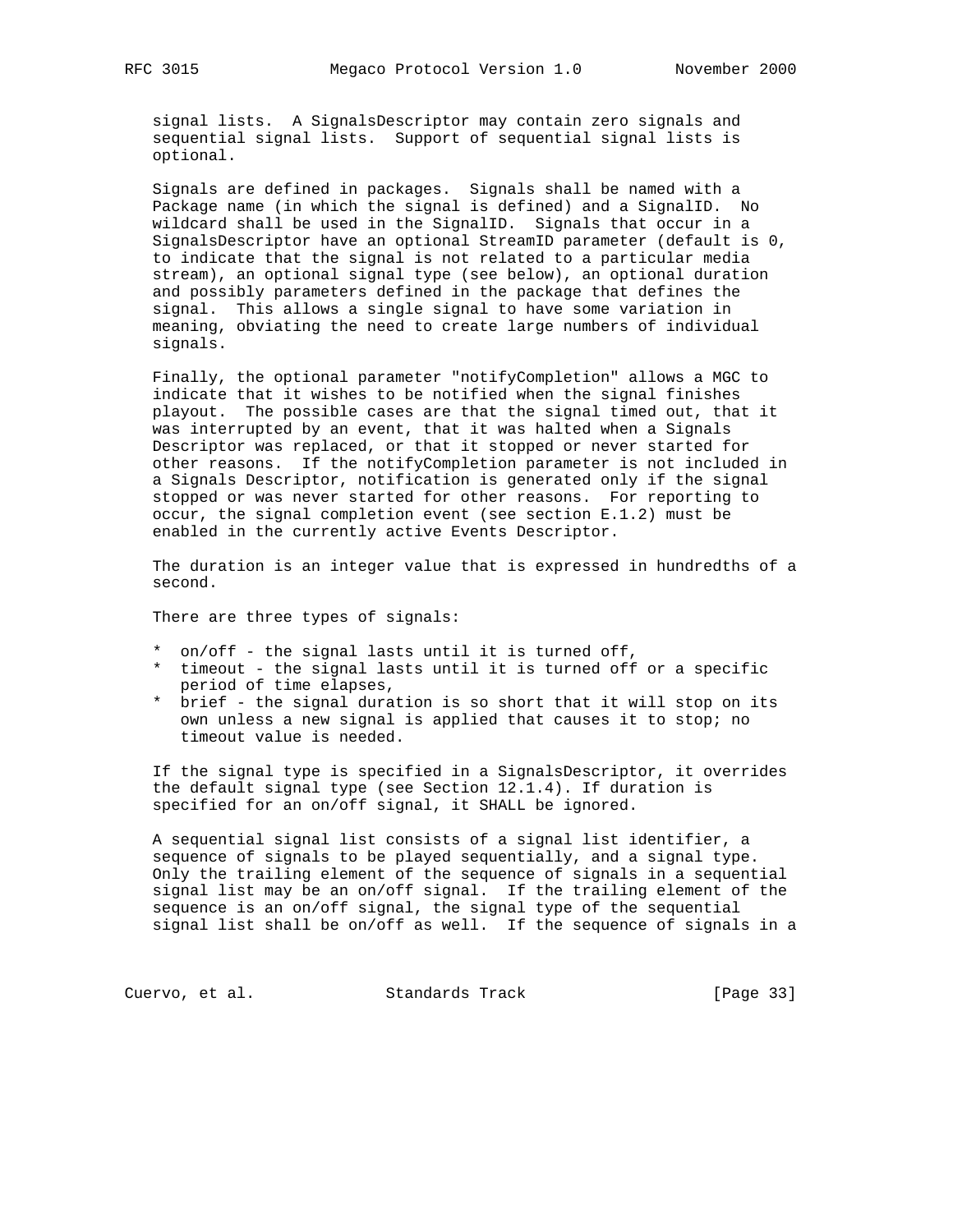sequential signal list contains signals of type timeout and the trailing element is not of type on/off, the type of the sequential signal list SHALL be set to timeout. The duration of a sequential signal list with type timeout is the sum of the durations of the signals it contains. If the sequence of signals in a sequential signal list contains only signals of type brief, the type of the sequential signal list SHALL be set to brief. A signal list is treated as a single signal of the specified type when played out.

 Multiple signals and sequential signal lists in the same SignalsDescriptor shall be played simultaneously.

 Signals are defined as proceeding from the termination towards the exterior of the Context unless otherwise specified in a package. When the same Signal is applied to multiple Terminations within one Transaction, the MG should consider using the same resource to generate these Signals.

 Production of a Signal on a Termination is stopped by application of a new SignalsDescriptor, or detection of an Event on the Termination (see section 7.1.9).

 A new SignalsDescriptor replaces any existing SignalsDescriptor. Any signals applied to the Termination not in the replacement descriptor shall be stopped, and new signals are applied, except as follows. Signals present in the replacement descriptor and containing the KeepActive flagshall be continued if they are currently playing and have not already completed. If a replacement signal descriptor contains a signal that is not currently playing and contains the KeepActive flag, that signal SHALL be ignored. If the replacement descriptor contains a sequential signal list with the same identifier as the existing descriptor, then

- \* the signal type and sequence of signals in the sequential signal list in the replacement descriptor shall be ignored, and
- \* the playing of the signals in the sequential signal list in the existing descriptor shall not be interrupted.

7.1.12 Audit Descriptor

 The Audit Descriptor specifies what information is to be audited. The Audit Descriptor specifies the list of descriptors to be returned. Audit may be used in any command to force the return of a descriptor even if the descriptor in the command was not present, or had no underspecified parameters. Possible items in the Audit Descriptor are:

Cuervo, et al. Standards Track [Page 34]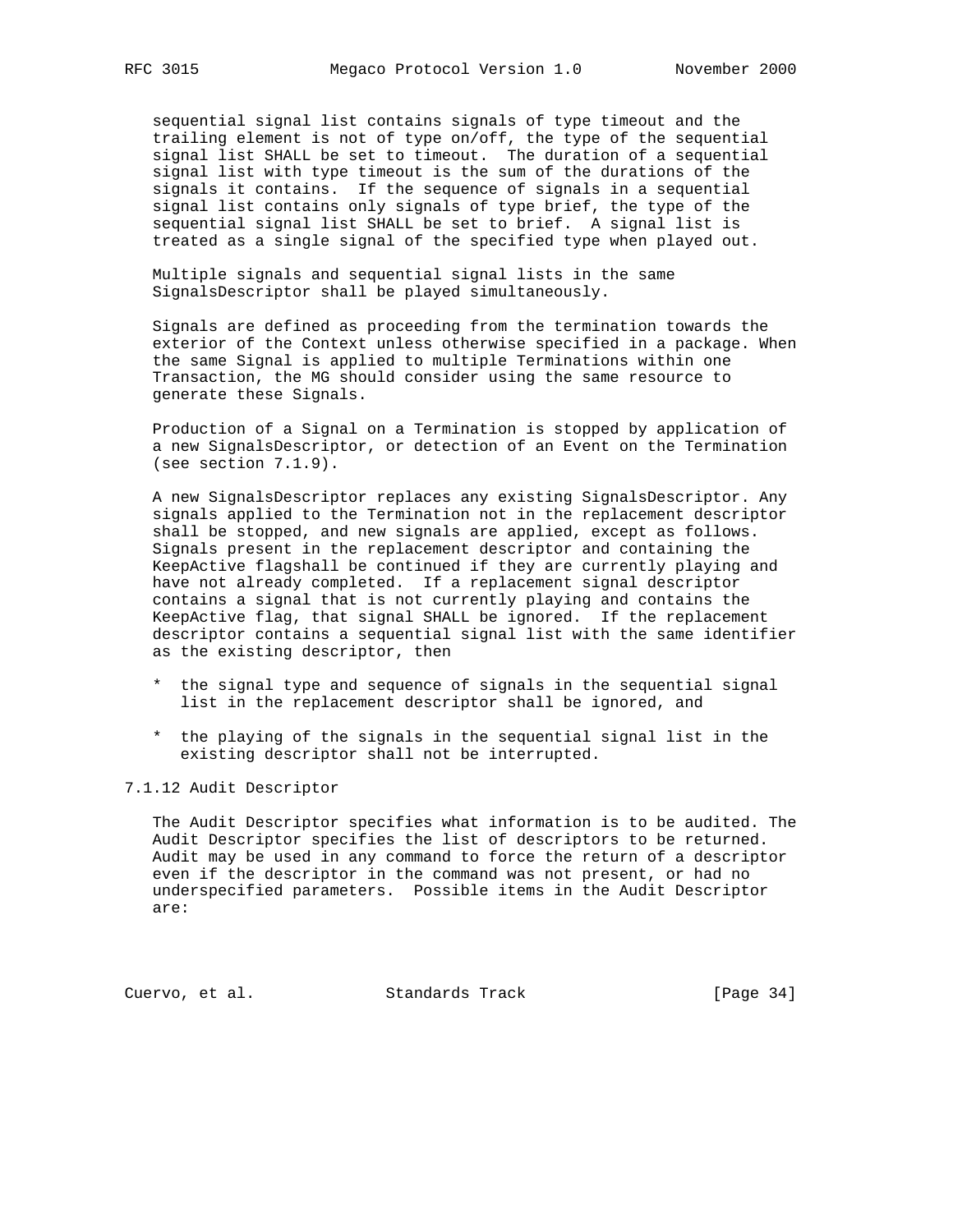+----------------+ | Modem | |----------------| | Mux | |----------------| Events |----------------| Media |----------------| | Signals | |----------------| | ObservedEvents | |----------------| DigitMap |----------------| Statistics |----------------| | Packages | |----------------| | EventBuffer | +----------------+

 Audit may be empty, in which case, no descriptors are returned. This is useful in Subtract, to inhibit return of statistics, especially when using wildcard.

## 7.1.13 ServiceChange Descriptor

The ServiceChangeDescriptor contains the following parameters:

- \* ServiceChangeMethod
- \* ServiceChangeReason
- \* ServiceChangeAddress
- \* ServiceChangeDelay
- \* ServiceChangeProfile
- \* ServiceChangeVersion
- \* ServiceChangeMGCId
- \* TimeStamp
- \* Extension.

See section 7.2.8.

Cuervo, et al. Standards Track [Page 35]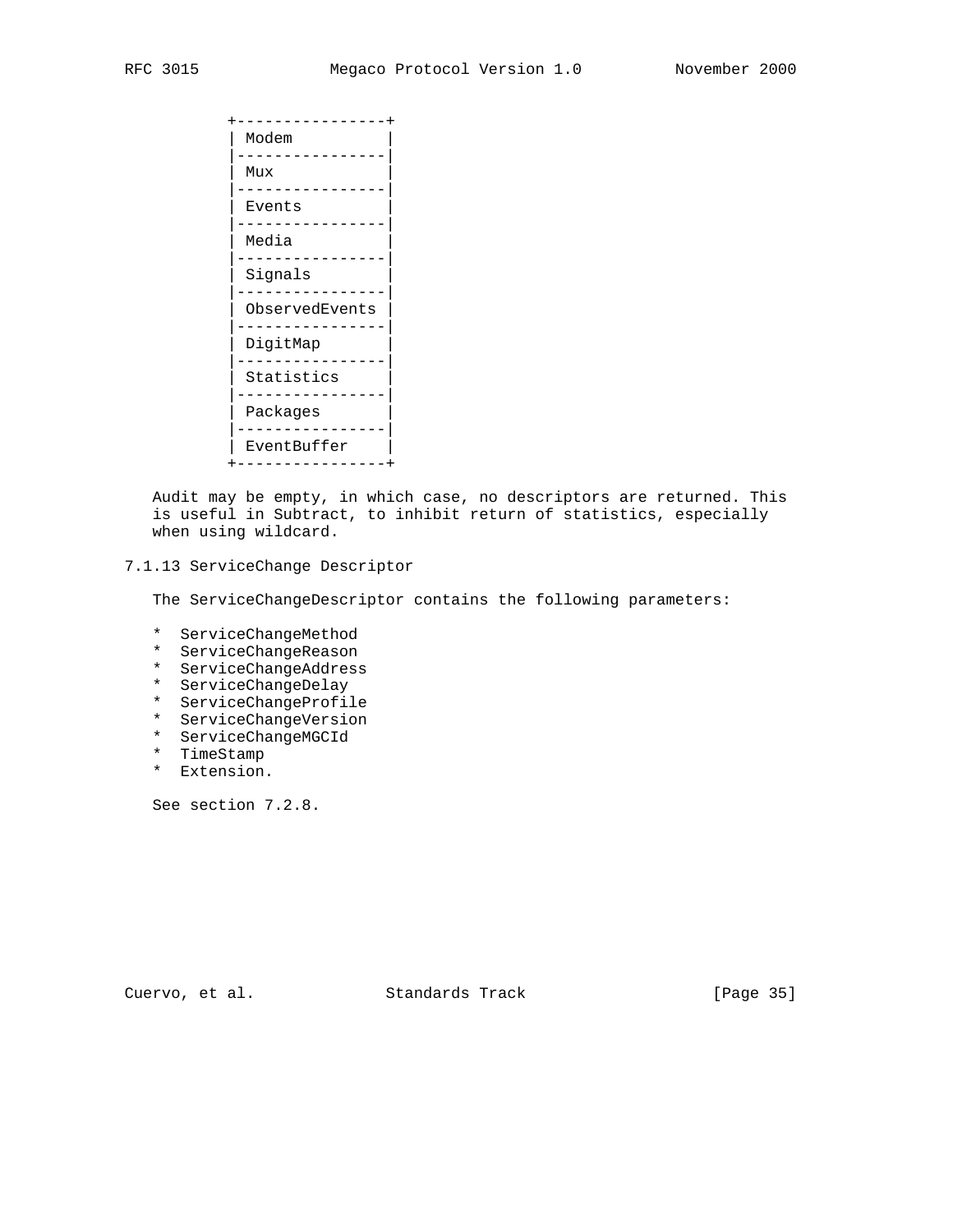### 7.1.14 DigitMap Descriptor

7.1.14.1 DigitMap Definition, Creation, Modification and Deletion

 A DigitMap is a dialing plan resident in the Media Gateway used for detecting and reporting digit events received on a Termination. The DigitMap Descriptor contains a DigitMap name and the DigitMap to be assigned. A digit map may be preloaded into the MG by management action and referenced by name in an EventsDescriptor, may be defined dynamically and subsequently referenced by name, or the actual digitmap itself may be specified in the EventsDescriptor. It is permissible for a digit map completion event within an Events Descriptor to refer by name to a DigitMap which is defined by a DigitMap Descriptor within the same command, regardless of the transmitted order of the respective descriptors.

 DigitMaps defined in a DigitMapDescriptor can occur in any of the standard Termination manipulation Commands of the protocol. A DigitMap, once defined, can be used on all Terminations specified by the (possibly wildcarded) TerminationID in such a command. DigitMaps defined on the root Termination are global and can be used on every Termination in the MG, provided that a DigitMap with the same name has not been defined on the given Termination. When a DigitMap is defined dynamically in a DigitMap Descriptor:

- \* A new DigitMap is created by specifying a name that is not yet defined. The value shall be present.
- \* A DigitMap value is updated by supplying a new value for a name that is already defined. Terminations presently using the digitmap shall continue to use the old definition; subsequent EventsDescriptors specifying the name, including any EventsDescriptor in the command containing the DigitMap descriptor, shall use the new one.
- \* A DigitMap is deleted by supplying an empty value for a name that is already defined. Terminations presently using the digitmap shall continue to use the old definition.

7.1.14.2 DigitMap Timers

 The collection of digits according to a DigitMap may be protected by three timers, viz. a start timer (T), short timer (S), and long timer  $(L)$ .

 1. The start timer (T) is used prior to any digits having been dialed.

Cuervo, et al. Standards Track [Page 36]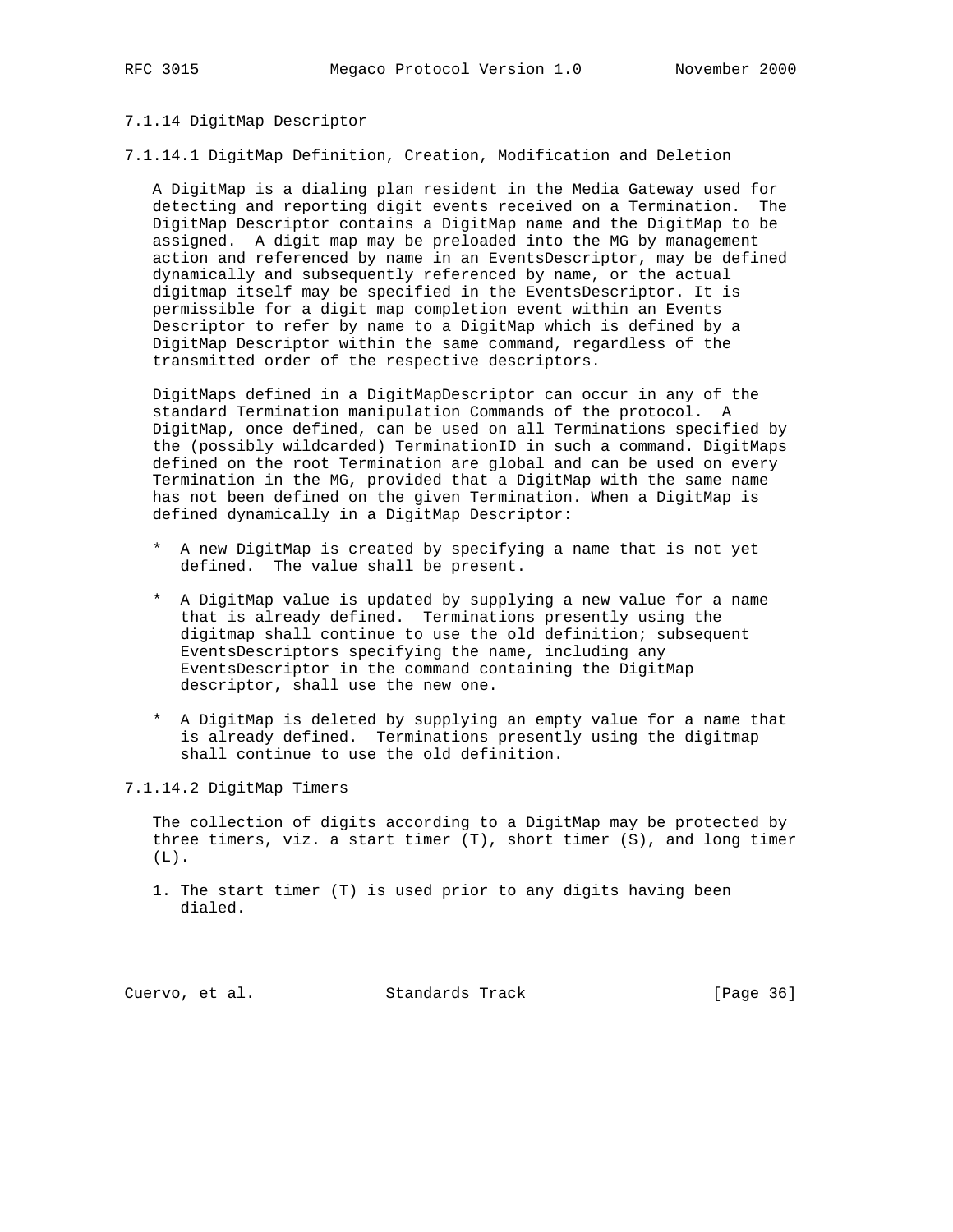- 2. If the Media Gateway can determine that at least one more digit is needed for a digit string to match any of the allowed patterns in the digit map, then the interdigit timer value should be set to a long (L) duration (e.g. 16 seconds).
- 3. If the digit string has matched one of the patterns in a digit map, but it is possible that more digits could be received which would cause a match with a different pattern, then instead of reporting the match immediately, the MG must apply the short timer (S) and wait for more digits.

 The timers are configurable parameters to a DigitMap. The Start timer is started at the beginning of every digit map use, but can be overridden.

# 7.1.14.3 DigitMap Syntax

 The formal syntax of the digit map is described by the DigitMap rule in the formal syntax description of the protocol (see Annex A and Annex B). A DigitMap, according to this syntax, is defined either by a string or by a list of strings. Each string in the list is an alternative event sequence, specified either as a sequence of digit map symbols or as a regular expression of digit map symbols. These digit map symbols, the digits "0" through "9" and letters "A" through a maximum value depending on the signalling system concerned, but never exceeding "K", correspond to specified events within a package which has been designated in the Events Descriptor on the termination to which the digit map is being applied. (The mapping between events and digit map symbols is defined in the documentation for packages associated with channel-associated signalling systems such as DTMF, MF, or R2. Digits "0" through "9" MUST be mapped to the corresponding digit events within the signalling system concerned. Letters should be allocated in logical fashion, facilitating the use of range notation for alternative events.)

 The letter "x" is used as a wildcard, designating any event corresponding to symbols in the range "0"-"9". The string may also contain explicit ranges and, more generally, explicit sets of symbols, designating alternative events any one of which satisfies that position of the digit map. Finally, the dot symbol "." stands for zero or more repetitions of the event selector (event, range of events, set of alternative events, or wildcard) that precedes it. As a consequence of the third timing rule above, inter-event timing while matching a terminal dot symbol uses the short timer by default.

 In addition to these event symbols, the string may contain "S" and "L" inter-event timing specifiers and the "Z" duration modifier. "S" and "L" respectively indicate that the MG should use the short (S)

Cuervo, et al. Standards Track [Page 37]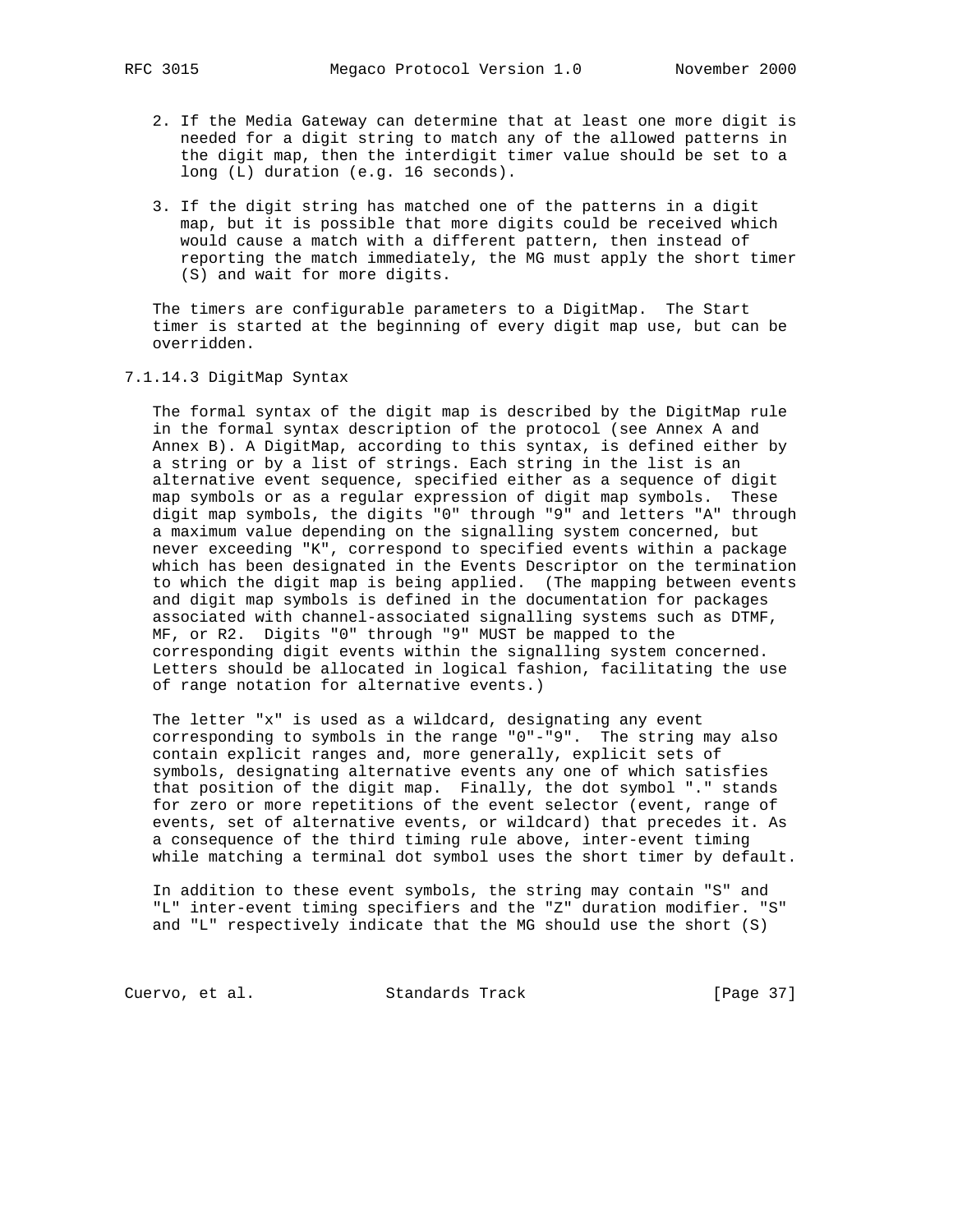timer or the long (L) timer for subsequent events, over-riding the timing rules described above. If an explicit timing specifier is in effect in one alternative event sequence, but none is given in any other candidate alternative, the timer value set by the explicit timing specifier must be used. If all sequences with explicit timing controls are dropped from the candidate set, timing reverts to the default rules given above. Finally, if conflicting timing specifiers are in effect in different alternative sequences, the results are undefined.

 A "Z" designates a long duration event: placed in front of the symbol(s) designating the event(s) which satisfy a given digit position, it indicates that that position is satisfied only if the duration of the event exceeds the long-duration threshold. The value of this threshold is assumed to be provisioned in the MG.

7.1.14.4 DigitMap Completion Event

 A digit map is active while the events descriptor which invoked it is active and it has not completed. A digit map completes when:

- \* a timer has expired, or
- \* an alternative event sequence has been matched and no other alternative event sequence in the digit map could be matched through detection of an additional event (unambiguous match), or
- \* an event has been detected such that a match to a complete alternative event sequence of the digit map will be impossible no matter what additional events are received.

 Upon completion, a digit map completion event as defined in the package providing the events being mapped into the digit map shall be generated. At that point the digit map is deactivated. Subsequent events in the package are processed as per the currently active event processing mechanisms.

7.1.14.5 DigitMap Procedures

 Pending completion, successive events shall be processed according to the following rules:

 1. The "current dial string", an internal variable, is initially empty. The set of candidate alternative event sequences includes all of the alternatives specified in the digit map.

Cuervo, et al. Standards Track [Page 38]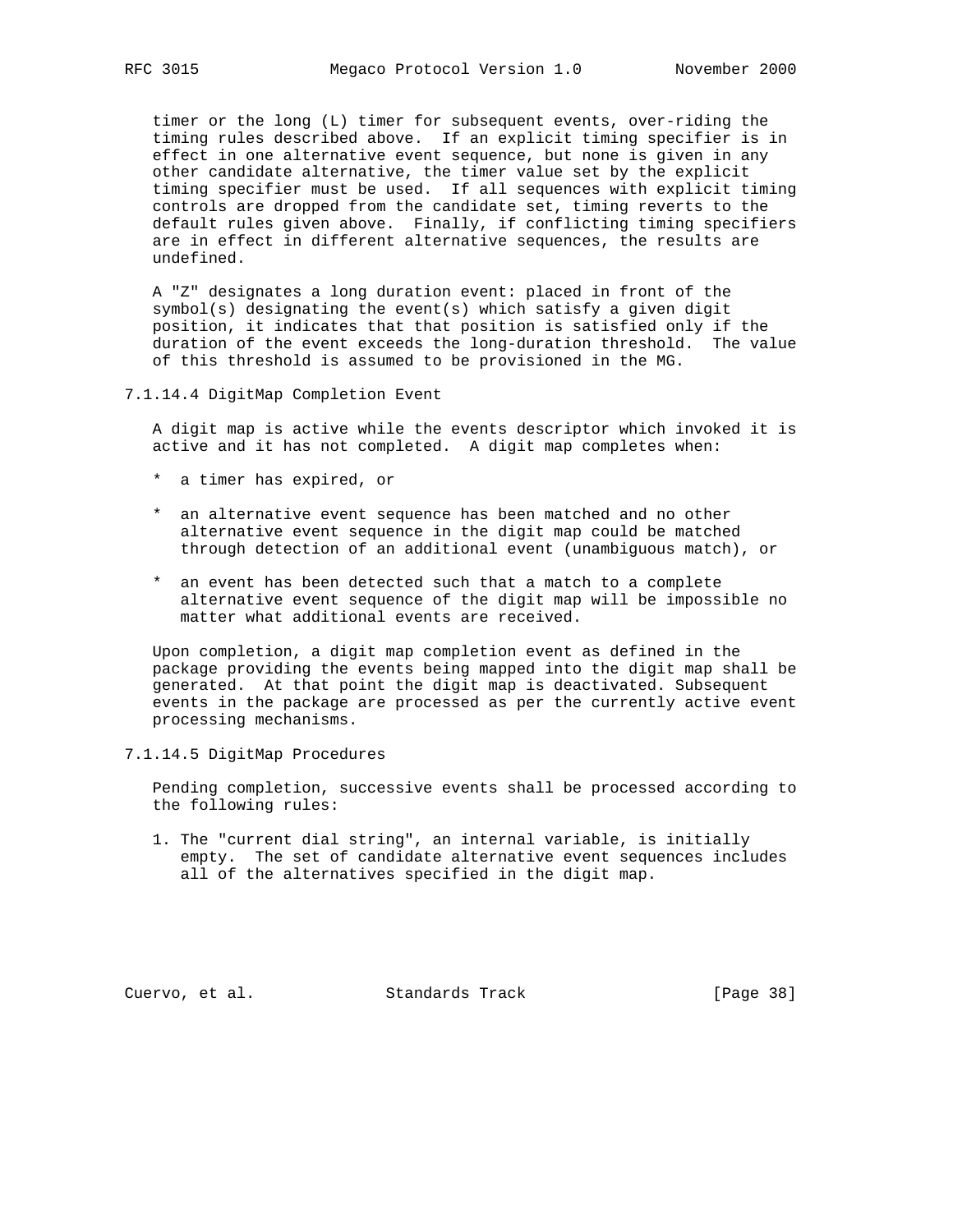- 2. At each step, a timer is set to wait for the next event, based either on the default timing rules given above or on explicit timing specified in one or more alternative event sequences. If the timer expires and a member of the candidate set of alternatives is fully satisfied, a timeout completion with full match is reported. If the timer expires and part or none of any candidate alternative is satisfied, a timeout completion with partial match is reported.
- 3. If an event is detected before the timer expires, it is mapped to a digit string symbol and provisionally added to the end of the current dial string. The duration of the event (long or not long) is noted if and only if this is relevant in the current symbol position (because at least one of the candidate alternative event sequences includes the "Z" modifier at this position in the sequence).
- 4. The current dial string is compared to the candidate alternative event sequences. If and only if a sequence expecting a long duration event at this position is matched (i.e. the event had long duration and met the specification for this position), then any alternative event sequences not specifying a long duration event at this position are discarded, and the current dial string is modified by inserting a "Z" in front of the symbol representing the latest event. Any sequence expecting a long-duration event at this position but not matching the observed event is discarded from the candidate set. If alternative event sequences not specifying a long duration event in the given position remain in the candidate set after application of the above rules, the observed event duration is treated as irrelevant in assessing matches to them.
- 5. If exactly one candidate remains and it has been fully matched, a completion event is generated indicating an unambiguous match. If no candidates remain, the latest event is removed from the current dial string and a completion event is generated indicating full match if one of the candidates from the previous step was fully satisfied before the latest event was detected, or partial match otherwise. The event removed from the current dial string will then be reported as per the currently active event processing mechanisms.
- 6. If no completion event is reported out of step 5, processing returns to step 2.

Cuervo, et al. Standards Track [Page 39]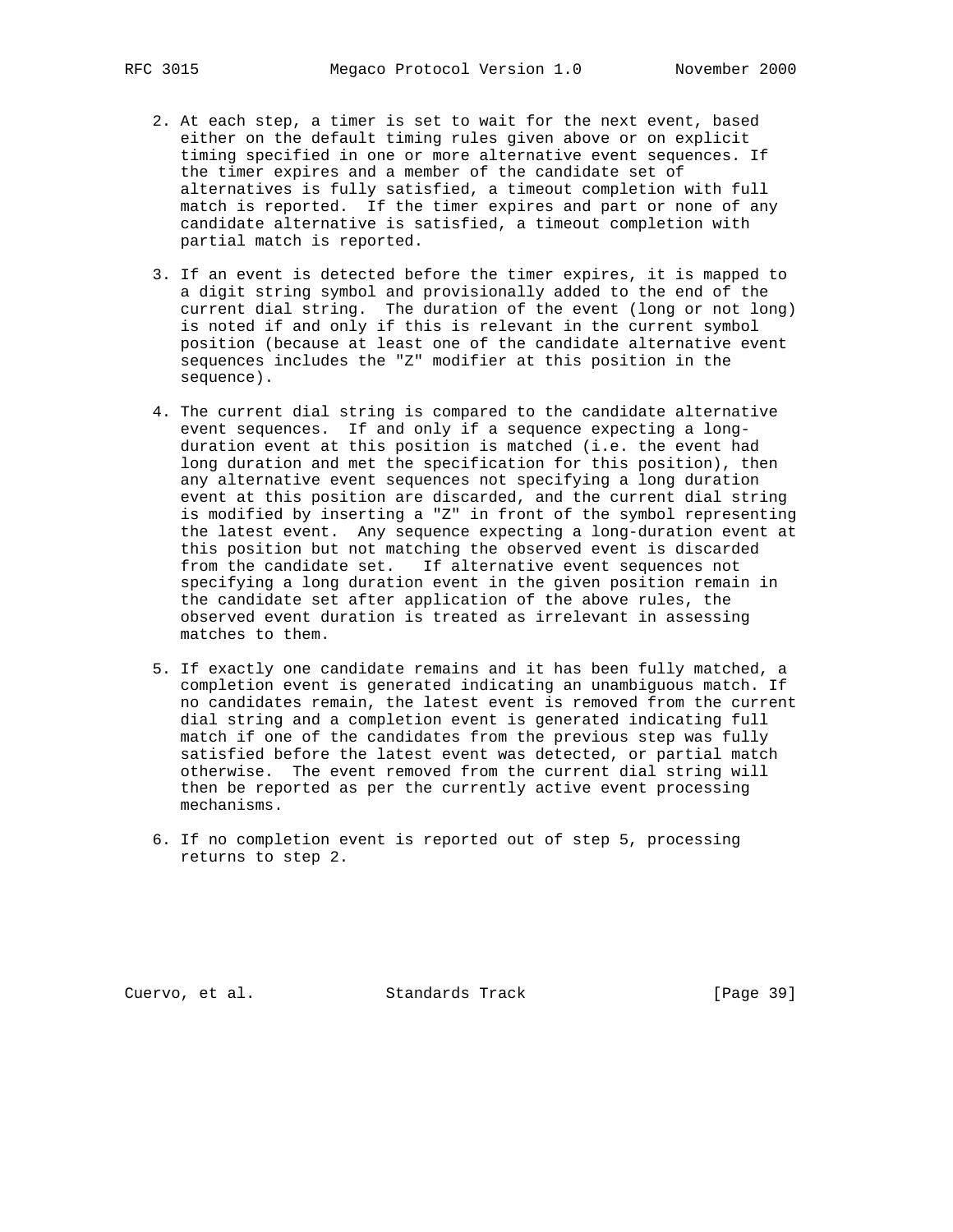# 7.1.14.6 DigitMap Activation

 A digit map is activated whenever a new event descriptor is applied to the termination or embedded event descriptor is activated, and that event descriptor contains a digit map completion event which itself contains a digit map parameter. Each new activation of a digit map begins at step 1 of the above procedure, with a clear current dial string. Any previous contents of the current dial string from an earlier activation are lost.

7.1.14.7 Interaction of DigitMap and Event Processing

 While the digit map is activated, detection is enabled for all events defined in the package containing the specified digit map completion event. Normal event behaviour (e.g. stopping of signals unless the digit completion event has the KeepActive flag enabled) continues to apply for each such event detected, except that:

- \* the events in the package containing the specified digit map completion event other than the completion event itself are not individually notified, and
- \* an event that triggers a partial match completion event is not recognized and therefore has no side effects until reprocessed following the recognition of the digit map completion event.

# 7.1.14.8 Wildcards

 Note that if a package contains a digit map completion event, then an event specification consisting of the package name with a wildcarded ItemID (Property Name) will activate a digit map if the event includes a digit map parameter. Regardless of whether a digit map is activated, if the package also contains the digit events themselves, this form of event specification will cause the individual events to be reported to the MGC as they are detected.

Cuervo, et al. Standards Track [Page 40]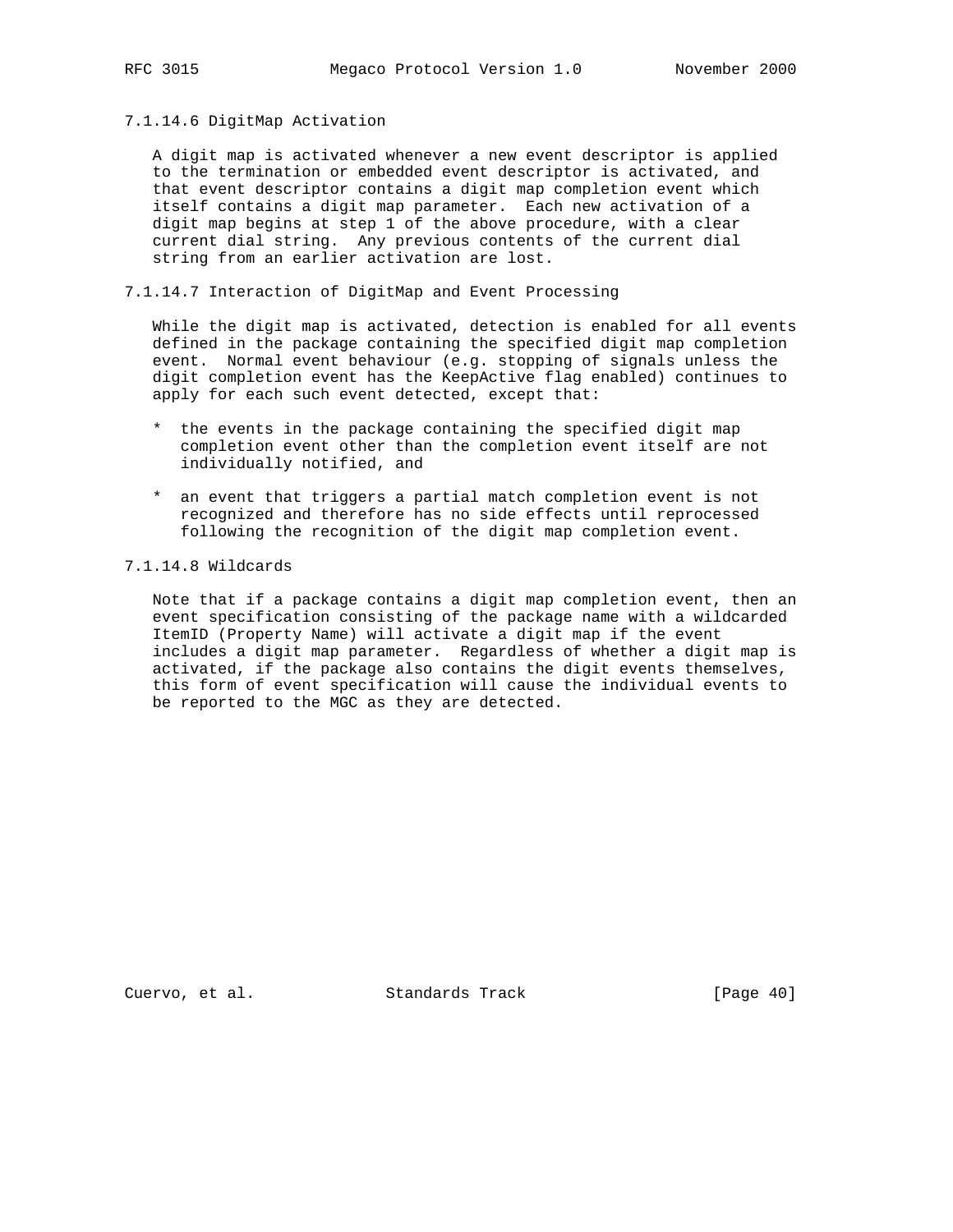# 7.1.14.9 Example

As an example, consider the following dial plan:

|                                               | Local operator                           |
|-----------------------------------------------|------------------------------------------|
| 0 <sub>0</sub>                                | Long distance operator                   |
| <b>XXXX</b>                                   | Local extension number (starts with 1-7) |
| 8xxxxxxx                                      | Local number                             |
| #xxxxxxx                                      | Off-site extension                       |
| $*_{xx}$                                      | Star services                            |
| 91xxxxxxxxxx                                  | Long distance number                     |
| 9011 + up to 15 digits   International number |                                          |
|                                               |                                          |

 If the DTMF detection package described in Annex E (section E.6) is used to collect the dialled digits, then the dialling plan shown above results in the following digit map:

- $(0| 00| [1-7]xxx|8xxxxxxx|Fxxxxxxx|Exx|91xxxxxxxxxx|9011x.)$
- 7.1.15 Statistics Descriptor

 The Statistics parameter provides information describing the status and usage of a Termination during its existence within a specific Context. There is a set of standard statistics kept for each termination where appropriate (number of octets sent and received for example). The particular statistical properties that are reported for a given Termination are determined by the Packages realized by the Termination. By default, statistics are reported when the Termination is Subtracted from the Context. This behavior can be overridden by including an empty AuditDescriptor in the Subtract command. Statistics may also be returned from the AuditValue command, or any Add/Move/Modify command using the Audit descriptor. Statistics are cumulative; reporting Statistics does not reset them. Statistics are reset when a Termination is Subtracted from a Context.

7.1.16 Packages Descriptor

 Used only with the AuditValue command, the PackageDescriptor returns a list of Packages realized by the Termination.

Cuervo, et al. Standards Track [Page 41]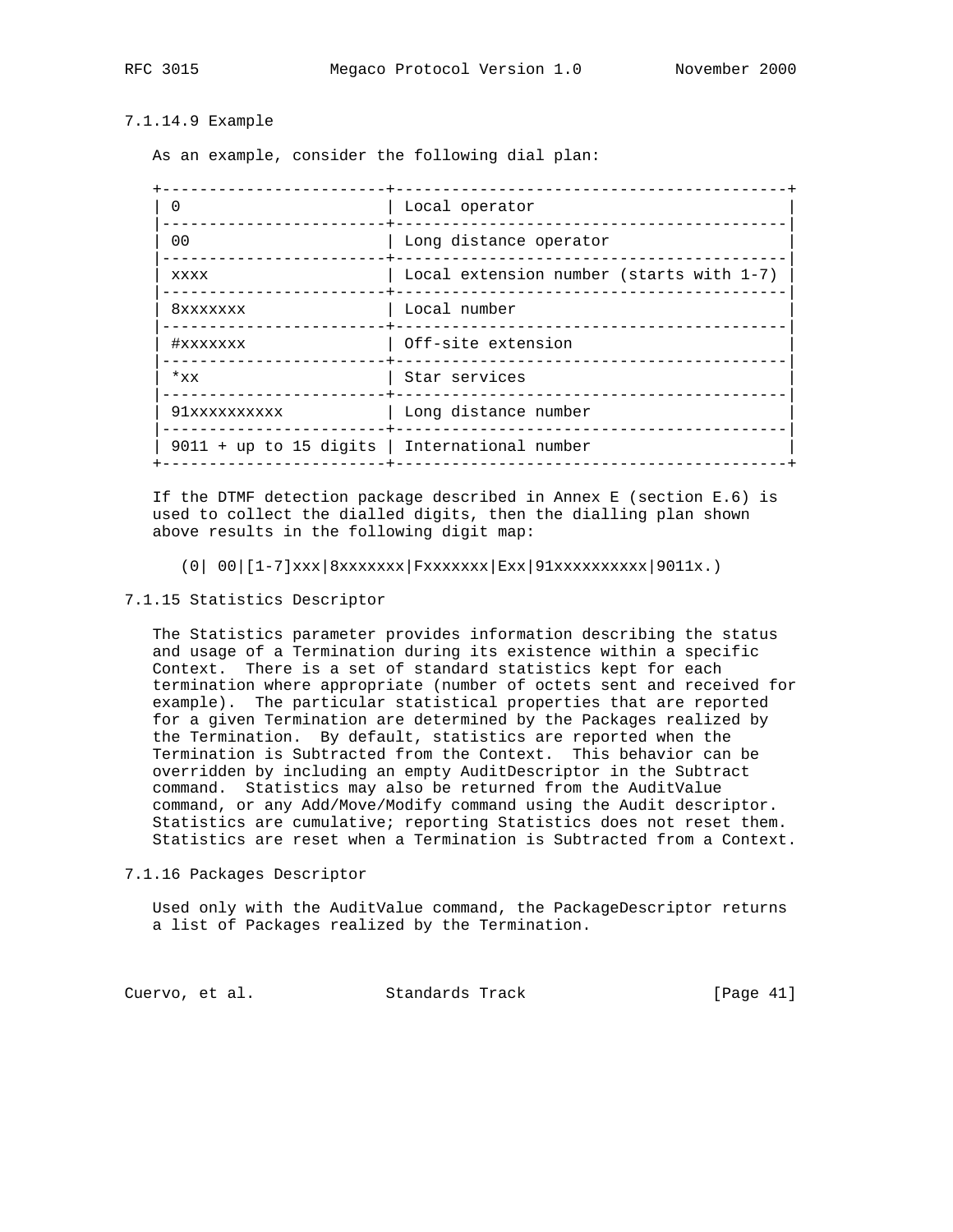# 7.1.17 ObservedEvents Descriptor

 ObservedEvents is supplied with the Notify command to inform the MGC of which event(s) were detected. Used with the AuditValue command, the ObservedEventsDescriptor returns events in the event buffer which have not been Notified. ObservedEvents contains the RequestIdentifier of the EventsDescriptor that triggered the notification, the event(s) detected and the detection time(s). Detection times are reported with a precision of hundredths of a second. Time is expressed in UTC.

# 7.1.18 Topology Descriptor

 A topology descriptor is used to specify flow directions between terminations in a Context. Contrary to the descriptors in previous sections, the topology descriptor applies to a Context instead of a Termination. The default topology of a Context is that each termination's transmission is received by all other terminations. The Topology Descriptor is optional to implement.

 The Topology Descriptor occurs before the commands in an action. It is possible to have an action containing only a Topology Descriptor, provided that the context to which the action applies already exists.

 A topology descriptor consists of a sequence of triples of the form (T1, T2, association). T1 and T2 specify Terminations within the Context, possibly using the ALL or CHOOSE wildcard. The association specifies how media flows between these two Terminations as follows.

- \* (T1, T2, isolate) means that the Terminations matching T2 do not receive media from the Terminations matching T1, nor vice versa.
- \* (T1, T2, oneway) means that the Terminations that match T2 receive media from the Terminations matching T1, but not vice versa. In this case use of the ALL wildcard such that there are Terminations that match both T1 and T2 is not allowed.
- \* (T1, T2, bothway) means that the Terminations matching T2 receive media from the Terminations matching T1, and vice versa. In this case it is allowed to use wildcards such that there are Terminations that match both T1 and T2. However, if there is a Termination that matches both, no loopback is introduced.

 CHOOSE wildcards may be used in T1 and T2 as well, under the following restrictions:

 \* the action (see section 8) of which the topology descriptor is part contains an Add command in which a CHOOSE wildcard is used;

Cuervo, et al. Standards Track [Page 42]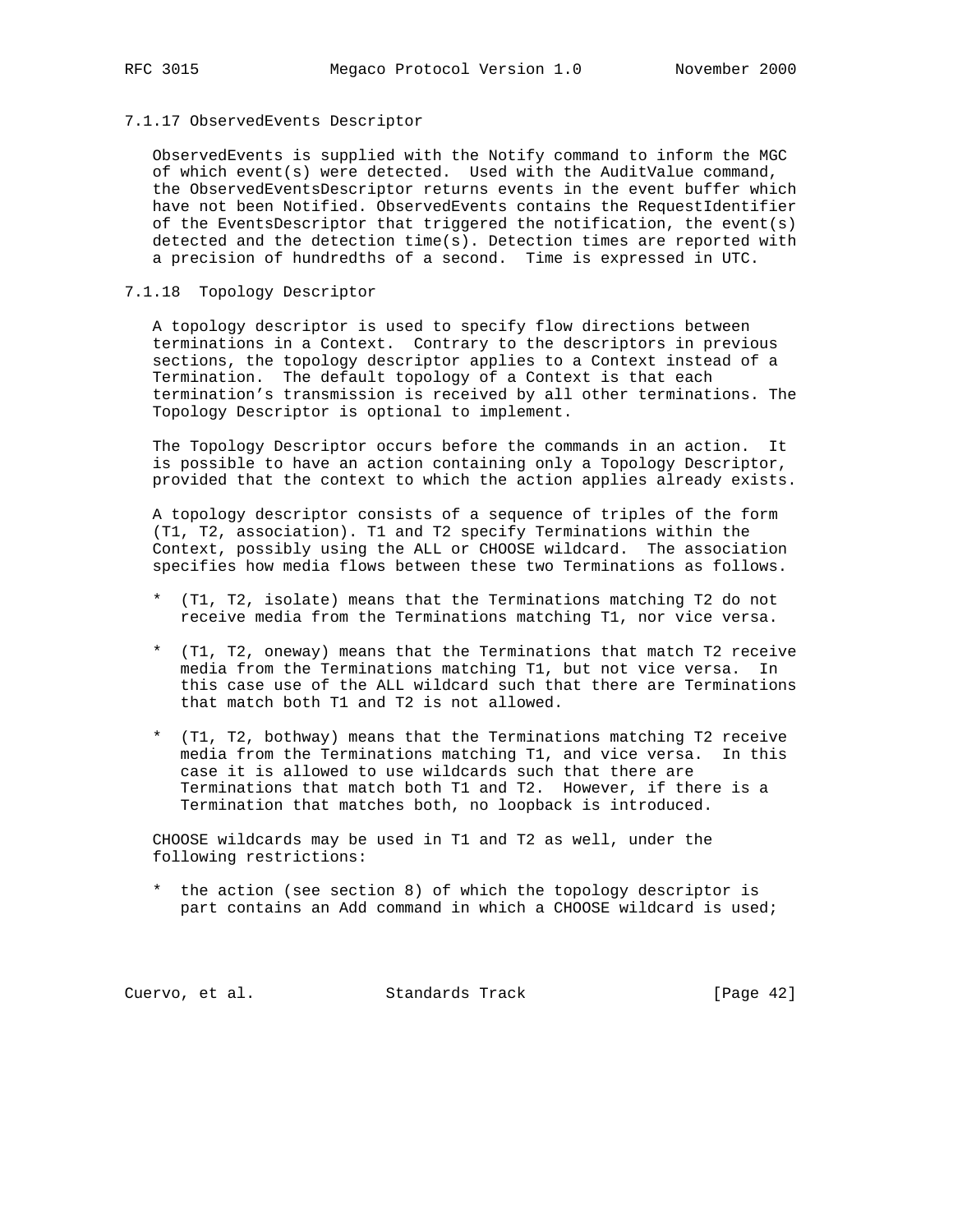\* if a CHOOSE wildcard occurs in T1 or T2, then a partial name SHALL NOT be specified.

 The CHOOSE wildcard in a topology descriptor matches the TerminationID that the MG assigns in the first Add command that uses a CHOOSE wildcard in the same action. An existing Termination that matches T1 or T2 in the Context to which a Termination is added, is connected to the newly added Termination as specified by the topology descriptor. The default association when a termination is not mentioned in the Topology descriptor is bothway (if T3 is added to a context with T1 and T2 with topology (T3,T1,oneway) it will be connected bothway to T2).

 The figure below and the table following it show some examples of the effect of including topology descriptors in actions. In these examples it is assumed that the topology descriptors are applied in sequence.

Cuervo, et al. Standards Track [Page 43]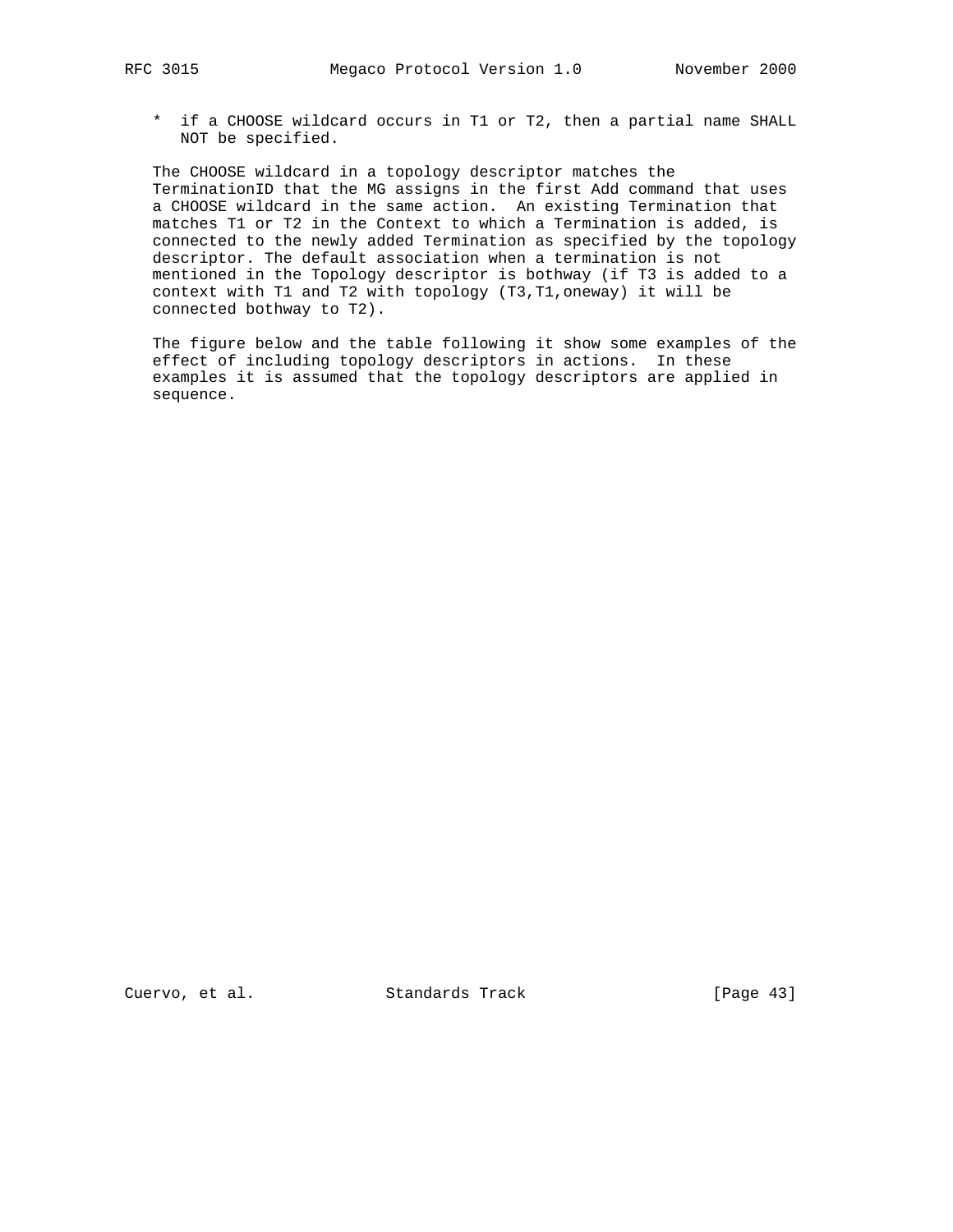

Figure 4: A Sequence Of Example Topologies

Cuervo, et al. Standards Track

[Page 44]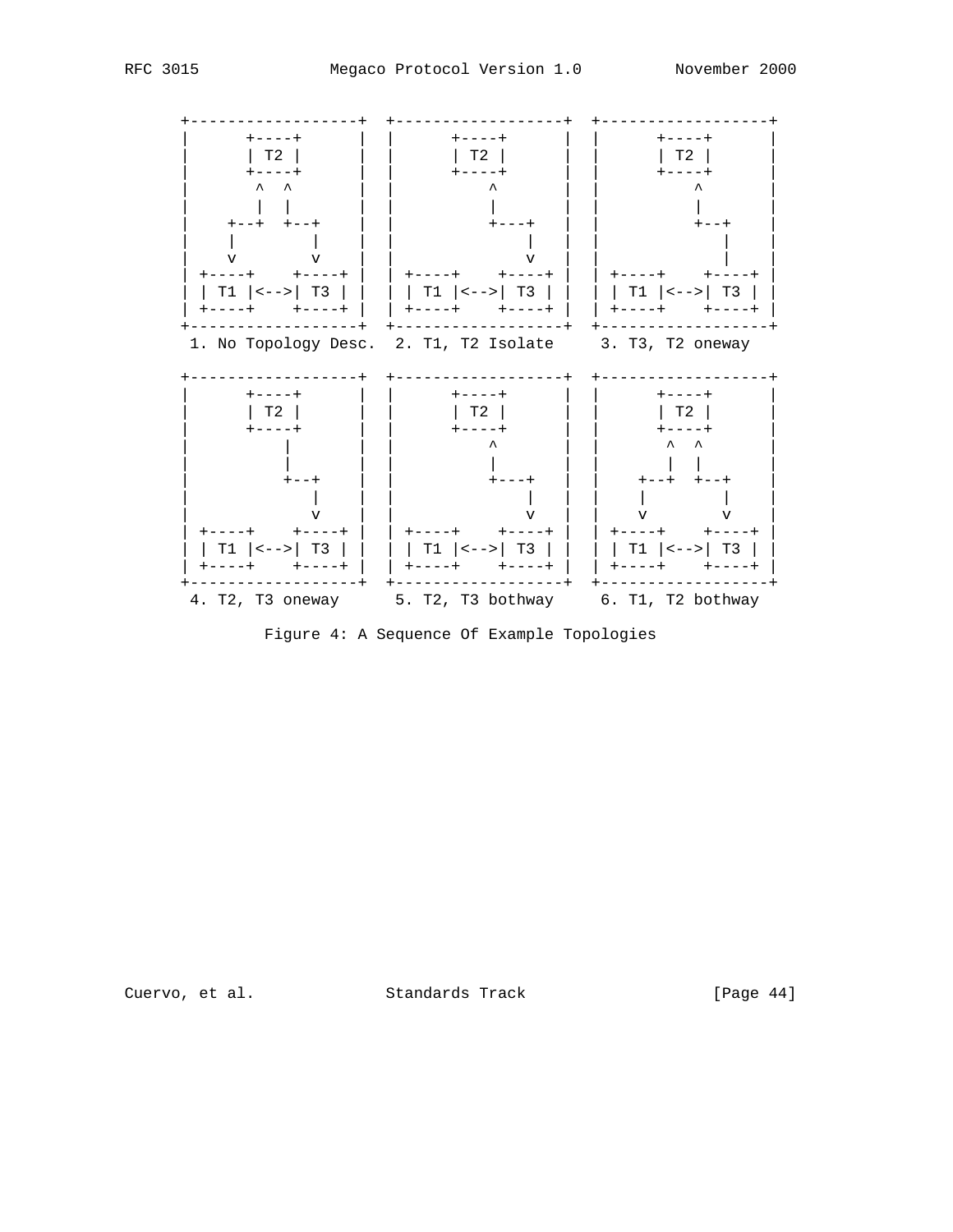+----------+--------------------------------------------------+ | Topology | Description | |----------+--------------------------------------------------| 1 | No topology descriptors |----------+--------------------------------------------------| When no topology descriptors are included, all terminations have a both way connection to all other terminations. |----------+--------------------------------------------------| 2 | T1, T2, Isolate |----------+--------------------------------------------------| Removes the connection between T1 and T2. T3 has a both way connection with both T1 and T2. T1 and T2 have bothway connection to T3. |----------+--------------------------------------------------| | 3 | T3, T2, oneway | |----------+--------------------------------------------------| A oneway connection from T3 to T2 (i.e. T2 receives media flow from T3). A bothway connection between T1 and T3. |----------+--------------------------------------------------| | 4 | T2, T3, oneway | |----------+--------------------------------------------------| A oneway connection between T2 to T3. T1 and T3 remain bothway connected |----------+--------------------------------------------------| | 5 | T2, T3 bothway | |----------+--------------------------------------------------| T2 is bothway connected to T3. This results in the same | as 2. |----------+--------------------------------------------------|  $6$  | T1, T2 bothway (T2, T3 bothway and T1, T3 bothway | | may be implied or explicit). | |----------+--------------------------------------------------| All terminations have a bothway connection to all other terminations. |----------+--------------------------------------------------| A oneway connection must implemented in such a way that the other Terminations in the Context are not aware of the | change in topology. | +-------------------------------------------------------------|

7.2 Command Application Programming Interface

 Following is an Application Programming Interface (API) describing the Commands of the protocol. This API is shown to illustrate the Commands and their parameters and is not intended to specify implementation (e.g. via use of blocking function calls). It describes the input parameters in parentheses after the command name and the return values in front of the Command. This is only for

Cuervo, et al. Standards Track [Page 45]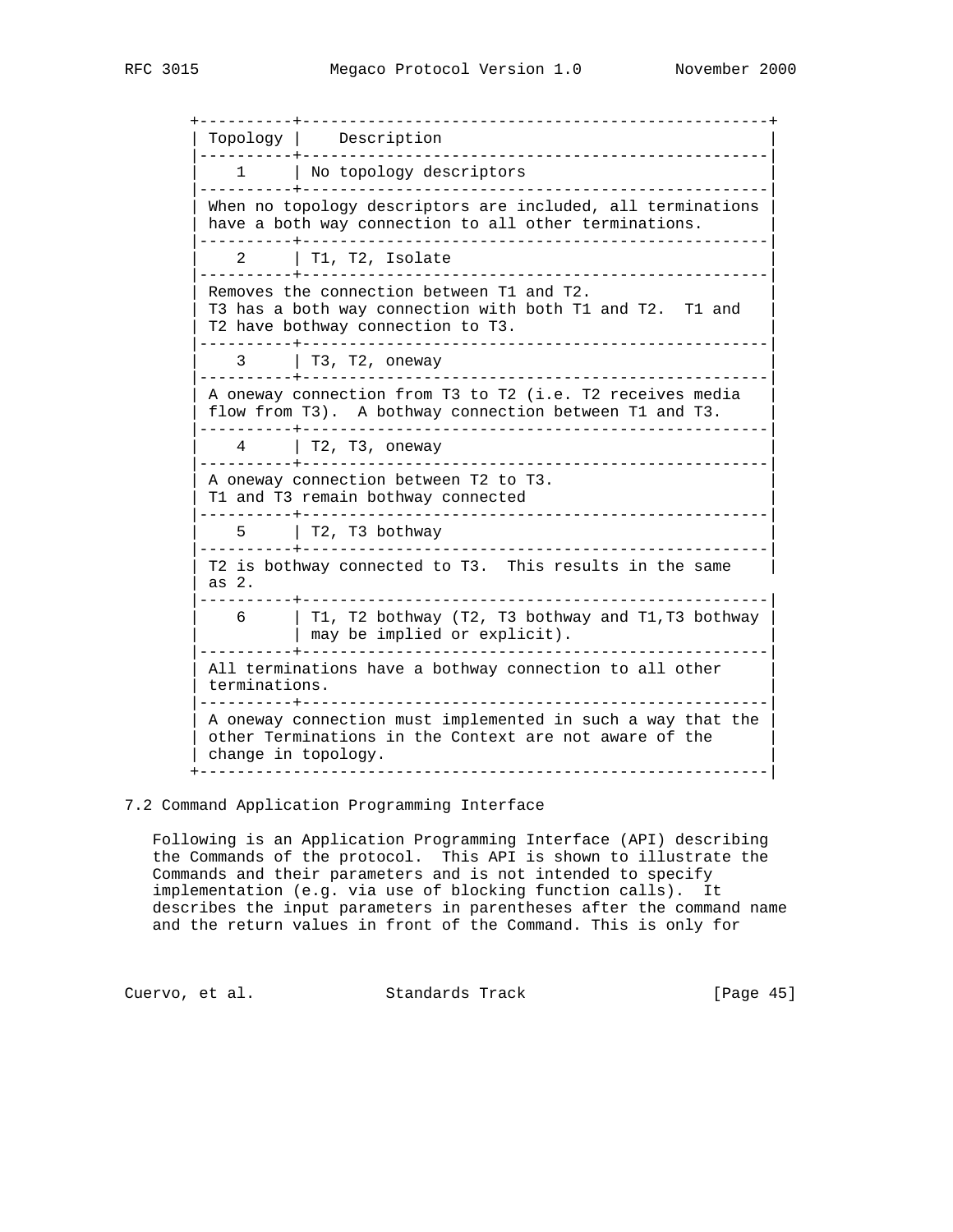descriptive purposes; the actual Command syntax and encoding are specified in later subsections. The order of parameters to commands is not fixed. Descriptors may appear as parameters to commands in any order. The descriptors SHALL be processed in the order in which they appear.

 All parameters enclosed by square brackets ([. . . ]) are considered optional.

7.2.1 Add

The Add Command adds a Termination to a Context.

 TerminationID [,MediaDescriptor] [,ModemDescriptor] [,MuxDescriptor] [,EventsDescriptor] [,SignalsDescriptor] [,DigitMapDescriptor] [,ObservedEventsDescriptor] [,EventBufferDescriptor] [,StatisticsDescriptor] [,PackagesDescriptor] Add( TerminationID [, MediaDescriptor] [, ModemDescriptor] [, MuxDescriptor] [, EventsDescriptor] [, SignalsDescriptor] [, DigitMapDescriptor] [, AuditDescriptor]  $\overline{\phantom{a}}$ 

 The TerminationID specifies the termination to be added to the Context. The Termination is either created, or taken from the null Context. For an existing Termination, the TerminationID would be specific. For a Termination that does not yet exist, the TerminationID is specified as CHOOSE in the command. The new TerminationID will be returned. Wildcards may be used in an Add, but such usage would be unusual. If the wildcard matches more than one TerminationID, all possible matches are attempted, with results reported for each one. The order of attempts when multiple TerminationIDs match is not specified.

The optional MediaDescriptor describes all media streams.

Cuervo, et al. Standards Track [Page 46]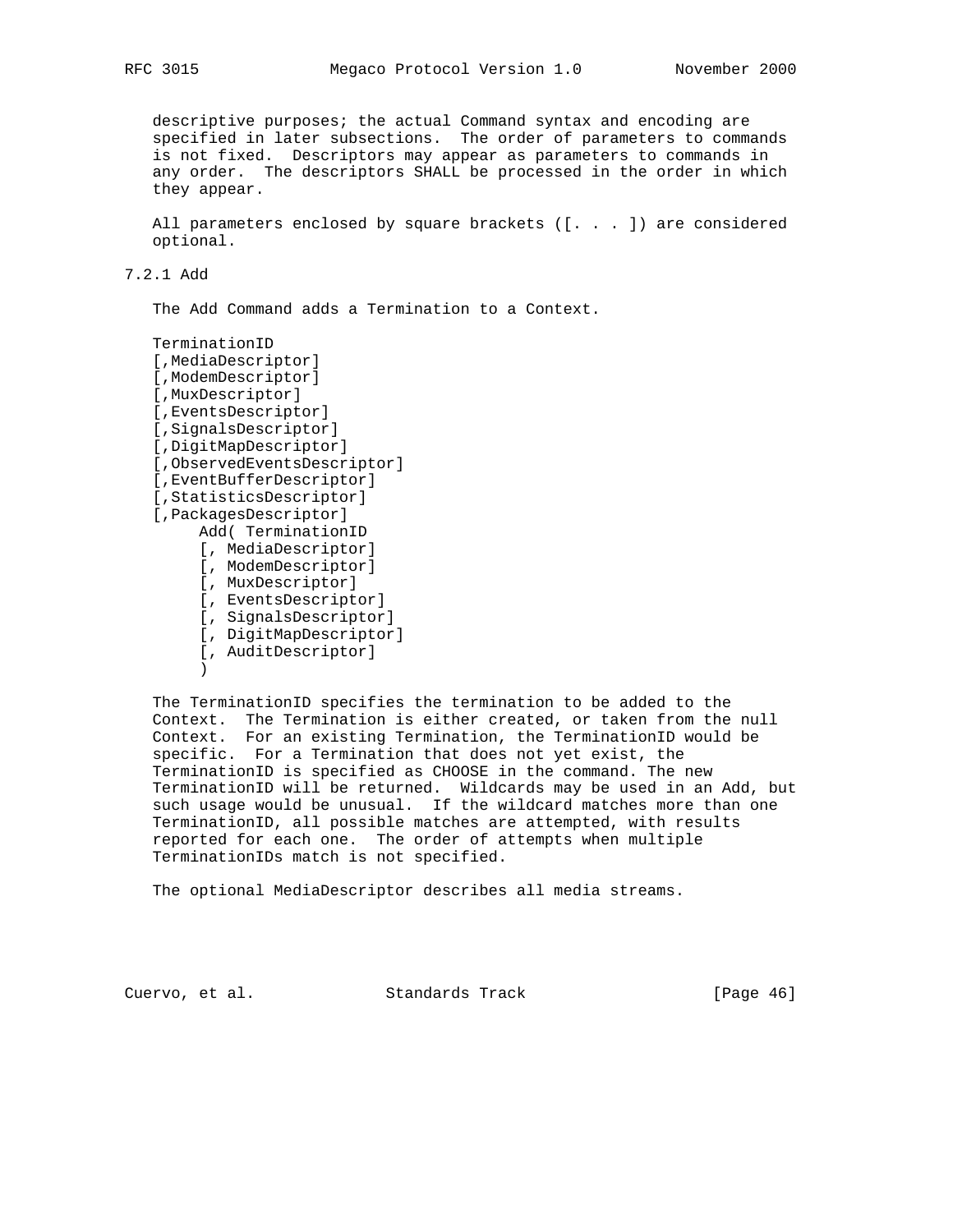The optional ModemDescriptor and MuxDescriptor specify a modem and multiplexer if applicable. For convenience, if a Multiplex Descriptor is present in an Add command and lists any Terminations that are not currently in the Context, such Terminations are added to the context as if individual Add commands listing the Terminations were invoked. If an error occurs on such an implied Add, error 471 - Implied Add for Multiplex failure shall be returned and further processing of the command shall cease.

 The EventsDescriptor parameter is optional. If present, it provides the list of events that should be detected on the Termination.

 The SignalsDescriptor parameter is optional. If present, it provides the list of signals that should be applied to the Termination.

 The DigitMapDescriptor parameter is optional. If present, defines a DigitMap definition that may be used in an EventsDescriptor.

 The AuditDescriptor is optional. If present, the command will return descriptors as specified in the AuditDescriptor.

 All descriptors that can be modified could be returned by MG if a parameter was underspecified or overspecified. ObservedEvents, Statistics, and Packages, and the EventBuffer Descriptors are returned only if requested in the AuditDescriptor.

 Add SHALL NOT be used on a Termination with a serviceState of "OutofService".

7.2.2 Modify

The Modify Command modifies the properties of a Termination.

 TerminationID [,MediaDescriptor] [,ModemDescriptor] [,MuxDescriptor] [,EventsDescriptor] [,SignalsDescriptor] [,DigitMapDescriptor] [,ObservedEventsDescriptor] [,EventBufferDescriptor] [,StatisticsDescriptor] [,PackagesDescriptor] Modify( TerminationID [, MediaDescriptor] [, ModemDescriptor] [, MuxDescriptor]

Cuervo, et al. Standards Track [Page 47]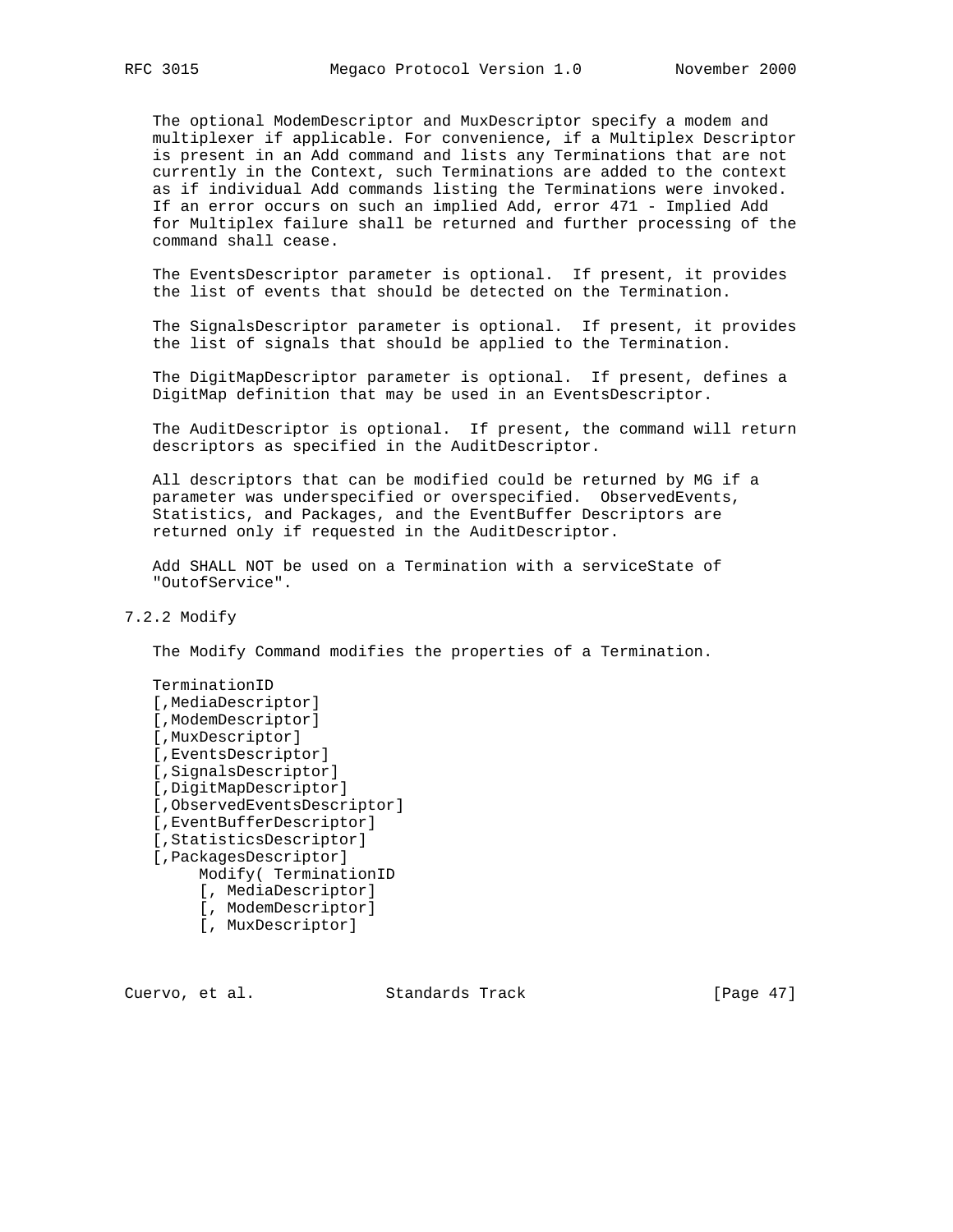[, EventsDescriptor] [, SignalsDescriptor] [, DigitMapDescriptor] [, AuditDescriptor]

 $\overline{\phantom{a}}$ 

 The TerminationID may be specific if a single Termination in the Context is to be modified. Use of wildcards in the TerminationID may be appropriate for some operations. If the wildcard matches more than one TerminationID, all possible matches are attempted, with results reported for each one. The order of attempts when multiple TerminationIDs match is not specified. The CHOOSE option is an error, as the Modify command may only be used on existing Terminations.

 The remaining parameters to Modify are the same as those to Add. Possible return values are the same as those to Add.

# 7.2.3 Subtract

 The Subtract Command disconnects a Termination from its Context and returns statistics on the Termination's participation in the Context.

 TerminationID [,MediaDescriptor] [,ModemDescriptor] [,MuxDescriptor] [,EventsDescriptor] [,SignalsDescriptor] [,DigitMapDescriptor] [,ObservedEventsDescriptor] [,EventBufferDescriptor] [,StatisticsDescriptor] [,PackagesDescriptor] Subtract(TerminationID [, AuditDescriptor]  $\overline{\phantom{a}}$ 

 TerminationID in the input parameters represents the Termination that is being subtracted. The TerminationID may be specific or may be a wildcard value indicating that all (or a set of related) Terminations in the Context of the Subtract Command are to be subtracted. If the wildcard matches more than one TerminationID, all possible matches are attempted, with results reported for each one. The order of attempts when multiple TerminationIDs match is not specified.

 The use of CHOOSE in the TerminationID is an error, as the Subtract command may only be used on existing Terminations.

Cuervo, et al. Standards Track [Page 48]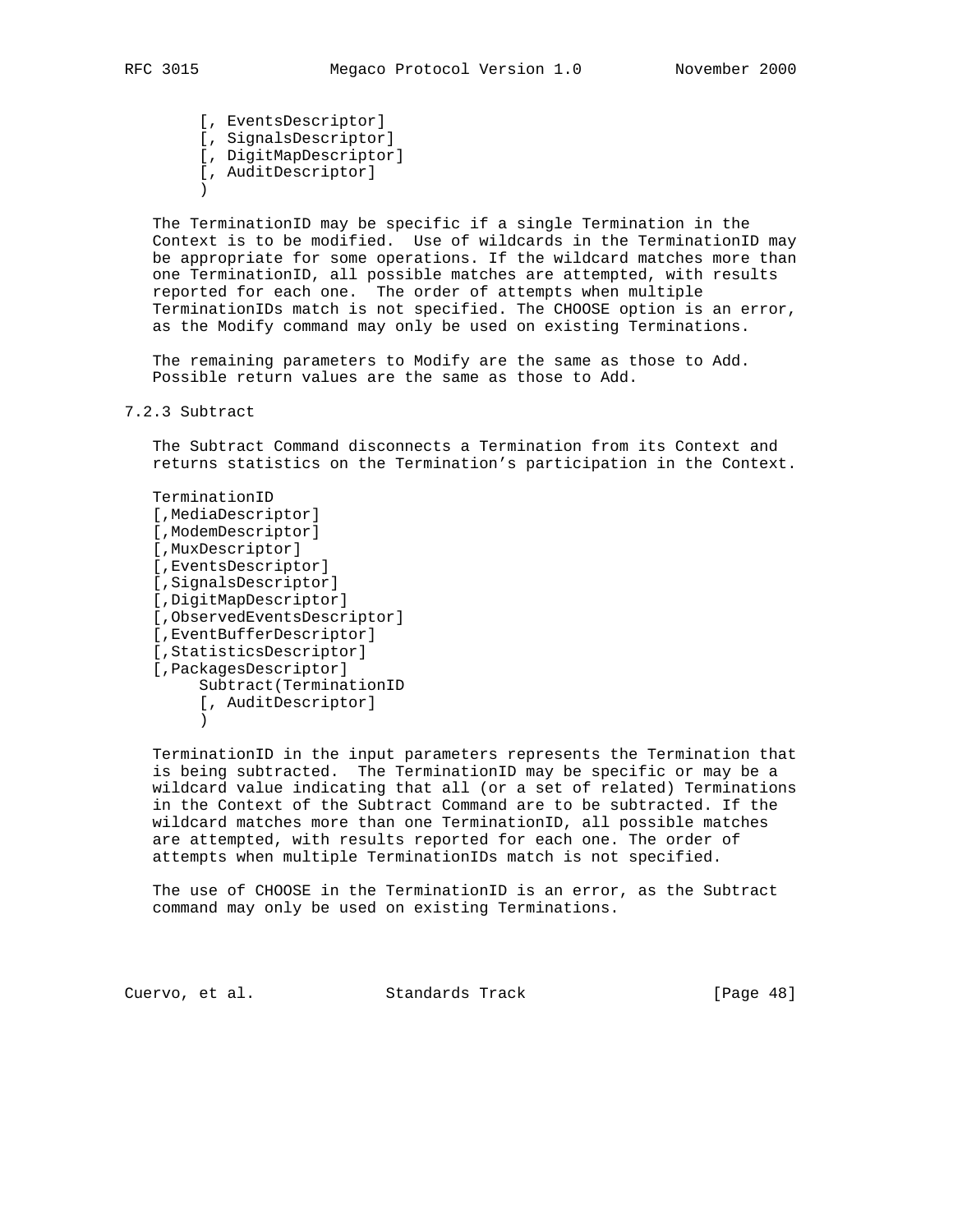ALL may be used as the ContextID as well as the TerminationId in a Subtract, which would have the effect of deleting all contexts, deleting all ephemeral terminations, and returning all physical terminations to Null context.

 By default, the Statistics parameter is returned to report information collected on the Termination or Terminations specified in the Command. The information reported applies to the Termination's or Terminations' existence in the Context from which it or they are being subtracted.

 The AuditDescriptor is optional. If present, the command will return descriptors as specified in the AuditDescriptor. Possible return values are the same as those to Add.

 When a provisioned Termination is Subtracted from a context, its property values shall revert to:

- \* the default value, if specified for the property and not overridden by provisioning,
- \* otherwise, the provisioned value.

7.2.4 Move

 The Move Command moves a Termination to another Context from its current Context in one atomic operation. The Move command is the only command that refers to a Termination in a Context different from that to which the command is applied. The Move command shall not be used to move Terminations to or from the null Context.

```
 TerminationID
 [,MediaDescriptor]
 [,ModemDescriptor]
 [,MuxDescriptor]
 [,EventsDescriptor]
 [,SignalsDescriptor]
 [,DigitMapDescriptor]
 [,ObservedEventsDescriptor]
 [,EventBufferDescriptor]
 [,StatisticsDescriptor]
 [,PackagesDescriptor]
      Move( TerminationID
      [, MediaDescriptor]
      [, ModemDescriptor]
      [, MuxDescriptor]
      [, EventsDescriptor]
      [, SignalsDescriptor]
```
[, DigitMapDescriptor]

Cuervo, et al. Standards Track [Page 49]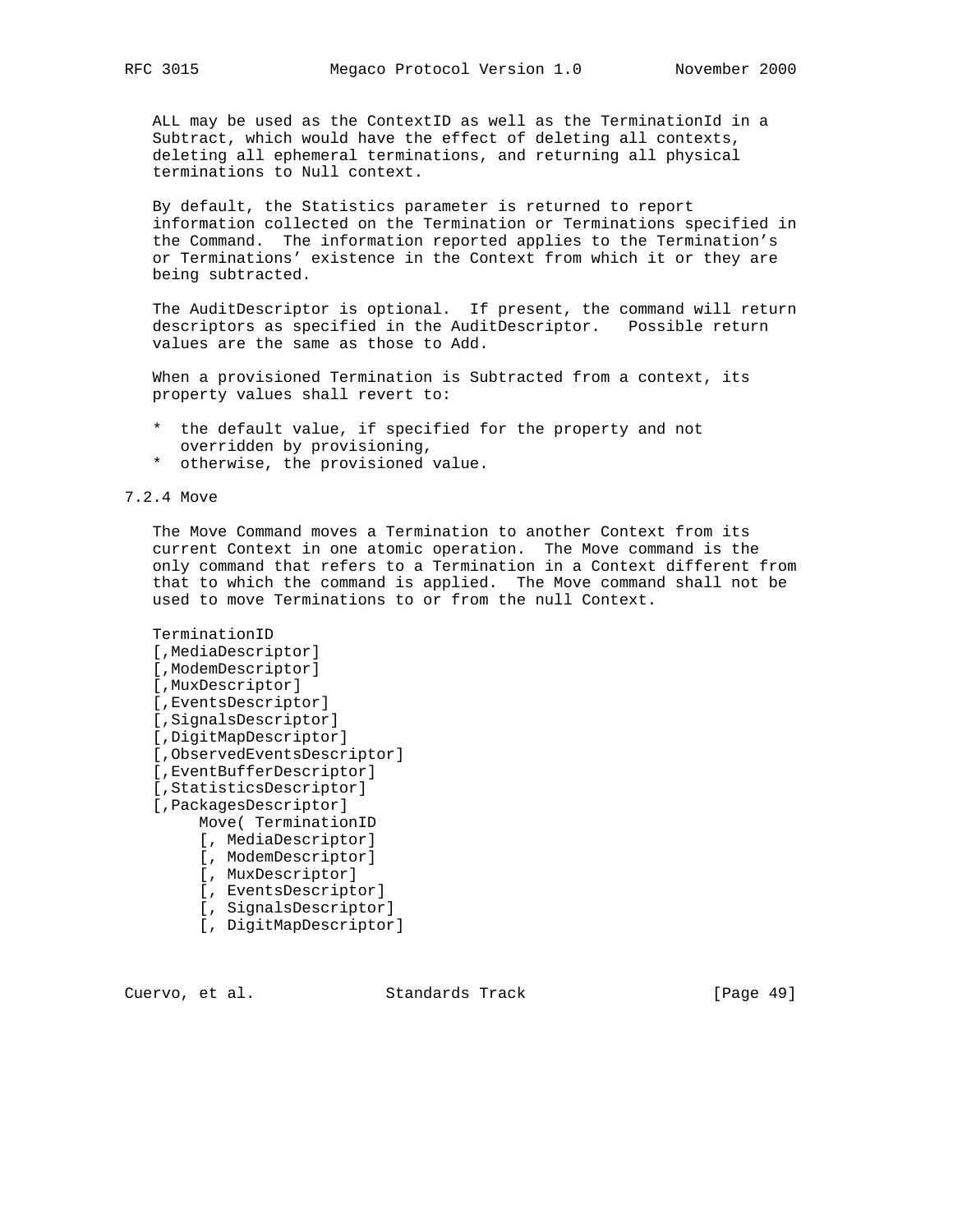[, AuditDescriptor]  $\overline{\phantom{a}}$ 

 The TerminationID specifies the Termination to be moved. It may be wildcarded, but CHOOSE shall not be used in the TerminationID. If the wildcard matches more than one TerminationID, all possible matches are attempted, with results reported for each one. The order of attempts when multiple TerminationIDs match is not specified. By convention, the Termination is subtracted from its previous Context. The Context to which the Termination is moved is indicated by the target ContextId in the Action. If the last remaining Termination is moved out of a Context, the Context is deleted.

 The remaining descriptors are processed as in the Modify Command. The AuditDescriptor with the Statistics option, for example, would return statistics on the Termination just prior to the Move. Possible descriptors returned from Move are the same as for Add.

 Move SHALL NOT be used on a Termination with a serviceState of "OutofService".

# 7.2.5 AuditValue

 The AuditValue Command returns the current values of properties, events, signals and statistics associated with Terminations.

 TerminationID [,MediaDescriptor] [,ModemDescriptor] [,MuxDescriptor] [,EventsDescriptor] [,SignalsDescriptor] [,DigitMapDescriptor] [,ObservedEventsDescriptor] [,EventBufferDescriptor] [,StatisticsDescriptor] [,PackagesDescriptor] AuditValue(TerminationID, AuditDescriptor  $\overline{\phantom{a}}$ 

 TerminationID may be specific or wildcarded. If the wildcard matches more than one TerminationID, all possible matches are attempted, with results reported for each one. The order of attempts when multiple TerminationIDs match is not specified. If a wildcarded response is requested, only one command return is generated, with the contents

Cuervo, et al. Standards Track [Page 50]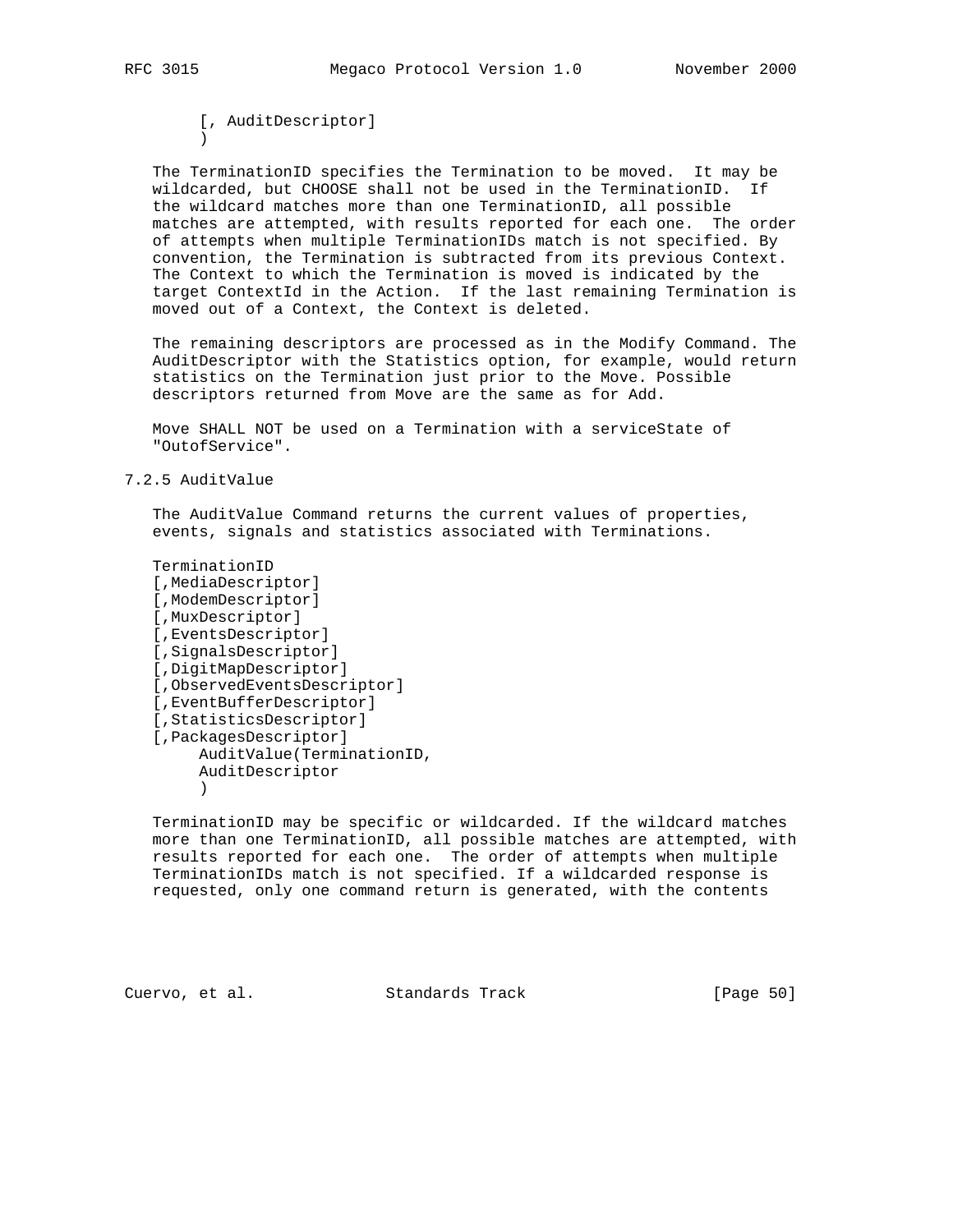containing the union of the values of all Terminations matching the wildcard. This convention may reduce the volume of data required to audit a group of Terminations. Use of CHOOSE is an error.

 The appropriate descriptors, with the current values for the Termination, are returned from AuditValue. Values appearing in multiple instances of a descriptor are defined to be alternate values supported, with each parameter in a descriptor considered independent.

 ObservedEvents returns a list of events in the EventBuffer. If the ObservedEvents descriptor is audited while a DigitMap is active, the returned ObservedEvents descriptor also includes a digit map completion event that shows the current dial string but does not show a termination method.

 EventBuffer returns the set of events and associated parameter values currently enabled in the EventBufferDescriptor. PackagesDescriptor returns a list of packages realized by the Termination. DigitMapDescriptor returns the name or value of the current DigitMap for the Termination. DigitMap requested in an AuditValue command with TerminationID ALL returns all DigitMaps in the gateway. Statistics returns the current values of all statistics being kept on the Termination. Specifying an empty Audit Descriptor results in only the TerminationID being returned. This may be useful to get a list of TerminationIDs when used with wildcard. Annexes A and B provide a special syntax for presenting such a list in condensed form, such that the AuditValue command tag does not have to be repeated for each TerminationID.

 AuditValue results depend on the Context, viz. specific, null, or wildcarded. The TerminationID may be specific, or wildcarded. (Note that ContextID All does not include the null Context.) The following illustrates other information that can be obtained with the Audit Command:

Cuervo, et al. Standards Track [Page 51]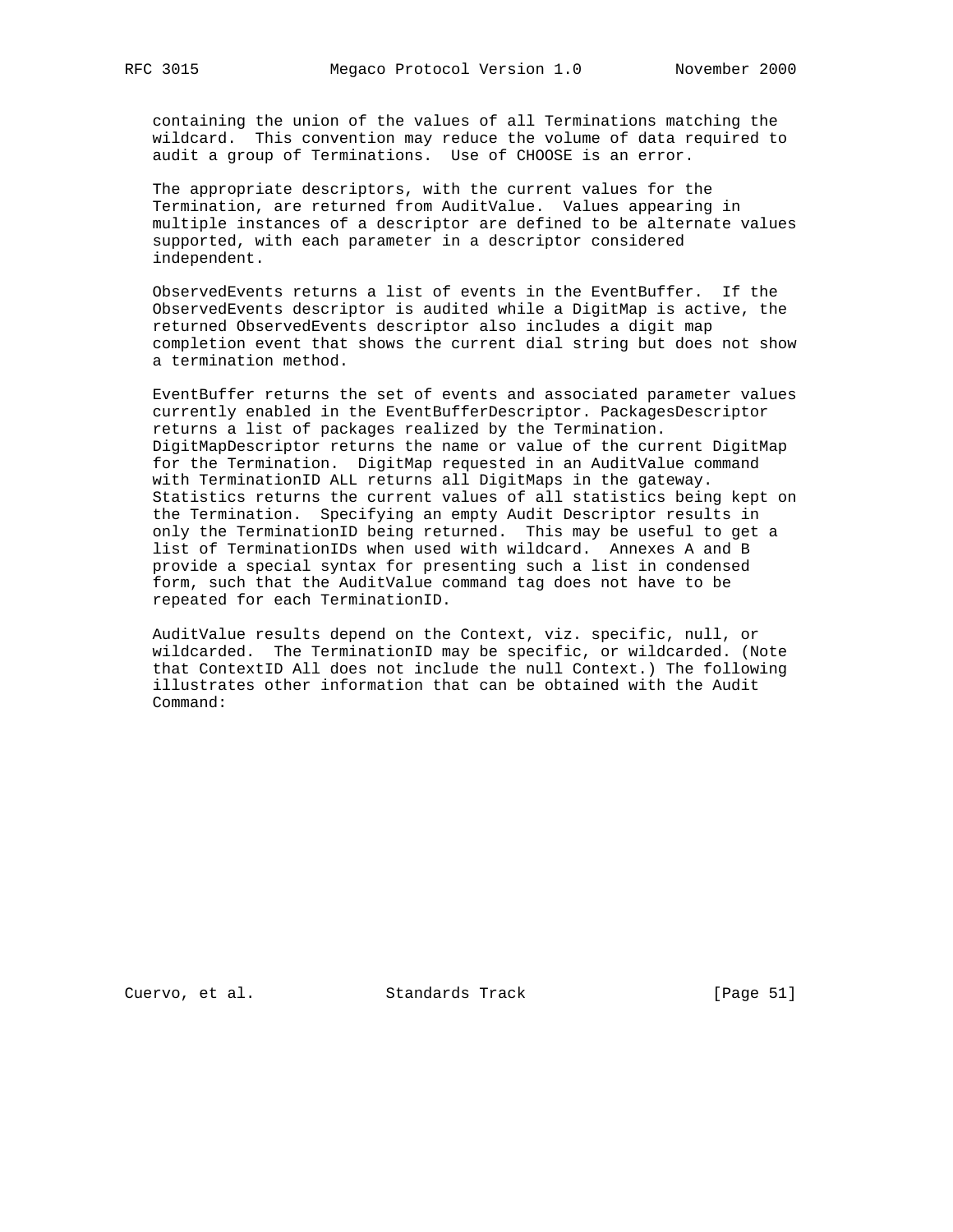|          |          | ContextID   TerminationID   Information Obtained                                      |
|----------|----------|---------------------------------------------------------------------------------------|
| Specific | wildcard | Audit of matching Terminations in a<br>Context                                        |
| Specific | specific | Audit of a single Termination in a<br>Context                                         |
| Null     | Root     | Audit of Media Gateway state and<br>events                                            |
| Nu 1 1   | wildcard | Audit of all matching Terminations<br>in the Null Context                             |
| Nu 1 1   | specific | Audit of a single Termination<br>outside of any Context                               |
| A 1 1    | wildcard | Audit of all matching Terminations<br>and the Context to which they are<br>associated |
| 21 J     | Root     | List of all ContextIds                                                                |
|          |          |                                                                                       |

# 7.2.6 AuditCapabilities

 The AuditCapabilities Command returns the possible values of properties, events, signals and statistics associated with Terminations.

```
 TerminationID
    [,MediaDescriptor]
    [,ModemDescriptor]
    [,MuxDescriptor]
    [,EventsDescriptor]
    [,SignalsDescriptor]
    [,ObservedEventsDescriptor]
    [,EventBufferDescriptor]
    [,StatisticsDescriptor]
         AuditCapabilities(TerminationID,
         AuditDescriptor
\overline{\phantom{a}}
```
 The appropriate descriptors, with the possible values for the Termination are returned from AuditCapabilities. Descriptors may be repeated where there are multiple possible values. If a wildcarded response is requested, only one command return is generated, with the

Cuervo, et al. Standards Track [Page 52]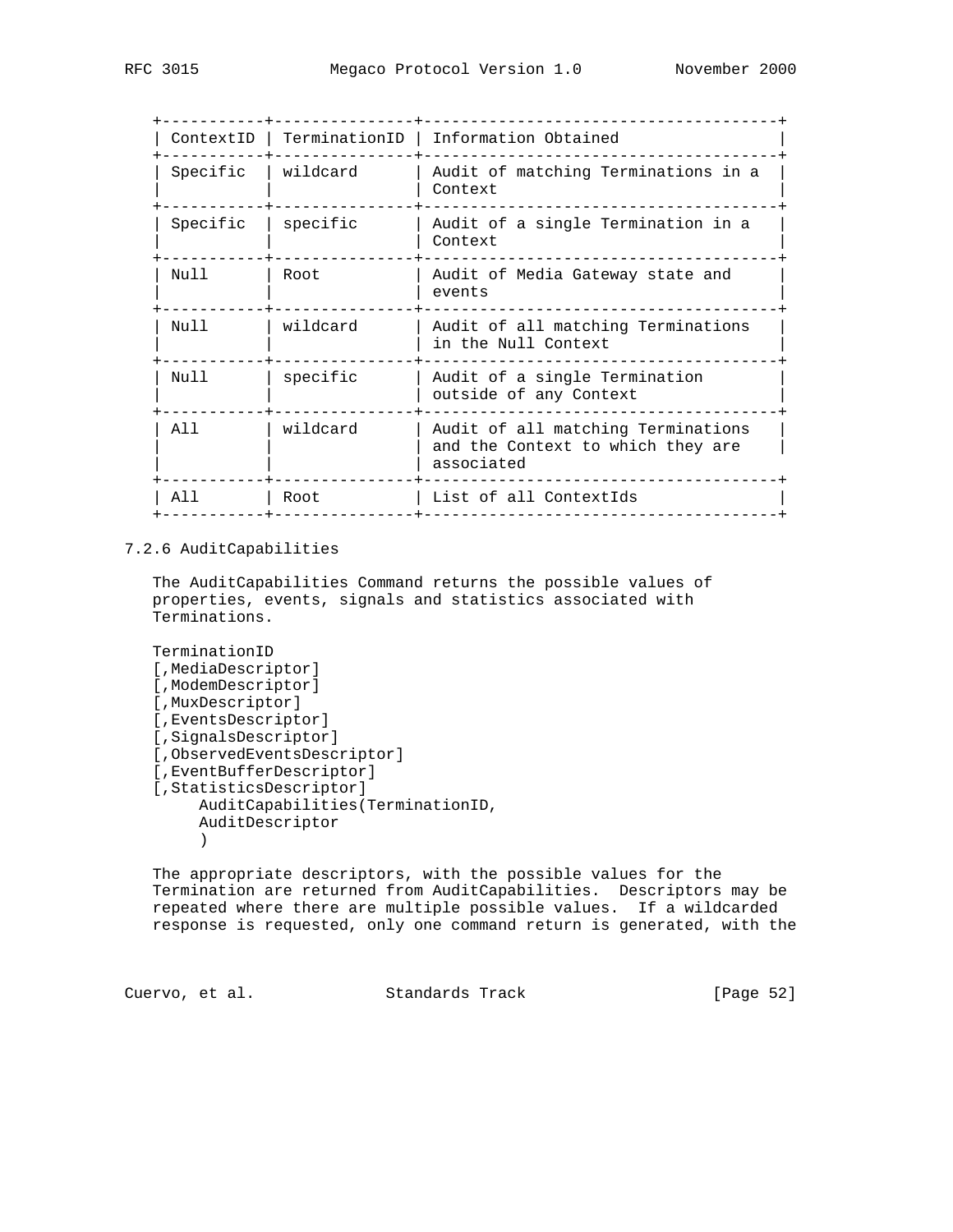contents containing the union of the values of all Terminations matching the wildcard. This convention may reduce the volume of data required to audit a group of Terminations.

 Interpretation of what capabilities are requested for various values of ContextID and TerminationID is the same as in AuditValue.

 The EventsDescriptor returns the list of possible events on the Termination together with the list of all possible values for the EventsDescriptor Parameters. EventBufferDescriptor returns the same information as EventsDescriptor. The SignalsDescriptor returns the list of possible signals that could be applied to the Termination together with the list of all possible values for the Signals Parameters. StatisticsDescriptor returns the names of the statistics being kept on the termination. ObservedEventsDescriptor returns the names of active events on the termination. DigitMap and Packages are not legal in AuditCapability.

7.2.7 Notify

 The Notify Command allows the Media Gateway to notify the Media Gateway Controller of events occurring within the Media Gateway.

 Notify(TerminationID, ObservedEventsDescriptor, [ErrorDescriptor]  $\overline{\phantom{a}}$ 

 The TerminationID parameter specifies the Termination issuing the Notify Command. The TerminationID shall be a fully qualified name.

 The ObservedEventsDescriptor contains the RequestID and a list of events that the Media Gateway detected in the order that they were detected. Each event in the list is accompanied by parameters associated with the event and an indication of the time that the event was detected. Procedures for sending Notify commands with RequestID equal to 0 are for further study.

 Notify Commands with RequestID not equal to 0 shall occur only as the result of detection of an event specified by an Events Descriptor which is active on the termination concerned.

 The RequestID returns the RequestID parameter of the EventsDescriptor that triggered the Notify Command. It is used to correlate the notification with the request that triggered it. The events in the list must have been requested via the triggering EventsDescriptor or embedded events descriptor unless the RequestID is 0 (which is for further study).

Cuervo, et al. Standards Track [Page 53]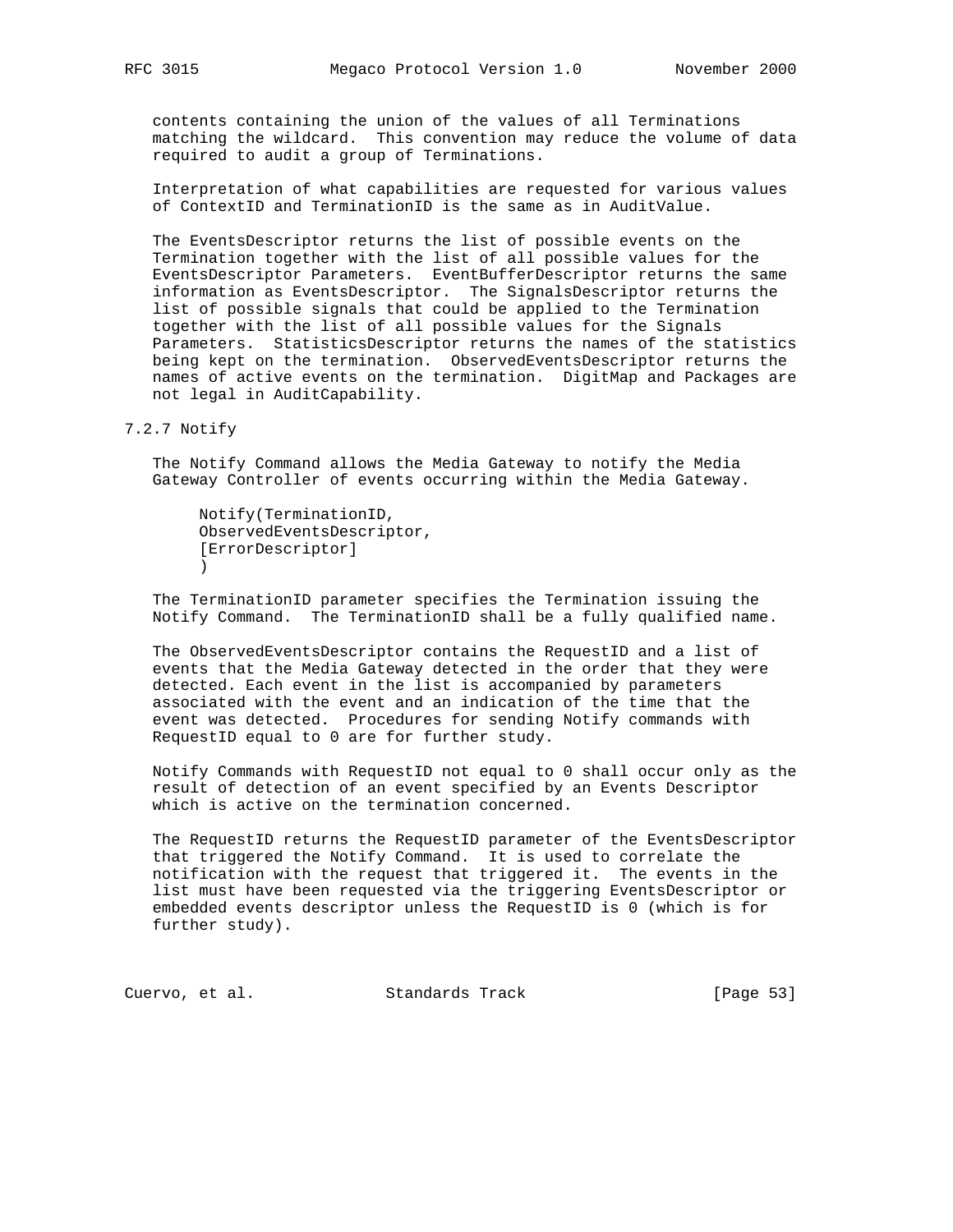# 7.2.8 ServiceChange

 The ServiceChange Command allows the Media Gateway to notify the Media Gateway Controller that a Termination or group of Terminations is about to be taken out of service or has just been returned to service. The Media Gateway Controller may indicate that Termination(s) shall be taken out of or returned to service. The Media Gateway may notify the MGC that the capability of a Termination has changed. It also allows a MGC to hand over control of a MG to another MGC.

 TerminationID, [ServiceChangeDescriptor] ServiceChange(TerminationID, ServiceChangeDescriptor  $\overline{\phantom{a}}$ 

 The TerminationID parameter specifies the Termination(s) that are taken out of or returned to service. Wildcarding of Termination names is permitted, with the exception that the CHOOSE mechanism shall not be used. Use of the "Root" TerminationID indicates a ServiceChange affecting the entire Media Gateway.

 The ServiceChangeDescriptor contains the following parameters as required:

- \* ServiceChangeMethod
- \* ServiceChangeReason
- \* ServiceChangeDelay
- \* ServiceChangeAddress
- \* ServiceChangeProfile
- \* ServiceChangeVersion
- \* ServiceChangeMgcId
- \* TimeStamp

 The ServiceChangeMethod parameter specifies the type of ServiceChange that will or has occurred:

 1) Graceful - indicates that the specified Terminations will be taken out of service after the specified ServiceChangeDelay; established connections are not yet affected, but the Media Gateway Controller should refrain from establishing new connections and should attempt to gracefully tear down existing connections on the Termination(s) affected by the serviceChange command. The MG should set termination serviceState at the expiry of ServiceChangeDelay or the removal of the termination from an active context (whichever is first), to "out of service".

Cuervo, et al. Standards Track [Page 54]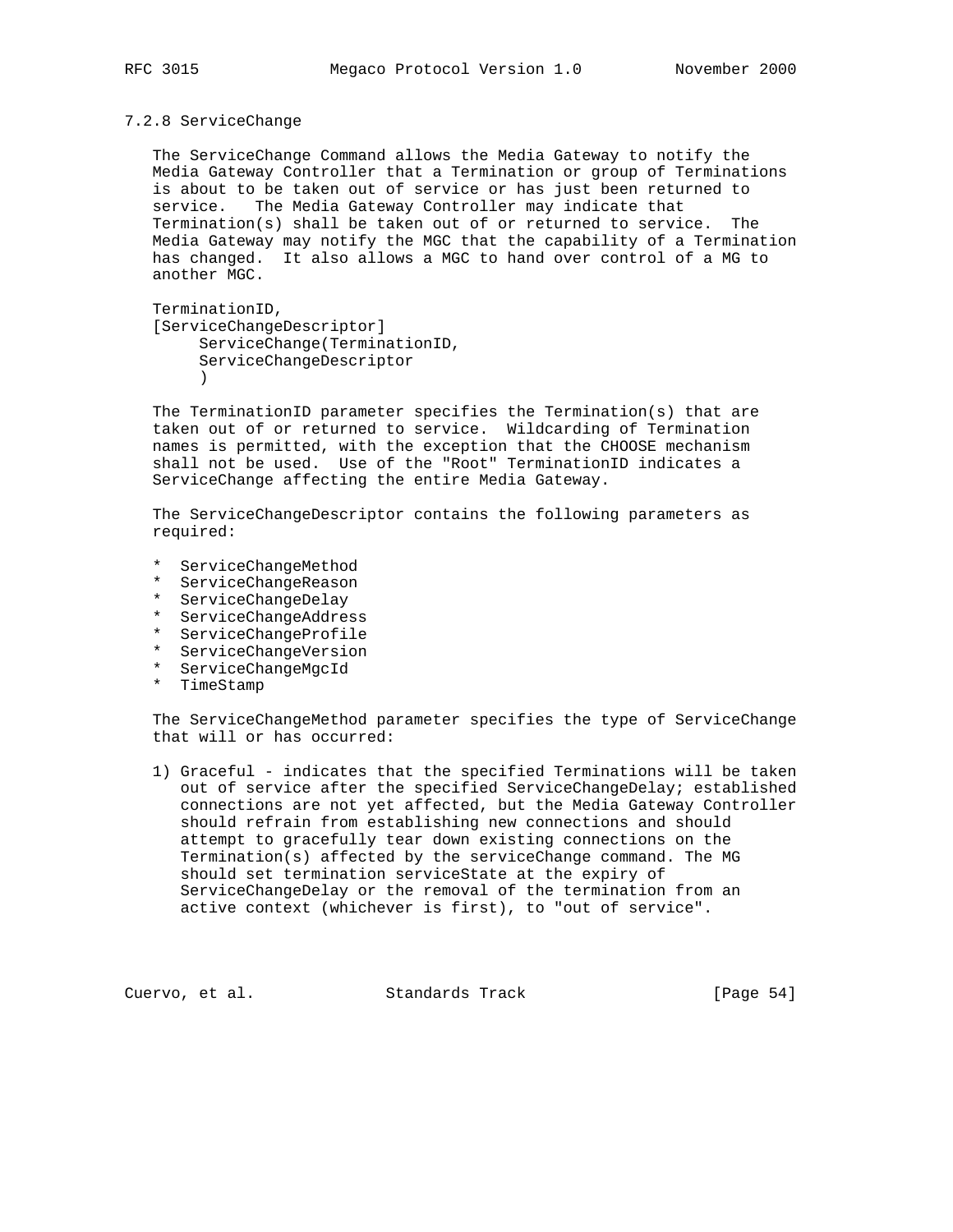- 2) Forced indicates that the specified Terminations were taken abruptly out of service and any established connections associated with them were lost. The MGC is responsible for cleaning up the context (if any) with which the failed termination is associated. At a minimum the termination shall be subtracted from the context. The termination serviceState should be "out of service".
- 3) Restart indicates that service will be restored on the specified Terminations after expiration of the ServiceChangeDelay. The serviceState should be set to "inService" upon expiry of ServiceChangeDelay.
- 4) Disconnected always applied with the Root TerminationID, indicates that the MG lost communication with the MGC, but it was subsequently restored. Since MG state may have changed, the MGC may wish to use the Audit command to resynchronize its state with the MG's.
- 5) Handoff sent from the MGC to the MG, this reason indicates that the MGC is going out of service and a new MGC association must be established. Sent from the MG to the MGC, this indicates that the MG is attempting to establish a new association in accordance with a Handoff received from the MGC with which it was previously associated.
- 6) Failover sent from MG to MGC to indicate the primary MG is out of service and a secondary MG is taking over.
- 7) Another value whose meaning is mutually understood between the MG and the MGC.

 The ServiceChangeReason parameter specifies the reason why the ServiceChange has or will occur. It consists of an alphanumeric token (IANA registered) and, optionally, an explanatory string.

 The optional ServiceChangeAddress parameter specifies the address (e.g., IP port number for IP networks) to be used for subsequent communications. It can be specified in the input parameter descriptor or the returned result descriptor. ServiceChangeAddress and ServiceChangeMgcId parameters must not both be present in the ServiceChangeDescriptor or the ServiceChangeResultDescriptor. The ServiceChangeAddress provides an address to be used within the context of the association currently being negotiated, while the ServiceChangeMgcId provides an alternate address where the MG should seek to establish another association.

Cuervo, et al. Standards Track [Page 55]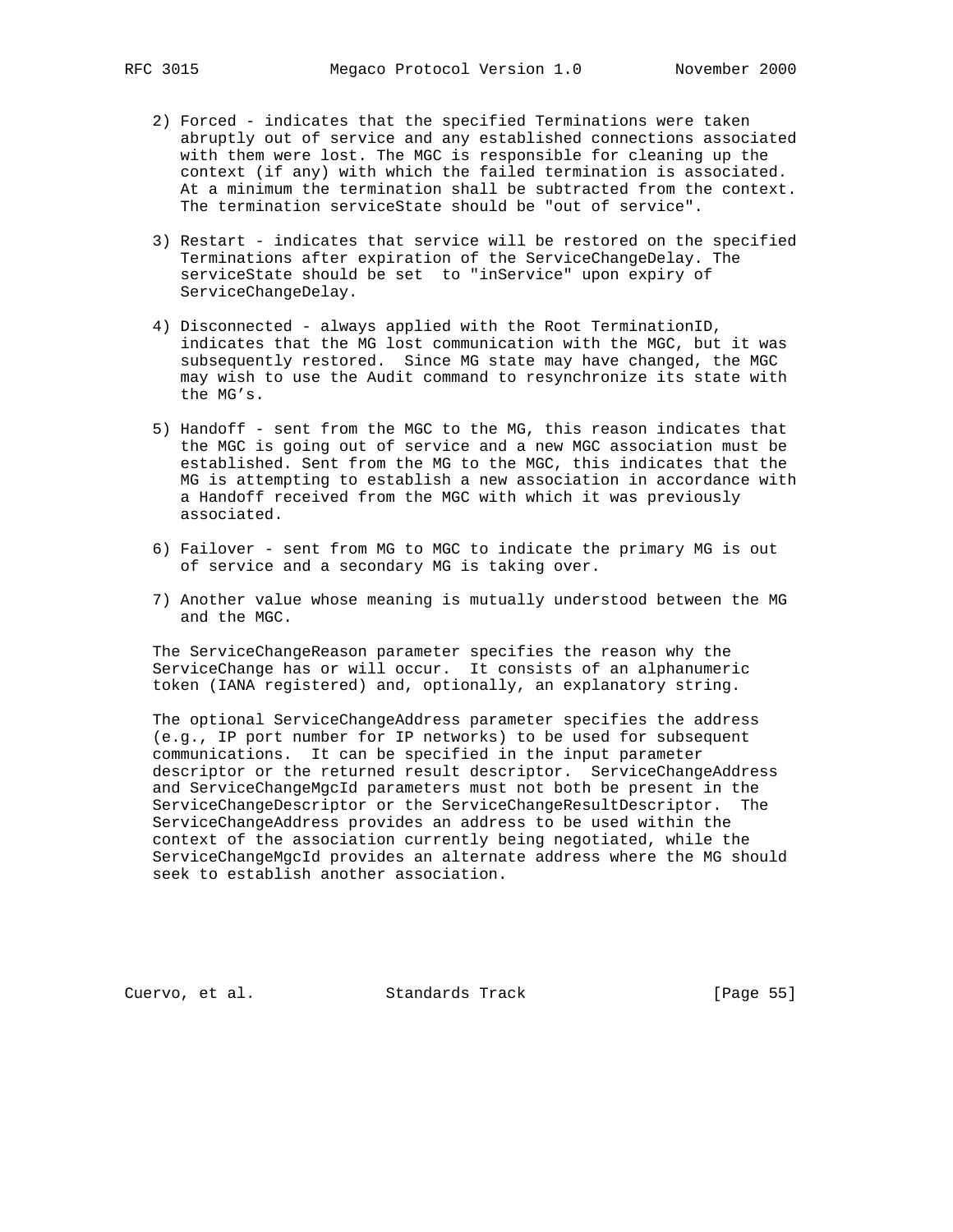The optional ServiceChangeDelay parameter is expressed in seconds. If the delay is absent or set to zero, the delay value should be considered to be null. In the case of a "graceful" ServiceChangeMethod, a null delay indicates that the Media Gateway Controller should wait for the natural removal of existing connections and should not establish new connections. For "graceful" only, a null delay means the MG must not set serviceState "out of service" until the termination is in the null context.

 The optional ServiceChangeProfile parameter specifies the Profile (if any) of the protocol supported. The ServiceChangeProfile includes the version of the profile supported.

 The optional ServiceChangeVersion parameter contains the protocol version and is used if protocol version negotiation occurs (see section 11.3).

 The optional TimeStamp parameter specifies the actual time as kept by the sender. It can be used by the responder to determine how its notion of time differs from that of its correspondent. TimeStamp is sent with a precision of hundredths of a second, and is expressed in UTC.

 The optional Extension parameter may contain any value whose meaning is mutually understood by the MG and MGC.

 A ServiceChange Command specifying the "Root" for the TerminationID and ServiceChangeMethod equal to Restart is a registration command by which a Media Gateway announces its existence to the Media Gateway Controller. The Media Gateway is expected to be provisioned with the name of one primary and optionally some number of alternate Media Gateway Controllers. Acknowledgement of the ServiceChange Command completes the registration process, except when the MGC has returned an alternative ServiceChangeMgcId as described in the following paragraph. The MG may specify the transport ServiceChangeAddress to be used by the MGC for sending messages in the ServiceChangeAddress parameter in the input ServiceChangeDescriptor. The MG may specify an address in the ServiceChangeAddress parameter of the ServiceChange request, and the MGC may also do so in the ServiceChange reply. In either case, the recipient must use the supplied address as the destination for all subsequent transaction requests within the association. At the same time, as indicated in section 9, transaction replies and pending indications must be sent to the address from which the corresponding requests originated. This must be done even if it implies extra messaging because commands and responses cannot be packed together. The TimeStamp parameter shall be sent with a registration command and its response.

Cuervo, et al. Standards Track [Page 56]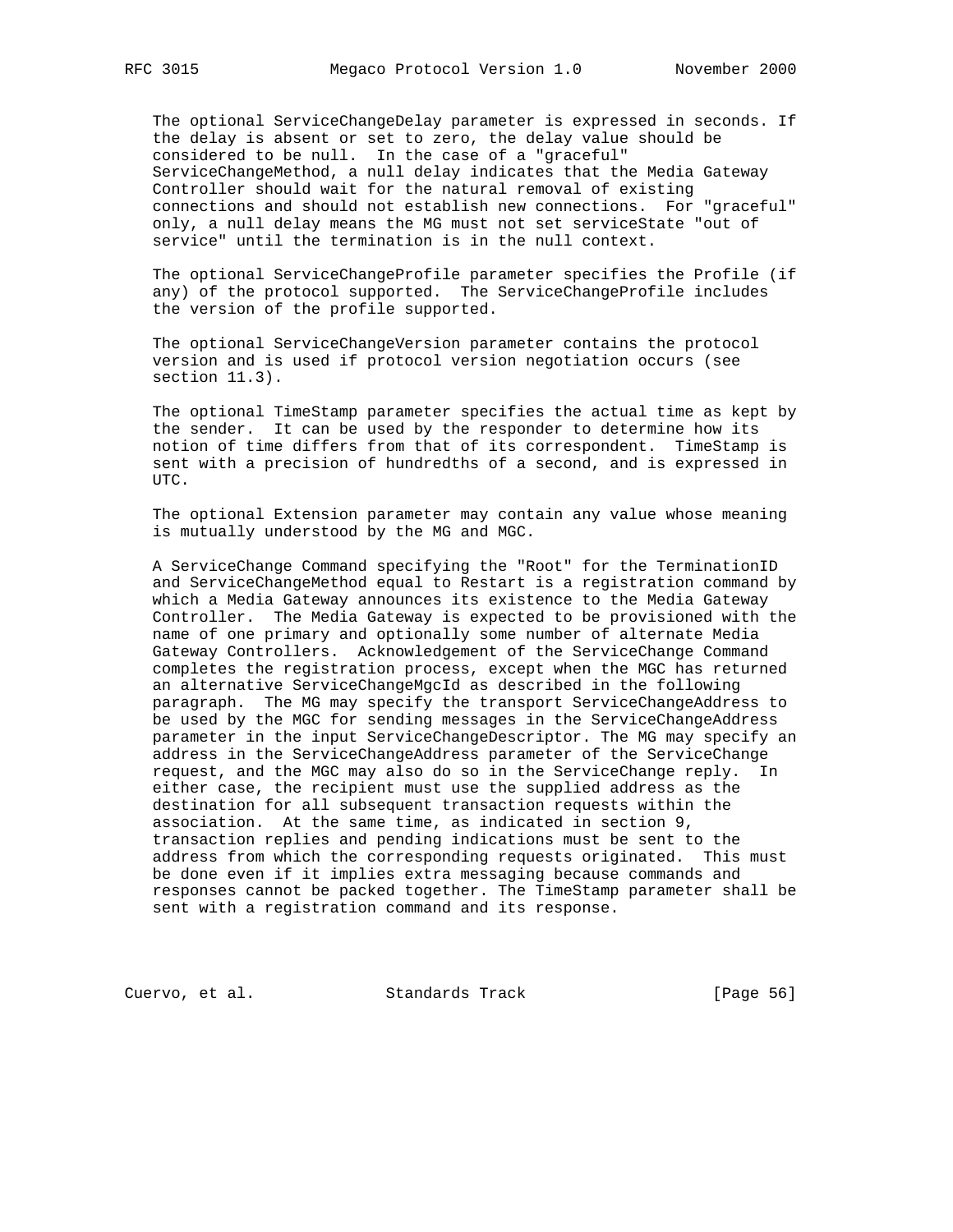The Media Gateway Controller may return an ServiceChangeMgcId parameter that describes the Media Gateway Controller that should preferably be contacted for further service by the Media Gateway. In this case the Media Gateway shall reissue the ServiceChange command to the new Media Gateway Controller. The Gateway specified in an ServiceChangeMgcId, if provided, shall be contacted before any further alternate MGCs. On a HandOff message from MGC to MG, the ServiceChangeMgcId is the new MGC that will take over from the current MGC.

 The return from ServiceChange is empty except when the Root terminationID is used. In that case it includes the following parameters as required:

- \* ServiceChangeAddress, if the responding MGC wishes to specify a new destination for messages from the MG for the remainder of the association;
- \* ServiceChangeMgcId, if the responding MGC does not wish to sustain an association with the MG;
- \* ServiceChangeProfile, if the responder wishes to negotiate the profile to be used for the association;
- \* ServiceChangeVersion, if the responder wishes to negotiate the version of the protocol to be used for the association.

 The following ServiceChangeReasons are defined. This list may be extended by an IANA registration as outlined in section 13.3.

 900 Service Restored 901 Cold Boot 902 Warm Boot 903 MGC Directed Change 904 Termination malfunctioning 905 Termination taken out of service 906 Loss of lower layer connectivity (e.g. downstream sync) 907 Transmission Failure 908 MG Impending Failure 909 MGC Impending Failure 910 Media Capability Failure 911 Modem Capability Failure 912 Mux Capability Failure 913 Signal Capability Failure 914 Event Capability Failure 915 State Loss

Cuervo, et al. Standards Track [Page 57]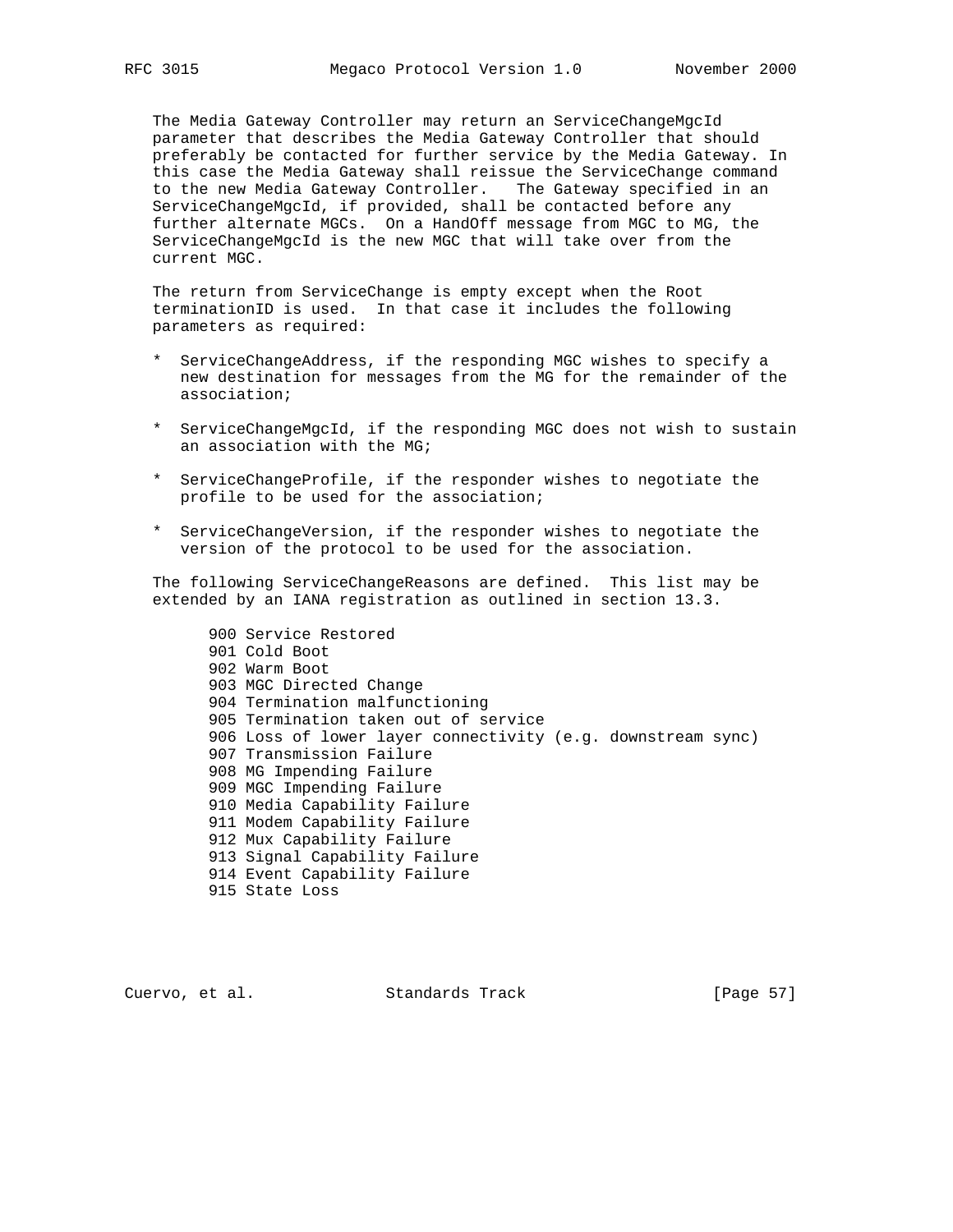# 7.2.9 Manipulating and Auditing Context Attributes

 The commands of the protocol as discussed in the preceding sections apply to terminations. This section specifies how contexts are manipulated and audited.

 Commands are grouped into actions (see section 8). An action applies to one context. In addition to commands, an action may contain context manipulation and auditing instructions.

 An action request sent to a MG may include a request to audit attributes of a context. An action may also include a request to change the attributes of a context.

 The context properties that may be included in an action reply are used to return information to a MGC. This can be information requested by an audit of context attributes or details of the effect of manipulation of a context.

 If a MG receives an action which contains both a request to audit context attributes and a request to manipulate those attributes, the response SHALL include the values of the attributes after processing the manipulation request.

7.2.10 Generic Command Syntax

 The protocol can be encoded in a binary format or in a text format. MGCs should support both encoding formats. MGs may support both formats.

 The protocol syntax for the binary format of the protocol is defined in Annex A. Annex C specifies the encoding of the Local and Remote descriptors for use with the binary format.

 A complete ABNF of the text encoding of the protocol per RFC2234 is given in Annex B. SDP is used as the encoding of the Local and Remote Descriptors for use with the text encoding as modified in section 7.1.8.

7.3 Command Error Codes

 Errors consist of an IANA registered error code and an explanatory string. Sending the explanatory string is optional. Implementations are encouraged to append diagnostic information to the end of the string.

Cuervo, et al. Standards Track [Page 58]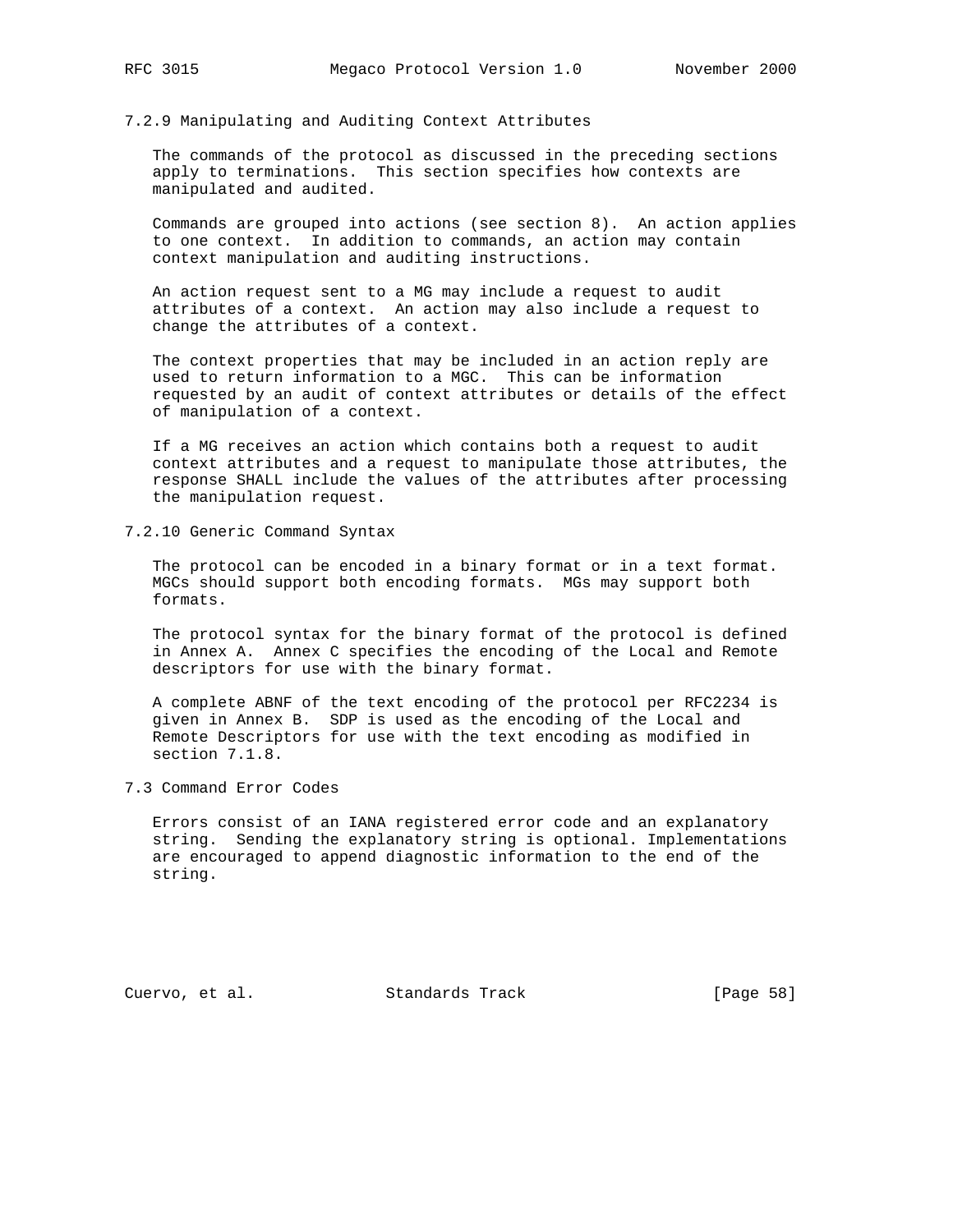When a MG reports an error to a MGC, it does so in an error descriptor. An error descriptor consists of an error code and optionally the associated explanatory string.

The identified error codes are:

 400 - Bad Request 401 - Protocol Error 402 - Unauthorized 403 - Syntax Error in Transaction 406 - Version Not Supported 410 - Incorrect identifier 411 - The transaction refers to an unknown ContextId 412 - No ContextIDs available 421 - Unknown action or illegal combination of actions 422 - Syntax Error in Action 430 - Unknown TerminationID 431 - No TerminationID matched a wildcard 432 - Out of TerminationIDs or No TerminationID available 433 - TerminationID is already in a Context 440 - Unsupported or unknown Package 441 - Missing RemoteDescriptor 442 - Syntax Error in Command 443 - Unsupported or Unknown Command 444 - Unsupported or Unknown Descriptor 445 - Unsupported or Unknown Property 446 - Unsupported or Unknown Parameter 447 - Descriptor not legal in this command 448 - Descriptor appears twice in a command 450 - No such property in this package 451 - No such event in this package 452 - No such signal in this package 453 - No such statistic in this package 454 - No such parameter value in this package 455 - Parameter illegal in this Descriptor 456 - Parameter or Property appears twice in this Descriptor 471 - Implied Add for Multiplex failure 500 - Internal Gateway Error 501 - Not Implemented 502 - Not ready. 503 - Service Unavailable 504 - Command Received from unauthorized entity 505 - Command Received before Restart Response 510 - Insufficient resources 512 - Media Gateway unequipped to detect requested Event 513 - Media Gateway unequipped to generate requested Signals

Cuervo, et al. Standards Track [Page 59]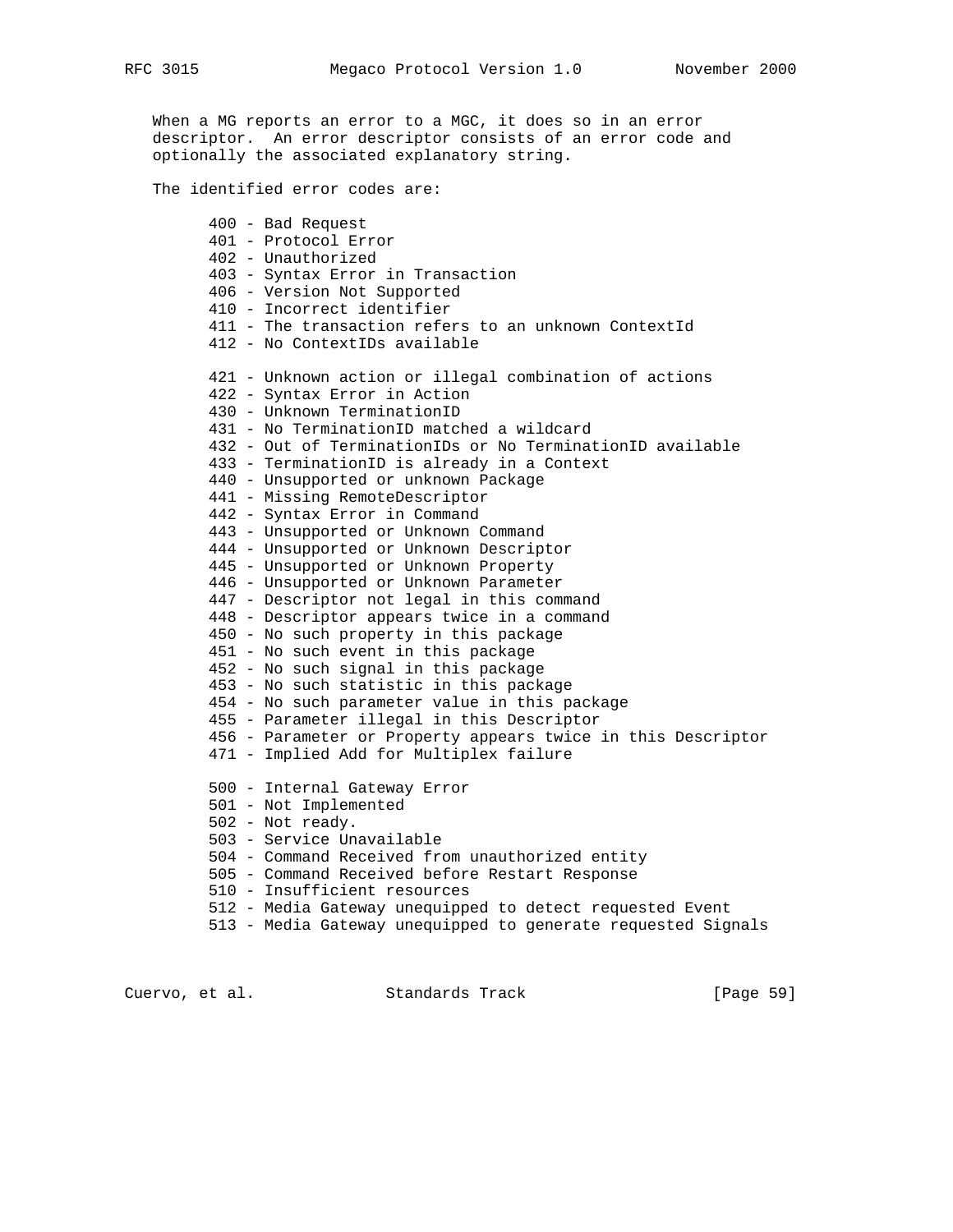- 514 Media Gateway cannot send the specified announcement
- 515 Unsupported Media Type
- 517 Unsupported or invalid mode
- 518 Event buffer full
- 519 Out of space to store digit map
- 520 Media Gateway does not have a digit map
- 521 Termination is "ServiceChangeing"
- 526 Insufficient bandwidth
- 529 Internal hardware failure
- 530 Temporary Network failure
- 531 Permanent Network failure
- 581 Does Not Exist

# 8. TRANSACTIONS

 Commands between the Media Gateway Controller and the Media Gateway are grouped into Transactions, each of which is identified by a TransactionID. Transactions consist of one or more Actions. An Action consists of a series of Commands that are limited to operating within a single Context. Consequently each Action typically specifies a ContextID. However, there are two circumstances where a specific ContextID is not provided with an Action. One is the case of modification of a Termination outside of a Context. The other is where the controller requests the gateway to create a new Context. Following is a graphic representation of the Transaction, Action and Command relationships.

Cuervo, et al. Standards Track [Page 60]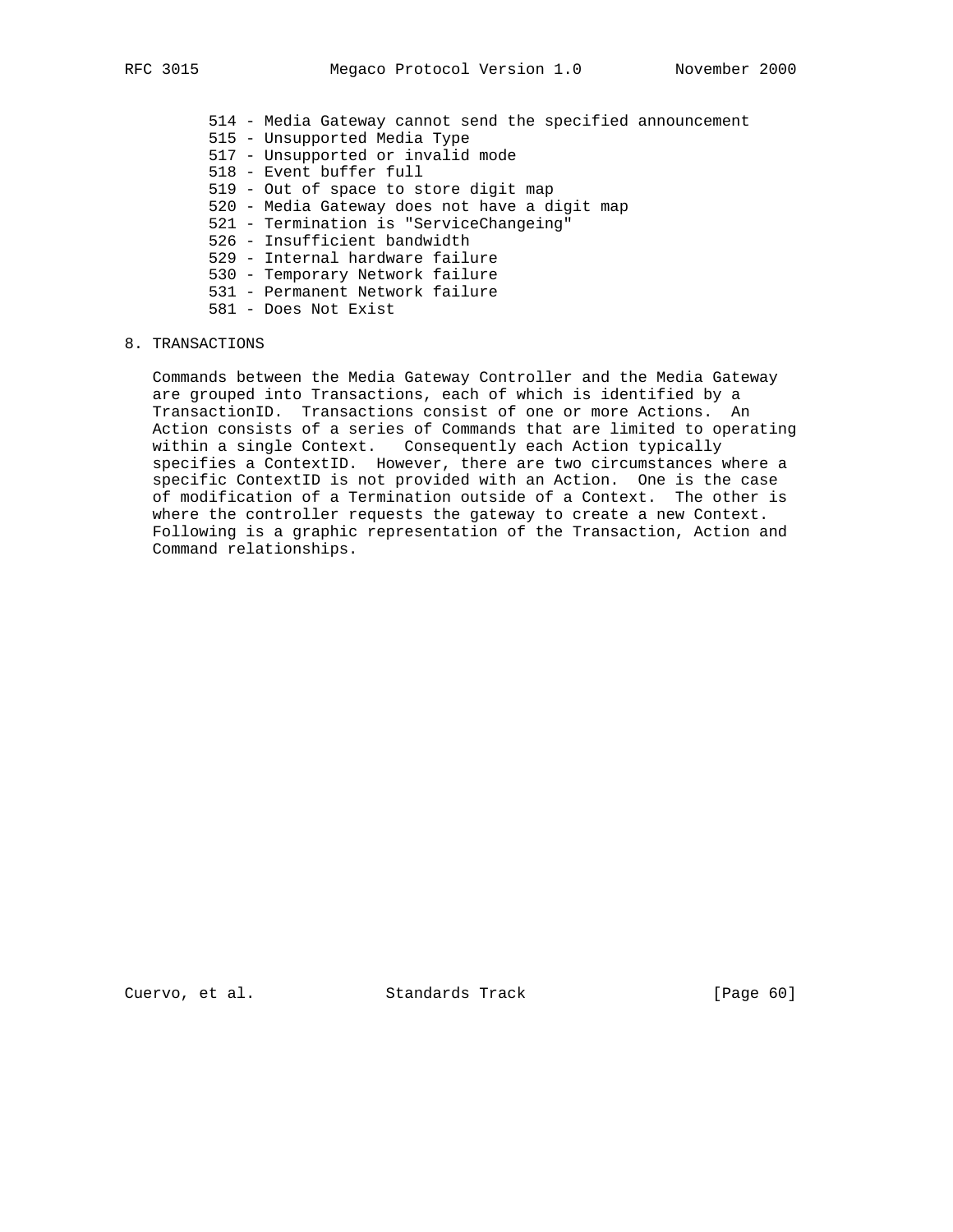Figure 5 Transactions, Actions and Commands

 Transactions are presented as TransactionRequests. Corresponding responses to a TransactionRequest are received in a single reply, possibly preceded by a number of TransactionPending messages (see section 8.2.3).

 Transactions guarantee ordered Command processing. That is, Commands within a Transaction are executed sequentially. Ordering of Transactions is NOT guaranteed - transactions may be executed in any order, or simultaneously.

 At the first failing Command in a Transaction, processing of the remaining Commands in that Transaction stops. If a command contains a wildcarded TerminationID, the command is attempted with each of the actual TerminationIDs matching the wildcard. A response within the TransactionReply is included for each matching TerminationID, even if one or more instances generated an error. If any TerminationID matching a wildcard results in an error when executed, any commands following the wildcarded command are not attempted.

Cuervo, et al. Standards Track [Page 61]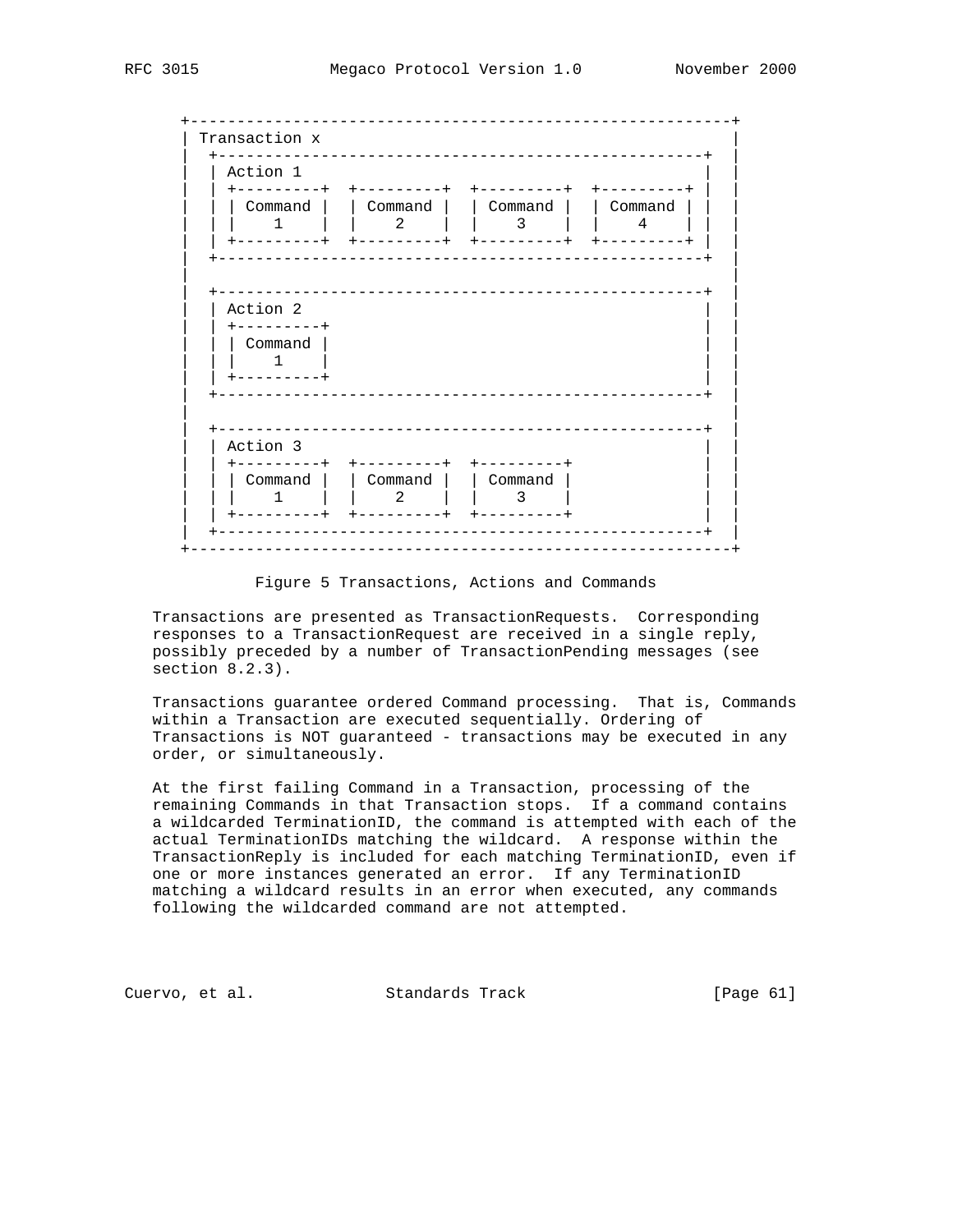Commands may be marked as "Optional" which can override this behaviour - if a command marked as Optional results in an error, subsequent commands in the Transaction will be executed. If a command fails, the MG shall as far as possible restore the state that existed prior to the attempted execution of the command before continuing with command processing.

 A TransactionReply includes the results for all of the Commands in the corresponding TransactionRequest. The TransactionReply includes the return values for the Commands that were executed successfully, and the Command and error descriptor for any Command that failed. TransactionPending is used to periodically notify the receiver that a Transaction has not completed yet, but is actively being processed.

 Applications SHOULD implement an application level timer per transaction. Expiration of the timer should cause a retransmission of the request. Receipt of a Reply should cancel the timer. Receipt of Pending should restart the timer.

### 8.1 Common Parameters

# 8.1.1 Transaction Identifiers

 Transactions are identified by a TransactionID, which is assigned by sender and is unique within the scope of the sender. A response containing an error descriptor to indicate that the TransactionID is missing in a request shall use TransactionID 0 in the corresponding TransactionReply.

# 8.1.2 Context Identifiers

 Contexts are identified by a ContextID, which is assigned by the Media Gateway and is unique within the scope of the Media Gateway. The Media Gateway Controller shall use the ContextID supplied by the Media Gateway in all subsequent Transactions relating to that Context. The protocol makes reference to a distinguished value that may be used by the Media Gateway Controller when referring to a Termination that is currently not associated with a Context, namely the null ContextID.

 The CHOOSE wildcard is used to request that the Media Gateway create a new Context. The MGC shall not use partially specified ContextIDs containing the CHOOSE wildcard.

 The MGC may use the ALL wildcard to address all Contexts on the MG. The null Context is not included when the ALL wildcard is used.

Cuervo, et al. Standards Track [Page 62]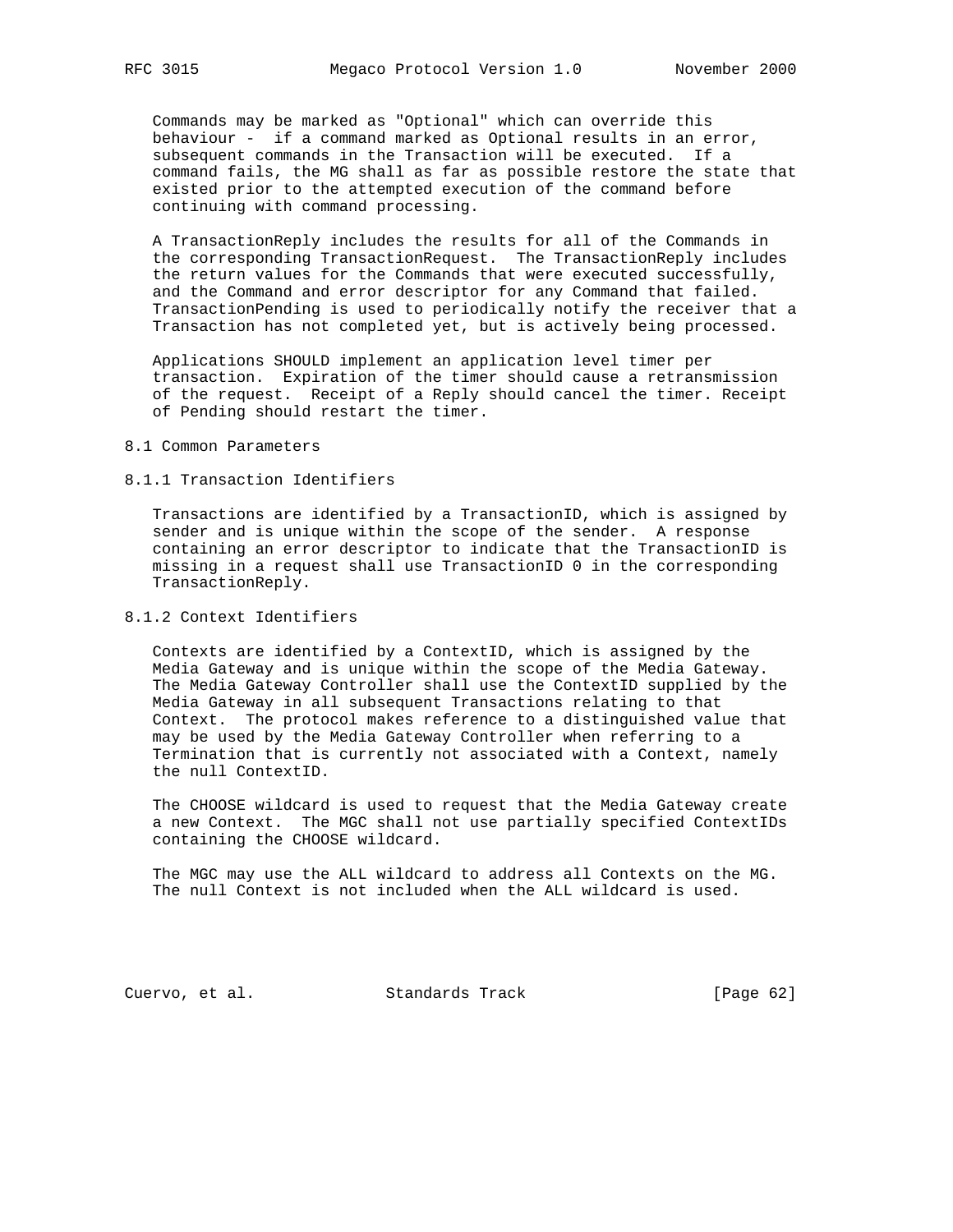8.2 Transaction Application Programming Interface

 Following is an Application Programming Interface (API) describing the Transactions of the protocol. This API is shown to illustrate the Transactions and their parameters and is not intended to specify implementation (e.g. via use of blocking function calls). It will describe the input parameters and return values expected to be used by the various Transactions of the protocol from a very high level. Transaction syntax and encodings are specified in later subsections.

# 8.2.1 TransactionRequest

 The TransactionRequest is invoked by the sender. There is one Transaction per request invocation. A request contains one or more Actions, each of which specifies its target Context and one or more Commands per Context.

 TransactionRequest(TransactionId { ContextID {Command \_ Command}, . . . ContextID {Command \_ Command } })

 The TransactionID parameter must specify a value for later correlation with the TransactionReply or TransactionPending response from the receiver.

 The ContextID parameter must specify a value to pertain to all Commands that follow up to either the next specification of a ContextID parameter or the end of the TransactionRequest, whichever comes first.

 The Command parameter represents one of the Commands mentioned in the "Command Details" subsection titled "Application Programming Interface".

# 8.2.2 TransactionReply

 The TransactionReply is invoked by the receiver. There is one reply invocation per transaction. A reply contains one or more Actions, each of which must specify its target Context and one or more Responses per Context.

 TransactionReply(TransactionID { ContextID { Response \_ Response }, . . . ContextID { Response \_ Response } })

Cuervo, et al. Standards Track [Page 63]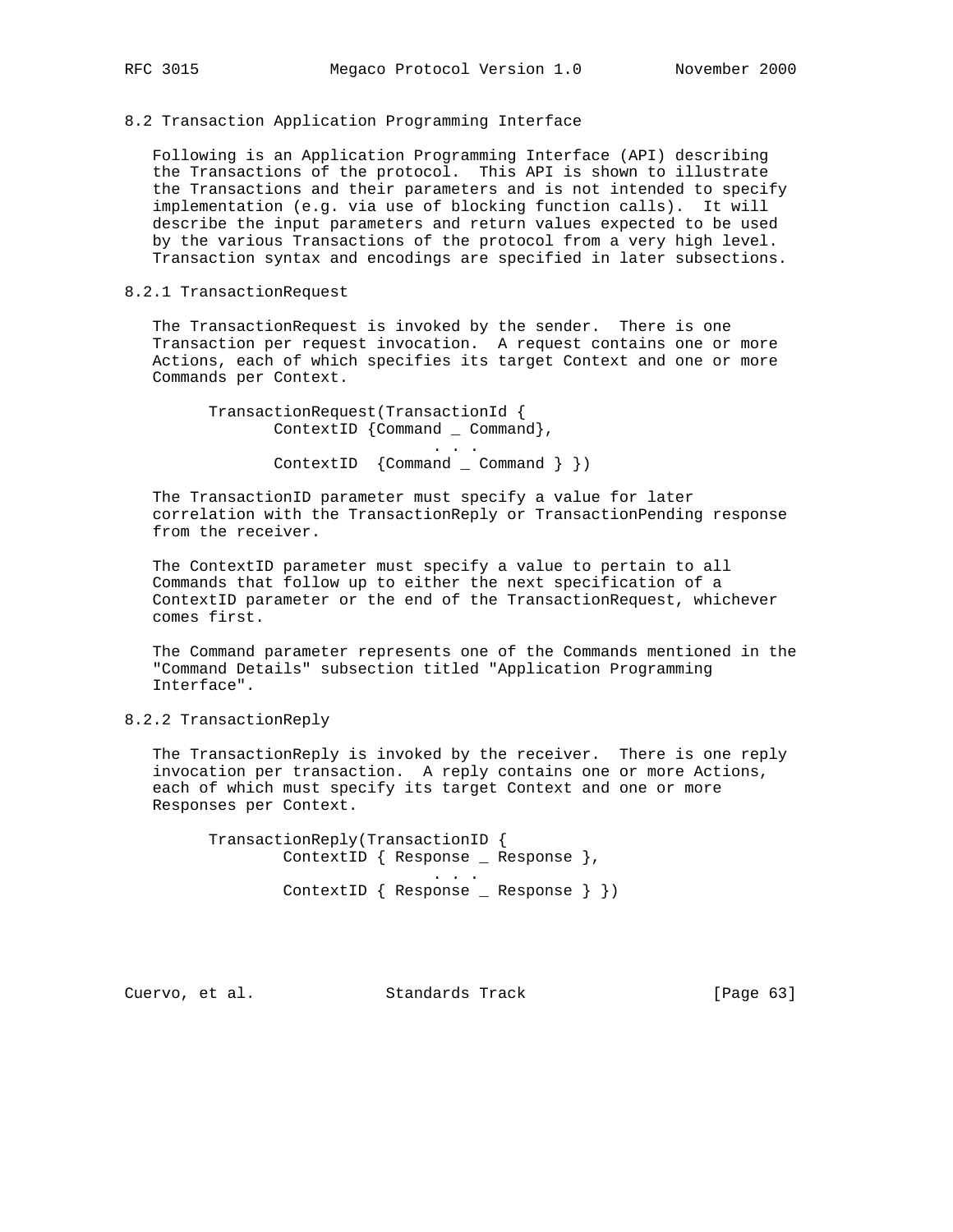The TransactionID parameter must be the same as that of the corresponding TransactionRequest.

 The ContextID parameter must specify a value to pertain to all Responses for the action. The ContextID may be specific or null.

 Each of the Response parameters represents a return value as mentioned in section 7.2, or an error descriptor if the command execution encountered an error. Commands after the point of failure are not processed and, therefore, Responses are not issued for them.

 An exception to this occurs if a command has been marked as optional in the Transaction request. If the optional command generates an error, the transaction still continues to execute, so the Reply would, in this case, have Responses after an Error.

 If the receiver encounters an error in processing a ContextID, the requested Action response will consist of the context ID and a single error descriptor, 422 Syntax Error in Action.

 If the receiver encounters an error such that it cannot determine a legal Action, it will return a TransactionReply consisting of the TransactionID and a single error descriptor, 422 Syntax Error in Action. If the end of an action cannot be reliably determined but one or more Actions can be parsed, it will process them and then send 422 Syntax Error in Action as the last action for the transaction. If the receiver encounters an error such that is cannot determine a legal Transaction, it will return a TransactionReply with a null TransactionID and a single error descriptor (403 Syntax Error in Transaction).

 If the end of a transaction can not be reliably determined and one or more Actions can be parsed, it will process them and then return 403 Syntax Error in Transaction as the last action reply for the transaction. If no Actions can be parsed, it will return 403 Syntax Error in Transaction as the only reply

 If the terminationID cannot be reliably determined it will send 442 Syntax Error in Command as the action reply.

 If the end of a command cannot be reliably determined it will return 442 Syntax Error in Command as the reply to the last action it can parse.

Cuervo, et al. Standards Track [Page 64]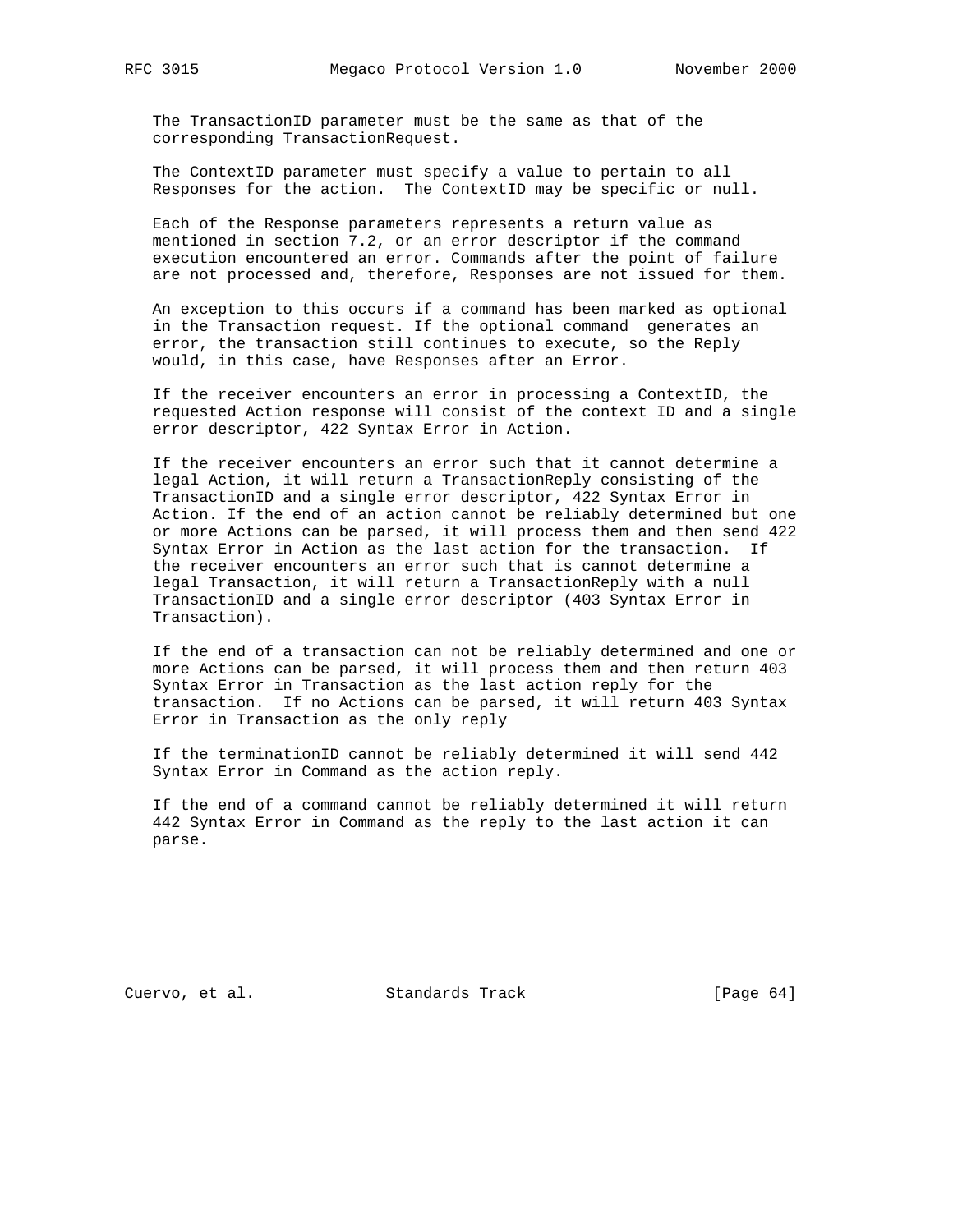# 8.2.3 TransactionPending

 The receiver invokes the TransactionPending. A TransactionPending indicates that the Transaction is actively being processed, but has not been completed. It is used to prevent the sender from assuming the TransactionRequest was lost where the Transaction will take some time to complete.

TransactionPending(TransactionID { } )

 The TransactionID parameter must be the same as that of the corresponding TransactionRequest. A property of root (normalMGExecutionTime) is settable by the MGC to indicate the interval within which the MGC expects a response to any transaction from the MG. Another property (normalMGCExecutionTime) is settable by the MGC to indicate the interval within which the MG should expects a response to any transaction from the MGC. Senders may receive more than one TransactionPending for a command. If a duplicate request is received when pending, the responder may send a duplicate pending immediately, or continue waiting for its timer to trigger another Transaction Pending.

# 8.3 Messages

 Multiple Transactions can be concatenated into a Message. Messages have a header, which includes the identity of the sender. The Message Identifier (MID) of a message is set to a provisioned name (e.g. domain address/domain name/device name) of the entity transmitting the message. Domain name is a suggested default.

 Every Message contains a Version Number identifying the version of the protocol the message conforms to. Versions consist of one or two digits, beginning with version 1 for the present version of the protocol.

 The transactions in a message are treated independently. There is no order implied, there is no application or protocol acknowledgement of a message.

# 9. TRANSPORT

 The transport mechanism for the protocol should allow the reliable transport of transactions between an MGC and MG. The transport shall remain independent of what particular commands are being sent and shall be applicable to all application states. There are several transports defined for the protocol, which are defined in normative Annexes to this document. Additional Transports may be defined as additional annexes in subsequent editions of this document, or in

Cuervo, et al. Standards Track [Page 65]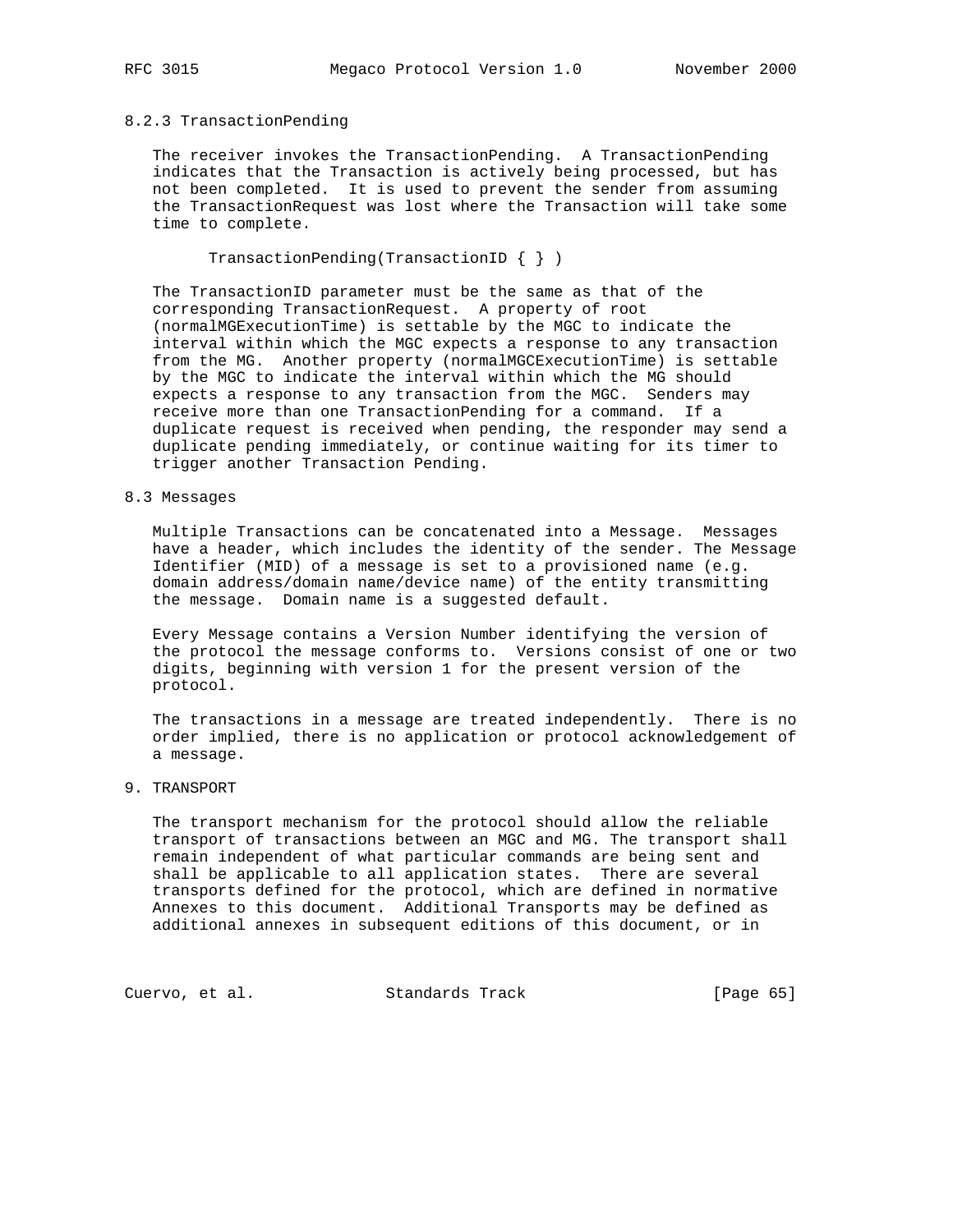separate documents. For transport of the protocol over IP, MGCs shall implement both TCP and UDP/ALF, an MG shall implement TCP or UDP/ALF or both.

 The MG is provisioned with a name or address (such as DNS name or IP address) of a primary and zero or more secondary MGCs (see section 7.2.8) that is the address the MG uses to send messages to the MGC. If TCP or UDP is used as the protocol transport and the port to which the initial ServiceChange request is to be sent is not otherwise known, that request should be sent to the default port number for the protocol. This port number is 2944 for text-encoded operation or 2945 for binary-encoded operation, for either UDP or TCP. The MGC receives the message containing the ServiceChange request from the MG and can determine the MG's address from it. As described in section 7.2.8, either the MG or the MGC may supply an address in the ServiceChangeAddress parameter to which subsequent transaction requests must be addressed, but responses (including the response to the initial ServiceChange request) must always be sent back to the address which was the source of the corresponding request.

9.1 Ordering of Commands

 This document does not mandate that the underlying transport protocol guarantees the sequencing of transactions sent to an entity. This property tends to maximize the timeliness of actions, but it has a few drawbacks. For example:

- \* Notify commands may be delayed and arrive at the MGC after the transmission of a new command changing the EventsDescriptor
- \* If a new command is transmitted before a previous one is acknowledged, there is no guarantee that prior command will be executed before the new one.

 Media Gateway Controllers that want to guarantee consistent operation of the Media Gateway may use the following rules. These rules are with respect to commands that are in different transactions. Commands that are in the same transaction are executed in order (see section 8).

- 1. When a Media Gateway handles several Terminations, commands pertaining to the different Terminations may be sent in parallel, for example following a model where each Termination (or group of Terminations) is controlled by its own process or its own thread.
- 2. On a Termination, there should normally be at most one outstanding command (Add or Modify or Move), unless the outstanding commands are in the same transaction. However, a Subtract command may be

Cuervo, et al. Standards Track [Page 66]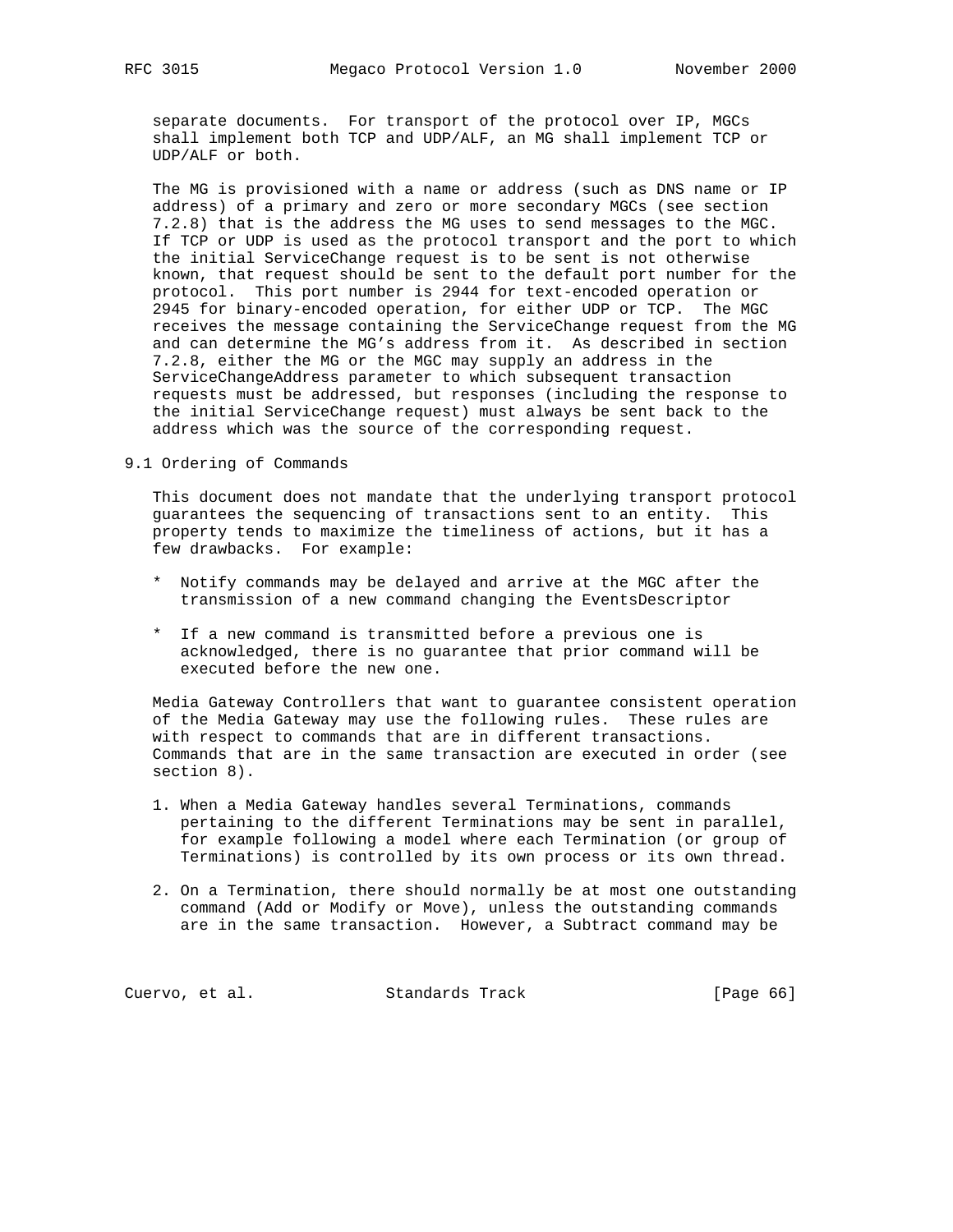issued at any time. In consequence, a Media Gateway may sometimes receive a Modify command that applies to a previously subtracted Termination. Such commands should be ignored, and an error code should be returned.

- 3. On a given Termination, there should normally be at most one outstanding Notify command at any time.
- 4. In some cases, an implicitly or explicitly wildcarded Subtract command that applies to a group of Terminations may step in front of a pending Add command. The Media Gateway Controller should individually delete all Terminations for which an Add command was pending at the time of the global Subtract command. Also, new Add commands for Terminations named by the wild-carding (or implied in a Multiplex descriptor) should not be sent until the wild-carded Subtract command is acknowledged.
- 5. AuditValue and AuditCapability are not subject to any sequencing.
- 6. ServiceChange shall always be the first command sent by a MG as defined by the restart procedure. Any other command or response must be delivered after this ServiceChange command.

 These rules do not affect the command responder, which should always respond to commands.

9.2 Protection against Restart Avalanche

 In the event that a large number of Media Gateways are powered on simultaneously and they were to all initiate a ServiceChange transaction, the Media Gateway Controller would very likely be swamped, leading to message losses and network congestion during the critical period of service restoration. In order to prevent such avalanches, the following behavior is suggested:

- 1. When a Media Gateway is powered on, it should initiate a restart timer to a random value, uniformly distributed between 0 and a maximum waiting delay (MWD). Care should be taken to avoid synchronicity of the random number generation between multiple Media Gateways that would use the same algorithm.
- 2. The Media Gateway should then wait for either the end of this timer or the detection of a local user activity, such as for example an off-hook transition on a residential Media Gateway.
- 3. When the timer elapses, or when an activity is detected, the Media Gateway should initiate the restart procedure.

Cuervo, et al. Standards Track [Page 67]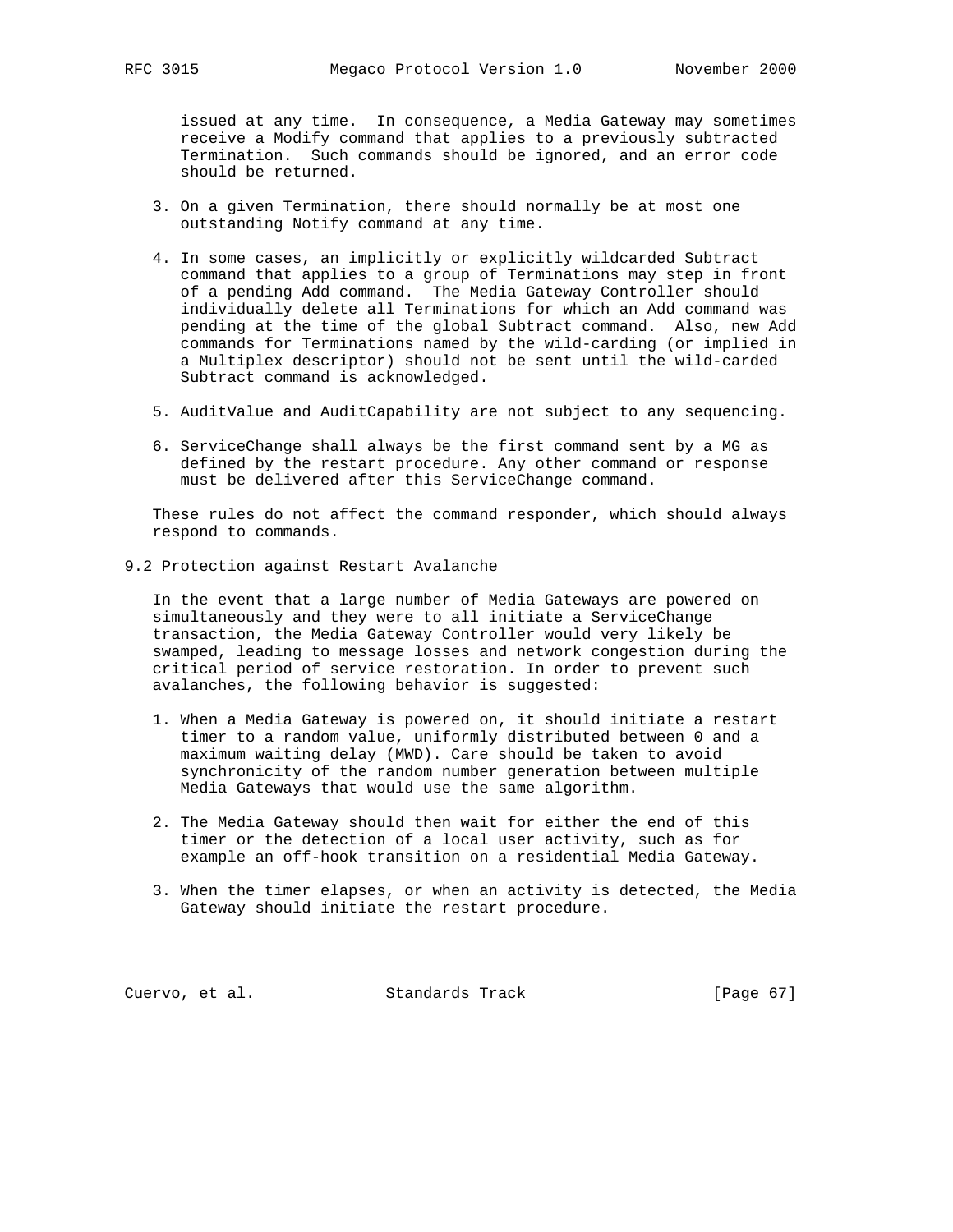The restart procedure simply requires the MG to guarantee that the first message that the Media Gateway Controller sees from this MG is a ServiceChange message informing the Media Gateway Controller about the restart.

 Note - The value of MWD is a configuration parameter that depends on the type of the Media Gateway. The following reasoning may be used to determine the value of this delay on residential gateways.

 Media Gateway Controllers are typically dimensioned to handle the peak hour traffic load, during which, in average, 10% of the lines will be busy, placing calls whose average duration is typically 3 minutes. The processing of a call typically involves 5 to 6 Media Gateway Controller transactions between each Media Gateway and the Media Gateway Controller. This simple calculation shows that the Media Gateway Controller is expected to handle 5 to 6 transactions for each Termination, every 30 minutes on average, or, to put it otherwise, about one transaction per Termination every 5 to 6 minutes on average. This suggests that a reasonable value of MWD for a residential gateway would be 10 to 12 minutes. In the absence of explicit configuration, residential gateways should adopt a value of 600 seconds for MWD.

 The same reasoning suggests that the value of MWD should be much shorter for trunking gateways or for business gateways, because they handle a large number of Terminations, and also because the usage rate of these Terminations is much higher than 10% during the peak busy hour, a typical value being 60%. These Terminations, during the peak hour, are this expected to contribute about one transaction per minute to the Media Gateway Controller load. A reasonable algorithm is to make the value of MWD per "trunk" Termination six times shorter than the MWD per residential gateway, and also inversely proportional to the number of Terminations that are being restarted. For example MWD should be set to 2.5 seconds for a gateway that handles a T1 line, or to 60 milliseconds for a gateway that handles a T3 line.

10. SECURITY CONSIDERATIONS

 This section covers security when using the protocol in an IP environment.

10.1 Protection of Protocol Connections

 A security mechanism is clearly needed to prevent unauthorized entities from using the protocol defined in this document for setting up unauthorized calls or interfering with authorized calls. The security mechanism for the protocol when transported over IP networks is IPsec [RFC2401 to RFC2411].

Cuervo, et al. Standards Track [Page 68]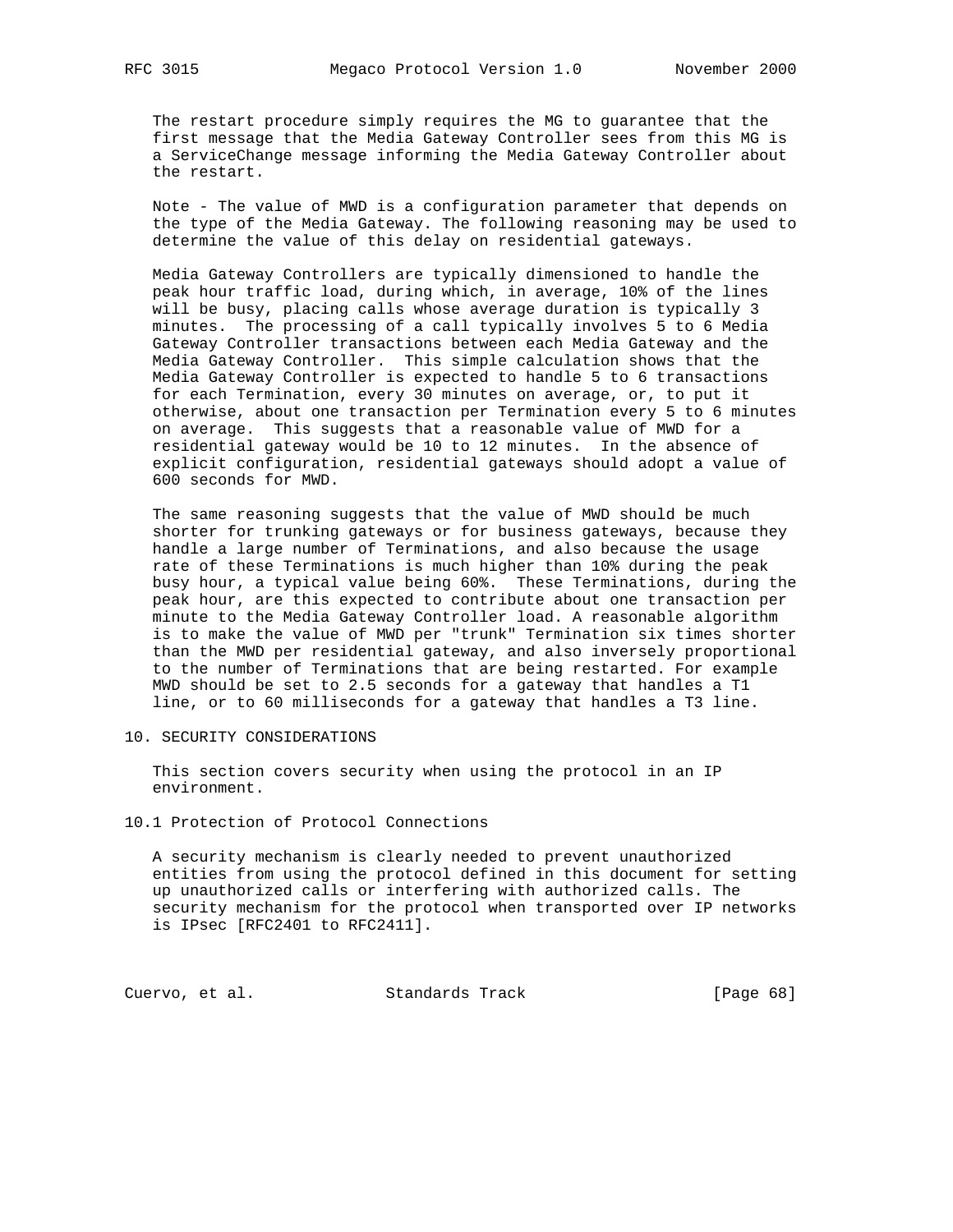The AH header [RFC2402] affords data origin authentication, connectionless integrity and optional anti-replay protection of messages passed between the MG and the MGC. The ESP header [RFC2406] provides confidentiality of messages, if desired. For instance, the ESP encryption service should be requested if the session descriptions are used to carry session keys, as defined in SDP.

 Implementations of the protocol defined in this document employing the ESP header SHALL comply with section 5 of [RFC2406], which defines a minimum set of algorithms for integrity checking and encryption. Similarly, implementations employing the AH header SHALL comply with section 5 of [RFC2402], which defines a minimum set of algorithms for integrity checking using manual keys.

 Implementations SHOULD use IKE [RFC2409] to permit more robust keying options. Implementations employing IKE SHOULD support authentication with RSA signatures and RSA public key encryption.

10.2 Interim AH scheme

 Implementation of IPsec requires that the AH or ESP header be inserted immediately after the IP header. This cannot be easily done at the application level. Therefore, this presents a deployment problem for the protocol defined in this document where the underlying network implementation does not support IPsec.

 As an interim solution, an optional AH header is defined within the H.248 protocol header. The header fields are exactly those of the SPI, SEQUENCE NUMBER and DATA fields as defined in [RFC2402]. The semantics of the header fields are the same as the "transport mode" of [RFC2402], except for the calculation of the Integrity Check value (ICV). In IPsec, the ICV is calculated over the entire IP packet including the IP header. This prevents spoofing of the IP addresses. To retain the same functionality, the ICV calculation should be performed across the entire transaction prepended by a synthesized IP header consisting of a 32 bit source IP address, a 32 bit destination address and a 16 bit UDP destination port encoded as 10 hex digits. When the interim AH mechanism is employed when TCP is the transport Layer, the UDP Port above becomes the TCP port, and all other operations are the same.

 Implementations of the H.248 protocol SHALL implement IPsec where the underlying operating system and the transport network supports IPsec. Implementations of the protocol using IPv4 SHALL implement the interim AH scheme. However, this interim scheme SHALL NOT be used when the underlying network layer supports IPsec. IPv6 implementations are assumed to support IPsec and SHALL NOT use the interim AH scheme.

Cuervo, et al. Standards Track [Page 69]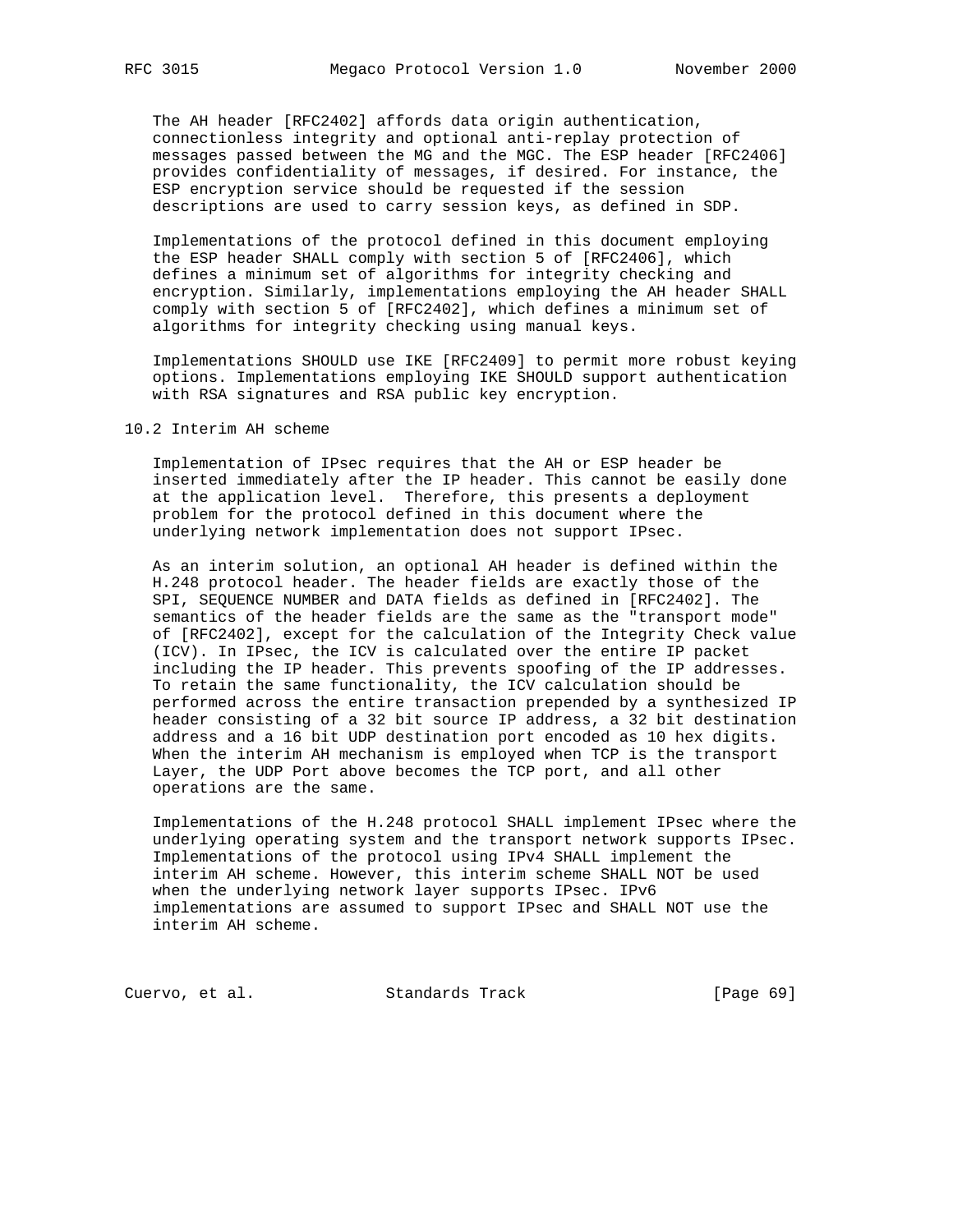All implementations of the interim AH mechanism SHALL comply with section 5 of [RFC2402] which defines a minimum set of algorithms for integrity checking using manual keys.

 The interim AH interim scheme does not provide protection against eavesdropping; thus forbidding third parties from monitoring the connections set up by a given termination. Also, it does not provide protection against replay attacks. These procedures do not necessarily protect against denial of service attacks by misbehaving MGs or misbehaving MGCs. However, they will provide an identification of these misbehaving entities, which should then be deprived of their authorization through maintenance procedures.

10.3 Protection of Media Connections

 The protocol allows the MGC to provide MGs with "session keys" that can be used to encrypt the audio messages, protecting against eavesdropping.

 A specific problem of packet networks is "uncontrolled barge-in". This attack can be performed by directing media packets to the IP address and UDP port used by a connection. If no protection is implemented, the packets must be decompressed and the signals must be played on the "line side".

 A basic protection against this attack is to only accept packets from known sources, checking for example that the IP source address and UDP source port match the values announced in the Remote Descriptor. This has two inconveniences: it slows down connection establishment and it can be fooled by source spoofing:

- \* To enable the address-based protection, the MGC must obtain the remote session description of the egress MG and pass it to the ingress MG. This requires at least one network roundtrip, and leaves us with a dilemma: either allow the call to proceed without waiting for the round trip to complete, and risk for example, "clipping" a remote announcement, or wait for the full roundtrip and settle for slower call-set-up procedures.
- \* Source spoofing is only effective if the attacker can obtain valid pairs of source destination addresses and ports, for example by listening to a fraction of the traffic. To fight source spoofing, one could try to control all access points to the network. But this is in practice very hard to achieve.

Cuervo, et al. Standards Track [Page 70]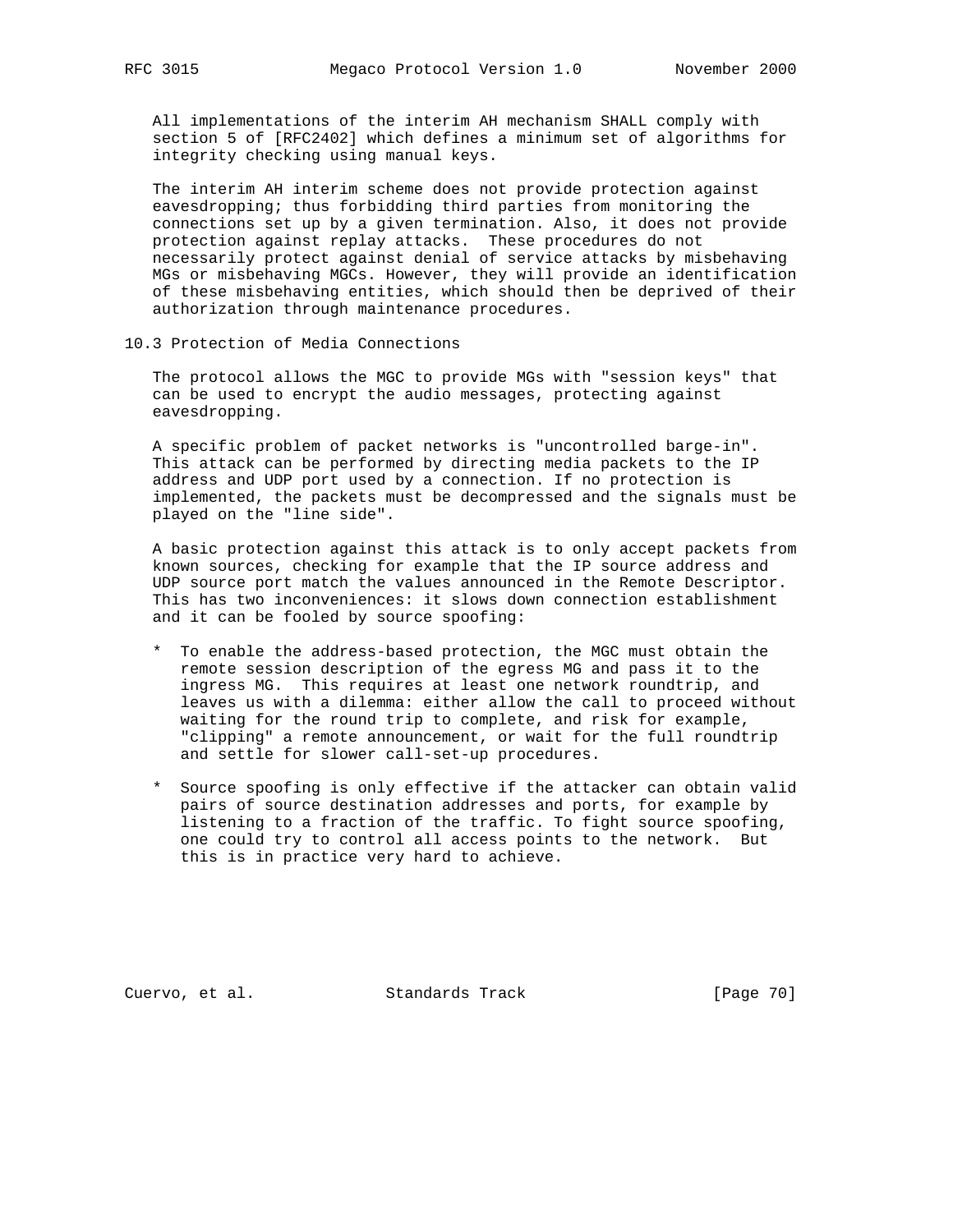An alternative to checking the source address is to encrypt and authenticate the packets, using a secret key that is conveyed during the call set-up procedure. This will not slow down the call set-up, and provides strong protection against address spoofing.

# 11. MG-MGC CONTROL INTERFACE

 The control association between MG and MGC is initiated at MG cold start, and announced by a ServiceChange message, but can be changed by subsequent events, such as failures or manual service events. While the protocol does not have an explicit mechanism to support multiple MGCs controlling a physical MG, it has been designed to support the multiple logical MG (within a single physical MG) that can be associated with different MGCs.

# 11.1 Multiple Virtual MGs

 A physical Media Gateway may be partitioned into one or more Virtual MGs. A virtual MG consists of a set of statically partitioned physical Terminations and/or sets of ephemeral Terminations. A physical Termination is controlled by one MGC. The model does not require that other resources be statically allocated, just Terminations. The mechanism for allocating Terminations to virtual MGs is a management method outside the scope of the protocol. Each of the virtual MGs appears to the MGC as a complete MG client.

 A physical MG may have only one network interface, which must be shared across virtual MGs. In such a case, the packet/cell side Termination is shared. It should be noted however, that in use, such interfaces require an ephemeral instance of the Termination to be created per flow, and thus sharing the Termination is straightforward. This mechanism does lead to a complication, namely that the MG must always know which of its controlling MGCs should be notified if an event occurs on the interface.

 In normal operation, the Virtual MG will be instructed by the MGC to create network flows (if it is the originating side), or to expect flow requests (if it is the terminating side), and no confusion will arise. However, if an unexpected event occurs, the Virtual MG must know what to do with respect to the physical resources it is controlling.

 If recovering from the event requires manipulation of a physical interface's state, only one MGC should do so. These issues are resolved by allowing any of the MGCs to create EventsDescriptors to be notified of such events, but only one MGC can have read/write access to the physical interface properties; all other MGCs have

Cuervo, et al. Standards Track [Page 71]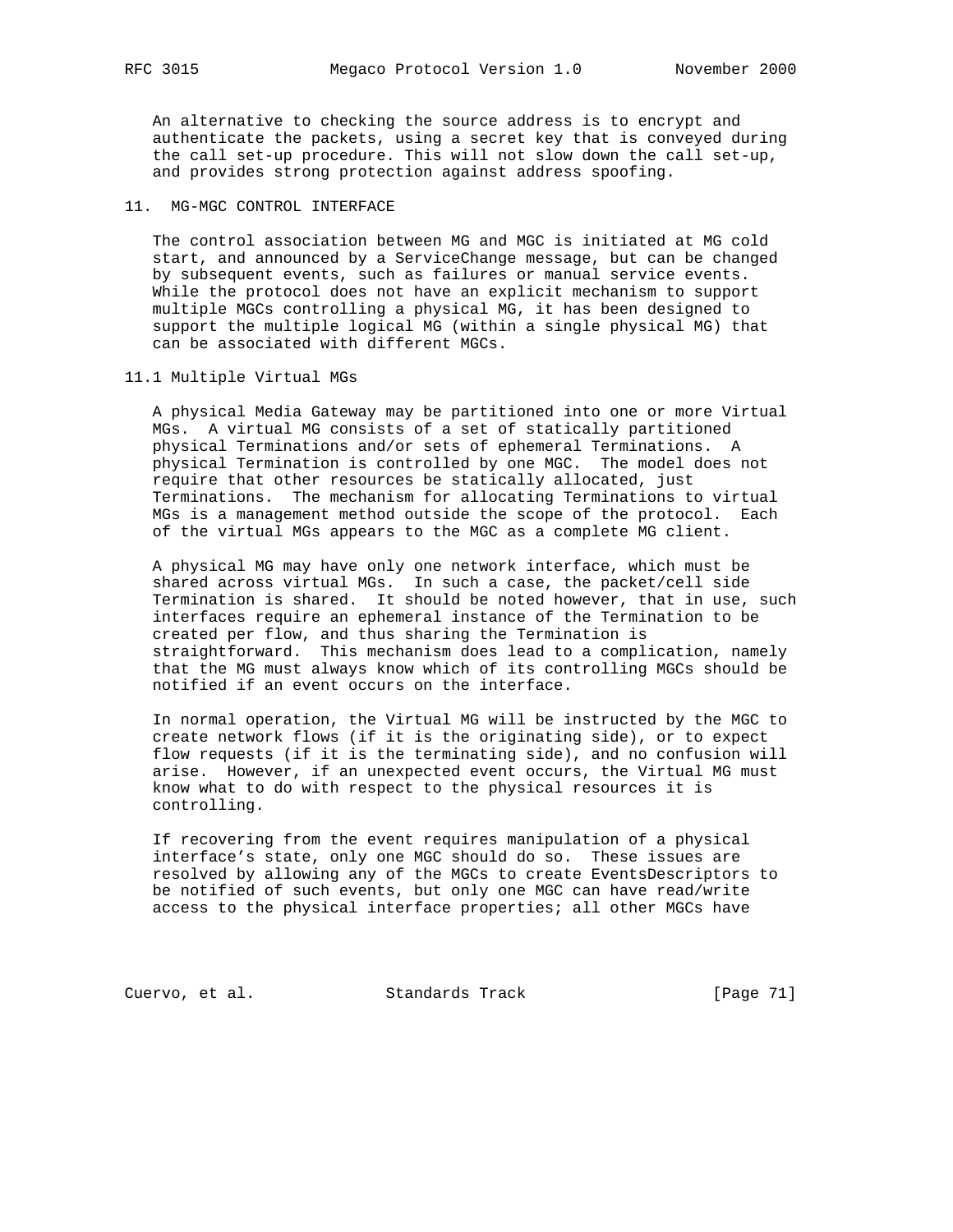read-only access. The management mechanism is used to designate which MGC has read/write capability, and is designated the Master MGC.

 Each virtual MG has its own Root Termination. In most cases the values for the properties of the Root Termination are independently settable by each MGC. Where there can only be one value, the parameter is read-only to all but the Master MGC.

 ServiceChange may only be applied to a Termination or set of Terminations partitioned to the Virtual MG or created (in the case of ephemeral Terminations) by that Virtual MG.

# 11.2 Cold Start

 A MG is pre-provisioned by a management mechanism outside the scope of this protocol with a Primary and (optionally) an ordered list of Secondary MGCs. Upon a cold start of the MG, it will issue a ServiceChange command with a "Restart" method, on the Root Termination to its primary MGC. If the MGC accepts the MG, it will send a Transaction Accept, with the ServiceChangeMgcId set to itself. If the MG receives an ServiceChangeMgcId not equal to the MGC it contacted, it sends a ServiceChange to the MGC specified in the ServiceChangeMgcId. It continues this process until it gets a controlling MGC to accept its registration, or it fails to get a reply. Upon failure to obtain a reply, either from the Primary MGC, or a designated successor, the MG tries its pre-provisioned Secondary MGCs, in order. If the MG is unable to establish a control relationship with any MGC, it shall wait a random amount of time as described in section 9.2 and then start contacting its primary, and if necessary, its secondary MGCs again.

 It is possible that the reply to a ServiceChange with Restart will be lost, and a command will be received by the MG prior to the receipt of the ServiceChange response. The MG shall issue error 505 - Command Received before Restart Response.

# 11.3 Negotiation of Protocol Version

 The first ServiceChange command from an MG shall contain the version number of the protocol supported by the MG in the ServiceChangeVersion parameter. Upon receiving such a message, if the MGC supports only a lower version, then the MGC shall send a ServiceChangeReply with the lower version and thereafter all the messages between MG and MGC shall conform to the lower version of the protocol. If the MG is unable to comply and it has established

Cuervo, et al. Standards Track [Page 72]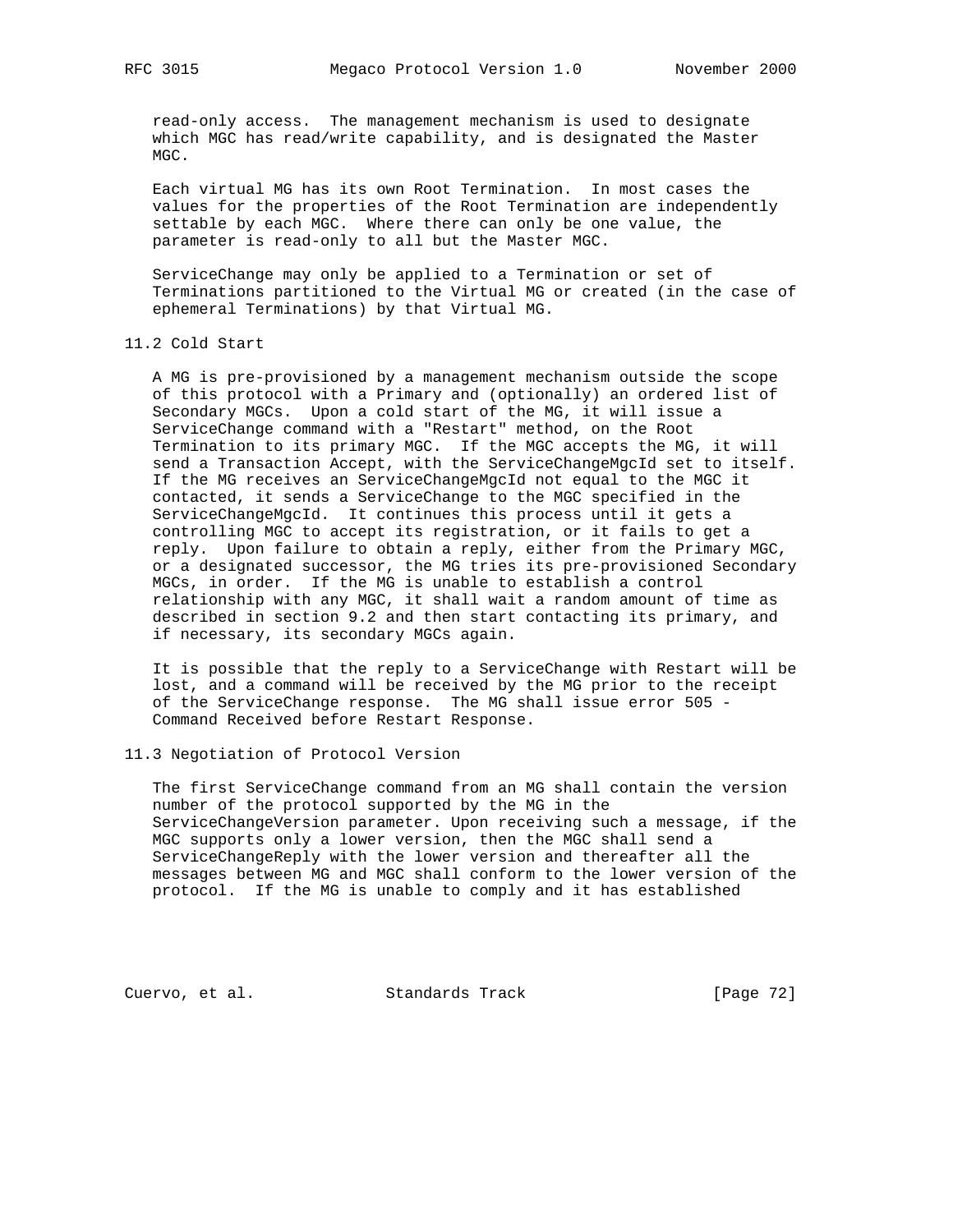a transport connection to the MGC, it should close that connection. In any event, it should reject all subsequent requests from the MGC with Error 406 Version Not supported.

 If the MGC supports a higher version than the MG but is able to support the lower version proposed by the MG, it shall send a ServiceChangeReply with the lower version and thereafter all the messages between MG and MGC shall conform to the lower version of the protocol. If the MGC is unable to comply, it shall reject the association, with Error 406 Version Not Supported.

 Protocol version negotiation may also occur at "handoff" and "failover" ServiceChanges.

 When extending the protocol with new versions, the following rules should be followed.

- 1. Existing protocol elements, i.e., procedures, parameters, descriptor, property, values, should not be changed unless a protocol error needs to be corrected or it becomes necessary to change the operation of the service that is being supported by the protocol.
- 2. The semantics of a command, a parameter, descriptor, property, value should not be changed.
- 3. Established rules for formatting and encoding messages and parameters should not be modified.
- 4. When information elements are found to be obsolete they can be marked as not used. However, the identifier for that information element will be marked as reserved. In that way it can not be used in future versions.

11.4 Failure of an MG

 If a MG fails, but is capable of sending a message to the MGC, it sends a ServiceChange with an appropriate method (graceful or forced) and specifies the Root TerminationID. When it returns to service, it sends a ServiceChange with a "Restart" method.

 Allowing the MGC to send duplicate messages to both MGs accommodates pairs of MGs that are capable of redundant failover of one of the MGs. Only the Working MG shall accept or reject transactions. Upon failover, the Primary MG sends a ServiceChange command with a "Failover" method and a "MG Impending Failure" reason. The MGC then

Cuervo, et al. Standards Track [Page 73]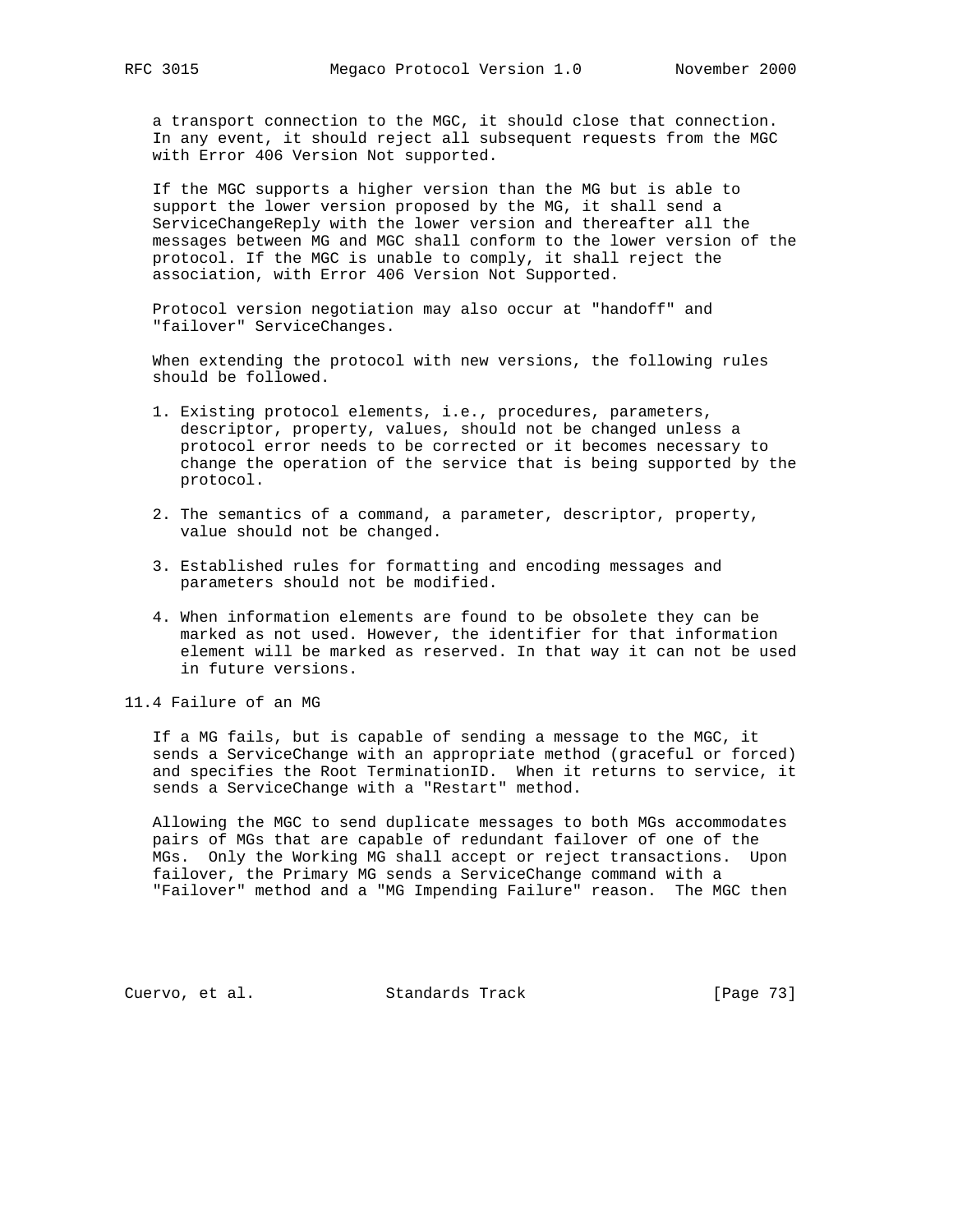uses the secondary MG as the active MG. When the error condition is repaired, the Working MG can send a "ServiceChange" with a "Restart" method.

11.5 Failure of an MGC

 If the MG detects a failure of its controlling MGC, it attempts to contact the next MGC on its pre-provisioned list. It starts its attempts at the beginning (Primary MGC), unless that was the MGC that failed, in which case it starts at its first Secondary MGC. It sends a ServiceChange message with a "Failover" method and a " MGC Impending Failure" reason.

 In partial failure, or manual maintenance reasons, an MGC may wish to direct its controlled MGs to use a different MGC. To do so, it sends a ServiceChange method to the MG with a "HandOff" method, and its designated replacement in ServiceChangeMgcId. The MG should send a ServiceChange message with a "Handoff" method and a "MGC directed change" reason to the designated MGC. If it fails to get a reply, or fails to see an Audit command subsequently, it should behave as if its MGC failed, and start contacting secondary MGCs. If the MG is unable to establish a control relationship with any MGC, it shall wait a random amount of time as described in section 9.2 and then start contacting its primary, and if necessary, its secondary MGCs again.

 No recommendation is made on how the MGCs involved in the Handoff maintain state information; this is considered to be out of scope of this recommendation. The MGC and MG may take the following steps when Handoff occurs. When the MGC initiates a HandOff, the handover should be transparent to Operations on the Media Gateway. Transactions can be executed in any order, and could be in progress when the ServiceChange is executed. Accordingly, commands in progress continue, transaction replies are sent to the new MGC (after a new control association is established), and the MG should expect outstanding transaction replies from the new MGC. No new messages shall be sent to the new MGC until the control association is established. Repeated transaction requests shall be directed to the new MGC. The MG shall maintain state on all terminations and contexts.

 It is possible that the MGC could be implemented in such a way that a failed MGC is replaced by a working MGC where the identity of the new MGC is the same as the failed one. In such a case, ServiceChangeMgcId would be specified with the previous value and the MG shall behave as if the value was changed, and send a ServiceChange message, as above.

Cuervo, et al. Standards Track [Page 74]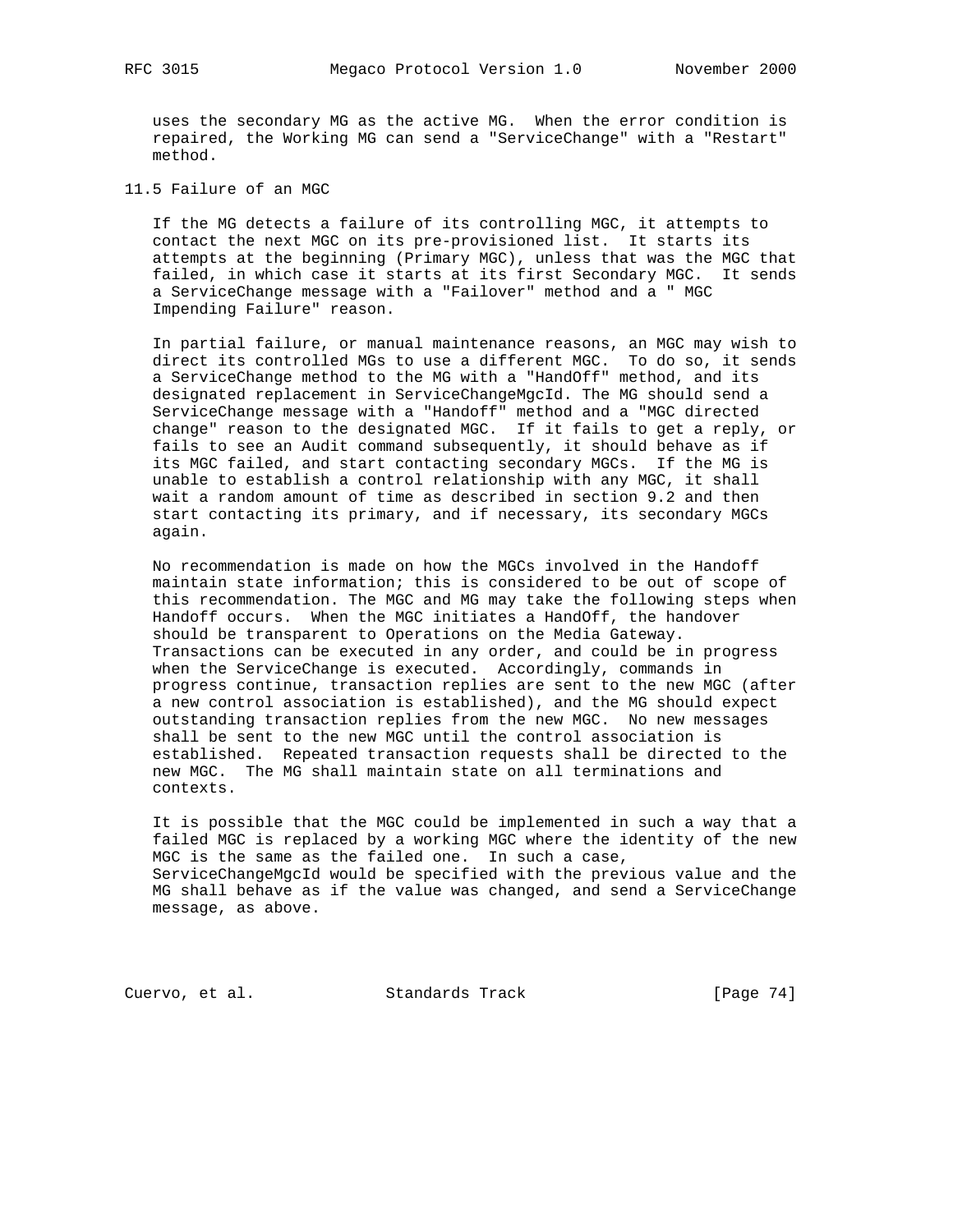Pairs of MGCs that are capable of redundant failover can notify the controlled MGs of the failover by the above mechanism.

12. PACKAGE DEFINITION

 The primary mechanism for extension is by means of Packages. Packages define additional Properties, Events, Signals and Statistics that may occur on Terminations.

Packages defined by IETF will appear in separate RFCs.

 Packages defined by ITU-T may appear in the relevant recommendations (e.g. as annexes).

- 1. A public document or a standard forum document, which can be referenced as the document that describes the package following the guideline above, should be specified.
- 2. The document shall specify the version of the Package that it describes.
- 3. The document should be available on a public web server and should have a stable URL. The site should provide a mechanism to provide comments and appropriate responses should be returned.
- 12.1 Guidelines for defining packages

Packages define Properties, Events, Signals, and Statistics.

 Packages may also define new error codes according to the guidelines given in section 13.2. This is a matter of documentary convenience: the package documentation is submitted to IANA in support of the error code registration. If a package is modified, it is unnecessary to provide IANA with a new document reference in support of the error code unless the description of the error code itself is modified.

 Names of all such defined constructs shall consist of the PackageID (which uniquely identifies the package) and the ID of the item (which uniquely identifies the item in that package). In the text encoding the two shall be separated by a forward slash ("/") character. Example: togen/playtone is the text encoding to refer to the play tone signal in the tone generation package.

A Package will contain the following sections:

Cuervo, et al. Standards Track [Page 75]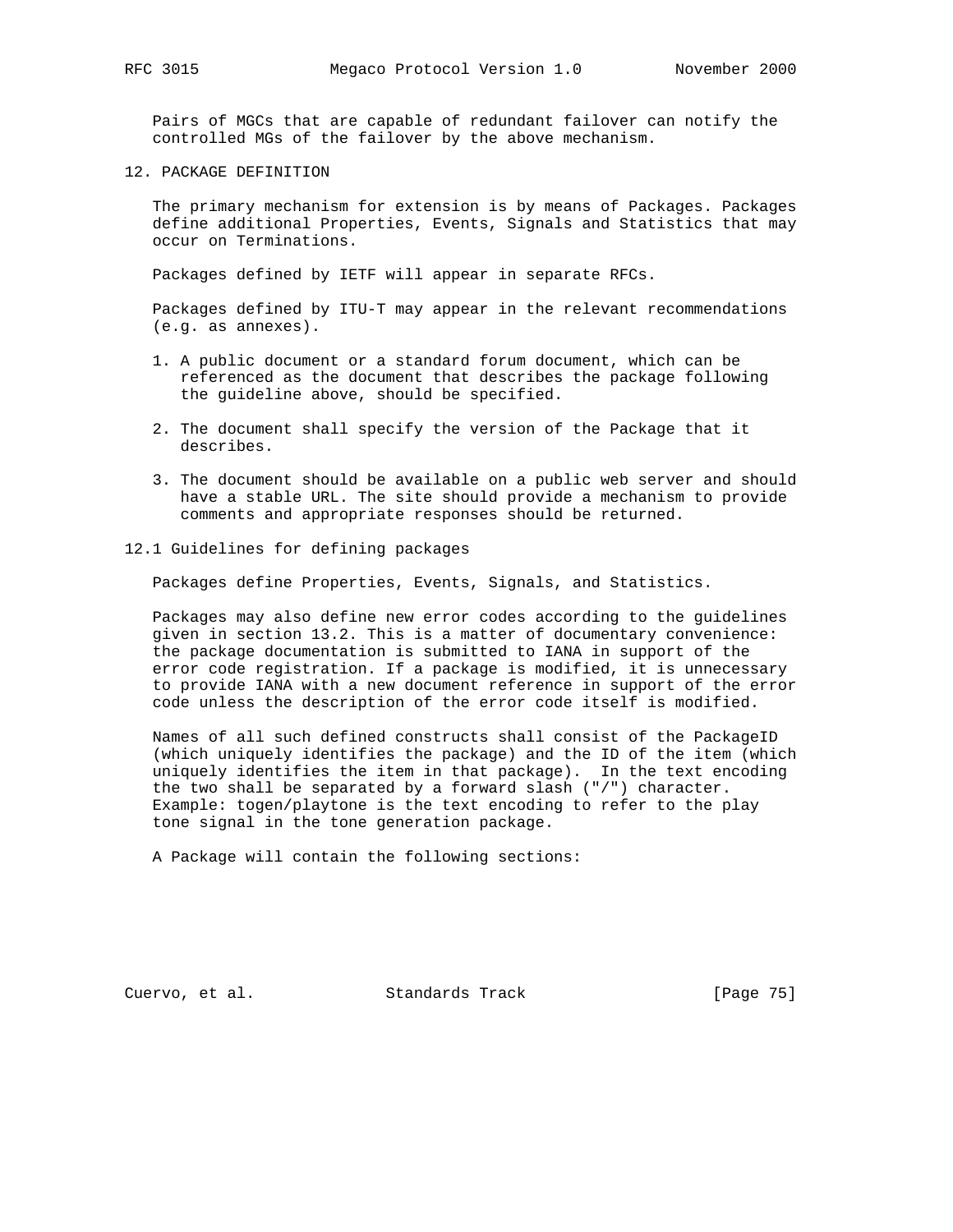# 12.1.1 Package

Overall description of the package, specifying:

- \* Package Name: only descriptive,
- \* PackageID: Is an identifier
- \* Description:
- \* Version: A new version of a package can only add additional Properties, Events, Signals, Statistics and new possible values for an existing parameter described in the original package. No deletions or modifications shall be allowed. A version is an integer in the range from 1 to 99.
- \* Extends (Optional): A package may extend an existing package. The version of the original package must be specified. When a package extends another package it shall only add additional Properties, Events, Signals, Statistics and new possible values for an existing parameter described in the original package. An extended package shall not redefine or overload a name defined in the original package. Hence, if package B version 1 extends package A version 1, version 2 of B will not be able to extend the A version 2 if A version 2 defines a name already in B version 1.

# 12.1.2 Properties

Properties defined by the package, specifying:

- \* Property Name: only descriptive.
- \* PropertyID: Is an identifier
- \* Description:
- \* Type: One of: String: UTF-8 string Integer: 4 byte signed integer Double: 8 byte signed integer Character: Unicode UTF-8 encoding of a single letter. Could be more than one octet. Enumeration: One of a list of possible unique values (See 12.3) Sub-list: A list of several values from a list Boolean
- \* Possible Values:
- \* Defined in: Which Megaco descriptor the property is defined in. LocalControl is for stream dependent properties. TerminationState is for stream independent properties. These are expected to be the most common cases, but it is possible for properties to be defined in other descriptors.

Cuervo, et al. Standards Track [Page 76]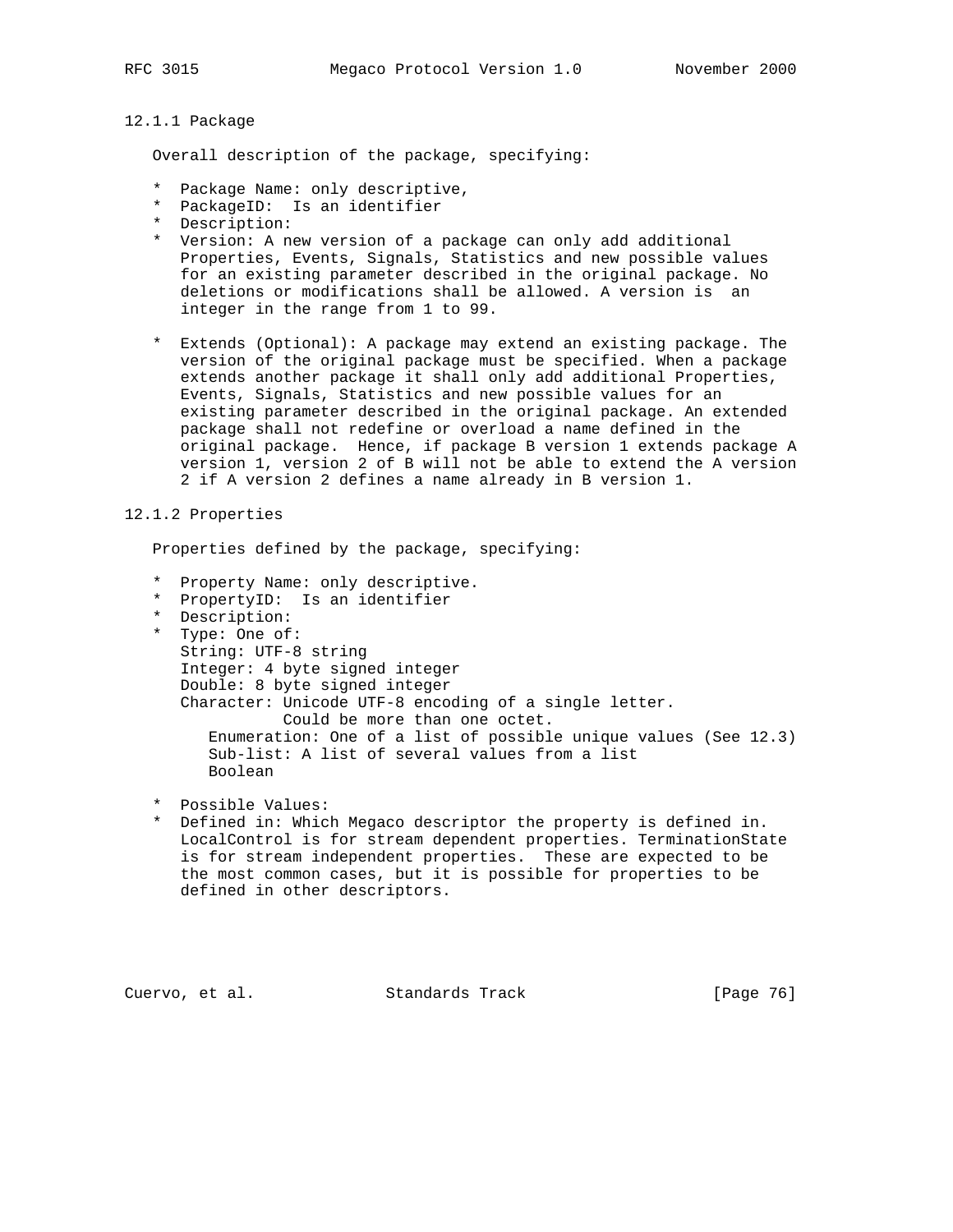\* Characteristics: Read / Write or both, and (optionally), global: Indicates whether a property is read-only, or read-write, and if it is global. If Global is omitted, the property is not global. If a property is declared as global, the value of the property is shared by all terminations realizing the package.

# 12.1.3 Events

Events defined by the package, specifying:

- \* Event name: only descriptive.
- \* EventID: Is an identifier
- \* Description:
- \* EventsDescriptor Parameters: Parameters used by the MGC to configure the event, and found in the EventsDescriptor. See section 12.2.
- \* ObservedEventsDescriptor Parameters: Parameters returned to the MGC in Notify requests and in replies to command requests from the MGC that audit ObservedEventsDescriptor, and found in the ObservedEventsDescriptor. See section 12.2.

# 12.1.4 Signals

- \* Signals defined by the package, specifying:
- \* Signal Name: only descriptive.
- \* SignalID: Is an identifier. SignalID is used in a SignalsDescriptor
- \* Description
- \* SignalType: One of:
	- OO (On/Off)
	- TO (TimeOut)
	- BR (Brief)

 Note - SignalType may be defined such that it is dependent on the value of one or more parameters. Signals that would be played with SignalType BR or TO should have a default duration. The package has to define the default duration and signalType.

- \* Duration: in hundredths of seconds
- \* Additional Parameters: See section 12.2

# 12.1.5 Statistics

Statistics defined by the package, specifying:

\* Statistic name: only descriptive.

Cuervo, et al. Standards Track [Page 77]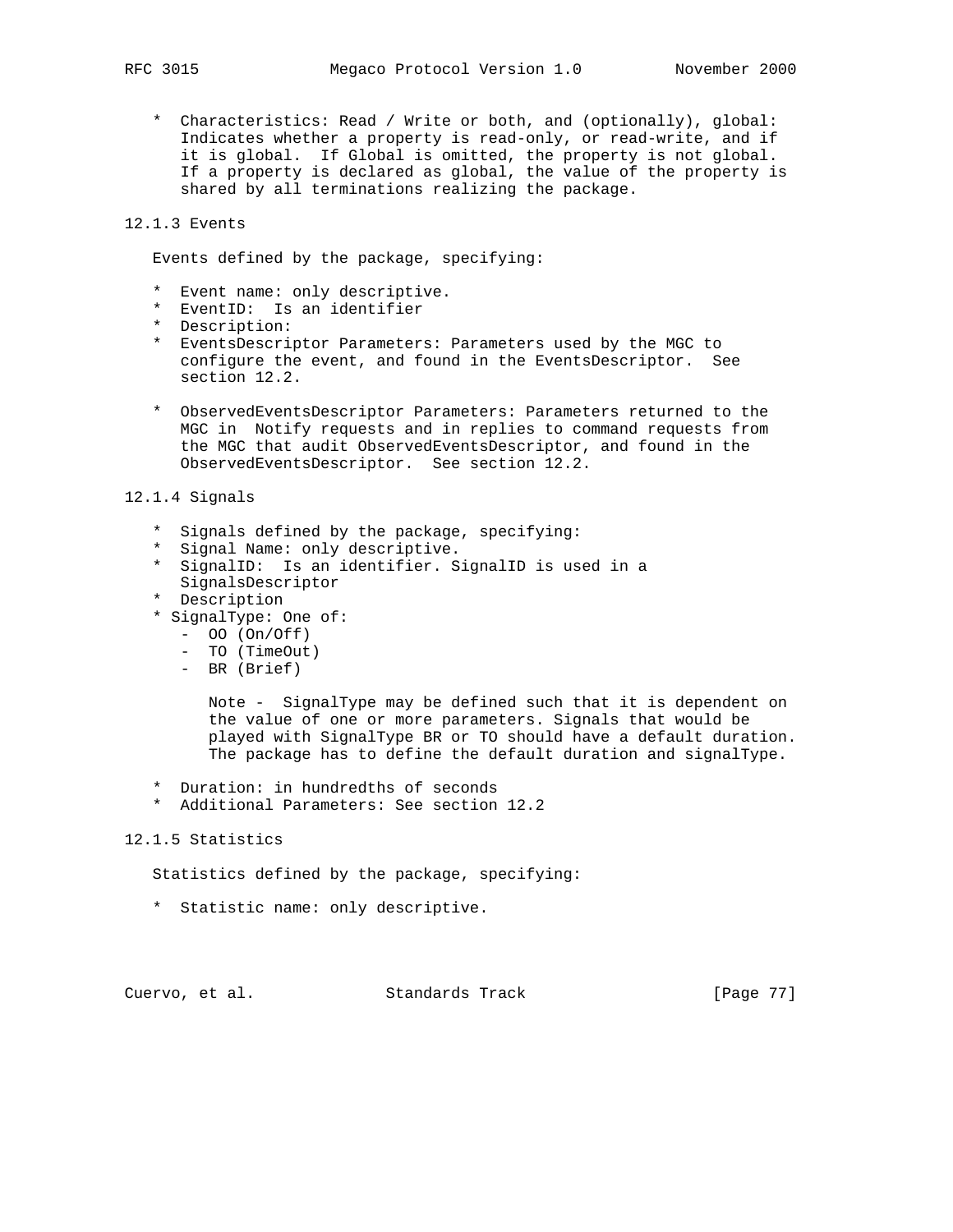- \* StatisticID: Is an identifier. StatisticID is used in a StatisticsDescriptor.
- \* Description
- \* Units: unit of measure, e.g. milliseconds, packets.
- 12.1.6 Procedures

Additional guidance on the use of the package.

- 12.2 Guidelines to defining Properties, Statistics and Parameters to Events and Signals.
	- \* Parameter Name: only descriptive
	- \* ParameterID: Is an identifier
	- \* Type: One of:
	- String: UTF-8 octet string Integer: 4 octet signed integer Double: 8 octet signed integer Character: Unicode UTF-8 encoding of a single letter. Could be more than one octet. Enumeration: One of a list of possible unique values (See 12.3) Sub-list: A list of several values from a list (not supported for statistics) Boolean
	- \* Possible values:
	- \* Description:
- 12.3 Lists

 Possible values for parameters include enumerations. Enumerations may be defined in a list. It is recommended that the list be IANA registered so that packages that extend the list can be defined without concern for conflicting names.

12.4 Identifiers

 Identifiers in text encoding shall be strings of up to 64 characters, containing no spaces, starting with an alphanumeric character and consisting of alphanumeric characters and / or digits, and possibly including the special character underscore ("\_").

Identifiers in binary encoding are 2 octets long.

 Both text and binary values shall be specified for each identifier, including identifiers used as values in enumerated types.

Cuervo, et al. Standards Track [Page 78]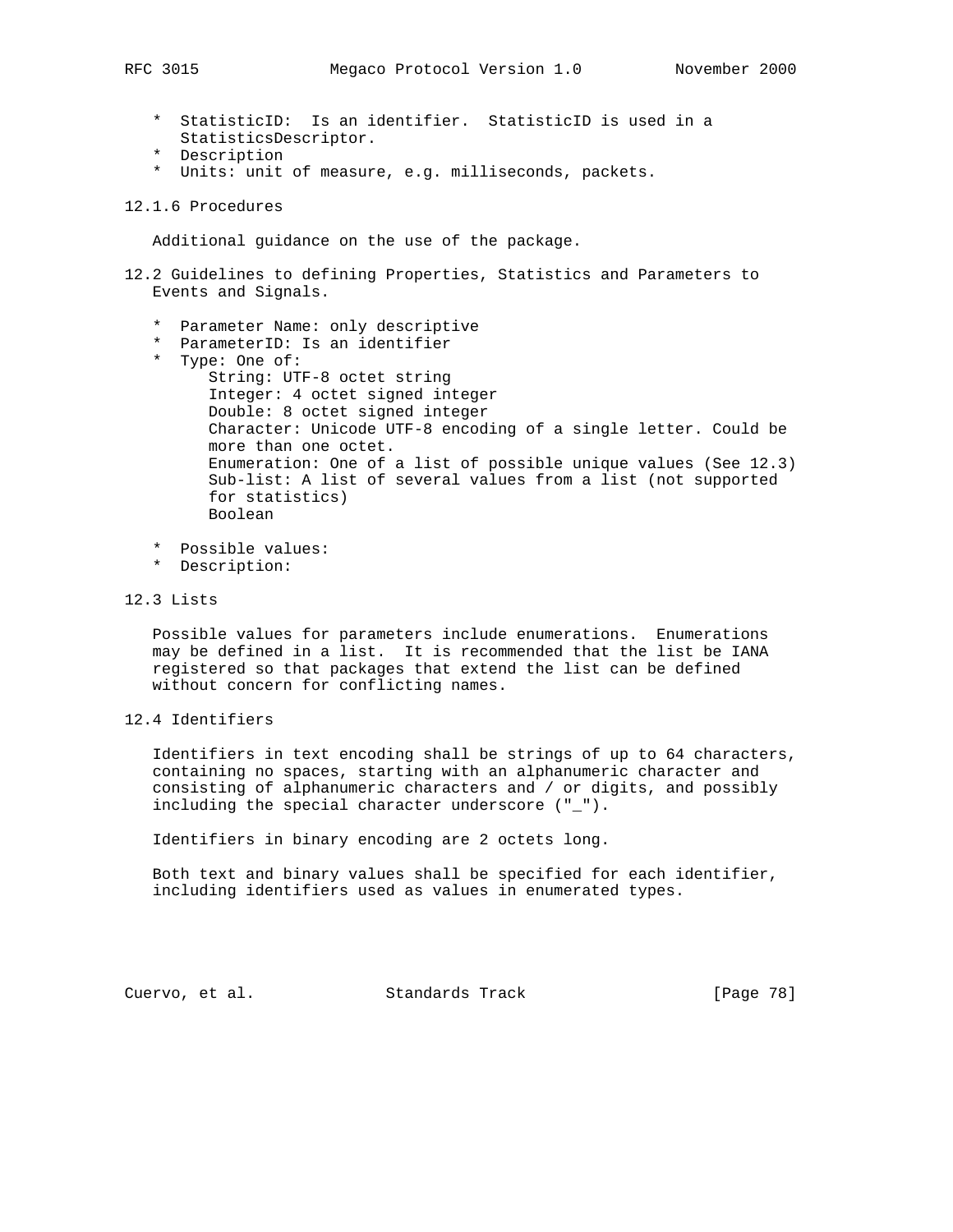## 12.5 Package Registration

 A package can be registered with IANA for interoperability reasons. See section 13 for IANA considerations.

- 13. IANA CONSIDERATIONS
- 13.1 Packages

 The following considerations SHALL be met to register a package with IANA:

- 1. A unique string name, unique serial number and version number is registered for each package. The string name is used with text encoding. The serial number shall be used with binary encoding. Serial Numbers 60000-64565 are reserved for private use. Serial number 0 is reserved.
- 2. A contact name, email and postal addresses for that contact shall be specified. The contact information shall be updated by the defining organization as necessary.
- 3. A reference to a document that describes the package, which should be public:

 The document shall specify the version of the Package that it describes.

 If the document is public, it should be located on a public web server and should have a stable URL. The site should provide a mechanism to provide comments and appropriate responses should be returned.

- 4. Packages registered by other than recognized standards bodies shall have a minimum package name length of 8 characters.
- 5. All other package names are first come-first served if all other conditions are met

# 13.2 Error Codes

 The following considerations SHALL be met to register an error code with IANA:

 1. An error number and a one line (80 character maximum) string is registered for each error.

Cuervo, et al. Standards Track [Page 79]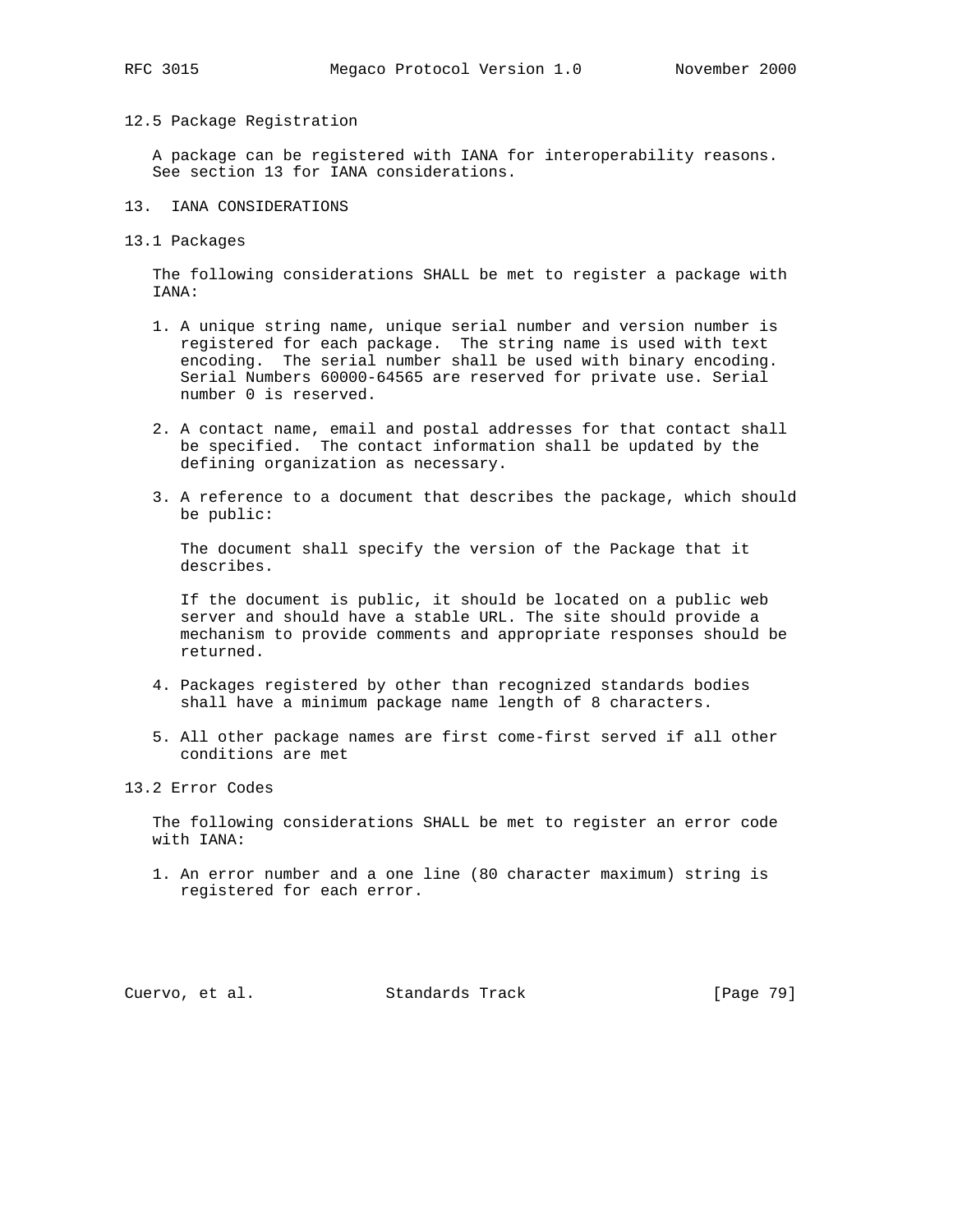- 2. A complete description of the conditions under which the error is detected shall be included in a publicly available document. The description shall be sufficiently clear to differentiate the error from all other existing error codes.
- 3. The document should be available on a public web server and should have a stable URL.
- 4. Error numbers registered by recognized standards bodies shall have 3 or 4 character error numbers.
- 5. Error numbers registered by all other organizations or individuals shall have 4 character error numbers.
- 6. An error number shall not be redefined, nor modified except by the organization or individual that originally defined it, or their successors or assigns.
- 13.3 ServiceChange Reasons

 The following considerations SHALL be met to register service change reason with IANA:

- 1. A one phrase, 80-character maximum, unique reason code is registered for each reason.
- 2. A complete description of the conditions under which the reason is used is detected shall be included in a publicly available document. The description shall be sufficiently clear to differentiate the reason from all other existing reasons.
- 3. The document should be available on a public web server and should have a stable URL.

ANNEX A: BINARY ENCODING OF THE PROTOCOL (NORMATIVE)

 This Annex specifies the syntax of messages using the notation defined in ASN.1 [ITU-T Recommendation X.680 (1997): Information Technology - Abstract Syntax Notation One (ASN.1) - Specification of basic notation.]. Messages shall be encoded for transmission by applying the basic encoding rules specified in [ITU-T Recommendation X.690(1994) Information Technology - ASN.1 Encoding Rules: Specification of Basic Encoding Rules (BER)].

Cuervo, et al. Standards Track [Page 80]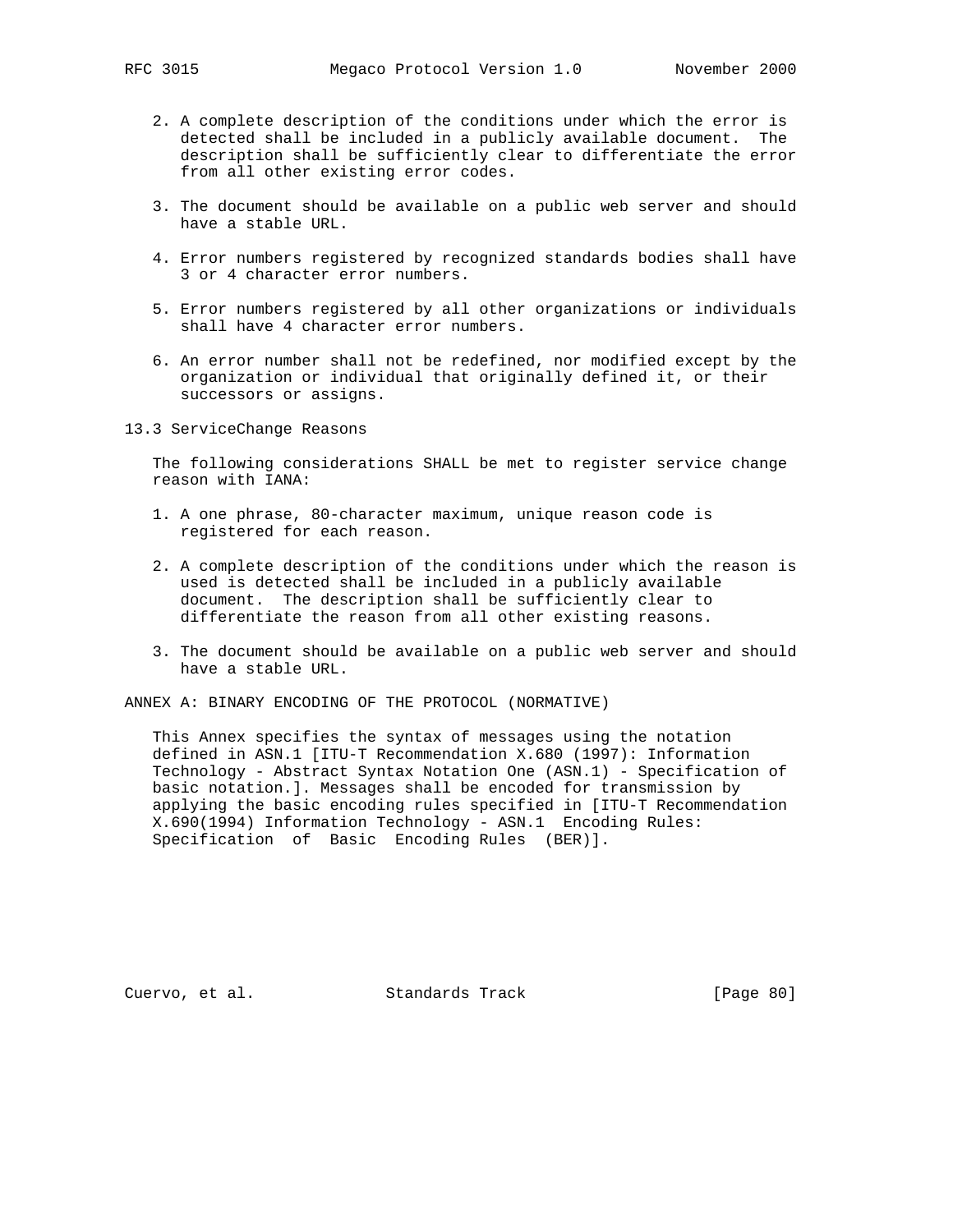# A.1 Coding of wildcars

 The use of wildcards ALL and CHOOSE is allowed in the protocol. This allows a MGC to partially specify Termination IDs and let the MG choose from the values that conform to the partial specification. Termination IDs may encode a hierarchy of names. This hierarchy is provisioned. For instance, a TerminationID may consist of a trunk group, a trunk within the group and a circuit. Wildcarding must be possible at all levels. The following paragraphs explain how this is achieved.

 The ASN.1 description uses octet strings of up to 8 octets in length for Termination IDs. This means that Termination IDs consist of at most 64 bits. A fully specified Termination ID may be preceded by a sequence of wildcarding fields. A wildcarding field is one octet in length. Bit 7 (the most significant bit) of this octet specifies what type of wildcarding is invoked: if the bit value equals 1, then the ALL wildcard is used; if the bit value if 0, then the CHOOSE wildcard is used. Bit 6 of the wildcarding field specifies whether the wildcarding pertains to one level in the hierarchical naming scheme (bit value 0) or to the level of the hierarchy specified in the wildcarding field plus all lower levels (bit value 1). Bits 0 through 5 of the wildcarding field specify the bit position in the Termination ID at which the starts.

 We illustrate this scheme with some examples. In these examples, the most significant bit in a string of bits appears on the left hand side.

 Assume that Termination IDs are three octets long and that each octet represents a level in a hierarchical naming scheme. A valid Termination ID is

00000001 00011110 01010101.

 Addressing ALL names with prefix 00000001 00011110 is done as follows:

 wildcarding field: 10000111 Termination ID: 00000001 00011110 xxxxxxxx.

 The values of the bits labeled "x" is irrelevant and shall be ignored by the receiver.

 Indicating to the receiver that is must choose a name with 00011110 as the second octet is done as follows:

Cuervo, et al. Standards Track [Page 81]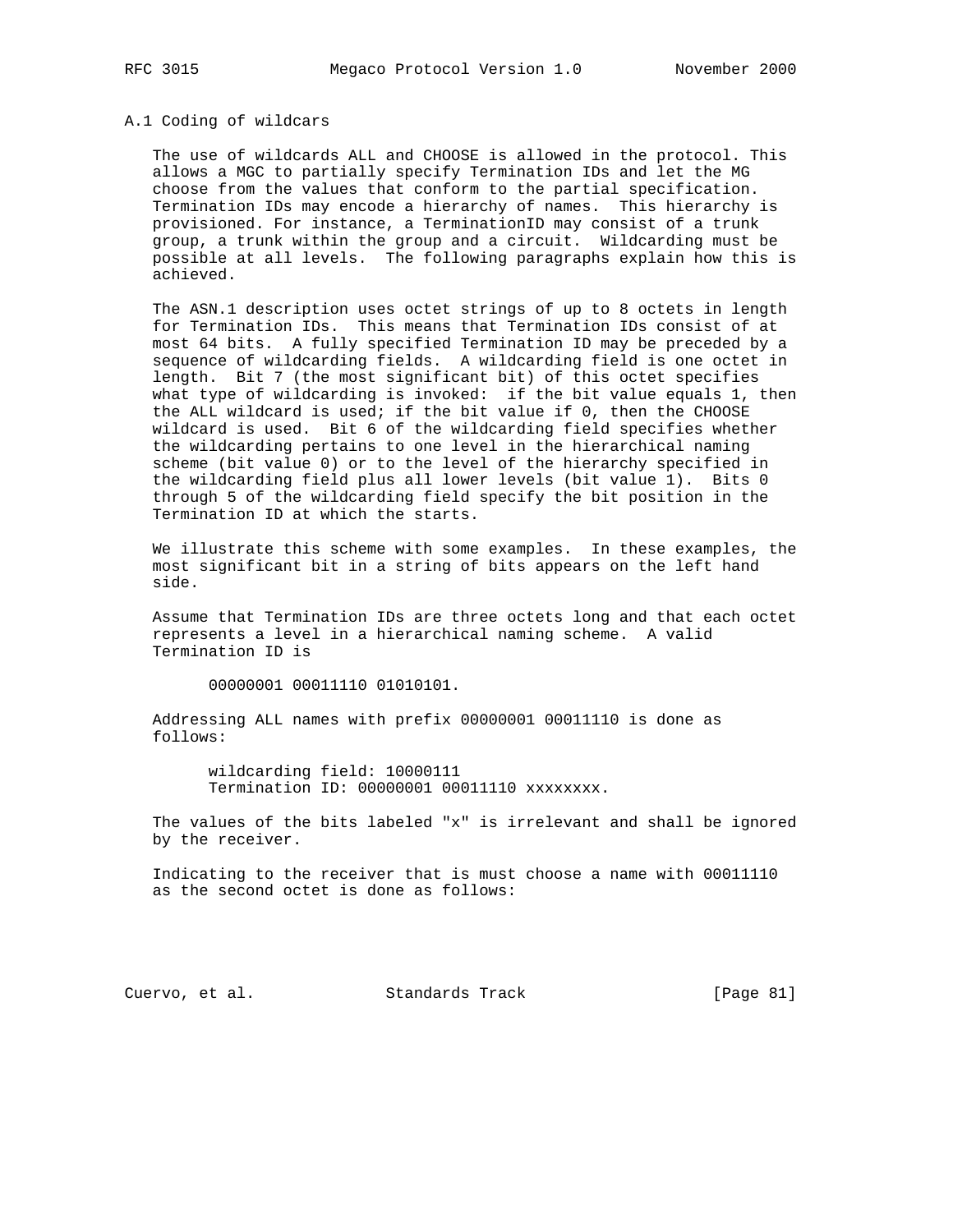wildcarding fields: 00010111 followed by 00000111 Termination ID: xxxxxxxx 00011110 xxxxxxxx.

 The first wildcard field indicates a CHOOSE wildcard for the level in the naming hierarchy starting at bit 23, the highest level in our assumed naming scheme. The second wildcard field indicates a CHOOSE wildcard for the level in the naming hierarchy starting at bit 7, the lowest level in our assumed naming scheme.

 Finally, a CHOOSE-wildcarded name with the highest level of the name equal to 00000001 is specified as follows:

 wildcard field: 01001111 Termination ID: 0000001 xxxxxxxx xxxxxxxx .

 Bit value 1 at bit position 6 of the first octet of the wildcard field indicates that the wildcarding pertains to the specified level in the naming hierarchy and all lower levels.

 Context IDs may also be wildcarded. In the case of Context IDs, however, specifying partial names is not allowed. Context ID 0x0 SHALL be used to indicate the NULL Context, Context ID 0xFFFFFFFE SHALL be used to indicate a CHOOSE wildcard, and Context ID 0xFFFFFFFF SHALL be used to indicate an ALL wildcard.

 TerminationID 0xFFFFFFFFFFFFFFFF SHALL be used to indicate the ROOT Termination.

A.2 ASN.1 syntax specification

 This section contains the ASN.1 specification of the H.248 protocol syntax.

 NOTE - In case a transport mechanism is used that employs application level framing, the definition of Transaction below changes. Refer to the annex defining the transport mechanism for the definition that applies in that case.

 NOTE - The ASN.1 specification below contains a clause defining TerminationIDList as a sequence of TerminationIDs. The length of this sequence SHALL be one, except possibly when used in contextAuditResult.

Cuervo, et al. Standards Track [Page 82]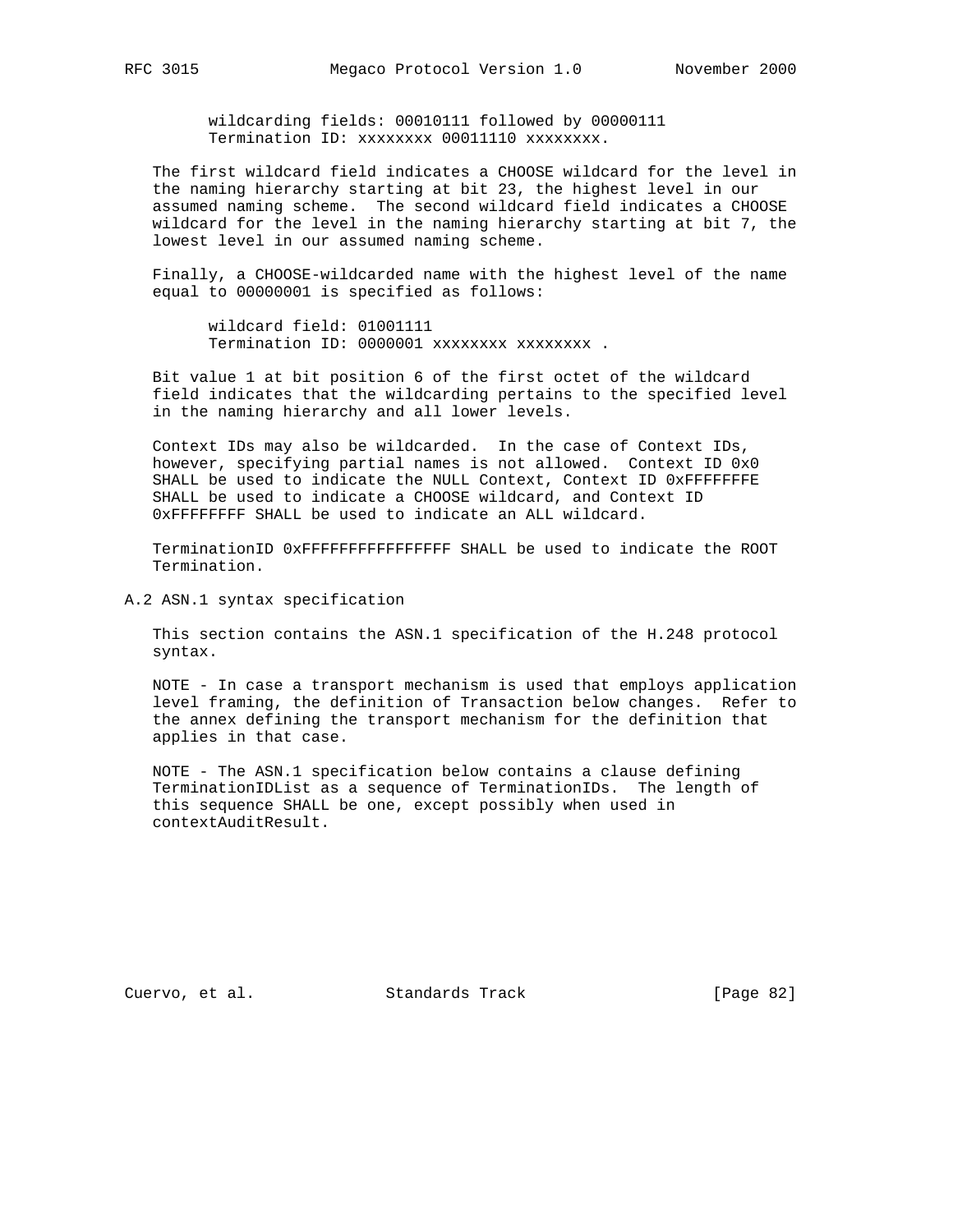```
 MEDIA-GATEWAY-CONTROL DEFINITIONS AUTOMATIC TAGS::= BEGIN
   MegacoMessage ::= SEQUENCE
   {
      authHeader AuthenticationHeader OPTIONAL,
      mess Message
   }
   AuthenticationHeader ::= SEQUENCE
   {
 secParmIndex SecurityParmIndex,
seqNum SequenceNum,
 ad AuthData
   }
   SecurityParmIndex ::= OCTET STRING(SIZE(4))
  SequenceNum ::= OCTET STRING(SIZE(4))
 AuthData ::= OCTET STRING (SIZE (12..32))
   Message ::= SEQUENCE
  { version INTEGER(0..99),
      -- The version of the protocol defined here is equal to 1.
 mId MId, -- Name/address of message originator
 messageBody CHOICE
     \{messageError ErrorDescriptor,
 transactions SEQUENCE OF Transaction
      },
       ...
   }
  MId :: = CHOICE {
      ip4Address IP4Address,
      ip6Address IP6Address,
     domainName bomainName,
     deviceName extensive pathName,
     mtpAddress 0CTET STRING(SIZE(2)),
   -- Addressing structure of mtpAddress:
-- 15 0
 -- | PC | NI |
   -- 14 bits 2 bits
      ...
   }
   DomainName ::= SEQUENCE
   {
```
Cuervo, et al. Standards Track [Page 83]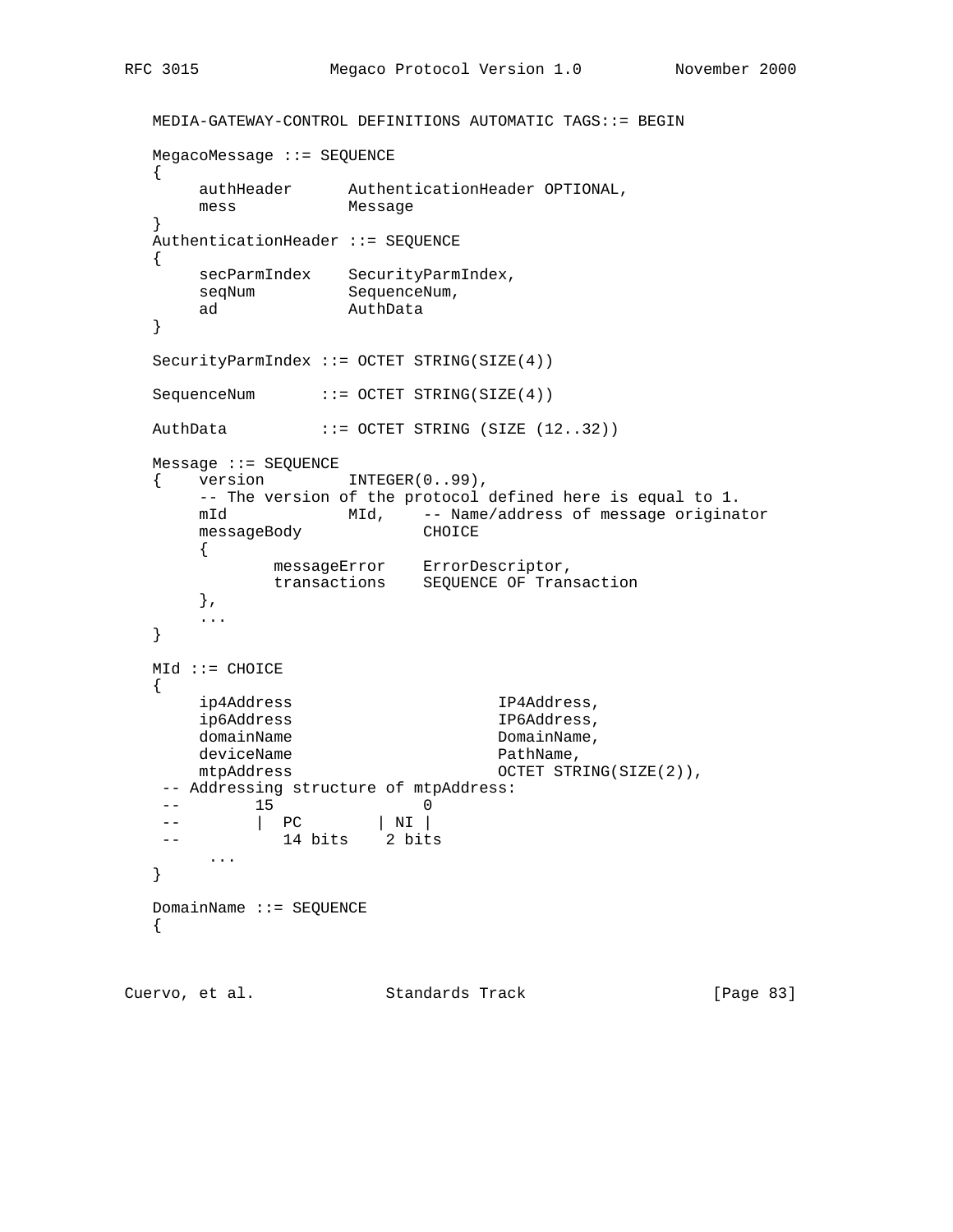```
name IA5String,
        -- The name starts with an alphanumeric digit followed by a
       -- sequence of alphanumeric digits, hyphens and dots. No two
       -- dots shall occur consecutively.
       portNumber INTEGER(0..65535) OPTIONAL
   }
   {
 address OCTET STRING (SIZE(4)),
 portNumber INTEGER(0..65535) OPTIONAL
   }
   IP6Address ::= SEQUENCE
   {
 address OCTET STRING (SIZE(16)),
 portNumber INTEGER(0..65535) OPTIONAL
   }
  PathName ::= IA5String(SIZE (1..64))
   -- See section A.3
   Transaction ::= CHOICE
   {
 transactionRequest TransactionRequest,
 transactionPending TransactionPending,
 transactionReply TransactionReply,
       transactionResponseAck TransactionResponseAck,
            -- use of response acks is dependent on underlying
   transport
      ...
   }
   TransactionId ::= INTEGER(0..4294967295) -- 32 bit unsigned integer
   TransactionRequest ::= SEQUENCE
   {
transactionId TransactionId,
 actions SEQUENCE OF ActionRequest,
        ...
   }
   TransactionPending ::= SEQUENCE
   {
      transactionId TransactionId,
       ...
   }
   TransactionReply ::= SEQUENCE
Cuervo, et al. Standards Track [Page 84]
```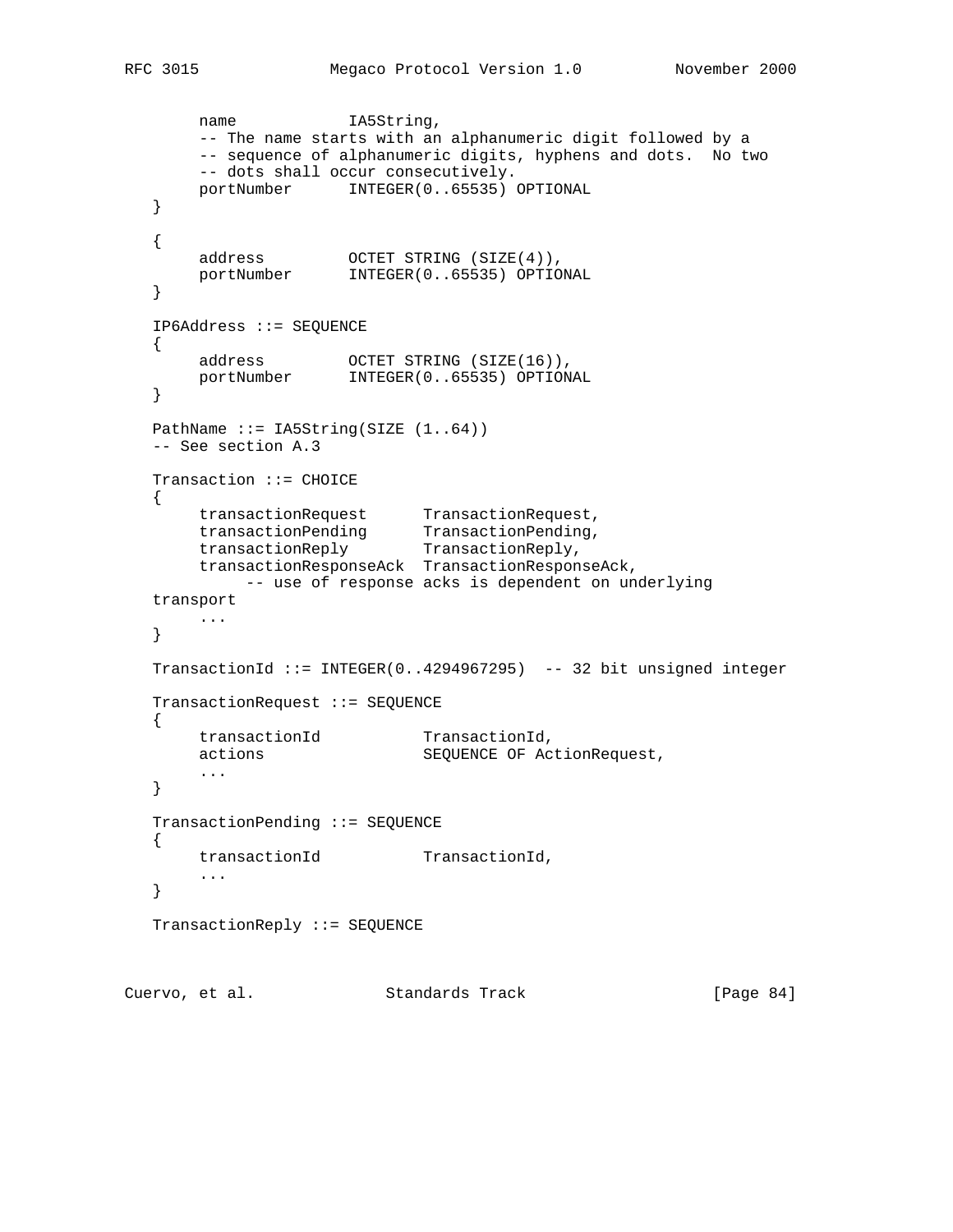```
 {
transactionId TransactionId,
 immAckRequired NULL OPTIONAL, transactionResult
       CHOICE
\left\{ \begin{array}{c} \end{array} \right. transactionError ErrorDescriptor,
          actionReplies SEQUENCE OF ActionReply
       },
       ...
   }
   TransactionResponseAck ::= SEQUENCE
   {
firstAck TransactionId,
 lastAck TransactionId OPTIONAL
   }
   ErrorDescriptor ::= SEQUENCE
   {
errorCode ErrorCode,
 errorText ErrorText OPTIONAL
   }
  ErrorCode :: = INTER(0..65535) -- See section 13 for IANA considerations w.r.t. error codes
   ErrorText ::= IA5String
   ContextID ::= INTEGER(0..4294967295)
   -- Context NULL Value: 0
   -- Context CHOOSE Value: 429467294 (0xFFFFFFFE)
   -- Context ALL Value: 4294967295 (0xFFFFFFFF)
   ActionRequest ::= SEQUENCE
   {
 contextId ContextID,
 contextRequest ContextRequest OPTIONAL,
 contextAttrAuditReq ContextAttrAuditRequest OPTIONAL,
 commandRequests SEQUENCE OF CommandRequest
   }
   ActionReply ::= SEQUENCE
   {
 contextId ContextID,
 errorDescriptor ErrorDescriptor OPTIONAL,
 contextReply ContextRequest OPTIONAL,
```
Cuervo, et al. Standards Track [Page 85]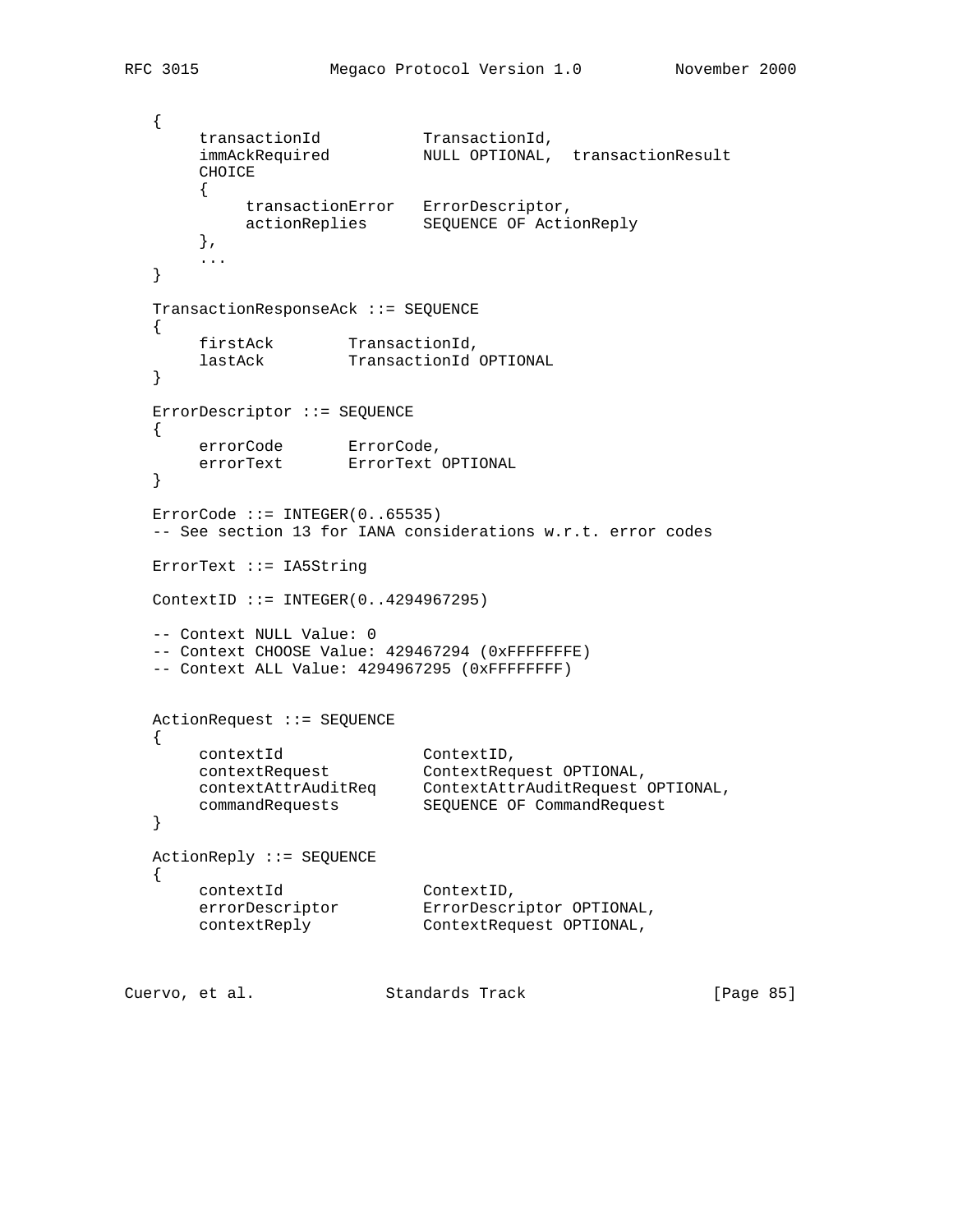```
 commandReply SEQUENCE OF CommandReply
   }
   ContextRequest ::= SEQUENCE
   {
 priority INTEGER(0..15) OPTIONAL,
emergency BOOLEAN OPTIONAL,
 topologyReq SEQUENCE OF TopologyRequest OPTIONAL,
        ...
   }
   ContextAttrAuditRequest ::= SEQUENCE
\{ \cdot \cdot \cdot \cdot \cdot \cdot \cdot \cdot \cdot \cdot \cdot \cdot \cdot \cdot \cdot \cdot \cdot \cdot \cdot \cdot \cdot \cdot \cdot \cdot \cdot \cdot \cdot \cdot \cdot \cdot \cdot \cdot \cdot \cdot \cdot \cdot 
   topology NULL OPTIONAL,
emergency NULL OPTIONAL,
 priority NULL OPTIONAL,
       ...
   }
   CommandRequest ::= SEQUENCE
   {
command command,
 optional NULL OPTIONAL,
wildcardReturn MULL OPTIONAL,
        ...
   }
   Command ::= CHOICE
   {
      addReq and AmmRequest,<br>moveReq and AmmRequest,
moveReq and ammRequest,
modReq entitled and ammRequest,
       -- Add, Move, Modify requests have the same parameters
subtractReq SubtractRequest,
auditCapRequest AuditRequest,
 auditValueRequest AuditRequest,
notifyReq NotifyRequest,
serviceChangeReq ServiceChangeRequest,
       ...
   }
   CommandReply ::= CHOICE
   {
addReply AmmsReply,
moveReply AmmsReply,
modReply ammsReply,
subtractReply AmmsReply,
        -- Add, Move, Modify, Subtract replies have the same parameters
```
Cuervo, et al. Standards Track [Page 86]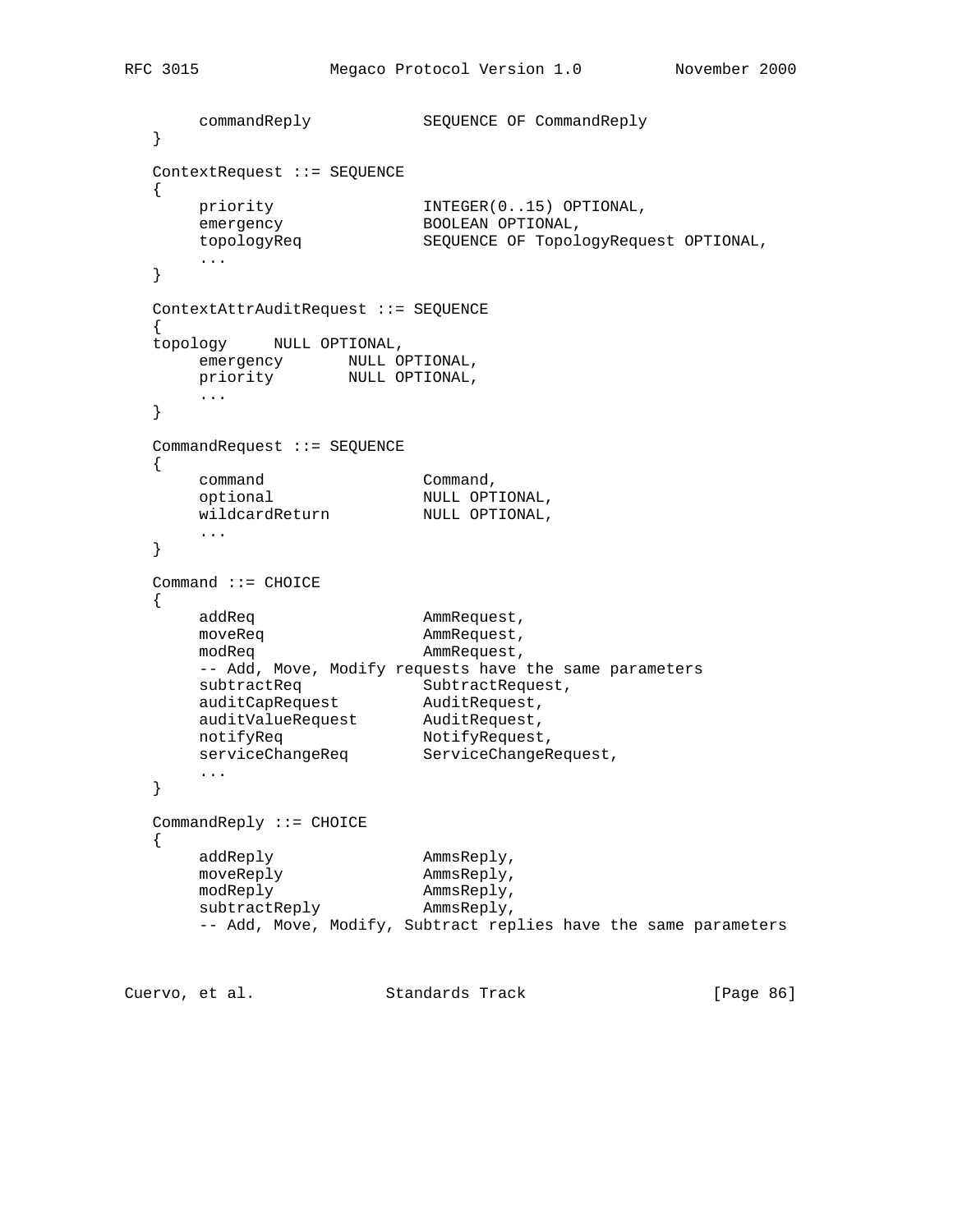```
auditCapReply AuditReply,
 auditValueReply AuditReply,
notifyReply NotifyReply,
 serviceChangeReply ServiceChangeReply,
      ...
   }
   TopologyRequest ::= SEQUENCE
   {
terminationFrom TerminationID,
terminationTo TerminationID,
 topologyDirection ENUMERATED
      {
           bothway(0),
            isolate(1),
            oneway(2)
      }
   }
   AmmRequest ::= SEQUENCE
   {
 terminationID TerminationIDList,
descriptors SEQUENCE OF AmmDescriptor,
      -- At most one descriptor of each type (see AmmDescriptor)
      -- allowed in the sequence.
      ...
   }
   AmmDescriptor ::= CHOICE
   {
     mediaDescriptor MediaDescriptor,
modemDescriptor ModemDescriptor,
muxDescriptor MuxDescriptor,
eventsDescriptor EventsDescriptor,
eventBufferDescriptor EventBufferDescriptor,
signalsDescriptor SignalsDescriptor,
digitMapDescriptor DigitMapDescriptor,
auditDescriptor auditDescriptor,
 ...
   }
  AmmsReply ::= SEQUENCE
   {
 terminationID TerminationIDList,
 terminationAudit TerminationAudit OPTIONAL,
      ...
   }
```
Cuervo, et al. Standards Track [Page 87]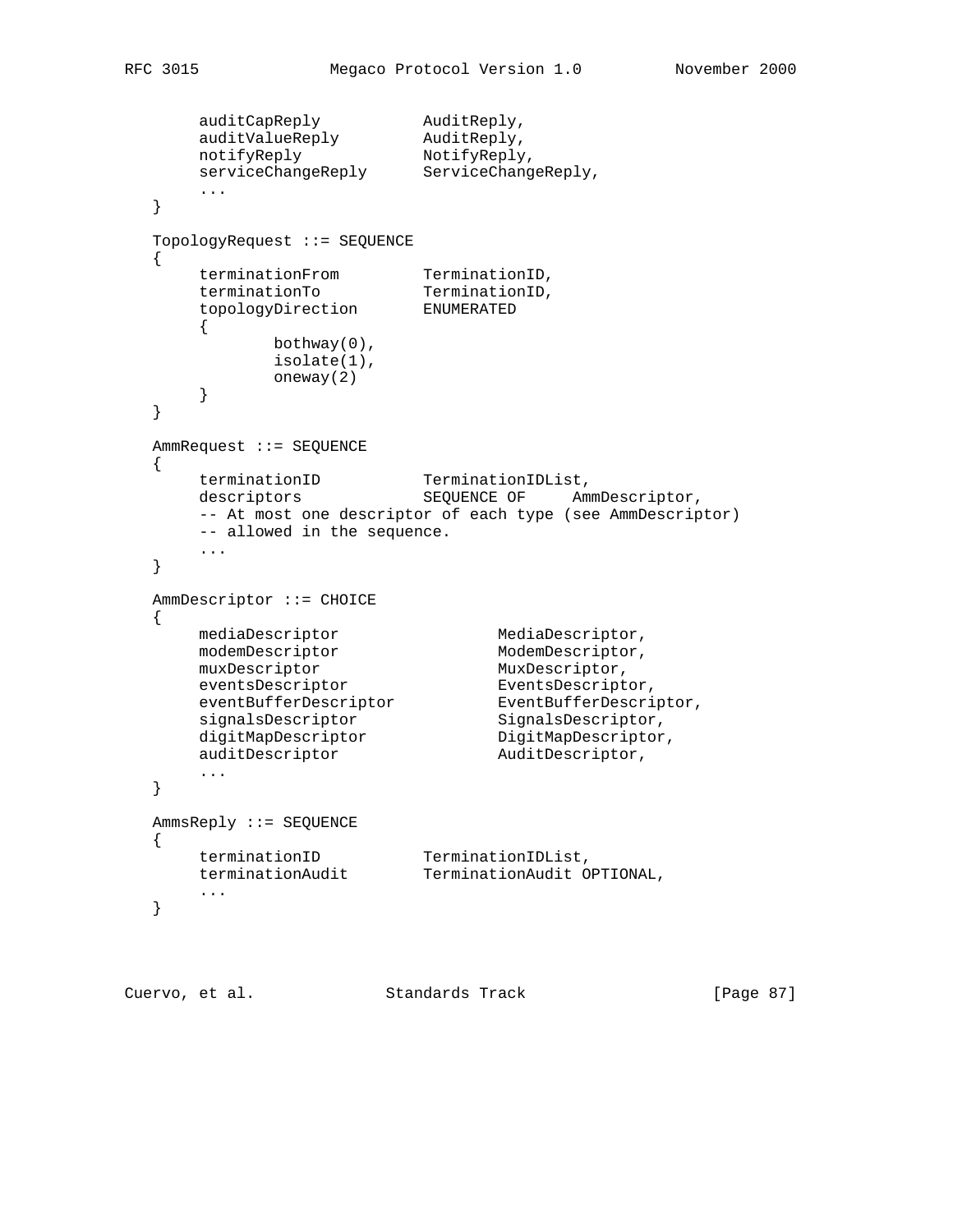```
 SubtractRequest ::= SEQUENCE
terminationID TerminationIDList,
 auditDescriptor AuditDescriptor OPTIONAL,
       ...
   AuditRequest ::= SEQUENCE
terminationID TerminationID,
 auditDescriptor AuditDescriptor,
       ...
   AuditReply ::= SEQUENCE
```

```
terminationID TerminationID,
auditResult AuditResult,
      ...
  AuditResult ::= CHOICE
```

```
 {
     contextAuditResult TerminationIDList,
     terminationAuditResult TerminationAudit
 }
```

```
 TerminationAudit ::= SEQUENCE OF AuditReturnParameter
  AuditReturnParameter ::= CHOICE
  {
errorDescriptor ErrorDescriptor,
mediaDescriptor MediaDescriptor,
modemDescriptor ModemDescriptor,
muxDescriptor MuxDescriptor,
eventsDescriptor EventsDescriptor,
 eventBufferDescriptor EventBufferDescriptor,
signalsDescriptor SignalsDescriptor,
digitMapDescriptor DigitMapDescriptor,
 observedEventsDescriptor ObservedEventsDescriptor,
 statisticsDescriptor StatisticsDescriptor,
packagesDescriptor PackagesDescriptor,
emptyDescriptors and AuditDescriptor,
 ...
```

```
 }
```
Cuervo, et al. Standards Track [Page 88]

{

}

{

}

{

}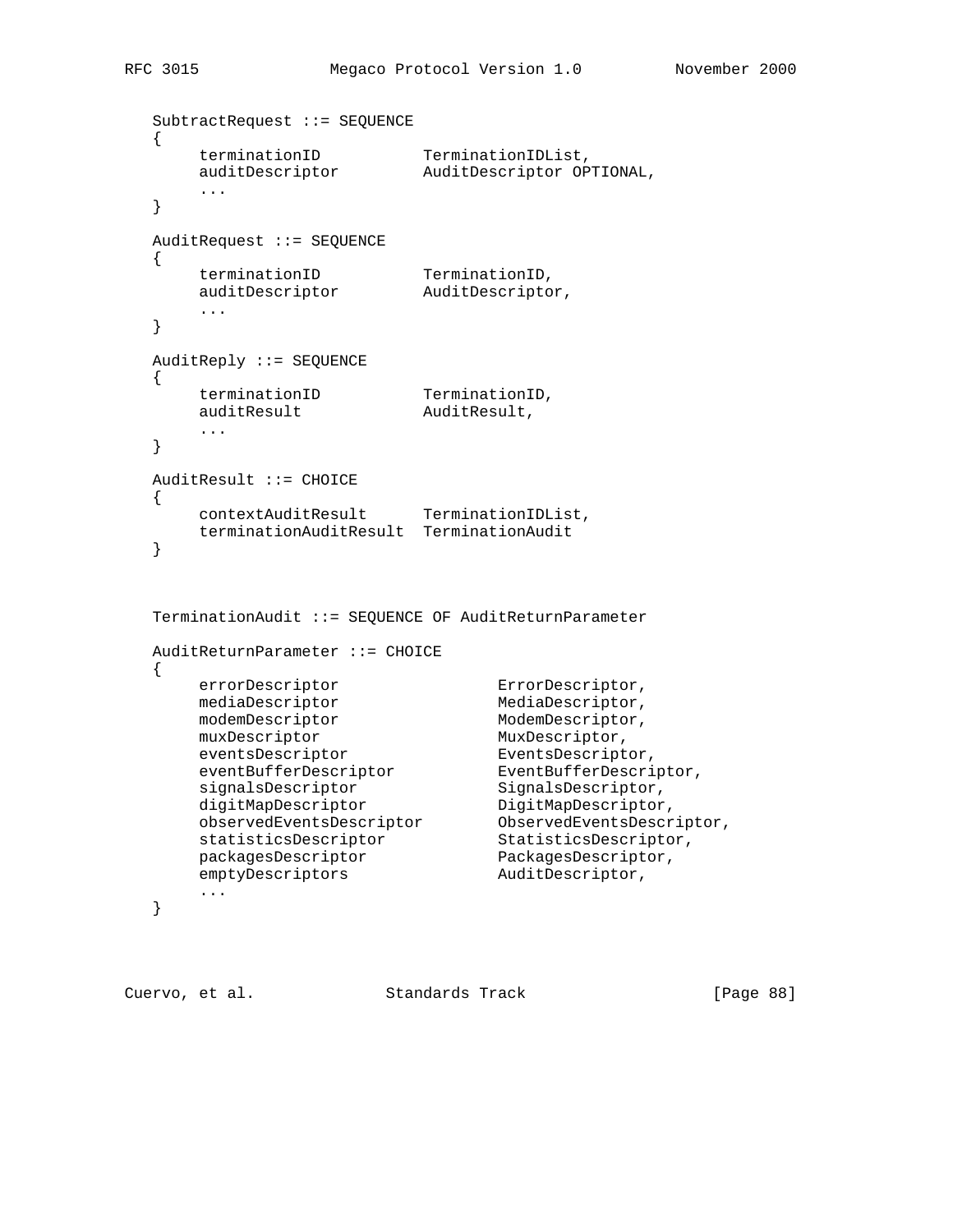```
 AuditDescriptor ::= SEQUENCE
  \left\{ \right. auditToken BIT STRING
       {
             muxToken(0), modemToken(1), mediaToken(2),
             eventsToken(3), signalsToken(4),
             digitMapToken(5), statsToken(6),
             observedEventsToken(7),
             packagesToken(8), eventBufferToken(9)
       } OPTIONAL,
       ...
   }
   NotifyRequest ::= SEQUENCE
   {
terminationID TerminationIDList,
 observedEventsDescriptor ObservedEventsDescriptor,
 errorDescriptor ErrorDescriptor OPTIONAL,
       ...
   }
   NotifyReply ::= SEQUENCE
   {
 terminationID TerminationIDList OPTIONAL,
 errorDescriptor ErrorDescriptor OPTIONAL,
       ...
   }
   ObservedEventsDescriptor ::= SEQUENCE
  \{ requestId RequestID,
      observedEventLst SEQUENCE OF ObservedEvent
   }
   ObservedEvent ::= SEQUENCE
   {
      eventName EventName,
       streamID StreamID OPTIONAL,
eventParList SEQUENCE OF EventParameter,
timeNotation TimeNotation OPTIONAL,
       ...
   }
   EventName ::= PkgdName
   EventParameter ::= SEQUENCE
   {
     eventParameterName metal and Name,
```
Cuervo, et al. Standards Track [Page 89]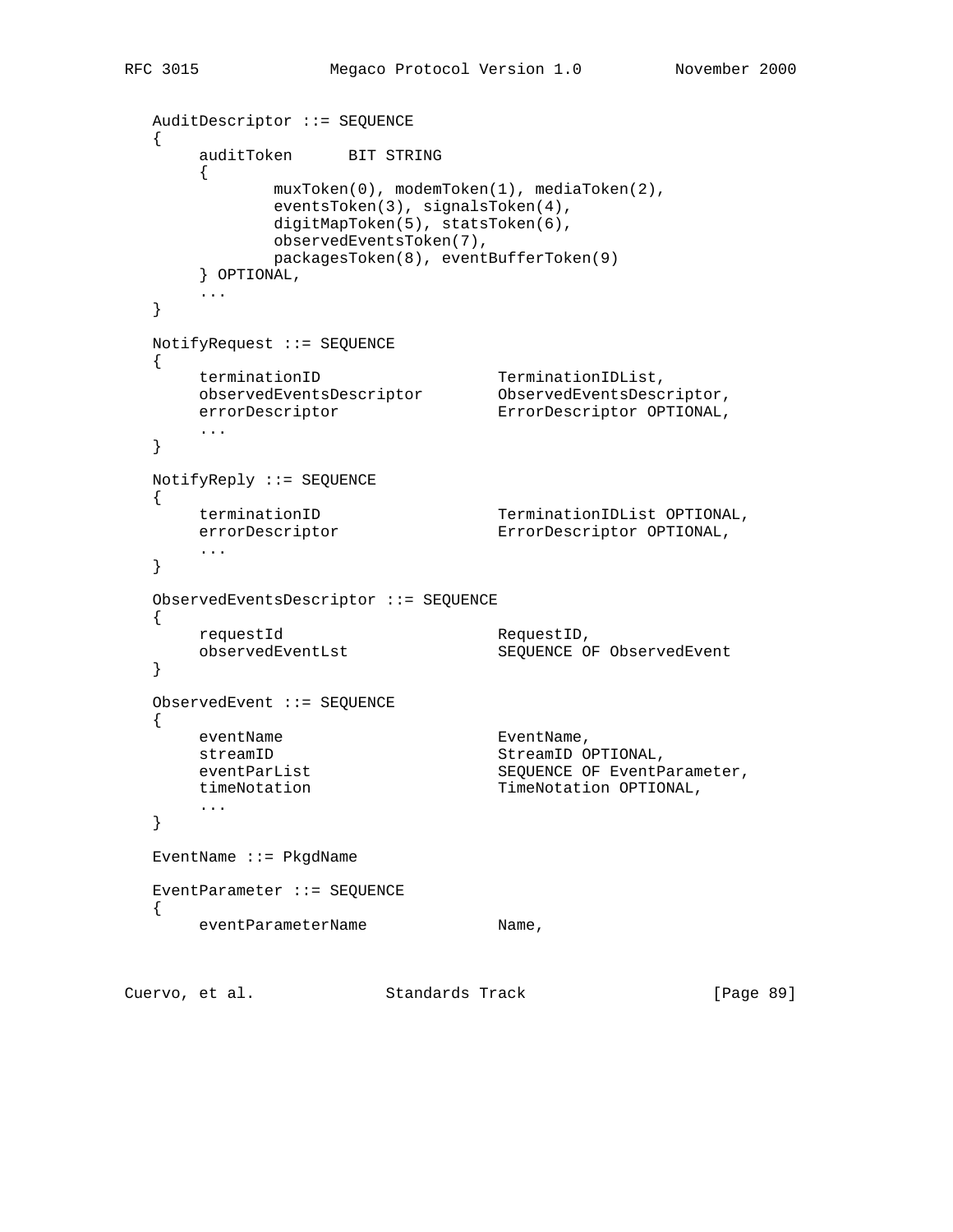```
value Value Value
   }
   ServiceChangeRequest ::= SEQUENCE
    {
terminationID TerminationIDList,
serviceChangeParms ServiceChangeParm,
        ...
   }
   ServiceChangeReply ::= SEQUENCE
\{ \cdot \cdot \cdot \cdot \cdot \cdot \cdot \cdot \cdot \cdot \cdot \cdot \cdot \cdot \cdot \cdot \cdot \cdot \cdot \cdot \cdot \cdot \cdot \cdot \cdot \cdot \cdot \cdot \cdot \cdot \cdot \cdot \cdot \cdot \cdot \cdot 
       terminationID TerminationIDList,
       serviceChangeResult ServiceChangeResult,
        ...
   }
   -- For ServiceChangeResult, no parameters are mandatory. Hence the
   -- distinction between ServiceChangeParm and ServiceChangeResParm.
   ServiceChangeResult ::= CHOICE
   {
errorDescriptor ErrorDescriptor,
 serviceChangeResParms ServiceChangeResParm
   }
  WildcardField ::= OCTET STRING(SIZE(1)) TerminationID ::= SEQUENCE
  \{ wildcard SEQUENCE OF WildcardField,
       id OCTET STRING(SIZE(1..8)),
        ...
   }
   -- See Section A.1 for explanation of wildcarding mechanism.
  -- Termination ID 0xFFFFFFFFFFFFFFFFFFF indicates the ROOT Termination.
   TerminationIDList ::= SEQUENCE OF TerminationID
   MediaDescriptor ::= SEQUENCE
  \mathcal{L} termStateDescr TerminationStateDescriptor OPTIONAL,
        streams CHOICE
 {
oneStream StreamParms,
 multiStream SEQUENCE OF StreamDescriptor
                },
Cuervo, et al. Standards Track [Page 90]
```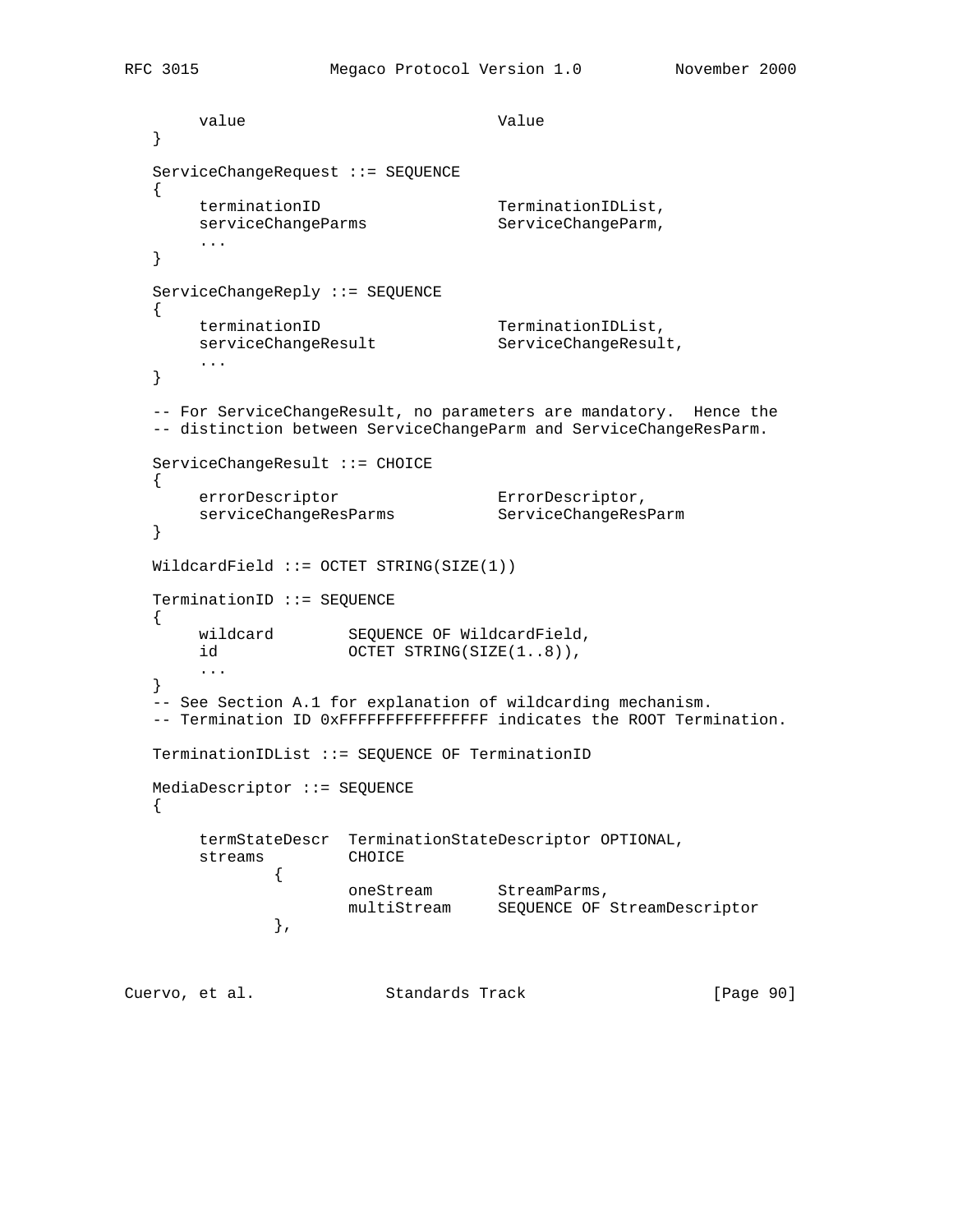```
 ...
   }
   StreamDescriptor ::= SEQUENCE
  \{streamID StreamID,
     streamParms StreamParms
   }
   StreamParms ::= SEQUENCE
   {
 localControlDescriptor LocalControlDescriptor OPTIONAL,
 localDescriptor LocalRemoteDescriptor OPTIONAL,
 remoteDescriptor LocalRemoteDescriptor OPTIONAL,
        ...
   }
   LocalControlDescriptor ::= SEQUENCE
   {
 streamMode StreamMode OPTIONAL,
 reserveValue BOOLEAN,
 reserveGroup BOOLEAN,
       propertyParms SEQUENCE OF PropertyParm,
        ...
   }
   StreamMode ::= ENUMERATED
   {
      sendOnly(0),
       recvOnly(1),
       sendRecv(2),
       inactive(3),
        loopBack(4),
               ...
   }
   -- In PropertyParm, value is a SEQUENCE OF octet string. When sent
   -- by an MGC the interpretation is as follows:
  -- empty sequence means CHOOSE
   -- one element sequence specifies value
   -- If the sublist field is not selected, a longer sequence means
  -- "choose one of the values" (i.e. value1 OR value2 OR ...)
   -- If the sublist field is selected,
   -- a sequence with more than one element encodes the value of a
   -- list-valued property (i.e. value1 AND value2 AND ...).
   -- The relation field may only be selected if the value sequence
   -- has length 1. It indicates that the MG has to choose a value
  -- for the property. E.g., x > 3 (using the greaterThan
```
Cuervo, et al. Standards Track [Page 91]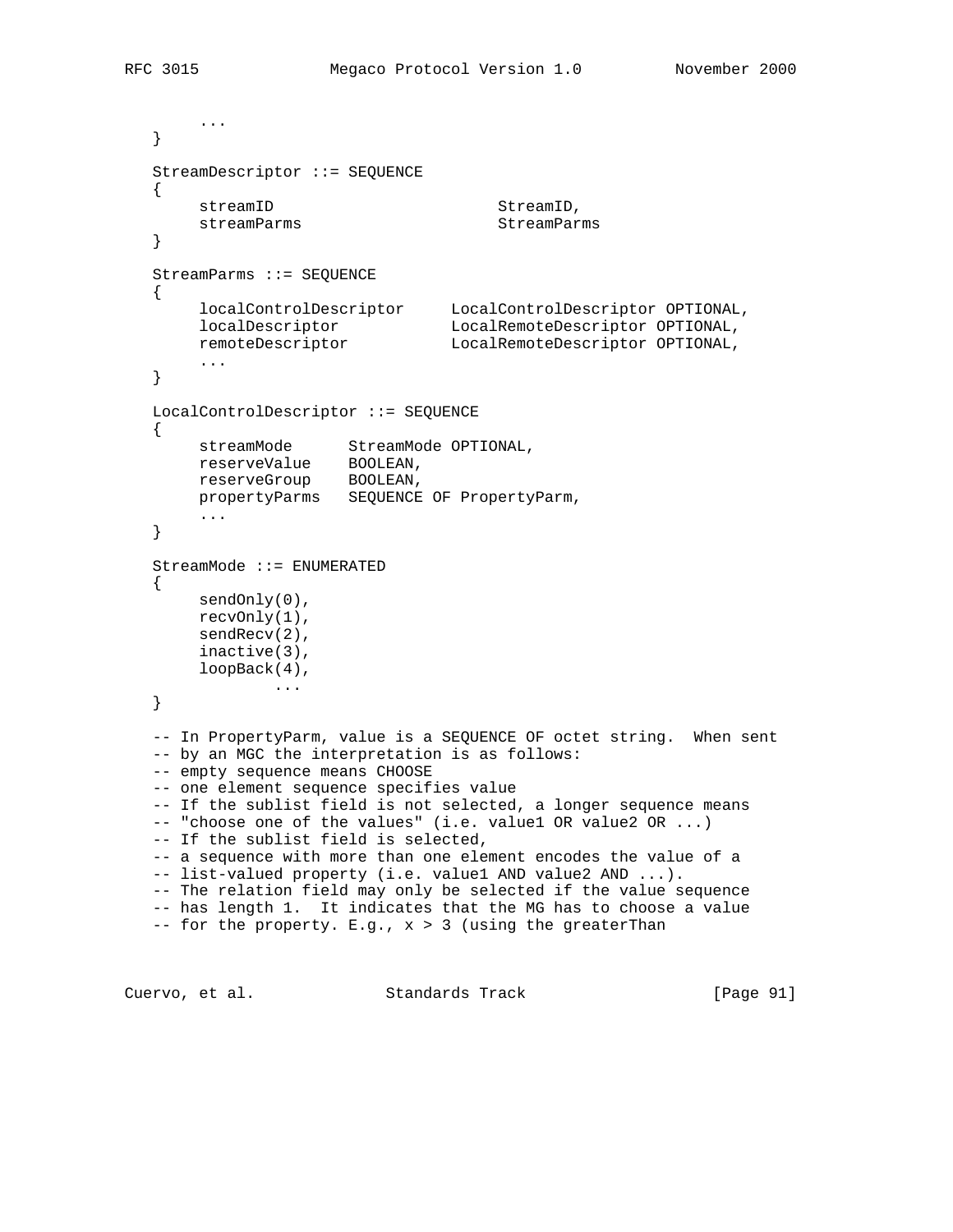```
 -- value for relation) instructs the MG to choose any value larger
   -- than 3 for property x.
   -- The range field may only be selected if the value sequence
   -- has length 2. It indicates that the MG has to choose a value
   -- in the range between the first octet in the value sequence and
   -- the trailing octet in the value sequence, including the
   -- boundary values.
   -- When sent by the MG, only responses to an AuditCapability request
   -- may contain multiple values, a range, or a relation field.
   PropertyParm ::= SEQUENCE
   {
       name PkgdName,<br>value SEOUENCE
                     SEQUENCE OF OCTET STRING,
        extraInfo CHOICE
 {
relation Relation,
range BOOLEAN,
sublist BOOLEAN
                } OPTIONAL,
        ...
   }
  Name ::= OCTET STRING(SIZE(2))
  PkgdName ::= OCTET STRING(SIZE(4)) -- represents Package Name (2 octets) plus Property Name (2 octets)
   -- To wildcard a package use 0xFFFF for first two octets, choose
   -- is not allowed. To reference native property tag specified in
   -- Annex C, use 0x0000 as first two octets.
   -- Wildcarding of Package Name is permitted only if Property Name is
   -- also wildcarded.
   Relation ::= ENUMERATED
   {
        greaterThan(0),
        smallerThan(1),
        unequalTo(2),
        ...
   }
   LocalRemoteDescriptor ::= SEQUENCE
   {
       propGrps SEQUENCE OF PropertyGroup,
       ...
   }
   PropertyGroup ::= SEQUENCE OF PropertyParm
```
Cuervo, et al. Standards Track [Page 92]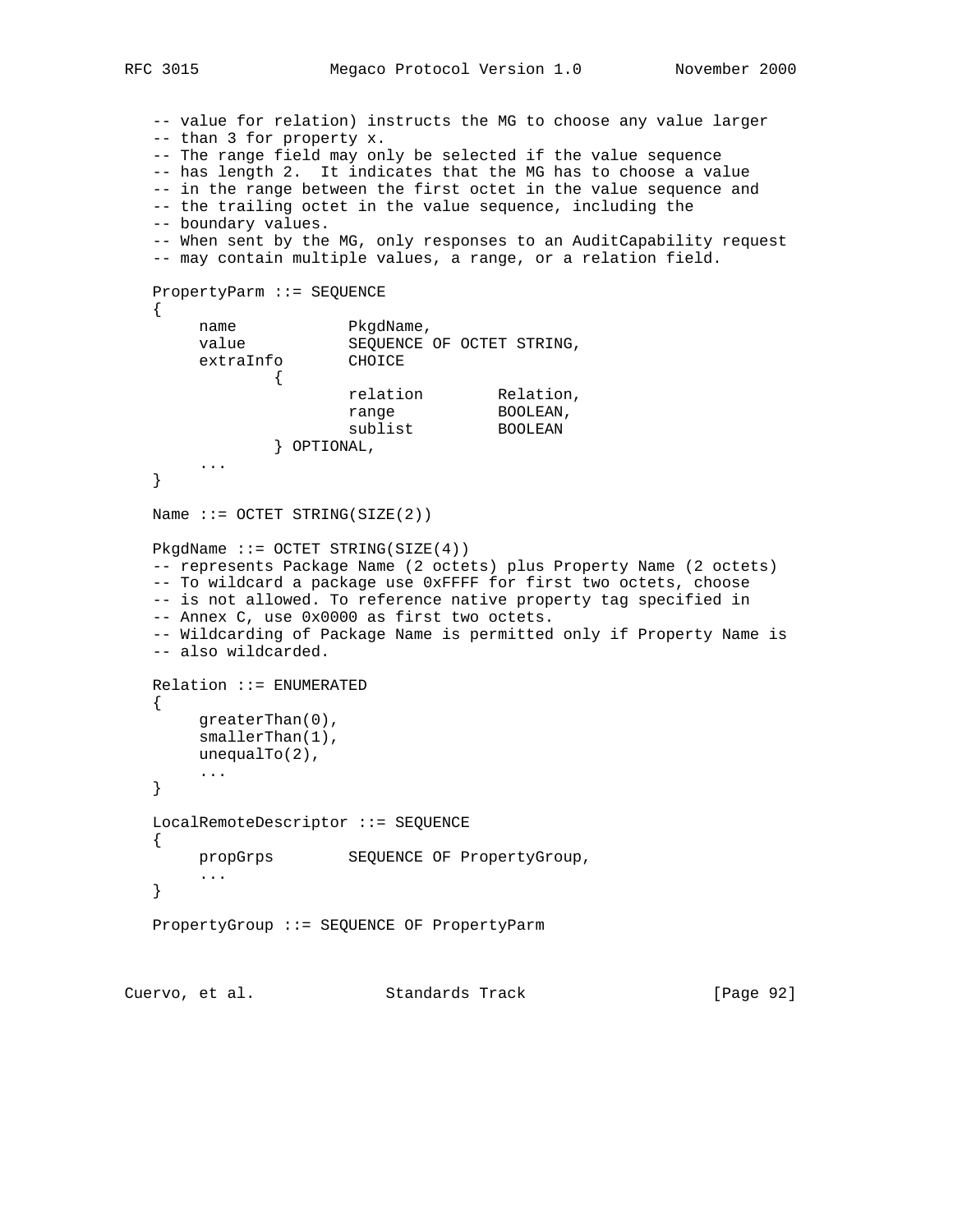```
 TerminationStateDescriptor ::= SEQUENCE
   {
 propertyParms SEQUENCE OF PropertyParm,
 eventBufferControl EventBufferControl OPTIONAL,
serviceState ServiceState OPTIONAL,
        ...
   }
   EventBufferControl ::= ENUMERATED
   {
       off(0),
        lockStep(1),
        ...
   }
   ServiceState ::= ENUMERATED
   {
       test(0),
       outOfSvc(1),
        inSvc(2),
         ...
   }
   MuxDescriptor ::= SEQUENCE
   {
      muxType MuxType,<br>
\uparrow ArmList Computer SEOUENCE
 termList SEQUENCE OF TerminationID,
 nonStandardData NonStandardData OPTIONAL,
        ...
   }
   MuxType ::= ENUMERATED
   {
       h221(0),
      h223(1),
      h226(2),
        v76(3),
        ...
   }
   StreamID ::= INTEGER(0..65535) -- 16 bit unsigned integer
   EventsDescriptor ::= SEQUENCE
   {
      requestID RequestID,<br>eventList SEQUENCE O
                              SEQUENCE OF RequestedEvent,
        ...
```
Cuervo, et al. Standards Track [Page 93]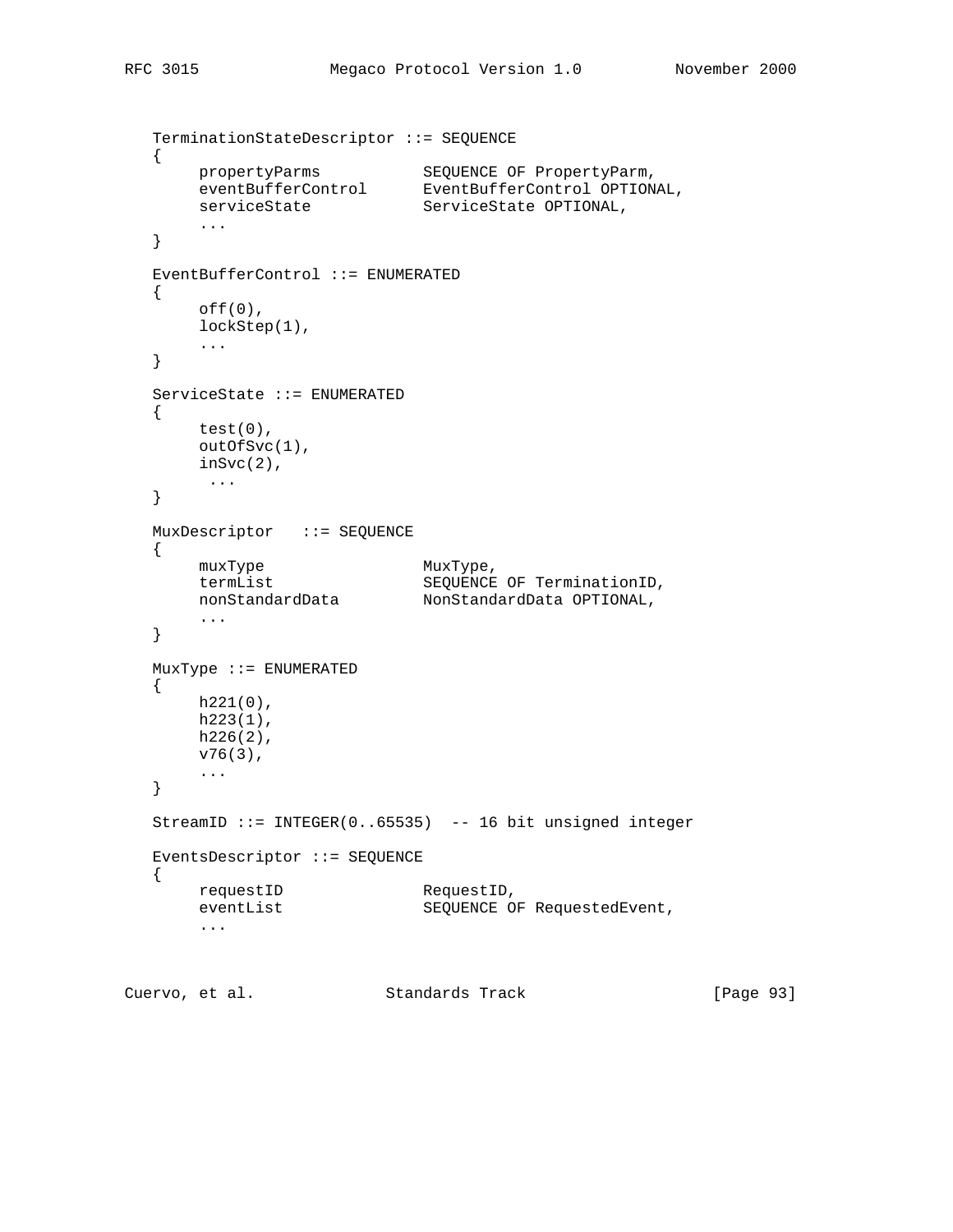```
 }
   RequestedEvent ::= SEQUENCE
   {
pkgdName PkgdName,
streamID StreamID OPTIONAL,
 eventAction RequestedActions OPTIONAL,
       eventhal operation of the stream of the stream of the stream of the stream of the stream of the stream of the stream of the stream of the stream of the stream of the stream of the stream of the stream of the stream of the 
        ...
   }
   RequestedActions ::= SEQUENCE
   {
keepActive BOOLEAN,
eventDM EventDM OPTIONAL,
secondEvent SecondEventsDescriptor OPTIONAL,
 signalsDescriptor SignalsDescriptor OPTIONAL,
 ...
   }
   EventDM ::= CHOICE
 { digitMapName DigitMapName,
 digitMapValue DigitMapValue
   }
   SecondEventsDescriptor ::= SEQUENCE
   {
       requestID RequestID,<br>eventList SEQUENCE O
                              SEQUENCE OF SecondRequestedEvent,
        ...
   }
   SecondRequestedEvent ::= SEQUENCE
   {
        pkgdName PkgdName,
streamID StreamID OPTIONAL,
 eventAction SecondRequestedActions OPTIONAL,
evParList SEQUENCE OF EventParameter,
        ...
   }
   SecondRequestedActions ::= SEQUENCE
   {
       keepActive BOOLEAN,<br>eventDM EventDM
        eventDM EventDM OPTIONAL,
       signalsDescriptor SignalsDescriptor OPTIONAL,
        ...
```
Cuervo, et al. Standards Track [Page 94]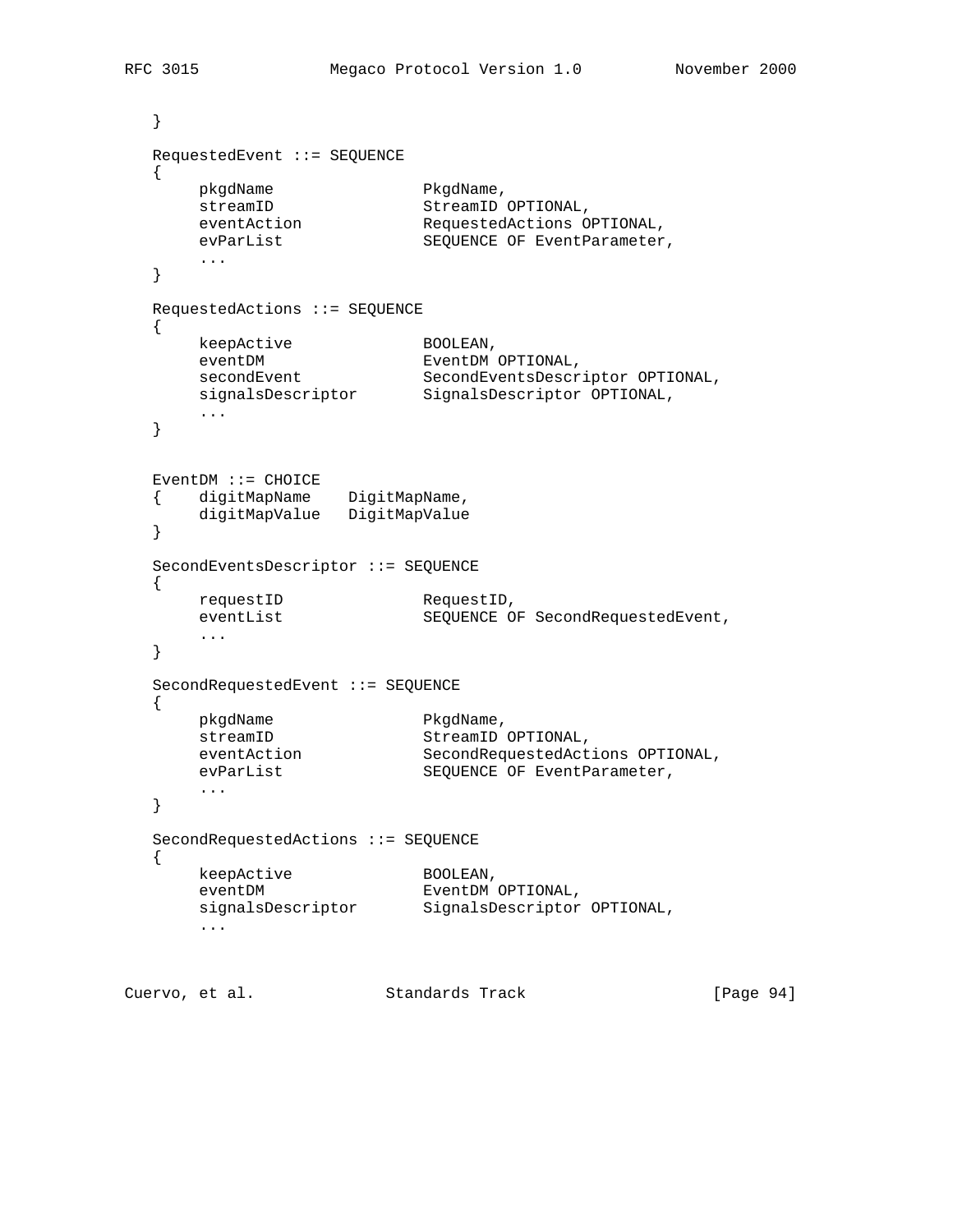```
 }
   EventBufferDescriptor ::= SEQUENCE OF EventSpec
   EventSpec ::= SEQUENCE
   {
eventName EventName,
streamID StreamID OPTIONAL,
                    SEQUENCE OF EventParameter,
       ...
   }
   SignalsDescriptor ::= SEQUENCE OF SignalRequest
   SignalRequest ::=CHOICE
   {
signal Signal,
 seqSigList SeqSigList,
       ...
   }
   SeqSigList ::= SEQUENCE
   {
 id INTEGER(0..65535),
 signalList SEQUENCE OF Signal
   }
   Signal ::= SEQUENCE
   {
     signalName SignalName,
streamID StreamID OPTIONAL,
sigType SignalType OPTIONAL,
duration INTEGER (0..65535) OPTIONAL,
 notifyCompletion NotifyCompletion OPTIONAL,
keepActive BOOLEAN OPTIONAL,
sigParList SEQUENCE OF SigParameter,
       ...
   }
   SignalType ::= ENUMERATED
   {
      brief(0),
      onOff(1),
      timeOut(2),
       ...
   }
   SignalName ::= PkgdName
```
Cuervo, et al. Standards Track [Page 95]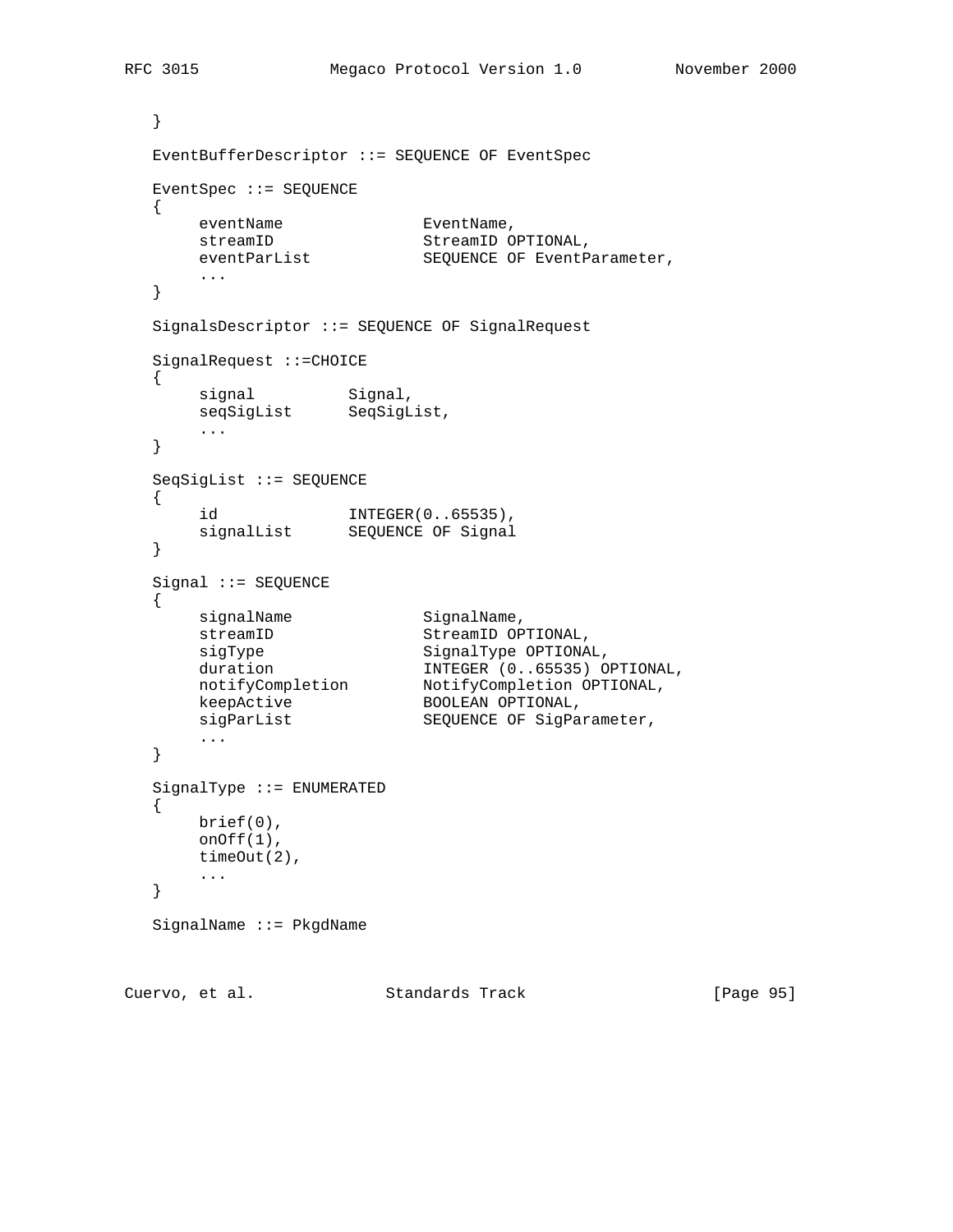```
 NotifyCompletion ::= BIT STRING
   {
       onTimeOut(0), onInterruptByEvent(1),
       onInterruptByNewSignalDescr(2), otherReason(3)
   }
   SigParameter ::= SEQUENCE
   {
      sigParameterName Mame,
      value Value Value
   }
   RequestID ::= INTEGER(0..4294967295) -- 32 bit unsigned integer
   ModemDescriptor ::= SEQUENCE
   {
      mtl SEQUENCE OF ModemType,
      mpl SEQUENCE OF PropertyParm,
       nonStandardData NonStandardData OPTIONAL
   }
   ModemType ::= ENUMERATED
   {
       v18(0),
       v22(1),
       v22bis(2),
       v32(3),
       v32bis(4),
       v34(5),
       v90(6),
       v91(7),
       synchISDN(8),
       ...
   }
   DigitMapDescriptor ::= SEQUENCE
   {
 digitMapName DigitMapName OPTIONAL,
 digitMapValue DigitMapValue OPTIONAL
   }
   DigitMapName ::= Name
   DigitMapValue ::= SEQUENCE
   {
startTimer INTEGER(0..99) OPTIONAL,
shortTimer INTEGER(0..99) OPTIONAL,
```
Cuervo, et al. Standards Track [Page 96]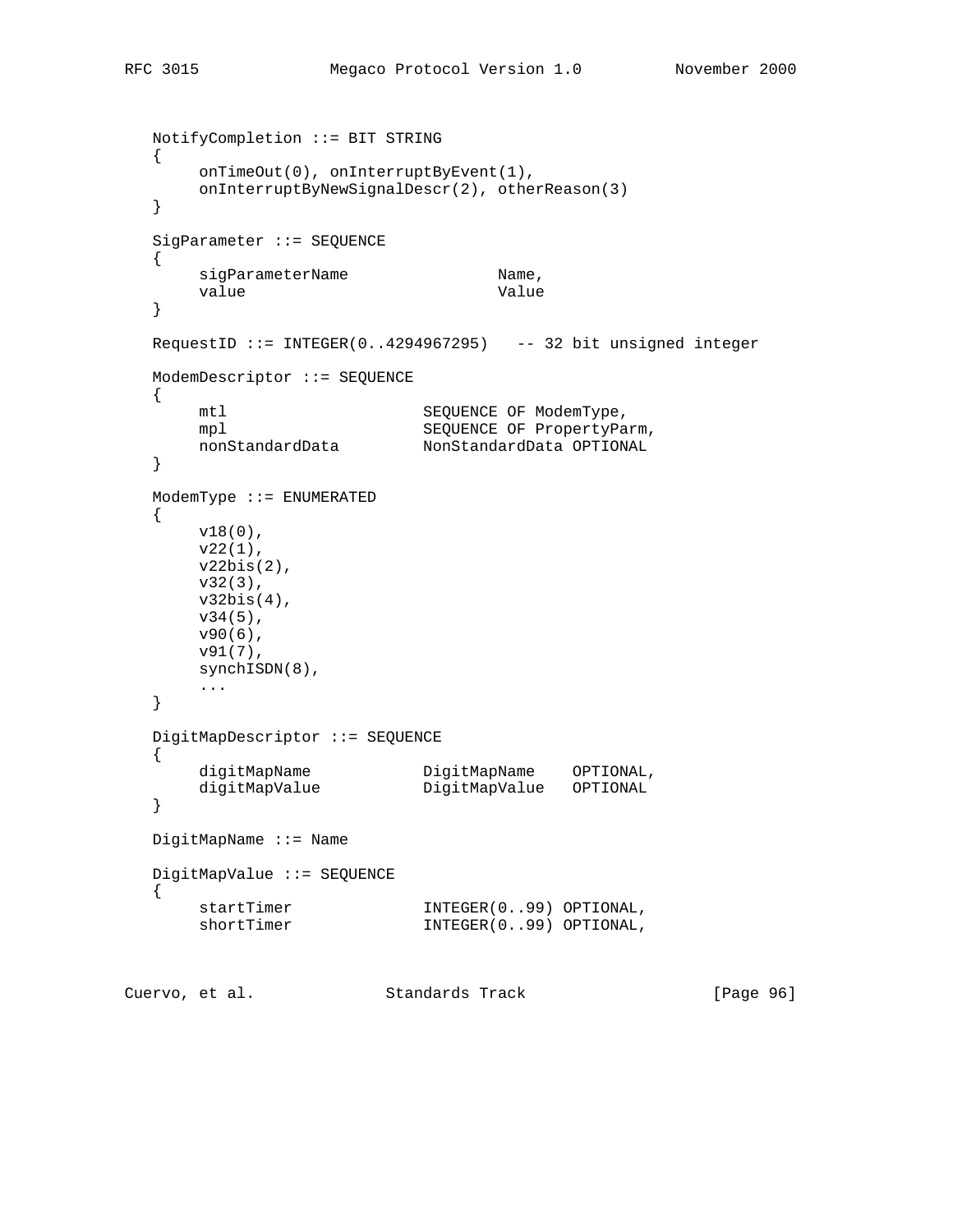```
 longTimer INTEGER(0..99) OPTIONAL,
      digitMapBody and INTEGER(0.<br>digitMapBody IA5String,
       -- See Section A.3 for explanation of digit map syntax
       ...
   }
   ServiceChangeParm ::= SEQUENCE
  \left\{ \right. serviceChangeMethod ServiceChangeMethod,
 serviceChangeAddress ServiceChangeAddress OPTIONAL,
 serviceChangeVersion INTEGER(0..99) OPTIONAL,
 serviceChangeProfile ServiceChangeProfile OPTIONAL,
 serviceChangeReason Value,
 serviceChangeDelay INTEGER(0..4294967295) OPTIONAL,
 -- 32 bit unsigned integer
 serviceChangeMgcId MId OPTIONAL,
timeStamp TimeNotation OPTIONAL,
       nonStandardData NonStandardData OPTIONAL,
   }
   ServiceChangeAddress ::= CHOICE
   {
 portNumber INTEGER(0..65535), -- TCP/UDP port number
 ip4Address IP4Address,
 ip6Address IP6Address,
domainName DomainName,
deviceName PathName,
 mtpAddress OCTET STRING(SIZE(2)),
       ...
   }
   ServiceChangeResParm ::= SEQUENCE
   {
      serviceChangeMgcId MId OPTIONAL,
 serviceChangeAddress ServiceChangeAddress OPTIONAL,
 serviceChangeVersion INTEGER(0..99) OPTIONAL,
 serviceChangeProfile ServiceChangeProfile OPTIONAL,
       ...
   }
   ServiceChangeMethod ::= ENUMERATED
   {
       failover(0),
       forced(1),
       graceful(2),
       restart(3),
       disconnected(4),
       handOff(5),
```
Cuervo, et al. Standards Track [Page 97]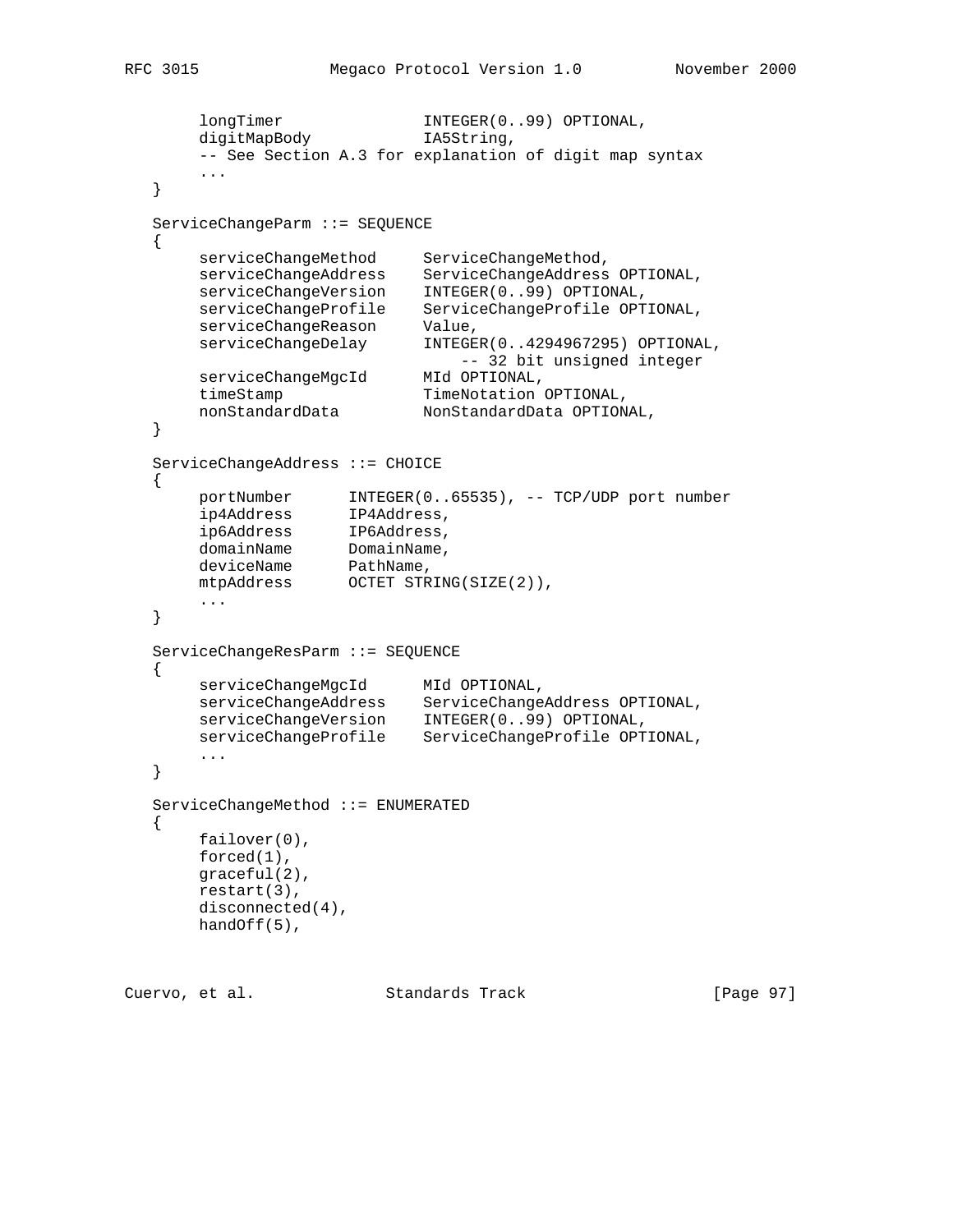```
 ...
   }
   ServiceChangeProfile ::= SEQUENCE
  \{profileName Name,
version INTEGER(0..99)
   }
   PackagesDescriptor ::= SEQUENCE OF PackagesItem
   PackagesItem ::= SEQUENCE
  \{packageName Name,
     .<br>packageVersion INTEGER(0..99),
       ...
   }
   StatisticsDescriptor ::= SEQUENCE OF StatisticsParameter
   StatisticsParameter ::= SEQUENCE
   {
statName PkgdName,
statValue Value
   }
   NonStandardData ::= SEQUENCE
   {
       nonStandardIdentifier NonStandardIdentifier,
      data OCTET STRING
   }
   NonStandardIdentifier ::= CHOICE
   {
 object OBJECT IDENTIFIER,
h221NonStandard H221NonStandard,
```

```
experimental IA5String(SIZE(8)),
    -- first two characters should be "X-" or "X+"
       ...
   }
   H221NonStandard ::= SEQUENCE
   { t35CountryCode1 INTEGER(0..255),
 t35CountryCode2 INTEGER(0..255), -- country, as per T.35
 t35Extension INTEGER(0..255), -- assigned nationally
     manufacturerCode INTEGER(0..65535), -- assigned nationally
       ...
```

```
 }
```
Cuervo, et al. Standards Track [Page 98]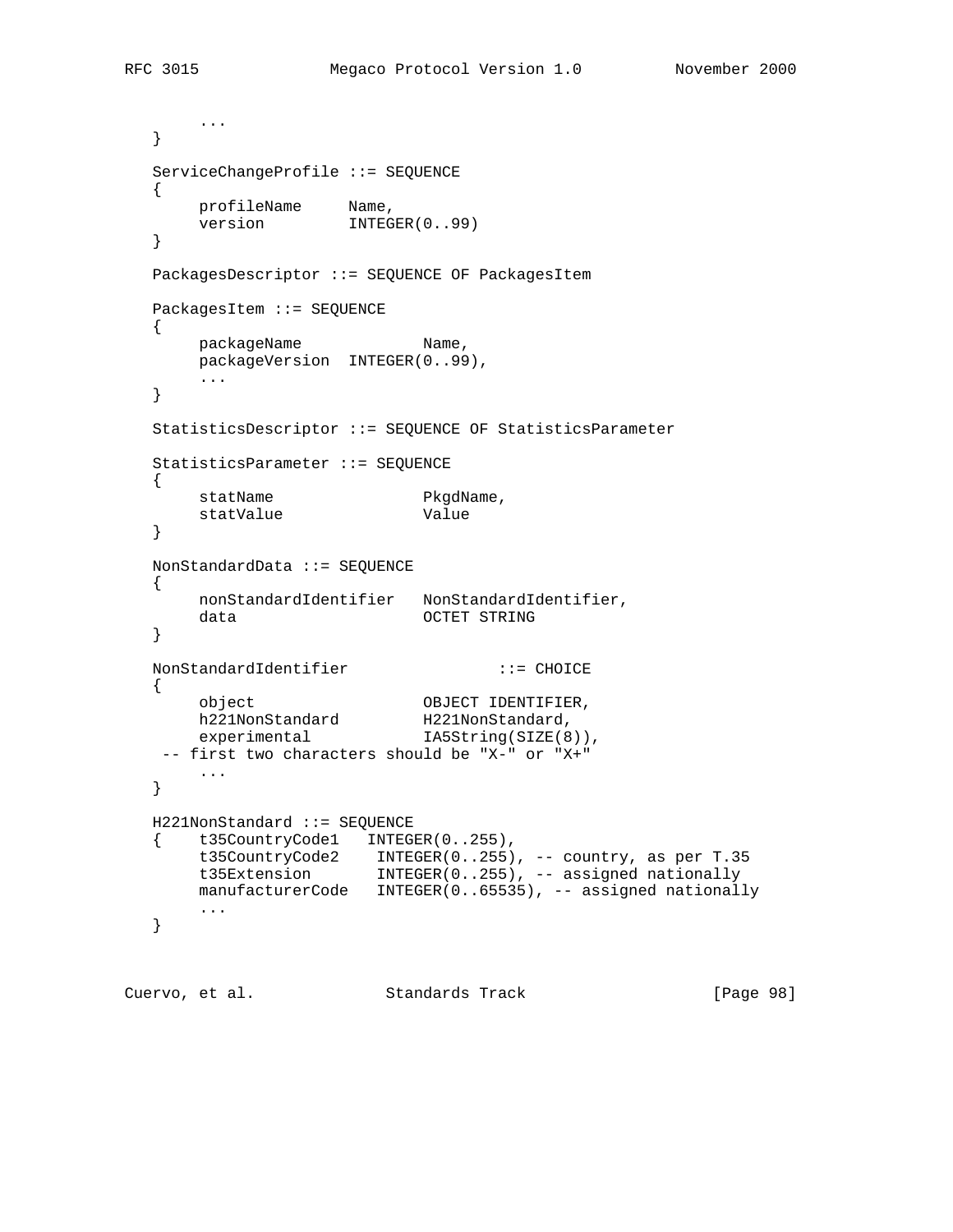```
 TimeNotation ::= SEQUENCE
 {
    date IA5String(SIZE(8)), -- yyyymmdd format
     time IA5String(SIZE(8)) -- hhmmssss format
 }
```
Value ::= OCTET STRING

END

A.3 Digit maps and path names

```
 From a syntactic viewpoint, digit maps are strings with syntactic
   restrictions imposed upon them. The syntax of valid digit maps is
   specified in ABNF [RFC 2234]. The syntax for digit maps presented in
   this section is for illustrative purposes only. The definition of
   digitMap in Annex B takes precedence in the case of differences
   between the two.
   digitMap = (digitString / LWSP "(" LWSP digitStringList LWSP ")"
   LWSP)
   digitStringList = digitString *( LWSP "/" LWSP digitString )
   digitString = 1*(digitStringElement)
   digitStringElement = digitPosition [DOT]
   digitPosition = digitMapLetter / digitMapRange
   digitMapRange = ("x" / LWSP "[" LWSP digitLetter LWSP "]" LWSP)
   digitLetter = *((DIGIT "-" DIGIT) /digitMapLetter)
 digitMapLetter = DIGIT ;digits 0-9
/ x41-4B / x61-6B ; a-k and A-K
/ "L" / "S"                                 ;Inter-event timers
       % (long, short)<br>
induction (long duration)<br>
induction
                                         i Long duration event
  DOT = <math>8x2E</math> ; "."LWSP = * (WSP / COMMENT / EOL) WSP = SP / HTAB
   COMMENT = ";" *(SafeChar / RestChar / WSP) EOL
  EOL = (CR [LF]) / LFSP = <math>8x20</math>HTAB = <math>\circ</math>x09CR = <math>8x0D</math>LF = <math>\delta x0A</math>SafeChar = DIGIT / ALPHA / "+" / "-" / "&" / "!" / "_" / "/" /
    "'" / "?" / "@" / "^" / "'" / "˜" / "*" / "$" / "\" /
   "(" / ")" / "%" / "."
  RestChar = ";" / "[" / "]" / "{" / "}" / ":" / "," / "#" /
               " <" / ">" / "=" / ^{\circ} \times 22
```
Cuervo, et al. Standards Track [Page 99]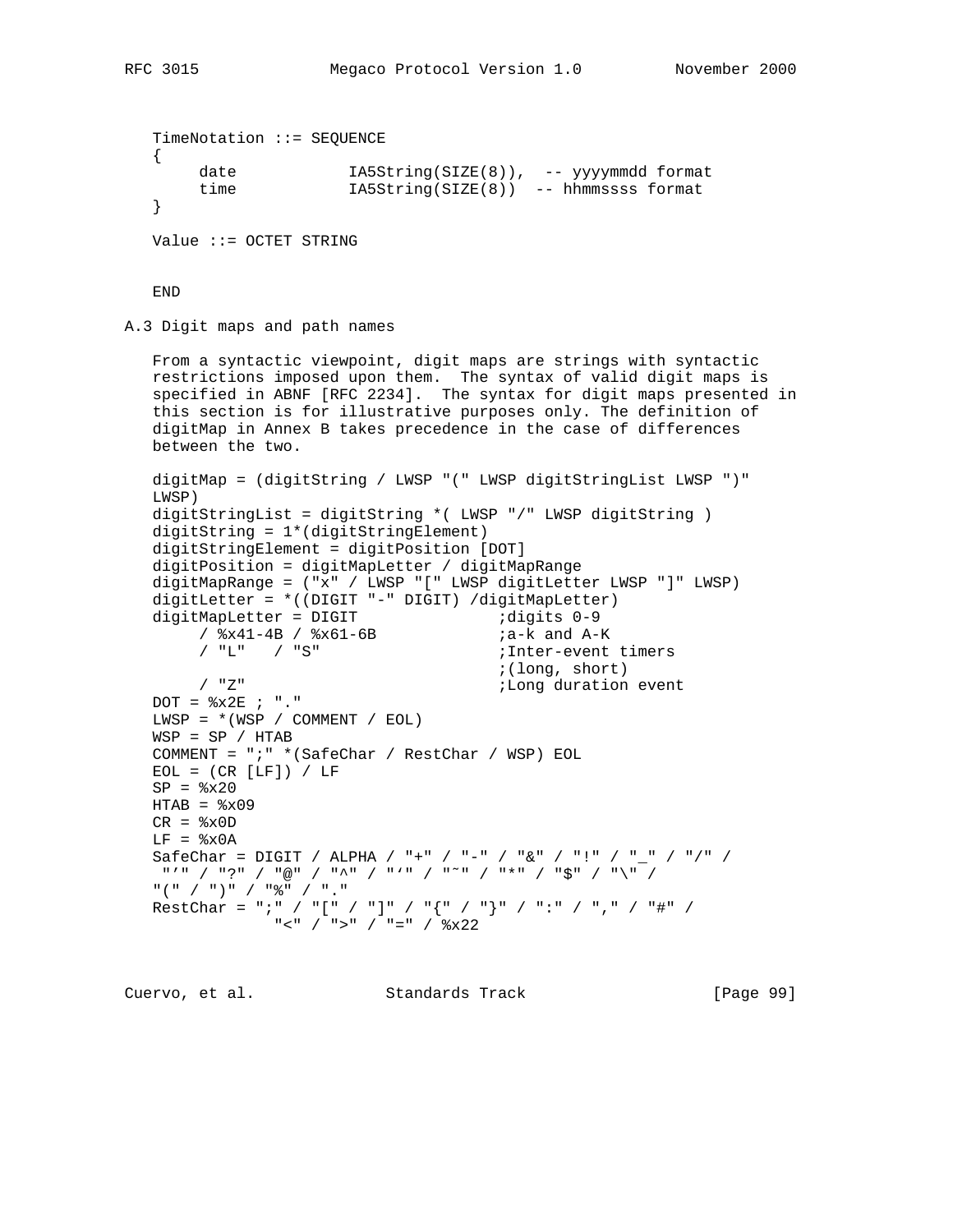DIGIT =  $*x30-39$  ; digits 0 through 9 ALPHA =  $8x41-5A$  /  $8x61-7A$  ; A-Z, a-z A path name is also a string with syntactic restrictions imposed upon it. The ABNF production defining it is copied from Annex B.

 PathName = NAME \*(["/"] ["\*"] ["@"] (ALPHA / DIGIT)) ["\*"] NAME = ALPHA \*63(ALPHA / DIGIT / "\_" )

ANNEX B TEXT ENCODING OF THE PROTOCOL (NORMATIVE)

B.1 Coding of wildcards

 In a text encoding of the protocol, while TerminationIDs are arbitrary, by judicious choice of names, the wildcard character, "\*" may be made more useful. When the wildcard character is encountered, it will "match" all TerminationIDs having the same previous and following characters (if appropriate). For example, if there were TerminationIDs of R13/3/1, R13/3/2 and R13/3/3, the TerminationID  $R13/3/*$  would match all of them. There are some circumstances where ALL Terminations must be referred to. The TerminationID "\*" suffices, and is referred to as ALL. The CHOOSE TerminationID "\$" may be used to signal to the MG that it has to create an ephemeral Termination or select an idle physical Termination.

B.2 ABNF specification

The protocol syntax is presented in ABNF according to RFC2234.

- ; Boolean values, indicated in the text as True and False, are ; encoded as "On" and "Off", respectively, in the ABNF.
- megacoMessage = LWSP [authenticationHeader SEP ] message

 authenticationHeader = AuthToken EQUAL SecurityParmIndex COLON SequenceNum COLON AuthData

| SecurityParmIndex | $= "0x" 8(HEXDIG)$     |
|-------------------|------------------------|
| SequenceNum       | $= "0x" 8(HEXDIG)$     |
| AuthData          | $= "0x" 24*64(HEXDIG)$ |

 message = MegacopToken SLASH Version SEP mId SEP messageBody ; The version of the protocol defined here is equal to 1.

 messageBody = ( errorDescriptor / transactionList ) transactionList  $= 1*(transactionRequest / transactionReply /$  transactionPending / transactionResponseAck ) ;Use of response acks is dependent on underlying transport

Cuervo, et al. Standards Track [Page 100]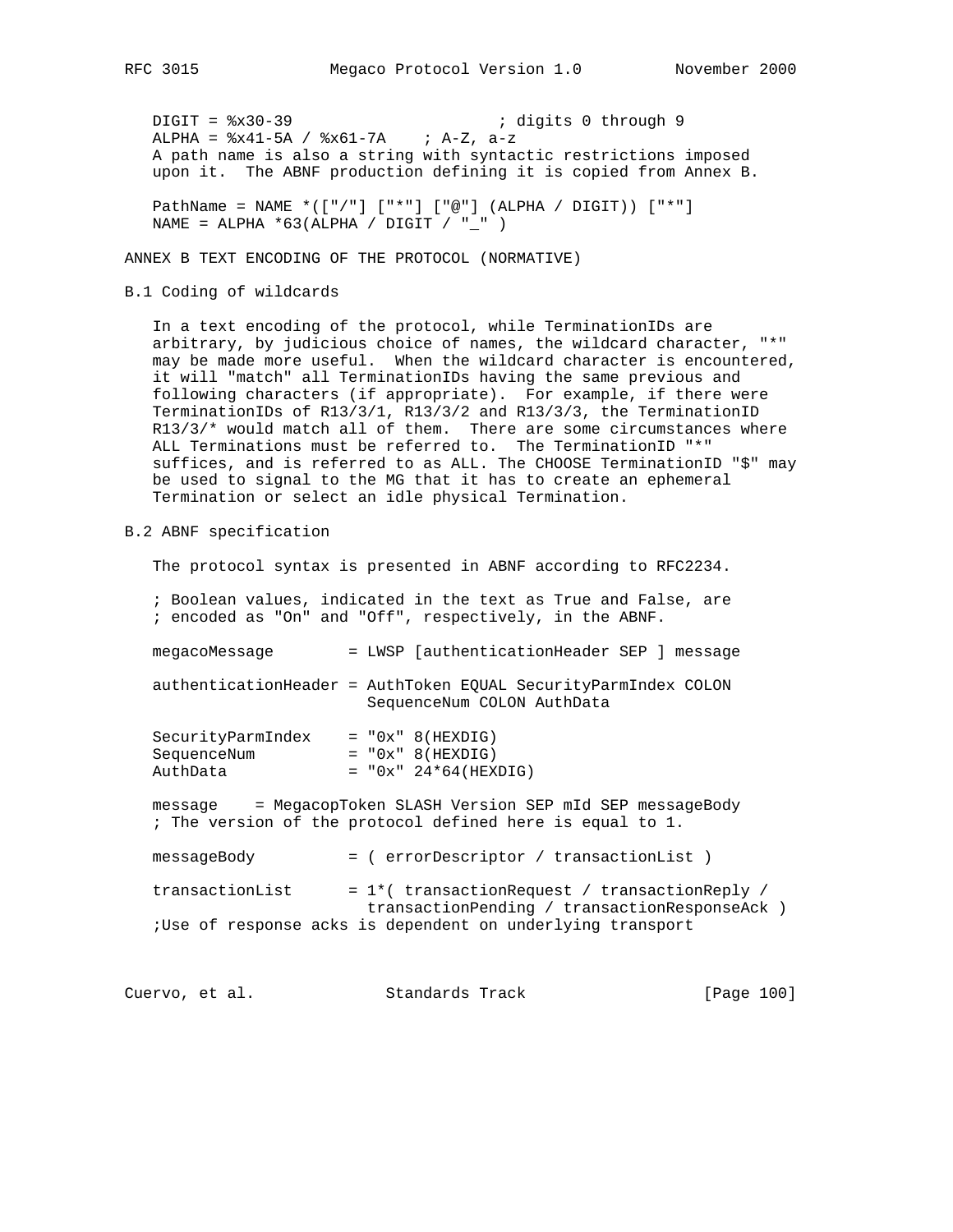transactionPending = PendingToken EQUAL TransactionID LBRKT RBRKT transactionResponseAck = ResponseAckToken LBRKT transactionAck \*(COMMA transactionAck) RBRKT transactionAck = transactionID / (transactionID "-" transactionID) transactionRequest = TransToken EQUAL TransactionID LBRKT actionRequest \*(COMMA actionRequest) RBRKT actionRequest = CtxToken EQUAL ContextID LBRKT (( contextRequest [COMMA commandRequestList]) / commandRequestList) RBRKT contextRequest = ((contextProperties [COMMA contextAudit]) / contextAudit) contextProperties = contextProperty \*(COMMA contextProperty) ; at-most-once contextProperty = (topologyDescriptor / priority / EmergencyToken) contextAudit = ContextAuditToken LBRKT contextAuditProperties \*(COMMA contextAuditProperties) RBRKT ; at-most-once contextAuditProperties = ( TopologyToken / EmergencyToken / PriorityToken ) commandRequestList= ["O-"] commandRequest \*(COMMA ["O-"] commandRequest) commandRequest = ( ammRequest / subtractRequest / auditRequest / notifyRequest / serviceChangeRequest) transactionReply = ReplyToken EQUAL TransactionID LBRKT [ ImmAckRequiredToken COMMA] ( errorDescriptor / actionReplyList ) RBRKT  $actionReplyList$  =  $actionReply$  \*(COMMA  $actionReply$ ) actionReply = CtxToken EQUAL ContextID LBRKT ( errorDescriptor / commandReply ) RBRKT commandReply = (( contextProperties [COMMA commandReplyList] ) / commandReplyList )

Cuervo, et al. Standards Track [Page 101]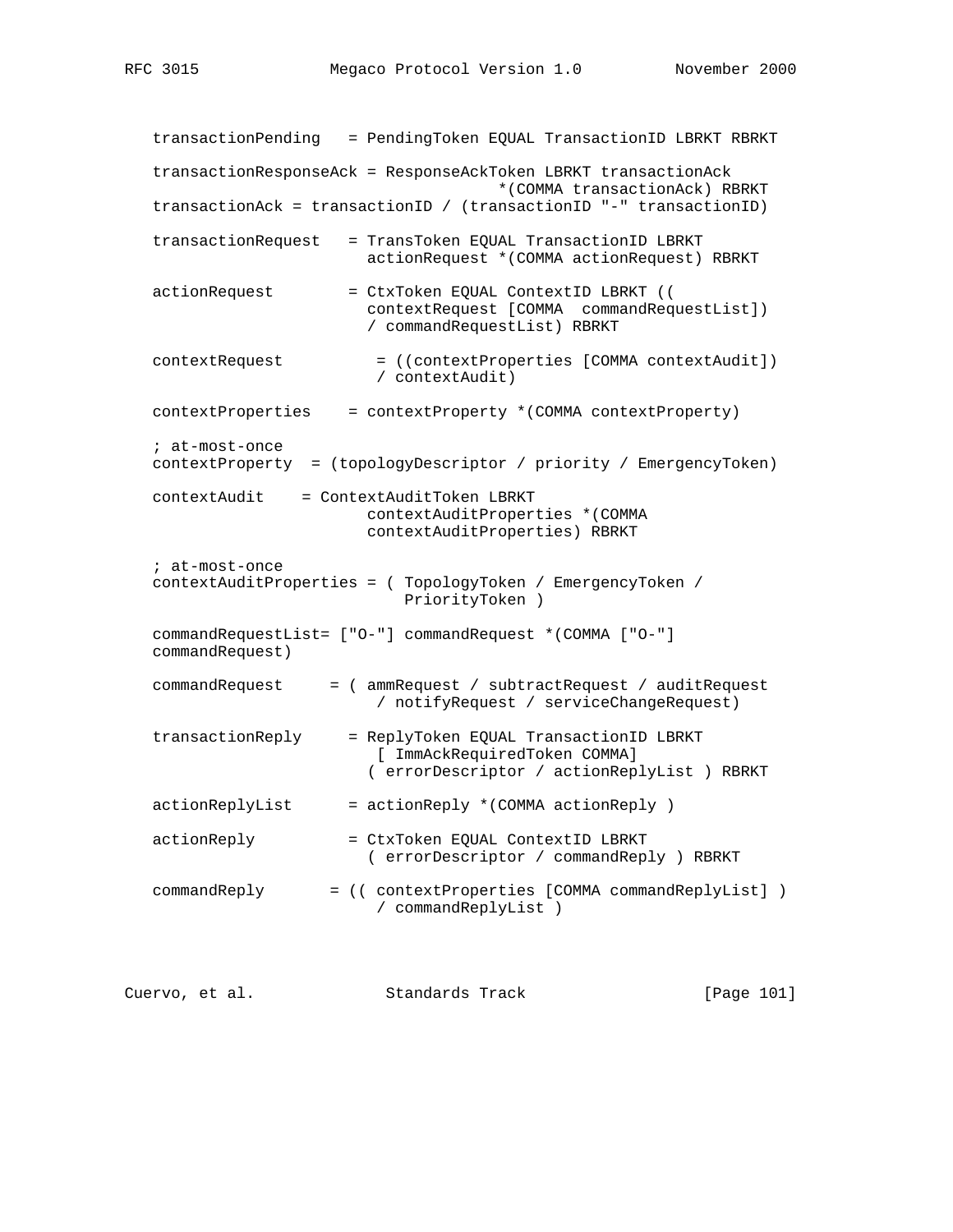| commandReplyList              | = commandReplys * (COMMA commandReplys )                                                                                                                                                                                                                                            |            |
|-------------------------------|-------------------------------------------------------------------------------------------------------------------------------------------------------------------------------------------------------------------------------------------------------------------------------------|------------|
| commandReplys                 | = (serviceChangeReply / auditReply / ammsReply<br>/ notifyReply )                                                                                                                                                                                                                   |            |
| ammRequest                    | ;Add Move and Modify have the same request parameters<br>= (AddToken / MoveToken / ModifyToken ) EQUAL<br>TerminationID [LBRKT ammParameter * (COMMA<br>ammParameter) RBRKT]                                                                                                        |            |
| ;at-most-once<br>ammParameter | = (mediaDescriptor / modemDescriptor /<br>muxDescriptor / eventsDescriptor /<br>signalsDescriptor / digitMapDescriptor /<br>eventBufferDescriptor / auditDescriptor)                                                                                                                |            |
| ammsReply                     | = (AddToken / MoveToken / ModifyToken /<br>SubtractToken ) EQUAL TerminationID [ LBRKT<br>terminationAudit RBRKT 1                                                                                                                                                                  |            |
| subtractRequest               | = ["W-"] SubtractToken EQUAL TerminationID<br>[ LBRKT auditDescriptor RBRKT]                                                                                                                                                                                                        |            |
| auditRequest                  | = ["W-"] (AuditValueToken / AuditCapToken )<br>EQUAL TerminationID LBRKT auditDescriptor RBRKT                                                                                                                                                                                      |            |
| auditReply                    | = (AuditValueToken / AuditCapToken )<br>( contextTerminationAudit / auditOther)                                                                                                                                                                                                     |            |
| auditOther                    | = EQUAL TerminationID LBRKT<br>terminationAudit RBRKT                                                                                                                                                                                                                               |            |
| terminationAudit              | = auditReturnParameter *(COMMA<br>auditReturnParameter)                                                                                                                                                                                                                             |            |
|                               | contextTerminationAudit = EQUAL CtxToken ( terminationIDList /<br>LBRKT errorDescriptor RBRKT )                                                                                                                                                                                     |            |
|                               | auditReturnParameter = (mediaDescriptor / modemDescriptor /<br>muxDescriptor / eventsDescriptor /<br>signalsDescriptor / digitMapDescriptor /<br>observedEventsDescriptor / eventBufferDescriptor /<br>statisticsDescriptor / packagesDescriptor /<br>errorDescriptor / auditItem ) |            |
| auditDescriptor               | = AuditToken LBRKT [ auditItem<br>*(COMMA auditItem) ] RBRKT                                                                                                                                                                                                                        |            |
| Cuervo, et al.                | Standards Track                                                                                                                                                                                                                                                                     | [Page 102] |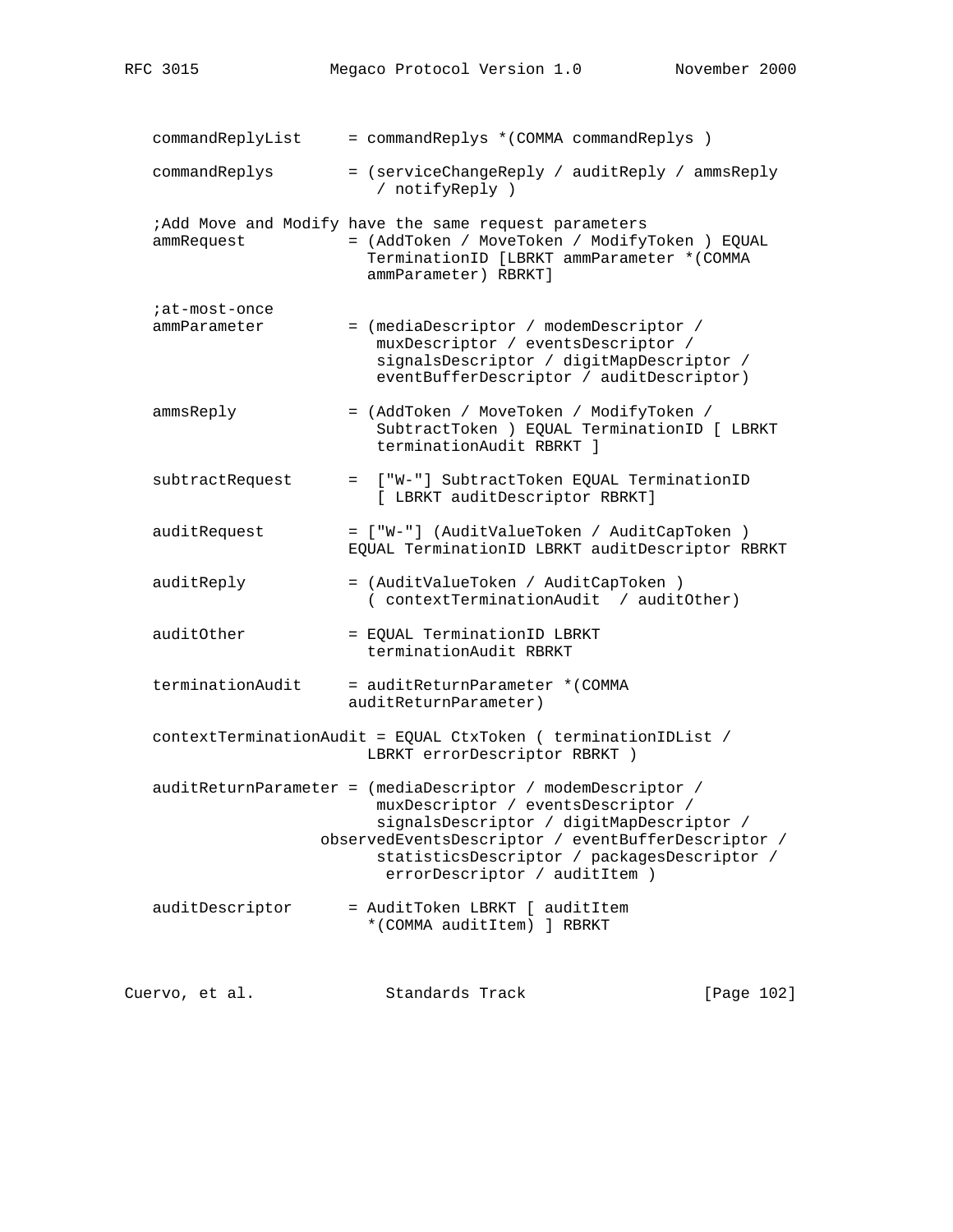notifyRequest = NotifyToken EQUAL TerminationID LBRKT ( observedEventsDescriptor [ COMMA errorDescriptor ] ) RBRKT notifyReply = NotifyToken EQUAL TerminationID [ LBRKT errorDescriptor RBRKT ] serviceChangeRequest = ServiceChangeToken EQUAL TerminationID LBRKT serviceChangeDescriptor RBRKT serviceChangeReply = ServiceChangeToken EQUAL TerminationID [LBRKT (errorDescriptor / serviceChangeReplyDescriptor) RBRKT] errorDescriptor = ErrorToken EQUAL ErrorCode LBRKT [quotedString] RBRKT ErrorCode  $= 1*4(DIGIT)$  ; could be extended TransactionID = UINT32 mId = (( domainAddress / domainName ) [":" portNumber]) / mtpAddress / deviceName ; ABNF allows two or more consecutive "." although it is meaningless ; in a domain name. domainName  $=$  "<" (ALPHA / DIGIT) \*63(ALPHA / DIGIT / "-" / ".") ">" deviceName ;The values 0x0, 0xFFFFFFFE and 0xFFFFFFFF are reserved.  $ContextID = (UINT32 / "*" / "-" / "$")$ domainAddress = "[" (IPv4address / IPv6address) "]" ;RFC2373 contains the definition of IP6Addresses. IPv6address = hexpart [ ":" IPv4address ] IPv4address = V4hex DOT V4hex DOT V4hex DOT V4hex  $V4hex$  =  $1*3(DIGIT)$  ; "0".."225" ; this production, while occurring in RFC2373, is not referenced ; IPv6prefix = hexpart SLASH 1\*2DIGIT hexpart = hexseq "::" [ hexseq ] / "::" [ hexseq ] / hexseq  $hexseq$  =  $hex4 * ( ":: " hex4")$  $hex4 = 1*4$ HEXDIG portNumber = UINT16 ; An mtp address is two octets long

Cuervo, et al. Standards Track [Page 103]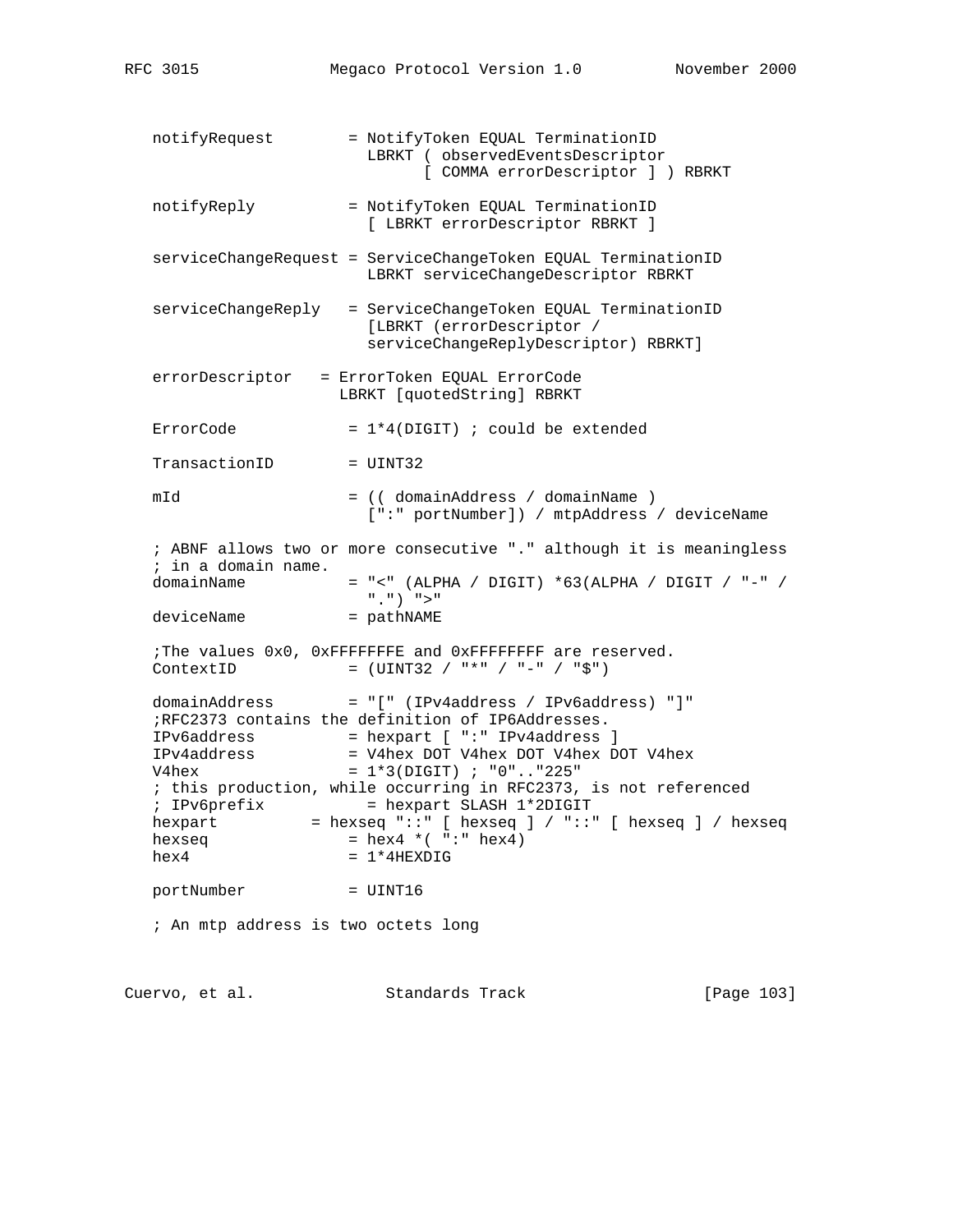mtpAddress = MTPToken LBRKT octetString RBRKT terminationIDList = LBRKT TerminationID \*(COMMA TerminationID) RBRKT ; Total length of pathNAME must not exceed 64 chars. pathNAME  $= [\n "*"]$  NAME  $*(\n "/" / "*")$  ALPHA / DIGIT  $/\n "_" / "$" )$  ["@" pathDomainName ] ; ABNF allows two or more consecutive "." although it is meaningless ; in a path domain name.  $pathDomainName = (ALPHA / DIGIT / "*")$  \*63(ALPHA / DIGIT / "-" / "\*" / ".") TerminationID = "ROOT" /  $pathNAME$  / " $$$ " / "\*" mediaDescriptor = MediaToken LBRKT mediaParm \*(COMMA mediaParm) RBRKT ; at-most-once per item ; and either streamParm or streamDescriptor but not both mediaParm = (streamParm / streamDescriptor / terminationStateDescriptor) ; at-most-once streamParm = ( localDescriptor / remoteDescriptor / localControlDescriptor ) streamDescriptor = StreamToken EQUAL StreamID LBRKT streamParm \*(COMMA streamParm) RBRKT localControlDescriptor = LocalControlToken LBRKT localParm \*(COMMA localParm) RBRKT ; at-most-once per item localParm = ( streamMode / propertyParm / reservedValueMode / reservedGroupMode ) reservedValueMode = ReservedValueToken EQUAL ( "ON" / "OFF" ) reservedGroupMode = ReservedGroupToken EQUAL ( "ON" / "OFF" ) streamMode = ModeToken EQUAL streamModes streamModes = (SendonlyToken / RecvonlyToken / SendrecvToken / InactiveToken / LoopbackToken )

Cuervo, et al. Standards Track [Page 104]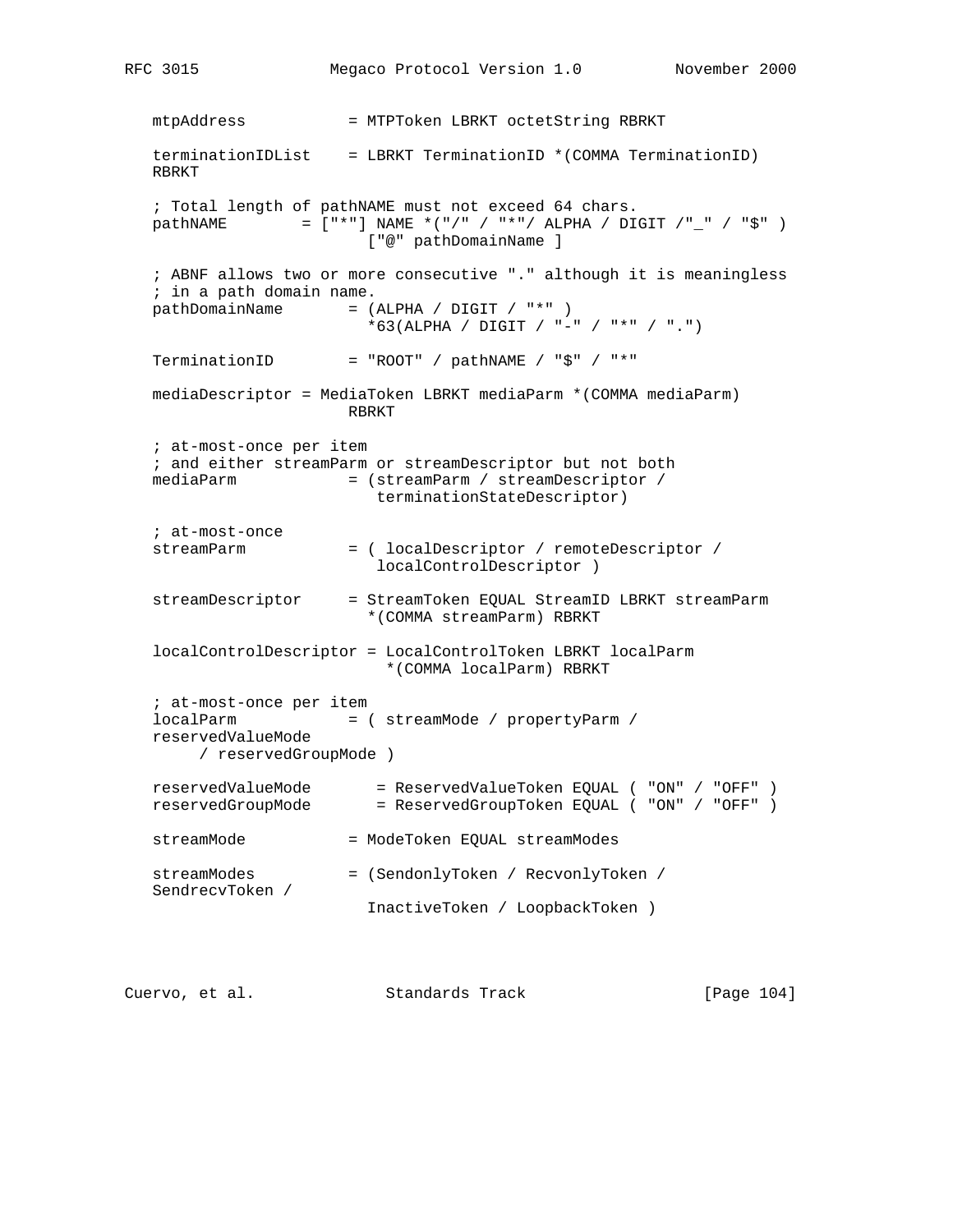```
propertyParm = pkgdName parmValue<br>
- /FOUAL alternative
 parmValue = (EQUAL alternativeValue/ INEQUAL VALUE)
alternativeValue = ( VALUE
                      / LSBRKT VALUE *(COMMA VALUE) RSBRKT
                       ; sublist (i.e. A AND B AND ...)
                      / LBRKT VALUE *(COMMA VALUE) RBRKT
                       ; alternatives (i.e. A OR B OR ...)
                      / LSBRKT VALUE COLON VALUE RSBRKT )
                       ; range
 INEQUAL = LWSP (">" / "<" / "#" ) LWSP
LSBRKT = LWSP "[" LWSP
RSBRKT = LWSP "]" LWSP
localDescriptor = LocalToken LBRKT octetString RBRKT
 remoteDescriptor = RemoteToken LBRKT octetString RBRKT
 eventBufferDescriptor= EventBufferToken LBRKT eventSpec
                      *( COMMA eventSpec ) RBRKT
 eventSpec = pkgdName [ LBRKT eventSpecParameter
                        *(COMMA eventSpecParameter) RBRKT ]
 eventSpecParameter = (eventStream / eventOther)
 eventBufferControl = BufferToken EQUAL ( "OFF" / LockStepToken )
 terminationStateDescriptor = TerminationStateToken LBRKT
            terminationStateParm *( COMMA terminationStateParm )
 RBRKT
 ; at-most-once per item
 terminationStateParm =(propertyParm / serviceStates /
 eventBufferControl )
serviceStates = ServiceStatesToken EQUAL ( TestToken /
                     OutOfSvcToken / InSvcToken )
 muxDescriptor = MuxToken EQUAL MuxType terminationIDList
 MuxType = ( H221Token / H223Token / H226Token /
                   V76Token / extensionParameter )
StreamID = UINT16
 pkgdName = (PackageName SLASH ItemID) ;specific item
                / (PackageName SLASH "*") ;all events in package
                / ("*" SLASH "*") ; all events supported by the MG
PackageName = NAME
ItemID = NAME
```
Cuervo, et al. Standards Track [Page 105]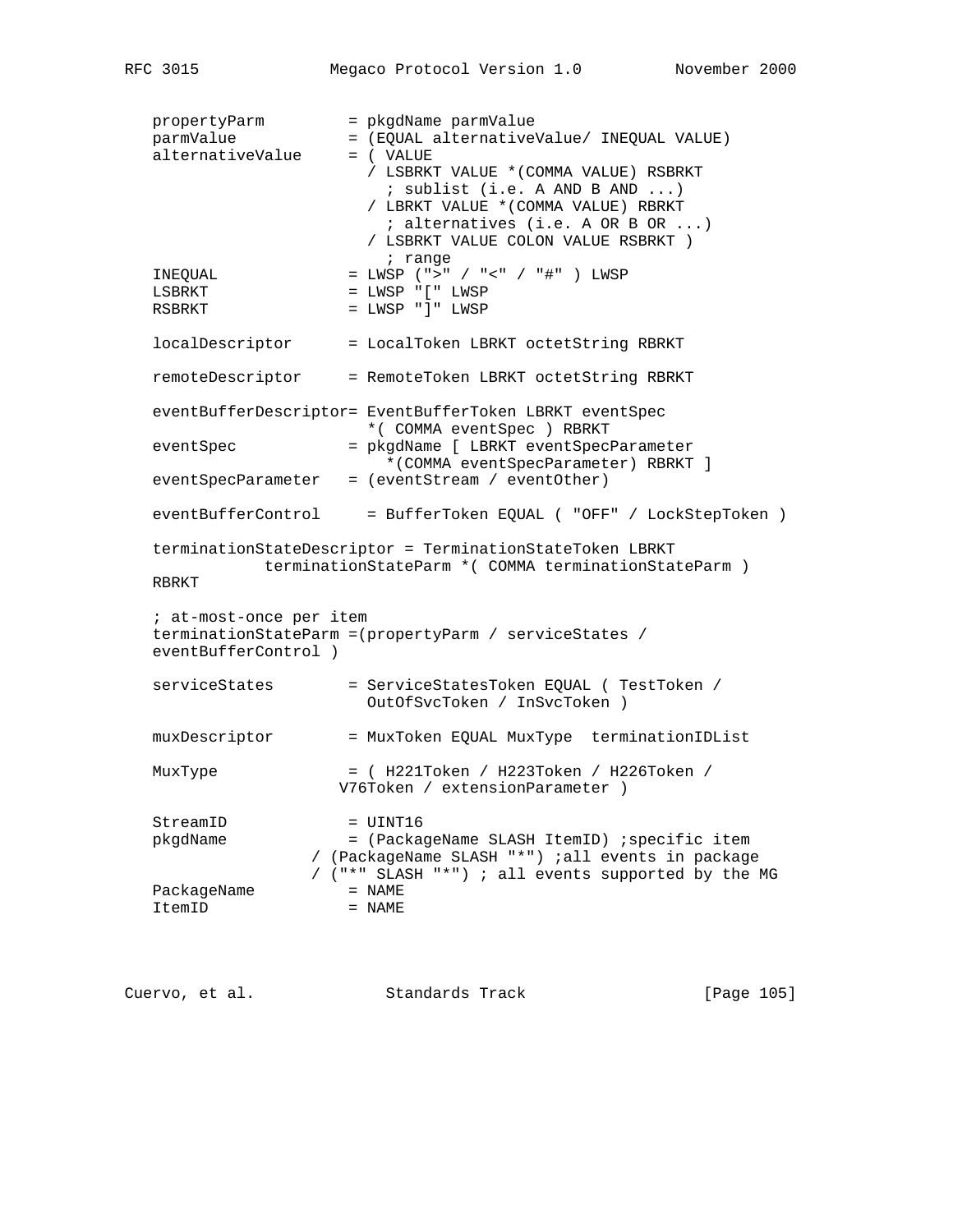RFC 3015 Megaco Protocol Version 1.0 November 2000 eventsDescriptor = EventsToken EQUAL RequestID LBRKT requestedEvent \*( COMMA requestedEvent ) RBRKT requestedEvent = pkgdName [ LBRKT eventParameter \*( COMMA eventParameter ) RBRKT ] ; at-most-once each of KeepActiveToken , eventDM and eventStream ;at most one of either embedWithSig or embedNoSig but not both ;KeepActiveToken and embedWithSig must not both be present eventParameter = ( embedWithSig / embedNoSig / KeepActiveToken /eventDM / eventStream / eventOther ) embedWithSig = EmbedToken LBRKT signalsDescriptor [COMMA embedFirst ] RBRKT embedNoSig = EmbedToken LBRKT embedFirst RBRKT ; at-most-once of each embedFirst = EventsToken EQUAL RequestID LBRKT secondRequestedEvent \*(COMMA secondRequestedEvent) RBRKT secondRequestedEvent = pkgdName [ LBRKT secondEventParameter \*( COMMA secondEventParameter ) RBRKT ] ; at-most-once each of embedSig , KeepActiveToken, eventDM or ; eventStream ; KeepActiveToken and embedSig must not both be present secondEventParameter = ( EmbedSig / KeepActiveToken / eventDM / eventStream / eventOther ) embedSig = EmbedToken LBRKT signalsDescriptor RBRKT eventStream = StreamToken EQUAL StreamID eventOther = eventParameterName parmValue eventParameterName = NAME eventDM = DigitMapToken ((EQUAL digitMapName ) / (LBRKT digitMapValue RBRKT )) signalsDescriptor = SignalsToken LBRKT [ signalParm \*(COMMA signalParm)] RBRKT signalParm = signalList / signalRequest signalRequest = signalName [ LBRKT sigParameter \*(COMMA sigParameter) RBRKT ]

Cuervo, et al. Standards Track [Page 106]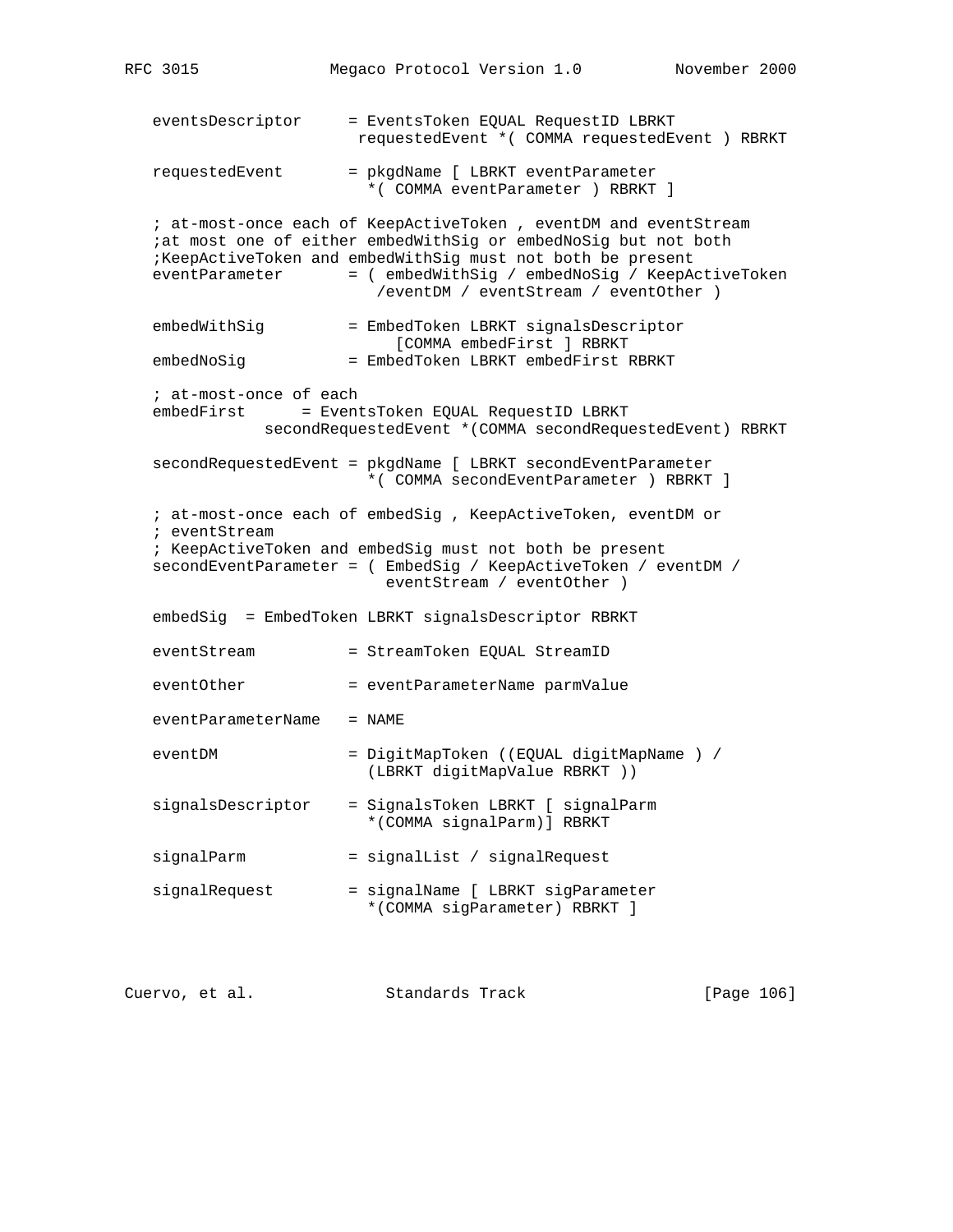```
RFC 3015 Megaco Protocol Version 1.0 November 2000
   signalList = SignalListToken EQUAL signalListId LBRKT
                           signalListParm *(COMMA signalListParm) RBRKT
   signalListId = UINT16
    ;exactly once signalType, at most once duration and every signal
    ;parameter
   signalListParm = signalRequest
   signalName = pkgdName
    ;at-most-once sigStream, at-most-once sigSignalType,
    ;at-most-once sigDuration, every signalParameterName at most once
    sigParameter = sigStream / sigSignalType / sigDuration / sigOther
  / notifyCompletion / KeepActiveToken<br>sigStream = StreamToken EQUAL StreamID<br>constants constants parmValue
                       = StreamToken EQUAL StreamID<br>= sigParameterName parmValue
 sigOther = sigParameterName parmValue
sigParameterName = NAME
 sigSignalType = SignalTypeToken EQUAL signalType
 signalType = (OnOffToken / TimeOutToken / BriefToken)
 sigDuration = DurationToken EQUAL UINT16
  \begin{array}{rcl}\n\texttt{signalType} & = & \texttt{ConoffToken} \ / \ \texttt{TimeOutToken} \ / \ \texttt{Brief:}\n\end{array} notificationReason *(COMMA notificationReason) RBRKT
   notificationReason = ( TimeOutToken / InterruptByEventToken
                                  / InterruptByNewSignalsDescrToken
                                  / OtherReasonToken )
    observedEventsDescriptor = ObservedEventsToken EQUAL RequestID
                       LBRKT observedEvent *(COMMA observedEvent) RBRKT
    ;time per event, because it might be buffered
    observedEvent = [ TimeStamp LWSP COLON] LWSP
                           pkgdName [ LBRKT observedEventParameter
                            *(COMMA observedEventParameter) RBRKT ]
    ;at-most-once eventStream, every eventParameterName at most once
    observedEventParameter = eventStream / eventOther
   RequestID = UINT32
   modemDescriptor = ModemToken (( EQUAL modemType) /
                           (LSBRKT modemType *(COMMA modemType) RSBRKT))
                           [ LBRKT NAME parmValue
                           *(COMMA NAME parmValue) RBRKT ]
```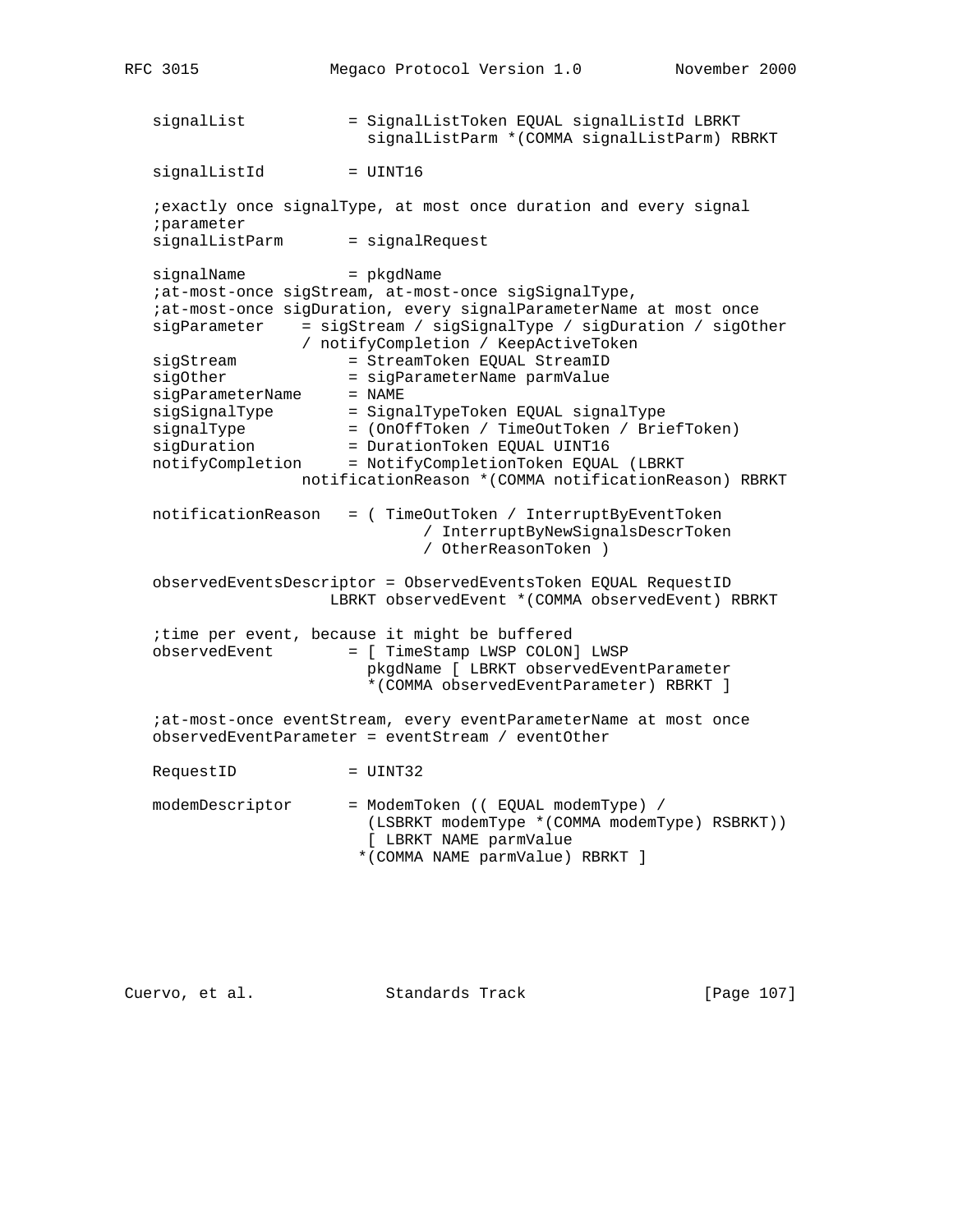```
 ; at-most-once
   modemType = (V32bisToken / V22bisToken / V18Token /
                          V22Token / V32Token / V34Token / V90Token /
                       V91Token / SynchISDNToken / extensionParameter)
   digitMapDescriptor = DigitMapToken EQUAL
                        ( ( LBRKT digitMapValue RBRKT )
                     / (digitMapName [ LBRKT digitMapValue RBRKT ]) )
 digitMapName = NAME
 digitMapValue = ["T" COLON Timer COMMA] ["S" COLON Timer COMMA]
                        ["L" COLON Timer COMMA] digitMap
  Timer = 1*2DIGIT digitMap =
        digitString / LWSP "(" LWSP digitStringList LWSP ")" LWSP
 digitStringList = digitString *( LWSP "|" LWSP digitString )
digitString = 1*(digitStringElement)digitStringElement = digitPosition [DOT]
 digitPosition = digitMapLetter / digitMapRange
 digitMapRange = ("x" / LWSP "[" LWSP digitLetter LWSP "]" LWSP)
 digitLetter = *((DIGIT "-" DIGIT ) / digitMapLetter)
 digitMapLetter = DIGIT ;Basic event symbols
                  / %x41-4B / %x61-6B ; a-k, A-K
                  / "L" / "S" ;Inter-event timers (long, short)
                             ;Long duration modifier
   ;at-most-once, and DigitMapToken and PackagesToken are not allowed
   ;in AuditCapabilities command
   auditItem = ( MuxToken / ModemToken / MediaToken /
                          SignalsToken / EventBufferToken /
                          DigitMapToken / StatsToken / EventsToken /
                          ObservedEventsToken / PackagesToken )
   serviceChangeDescriptor = ServicesToken LBRKT serviceChangeParm
                          *(COMMA serviceChangeParm) RBRKT
   serviceChangeParm = (serviceChangeMethod / serviceChangeReason /
                         serviceChangeDelay / serviceChangeAddress /
                        serviceChangeProfile / extension / TimeStamp /
                         serviceChangeMgcId / serviceChangeVersion )
   serviceChangeReplyDescriptor = ServicesToken LBRKT
                      servChgReplyParm *(COMMA servChgReplyParm) RBRKT
   ;at-most-once. Version is REQUIRED on first ServiceChange response
   servChgReplyParm = (serviceChangeAddress / serviceChangeMgcId /
                        serviceChangeProfile / serviceChangeVersion )
   serviceChangeMethod = MethodToken EQUAL (FailoverToken /
```
Cuervo, et al. Standards Track [Page 108]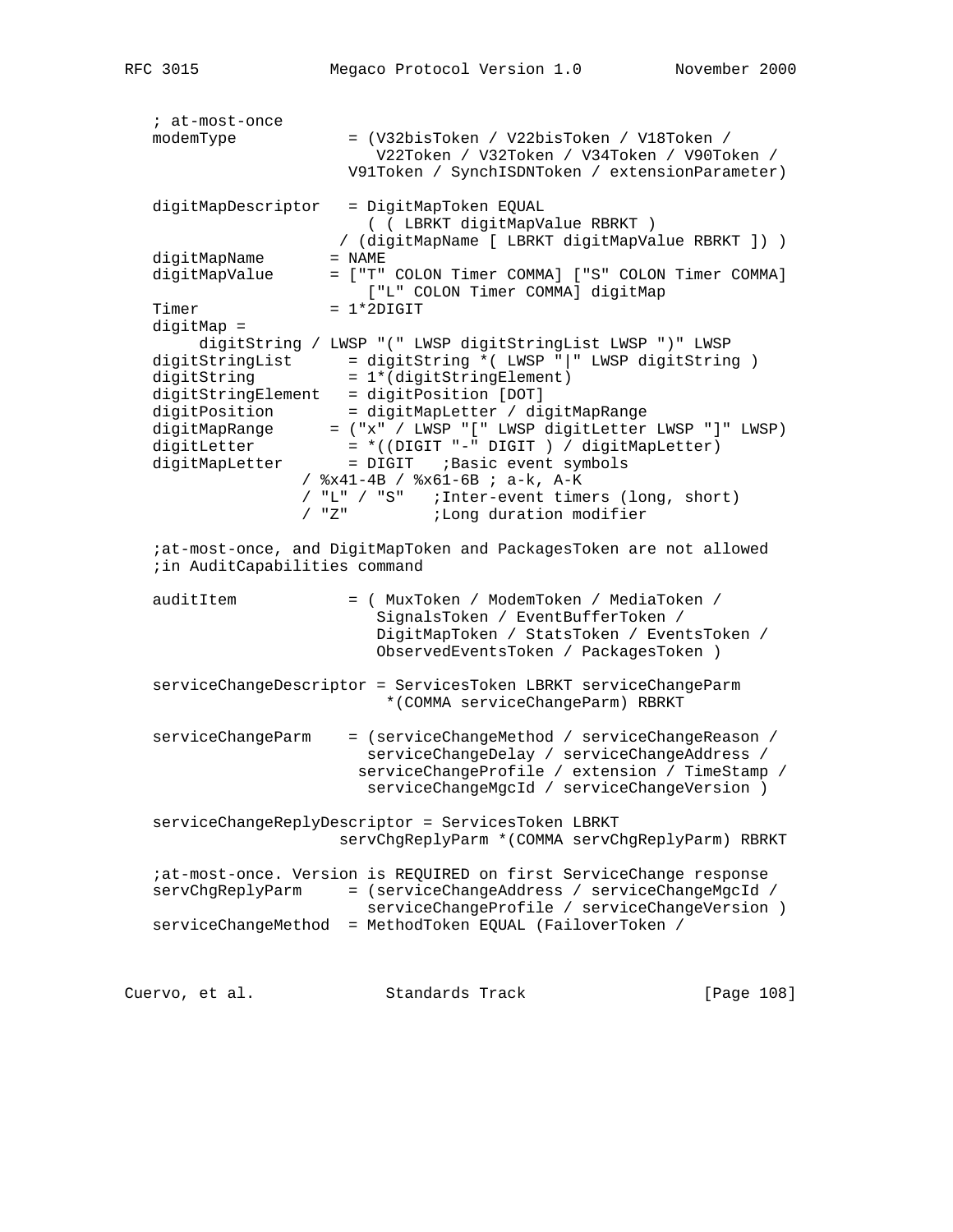ForcedToken / GracefulToken / RestartToken / DisconnectedToken / HandOffToken / extensionParameter) serviceChangeReason = ReasonToken EQUAL VALUE serviceChangeDelay = DelayToken EQUAL UINT32 serviceChangeAddress = ServiceChangeAddressToken EQUAL VALUE serviceChangeMgcId = MgcIdToken EQUAL mId serviceChangeProfile = ProfileToken EQUAL NAME SLASH Version serviceChangeVersion = VersionToken EQUAL Version extension = extensionParameter parmValue packagesDescriptor = PackagesToken LBRKT packagesItem \*(COMMA packagesItem) RBRKT  $Version = 1*2(DIGIT)$ packagesItem = NAME "-" UINT16  $TimeStamp = Date "T" Time ; per ISO 8601:1988$  ; Date = yyyymmdd  $Date = 8(DIGIT)$  ; Time = hhmmssss  $Time = 8(DIGIT)$  statisticsDescriptor = StatsToken LBRKT statisticsParameter \*(COMMA statisticsParameter ) RBRKT ;at-most-once per item statisticsParameter = pkgdName EQUAL VALUE topologyDescriptor = TopologyToken LBRKT terminationA COMMA terminationB COMMA topologyDirection RBRKT terminationA = TerminationID terminationB = TerminationID topologyDirection = BothwayToken / IsolateToken / OnewayToken priority = PriorityToken EQUAL UINT16 extensionParameter = "X"  $("-" / "+") 1*6(ALPHA / DIGIT)$  ; octetString is used to describe SDP defined in RFC2327. ; Caution should be taken if CRLF in RFC2327 is used. ; To be safe, use EOL in this ABNF. ; Whenever "}" appears in SDP, it is escaped by "\", e.g., "\}" octetString  $= * (nonEscapeChar)$  $nonEscapeChar$  = ( "\}" /  $*x01-7C$  /  $*x7E-FF$  ) quotedString = DQUOTE 1\*(SafeChar / RestChar/ WSP) DQUOTE UINT16 =  $1*5(DIGIT)$  ;  $8x0-FFFF$ 

Cuervo, et al. Standards Track [Page 109]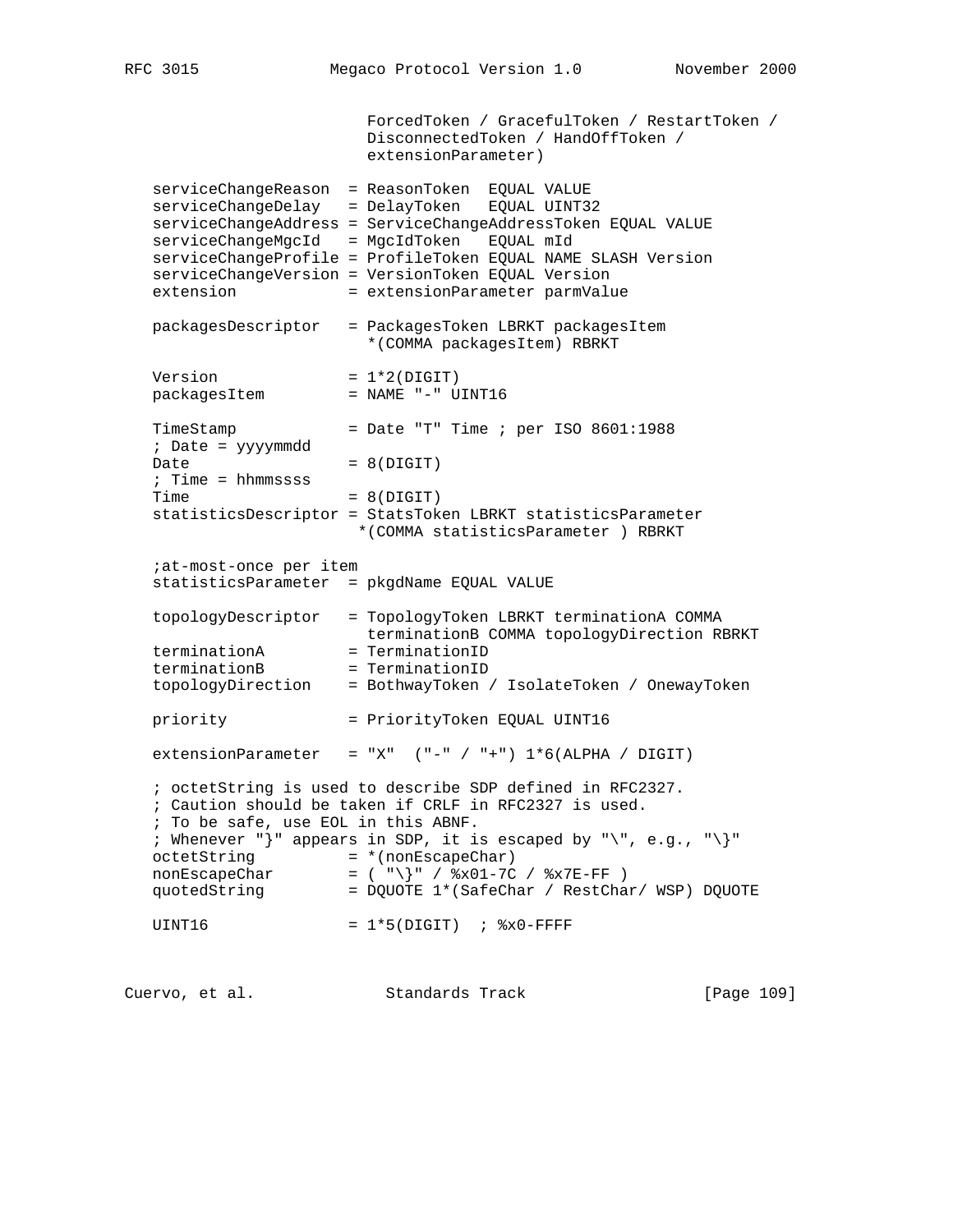| RFC 3015                                                                                                                                                                                                                   | Megaco Protocol Version 1.0 November 2000                                                                                                                                                                                                                                                                                                                                                                                                                                                                                                                                                                                                                                                                                                                                                                                                                                                         |
|----------------------------------------------------------------------------------------------------------------------------------------------------------------------------------------------------------------------------|---------------------------------------------------------------------------------------------------------------------------------------------------------------------------------------------------------------------------------------------------------------------------------------------------------------------------------------------------------------------------------------------------------------------------------------------------------------------------------------------------------------------------------------------------------------------------------------------------------------------------------------------------------------------------------------------------------------------------------------------------------------------------------------------------------------------------------------------------------------------------------------------------|
| UINT32                                                                                                                                                                                                                     | $= 1*10(DIGIT)$ ; $8x0-FFFFFFFF$                                                                                                                                                                                                                                                                                                                                                                                                                                                                                                                                                                                                                                                                                                                                                                                                                                                                  |
| NAME<br>VALUE<br>SafeChar                                                                                                                                                                                                  | = ALPHA *63(ALPHA / DIGIT / "_" )<br>= quotedString / 1*(SafeChar)<br>= DIGIT / ALPHA / "+" / "-" / "&" /<br>$\begin{array}{ccccccccc} \mathfrak{n}\wedge\mathfrak{n} & / & \mathfrak{n}\vee\mathfrak{n} & / & \mathfrak{n}\cong\mathfrak{n} & / & \mathfrak{n}\star\mathfrak{n} & / & \mathfrak{n}\searrow\mathfrak{n} & / & \mathfrak{n}\searrow\mathfrak{n} & / \end{array}$<br>$\texttt{H} \left( \begin{array}{ccccc} \texttt{H} & \end{array} \right) \left( \begin{array}{ccccc} \texttt{H} & \texttt{H} & \end{array} \right) \left( \begin{array}{ccccc} \texttt{H} & \texttt{H} & \end{array} \right) \left( \begin{array}{ccccc} \texttt{H} & \texttt{H} & \end{array} \right) \left( \begin{array}{ccccc} \texttt{H} & \texttt{H} & \end{array} \right) \left( \begin{array}{ccccc} \texttt{H} & \texttt{H} & \end{array} \right) \left( \begin{array}{ccccc} \texttt{H} & \texttt{H$ |
| EQUAL<br><b>COLON</b><br>LBRKT<br>RBRKT<br>COMMA<br><b>DOT</b><br>SLASH<br>ALPHA<br>DIGIT<br><b>DQUOTE</b><br>HEXDIG<br>SP<br>HTAB<br>CR.<br>LF<br>LWSP<br>EOL<br>WSP<br>SEP<br>COMMENT<br>RestChar<br>$\sqrt{2}$          | $=$ LWSP $x3D$ LWSP ; "="<br>$=$ $\frac{1}{2} \times 3A$ ; ":"<br>= LWSP $x7B$ LWSP ; " $\{$ "<br>= LWSP $x7D$ LWSP ; "}"<br>= LWSP $x2C$ LWSP ; ", "<br>$=$ $8x2E$<br>$\mathcal{L} = \mathcal{L} \mathcal{L} = \mathcal{L} \mathcal{L} \mathcal{L} = \mathcal{L} \mathcal{L} \mathcal{L} \mathcal{L}$<br>$=$ $\&2F$ ; "/"<br>$=$ $x41-5A$ / $x61-7A$ ; A-Z / a-z<br>$=$ $\frac{1}{2}x30-39$ ; 0-9<br>$=$ $8x22$<br>; " (Double Quote)<br>= ( $DIGIT$ / "A" / "B" / "C" / "D" / "E" / "F" )<br>= %x0A ; linefeed<br>$= *$ ( WSP / COMMENT / EOL )<br>$= (CR [LF] / LF )$<br>= SP / HTAB ; white space<br>$=$ ( WSP / EOL / COMMENT) LWSP<br>= ";" *(SafeChar/ RestChar / WSP / %x22) EOL<br>$=$ ";" / "[" / "]" / "{" / "}" / ":" / "," / "#"<br>$"$ < " / " > " / " = "                                                                                                                          |
| AddToken<br>AuditToken<br>AuditCapToken<br>AuditValueToken<br>AuthToken<br>BothwayToken<br>BriefToken<br>BufferToken<br>CtxToken<br>ContextAuditToken<br>DigitMapToken<br>DisconnectedToken<br>DelayToken<br>DurationToken | = ("Add"<br>/ "A")<br>= ("Audit"<br>$/$ "AT")<br>= ("AuditCapability" / "AC")<br>= ("AuditValue"<br>$/$ "AV")<br>= ("Authentication"<br>/ "AU")<br>= ("Bothway"<br>$"BW"$ )<br>= ("Brief"<br>$"BR"$ )<br>= ("Buffer"<br>$"BF"$ )<br>$"C"$ )<br>= ("Context"<br>= ("ContextAudit"<br>$/$ "CA")<br>= ("DigitMap"<br>$"DM"$ )<br>= ("Disconnected"<br>$"DC"$ )<br>$=$ ("Delay"<br>$"DL"$ )<br>= ("Duration"<br>" $DR"$ )                                                                                                                                                                                                                                                                                                                                                                                                                                                                             |

Cuervo, et al. Standards Track [Page 110]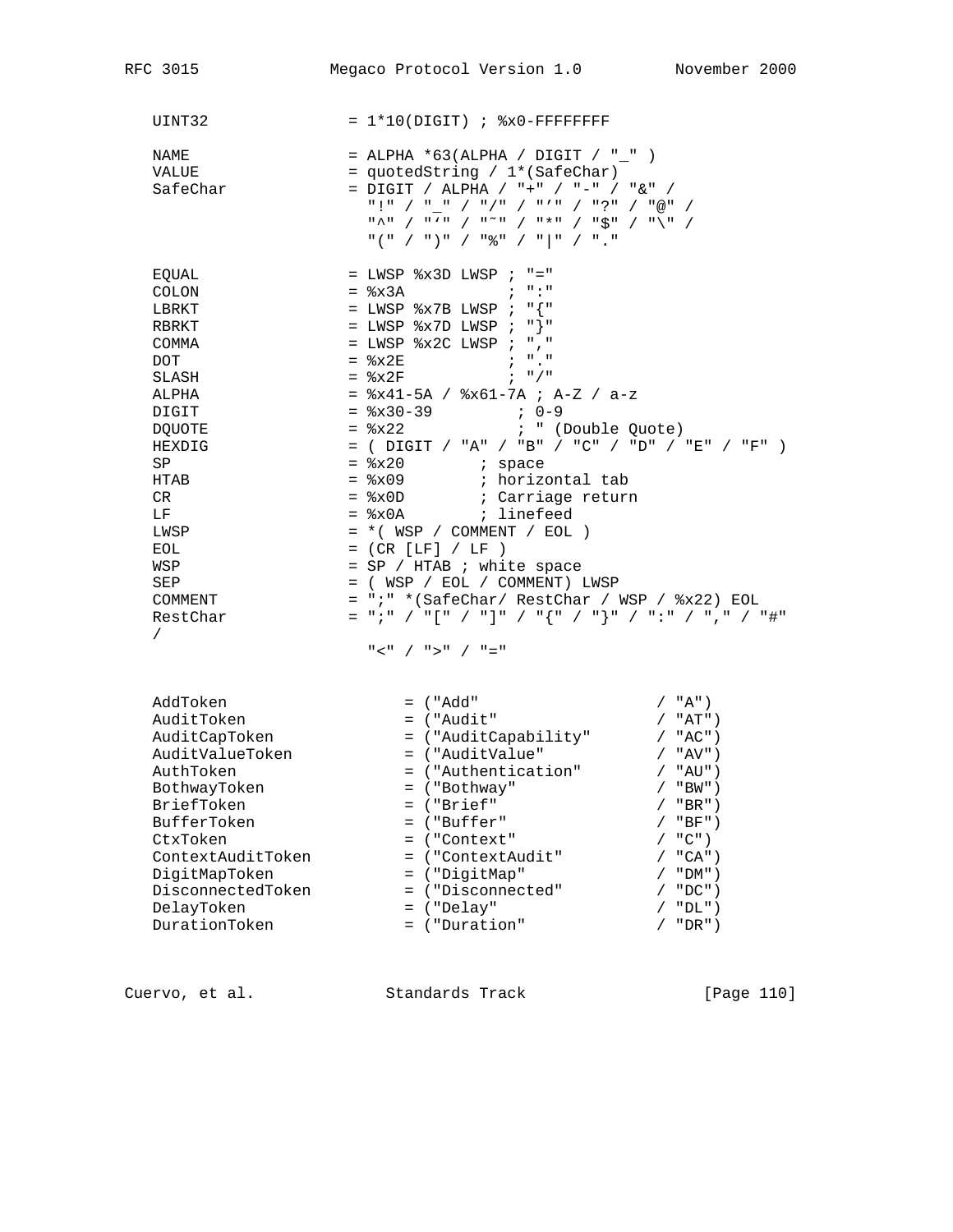| EmbedToken                      |     | $=$ ("Embed"                   | $"EB"$ )                              |
|---------------------------------|-----|--------------------------------|---------------------------------------|
|                                 |     |                                | $"EM"$ )                              |
| EmergencyToken<br>ErrorToken    |     | = ("Emergency"<br>$=$ ("Error" | "ER")                                 |
| EventBufferToken                |     |                                |                                       |
|                                 |     | = ("EventBuffer"               | / "EB")                               |
| EventsToken                     |     | = ("Events"                    | "E")                                  |
| FailoverToken                   |     | = ("Failover"                  | $"FL"$ )<br>$\sqrt{2}$                |
| ForcedToken                     |     | = ("Forced"                    | $"FO"$ )                              |
| GracefulToken                   |     | = ("Graceful"                  | $"GR"$ )<br>7                         |
| H221Token                       |     | $=$ ("H221")                   |                                       |
| H223Token                       |     | $=$ ("H223")<br>$\rightarrow$  |                                       |
| H226Token                       |     | $=$ ("H226")                   |                                       |
| HandOffToken                    |     | = ("HandOff"                   | $"HO"$ )                              |
| ImmAckRequiredToken             |     | = ("ImmAckRequired"            | $"IA"$ )<br>$\sqrt{2}$                |
| InactiveToken                   |     | = ("Inactive"                  | / "IN")                               |
| IsolateToken                    |     | = ("Isolate"                   | $/$ "IS")                             |
| InSvcToken                      |     | = ("InService"                 | / "IV")                               |
| InterruptByEventToken           |     | = ("IntByEvent"                | $"IBE"$ )                             |
| InterruptByNewSignalsDescrToken |     |                                |                                       |
|                                 |     | = ("IntBySigDescr"             | "IBS")                                |
| KeepActiveToken                 |     | = ("KeepActive"                | / "KA")                               |
| LocalToken                      |     | $=$ ("Local"                   | / "L")                                |
| LocalControlToken               |     | = ("LocalControl"              | $/$ "O")                              |
| LockStepToken                   |     | = ("LockStep"                  | / "SP")                               |
| LoopbackToken                   |     |                                |                                       |
|                                 |     | = ("Loopback"                  | $"LB"$ )<br>$\sqrt{2}$                |
| MediaToken                      |     | = ("Media"                     | "M")<br>$\sqrt{2}$                    |
| MegacopToken                    |     | $=$ ( "MEGACO"                 | $"$ !")                               |
| MethodToken                     |     | = ("Method"                    | $/$ "MT")                             |
| MgcIdToken                      |     | = ("MgcIdToTry"                | / "MG")                               |
| ModeToken                       |     | $=$ ("Mode"                    | $"MO"$ )                              |
| ModifyToken                     |     | = ("Modify"                    | $"MF"$ )<br>$\sqrt{2}$                |
| ModemToken                      |     | = ("Modem"                     | $^{\sf{''}}\rm{MD}$ " )<br>$\sqrt{2}$ |
| MoveToken                       |     | $=$ ("Move"                    | " $MV"$ )                             |
| MTPToken                        |     | $=$ ("MTP")                    |                                       |
| MuxToken                        |     | $=$ ("Mux"                     | "MX" )                                |
| NotifyToken                     |     | = ("Notify"                    | / "N")                                |
| NotifyCompletionToken           |     | = ("NotifyCompletion"          | $"NC"$ )<br>$\sqrt{2}$                |
| ObservedEventsToken             |     | = ("ObservedEvents"            | $"OE"$ )<br>$\sqrt{2}$                |
| OnewayToken                     |     | $=$ ("Oneway"                  | $"OW"$ )                              |
| OnOffToken                      |     | $=$ ("OnOff"                   | "OO")                                 |
| OtherReasonToken                |     | = ("OtherReason"               | / "OR")                               |
| OutOfSvcToken                   |     | = ("OutOfService"              | $"OS"$ )<br>$\sqrt{2}$                |
| PackagesToken                   |     | = ("Packages"                  | "PG")                                 |
| PendingToken                    |     | = ("Pending"                   | $"PN"$ )                              |
|                                 |     | = ("Priority"                  |                                       |
| PriorityToken                   |     |                                | $"PR"$ )                              |
| ProfileToken                    |     | ("Profile"                     | $"PF"$ )                              |
| ReasonToken                     | $=$ | ("Reason"                      | $"RE"$ )                              |
| RecvonlyToken                   | $=$ | ("ReceiveOnly"                 | $"{\sf RC}"$ )                        |
| ReplyToken                      |     | $=$ ("Reply"                   | "P")                                  |

Cuervo, et al. Standards Track [Page 111]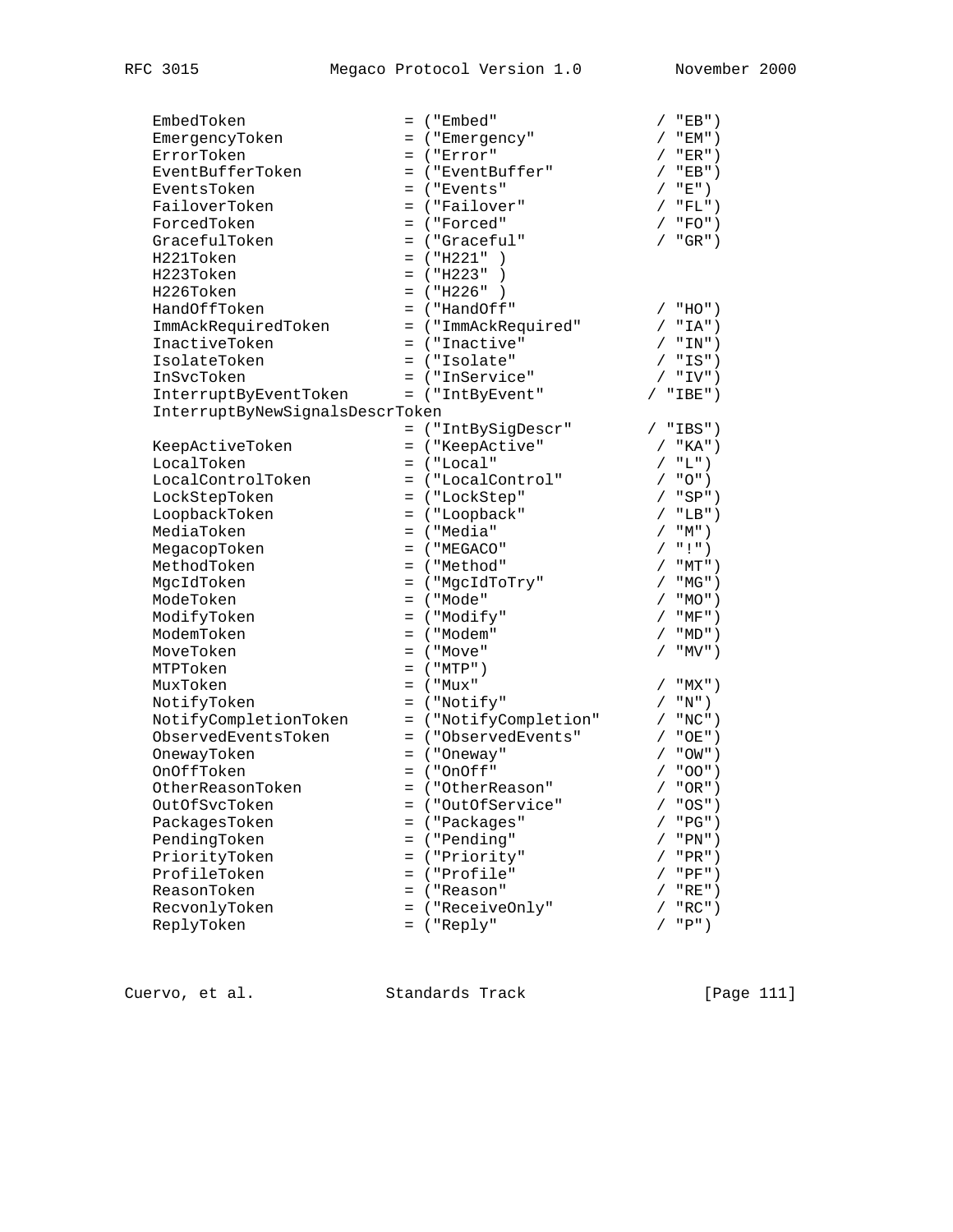| RestartToken              |     | = ("Restart"                      |            | / "RS")   |
|---------------------------|-----|-----------------------------------|------------|-----------|
| RemoteToken               |     | = ("Remote"                       |            | $"R"$ )   |
| ReservedGroupToken        |     | = ("ReservedGroup"                |            | $"RG"$ )  |
| ReservedValueToken        |     | = ("ReservedValue"                | $\sqrt{2}$ | $"RV"$ )  |
| SendonlyToken             |     | = ("SendOnly"                     |            | / "SO")   |
| SendrecvToken             |     | = ("SendReceive"                  |            | $"SR"$ )  |
| ServicesToken             |     | = ("Services"                     |            | $"SV"$ )  |
| ServiceStatesToken        |     | = ("ServiceStates"                |            | "SI")     |
| ServiceChangeToken        |     | = ("ServiceChange"                |            | $"SC"$ )  |
| ServiceChangeAddressToken |     | = ("ServiceChangeAddress"         | $\sqrt{2}$ | $"AD"$ )  |
| SignalListToken           |     | = ("SignalList"                   | $\sqrt{2}$ | $"SL"$ )  |
| SignalsToken              |     | = ("Signals"                      |            | / "SG")   |
| SignalTypeToken           |     | = ("SignalType"                   |            | "SY")     |
| StatsToken                |     | = ("Statistics"                   |            | "SA")     |
| StreamToken               |     | = ("Stream"                       |            | $/$ "ST") |
| SubtractToken             |     | = ("Subtract"                     |            | / "S")    |
| SynchISDNToken            |     | = ("SynchISDN"                    |            | $"SN"$ )  |
| TerminationStateToken     |     | = ("TerminationState"             |            | $"TS"$ )  |
| TestToken                 |     | $=$ ("Test"                       |            | / "TE")   |
| TimeOutToken              |     | $=$ ("TimeOut"                    |            | $"TO"$ )  |
| TopologyToken             | $=$ | ("Topology")                      |            | $"TP"$ )  |
| TransToken                |     | = ("Transaction"                  |            | "T")      |
| ResponseAckToken          |     | = ("TransactionResponseAck"/ "K") |            |           |
| V18Token                  |     | $=$ ("V18")                       |            |           |
| V22Token                  |     | $=$ ("V22")                       |            |           |
| V22bisToken               |     | $=$ ("V22b")                      |            |           |
| V32Token                  |     | $=$ ("V32")                       |            |           |
| V32bisToken               |     | $=$ ("V32b")                      |            |           |
| V34Token                  |     | $=$ ("V34")                       |            |           |
| V76Token                  |     | $=$ ("V76")                       |            |           |
| V90Token                  |     | $=$ ("V90")                       |            |           |
| V91Token                  | $=$ | ("V91")                           |            |           |
| VersionToken              |     | = ("Version"                      |            | $"V"$ )   |

ANNEX C TAGS FOR MEDIA STREAM PROPERTIES (NORMATIVE)

 Parameters for Local descriptors and Remote descriptors are specified as tag-value pairs if binary encoding is used for the protocol. This annex contains the property names (PropertyID), the tags (Property Tag), type of the property (Type) and the values (Value). Values presented in the Value field when the field contains references shall be regarded as "information". The reference contains the normative values. If a value field does not contain a reference then the values in that field can be considered as "normative".

 Tags are given as hexadecimal numbers in this annex. When setting the value of a property, a MGC may underspecify the value according to one of the mechanisms specified in section 7.1.1.

Cuervo, et al. Standards Track [Page 112]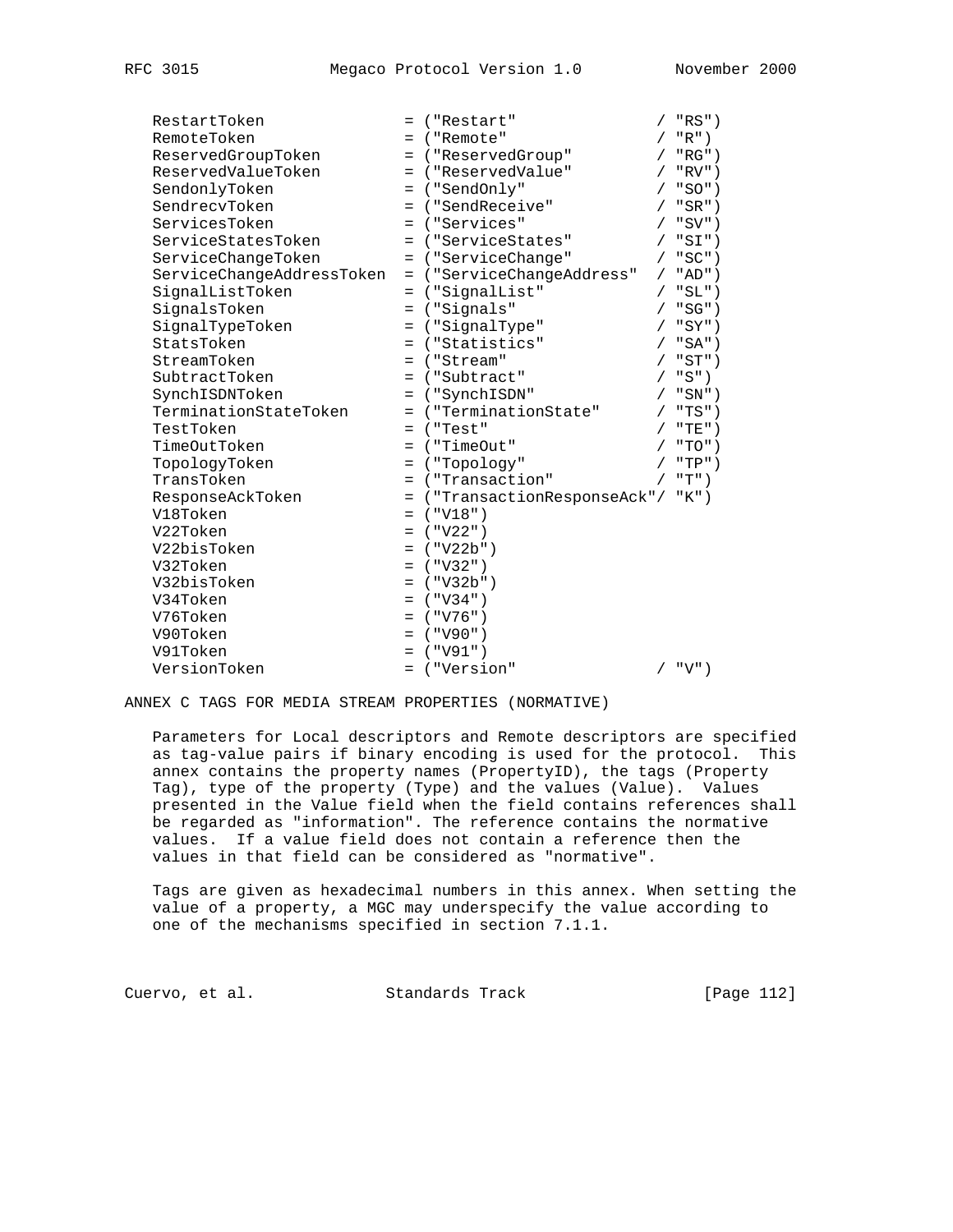For type "enumeration" the value is represented by the value in brackets, e.g., Send(0), Receive(1).

 When a type is smaller than one octet, the value shall be stored in the low-order bits of an octet string of size 1.

### C.1 General Media Attributes

| PropertyID                                                                                                                                                                               | Taq  | Type                | Value                                            |  |  |
|------------------------------------------------------------------------------------------------------------------------------------------------------------------------------------------|------|---------------------|--------------------------------------------------|--|--|
| Media                                                                                                                                                                                    | 1001 | Enumeration         | Audio(0), $Video(1)$ ,<br>Data(2)                |  |  |
| Transmission mode                                                                                                                                                                        | 1002 | Enumeration         | $Send(0)$ , $Receive(1)$ ,<br>Send&Receive(2)    |  |  |
| Number of<br>Channels                                                                                                                                                                    | 1003 | Unsigned<br>Integer | $0 - 255$                                        |  |  |
| Sampling rate                                                                                                                                                                            | 1004 | Unsigned<br>Integer | $0 - 2^3 32$                                     |  |  |
| Bitrate                                                                                                                                                                                  | 1005 | Integer             | (0. .4294967295)<br>Note - units of 100 bit/s    |  |  |
| ACodec                                                                                                                                                                                   | 1006 | Octet<br>String     | Audio Codec Type                                 |  |  |
| Reference: ITU-T Rec. Q.765 - Application transport mechanism.<br>Non-ITU codecs are defined with the appropriate standards<br>organisation under a defined Organizational Identitifier. |      |                     |                                                  |  |  |
| Samplepp                                                                                                                                                                                 | 1007 | Unsigned<br>Integer | Maximum samples or frames<br>per packet: 0-65535 |  |  |
| Silencesupp                                                                                                                                                                              | 1008 | <b>BOOLEAN</b>      | Silence Suppression:<br>True/false               |  |  |
| Encrypttype                                                                                                                                                                              | 1009 | Octet<br>String     | Ref.: rec. H.245                                 |  |  |
| Encryptkey                                                                                                                                                                               | 100A | Octet<br>String     | SIZE(065535)<br>Encryption key                   |  |  |
|                                                                                                                                                                                          |      |                     |                                                  |  |  |

Cuervo, et al. Standards Track [Page 113]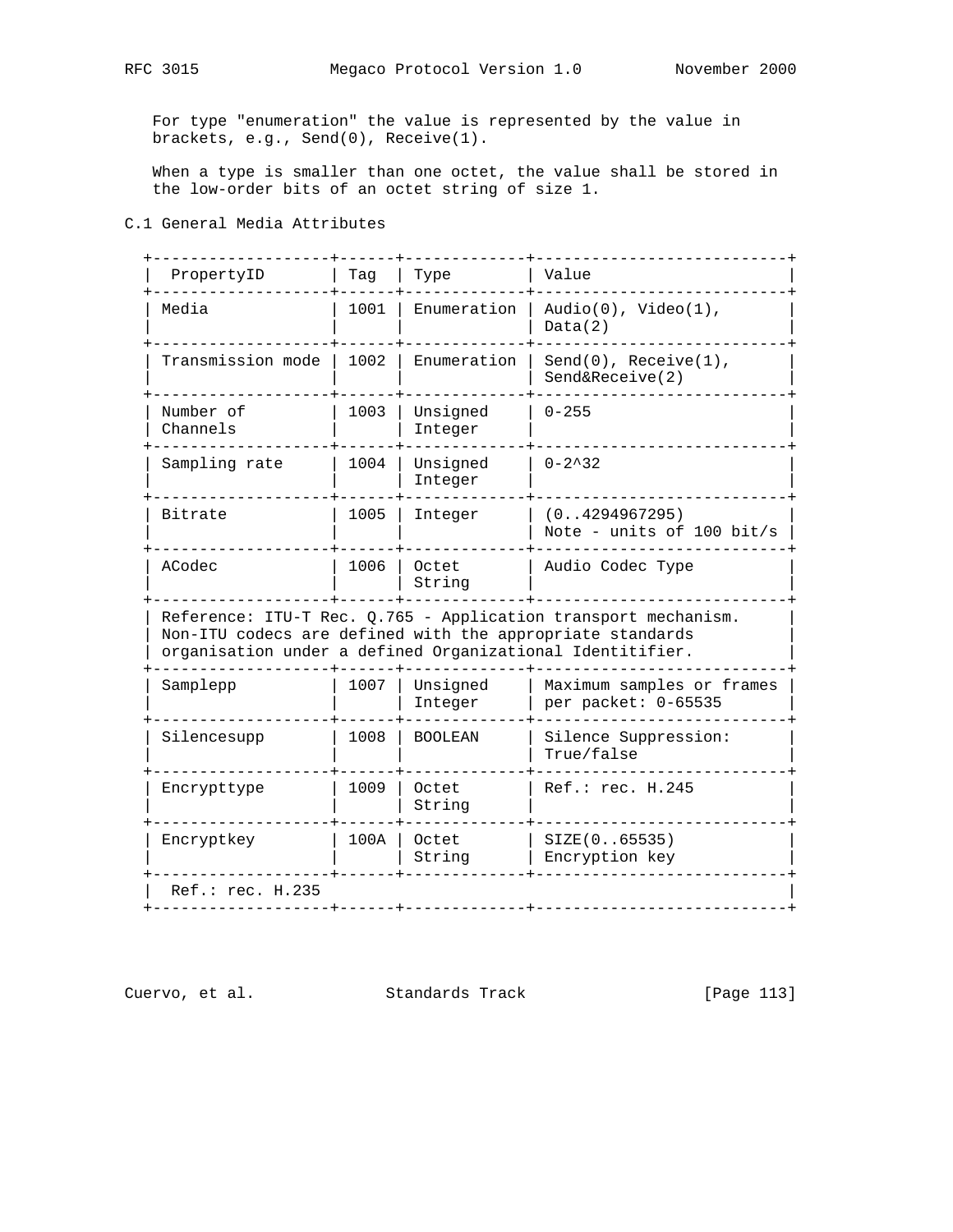| Echocanc                                                                                                                                                            | 100B | Enumeration         | Echo Canceller: $Off(0)$ ,<br>$G.165(1)$ , $G168(2)$ |  |  |
|---------------------------------------------------------------------------------------------------------------------------------------------------------------------|------|---------------------|------------------------------------------------------|--|--|
| Gain                                                                                                                                                                | 100C | Unsigned<br>Integer | Gain in db: 0-65535                                  |  |  |
| Jitterbuff                                                                                                                                                          | 100D | Unsigned<br>Integer | Jitter buffer size in ms:<br>$0 - 65535$             |  |  |
| PropDelay                                                                                                                                                           | 100E | Unsigned<br>Integer | Propagation Delay:<br>0.065535                       |  |  |
| Maximum propagation delay in milliseconds for the bearer<br>connection between two media gateways. The maximum delay will be<br>dependent on the bearer technology. |      |                     |                                                      |  |  |
| RTPpayload                                                                                                                                                          | 100F | integer             | Payload type in RTP                                  |  |  |
| Profile for Audio and Video Conferences with Minimal Control<br>Ref.: RFC 1890                                                                                      |      |                     |                                                      |  |  |

C.2 Mux Properties

| Taq  | Type            | Value                                              |  |
|------|-----------------|----------------------------------------------------|--|
| 2001 | Octet<br>String | Ref.: rec. H.245,<br>H222LogicalChannelParameters  |  |
| 2002 | Octet<br>String | Ref.: rec. H.245,<br>H223LogicalChannelParameters  |  |
| 2003 | Octet<br>String | Ref.: rec. H.245,<br>V76LogicalChannelParameters   |  |
| 2004 | Octet<br>String | Ref.: rec. H.245,<br>H2250LogicalChannelParameters |  |
|      |                 |                                                    |  |

Cuervo, et al. Standards Track [Page 114]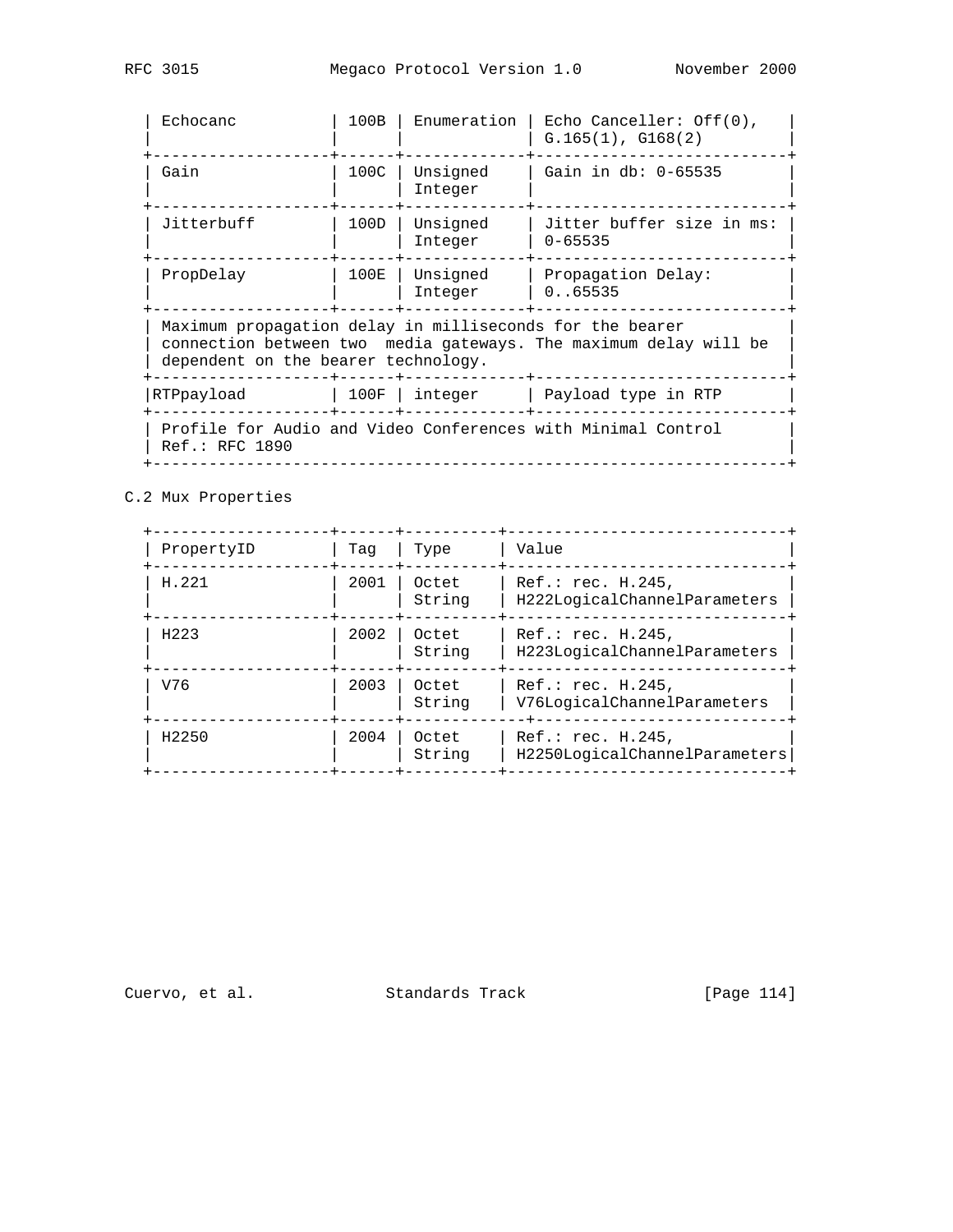# C.3 General bearer properties

| PropertyID                                          | Taq            | Type                           | Value                                      |
|-----------------------------------------------------|----------------|--------------------------------|--------------------------------------------|
| Mediatx                                             |                |                                | 3001   Enumeration   Media Transport Type: |
| TDM $Circuit(0), ATM(1), FR(2), IPv4(3), IPv6(4), $ | +------+------ |                                |                                            |
| <b>BIR</b>                                          |                | $3002$   4 OCTET               | Value depends on transport<br>technology   |
| NSAP                                                |                | 3003   1-20 OCTETS   See NSAP: |                                            |
| Reference: ITU X.213 Annex A                        |                |                                |                                            |

C.4 General ATM properties

 +------------------+---------+--------------+------------------------+ | PropertyID | Property| Type | Value | | | Tag | | | +------------------+---------+--------------+------------------------+ | AESA | 4001 | 20 OCTETS | ATM End System Address | +------------------+---------+--------------+------------------------+ | VPVC | 4002 | 2 x 16 bit | VPCI/VCI | | | | integer | | | Reference ITU-T Recommendation Q.2931 +------------------+---------+--------------+------------------------+ SC  $| 4003 |$  Enumeration | Service Category Reference: ATM Forum UNI 4.0:  $CRR(0)$ ,  $nrt-VBR1(1)$ ,  $nrt-VBR2(2)$ ,  $nrt-VBR3(3)$ ,  $rt-VBR1(4)$ ,  $rt VBR2(5)$ ,  $rt-VRR3(6)$ ,  $UBR1(7)$ ,  $UBR2(8)$ ,  $ABR(9)$ . +------------------+---------+--------------+------------------------+ BCOB | 4004 | 5 bit integer Broadband Bearer Class | Reference: ITU Recommendation Q.2961.2 | +------------------+---------+--------------+------------------------+ | BBTC | 4005 | 7 bit integer| Broadband Transfer | | | | | Capability | Reference: ITU Recommendation Q.2961 +------------------+---------+--------------+------------------------+ ATC  $|$  4006 | Enumeration | I.371 ATM Traffic | Capability Reference: ITU Recommendation I.371:  $DBR(0)$ ,  $SBR1(1)$ ,  $SBR2(2)$ ,  $SBR3(3)$ ,  $ABT/IT(4)$ ,  $ABT/DT(5)$ ,  $ABR(6)$ +------------------+---------+--------------+------------------------+

Cuervo, et al. Standards Track [Page 115]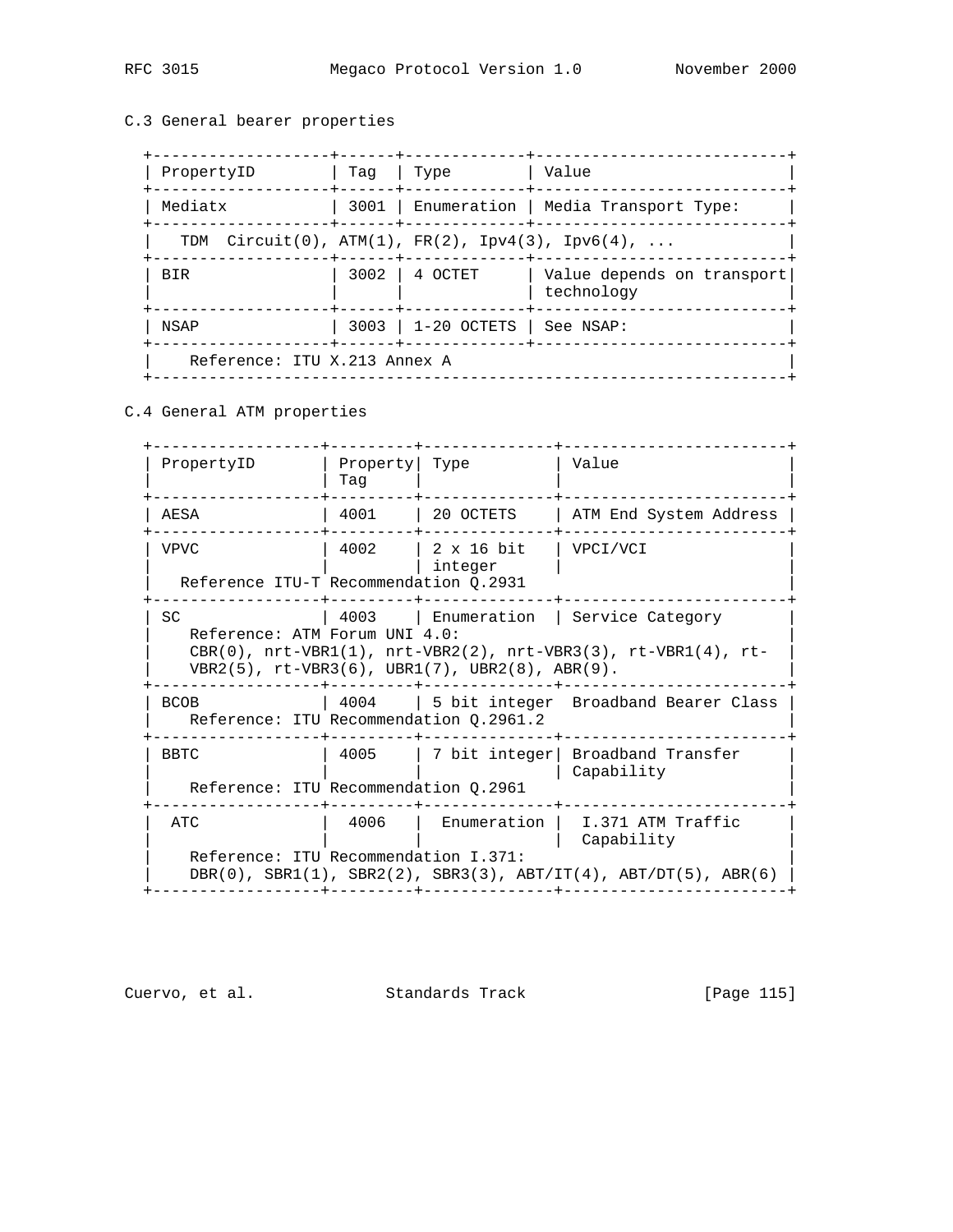| STC | 4007 | 2 bits | Susceptibility to | | | | | clipping | Reference: ITU Recommendation Q.2931 00 Susceptible 01 Not-susceptible +------------------+---------+--------------+------------------------+ | UPCC | 4008 | 2 bits | User Plane Connection | | | | | configuration: | Reference: ITU Recommendation Q.2931  $00$  Pt-to-pt, 01 Pt-to-mpt +------------------+---------+--------------+------------------------+ | PCR0 | 4009 | 24 bit | Peak Cell Rate (For | | | | integer | CLP=0) | | Reference: ITU Recommendation Q.2931 | Reference: ITU Recommendation Q.2931 +------------------+---------+--------------+------------------------+ | SCR0 | 400A | 24 bit | Sustainable Cell Rate | | | integer | (For CLP=0) | | Reference: ITU Recommendation Q.2961 | +------------------+---------+--------------+------------------------+ | MBS0 | 400B | 24 bit | Maximum Burst Size (For| | | | integer | CLP=0) | | Reference: ITU Recommendation Q.2961 | +------------------+---------+--------------+------------------------+ | PCR1 | 400C | 24 bit | Peak Cell Rate (For | | | integer | CLP=0+1) | | | Reference: ITU Recommendation Q.2931 | Reference: ITU Recommendation Q.2931 +------------------+---------+--------------+------------------------+ | SCR1 | 400D | 24 bit | Sustainable Cell Rate | | | integer | (For CLP=0+1) | Reference: ITU Recommendation Q.2961 +------------------+---------+--------------+------------------------+ | MBS1 | 400E | 24 bit | Maximum Burst Size (For| | | integer | CLP=0+1) | | Reference: ITU Recommendation Q.2961 +------------------+---------+--------------+------------------------+ | BEI | 400F | Boolean | Best Effort Indicator | Reference: ATM Forum UNI 4.0: 0 -- do not include BEI in ATM signalling 1 -- include BEI in ATM signalling +------------------+---------+--------------+------------------------+ TI | 4010 | Boolean | Tagging Reference: ITU-T Recommendation Q.2961 0 -- tagging is not allowed 1 -- tagging is requested +------------------+---------+--------------+------------------------+

Cuervo, et al. Standards Track [Page 116]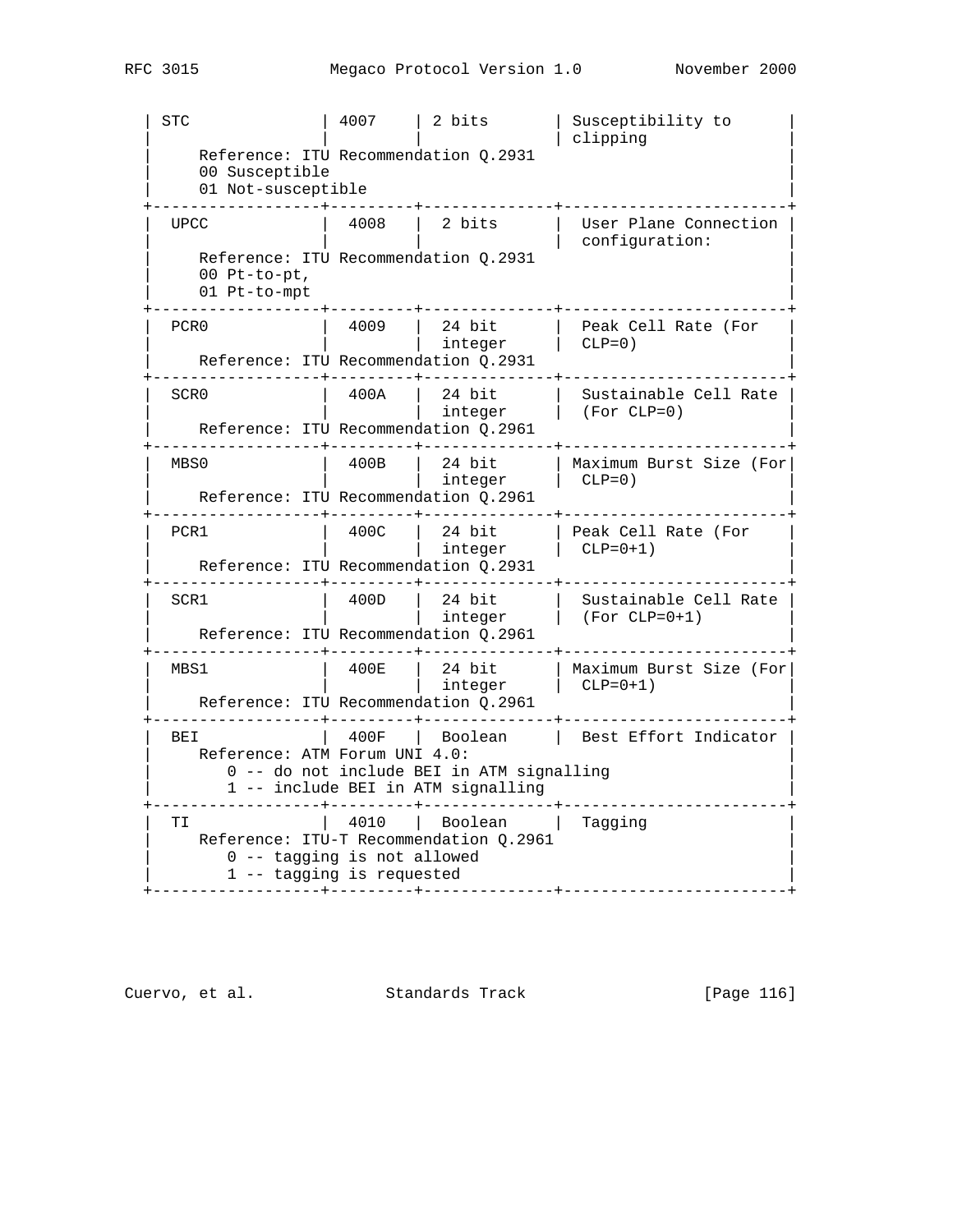RFC 3015 Megaco Protocol Version 1.0 November 2000

 | FD | 4011 | Boolean | Frame Discard | Reference: ATM Forum UNI 4.0: 0 -- no frame discard is allowed 1 -- frame discard is allowed +------------------+---------+--------------+------------------------+ | A2PCDV | 4012 | 24 bit | Acceptable 2-point CDV | | | | integer | | Reference: ITU-T Recommendation Q.2965.2 +------------------+---------+--------------+------------------------+ | C2PCDV | 4013 | 24 bit | Cumulative 2-point CDV | | | | integer | | Reference: ITU-T Recommendation Q.2965.2 +------------------+---------+--------------+------------------------+ | APPCDV | 4014 | 24 bit | Acceptable P-P CDV | | | | integer | | Reference: ATM Forum UNI 4.0 +------------------+---------+--------------+------------------------+ CPPCDV | 4015 | 24 bit | Cumulative P-P CDV integer Reference: ATM Forum UNI 4.0 +------------------+---------+--------------+------------------------+ ACLR  $\vert$  4016 | 8 bit integer | Acceptable Cell Loss | Ratio Reference: ITU-T Recommendation Q.2965.2, ATM Forum UNI 4.0 +------------------+---------+--------------+------------------------+ | MEETD | 4017 | 16 bit | Maximum end-to-end | | | | integer | transit delay | | Reference: ITU-T Recommendation Q.2965.2, ATM Forum UNI 4.0 +------------------+---------+--------------+------------------------+ | CEETD | 4018 | 16 bit | Cumulative end-to-end | | | | integer | transit delay | | Reference: ITU-T Recommendation Q.2965.2, ATM Forum UNI 4.0 +------------------+---------+--------------+------------------------+ | QosClass | 4019 | Integer 0-5 | QOS Class | Reference: ITU-T Recommendation Q.2965.1 Qos Class Meaning | --------- ------------------------------- | 0 Default QoS associated with the ATC as defined in ITU Rec.  $Q.2961.2$ 1 Stringent 2 Tolerant | 3 Bi-level | | 4 Unbounded | | 5 Stringent bi-level | +------------------+---------+--------------+------------------------+

Cuervo, et al. Standards Track [Page 117]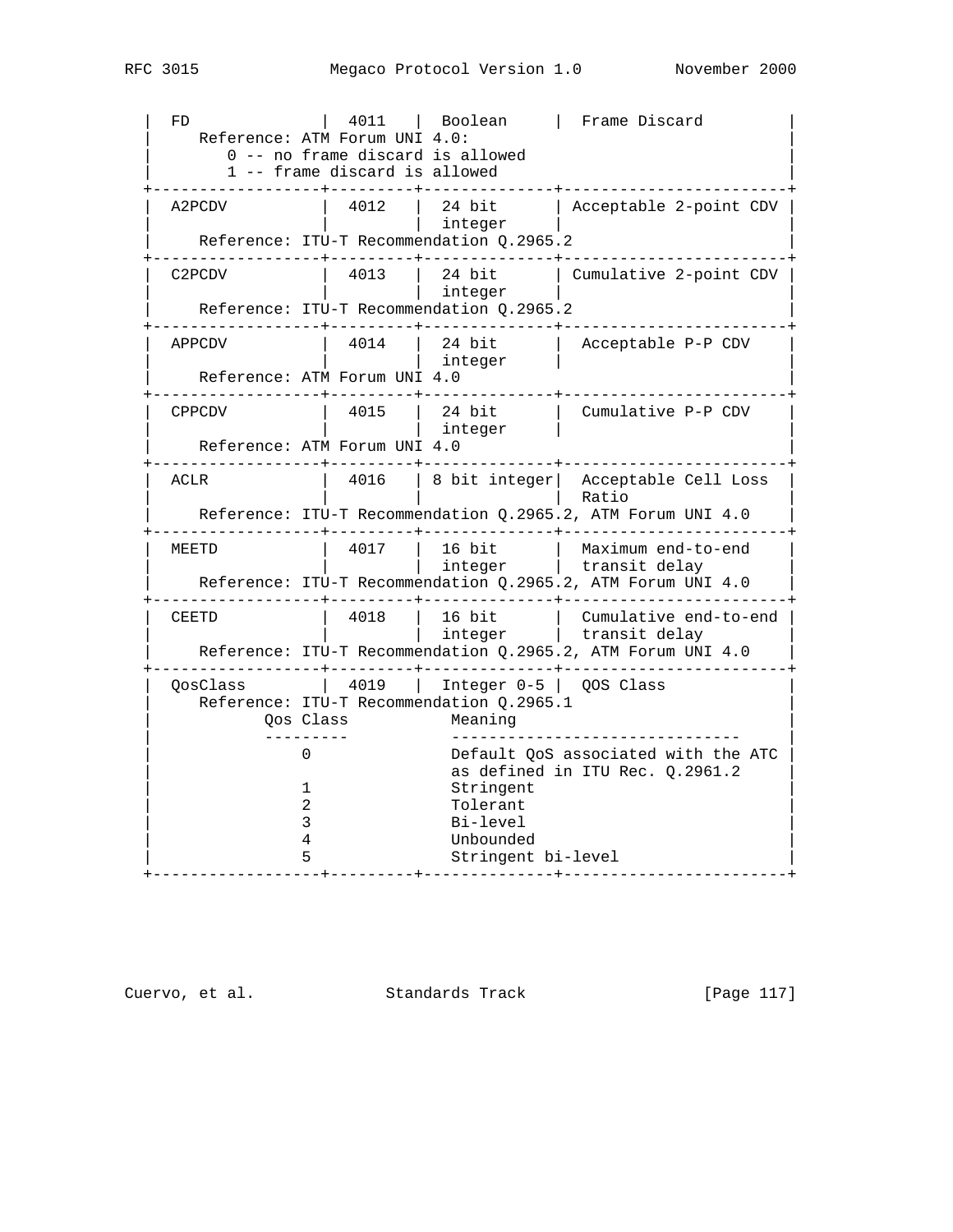| AALType                              | 401A          | 1 octet          | AAL Type |  |
|--------------------------------------|---------------|------------------|----------|--|
| Reference: ITU Recommendation 0.2931 |               |                  |          |  |
| 00000000                             | AAL for voice |                  |          |  |
| 00000001                             | AAL type 1    |                  |          |  |
| 00000010                             | AAL type 2    |                  |          |  |
| 00000011                             | AAL type 3/4  |                  |          |  |
| 00000101                             | AAL type 5    |                  |          |  |
| 00010000                             |               | user defined AAL |          |  |
|                                      |               |                  |          |  |

## C.5 Frame Relay

| Taq  | Type                | Value                                         |
|------|---------------------|-----------------------------------------------|
| 5001 | Unsigned<br>Integer | Data link connection id                       |
| 5002 | Unsigned<br>Integer | sub-channel id.                               |
| 5003 | Unsigned<br>Integer | silence insertion<br>descriptor               |
| 5004 | Unsigned<br>Integer | Primary Payload Type<br>Covers FAX and codecs |
|      |                     |                                               |

# C.6 IP

| PropertyID              | Taq  | Type                | Value                      |
|-------------------------|------|---------------------|----------------------------|
| IPv4                    | 6001 | 32 BITS             | Ipv4Address   Ipv4Address: |
| Reference: IETF RFC791  |      |                     |                            |
| IPv6                    |      | 6002   128 BITS     | IPv6 Address:              |
| Reference: IETF RFC2460 |      |                     |                            |
| Port                    | 6003 | Unsigned<br>Integer | $0 - 65535$                |
| Porttype                | 6004 | enumerated          | TCP(0), UDP(1), SCTP(2)    |
|                         |      |                     |                            |

Cuervo, et al. Standards Track [Page 118]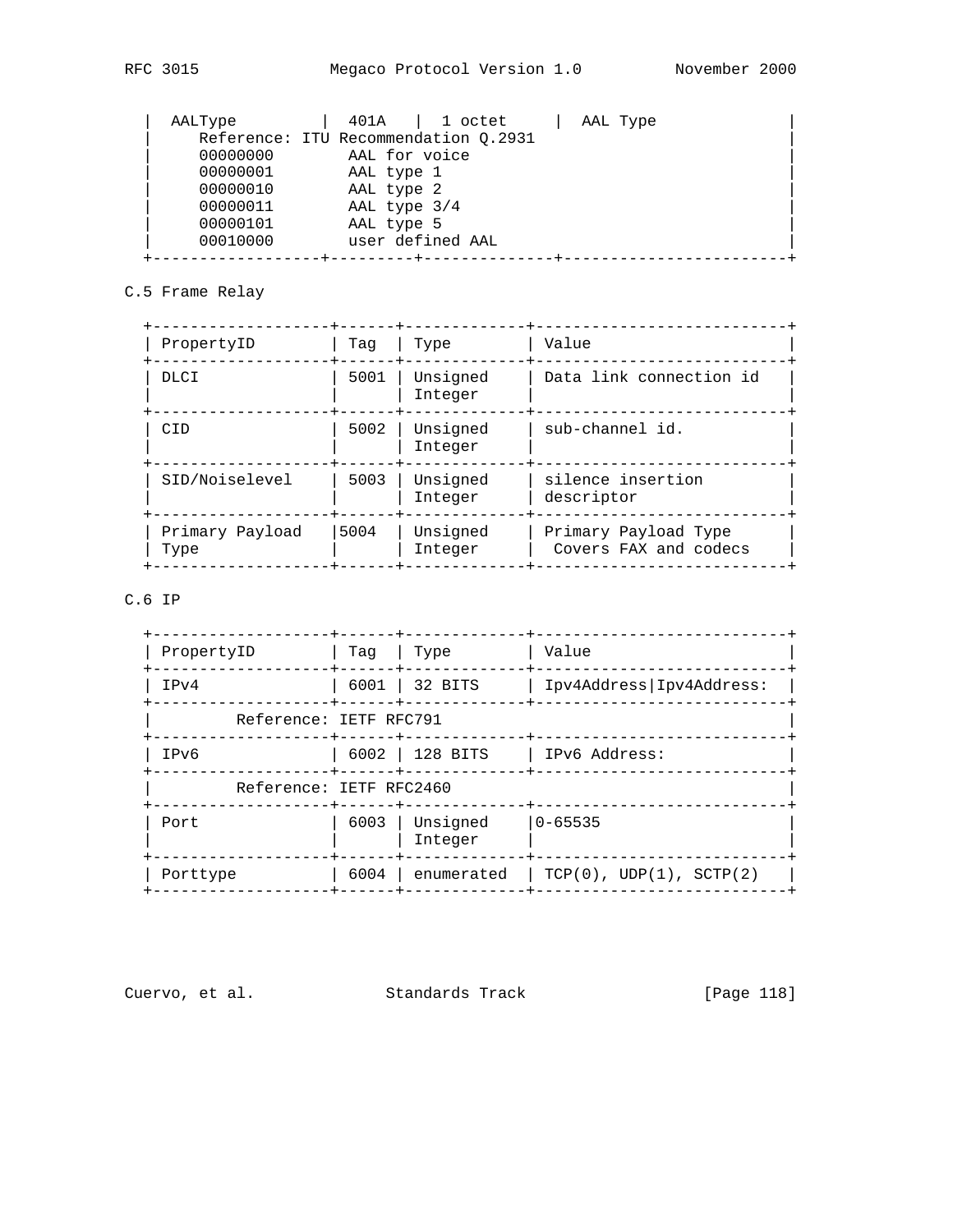C.7 ATM AAL2

| $PropertyID$ Tag n   Type                                                                                                         |      |                                                                                                                         | Value                                                   |  |  |  |
|-----------------------------------------------------------------------------------------------------------------------------------|------|-------------------------------------------------------------------------------------------------------------------------|---------------------------------------------------------|--|--|--|
| AESA                                                                                                                              | 7001 | 20 OCTETS<br>AAL2 service endpoint<br>address                                                                           |                                                         |  |  |  |
| <b>ESEA</b><br>NSEA                                                                                                               |      | as defined in Reference: ITU Recommendation Q.2630.1                                                                    |                                                         |  |  |  |
| <b>BIR</b>                                                                                                                        |      | $ See C.3 $ 4 OCTETS                                                                                                    | Served user<br>reference                                |  |  |  |
|                                                                                                                                   |      | as defined in Reference: ITU Recommendation Q.2630.1 SUGR                                                               |                                                         |  |  |  |
| ALC                                                                                                                               | 7002 | 12 OCTETS                                                                                                               | AAL2 link<br>characteristics                            |  |  |  |
| as defined in Reference: ITU Recommendation 0.2630.1<br>max/average CPS-SDU bitrate,<br>max/average CPS-SDU size                  |      |                                                                                                                         |                                                         |  |  |  |
| SSCS                                                                                                                              | 7003 | I.366.2:<br>audio (8 OCTETS)<br>multirate (3 OCTETS)<br>or I.366.1:<br>SAR-assured (14 OCTETS)/<br>unassured (7 OCTETS) | Service specific<br>convergence sublayer<br>information |  |  |  |
| as defined in Reference: $Q.2630.1$ and used in I.366.1 and I.366.2<br>I.366.2: audio/multirate<br>I.366.1: SAR-assured/unassured |      |                                                                                                                         |                                                         |  |  |  |
| <b>SUT</b>                                                                                                                        | 7004 | $1.254$ octets                                                                                                          | Served user transport<br>parameter                      |  |  |  |
| <b>TCI</b>                                                                                                                        | 7005 | as defined in Reference: ITU Recommendation 0.2630.1<br><b>BOOLEAN</b>                                                  | Test connection<br>indicator                            |  |  |  |
|                                                                                                                                   |      | as defined in Reference: ITU Recommendation                                                                             | 0.2630.1                                                |  |  |  |
| Timer CU                                                                                                                          | 7006 | 32 bit integer                                                                                                          | $Timer-CU:$                                             |  |  |  |
|                                                                                                                                   |      |                                                                                                                         |                                                         |  |  |  |

Cuervo, et al. Standards Track [Page 119]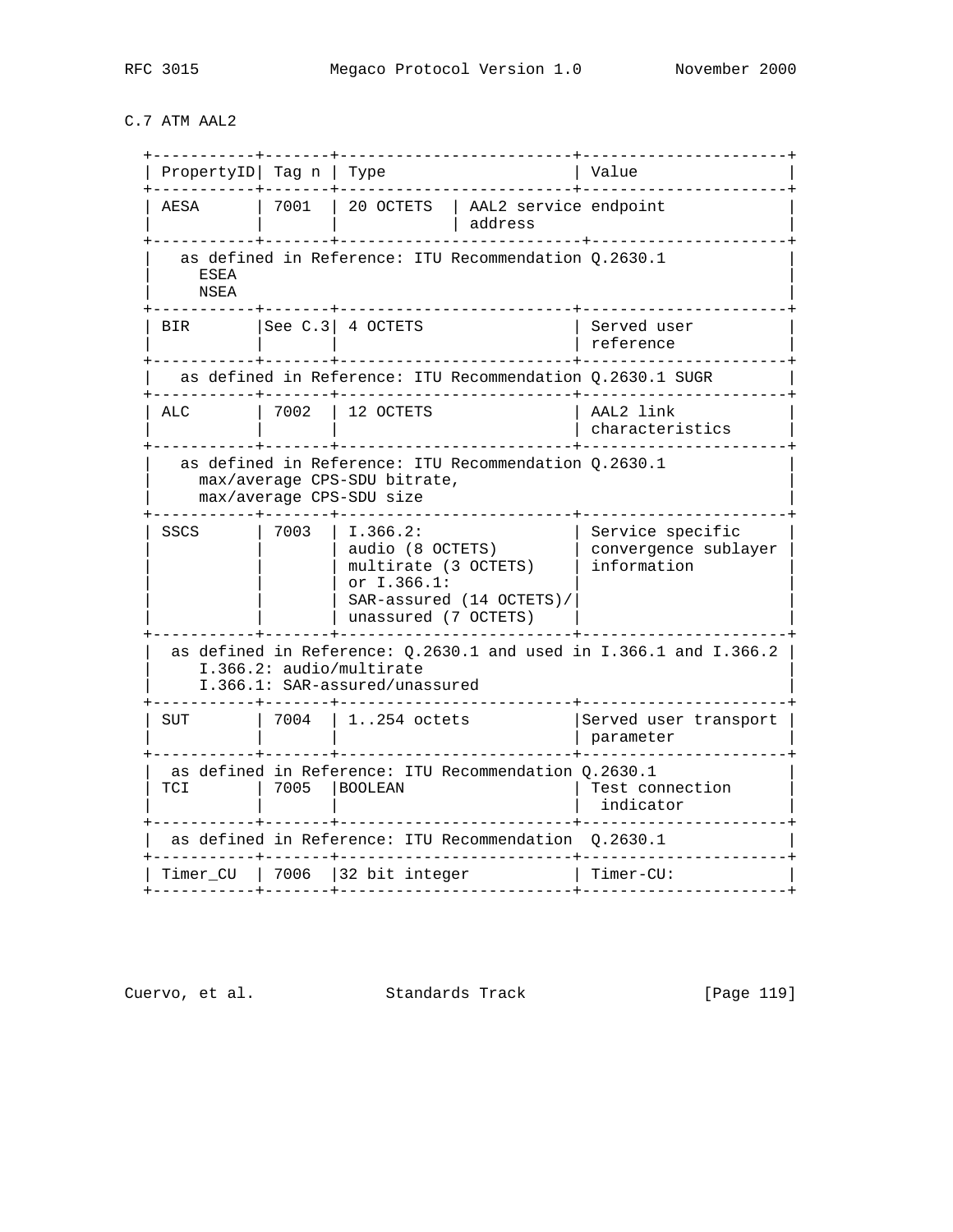| MaxCPSSDU   7007                                                                             |  | 8 bit integer | Maximum Common Part<br>Sublayer Service<br>Data Unit |  |  |  |  |
|----------------------------------------------------------------------------------------------|--|---------------|------------------------------------------------------|--|--|--|--|
| -------+-------------<br>----------+------+---<br>Ref.: rec. 0.2630.1<br>---------+------+-- |  |               |                                                      |  |  |  |  |
| CID                                                                                          |  | 7008   8 bits | subchannel id, 0-255                                 |  |  |  |  |
| ---------+------+-<br>Ref.: rec. I.363.2                                                     |  |               |                                                      |  |  |  |  |

C.8 ATM AAL1

| PropertyID                                                                                                                                                                                                         | Property Type<br>Taq                                                                                         |                                                                                                                                                                     | Value                                 |
|--------------------------------------------------------------------------------------------------------------------------------------------------------------------------------------------------------------------|--------------------------------------------------------------------------------------------------------------|---------------------------------------------------------------------------------------------------------------------------------------------------------------------|---------------------------------------|
| <b>BIR</b><br>Ref.: Recommendation Q.2941.1                                                                                                                                                                        | See<br>Table<br>C.3                                                                                          | 29 OCTETS                                                                                                                                                           | GIT (Generic<br>Identifier Transport) |
| AAL1ST<br>00000000<br>00000010 circuit transport<br>00000100<br>00000101                                                                                                                                           | 8001<br>Null                                                                                                 | 1 OCTET<br>Reference: ITU Recommendation Q.2931<br>00000001 voiceband signal transport on 64kbit/s<br>high-quality audio signal transport<br>video signal transport | AAL1 Subtype:                         |
| CBRR<br>00000001 64 kbit/s<br>00000100<br>00000101<br>00000110<br>00000111<br>00001000 97728 kbit/s<br>00010000 2048 kbit/s<br>00010001<br>00010010 34368 kbit/s<br>00010011 139264 kbit/s<br>01000000<br>01000001 | 1544 kbit/s<br>6312 kbit/s<br>$32064$ kbit/s<br>44736 kbit/s<br>8448 kbit/s<br>n x 64 kbit/s<br>n * 8 kbit/s | 8002   1 OCTET<br>Reference: ITU Recommendation Q.2931                                                                                                              | CBR Rate                              |

Cuervo, et al. Standards Track [Page 120]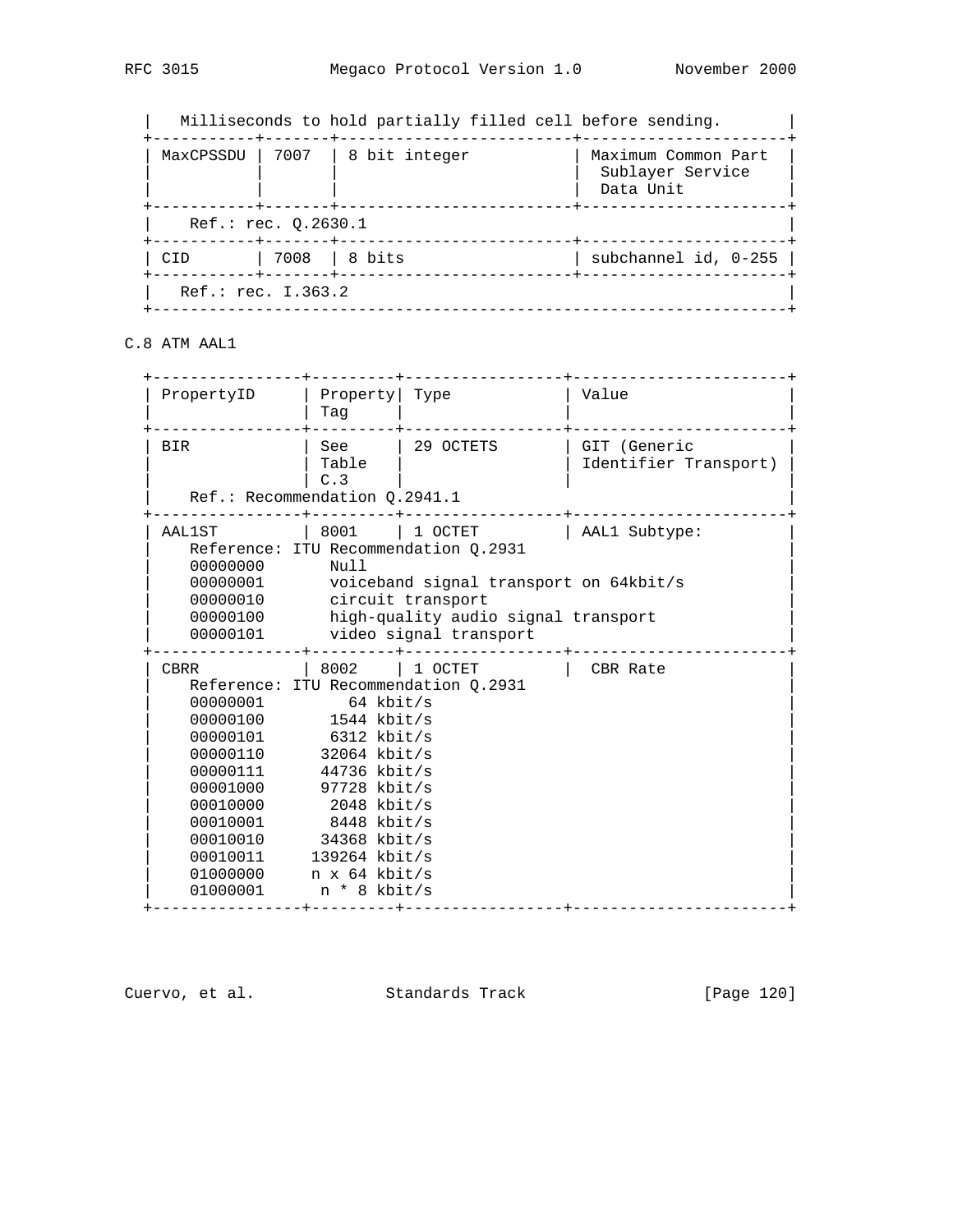| MULT                                             | See<br>Table<br>C.9                   | Reference: ITU Recommendation 0.2931                    | Multiplier, or n x<br>64k/8k/300          |
|--------------------------------------------------|---------------------------------------|---------------------------------------------------------|-------------------------------------------|
| SCRI<br>00000000<br>00000001<br>00000010         | 8003<br>NULL<br>SRTS<br>ACM           | 1 OCTECT<br>Reference: ITU Recommendation 0.2931        | Source Clock Frequency<br>Recovery Method |
| ECM<br>00000000<br>00000001 FEC-LOSS<br>00000010 | 8004<br>Null<br>FEC-DELAY             | 1 OCTECT<br>Reference: ITU Recommendation Q.2931        | Error Correction<br>Method                |
| SDTB                                             | 8005<br>Block size of SDT CBR service | 16 bit integer<br>Reference: ITU Recommendation I.363.1 | Structured Data<br>Transfer Blocksize     |
| PFCI<br>$1 - 47$                                 | 8006                                  | 8 bit integer<br>Reference: ITU Recommendation I.363.1  | Partially filled cells<br>identifier      |

## C.9 Bearer Capabilities

 The table entries referencing ITU-T Recommendation Q.931 refer to the encoding in the bearer capability information element of Q.931, not to the low layer information element.

| PropertyID                          | Property Type<br>Taq |                                     | Value                                      |
|-------------------------------------|----------------------|-------------------------------------|--------------------------------------------|
| TMR                                 | 9001                 | 1 OCTET                             | Transmission Medium<br>Requirement (0.763) |
|                                     |                      | Reference: ITU Recommendation 0.763 |                                            |
| Bit 8 7 6 5 4 3 2 1                 |                      |                                     |                                            |
| $00000000 -$ speech                 |                      |                                     |                                            |
| $00000001 - space$                  |                      |                                     |                                            |
| $00000010 - 64$ kbit/s unrestricted |                      |                                     |                                            |
| $00000011 - 3.1$ kHz audio          |                      |                                     |                                            |

| Cuervo, et al. | Standards Track | [Page 121] |  |
|----------------|-----------------|------------|--|
|                |                 |            |  |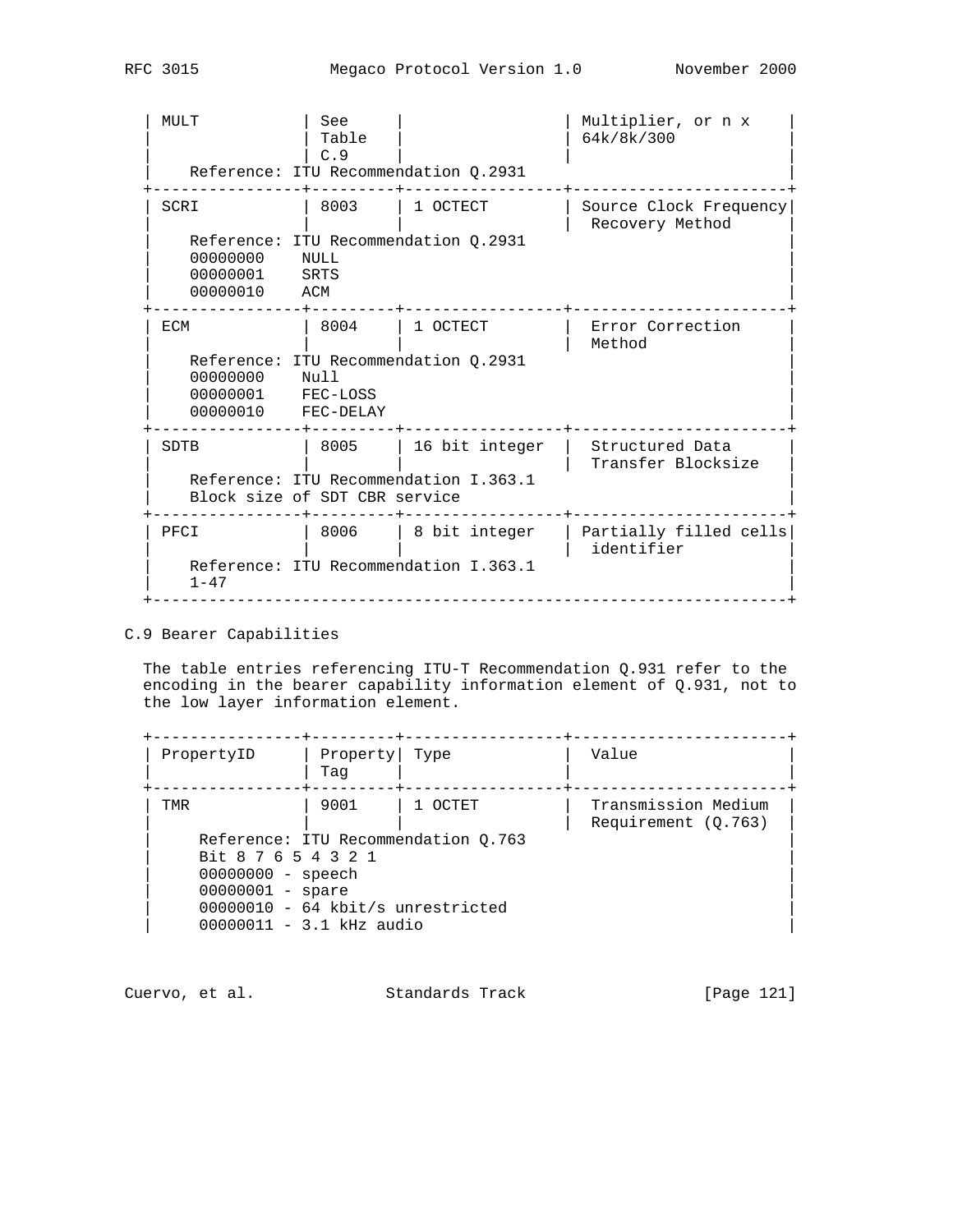| 00000100 - reserved for alternate speech (service 2)/64 kbit/s | unrestricted (service 1) 00000101 - reserved for alternate 64 kbit/s unrestricted | (service 1)/speech (service 2) | | 00000110 - 64 kbit/s preferred | 00000111 - 2 x 64 kbit/s unrestricted | 00001000 - 384 kbit/s unrestricted | | 00001001 - 1536 kbit/s unrestricted | | 00001010 - 1920 kbit/s unrestricted | | 00001011 through 00001111- spare | | 00010000 - 3 x 64 kbit/s unrestricted | 00010001 - 4 x 64 kbit/s unrestricted | 00010010 - 5 x 64 kbit/s unrestricted | 00010011 spare | 00010100 - 7 x 64 kbit/s unrestricted | | 00010101 - 8 x 64 kbit/s unrestricted | 00010110 - 9 x 64 kbit/s unrestricted | 00010111 - 10 x 64 kbit/s unrestricted | | 00011000 - 11 x 64 kbit/s unrestricted | | 00011001 - 12 x 64 kbit/s unrestricted | | 00011010 - 13 x 64 kbit/s unrestricted |  $00011011 - 14 \times 64$  kbit/s unrestricted | 00011100 - 15 x 64 kbit/s unrestricted | 00011101 - 16 x 64 kbit/s unrestricted 00011110 - 17 x 64 kbit/s unrestricted 00011111 - 18 x 64 kbit/s unrestricted 00100000 - 19 x 64 kbit/s unrestricted | 00100001 - 20 x 64 kbit/s unrestricted | | 00100010 - 21 x 64 kbit/s unrestricted | 00100011 - 22 x 64 kbit/s unrestricted | 00100100 - 23x 64 kbit/s unrestricted | 00100101 - spare | 00100110 - 25 x 64 kbit/s unrestricted |  $00100111 - 26 \times 64$  kbit/s unrestricted | 00101000 - 27 x 64 kbit/s unrestricted |  $00101001 - 28 \times 64$  kbit/s unrestricted | 00101010 - 29 x 64 kbit/s unrestricted | 00101011 through 11111111 Spare +----------------+---------+-----------------+-----------------------+ | TMRSR | 9002 | 1 OCTET | Transmission Medium | | | | | | | | | | | | | | | | Requirement Subrate | 0 - unspecified  $1 - 8$ kbit/s  $2 - 16kbit/s$  $3 - 32kbit/s$ +----------------+---------+-----------------+-----------------------+

Cuervo, et al. Standards Track [Page 122]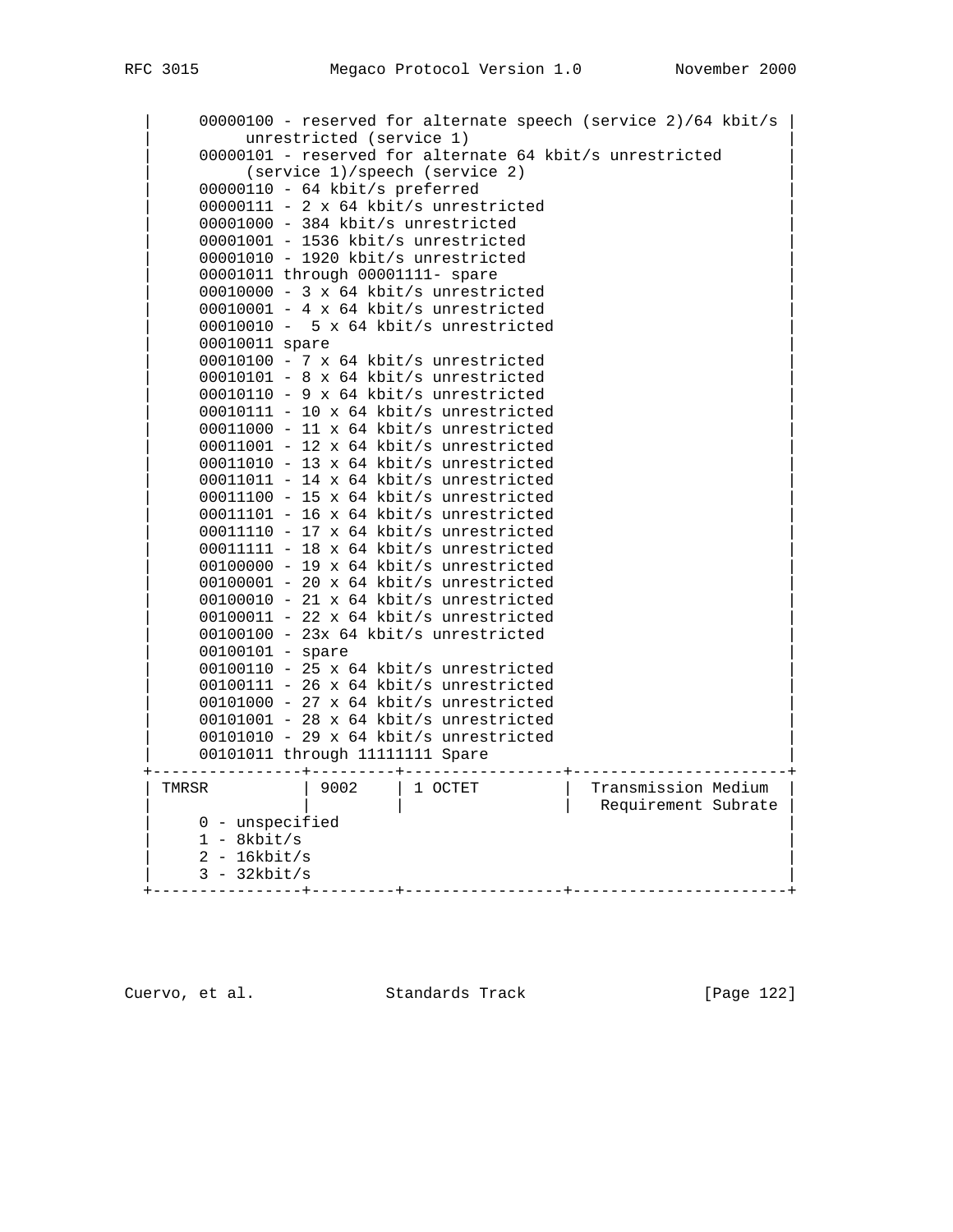```
 | Contcheck | 9003 | BOOLEAN | Continuity Check |
 | Reference: ITU Recommendation Q.763 |
      0 - Not required on this circuit
      1 - Required on this circuit
    +----------------+---------+-----------------+-----------------------+
| ITC | 9004 | 5 BITS | Information Transfer |
 | | | | Capability |
      Reference: ITU Recommendation Q.763
       | Bits 5 4 3 2 1 |
      00000 - Speech
      01000 - Unrestricted digital information
      01001 - Restricted digital information
       | 10000 - 3.1 kHz audio |
      10001 - Unrestricted digital information with
               tones/announcements
       | 11000 - Video |
     All other values are reserved.
  +----------------+---------+-----------------+-----------------------+
   TransMode | 9005 | 2 BITS | Transfer Mode
     Reference: ITU Recommendation Q.931
 | Bit 2 1 |
      00 - Circuit mode
     10 - Packet mode
      +----------------+---------+-----------------+-----------------------+
| TransRate | 9006 | 5 BITS | Transfer Rate | \vert| Reference: ITU Recommendation Q.931 | Reference: ITU Recommendation Q.931
      | Bit 5 4 3 2 1 |
     00000 - This code shall be used for packet mode calls
     10000 - 64 kbit/s
      | 10001 - 2 x 64 kbit/s |
      | 10011 -384 kbit/s |
      | 10101 -1536 kbit/s |
      | 10111 -1920 kbit/s |
    11000 - Multirate (64 kbit/s base rate)
  +----------------+---------+-----------------+-----------------------+
| MULT           | 9007     | 7 BITS         | Rate Multiplier     |
| Reference: ITU Recommendation Q.931 | Reference: ITU Recommendation Q.931
    Any value from 2 to n (maximum number of B-channels)
   +----------------+---------+-----------------+-----------------------+
```
Cuervo, et al. Standards Track [Page 123]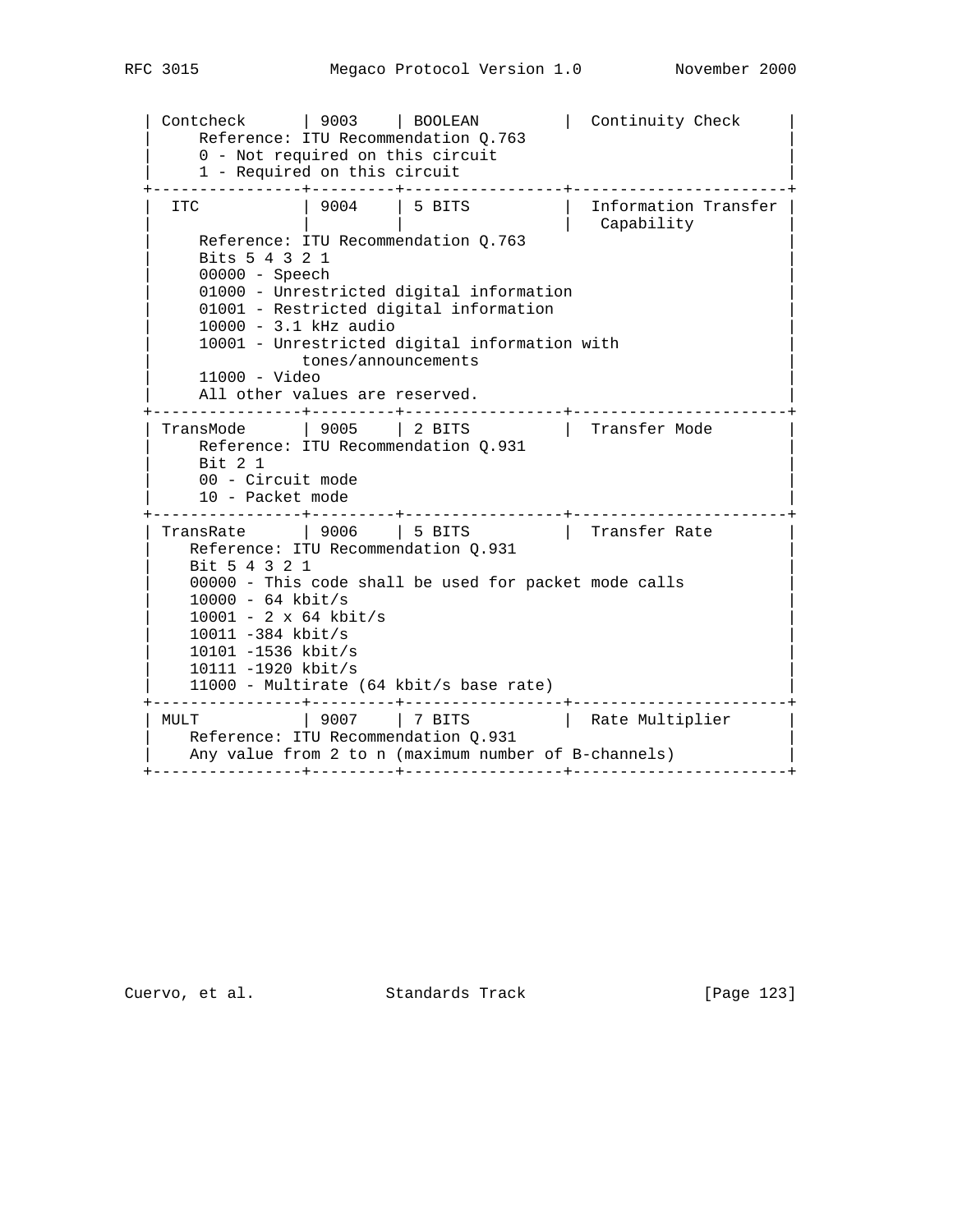| USI | 9008 | 5 BITS | User Information Layer |

 | | | | 1 Protocol | Reference: ITU Recommendation Q.931 | Bits 5 4 3 2 1 |  $00001$  - CCITT standardized rate adaption V.110 and X.30. 00010 - Recommendation G.711 u-law 00011 - Recommendation G.711 A-law 00100 - Recommendation G.721 32 kbit/s ADPCM and Recommendation  $\blacksquare$   $\blacksquare$   $\blacksquare$   $\blacksquare$   $\blacksquare$   $\blacksquare$   $\blacksquare$   $\blacksquare$   $\blacksquare$   $\blacksquare$   $\blacksquare$   $\blacksquare$   $\blacksquare$   $\blacksquare$   $\blacksquare$   $\blacksquare$   $\blacksquare$   $\blacksquare$   $\blacksquare$   $\blacksquare$   $\blacksquare$   $\blacksquare$   $\blacksquare$   $\blacksquare$   $\blacksquare$   $\blacksquare$   $\blacksquare$   $\blacksquare$   $\blacksquare$   $\blacksquare$   $\blacksquare$   $\blacks$ 00101 - Recommendations H.221 and H.242 00110 - Recommendations H.223 and H.245 00111 - Non-ITU-T standardized rate adaption. 01000 - ITU-T standardized rate adaption V.120. 01001 - CCITT standardized rate adaption X.31 HDLC flag stuffing. All other values are reserved. +----------------+---------+-----------------+-----------------------+ | syncasync | 9009 | BOOLEAN | Synchronous/ | | | | | | Asynchronous | | Reference: ITU Recommendation Q.931 | Reference: ITU Recommendation Q.931 0 - Synchronous data 1 - Asynchronous data +----------------+---------+-----------------+-----------------------+ | negotiation | 900A | BOOLEAN | Negotiation Reference: ITU Recommendation Q.931 0 - In-band negotiation possible 1 - In-band negotiation not possible +----------------+---------+-----------------+-----------------------+ +----------------+---------+-----------------+-----------------------+ | Userrate | 900B | 5 BITS | User Rate | Reference: ITU Recommendation Q.931 | Bits 5 4 3 2 1 |  $00000$  - Rate is indicated by E-bits specified in Recommendation I.460 or may be negotiated in-band  $00001 - 0.6$  kbit/s Recommendations V.6 and X.1 00010 - 1.2 kbit/s Recommendation V.6  $00011 - 2.4$  kbit/s Recommendations V.6 and X.1 00100 - 3.6 kbit/s Recommendation V.6  $00101 - 4.8$  kbit/s Recommendations V.6 and X.1 00110 - 7.2 kbit/s Recommendation V.6 00111 - 8 kbit/s Recommendation I.460  $01000 - 9.6$  kbit/s Recommendations V.6 and X.1 01001 - 14.4 kbit/s Recommendation V.6 01010 - 16 kbit/s Recommendation I.460 01011 - 19.2 kbit/s Recommendation V.6 01100 - 32 kbit/s Recommendation I.460 01101 - 38.4 kbit/s Recommendation V.110

Cuervo, et al. Standards Track [Page 124]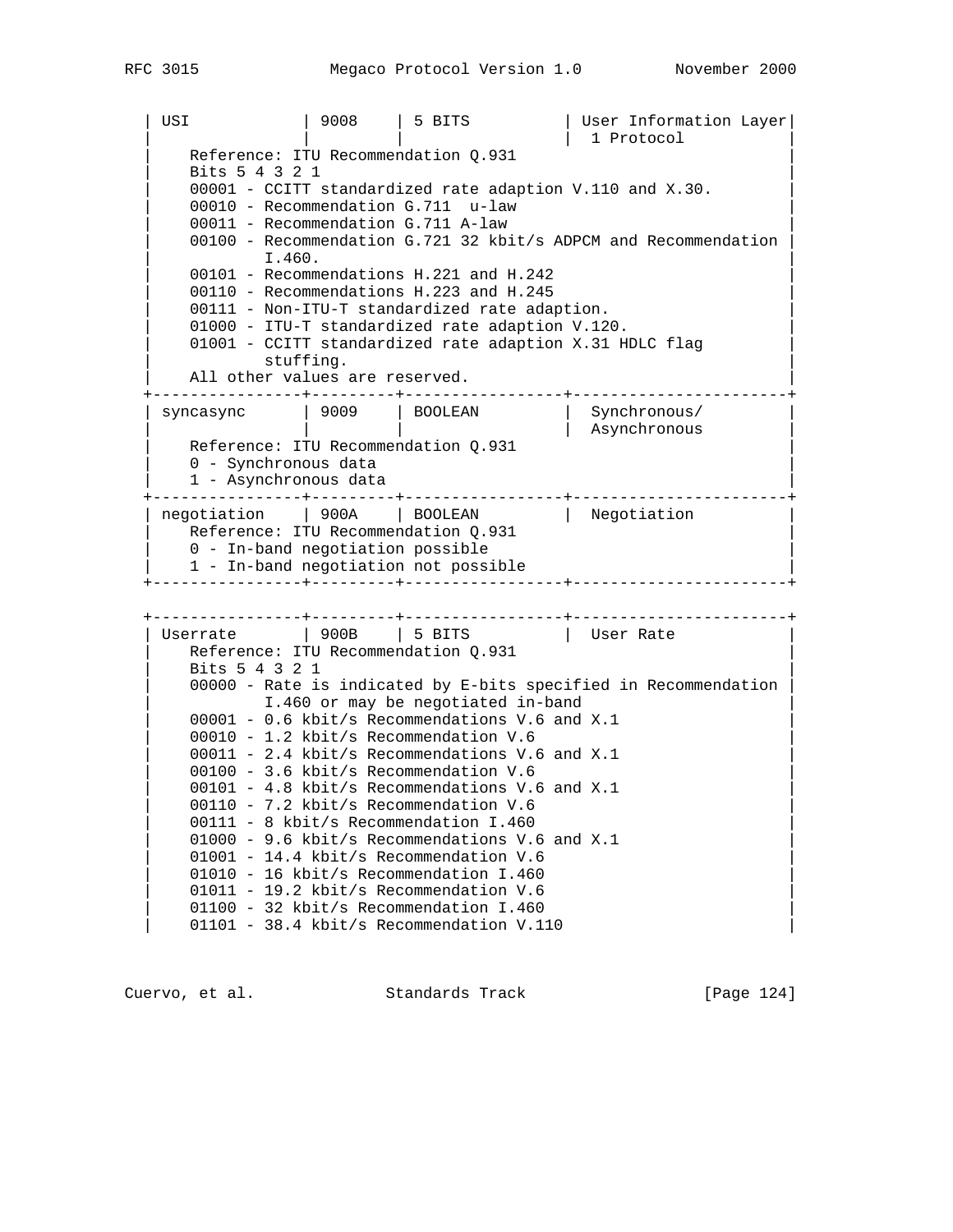01110 - 48 kbit/s Recommendations V.6 and X.1 01111 - 56 kbit/s Recommendation V.6 | 10010 - 57.6 kbit/s Recommendation V.14 extended |  $10011 - 28.8$  kbit/s Recommendation V.110 | 10100 - 24 kbit/s Recommendation V.110 | | 10101 - 0.1345 kbit/s Recommendation X.1 | | 10110 - 0.100 kbit/s Recommendation X.1 |  $10111 - 0.075/1.2$  kbit/s Recommendations V.6 and X.1  $11000 - 1.2/0.075$  kbit/s Recommendations V.6 and X.1  $11001 - 0.050$  kbit/s Recommendations V.6 and X.1  $11010 - 0.075$  kbit/s Recommendations V.6 and X.1  $11011 - 0.110$  kbit/s Recommendations V.6 and X.1 11100 -  $0.150$  kbit/s Recommendations V.6 and X.1  $11101 - 0.200$  kbit/s Recommendations V.6 and X.1  $11110 - 0.300$  kbit/s Recommendations V.6 and X.1 11111 - 12 kbit/s Recommendation  $V.6$ All other values are reserved. +----------------+---------+-----------------+-----------------------+ | INTRATE | 900C | 2 BITS | Intermediate Rate | | Reference: ITU Recommendation Q.931 | Reference: ITU Recommendation Q.931 | Bit 2 1 | 00 - Not used  $01 - 8$  kbit/s | 10 - 16 kbit/s | 11 - 32 kbit/s +----------------+---------+-----------------+-----------------------+ | nictx | 900D | BOOLEAN | Network Independent | | Clock (NIC) on | transmission Reference: ITU Recommendation Q.931 | 0 - Not required to send data with network independent clock | 1 - Required to send data with network independent clock +----------------+---------+-----------------+-----------------------+ | nicrx | 900E | BOOLEAN | Network independent | | clock (NIC) on | reception Reference: ITU Recommendation Q.931 0 - Cannot accept data with network independent clock (i.e. sender does not support this optional procedure) 1 - Can accept data with network independent clock (i.e. sender does support this optional procedure) +----------------+---------+-----------------+-----------------------+ | flowconttx | 900F | BOOLEAN | Flow Control on | | | | | transmission (Tx) | Reference: ITU Recommendation Q.931 | 0 - Not required to send data with flow control mechanism | | 1 - Required to send data with flow control mechanism | +----------------+---------+-----------------+-----------------------+

Cuervo, et al. Standards Track [Page 125]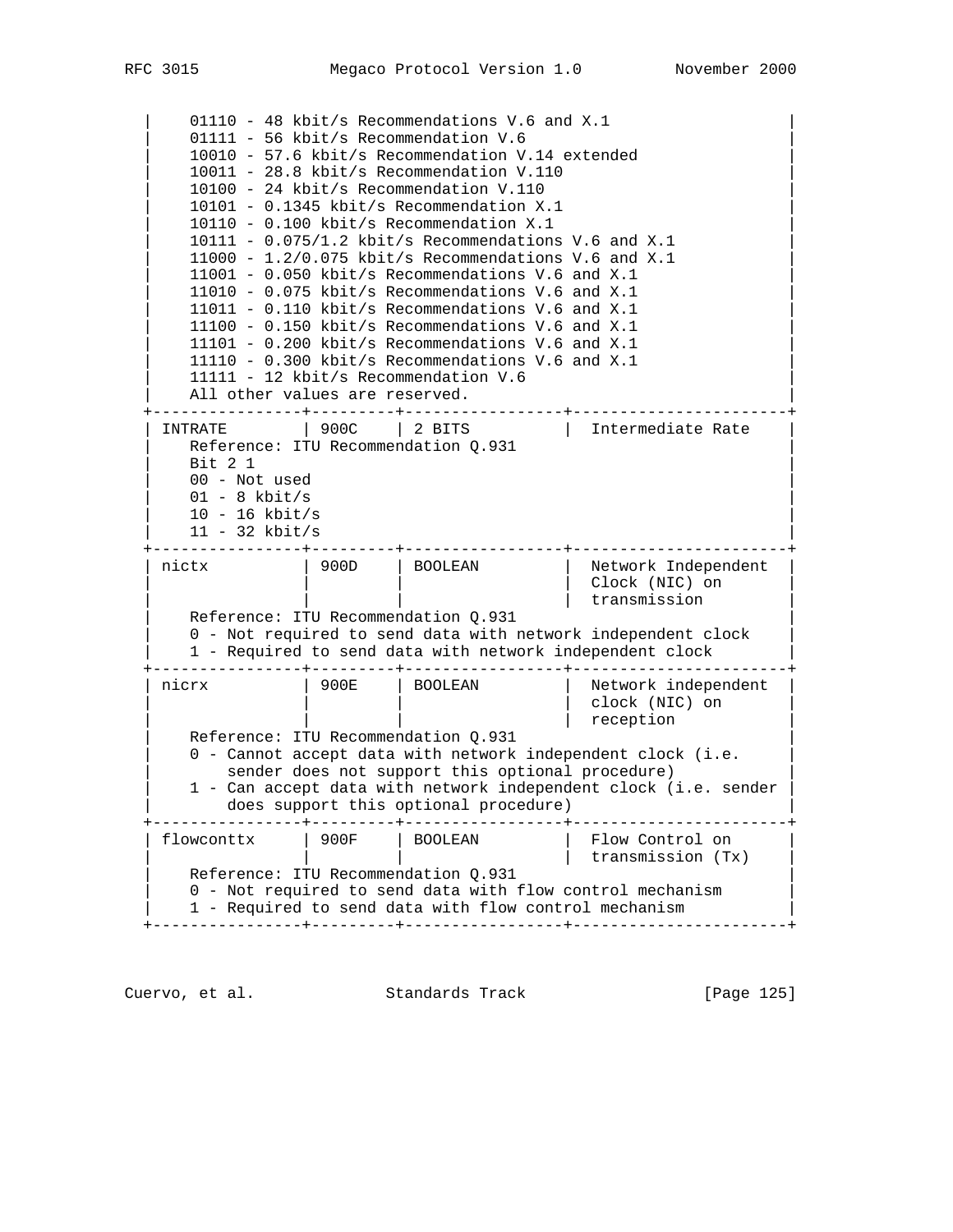| flowcontrx | 9010 | BOOLEAN | Flow control on | | | | | reception (Rx) | | Reference: ITU Recommendation Q.931 | Reference: ITU Recommendation Q.931  $0$  - Cannot accept data with flow control mechanism (i.e. sender does not support this optional procedure) | 1 - Can accept data with flow control mechanism (i.e. sender | does support this optional procedure) +----------------+---------+-----------------+-----------------------+ | rateadapthdr | 9011 | BOOLEAN | Rate adaption | | | | | header/no header | | Reference: ITU Recommendation Q.931 | Reference: ITU Recommendation Q.931 | 0 - Rate adaption header not included | 1 - Rate adaption header included +----------------+---------+-----------------+-----------------------+ | multiframe | 9012 | BOOLEAN | Multiple frame | | | | | establishment support| | | | | in data link | | Reference: ITU Recommendation Q.931 | Reference: ITU Recommendation Q.931 0 - Multiple frame establishment not supported. Only UI frames allowed. 1 - Multiple frame establishment supported +----------------+---------+-----------------+-----------------------+ OPMODE | 9013 | BOOLEAN | Mode of operation Reference: ITU Recommendation Q.931 0 Bit transparent mode of operation 1 Protocol sensitive mode of operation +----------------+---------+-----------------+-----------------------+ | llidnegot | 9014 | BOOLEAN | Logical link | | | | | | | | | | | | | identifier negotiation| | Reference: ITU Recommendation Q.931 | Reference: ITU Recommendation Q.931  $0$  Default, LLI = 256 only 1 Full protocol negotiation +----------------+---------+-----------------+-----------------------+ | assign | 9015 | BOOLEAN | Assignor/assignee | | Reference: ITU Recommendation Q.931 | Reference: ITU Recommendation Q.931 0 Message originator is "Default assignee" 1 Message originator is "Assignor only" +----------------+---------+-----------------+-----------------------+ | inbandneg | 9016 | BOOLEAN | In-band/out-band | | | | | negotiation | | Reference: ITU Recommendation Q.931 | Reference: ITU Recommendation Q.931 | 0- Negotiation is done with USER INFORMATION messages on a temporary signalling connection | 1- Negotiation is done in-band using logical link zero | +----------------+---------+-----------------+-----------------------+

Cuervo, et al. Standards Track [Page 126]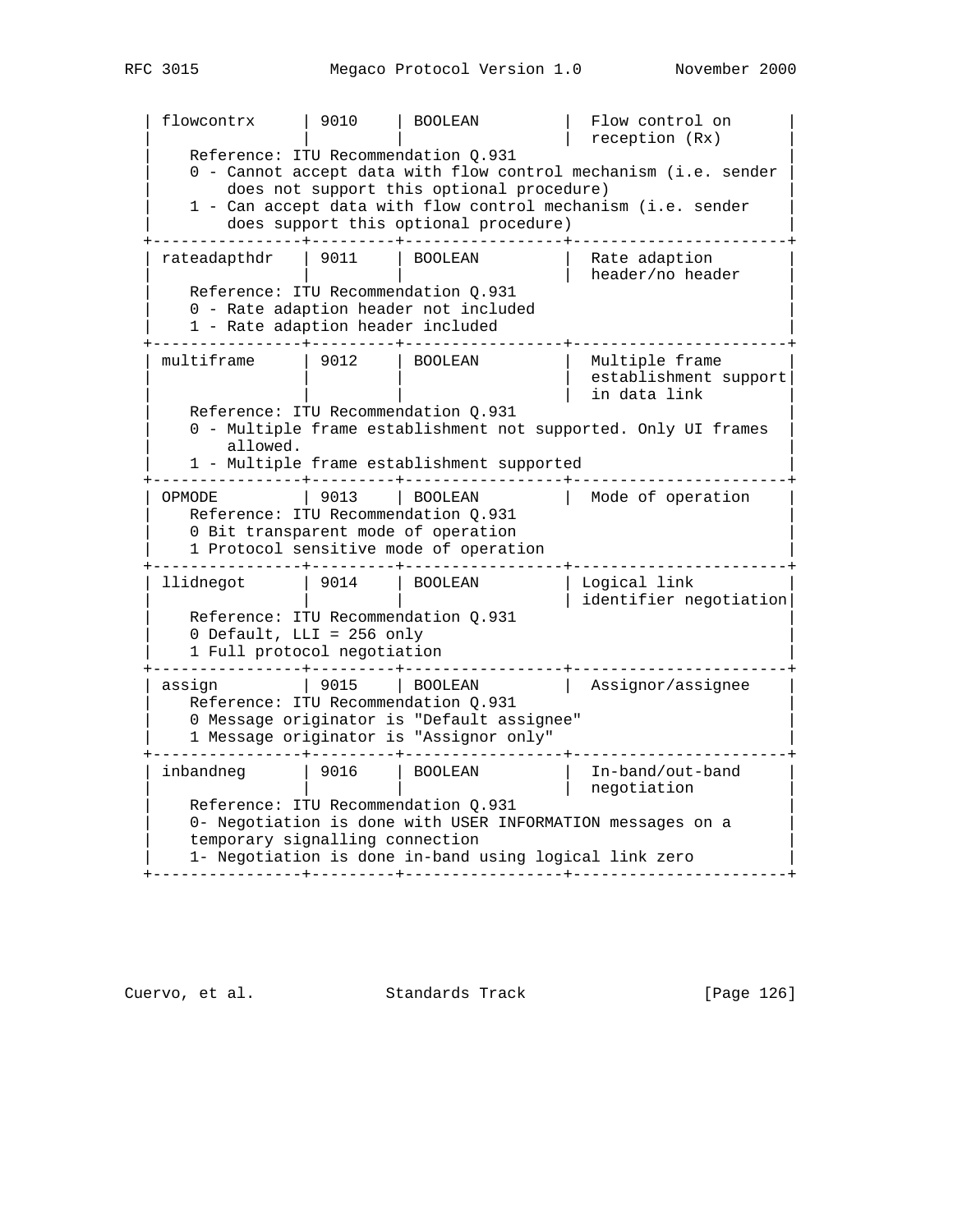| stopbits | 9017 | 2 BITS | Number of stop bits | | Reference: ITU Recommendation Q.931 | Reference: ITU Recommendation Q.931 | Bits 2 1 | 00 - Not used 01 - 1 bit  $10 - 1.5$  bits 11 - 2 bits +----------------+---------+-----------------+-----------------------+ databits | 9018 | 2 BIT | Number of data bits | excluding parity Bit | if present Reference: ITU Recommendation Q.931 Bit 2 1 00 - Not used  $01 - 5$  bits  $10 - 7$  bits | 11 - 8 bits | +----------------+---------+-----------------+-----------------------+ | parity | 9019 | 3 BIT | Parity information | | Reference: ITU Recommendation Q.931 | Reference: ITU Recommendation Q.931 Bit 3 2 1 | 000 - Odd | 010 - Even  $011$  - None | 100 - Forced to 0 |  $101$  - Forced to  $1$ All other values are reserved. +----------------+---------+-----------------+-----------------------+ | duplexmode | 901A | BOOLEAN | Mode duplex | | Reference: ITU Recommendation Q.931 | Reference: ITU Recommendation Q.931 0 - Half duplex 1 - Full duplex +----------------+---------+-----------------+-----------------------+ | modem | 901B | 6 BIT | Modem Type | | Reference: ITU Recommendation Q.931 | Reference: ITU Recommendation Q.931 Bits 6 5 4 3 2 1 00000 through 000101 National Use 010001 - Recommendation V.21 010010 - Recommendation V.22 010011 - Recommendation V.22 bis 010100 - Recommendation V.23 010101 - Recommendation V.26 011001 - Recommendation V.26 bis 010111 - Recommendation V.26 ter 011000 - Recommendation V.27 011001 - Recommendation V.27 bis 011010 - Recommendation V.27 ter 011011 - Recommendation V.29

Cuervo, et al. Standards Track [Page 127]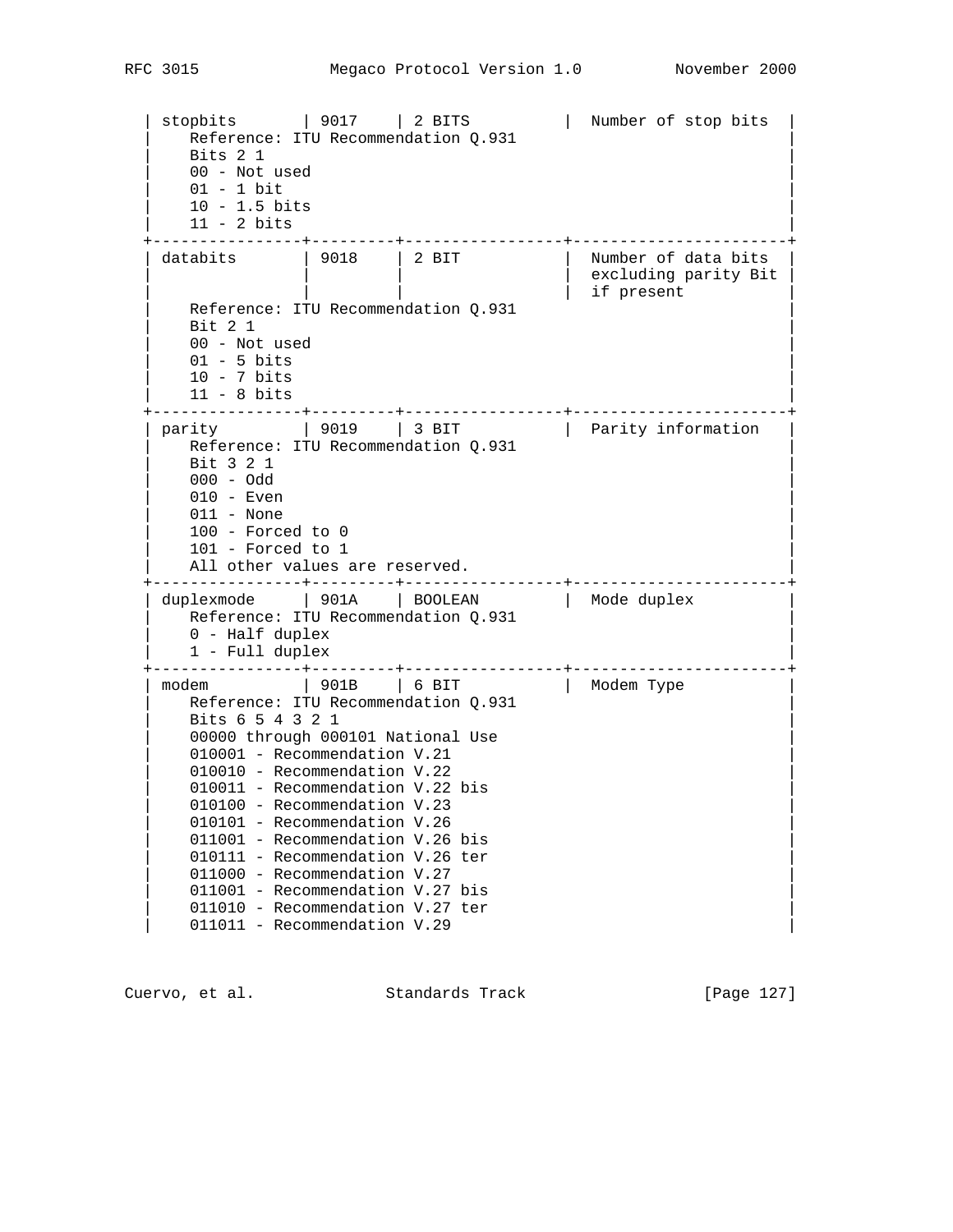011101 - Recommendation V.32 011110 - Recommendation V.34 | 100000 through 101111 National Use | 110000 through 111111 User Specified +----------------+---------+-----------------+-----------------------+ | layer2prot | 901C 5 BIT | User information layer | | | 2 protocol | Reference: ITU Recommendation Q.931 | Bit 5 4 3 2 1 | | 00010 - Recommendation Q.921/I.441 [3] | 00110 - Recommendation X.25 [5], link layer 01100 - LAN logical link control (ISO/IEC 8802-2) All other values are reserved. +----------------+---------+-----------------+-----------------------+ | layer3prot | 901D | 5 BIT | User information layer | | | | 3 protocol |  $\parallel$   $\parallel$   $\parallel$  3 protocol<br>Reference: ITU Recommendation Q.931 | Bit 5 4 3 2 1 | 00010 - Recommendation Q.931/I.451 00110 - Recommendation X.25, packet layer 01011 - ISO/IEC TR 9577 (Protocol identification in the network  $\lceil \log(r) \rceil$ All other values are reserved. +----------------+---------+-----------------+-----------------------+ | addlayer3prot | 901E | OCTET | Additional User | | | | | | | | | | | | Information layer 3 | | | | | protocol | | | | Bits 4321 | 1100 1100 - Internet Protocol (RFC 791) (ISO/IEC TR 9577) | | 1100 1111 - Point-to-point Protocol (RFC 1661) | +----------------+---------+-----------------+-----------------------+ | DialledN | 901F | 30 OCTETS | Dialled Number +----------------+---------+-----------------+-----------------------+ | DiallingN | 9020 | 30 OCTETS | Dialling Number | +----------------+---------+-----------------+-----------------------+ | ECHOCI | 9021 | Enumeration | Echo Control | | | | | Information | | echo canceler off (0), incoming echo canceler on (1), outgoing | echo canceler on (2), incoming and outgoing echo canceler on (3) +----------------+---------+-----------------+-----------------------+ | NCI | 9022 | 1 OCTET | Nature of Connection | | | | | Indicators | Reference: ITU Recommendation Q.763 | Bits 8 7 6 5 4 3 2 1 | | | Bits 2 1 Satellite Indicator 0 0 no satellite circuit in the connection

Cuervo, et al. Standards Track [Page 128]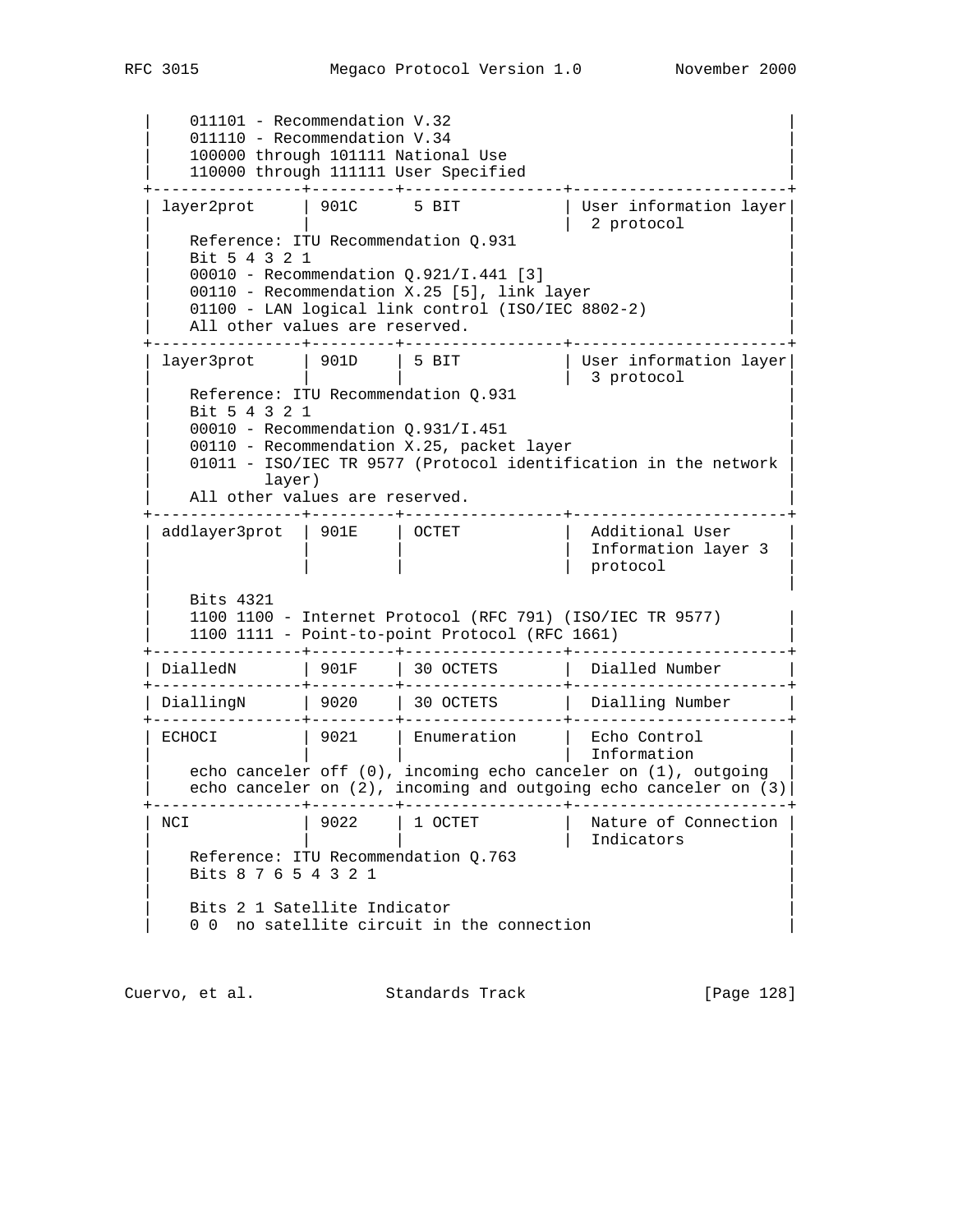0 1 one satellite circuit in the connection | 1 0 two satellite circuits in the connection | | 1 1 spare | | Bits 4 3 Continuity check indicator 0 0 continuity check not required 0 1 continuity check required on this circuit 1 0 continuity check performed on a previous circuit 1 1 spare | | Bits 5 Echo control device indicator 0 outgoing echo control device not included 1 outgoing echo control device included | | Bits 8 7 6 Spare

+--------------------------------------------------------------------+

C.10 AAL5 Properties

 +----------------+---------+-----------------+-----------------------+ | PropertyID | Property| Type | Value | | | Tag | | | +----------------+---------+-----------------+-----------------------+ | FMSDU | A001 | 32 bit integer | Forward Maximum CPCS-| | | | | SDU Size: | | Reference: ITU Recommendation Q.2931 | Reference: ITU Recommendation Q.2931 Maximum CPCS-SDU size sent in the direction from the calling user to the called user. +----------------+---------+-----------------+-----------------------+ | BMSDU | A002 | 32 bit integer | Backwards Maximum | | CPCS-SDU Size Reference: ITU Recommendation Q.2931 Maximum CPCS-SDU size sent in the direction from the called user to the calling user. +----------------+---------+-----------------+-----------------------+ | SSCS | See | See table C.7 | See table C.7 | | table | | | | | C.7 | | | Additional values: | VPI/VCI | +--------------------------------------------------------------------+

Cuervo, et al. Standards Track [Page 129]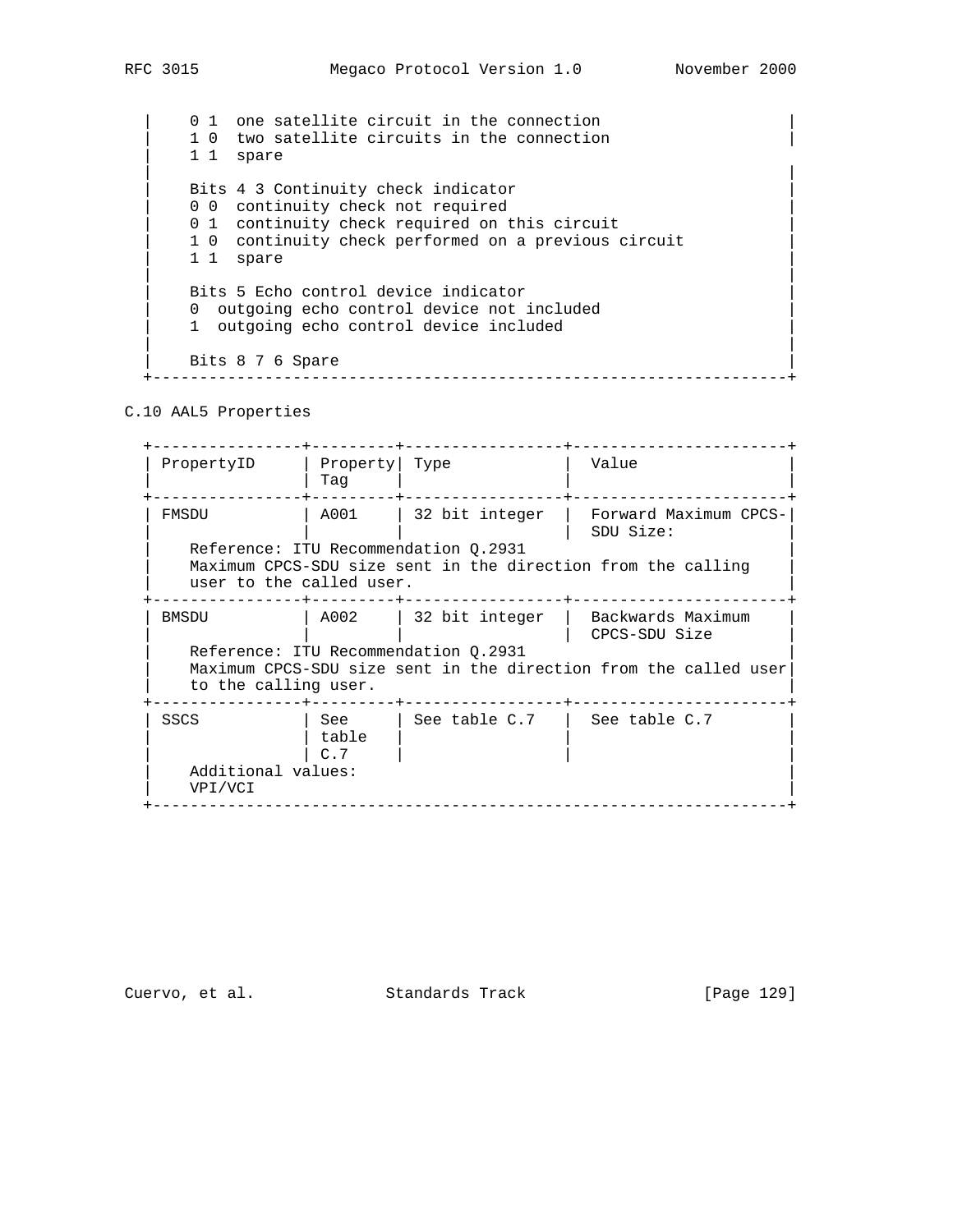## C.11 SDP Equivalents

| PropertyID                                                              | Property<br>Tag   | Type   | Value                           |
|-------------------------------------------------------------------------|-------------------|--------|---------------------------------|
| SDP V                                                                   | <b>B001</b>       | STRING | Protocol Version                |
| SDP 0                                                                   | B002              | STRING | Owner/creator and<br>session ID |
| $SDP_S$                                                                 | <b>B003</b>       | STRING | Sesson name                     |
| SDP I                                                                   | <b>B004</b>       | STRING | Session identifier              |
| $SDP_U$                                                                 | <b>B005</b>       | STRING | URI of descriptor               |
| $\texttt{SDC\_E}$                                                       | <b>B006</b>       | STRING | email address                   |
| SDP P                                                                   | <b>B007</b>       | STRING | phone number                    |
| $SDP_C$                                                                 | <b>B008</b>       | STRING | Connection information          |
| SDP B                                                                   | B009              | STRING | Bandwidth Information           |
| SDP Z                                                                   | B00A              | STRING | time zone adjustment            |
| SDP K                                                                   | B00B              | STRING | Encryption Key                  |
| SDP A                                                                   | B <sub>0</sub> 0C | STRING | Zero or more session            |
| SDP T                                                                   | B00D              | STRING | Active Session Time             |
| $SDP_R$                                                                 | B00E              | STRING | Zero or more repeat             |
| Reference in all cases: IETF RFC2327, "Session Description<br>Protocol" |                   |        |                                 |

Cuervo, et al. Standards Track [Page 130]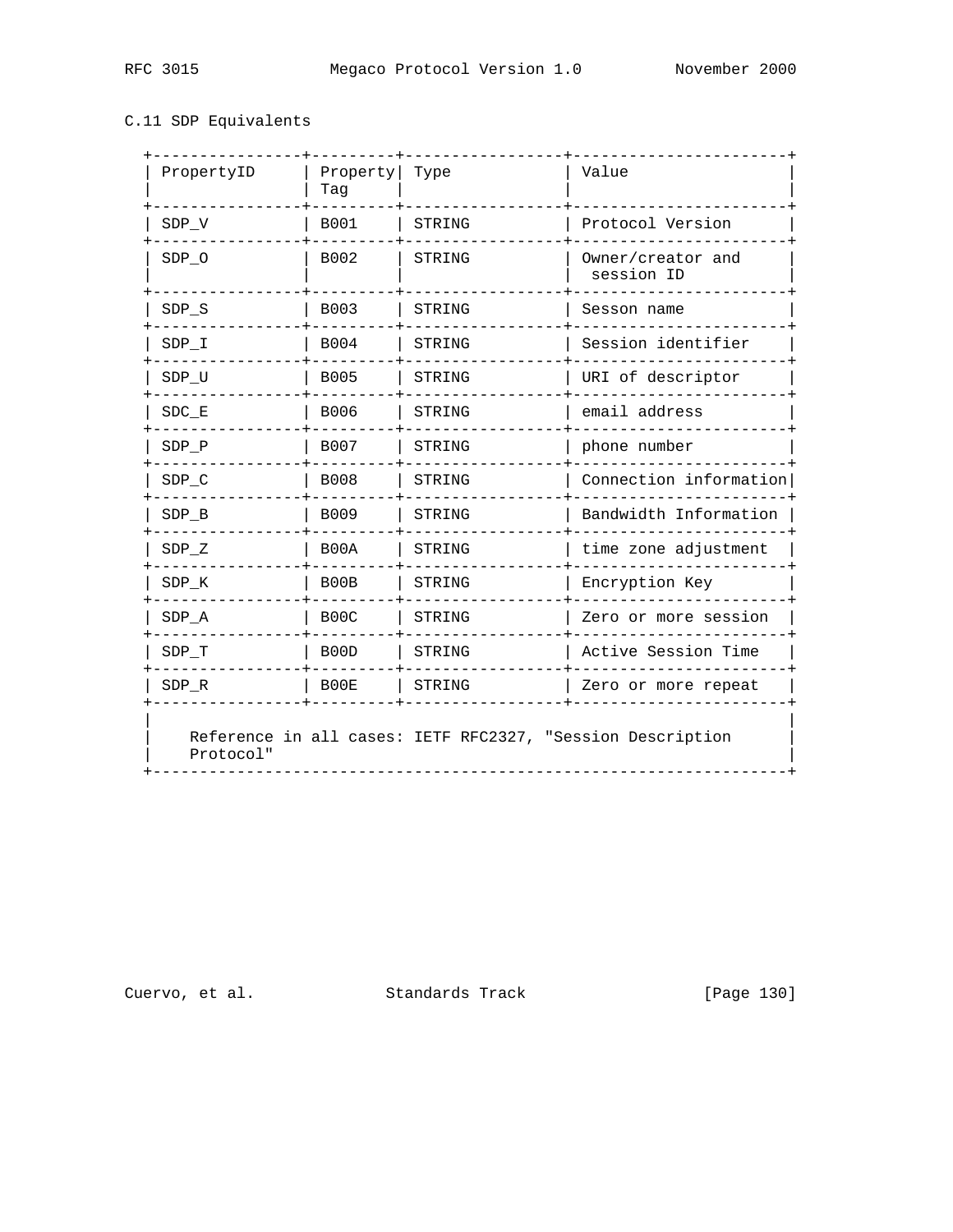C.12 H.245

| PropertyID     | Property   Type<br>Taq |                                                    | Value                                                         |
|----------------|------------------------|----------------------------------------------------|---------------------------------------------------------------|
| <b>OLC</b>     | C001                   | octet string                                       | The value of H.245<br>OpenLogicalChannel<br>structure.        |
| OLCack         | C <sub>002</sub>       | octet string                                       | The value of H.245<br>OpenLogicalChannelAck<br>structure.     |
| $OL$ $CCD$ $f$ | C <sub>003</sub>       | octet string                                       | The value of H.245<br>OpenLogicalChannelConfirm<br>structure. |
| OLCrej         | C <sub>004</sub>       | octet string                                       | The value of H.245<br>OpenLogicalChannelReject<br>structure.  |
| <b>CLC</b>     | C005                   | octet string                                       | The value of H.245<br>CloseLogicalChannel<br>structure.       |
| CLCack         | C006                   | octet string                                       | The value of H.245<br>CloseLogicalChannelAck<br>structure.    |
|                |                        | Reference in all cases: ITU-T Recommendation H.245 |                                                               |

ANNEX D TRANSPORT OVER IP (NORMATIVE)

D.1 Transport over IP/UDP using Application Level Framing

 Protocol messages defined in this document may be transmitted over UDP. When no port is provided by the peer (see section 7.2.8), commands should be sent to the default port number, 2944 for text encoded operation or 2945 for binary-encoded operation. Responses must be sent to the address and port from which the corresponding commands were sent.

 Implementors using IP/UDP with ALF should be aware of the restrictions of the MTU on the maximum message size.

Cuervo, et al. Standards Track [Page 131]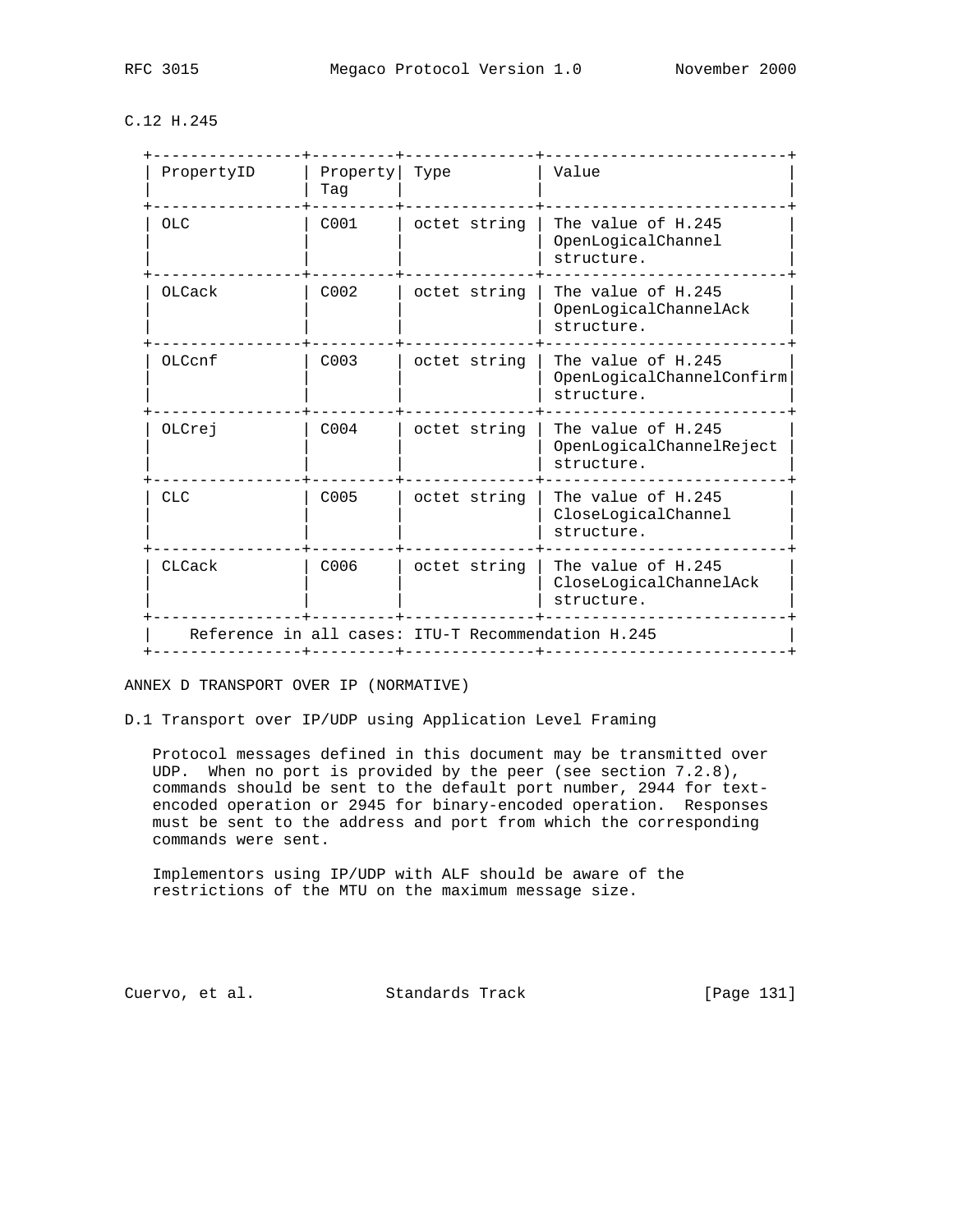# D.1.1 Providing At-Most-Once Functionality

 Messages, being carried over UDP, may be subject to losses. In the absence of a timely response, commands are repeated. Most commands are not idempotent. The state of the MG would become unpredictable if, for example, Add commands were executed several times. The transmission procedures shall thus provide an "At- Most-Once" functionality.

 Peer protocol entities are expected to keep in memory a list of the responses that they sent to recent transactions and a list of the transactions that are currently outstanding. The transaction identifier of each incoming message is compared to the transaction identifiers of the recent responses sent to the same MId. If a match is found, the entity does not execute the transaction, but simply repeats the response. If no match is found, the message will be compared to the list of currently outstanding transactions. If a match is found in that list, indicating a duplicate transaction, the entity does not execute the transaction (see section D.1.4 for procedures on sending TransactionPending).

 The procedure uses a long timer value, noted LONG-TIMER in the following. The timer should be set larger than the maximum duration of a transaction, which should take into account the maximum number of repetitions, the maximum value of the repetition timer and the maximum propagation delay of a packet in the network. A suggested value is 30 seconds.

 The copy of the responses may be destroyed either LONG-TIMER seconds after the response is issued, or when the entity receives a confirmation that the response has been received, through the "Response Acknowledgement parameter". For transactions that are acknowledged through this parameter, the entity shall keep a copy of the transaction-id for LONG-TIMER seconds after the response is issued, in order to detect and ignore duplicate copies of the transaction request that could be produced by the network.

D.1.2 Transaction identifiers and three-way handshake

#### D.1.2.1 Transaction identifiers

 Transaction identifiers are 32 bit integer numbers. A Media Gateway Controller may decide to use a specific number space for each of the MGs that they manage, or to use the same number space for all MGs that belong to some arbitrary group. MGCs may decide to share the load of managing a large MG between several independent processes. These processes will share the same transaction number space. There are multiple possible implementations of this sharing, such as

Cuervo, et al. Standards Track [Page 132]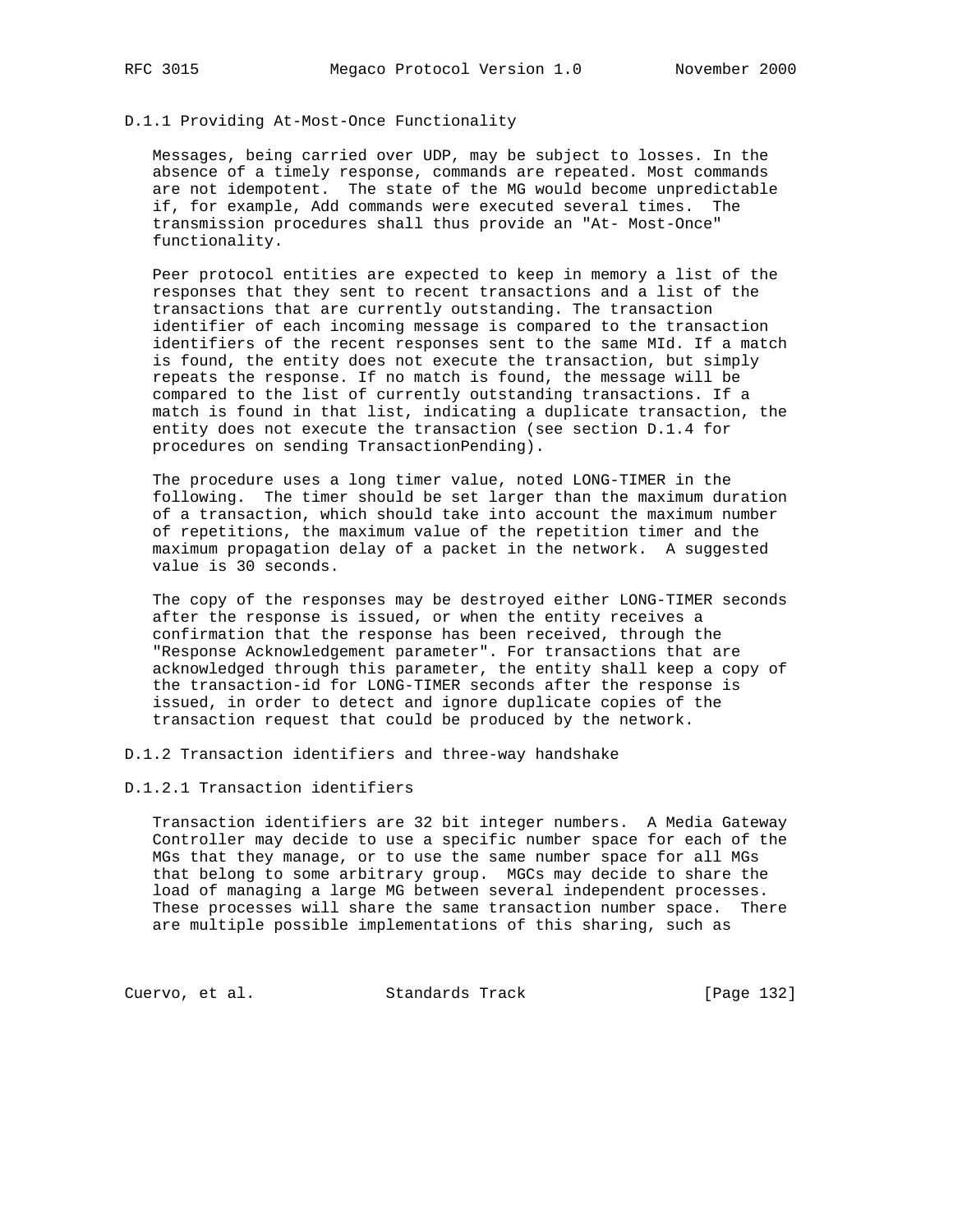having a centralized allocation of transaction identifiers, or pre allocating non-overlapping ranges of identifiers to different processes. The implementations shall guarantee that unique transaction identifiers are allocated to all transactions that originate from a logical MGC (identical mId). MGs can simply detect duplicate transactions by looking at the transaction identifier and mId only.

#### D.1.2.2 Three-way handshake

 The TransactionResponse Acknowledgement parameter can be found in any message. It carries a set of "confirmed transaction-id ranges". Entities may choose to delete the copies of the responses to transactions whose id is included in "confirmed transaction-id ranges" received in the transaction response messages. They should silently discard further commands when the transaction-id falls within these ranges.

 The "confirmed transaction-id ranges" values shall not be used if more than LONG-TIMER seconds have elapsed since the MG issued its last response to that MGC, or when a MG resumes operation. In this situation, transactions should be accepted and processed, without any test on the transaction-id.

 Messages that carry the "Transaction Response Acknowledgement" parameter may be transmitted in any order. The entity shall retain the "confirmed transaction-id ranges" received for LONG-TIMER seconds.

 In the binary encoding, if only the firstAck is present in a response acknowledgement (see Annex A.2), only one transaction is acknowledged. If both firstAck and lastAck are present, then the range of transactions from firstAck to lastAck is acknowledged. In the text encoding, a horizontal dash is used to indicate a range of transactions being acknowledged (see Annex B.2).

#### D.1.3 Computing retransmission timers

 It is the responsibility of the requesting entity to provide suitable time outs for all outstanding transactions, and to retry transactions when time outs have been exceeded. Furthermore, when repeated transactions fail to be acknowledged, it is the responsibility of the requesting entity to seek redundant services and/or clear existing or pending connections. Implementations SHALL ensure that the algorithm used to calculate retransmission timing performs an exponentially increasing backoff of the retransmission timeout for each retransmission or repetition after the first one.

Cuervo, et al. Standards Track [Page 133]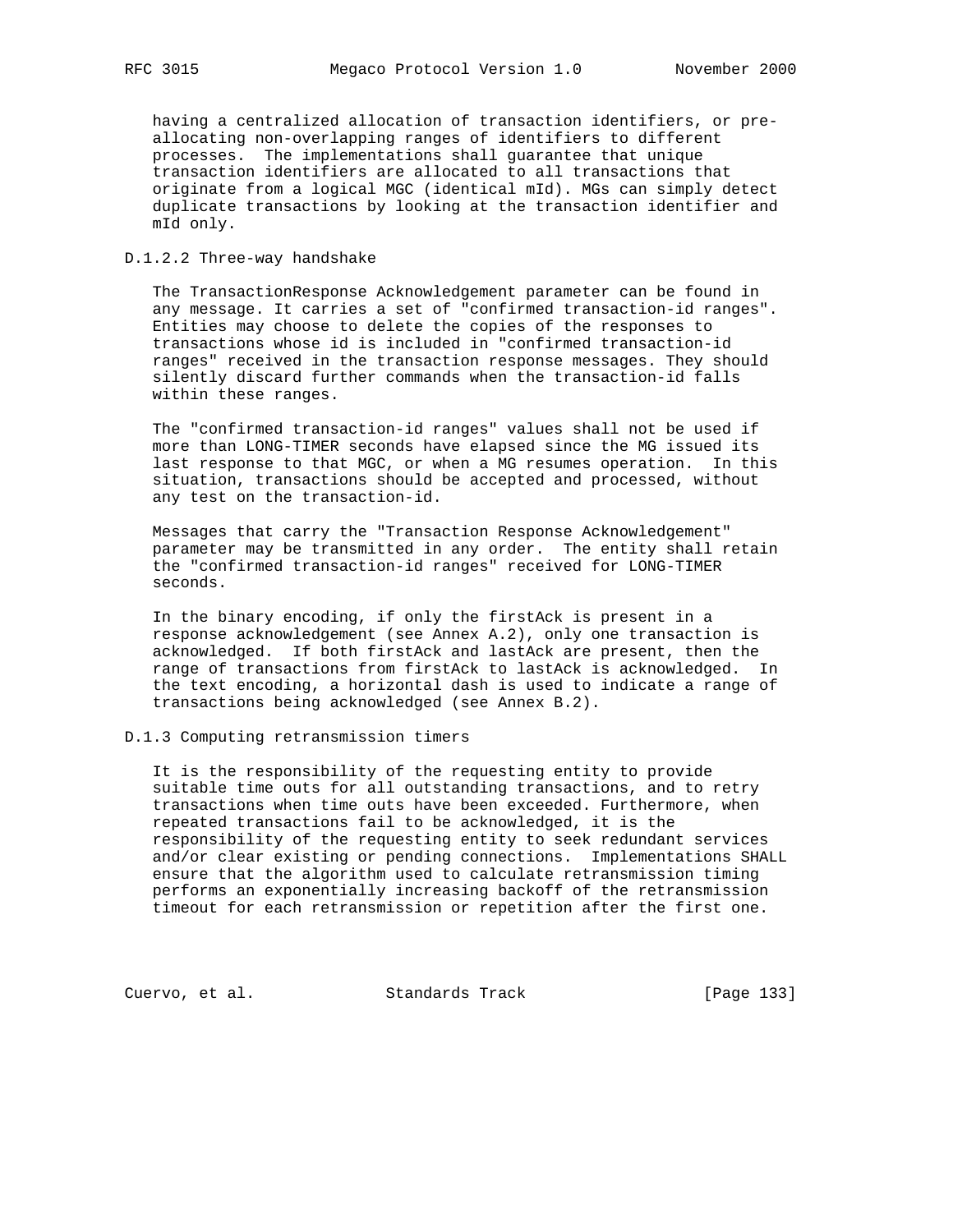The specification purposely avoids specifying any value for the retransmission timers. These values are typically network dependent. The retransmission timers should normally estimate the timer value by measuring the time spent between the sending of a command and the return of a response.

 Note - One possibility is to use the algorithm implemented in TCP- IP, which uses two variables:

- \* The average acknowledgement delay, AAD, estimated through an exponentially smoothed average of the observed delays.
- \* The average deviation, ADEV, estimated through an exponentially smoothed average of the absolute value of the difference between the observed delay and the current average. The retransmission timer, in TCP, is set to the sum of the average delay plus N times the average deviation. The maximum value of the timer should however be bounded for the protocol defined in this document, in order to guarantee that no repeated packet would be received by the gateways after LONG-TIMER seconds. A suggested maximum value is 4 seconds.

After any retransmission, the entity SHOULD do the following:

- \* It should double the estimated value of the average delay, AAD
- \* It should compute a random value, uniformly distributed between 0.5 AAD and AAD
- \* It should set the retransmission timer to the sum of that random value and N times the average deviation.

 This procedure has two effects. Because it includes an exponentially increasing component, it will automatically slow down the stream of messages in case of congestion. Because it includes a random component, it will break the potential synchronization between notifications triggered by the same external event.

### D.1.4 Provisional responses

 Executing some transactions may require a long time. Long execution times may interact with the timer based retransmission procedure. This may result either in an inordinate number of retransmissions, or in timer values that become too long to be efficient. Entities that can predict that a transaction will require a long execution time may send a provisional response, "Transaction Pending". They SHOULD send this response if they receive a repetition of a transaction that is still being executed.

Cuervo, et al. Standards Track [Page 134]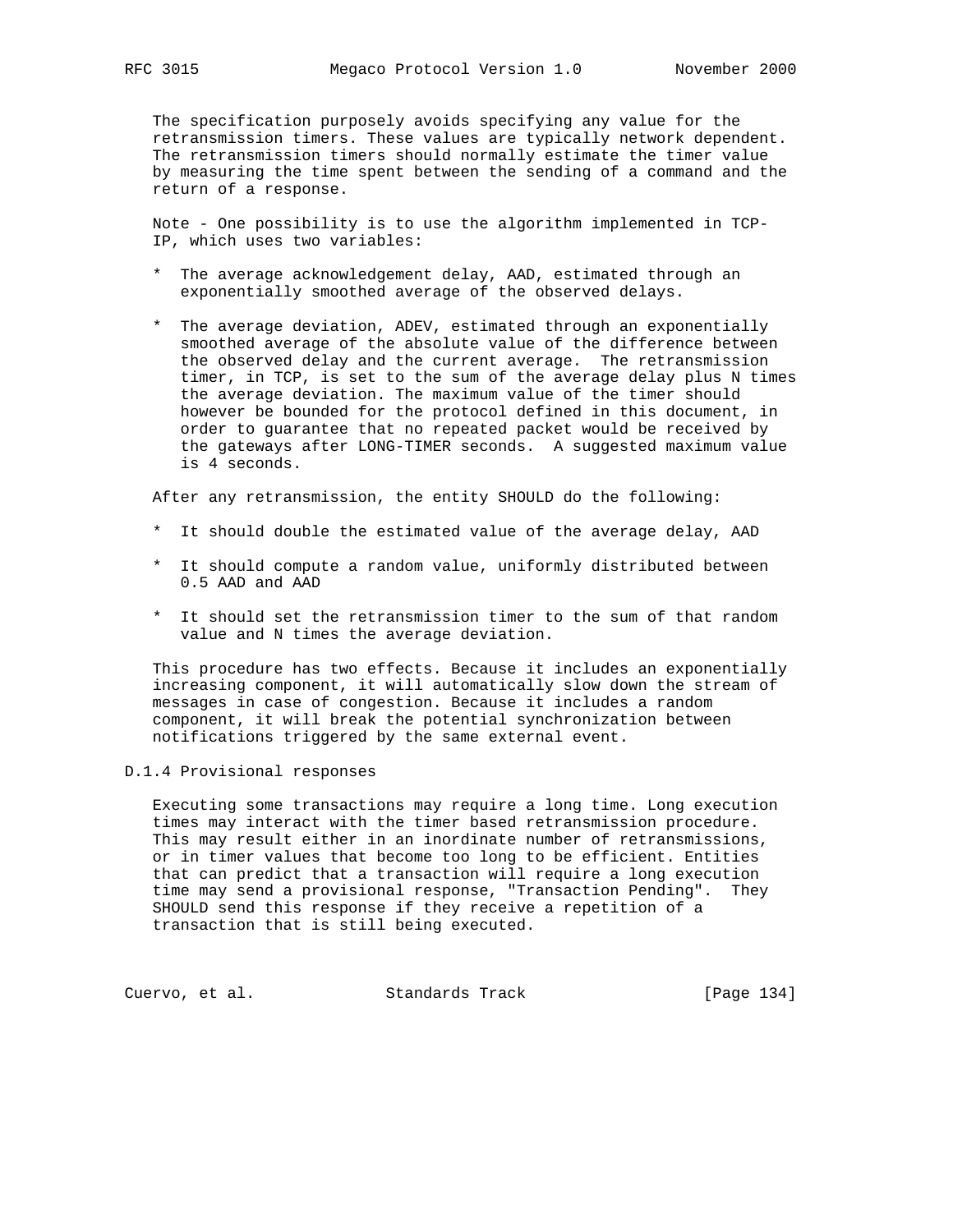Entities that receive a Transaction Pending shall switch to a different repetition timer for repeating requests. The root termination has a property (ProvisionalResponseTimerValue), which can be set to the requested maximum number of milliseconds between receipt of a command and transmission of the TransactionPending response. Upon receipt of a final response following receipt of provisional responses, an immediate confirmation shall be sent, and normal repetition timers shall be used thereafter. An entity that sends a provisional response, SHALL include the immAckRequired field in the ensuing final response, indicating that an immediate confirmation is expected. Receipt of a Transaction Pending after receipt of a reply shall be ignored.

D.1.5 Repeating Requests, Responses and Acknowledgements

 The protocol is organized as a set of transactions, each of which is composed request and a response, commonly referred to as an acknowledgement. The protocol messages, being carried over UDP, may be subject to losses. In the absence of a timely response, transactions are repeated. Entities are expected to keep in memory a list of the responses that they sent to recent transactions, i.e. a list of all the responses they sent over the last LONG-TIMER seconds, and a list of the transactions that are currently being executed.

 The repetition mechanism is used to guard against three types of possible errors:

- \* transmission errors, when for example a packet is lost due to noise on a line or congestion in a queue;
- \* component failure, when for example an interface to a entity becomes unavailable;
- \* entity failure, when for example an entire entity become unavailable.

 The entities should be able to derive from the past history an estimate of the packet loss rate due to transmission errors. In a properly configured system, this loss rate should be kept very low, typically less than 1%. If a Media Gateway Controller or a Media Gateway has to repeat a message more than a few times, it is very legitimate to assume that something else than a transmission error is occurring. For example, given a loss rate of 1%, the probability that five consecutive transmission attempts fail is 1 in 100 billion, an event that should occur less than once every 10 days for a Media Gateway Controller that processes 1 000 transactions per second. (Indeed, the number of repetition that is considered excessive should be a function of the prevailing packet loss rate.)

Cuervo, et al. Standards Track [Page 135]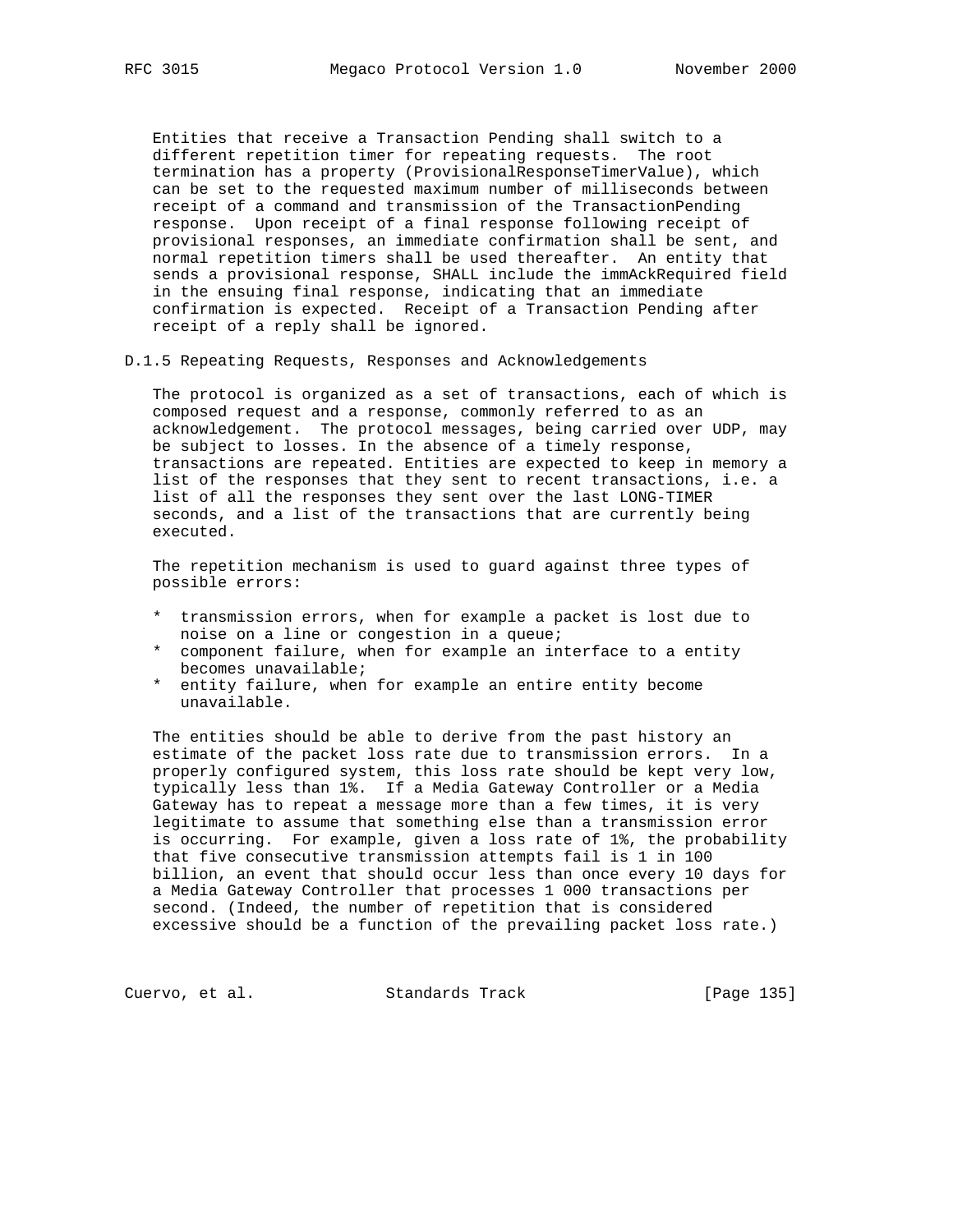We should note that the "suspicion threshold", which we will call "Max1", is normally lower than the "disconnection threshold", which should be set to a larger value.

 A classic retransmission algorithm would simply count the number of successive repetitions, and conclude that the association is broken after retransmitting the packet an excessive number of times (typically between 7 and 11 times.) In order to account for the possibility of an undetected or in-progress "failover", we modify the classic algorithm so that if the Media Gateway receives a valid ServiceChange message announcing a failover, it will start transmitting outstanding commands to that new MGC. Responses to commands are still transmitted to the source address of the command.

 In order to automatically adapt to network load, this document specifies exponentially increasing timers. If the initial timer is set to 200 milliseconds, the loss of a fifth retransmission will be detected after about 6 seconds. This is probably an acceptable waiting delay to detect a failover. The repetitions should continue after that delay not only in order to perhaps overcome a transient connectivity problem, but also in order to allow some more time for the execution of a failover - waiting a total delay of 30 seconds is probably acceptable.

 It is, however, important that the maximum delay of retransmissions be bounded. Prior to any retransmission, it is checked that the time elapsed since the sending of the initial datagram is no greater than T-MAX. If more than T-MAX time has elapsed, the MG concludes that the MGC has failed, and it begins its recovery process. The MG shall use a ServiceChange with ServiceChangeMethod set to Disconnected so that the new MGC will be aware that the MG lost one or more transactions. The value T-MAX is related to the LONG-TIMER value: the LONG-TIMER value is obtained by adding to T-MAX the maximum propagation delay in the network.

D.2 Using TCP

 Protocol messages as defined in this document may be transmitted over TCP. When no port is specified by the other side (see section 7.2.8), the commands should be sent to the default port. The defined protocol has messages as the unit of transfer, while TCP is a stream-oriented protocol. TPKT, according to RFC1006 SHALL be used to delineate messages within the TCP stream.

 In a transaction-oriented protocol, there are still ways for transaction requests or responses to be lost. As such, it is recommended that entities using TCP transport implement application

Cuervo, et al. Standards Track [Page 136]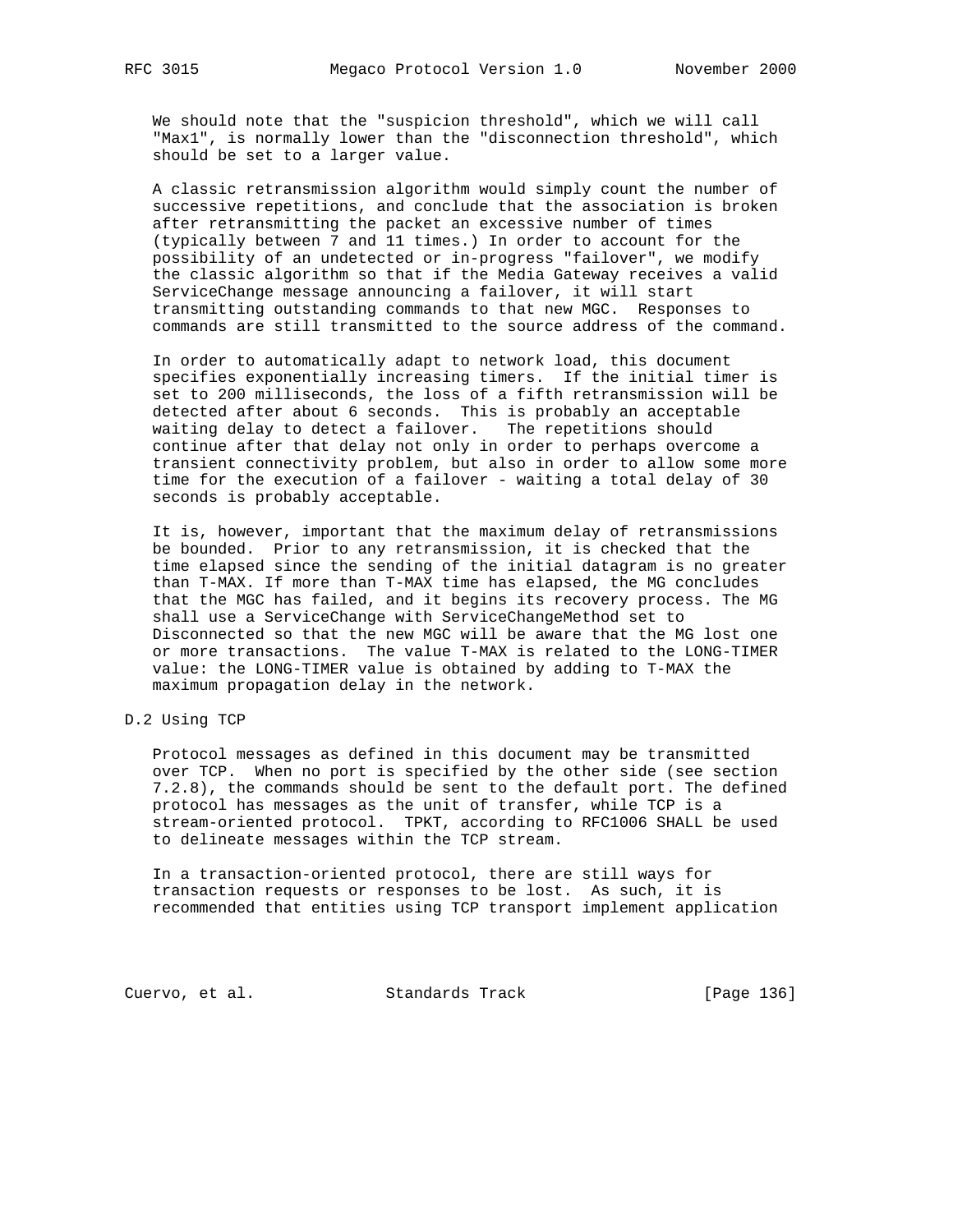level timers for each request and each response, similar to those specified for application level framing over UDP.

D.2.1 Providing the At-Most-Once functionality

 Messages, being carried over TCP, are not subject to transport losses, but loss of a transaction request or its reply may nonetheless be noted in real implementations. In the absence of a timely response, commands are repeated. Most commands are not idempotent. The state of the MG would become unpredictable if, for example, Add commands were executed several times.

 To guard against such losses, it is recommended that entities follow the procedures in section D.1.1

D.2.2 Transaction identifiers and three way handshake

 For the same reasons, it is possible that transaction replies may be lost even with a reliable delivery protocol such as TCP. It is recommended that entities follow the procedures in section D.1.2.2.

D.2.3 Computing retransmission timers

 With reliable delivery, the incidence of loss of a transaction request or reply is expected to be very low. Therefore, only simple timer mechanisms are required. Exponential back-off algorithms should not be necessary, although they could be employed where, as in an MGC, the code to do so is already required, since MGCs must implement ALF/UDP as well as TCP.

D.2.4 Provisional responses

 As with UDP, executing some transactions may require a long time. Entities that can predict that a transaction will require a long execution time may send a provisional response, "Transaction Pending". They should send this response if they receive a repetition of a transaction that is still being executed.

 Entities that receive a Transaction Pending shall switch to a longer repetition timer for that transaction.

 Entities shall retain Transactions and replies until they are confirmed. The basic procedure of section D.1.4 should be followed, but simple timer values should be sufficient. There is no need to send an immediate confirmation upon receipt of a final response.

Cuervo, et al. Standards Track [Page 137]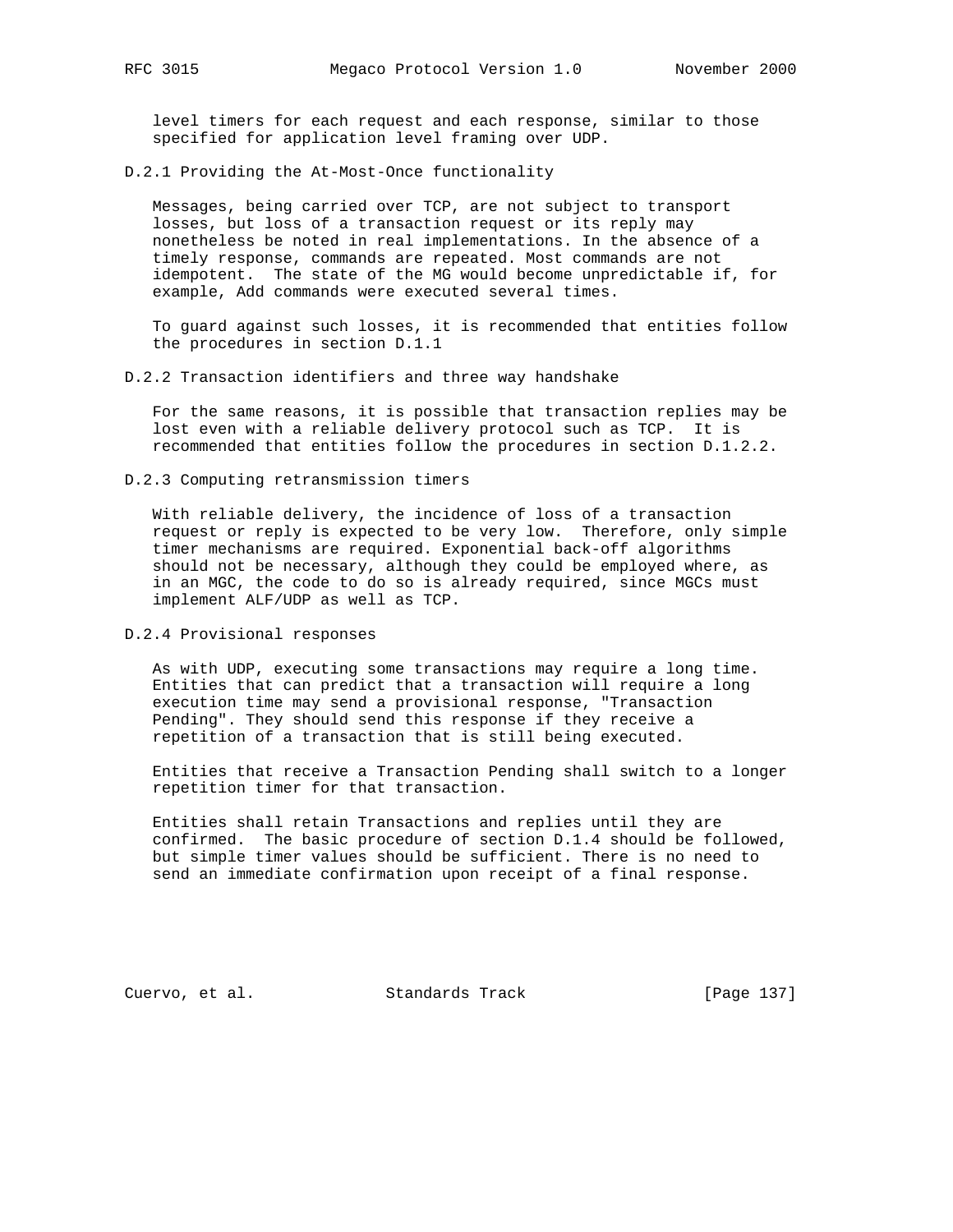D.2.5 Ordering of commands

 TCP provides ordered delivery of transactions. No special procedures are required. It should be noted that ALF/UDP allows sending entity to modify its behavior under congestion, and in particular, could reorder transactions when congestion is encountered. TCP could not achieve the same results.

ANNEX E BASIC PACKAGES (NORMATIVE)

 This Annex contains definitions of some packages for use with the Megaco protocol.

E.1 Generic

 PackageID: g (0x0001) Version: 1 Extends: None

Description: Generic package for commonly encountered items.

E.1.1 Properties

None

E.1.2 Events

 Cause ----- EventID: cause (0x0001)

Generic error event

ObservedEvents Descriptor Parameters:

 General Cause ------------- ParameterID: Generalcause (0x0001)

 Description: This parameter groups the failures into six groups, which the MGC may act upon.

Cuervo, et al. Standards Track [Page 138]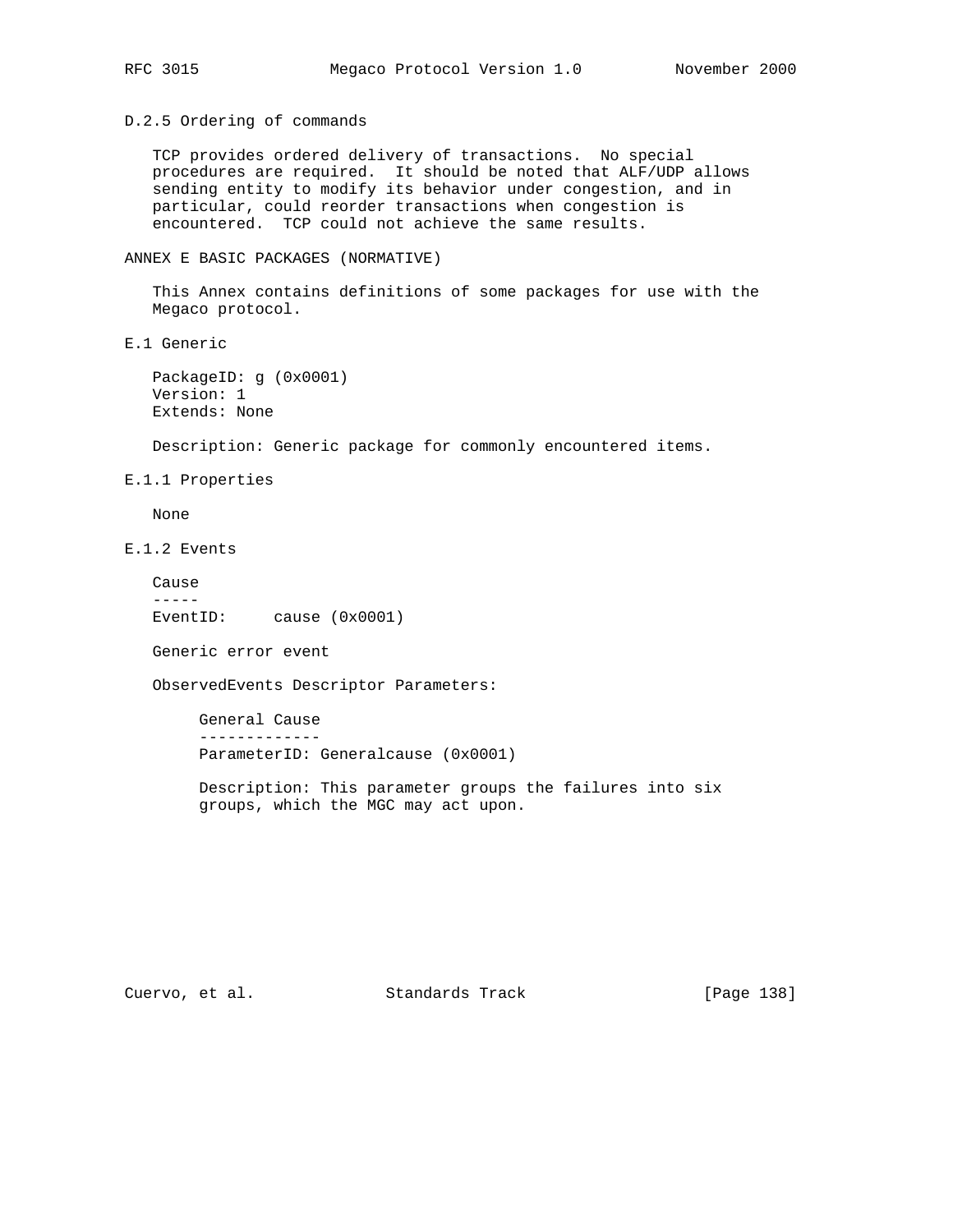Possible values: Enumerated, "NR" Normal Release (0x0001) "UR" Unavailable Resources (0x0002) "FT" Failure, Temporary (0x0003) "FP" Failure, Permanent (0x0004) "IW" Interworking Error (0x0005) "UN" Unsupported (0x0006) Failure Cause ------------- ParameterID: Failurecause (0x0002) Description: The Release Cause is the value generated by the Released equipment, i.e. a released network connection. The concerned value is defined in the appropriate bearer control protocol. Possible Values: OCTET STRING Signal Completion ----------------- EventID: sc (0x0002) Indicates termination of one or more signals for which the notifyCompletion parameter was set to "ON". For further procedural description, see sections 7.1.11, 7.1.17, and 7.2.7. ObservedEvents Descriptor parameters:

 Signal Identity --------------- ParameterID: SigID (0x0001)

This parameter identifies the signals which have terminated.

Type: list

 Possible values: a list of signals and/or sequential signal lists which have terminated. A signal outside of a sequential signal list shall be identified using the pkgdName syntax without wildcarding. An individual signal inside of a sequential signal list shall be identified using the sequential signal list syntax with the correct signal list identifier, enclosing the name of the specific signal which terminated in pkgdName syntax.

Cuervo, et al. Standards Track [Page 139]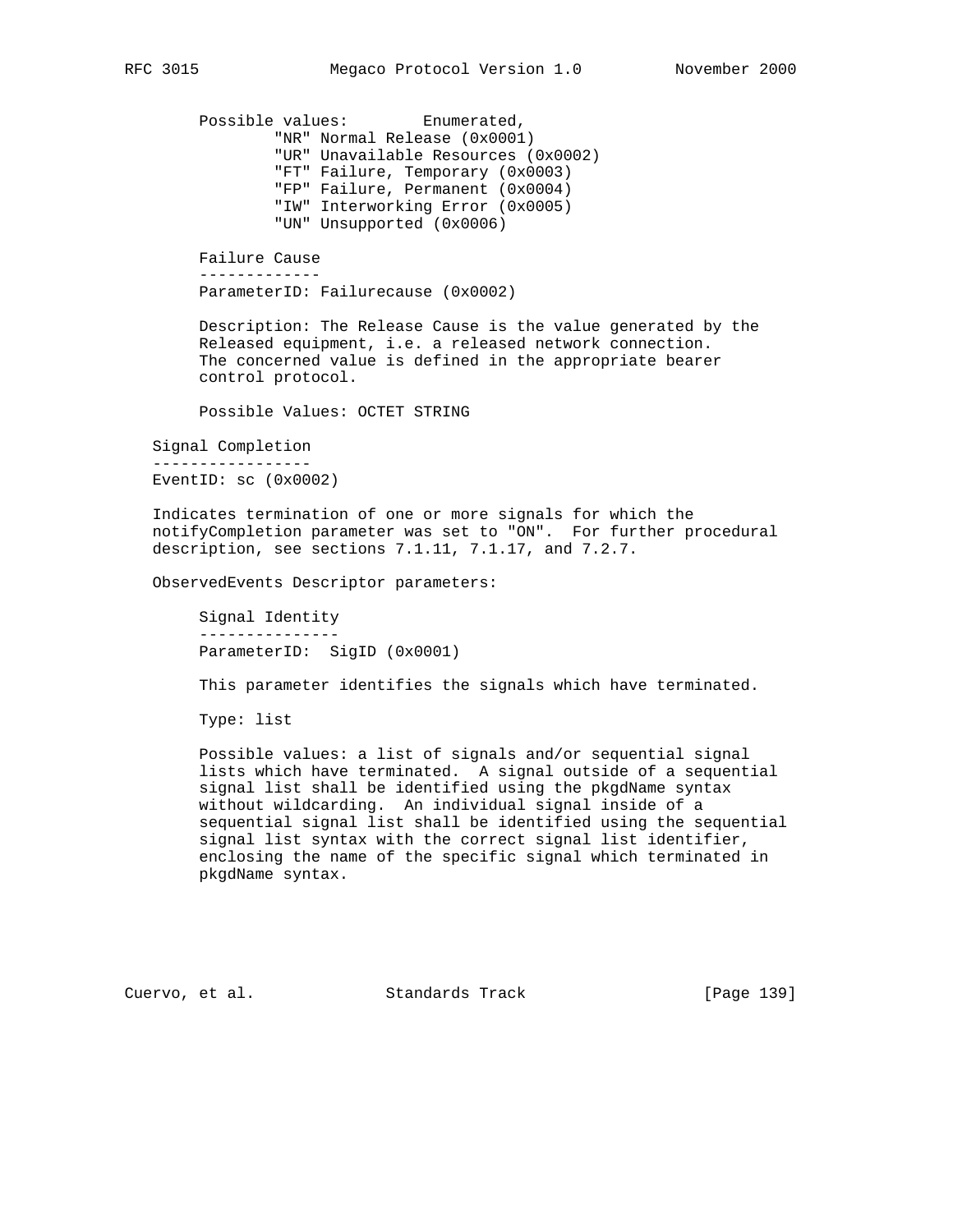Termination Method ------------------ ParameterID: Meth (0x0002) Indicates the means by which the signal terminated. Type: enumeration Possible values: "TO" (0x0001) Duration expired "EV" (0x0002) Interrupted by event "SD" (0x0003) Halted by new Signals Descriptor "NC" (0x0004) Not completed, other cause E.1.3 Signals None E.1.4 Statistics None E.2 Base Root Package Base Root Package PackageID: root (0x0002) Version: 1 Extends: None Description: This package defines Gateway wide properties. E.2.1 Properties MaxNrOfContexts --------------- PropertyID: maxNumberOfContexts (0x0001) The value of this property gives the maximum number of contexts that can exist at any time. The NULL context is not included in this number. Type: Double Possible values: 1 and up Defined in: TerminationState

Cuervo, et al. Standards Track [Page 140]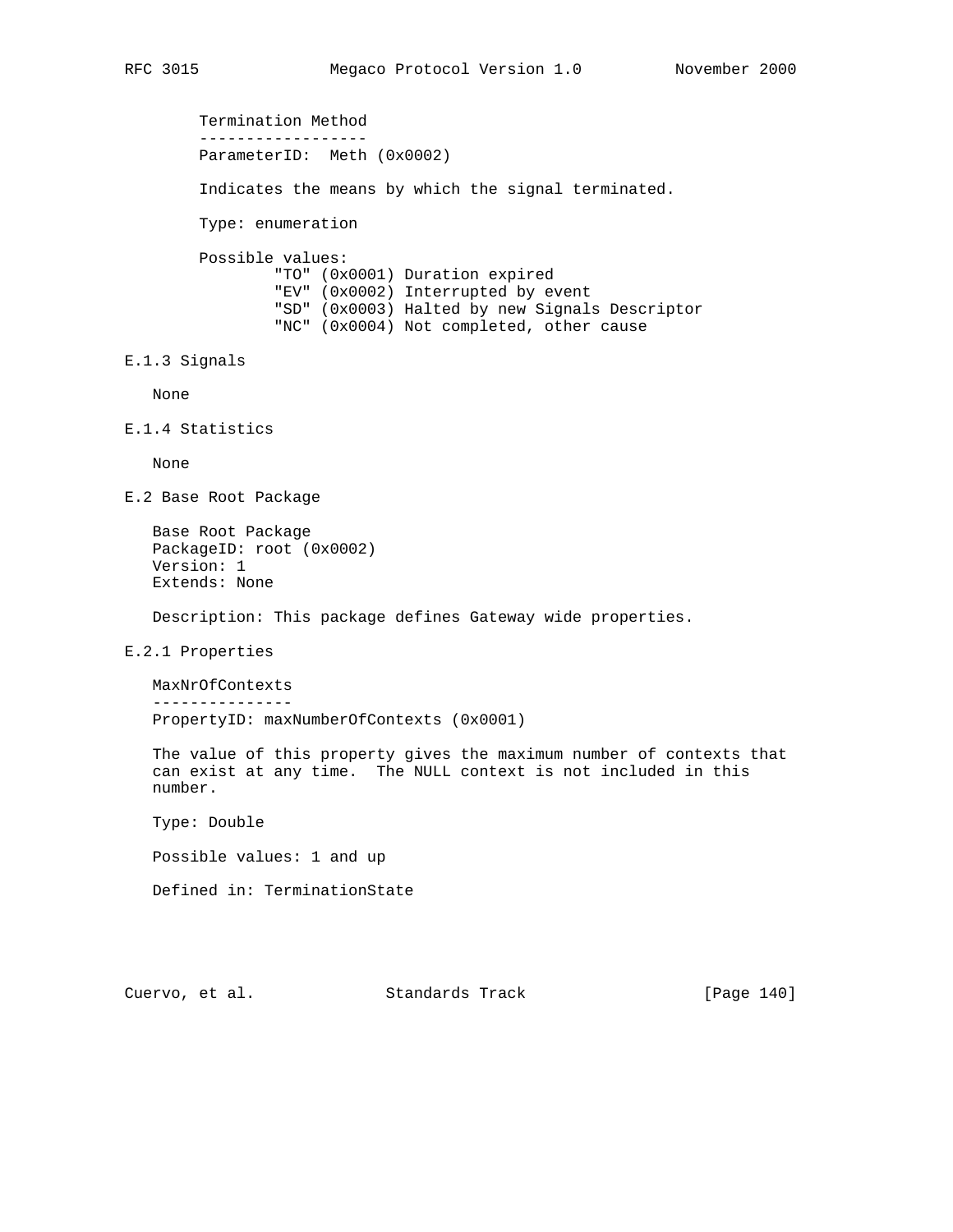MaxTerminationsPerContext ------------------------- PropertyID: maxTerminationsPerContext (0x0002) The maximum number of allowed terminations in a context, see section 6.1 Type: Integer Possible Values: any integer Defined In: TerminationState normalMGExecutionTime --------------------- PropertyId: normalMGExecutionTime (0x0003) Settable by the MGC to indicate the interval within which the MGC expects a response to any transaction from the MG (exclusive of network delay) Type: Integer Possible Values: any integer, represents milliseconds Defined in: TerminationState normalMGCExecutionTime ---------------------- PropertyId: normalMGCExecutionTime (0x0004) Settable by the MGC to indicate the interval within which the MG should expects a response to any transaction from the MGC (exclusive of network delay) Type: Integer Possible Values: any integer, represents milliseconds Defined in: TerminationState ProvisionalResponseTimerValue ----------------------------- PropertyId: ProvisionalResponseTimerValue (0x0005)

Cuervo, et al. Standards Track [Page 141]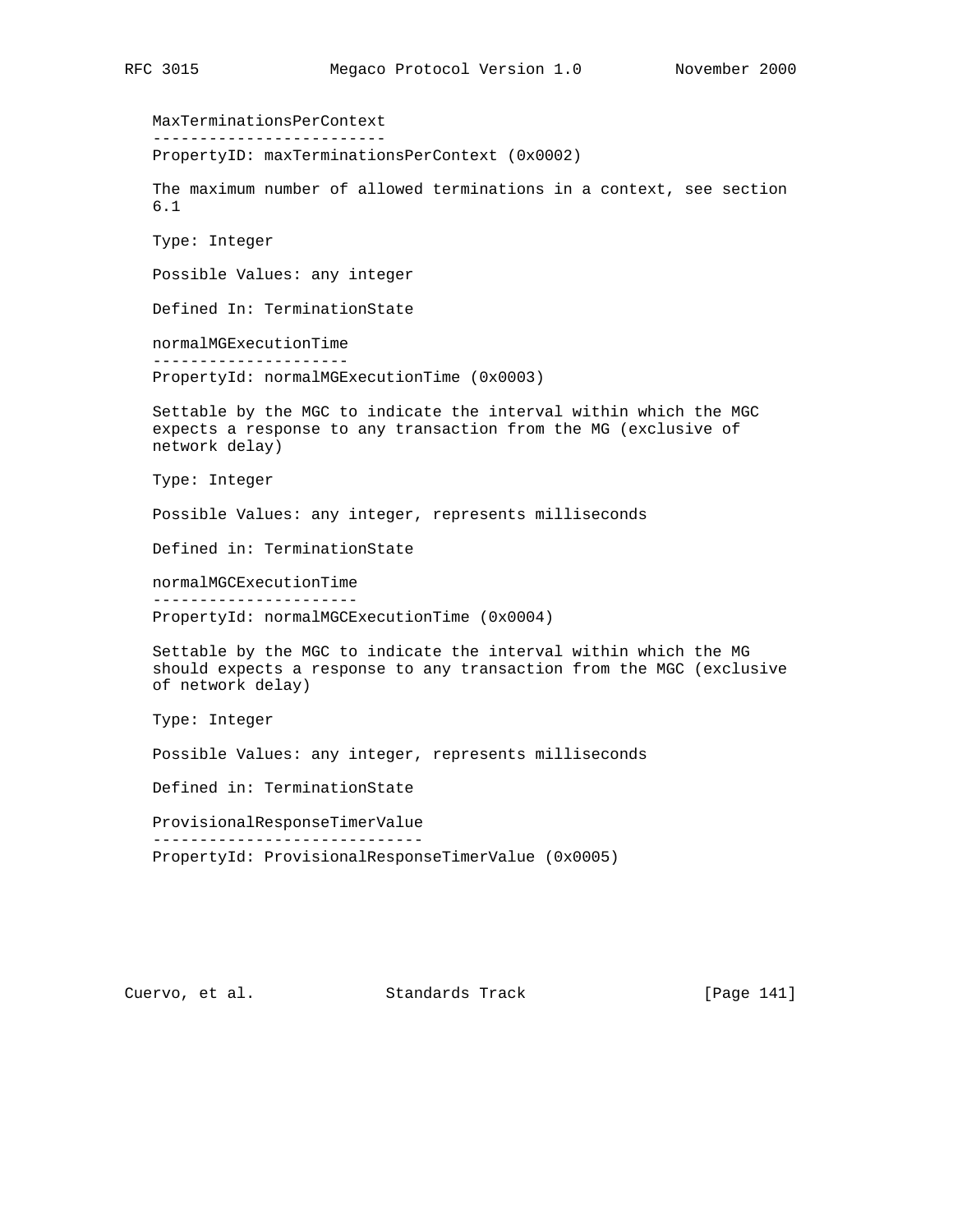Indicates the time within which to expect a Pending Response if a Transaction cannot be completed. Initially set to normalMGExecutionTime or normalMGCExecutionTime as appropriate, plus network delay, but may be lowered.

Type: Integer

Possible Values: any integer, represents milliseconds

Defined in: TerminationState

E.2.2 Events

None

E.2.3 Signals

None

E.2.4 Statistics

None

E.2.5 Procedures

None

E.3 Tone Generator Package

```
 PackageID: tonegen (0x0003)
 Version: 1
 Extends: None
```
Description:

 This package defines signals to generate audio tones. This package does not specify parameter values. It is intended to be extendable. Generally, tones are defined as an individual signal with a parameter, ind, representing "interdigit" time delay, and a tone id to be used with playtones. A tone id should be kept consistent with any tone generation for the same tone. MGs are expected to be provisioned with the characteristics of appropriate tones for the country in which the MG is located.

E.3.1 Properties

None

Cuervo, et al. Standards Track [Page 142]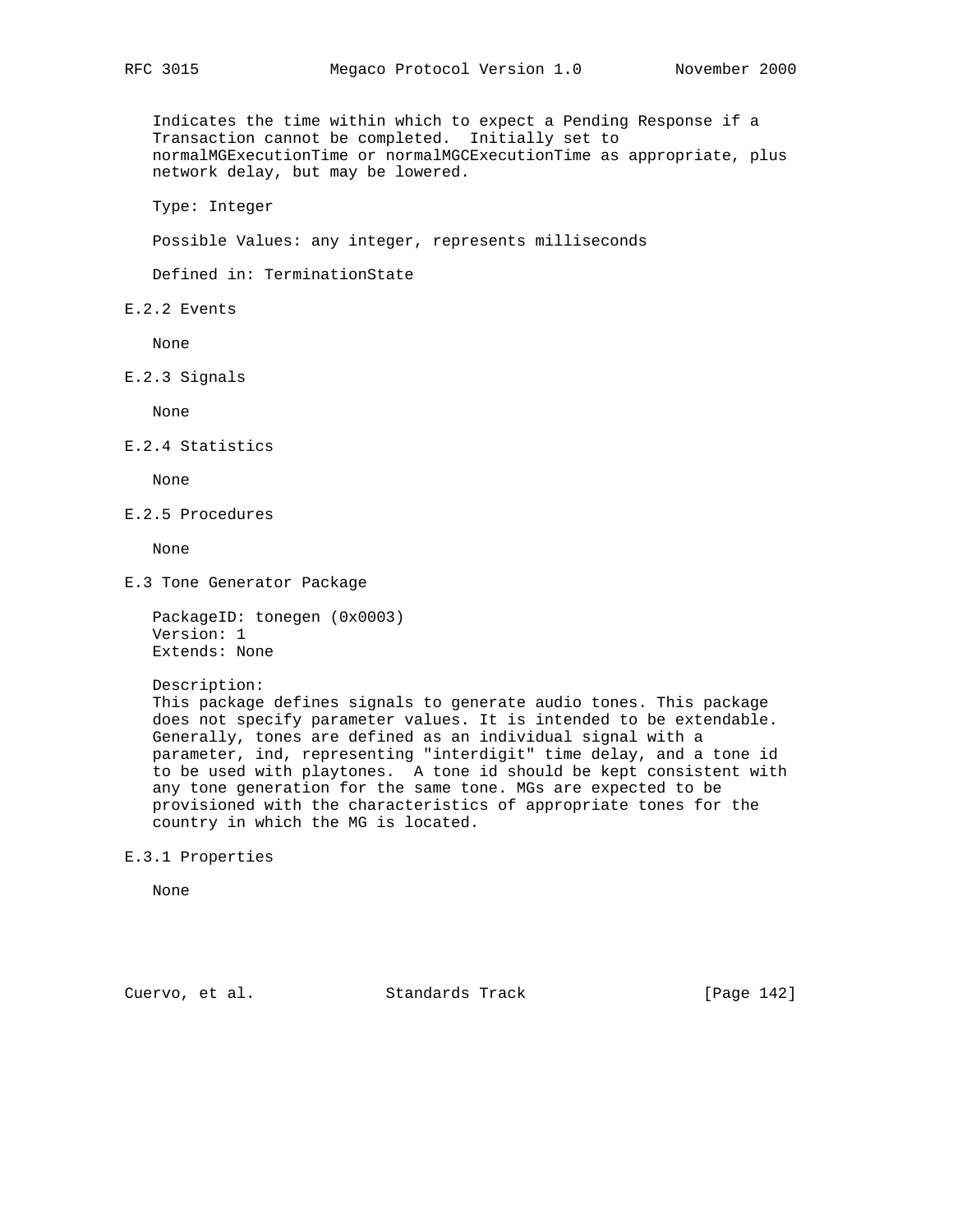```
E.3.2 Events
    None
E.3.3 Signals
    Play tone
    ---------
    SignalID: pt (0x0001)
    Plays audio tone over an audio channel
    Signal Type: Brief
    Duration: Provisioned
    Additional Parameters:
         Tone id list
         ------------
         ParameterID: tl (0x0001)
         Type: list of tone ids.
         List of tones to be played in sequence. The list SHALL contain
         one or more tone ids.
         Inter signal duration
         ---------------------
         ParameterID: ind (0x0002)
         Type: integer.
         Timeout between two consecutive tones in milliseconds
    No tone ids are specified in this package. Packages that extend this
    package can add possible values for tone id as well as adding
    individual tone signals.
E.3.4 Statistics
   None
```
E.3.5 Procedures

None

Cuervo, et al. Standards Track [Page 143]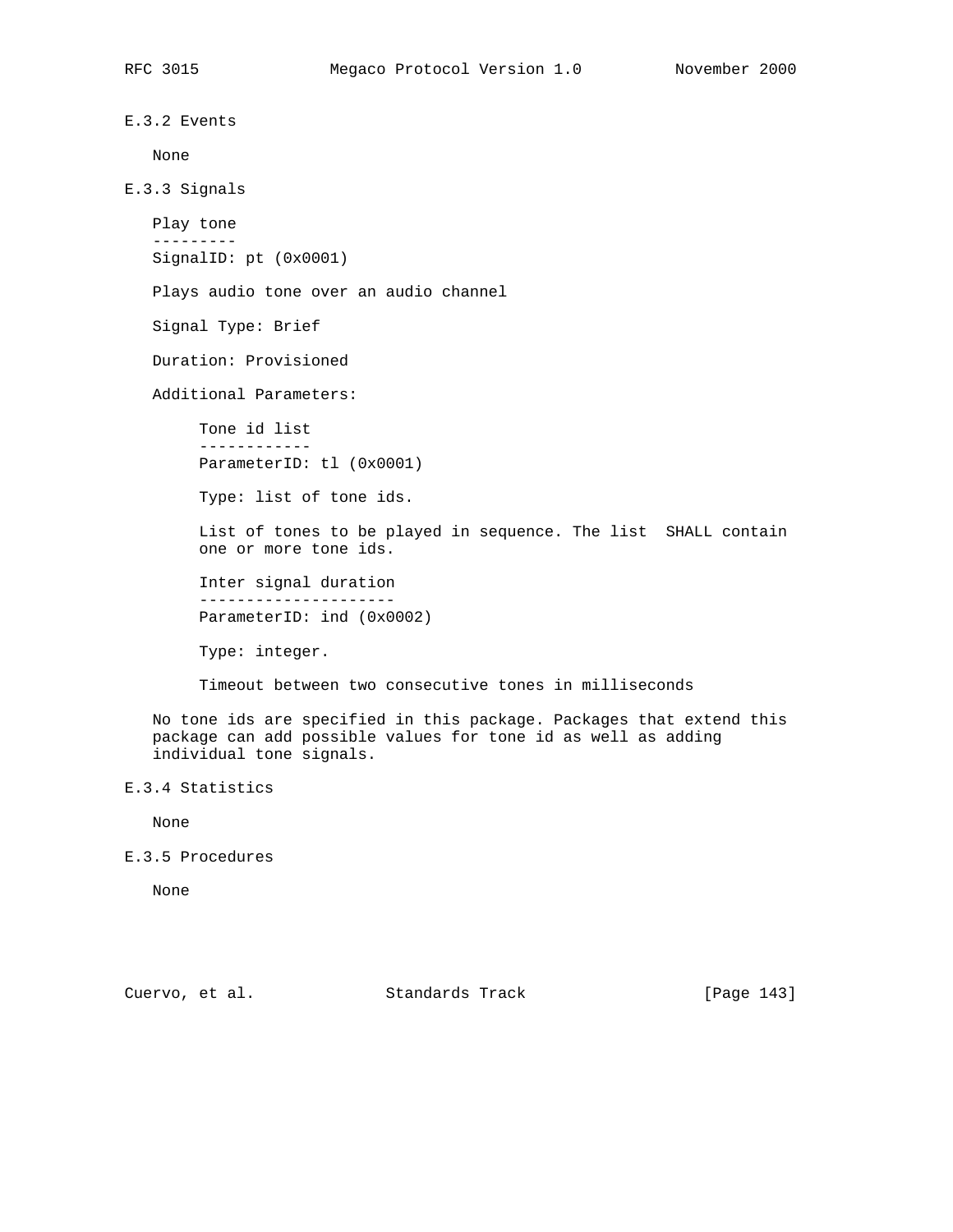E.4 Tone Detection Package

 PackageID: tonedet (0x0004) Version: 1 Extends: None

 This Package defines events for audio tone detection. Tones are selected by name (tone id). MGs are expected to be provisioned with the characteristics of appropriate tones for the country in which the MG is located.

 This package does not specify parameter values. It is intended to be extendable.

E.4.1 Properties

None

E.4.2 Events

 Start tone detected ------------------- EventID: std, 0x0001

 Detects the start of a tone. The characteristics of positive tone detection is implementation dependent.

EventsDescriptor parameters:

 Tone id list ------------ ParameterID: tl (0x0001)

Type: list of tone ids

 Possible values: The only tone id defined in this package is "wild card" which is "\*" in text encoding and 0x0000 in binary. Extensions to this package would add possible values for tone id. If tl is "wild card", any tone id is detected.

ObservedEventsDescriptor parameters:

 Tone id -------- ParameterID: tid (0x0003) Type: Enumeration

Cuervo, et al. Standards Track [Page 144]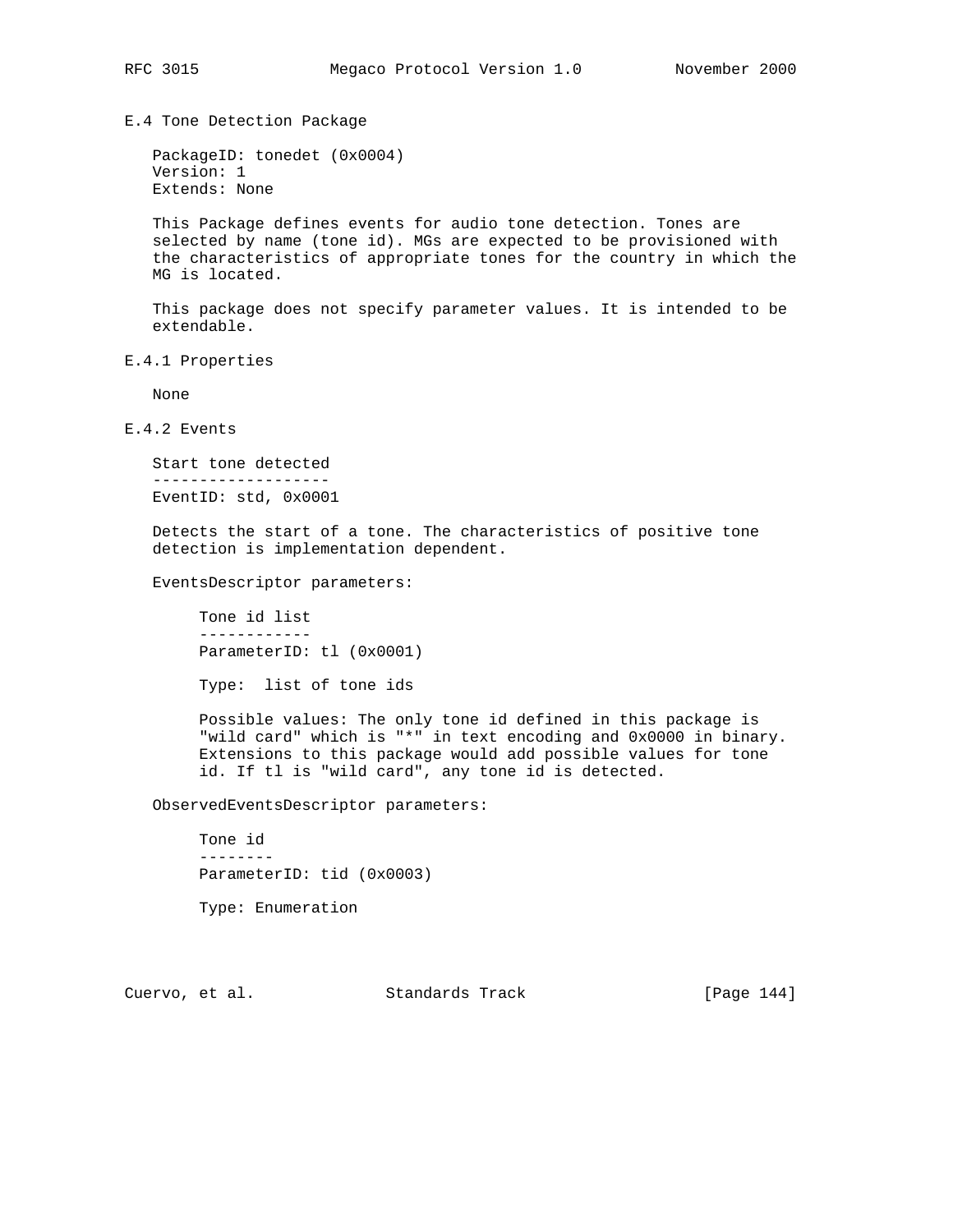Possible values: "wildcard" as defined above is the only value defined in this package. Extensions to this package would add additional possible values for tone id.

 End tone detected ----------------- EventID: etd, 0x0002

Detects the end of a tone.

EventDescriptor parameters:

 Tone id list ------------ ParameterID: tl (0x0001)

Type: enumeration or list of enumerated types

 Possible values: No possible values are specified in this package. Extensions to this package would add possible values for tone id.

ObservedEventsDescriptor parameters:

 Tone id ------- ParameterID: tid (0x0003)

Type: Enumeration

 Possible values: "wildcard" as defined above is the only value defined in this package. Extensions to this package would add possible values for tone id

 Duration -------- ParameterId: dur (0x0002)

Type: integer, in milliseconds

 This parameter contains the duration of the tone from first detection until it stopped.

Cuervo, et al. Standards Track [Page 145]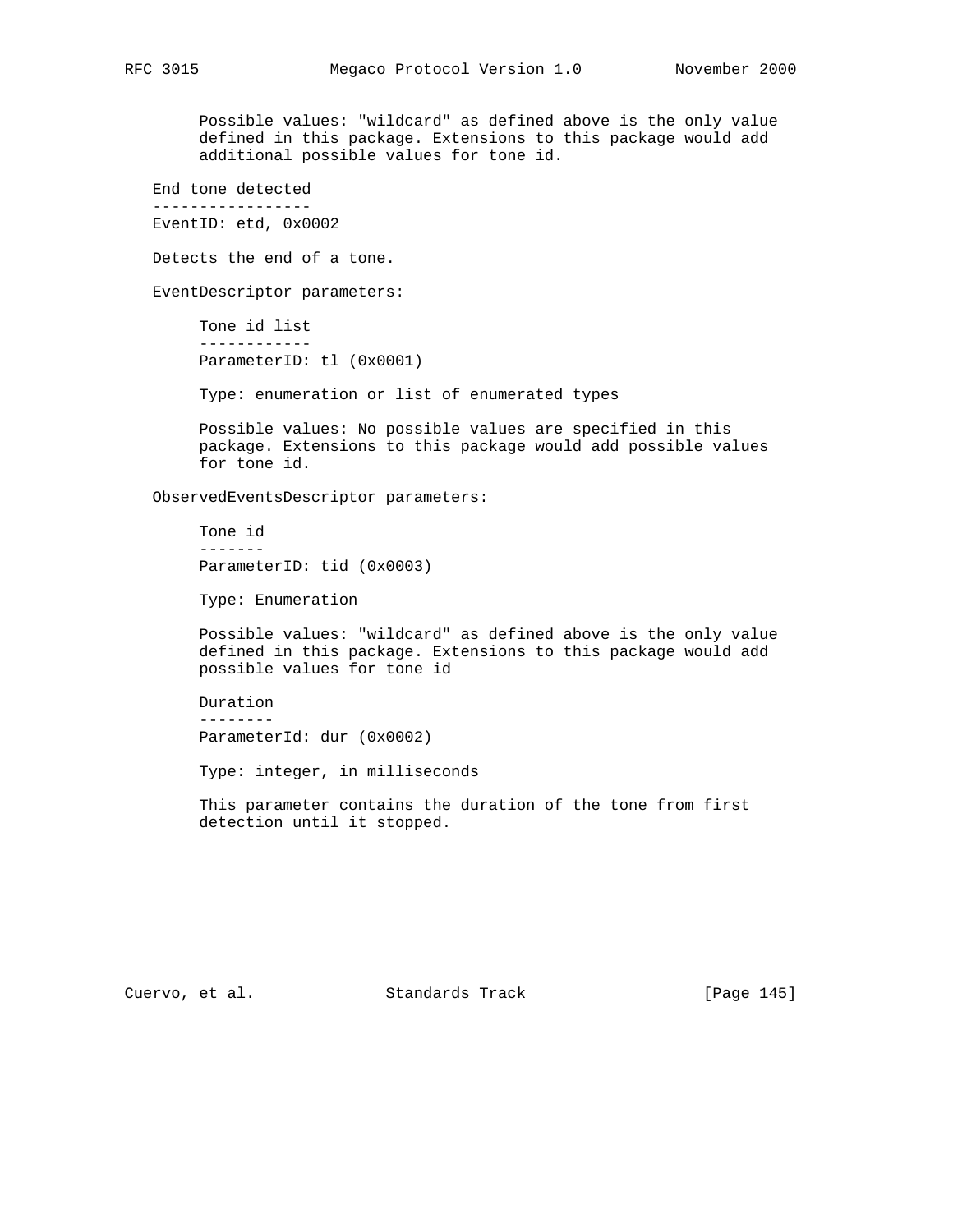Long tone detected ------------------ EventID: ltd, 0x0003 Detects that a tone has been playing for at least a certain amount of time EventDescriptor parameters: Tone id list ------------ ParameterID: tl (0x0001) Type: enumeration or list Possible values: "wildcard" as defined above is the only value defined in this package. Extensions to this package would add possible values for tone id Duration: --------- ParameterID: dur (0x0002) Type: integer, duration to test against Possible values: any legal integer, expressed in milliseconds. ObservedEventsDescriptor parameters: Tone id ------- ParameterID: tid (0x0003) Possible values: No possible values are specified in this package. Extensions to this package would add possible values for tone id. E.4.3 Signals None E.4.4 Statistics None

E.4.5 Procedures

None

Cuervo, et al. Standards Track [Page 146]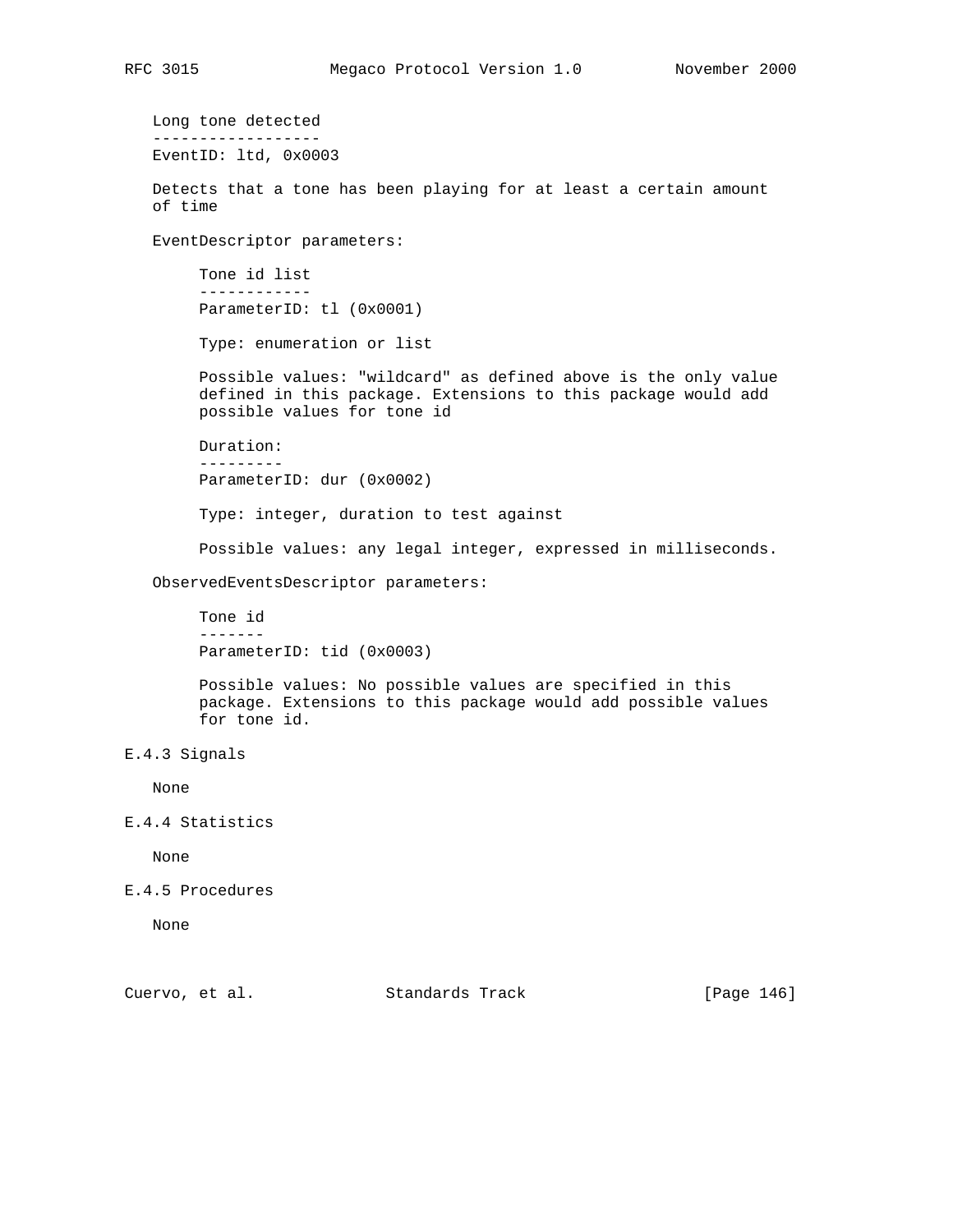E.5 Basic DTMF Generator Package

 PackageID: dg (0x0005) Version: 1 Extends: tonegen version 1

 This package defines the basic DTMF tones as signals and extends the allowed values of parameter tl of playtone in tonegen.

E.5.1 Properties

None

E.5.2 Events

None

E.5.3 Signals

```
 dtmf character 0
 ----------------
 SignalID: d0 (0x0010)
```
 Generate DTMF 0 tone. The physical characteristic of DTMF 0 is defined in the gateway.

Signal Type: Brief

Duration: Provisioned

Additional Parameters:

None

 Additional Values: -----------------

d0 (0x0010) is defined as a toneid for playtone.

 The other dtmf characters are specified in exactly the same way. A table with all signal names and signal IDs is included. Note that each dtmf character is defined as both a signal and a toneid, thus extending the basic tone generation package. Also note that dtmf SignalIds are different from the names used in a digit map.

Cuervo, et al. Standards Track [Page 147]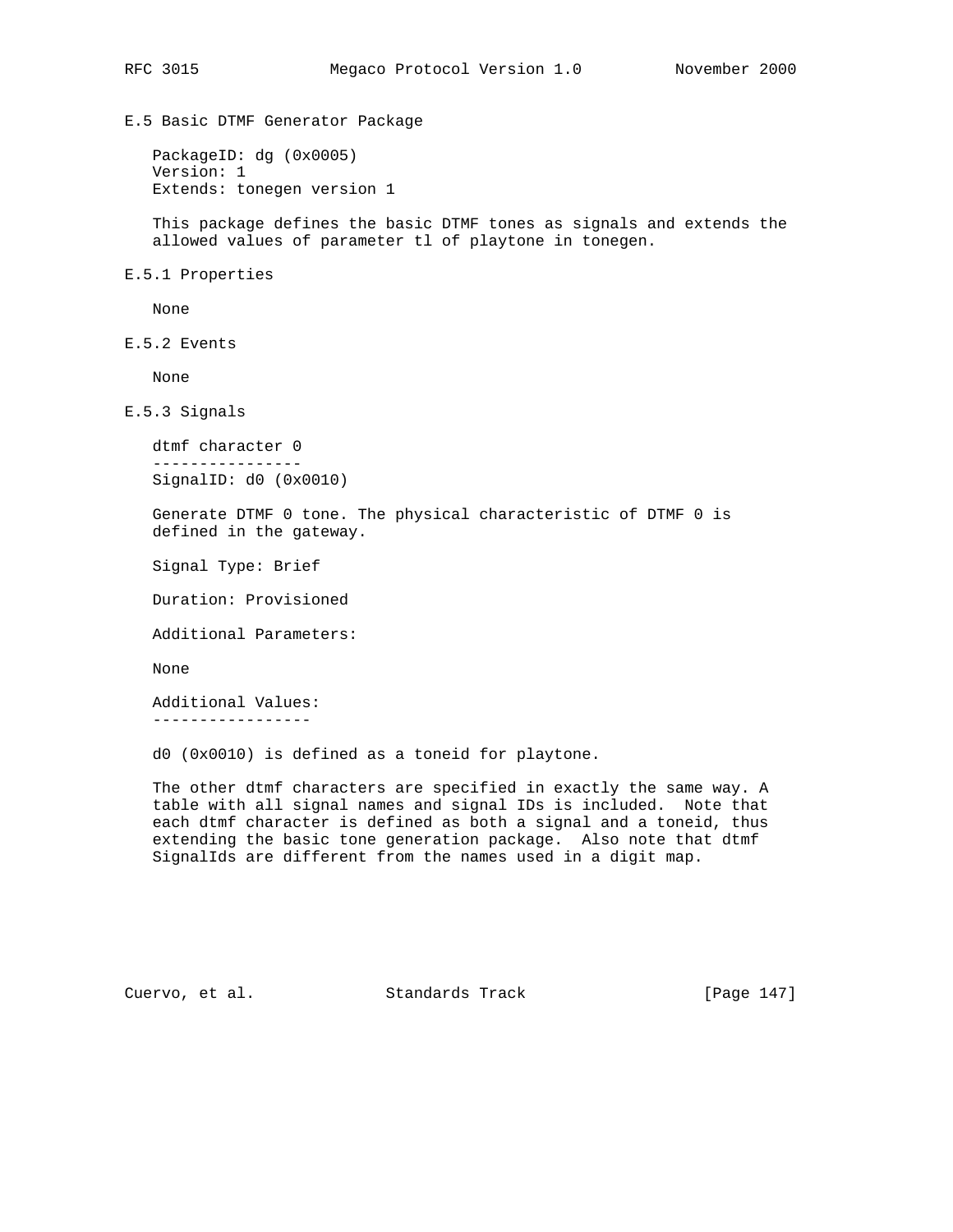| Signal Name      | Signal ID/tone id |
|------------------|-------------------|
| dtmf character 0 | d0 (0x0010)       |
| dtmf character 1 | d1 (0x0011)       |
| dtmf character 2 | d2(0x0012)        |
| dtmf character 3 | d3 (0x0013)       |
| dtmf character 4 | d4 (0x0014)       |
| dtmf character 5 | d5(0x0015)        |
| dtmf character 6 | d6(0x0016)        |
| dtmf character 7 | d7(0x0017)        |
| dtmf character 8 | d8 (0x0018)       |
| dtmf character 9 | d9 (0x0019)       |
| dtmf character * | ds (0x0020)       |
| dtmf character # | do (0x0021)       |
| dtmf character A | da (0x001a)       |
| dtmf character B | db (0x001b)       |
| dtmf character C | dc(0x001c)        |
| dtmf character D | dd(0x001d)        |

# E.5.4 Statistics

None

E.5.5 Procedures

None

E.6 DTMF detection Package

 PackageID: dd (0x0006) Version: 1 Extends: tonedet version 1

 This package defines the basic DTMF tones detection. This Package extends the possible values of tone id in the "start tone detected" "end tone detected" and "long tone detected" events.

 Additional tone id values are all tone ids described in package dg (basic DTMF generator package).

 The following table maps DTMF events to digit map symbols as described in section 7.1.14.

Cuervo, et al. Standards Track [Page 148]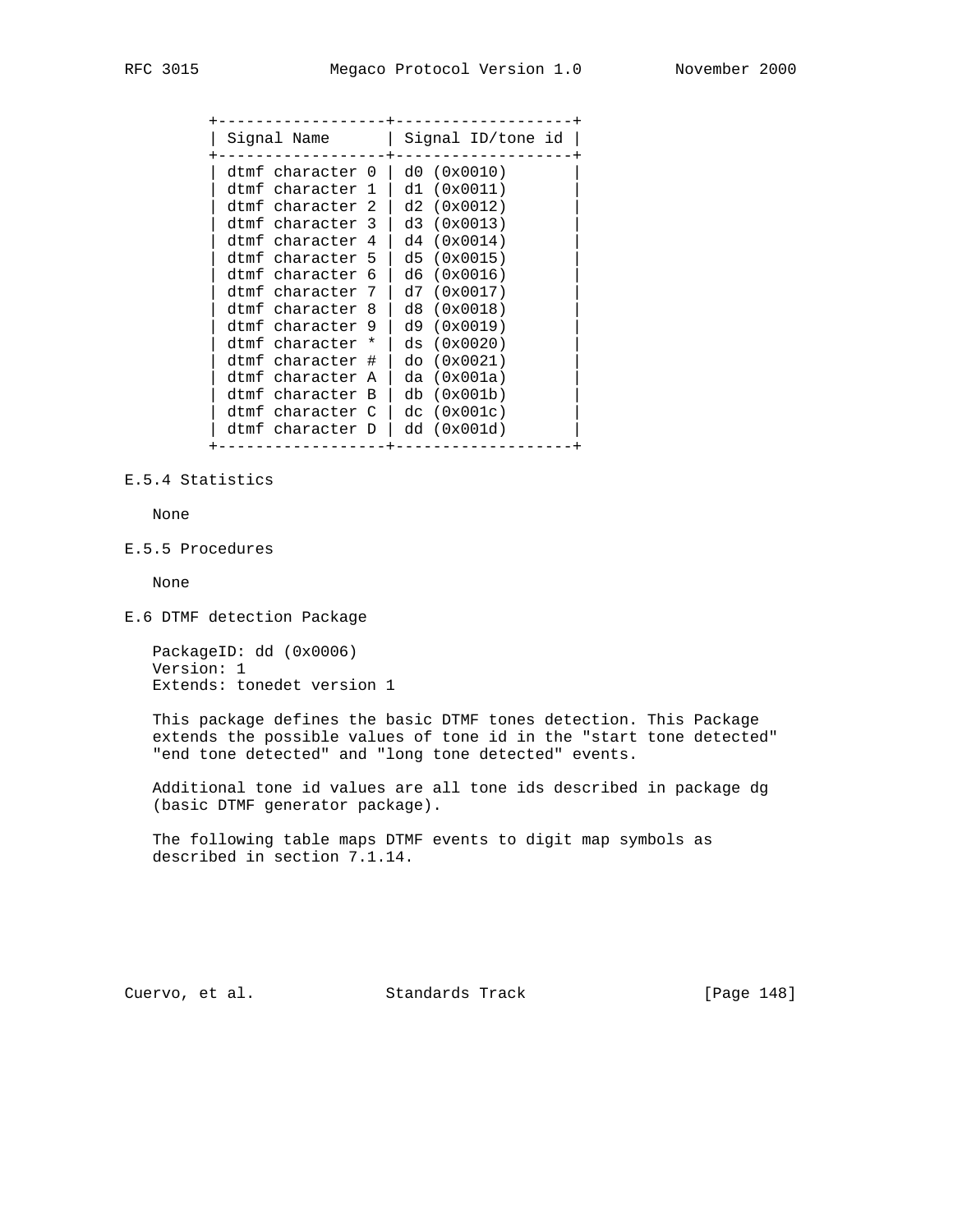| DTMF | Event Symbol     |
|------|------------------|
| d0   | יי ∩ יי          |
| d1   | "1"              |
| d2   | "2"              |
| d3   | "3"              |
| d4   | "4"              |
| d5   | "5"              |
| d6   | "6"              |
| d7   | " 7 "            |
| d8   | " 8 "            |
| d9   | " 9 "            |
| da   | "A"<br>"a"<br>or |
| db   | "b"<br>"B"<br>or |
| dc   | "C"<br>"C"<br>or |
| dd   | "d"<br>"D"<br>or |
| ds   | "E"<br>"e"<br>or |
| do   | "f"<br>"F"<br>or |
|      |                  |

# E.6.1 Properties

None

# E.6.2 Events

 DTMF digits -----------

 EventIds are defined with the same names as the SignalIds defined in the table found in section E.5.3.

 DigitMap Completion Event ------------------------- EventID: ce, 0x0001

Generated when a digit map completes as described in section 7.1.14.

 EventsDescriptor parameters: digit map processing is activated only if a digit map parameter is present, specifying a digit map by name or by value. Other parameters such as a KeepActive flag or embedded Events or Signals Descriptors may be present.

Cuervo, et al. Standards Track [Page 149]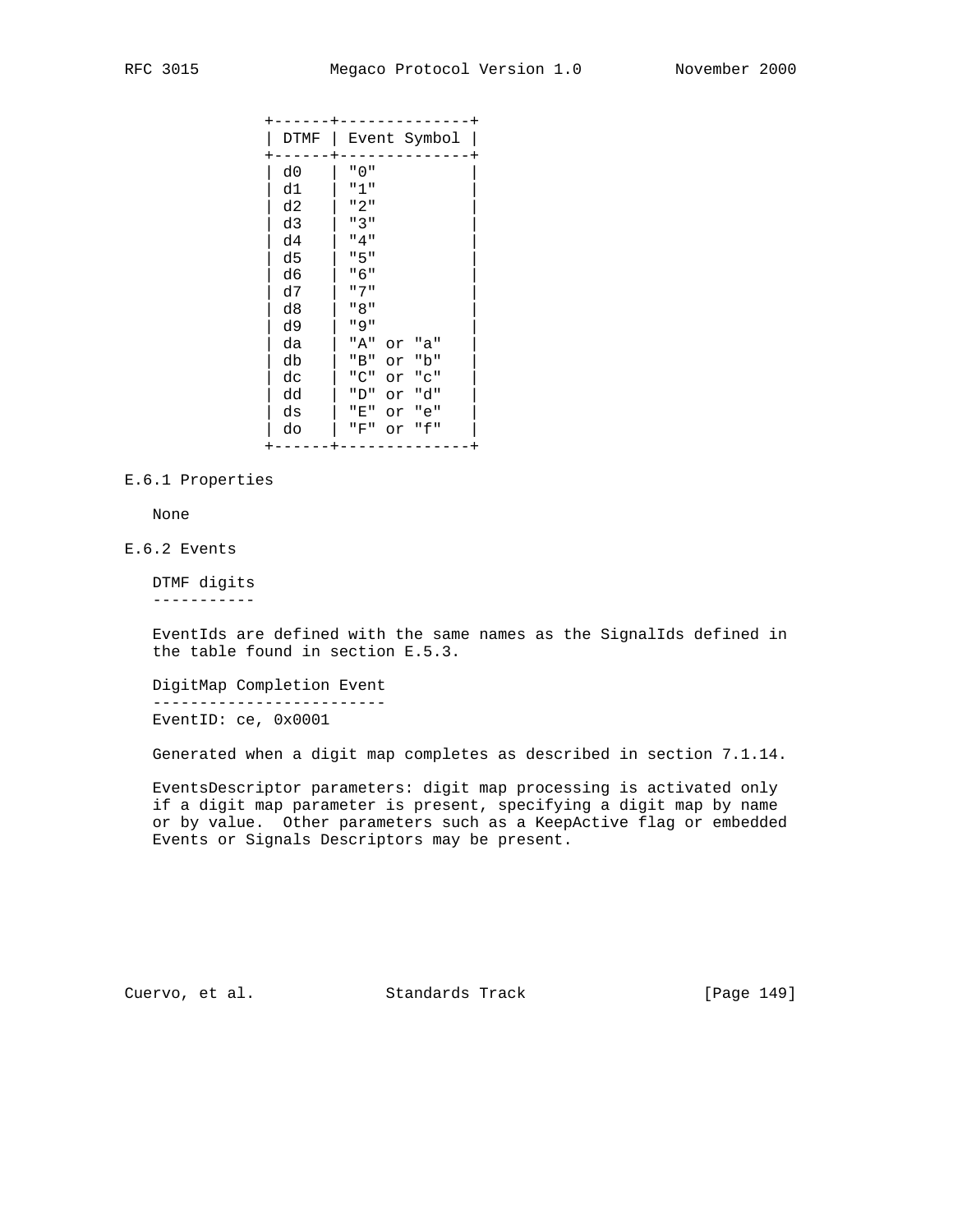ObservedEventsDescriptor parameters:

 DigitString ----------- ParameterID: ds (0x0001)

 Type: string of digit map symbols (possibly empty) returned as a quotedString.

 Possible values: a sequence of the characters "0" through "9", "A" through "F", and the long duration modifier "Z".

 Description: the portion of the current dial string as described in section 7.1.14 which matched part or all of an alternative event sequence specified in the digit map.

 Termination Method ------------------ ParameterID: Meth (0x0003)

Type: enumeration

 Possible values: "UM" (0x0001) Unambiguous match "PM" (0x0002) Partial match, completion by timer expiry or unmatched event "FM" (0x0003) Full match, completion by timer expiry or unmatched event

 Description: indicates the reason for generation of the event. See the procedures in section 7.1.14.

## E.6.3 Signals

None

E.6.4 Statistics

None

E.6.5 Procedures

None

Cuervo, et al. Standards Track [Page 150]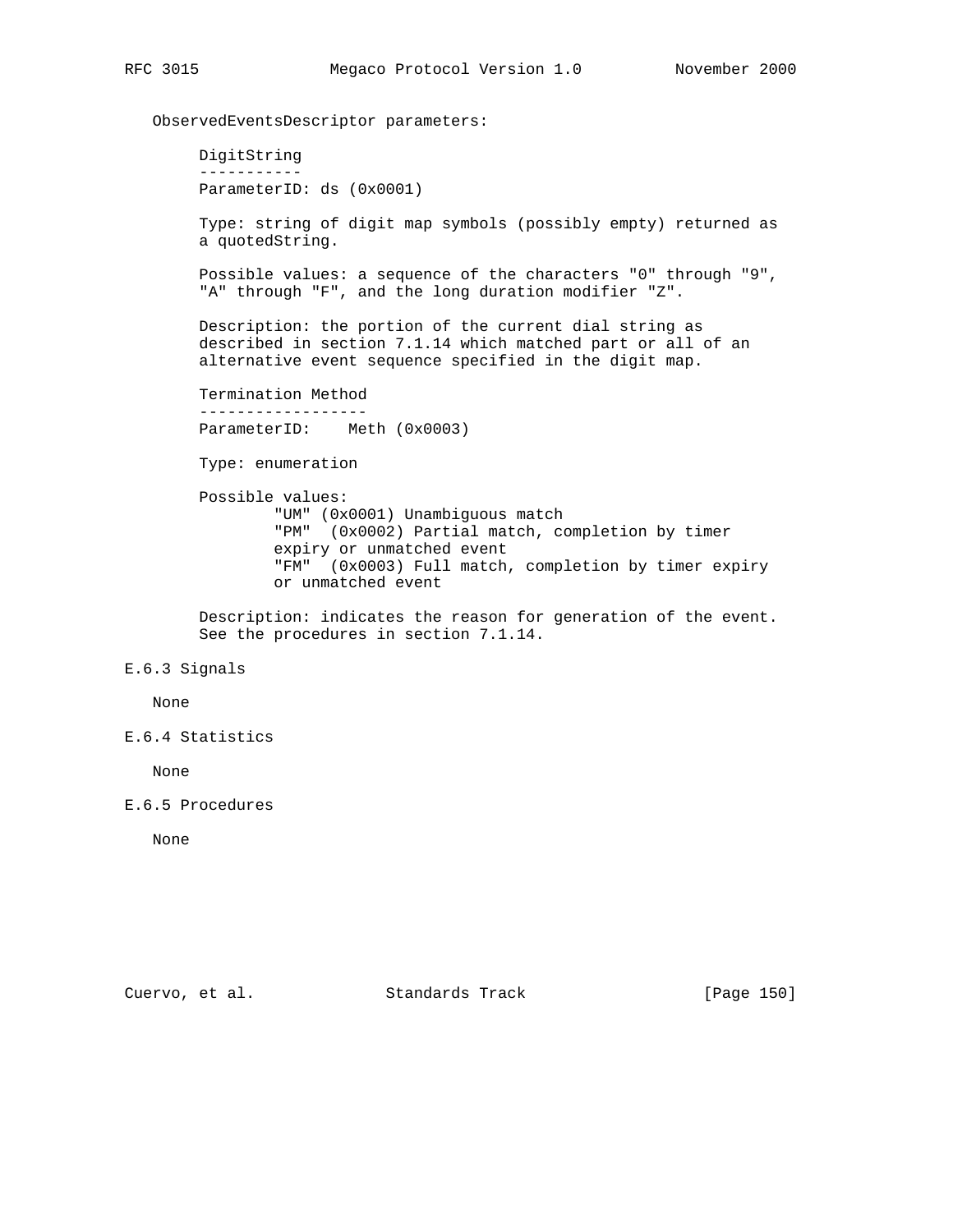E.7 Call Progress Tones Generator Package

 PackageID: cg, 0x0007 Version: 1 Extends: tonegen version 1

 This package defines the basic call progress tones as signals and extends the allowed values of the tl parameter of playtone in tonegen .

E.7.1 Properties

None

E.7.2 Events

None

E.7.3 Signals

```
 Dial Tone
 ---------
 SignaID: dt (0x0030)
```
 Generate dial tone. The physical characteristic of dial tone is available in the gateway.

Signal Type: Timeout

Duration: Provisioned

 Additional Parameters: None

Additional Values

-----------------

 dt (0x0030) is defined as a tone id for playtone The other tones of this package are defined in exactly the same way. A table with all signal names and signal IDs is included. Note that each tone is defined as both a signal and a toneid, thus extending the basic tone generation package.

Cuervo, et al. Standards Track [Page 151]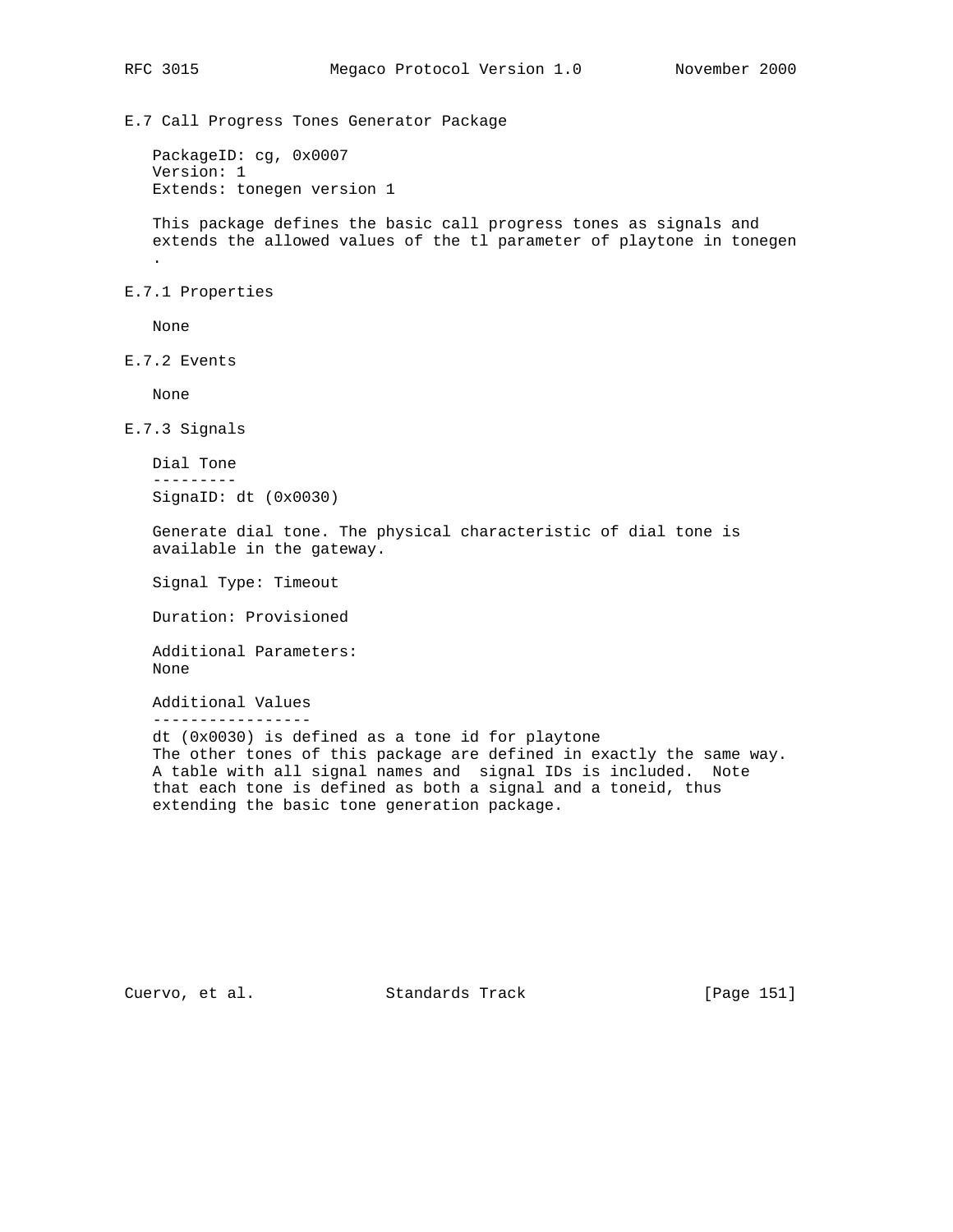| Signal Name                                                                                                                                                                    | Signal ID/tone id                                                                                                                         |
|--------------------------------------------------------------------------------------------------------------------------------------------------------------------------------|-------------------------------------------------------------------------------------------------------------------------------------------|
| Dial Tone<br>Ringing Tone<br>Busy Tone<br>Congestion Tone<br>Special Information Tone<br>Warning Tone<br>Payphone Recognition Tone<br>Call Waiting Tone<br>Caller Waiting Tone | dt (0x0030)<br>rt(0x0031)<br>bt $(0x0032)$<br>ct (0x0033)<br>sit(0x0034)<br>wt (0x0035)<br>pt (0x0036)<br>cw(0x0037)<br>$cr$ (0 $x0038$ ) |

#### E.7.4 Statistics

None

E.7.5 Procedures

 NOTE - The required set of tone ids corresponds to those defined in Recommendation E.180/Q.35 [ITU-T Recommendation E.180/Q.35 (1998)]. See E.180 for definition of the meanings of these tones.

# E.8 Call Progress Tones Detection Package

 PackageID: cd (0x0008) Version: 1 Extends: tonedet version 1

 This package defines the basic call progress detection tones. This Package extends the possible values of tone id in the "start tone detected", "end tone detected" and "long tone detected" events.

 Additional values -----------------

 tone id values are defined for start tone detected, end tone detected and long tone detected with the same values as those in package cg (call progress tones generation package).

The required set of tone ids corresponds to Recommendation  $E.180/Q.35$  [ITU-T Recommendation E.180/Q.35 (1998)]. See Recommendation E.180/Q.35 for definition of the meanings of these tones.

E.8.1 Properties

none

Cuervo, et al. Standards Track [Page 152]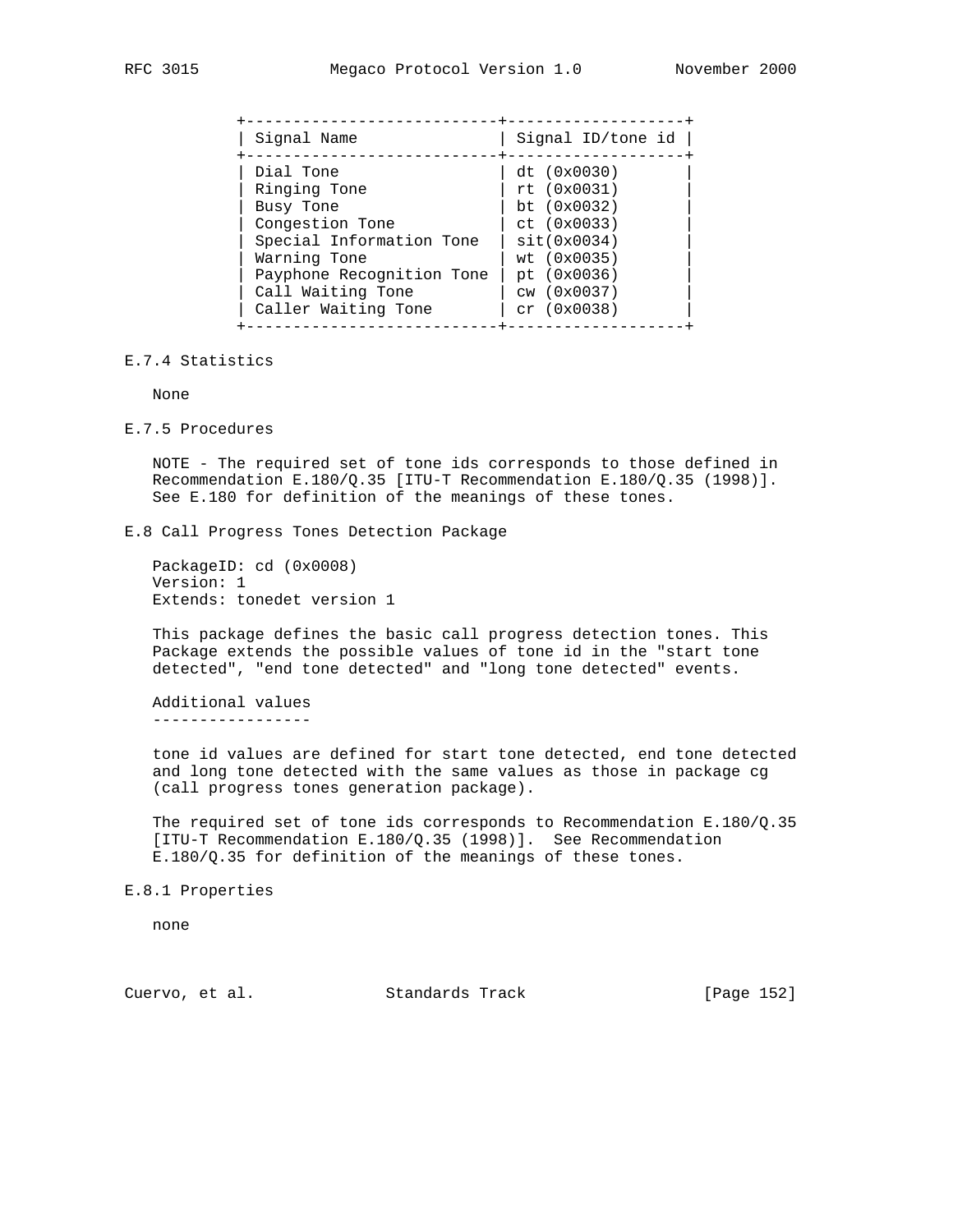E.8.2 Events

 Events are defined as in the call progress tones generator package (cg) for the tones listed in the table of section E.7.3

E.8.3 Signals

none

E.8.4 Statistics

none

E.8.5 Procedures

none

E.9 Analog Line Supervision Package

```
 PackageID: al, 0x0009
 Version: 1
 Extends: None
```
This package defines events and signals for an analog line.

E.9.1 Properties

None

E.9.2 Events

```
 onhook
 ------
 EventID: on (0x0004)
```
 Detects handset going on hook. Whenever an events descriptor is activated that requests monitoring for an on-hook event and the line is already on-hook, then the MG shall behave according to the setting of the "strict" parameter.

EventDescriptor parameters

 Strict Transition ----------------- ParameterID: strict (0x0001)

Type: enumeration

Cuervo, et al. Standards Track [Page 153]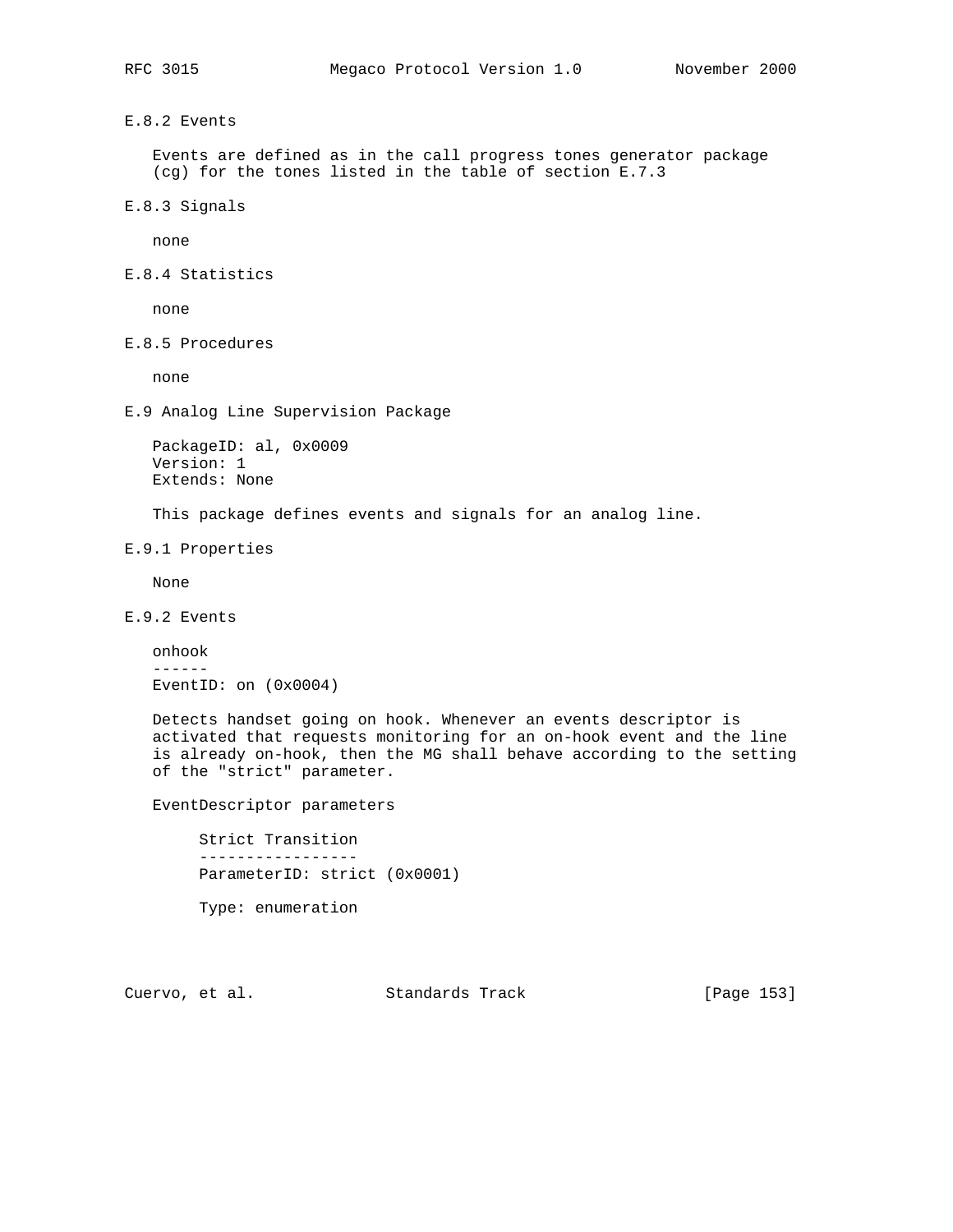Possible values: "exact" (0x00), "state" (0x01), "failWrong" (0x02)

 "exact" means that only an actual hook state transition to on hook is to be recognized;

 "state" means that the event is to be recognized either if the hook state transition is detected or if the hook state is already on-hook;

 "failWrong" means that if the hook state is already on-hook, the command fails and an error is reported.

ObservedEventsDescriptor parameters

 Initial State ------------- ParameterID: init (0x0002)

Type: Boolean

Possible values:

 True means that the event was reported because the line was already on-hook when the events descriptor containing this event was activated;

 False means that the event represents an actual state transition to on-hook.

 offhook ------- EventID: of (0x0005)

 Detects handset going off hook. Whenever an events descriptor is activated that requests monitoring for an off-hook event and the line is already off-hook, then the MG shall behave according to the setting of the "strict" parameter.

EventDescriptor parameters

 Strict Transition ----------------- ParameterID: strict (0x0001) Type: enumeration

Cuervo, et al. Standards Track [Page 154]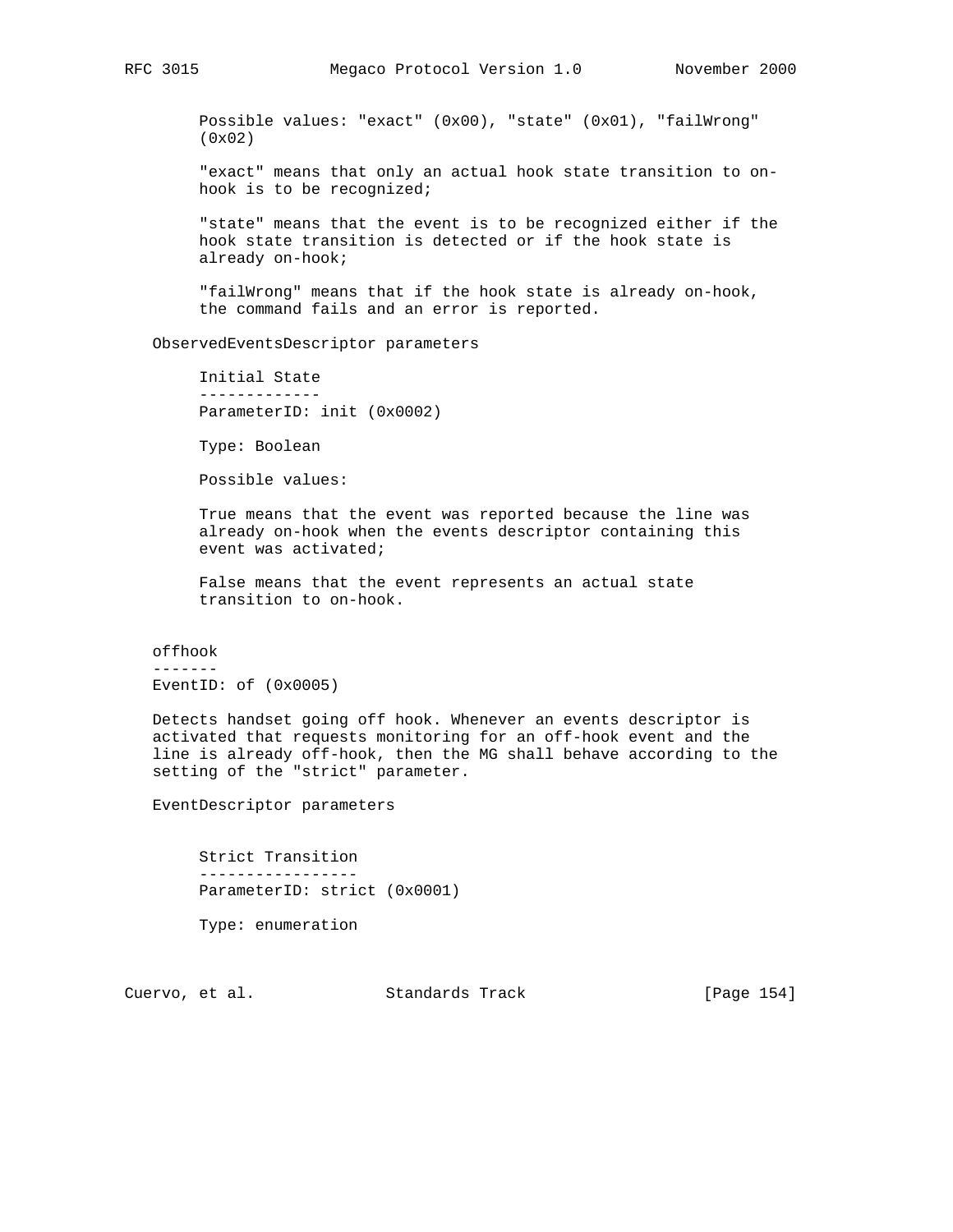Possible values: "exact" (0x00), "state" (0x01), "failWrong" (0x02)

 "exact" means that only an actual hook state transition to off hook is to be recognized;

 "state" means that the event is to be recognized either if the hook state transition is detected or if the hook state is already off-hook;

 "failWrong" means that if the hook state is already off-hook, the command fails and an error is reported.

## ObservedEventsDescriptor parameters

 Initial State ------------- ParameterID: init (0x0002)

Type: Boolean

Possible values:

 True means that the event was reported because the line was already off-hook when the events descriptor containing this event was activated;

 False means that the event represents an actual state transition to off-hook.

#### flashhook

---------

EventID: fl, 0x0006

 Detects handset flash. A flash occurs when an onhook is followed by an offhook between a minimum and maximum duration.

EventDescriptor parameters

 Minimum duration ---------------- ParameterID: mindur (0x0004) Type: integer in milliseconds Default value is provisioned

Cuervo, et al. Standards Track [Page 155]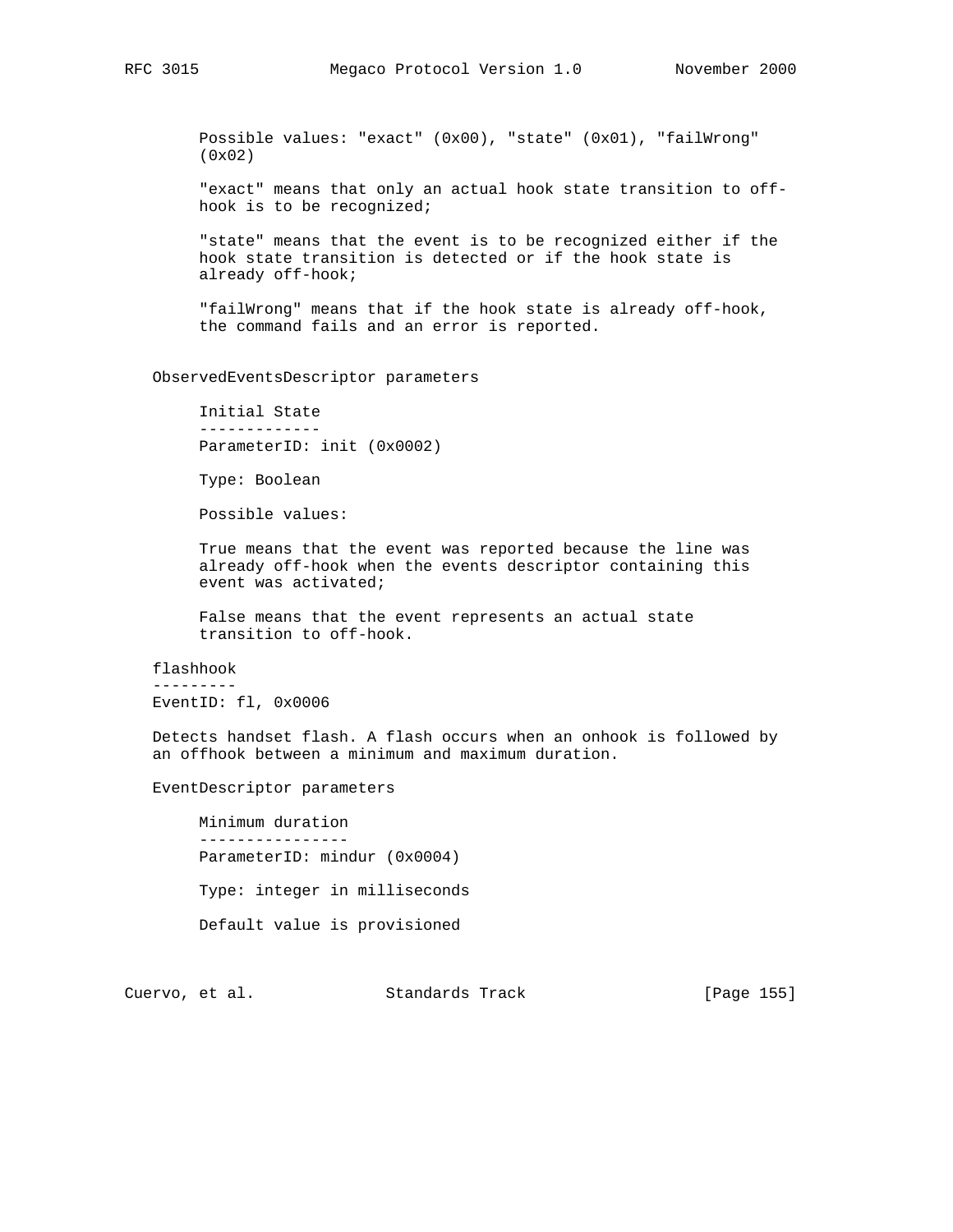Maximum duration ---------------- ParameterID: maxdur (0x0005) Type: integer in milliseconds Default value is provisioned

ObservedEventsDescriptor parameters

None

E.9.3 Signals

 ring ---- SignalID: ri, 0x0002

Applies ringing on the line

Signal Type: TimeOut

Duration: Provisioned

Additional Parameters:

 Cadence ------- ParameterID: cad (0x0006)

 Type: list of integers representing durations of alternating on and off segments, constituting a complete ringing cycle starting with an on. Units in milliseconds.

 Default is fixed or provisioned. Restricted function MGs may ignore cadence values they are incapable of generating.

 Frequency --------- ParameterID: freq (0x0007)

Type: integer in Hz

 Default is fixed or provisioned. Restricted function MGs may ignore frequency values they are incapable of generating.

Cuervo, et al. Standards Track [Page 156]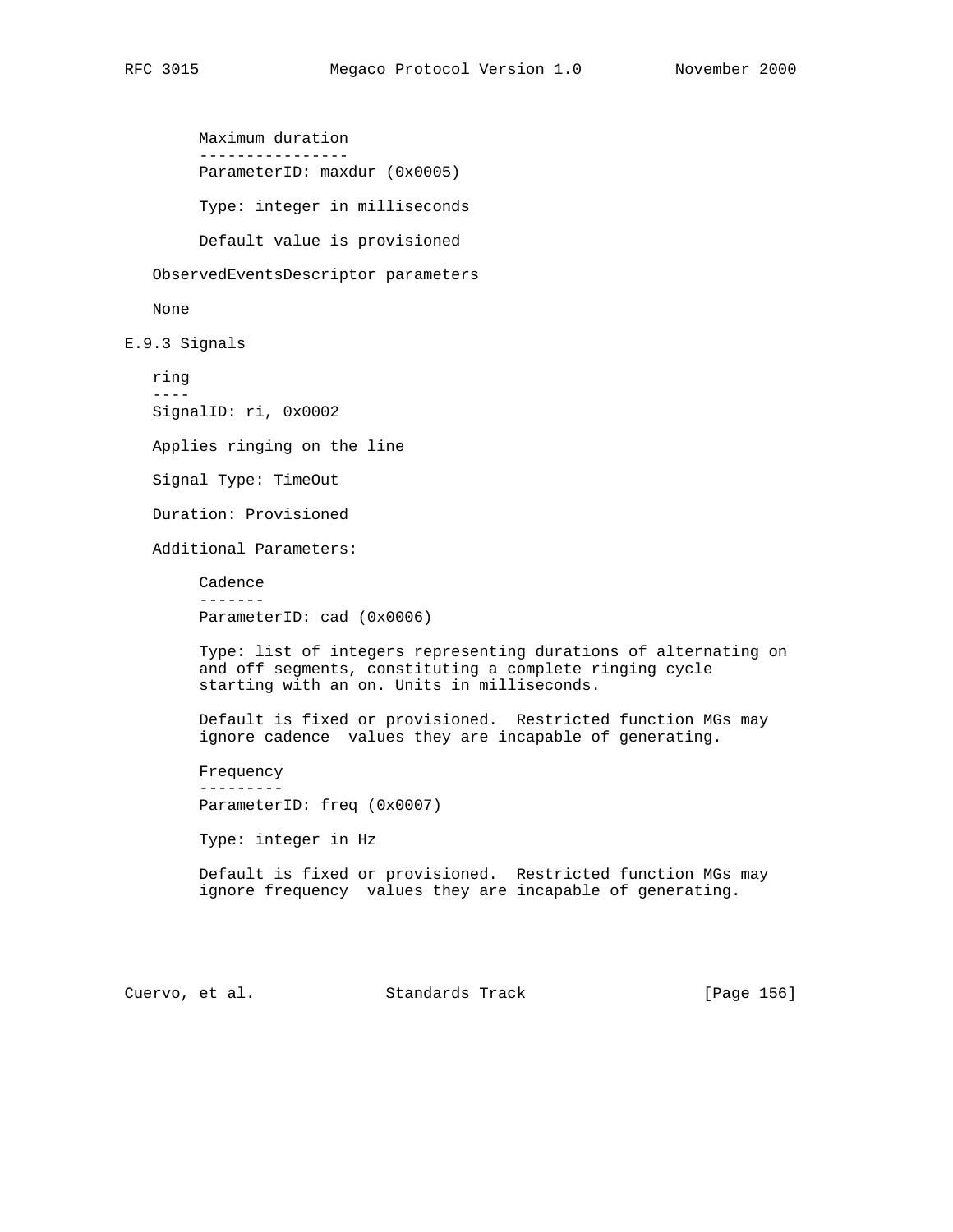E.9.4 Statistics

None

E.9.5 Procedures

 If the MGC sets an EventsDescriptor containing a hook state transition event (on-hook or off-hook) with the "strict" (0x0001) parameter set to "failWrong", and the hook state is already what the transition implies, the execution of the command containing that EventsDescriptor fails. The MG SHALL include error code 540 "Unexpected initial hook state" in its reponse.

E.9.6 Error Code

 This package defines a new error code: 540 - Unexpected initial hook state The procedure for use of this code is given in section E.9.5.

E.10 Basic Continuity Package

 PackageID: ct (0x000a) Version: 1 Extends: None

 This package defines events and signals for continuity test. The continuity test includes provision of either a loopback or transceiver functionality.

E.10.1 Properties

None

E.10.2 Events

 Completion ---------- EventID: cmp, 0x0005

This event detects test completion of continuity test.

EventDescriptor parameters

None

ObservedEventsDescriptor parameters

Cuervo, et al. Standards Track [Page 157]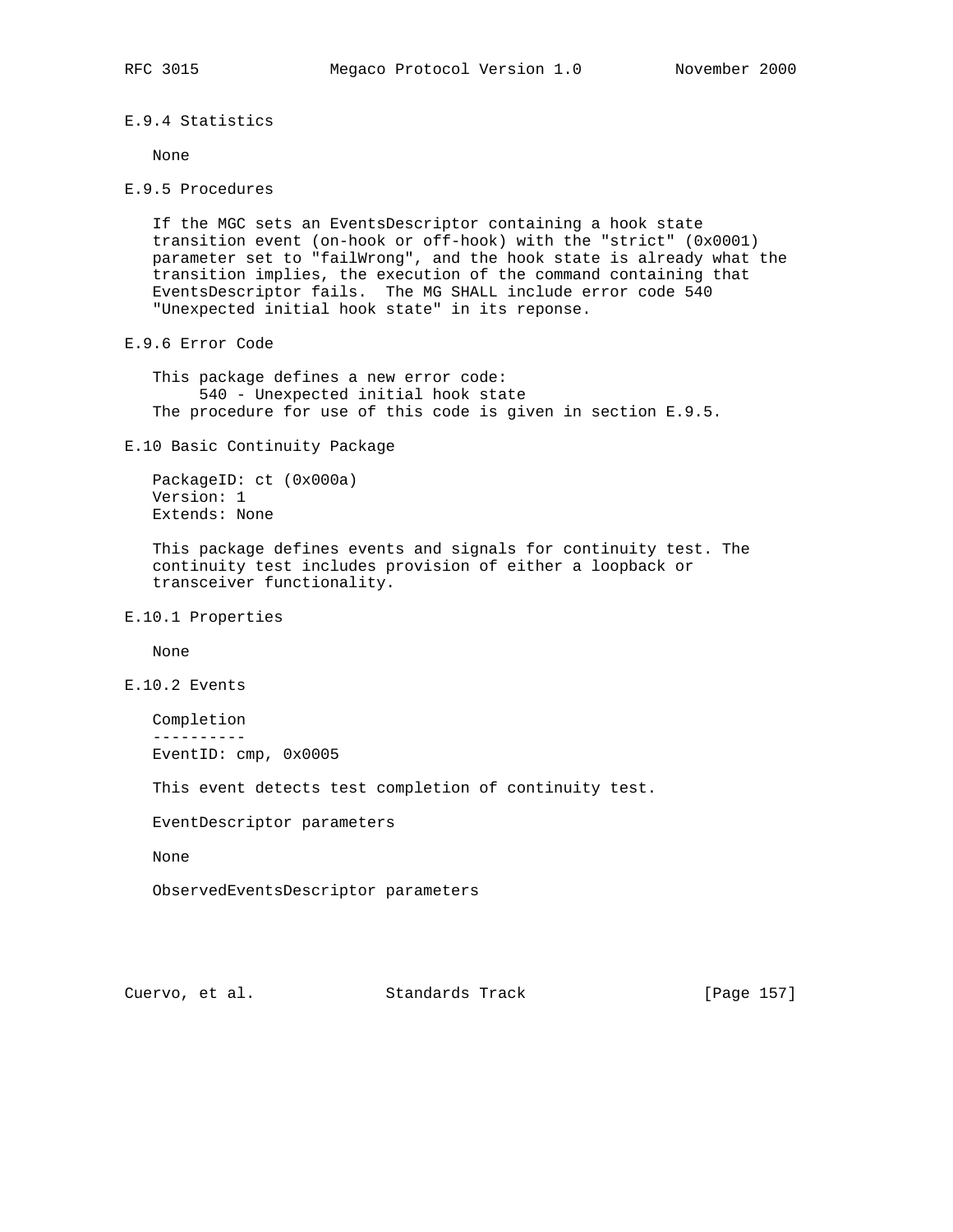```
 Result
         ------
         ParameterID: res (0x0008)
         Type: Enumeration
         Possible values: success (0x0001), failure (0x0000)
E.10.3 Signals
    Continuity test
    ---------------
    SignalID: ct (0x0003)
    Initiates sending of continuity test tone on the termination to
    which it is applied.
    Signal Type: TimeOut
    Default value is provisioned
    Additional Parameters:
    None
    Respond
    -------
    SignalID: rsp (0x0004)
    The signal is used to respond to a continuity test . See section
    E.10.5 for further explanation.
    Signal Type: On/Off
    Default duration is provisioned
    Additional Parameters:
    None.
E.10.4 Statistics
   None
```
Cuervo, et al. Standards Track [Page 158]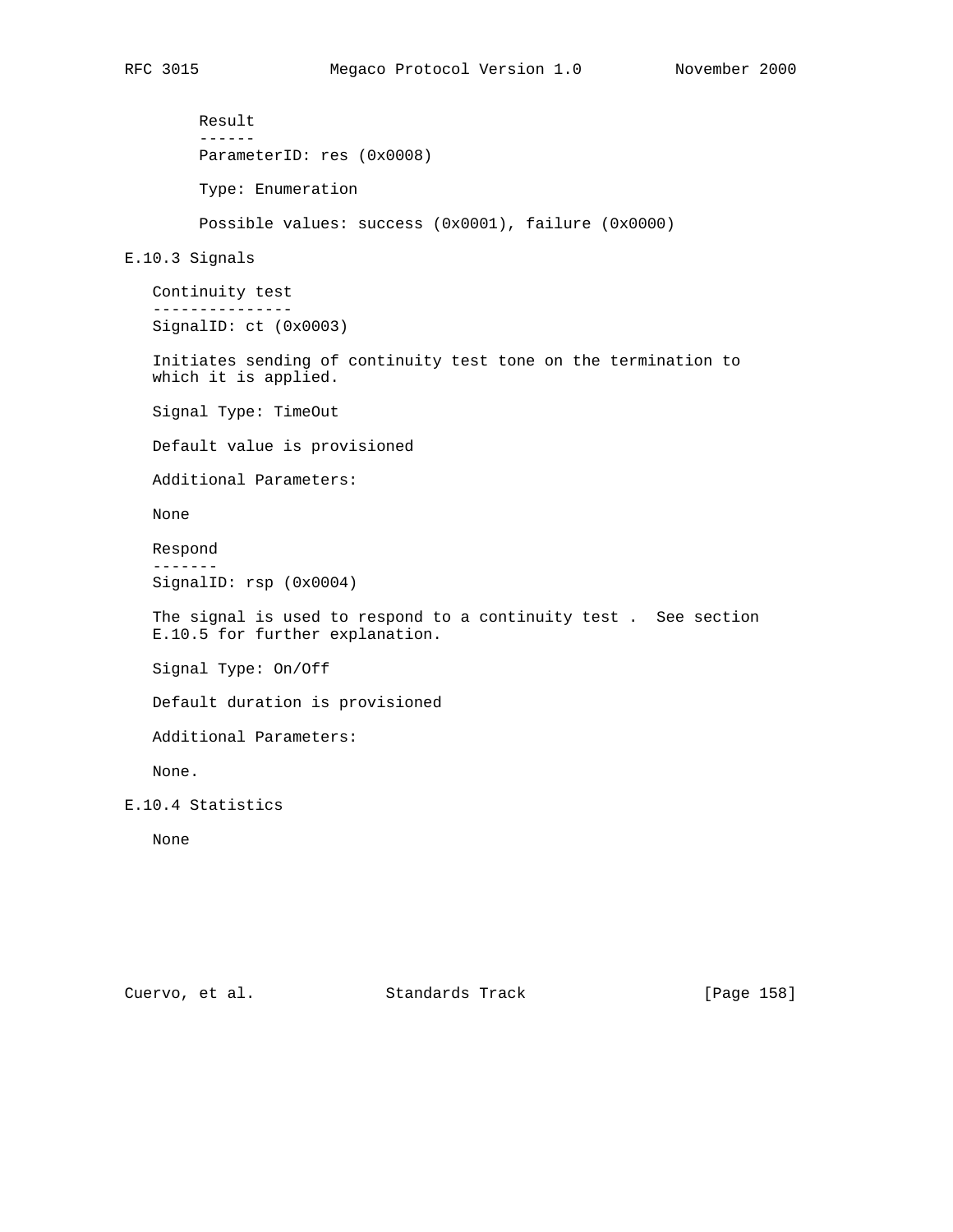E.10.5 Procedures

 When a MGC wants to initiate a continuity test, it sends a command to the MG containing

 \* a signals descriptor with the ct signal, and \* an events descriptor containing the cmp event.

 Upon reception of a command containing the ct signal and cmp event, the MG initiates the continuity test tone for the specified termination. If the return tone is detected and any other required conditions are satisfied before the signal times out, the cmp event shall be generated with the value of the result parameter equal to success. In all other cases, the cmp event shall be generated with the value of the result parameter equal to failure.

 When a MGC wants the MG to respond to a continuity test, it sends a command to the MG containing a signals descriptor with the rsp signal. Upon reception of a command with the rsp signal, the MG either applies a loopback or (for 2-wire circuits) awaits reception of a continuity test tone. In the loopback case, any incoming information shall be reflected back as outgoing information. In the 2-wire case, any time the appropriate test tone is received, the appropriate response tone should be sent. The MGC determines when to remove the rsp signal.

 When a continuity test is performed on a termination, no echo devices or codecs shall be active on that termination.

 Performing voice path assurance as part of continuity testing is provisioned by bilateral agreement between network operators.

E.11 Network Package

 PackageID: nt (0x000b) Version: 1 Extends: None

 This package defines properties of network terminations independent of network type.

E.11.1 Properties

 Maximum Jitter Buffer --------------------- PropertyID: jit (0x0007)

This property puts a maximum size on the jitter buffer.

Cuervo, et al. Standards Track [Page 159]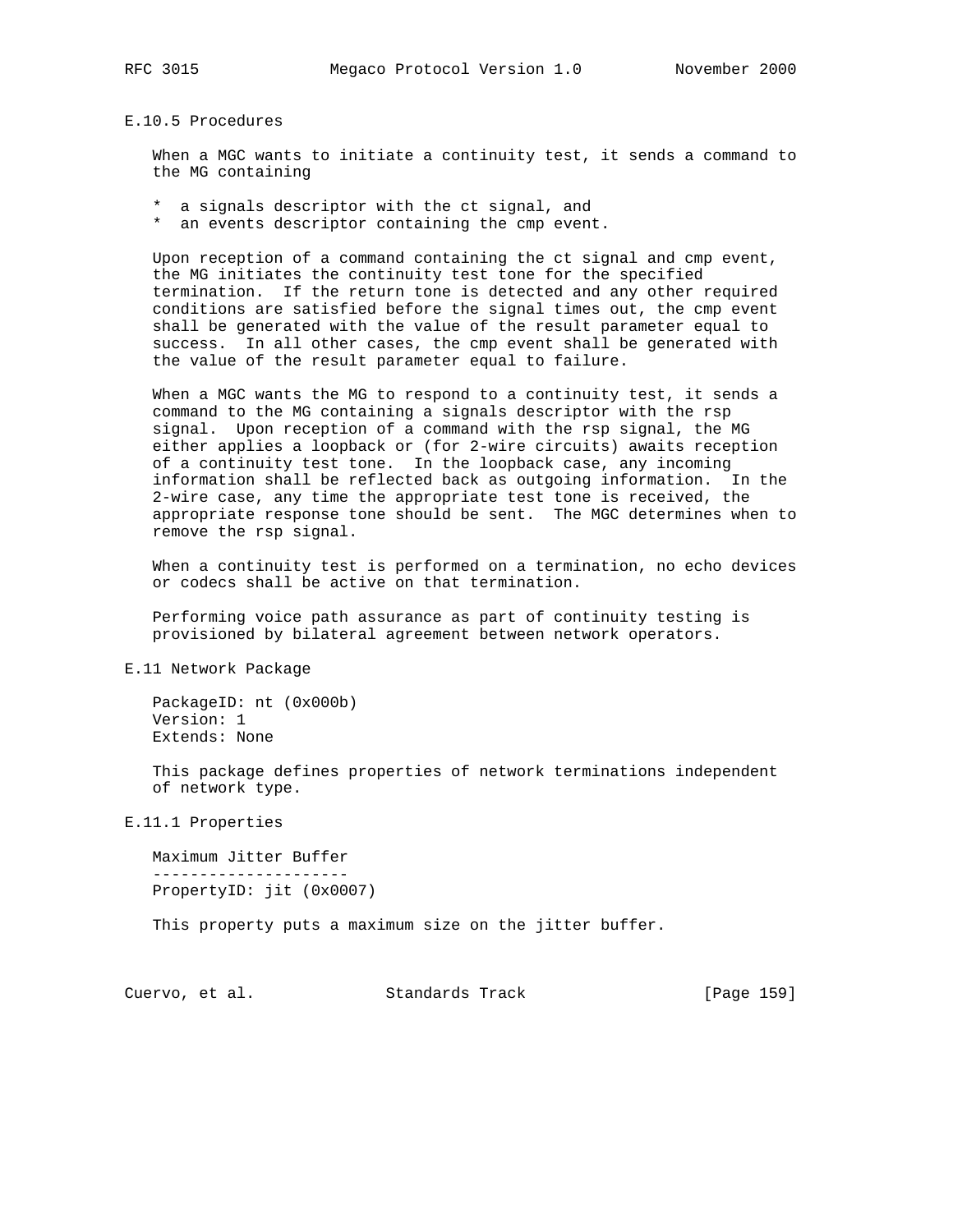Type: integer in milliseconds

Possible Values: This property is specified in milliseconds.

Defined In: LocalControlDescriptor

Characteristics: read/write

E.11.2 Events

 network failure --------------- EventID: netfail, 0x0005

 The termination generates this event upon detection of a failure due to external or internal network reasons.

EventDescriptor parameters

None

ObservedEventsDescriptor parameters

 cause ----- ParameterID: cs (0x0001)

Type: String

Possible values: any text string

 This parameter may be included with the failure event to provide diagnostic information on the reason of failure.

 quality alert ------------- EventID: qualert, 0x0006

 This property allows the MG to indicate a loss of quality of the network connection. The MG may do this by measuring packet loss, interarrival jitter, propogation delay and then indicating this using a percentage of quality loss.

Cuervo, et al. Standards Track [Page 160]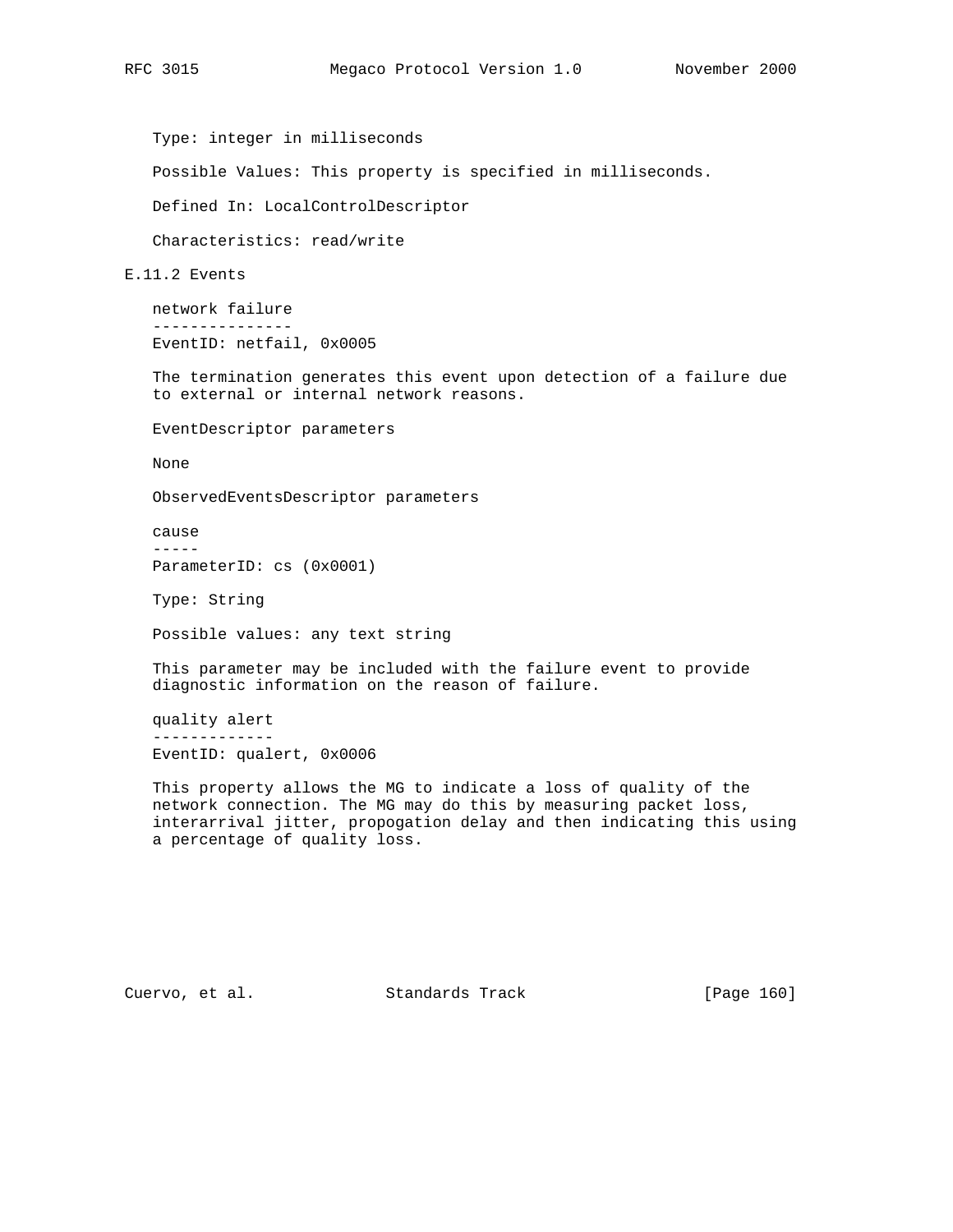# EventDescriptor parameters

 Threshold --------- ParameterId: th (0x0001)

Type: integer

 Possible Values: threshold for percent of quality loss measured, calculated based on a provisioned method, that could take into consideration packet loss, jitter, and delay for example. Event is triggered when calculation exceeds the threshold.

ObservedEventsDescriptor parameters

 Threshold --------- ParameterId: th (0x0001)

Type: integer

 Possible Values: percent of quality loss measured, calculated based on a provisioned method, that could take into consideration packet loss, jitter, and delay for example.

E.11.3 Signals

none

E.11.4 Statistics

 Duration -------- StatisticsID: dur (0x0001)

 Description: Provides duration of time the termination has been in the context.

Type: Double, in milliseconds

 Octets Sent ----------- StatisticID: os (0x0002)

Type: double

Possible Values: any 64 bit integer

Cuervo, et al. Standards Track [Page 161]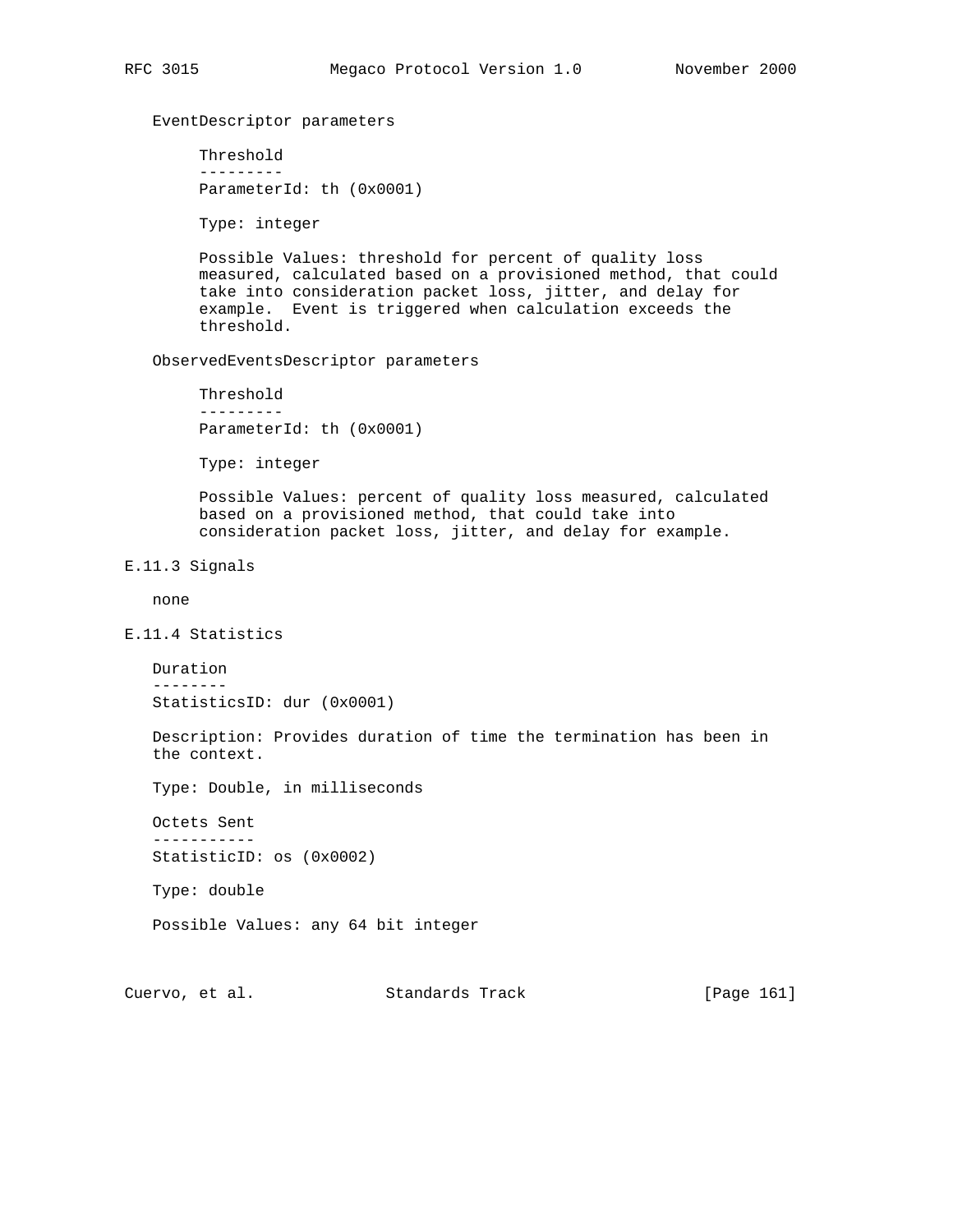Octets Received ---------------

StatisticID: or (0x0003)

 Type: double Possible Values: any 64 bit integer E.11.5 Procedures none E.12 RTP Package PackageID: rtp (0x000c) Version: 1 Extends: Network Package version 1 This package is used to support packet based multimedia data transfer by means of the Real-time Transport Protocol (RTP) [RFC 1889]. E.12.1 Properties None E.12.2 Events Payload Transition EventID: pltrans, 0x0001 This event detects and notifies when there is a transition of the RTP payload format from one format to another. EventDescriptor parameters None ObservedEventsDescriptor parameters rtppayload ---------- ParameterID: rtppltype, 0x01 Type: list of enumerated types. Possible values: The encoding method shall be specified by using one or several valid encoding names, as defined in the RTP AV Profile or registered with IANA. Cuervo, et al. Standards Track [Page 162]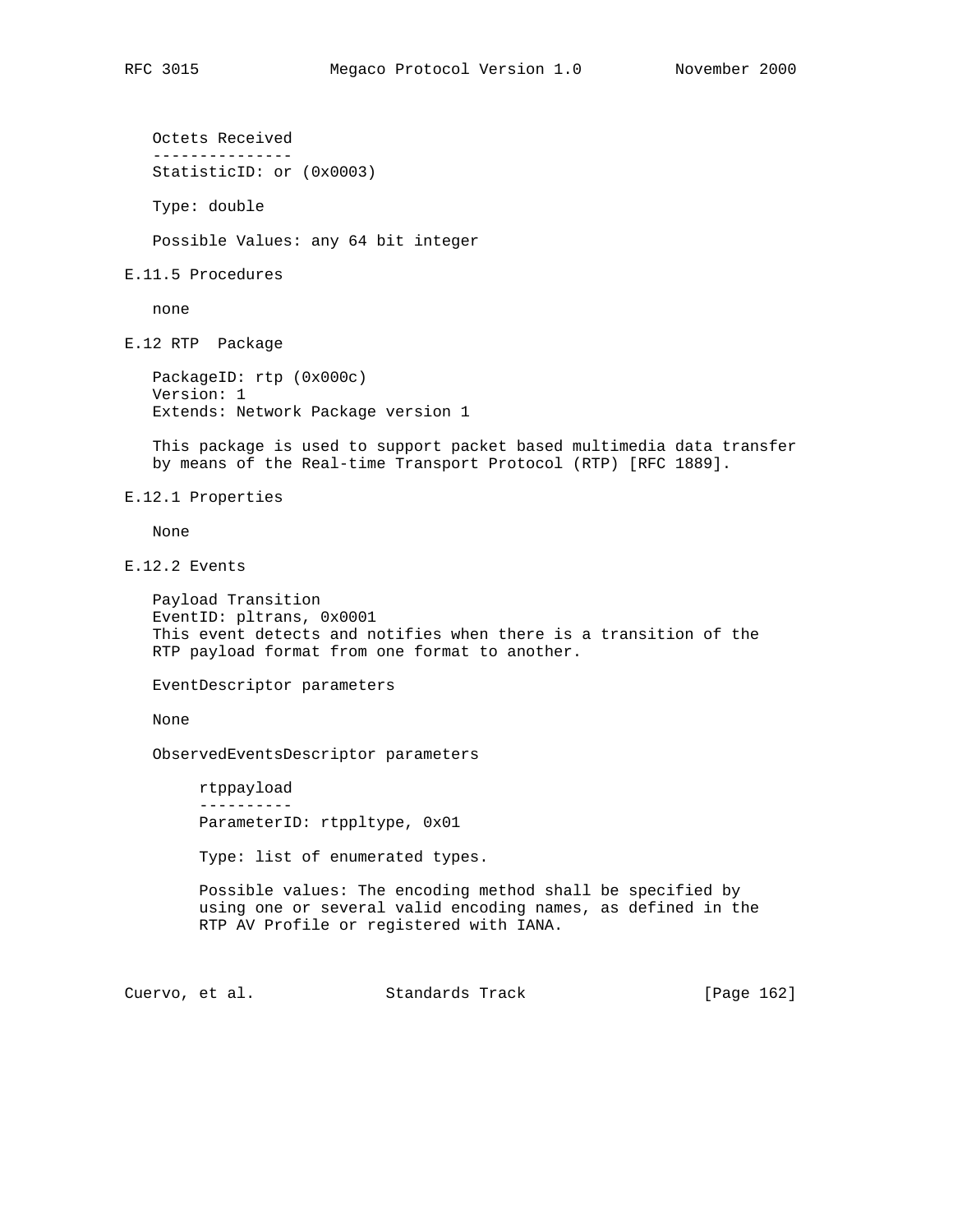E.12.3 Signals None E.12.4 Statistics Packets Sent ------------ StatisticID: ps (0x0004) Type: double Possible Values: any 64 bit integer Packets Received ---------------- StatisticID: pr (0x0005) Type: double Possible Values: any 64 bit integer Packet Loss ----------- StatisticID: pl (0x0006) Describes the current rate of packet loss on an RTP stream, as defined in IETF RFC 1889. Packet loss is expressed as percentage value: number of packets lost in the interval between two reception reports, divided by the number of packets expected during that interval. Type: double Possible Values: a 32 bit whole number and a 32 bit fraction. Jitter ------ StatisticID: jit (0x0007) Requests the current value of the interarrival jitter on an RTP stream as defined in IETF RFC 1889. Jitter measures the variation in interarrival time for RTP data packets. Delay ----- StatisticID:delay (0x0008)

Cuervo, et al. Standards Track [Page 163]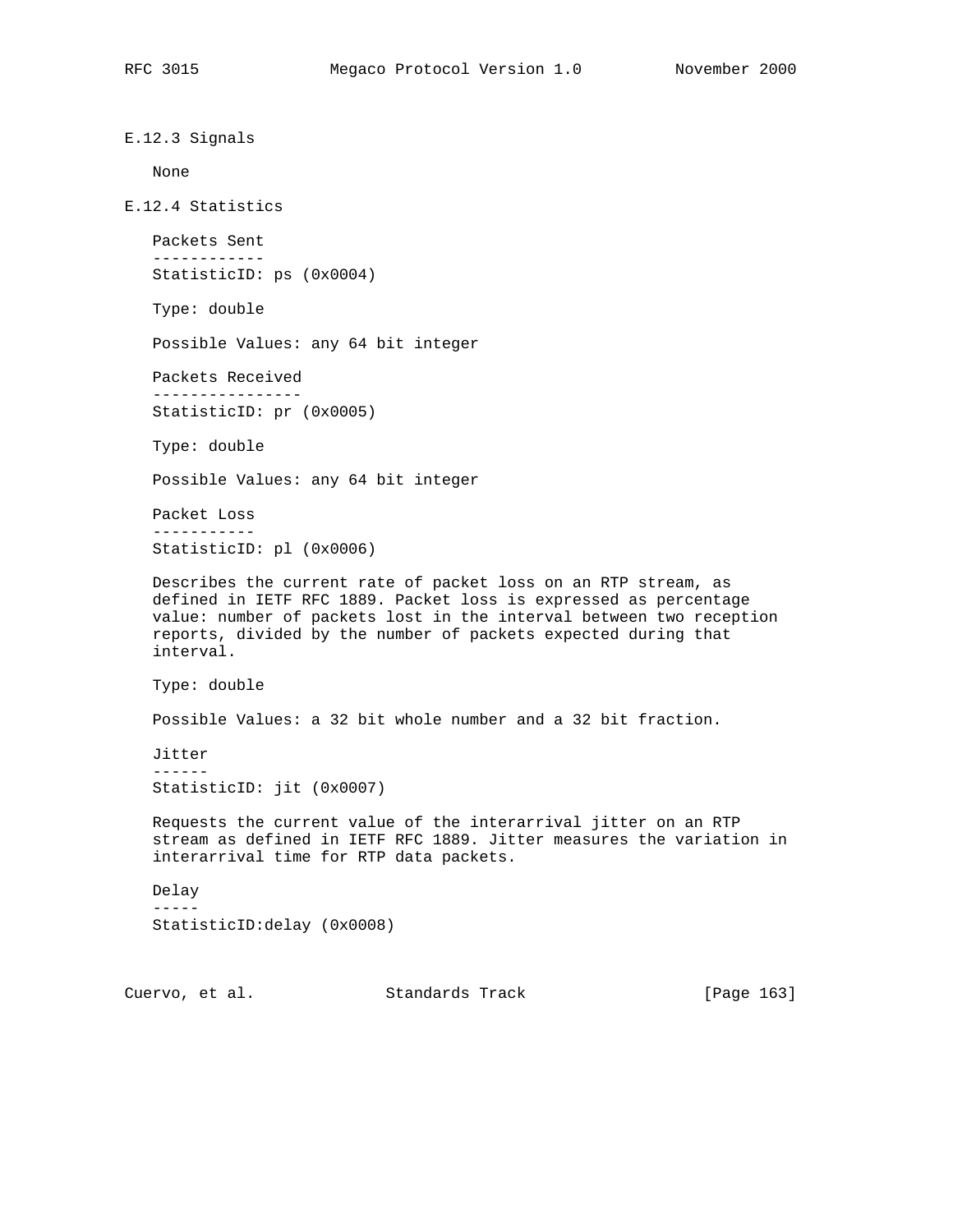Requests the current value of packet propagation delay expressed in timestamp units. Same as average latency.

E.12.5 Procedures

none

E.13 TDM Circuit Package

 PackageID: tdmc (0x000d) Version: 1 Extends: Network Package version 1

This package is used to support TDM circuit terminations.

E.13.1 Properties

 Echo Cancellation ----------------- PropertyID: ec (0x0008)

 By default, the telephony gateways always perform echo cancellation. However, it is necessary, for some calls, to turn off these operations.

Type: boolean

```
 Possible Values:
      "on" (when the echo cancellation is requested) and
      "off" (when it is turned off.)
 The default is "on".
```
Defined In: LocalControlDescriptor

Characteristics: read/write

 Gain Control ------------ PropertyID: gain (0x000a)

 Gain control, or usage of of signal level adaptation and noise level reduction is used to adapt the level of the signal. However, it is necessary, for example for modem calls, to turn off this function.

Type: enumeration (integer)

Cuervo, et al. Standards Track [Page 164]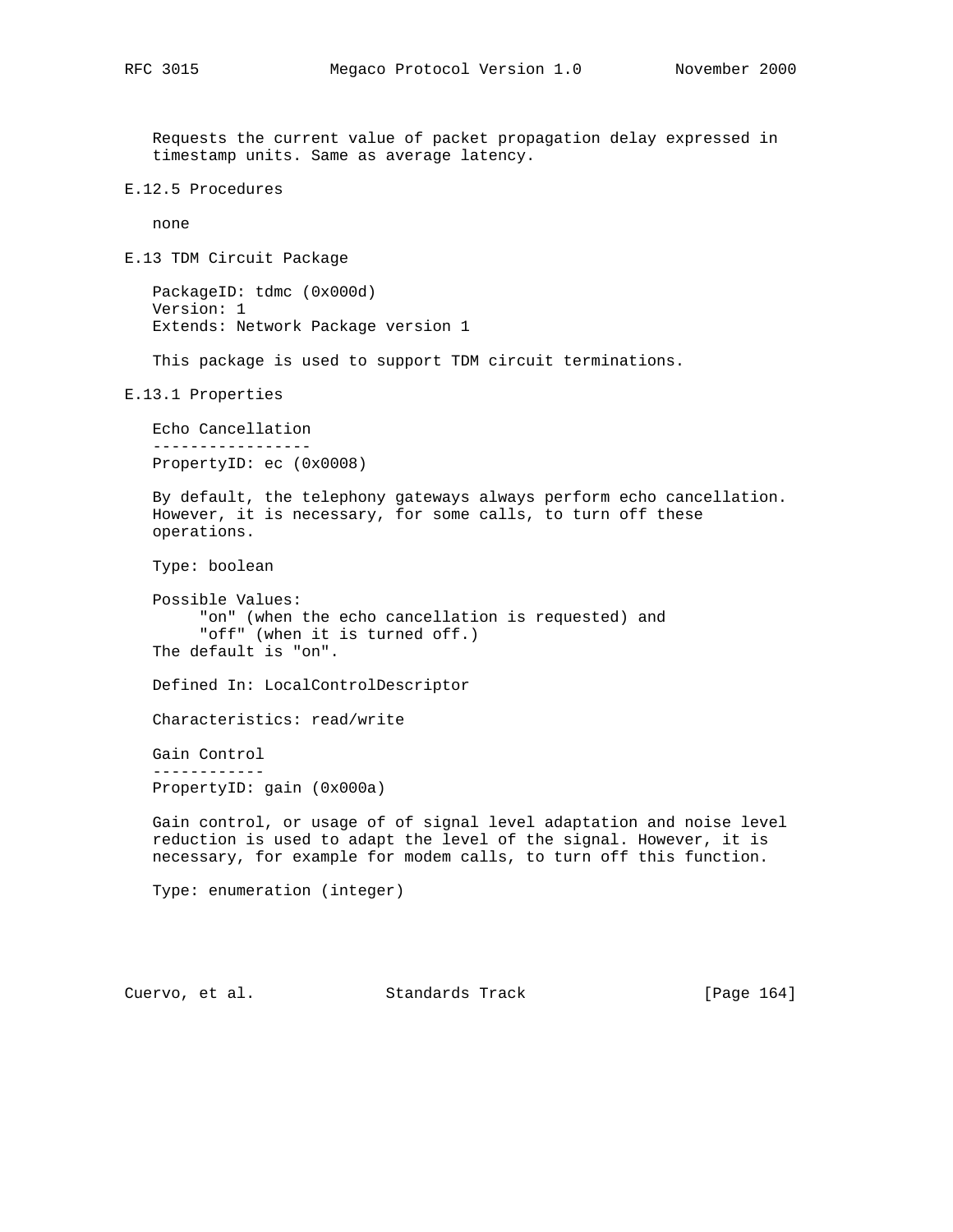Possible Values: The gain control parameter may either be specified as "automatic" (0xffffffff), or as an explicit number of decibels of gain (any other integer value). The default is provisioned in the MG.

Defined In: LocalControlDescriptor

Characteristics: read/write

E.13.2 Events

none

E.13.3 Signals

none

E.13.4 Statistics

None

E.13.5 Procedures

None

Cuervo, et al. Standards Track [Page 165]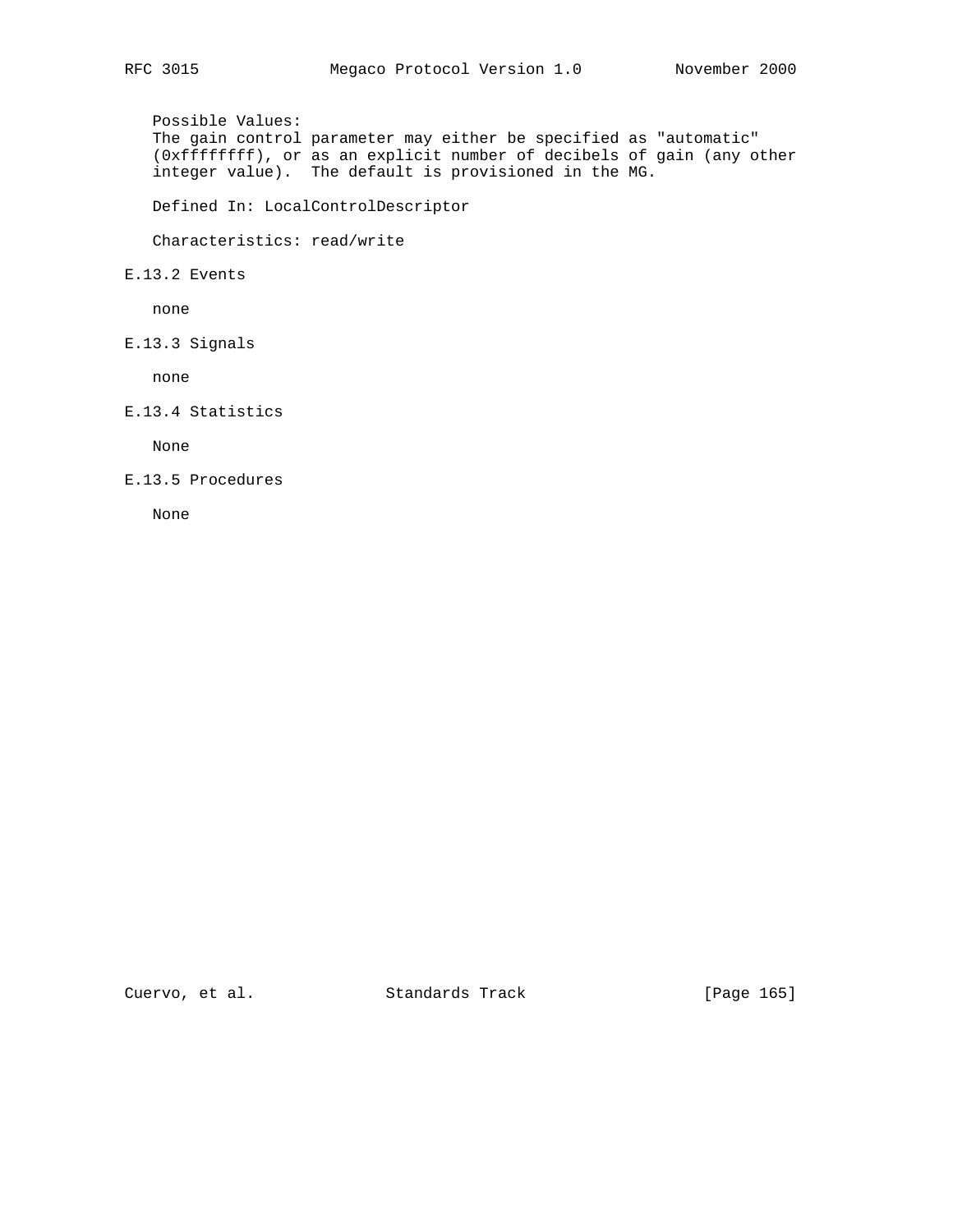APPENDIX A EXAMPLE CALL FLOWS (INFORMATIVE)

 All Megaco implementors must read the normative part of this document carefully before implementing from it. No one should use the examples in this section as stand-alone explanations of how to create protocol messages.

 The examples in this section use SDP for encoding of the Local and Remote stream descriptors. SDP is defined in RFC 2327. If there is any discrepancy between the SDP in the examples, and RFC 2327, the RFC should be consulted for correctness. Audio profiles used are those defined in RFC 1890, and others registered with IANA. For example, G.711 A-law is called PCMA in the SDP, and is assigned profile 0. G.723 is profile 4, and H263 is profile 34. See also

http://www.isi.edu/in-notes/iana/assignments/rtp-parameters

A.1 Residential Gateway to Residential Gateway Call

 This example scenario illustrates the use of the elements of the protocol to set up a Residential Gateway to Residential Gateway call over an IP-based network. For simplicity, this example assumes that both Residential Gateways involved in the call are controlled by the same Media Gateway Controller.

A.1.1 Programming Residential GW Analog Line Terminations for Idle Behavior

 The following illustrates the API invocations from the Media Gateway Controller and Media Gateways to get the Terminations in this scenario programmed for idle behavior. Both the originating and terminating Media Gateways have idle AnalogLine Terminations programmed to look for call initiation events (i.e.-offhook) by using the Modify Command with the appropriate parameters. The null Context is used to indicate that the Terminations are not yet involved in a Context. The ROOT termination is used to indicate the entire MG instead of a termination within the MG.

 In this example, MG1 has the IP address 124.124.124.222, MG2 is 125.125.125.111, and the MGC is 123.123.123.4. The default Megaco port is 55555 for all three.

Cuervo, et al. Standards Track [Page 166]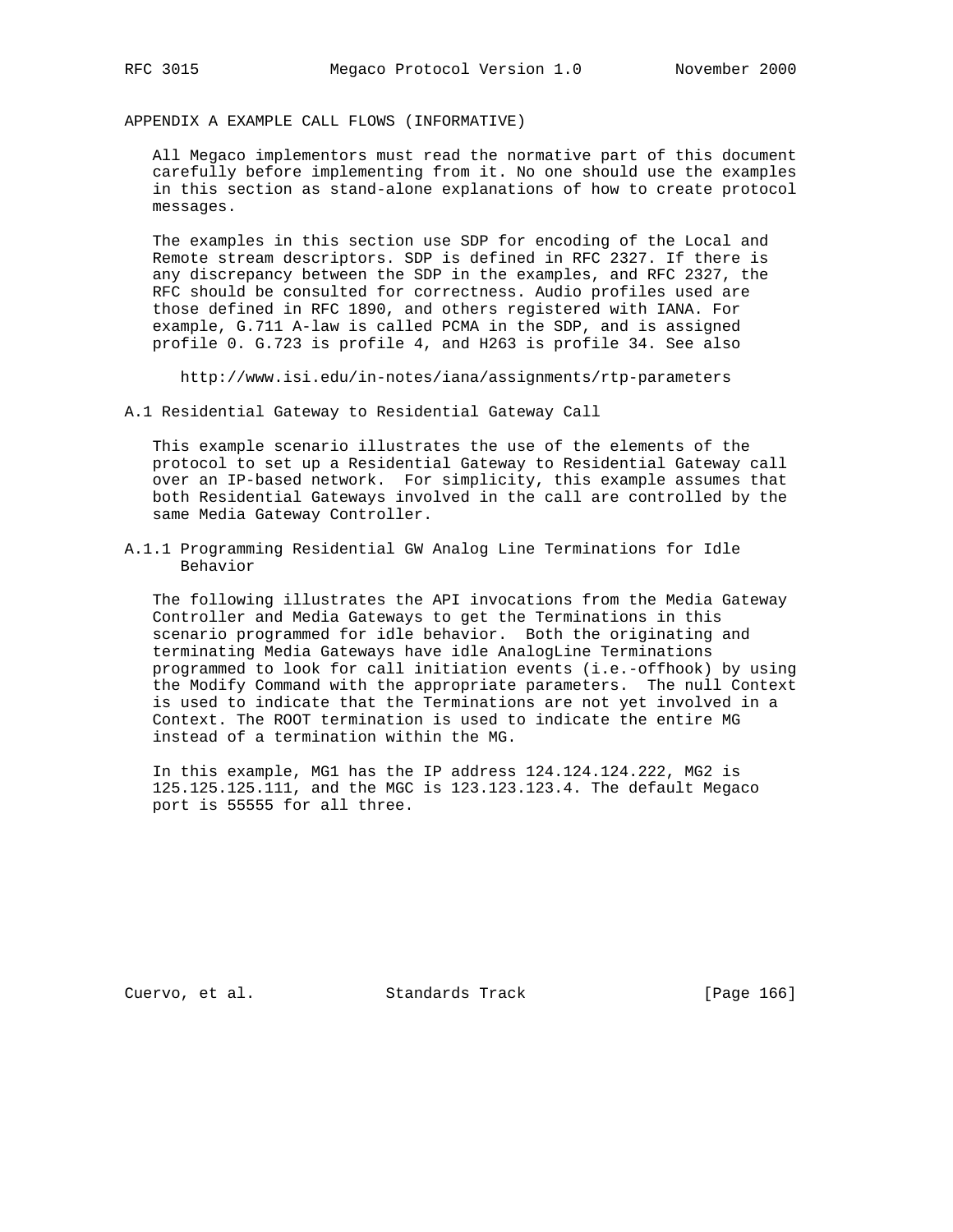```
 1. An MG registers with an MGC using the ServiceChange command:
   MG1 to MGC:
   MEGACO/1 [124.124.124.222]
   Transaction = 9998 {
      Context = - {
           ServiceChange = ROOT {Services {
              Method=Restart,
          ServiceChangeAddress=55555, Profile=ResGW/1}
 }
       }
   }
   2. The MGC sends a reply:
   MGC to MG1:
   MEGACO/1 [123.123.123.4]:55555
   Reply = 9998 {
     Context = - {ServiceChange = ROOT {
        Services {ServiceChangeAddress=55555, Profile=ResGW/1} } }
   }
   3. The MGC programs a Termination in the NULL context. The
   terminationId is A4444, the streamId is 1, the requestId in the
   Events descriptor is 2222. The mId is the identifier of the sender
   of this message, in this case, it is the IP address and port
   [123.123.123.4]:55555. Mode for this stream is set to SendReceive.
   "al" is the analog line supervision package.
   MGC to MG1:
   MEGACO/1 [123.123.123.4]:55555
   Transaction = 9999 {
      Context = - {
          Modify = A4444 {
              Media \{ Stream = 1 \{ LocalControl {
                          Mode = SendReceive,
                          tdmc/gain=2, ; in dB,
                      tdmc/ec=on},
\},
                       Local {
  v=0c=IN IP4 $ m=audio $ RTP/AVP 0
   a=fmtp:PCMU VAD=X-NNVAD ; special voice activity
                       ; detection algorithm
 }
Cuervo, et al. Standards Track [Page 167]
```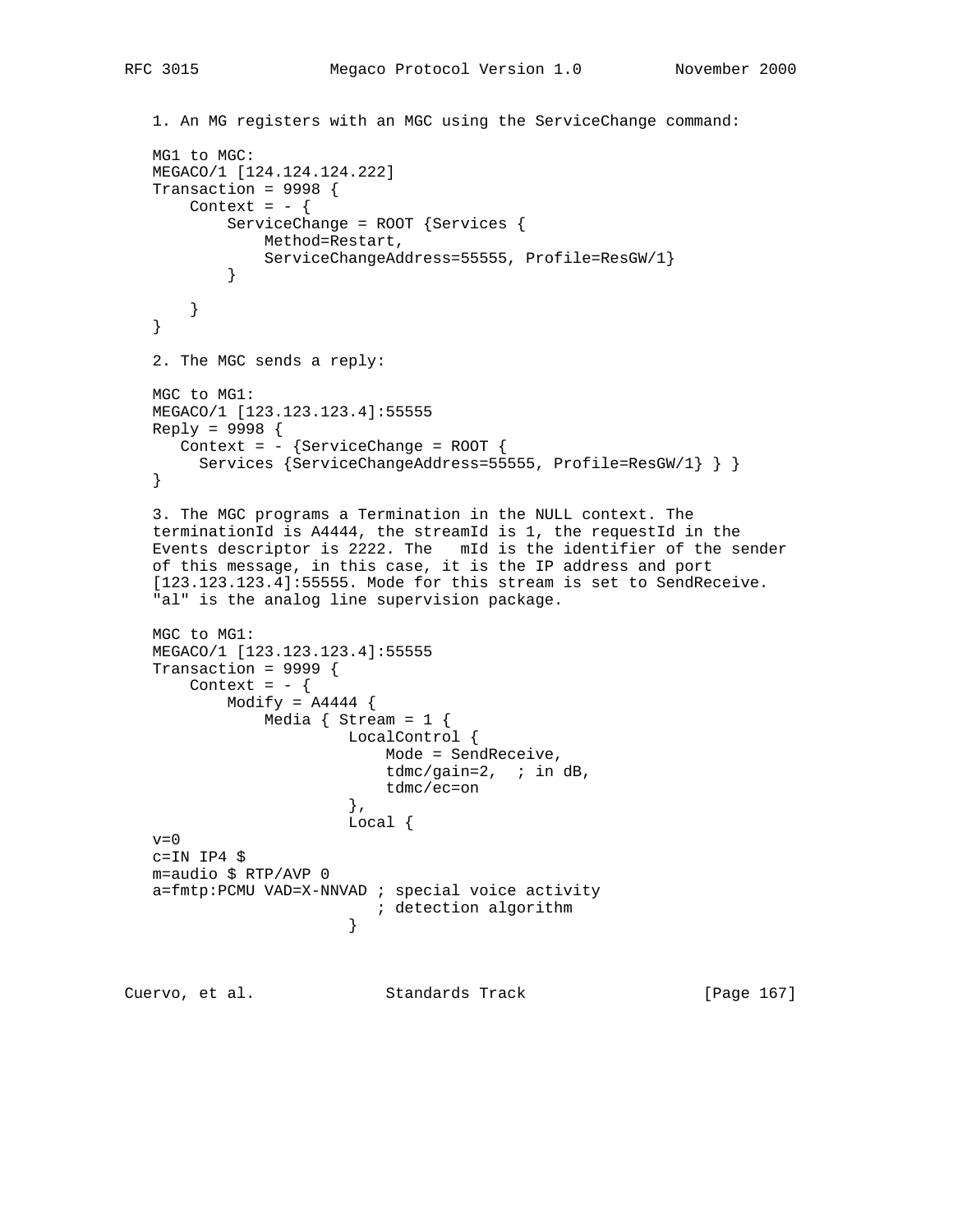```
 }
            },
           Events = 2222 {al/of}
         }
      }
   }
```
 The dialplan script could have been loaded into the MG previously. Its function would be to wait for the OffHook, turn on dialtone and start collecting DTMF digits. However in this example, we use the digit map, which is put into place after the offhook is detected (step 5 below).

 Note that the embedded EventsDescriptor could have been used to combine steps 3 and 4 with steps 8 and 9, eliminating steps 6 and 7.

4. The MG1 accepts the Modify with this reply:

```
 MG1 to MGC:
 MEGACO/1 [124.124.124.222]:55555
 Reply = 9999 {
   Context = - {Modify = A4444}
 }
```
 5. A similar exchange happens between MG2 and the MGC, resulting in an idle Termination called A5555.

A.1.2 Collecting Originator Digits and Initiating Termination

 The following builds upon the previously shown conditions. It illustrates the transactions from the Media Gateway Controller and originating Media Gateway (MG1) to get the originating Termination (A4444) through the stages of digit collection required to initiate a connection to the terminating Media Gateway (MG2).

 6. MG1 detects an offhook event from User 1 and reports it to the Media Gateway Controller via the Notify Command.

```
 MG1 to MGC:
 MEGACO/1 [124.124.124.222]:55555
Transaction = 10000 {
  Context = - {
       Notify = A4444 {ObservedEvents =2222 {
         19990729T22000000:al/of}}
    }
 }
```
Cuervo, et al. Standards Track [Page 168]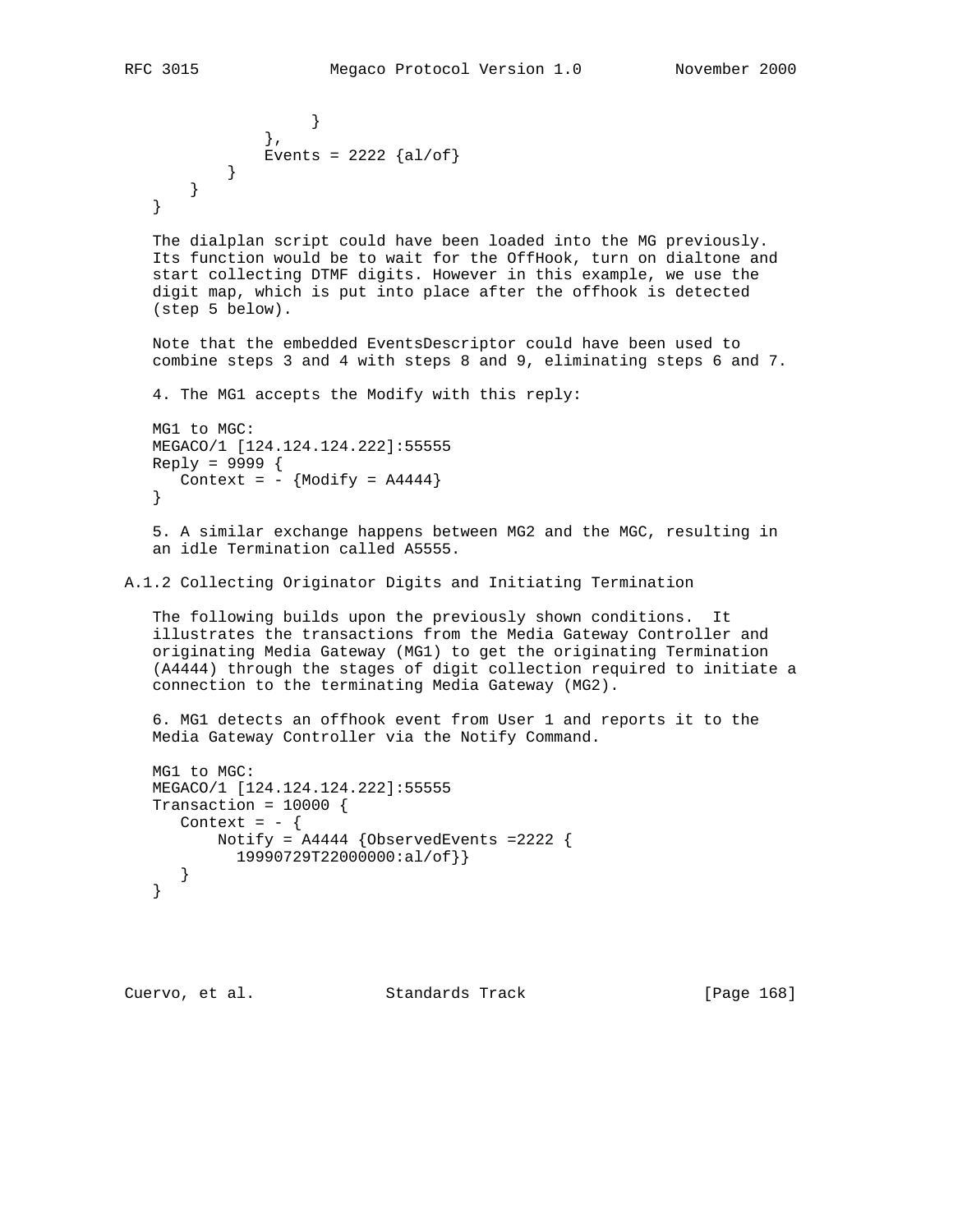```
 7. And the Notify is acknowledged.
   MGC to MG1:
   MEGACO/1 [123.123.123.4]:55555
   Reply = 10000 {
      Context = - {Notify = A4444}
    }
    8. The MGC Modifies the termination to play dial tone, to look for
    digits according to Dialplan0 and to look for the on-hook event now.
    MGC to MG1:
    MEGACO/1 [123.123.123.4]:55555
   Transaction = 10001 {
      Context = - {
          Modify = A4444 {
                Events = 2223 {
                  al/on, dd/ce {DigitMap=Dialplan0}
                },
               Signals \{cg/dt\},
                DigitMap= Dialplan0{
   (0| 00| [1-7]xxx| 8xxxxxx| Fxxxxxxx| Exx|91xxxxxxxxx|9011x. )\} }
        }
    }
    9. And the Modify is acknowledged.
   MG1 to MGC:
   MEGACO/1 [124.124.124.222]:55555
    Reply = 10001 {
      Context = - {Modify = A4444}
    }
    10. Next, digits are accumulated by MG1 as they are dialed by User 1.
    Dialtone is stopped upon detection of the first digit. When an
    appropriate match is made of collected digits against the currently
    programmed Dialplan for A4444, another Notify is sent to the Media
    Gateway Controller.
   MG1 to MGC:
   MEGACO/1 [124.124.124.222]:55555
   Transaction = 10002 {
     Context = - {
          Notify = A4444 {ObservedEvents =2223 {
            19990729T22010001:dd/ce{ds="916135551212",Meth=FM}}}
      }
    }
Cuervo, et al. Standards Track [Page 169]
```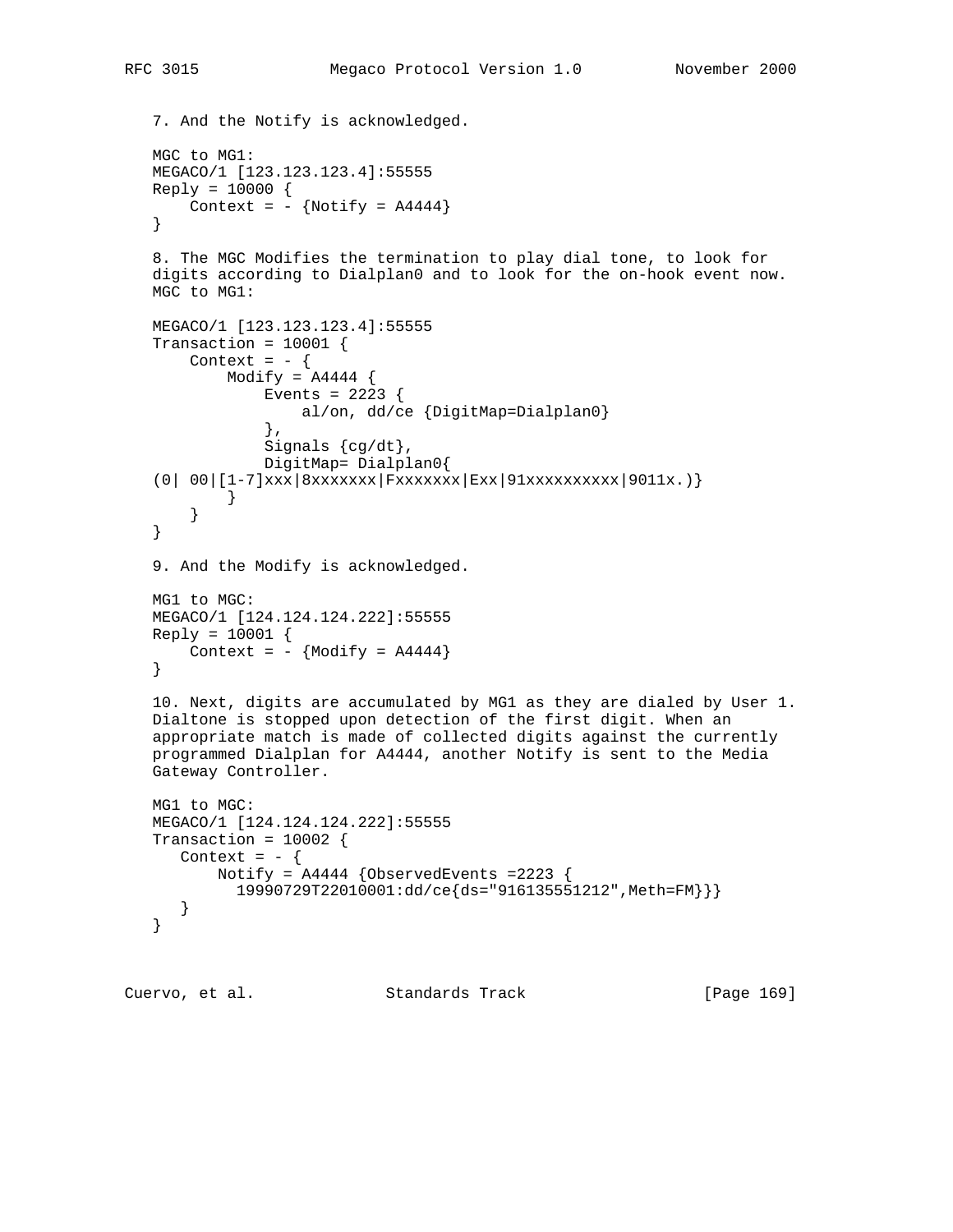11. And the Notify is acknowledged.

```
 MGC to MG1:
 MEGACO/1 [123.123.123.4]:55555
Reply = 10002 {
   Context = - {Notify = A4444}
 }
```
 12. The controller then analyses the digits and determines that a connection needs to be made from MG1 to MG2. Both the TDM termination A4444, and an RTP termination are added to a new context in MG1. Mode is ReceiveOnly since Remote descriptor values are not yet specified. Preferred codecs are in the MGC's preferred order of choice.

```
 MGC to MG1:
   MEGACO/1 [123.123.123.4]:55555
   Transaction = 10003 {
      Context = \frac{1}{2} {
         Add = A4444,Add = $ {\{ } Media {
               Stream = 1 \{ LocalControl {
                         Mode = ReceiveOnly,
                       nt/jit=40 ; in ms
                      },
                      Local {
  v=0 c=IN IP4 $
   m=audio $ RTP/AVP 4
   a=ptime:30
  v=0 c=IN IP4 $
   m=audio $ RTP/AVP 0
 }
                }
             }
          }
      }
   }
   NOTE - The MGC states its preferred parameter values as a series of
   sdp blocks in Local. The MG fills in the Local Descriptor in the
   Reply.
```
Cuervo, et al. Standards Track [Page 170]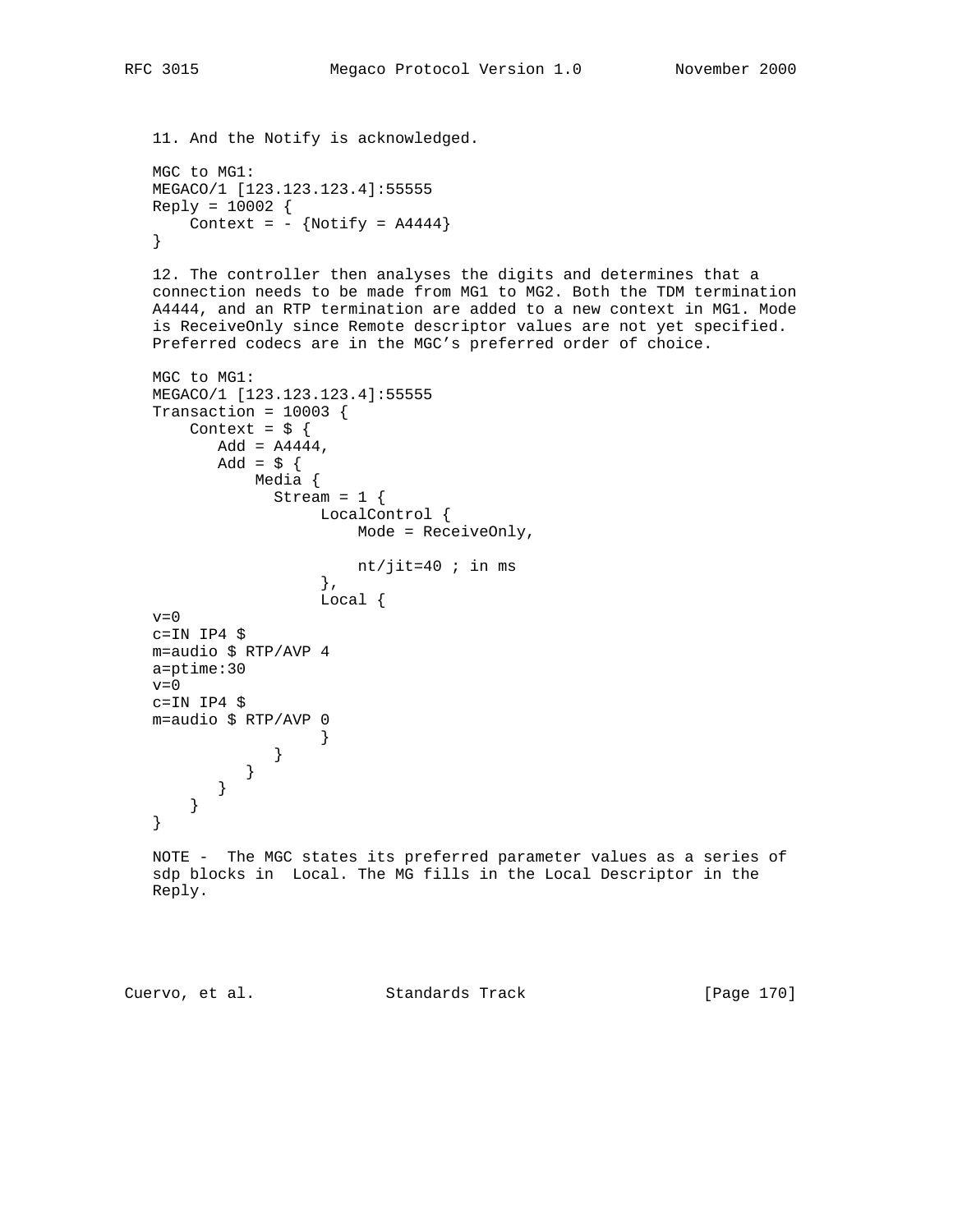```
 13. MG1 acknowledges the new Termination and fills in the Local IP
   address and UDP port. It also makes a choice for the codec based on
   the MGC preferences in Local. MG1 sets the RTP port to 2222.
   MEGACO/1 [124.124.124.222]:55555
   Reply = 10003 {
     Context = 2000 {
         Add = A4444,
         Add=A4445{
             Media {
               Stream = 1 \{ Local {
  v=0 c=IN IP4 124.124.124.222
   m=audio 2222 RTP/AVP 4
   a=ptime:30
   a=recvonly
                    } ; RTP profile for G.723 is 4
                }
            }
         }
      }
   }
   14. The MGC will now associate A5555 with a new Context on MG2, and
   establish an RTP Stream (i.e, A5556 will be assigned), SendReceive
   connection through to the originating user, User 1. The MGC also sets
   ring on A5555.
   MGC to MG2:
   MEGACO/1 [123.123.123.4]:55555
   Transaction = 50003 {
      Context = \frac{1}{2} {
          Add = A5555 { Media {
               Stream = 1 \{LocalControl {Mode = SendReceive} } },
               Events=1234{al/of},
                Signals {al/ri}
                },
          Add = \sqrt{} {Media {
               Stream = 1 \{ LocalControl {
                       Mode = SendReceive,
                    nt/jit=40 ; in ms \},
\},
                     Local {
  v=0 c=IN IP4 $
   m=audio $ RTP/AVP 4
```
Cuervo, et al. Standards Track [Page 171]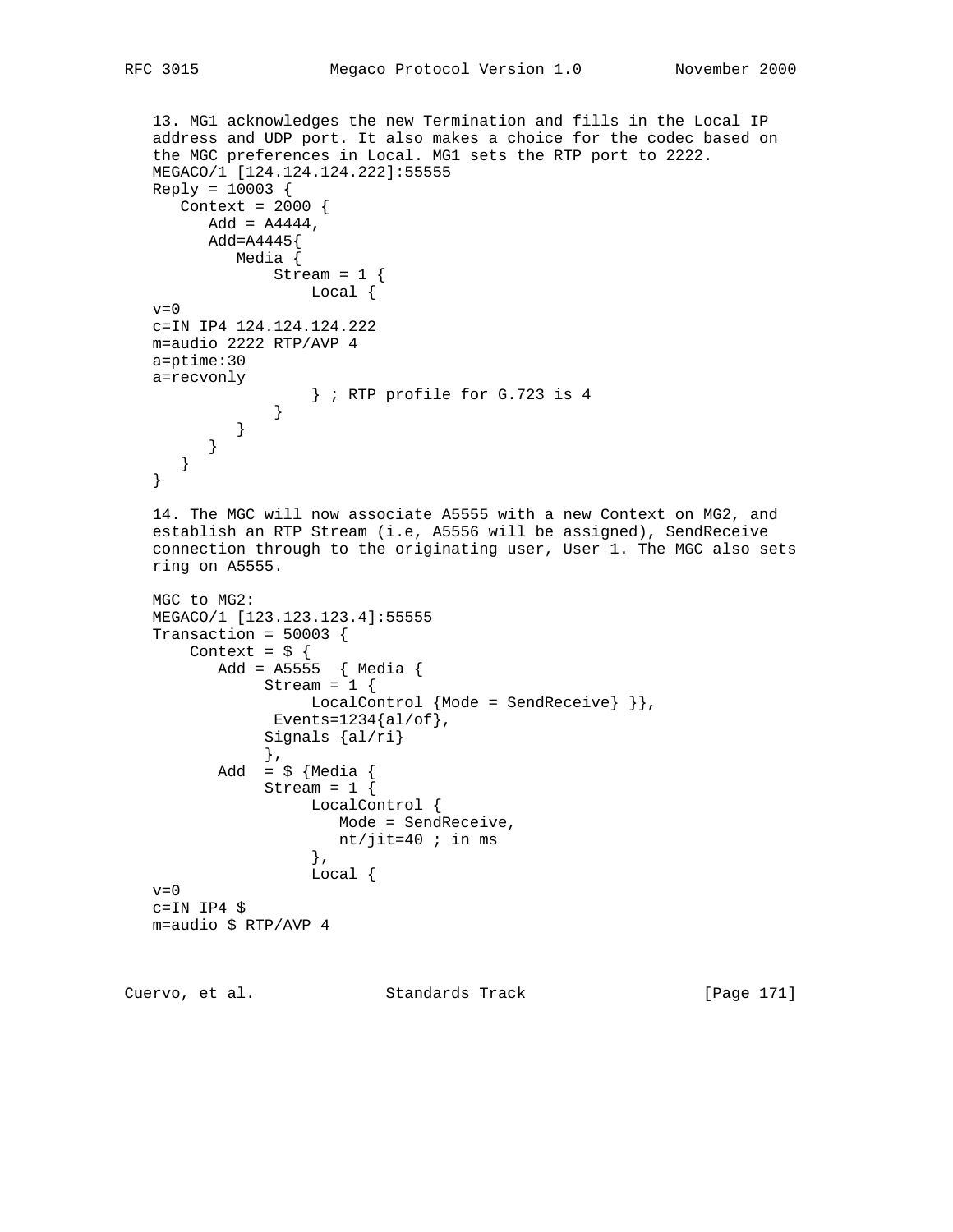```
 a=ptime:30
\},
                    Remote {
  v=0 c=IN IP4 124.124.124.222
   m=audio 2222 RTP/AVP 4
   a=ptime:30
               } ; RTP profile for G.723 is 4 }
             }
        }
      }
   }
   15. This is acknowledged. The stream port number is different from
   the control port number. In this case it is 1111 (in the SDP).
   MG2 to MGC:
   MEGACO/1 [124.124.124.222]:55555
  Reply = 50003 Context = 5000 {
       Add = A5555, Add = A5556{
            Media {
             Stream = 1 \{ Local {
  v=0 c=IN IP4 125.125.125.111
   m=audio 1111 RTP/AVP 4
   }
               } ; RTP profile for G723 is 4
            }
          }
      }
   }
   16. The above IPAddr and UDPport need to be given to MG1 now.
   MGC to MG1:
   MEGACO/1 [123.123.123.4]:55555
   Transaction = 10005 {
    Context = 2000 {
      Modify = A4444 {
         Signals {cg/rt}
       },
      Modify = A4445 {
          Media {
              Stream = 1 \{
```
Cuervo, et al. Standards Track [Page 172]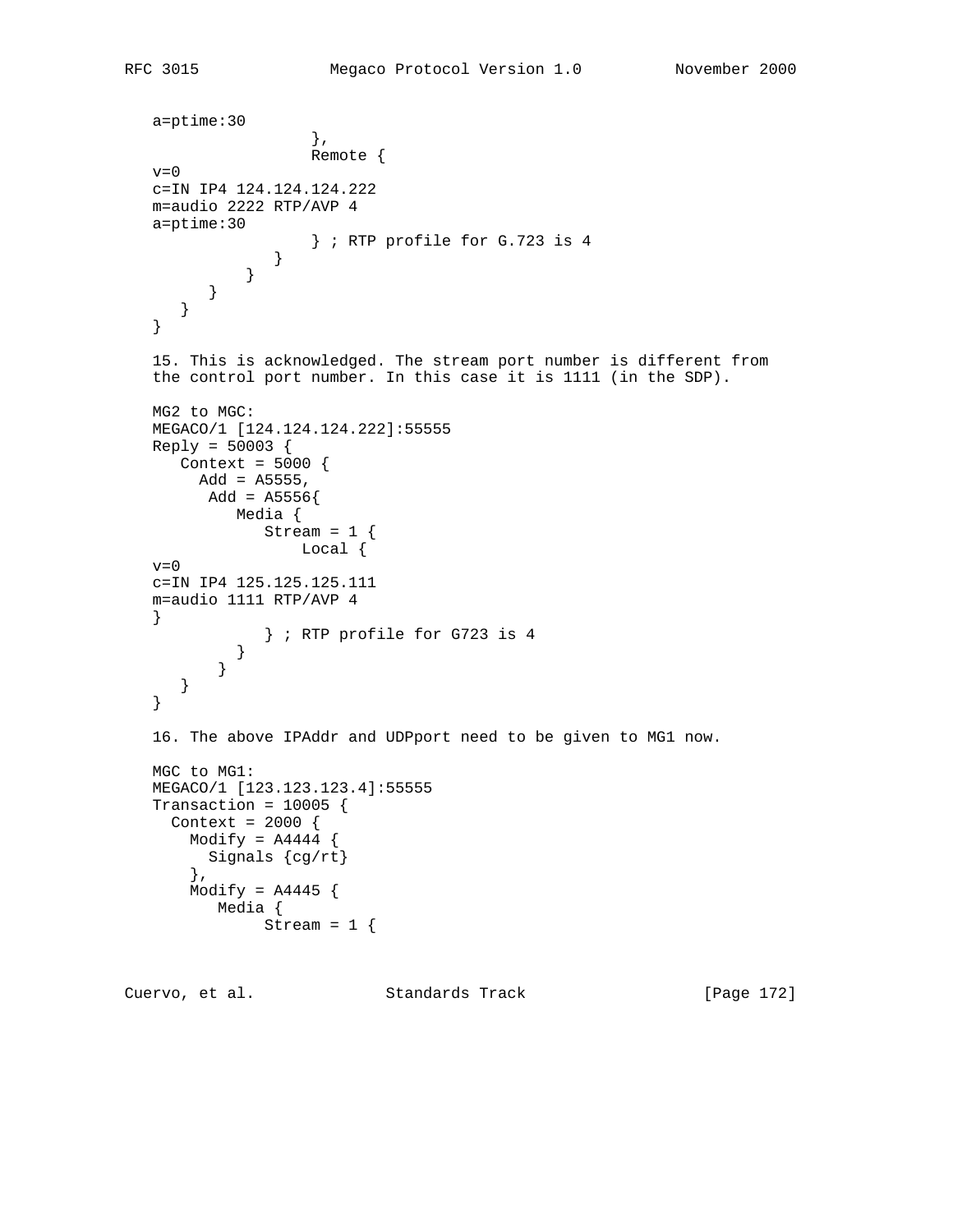```
 Remote {
  v=0 c=IN IP4 125.125.125.111
   m=audio 1111 RTP/AVP 4
 }
               } ; RTP profile for G723 is 4
 }
       }
     }
   }
   MG1 to MGC:
   MEGACO/1 [124.124.124.222]:55555
  Reply = 10005Context = 2000 {Modify = A4444, Modify = A4445}
   }
   17. The two gateways are now connected and User 1 hears the RingBack.
   The MG2 now waits until User2 picks up the receiver and then the
   two-way call is established.
   From MG2 to MGC:
   MEGACO/1 [125.125.125.111]:55555
  Transaction = 50005 {
      Context = 5000 {
          Notify = A5555 {ObservedEvents =1234 {
           19990729T22020002:al/of}}
      }
   }
   From MGC to MG2:
   MEGACO/1 [123.123.123.4]:55555
   Reply = 50005 {
     Context = - {Notify = A5555}
   }
   From MGC to MG2:
   MEGACO/1 [123.123.123.4]:55555
  Transaction = 50006 {
      Context = 5000 {
         Modify = A5555 {
           Events = 1235 \{al/on\},
           Signals \{ \} ; to turn off ringing
         }
      }
```
Cuervo, et al. Standards Track [Page 173]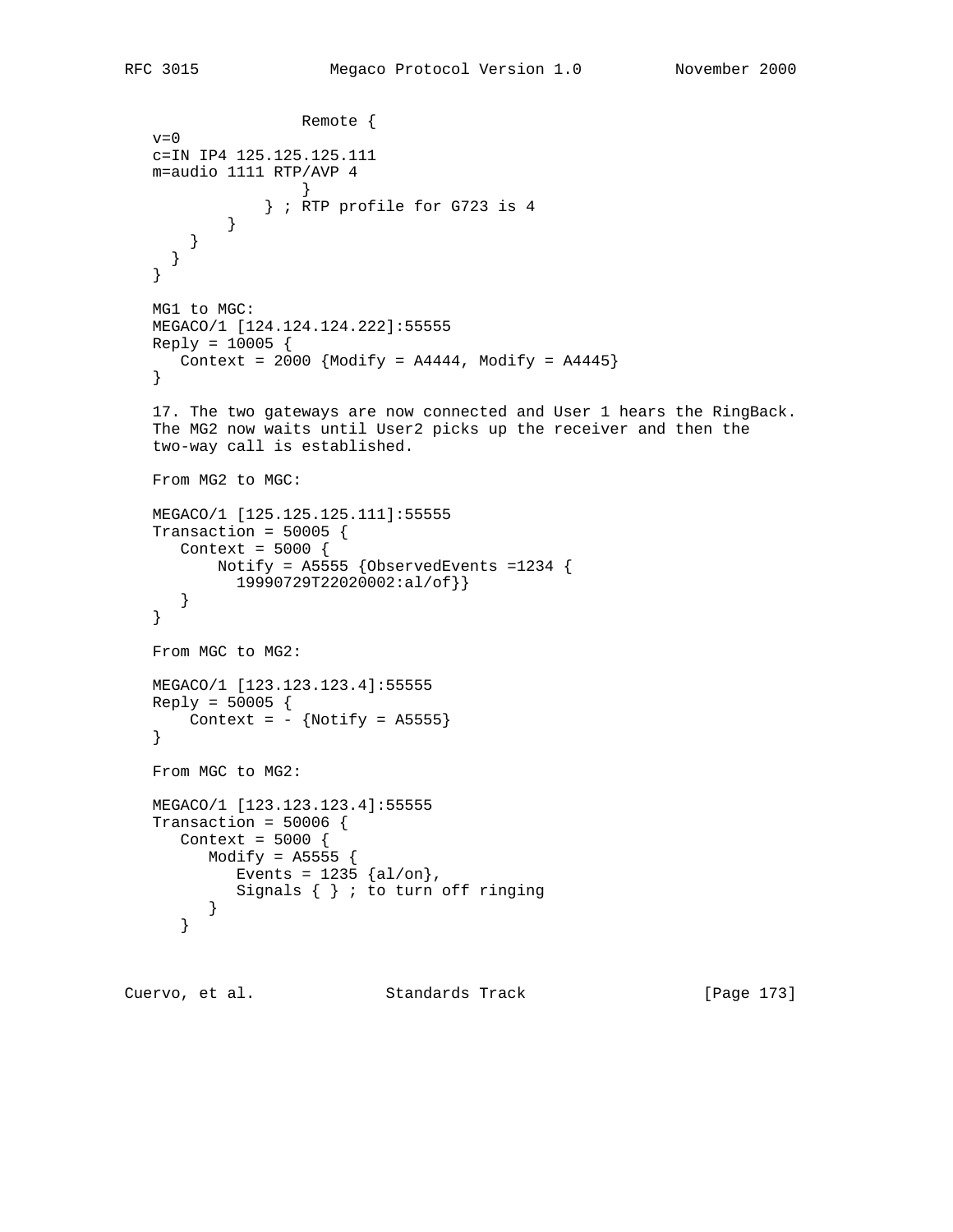```
 }
   From MG2 to MGC:
   MEGACO/1 [125.125.125.111]:55555
  Reply = 50006 {
   Context = 5000 {Modify = A4445}
   }
   18. Change mode on MG1 to SendReceive, and stop the ringback.
   MGC to MG1:
   MEGACO/1 [123.123.123.4]:55555
  Transaction = 10006 {
      Context = 2000 {
        Modify = A4445 {
            Media {
              Stream = 1 \{ LocalControl {
                    Mode=SendReceive
 }
               }
            }
         },
        Modify = A4444 {
           Signals { }
         }
      }
   }
   from MG1 to MGC:
   MEGACO/1 [124.124.124.222]:55555
  Reply = 10006 {
     Context = 2000 {Modify = A4445, Modify = A4444} 19. The MGC decides to Audit the RTP termination on MG2.
   MEGACO/1 [123.123.123.4]:55555
  Transaction = 50007 {
    Context = - {AuditValue = A5556}
         Audit{Media, DigitMap, Events, Signals, Packages, Statistics
   }}
      }
   }
```

```
Cuervo, et al. Standards Track [Page 174]
```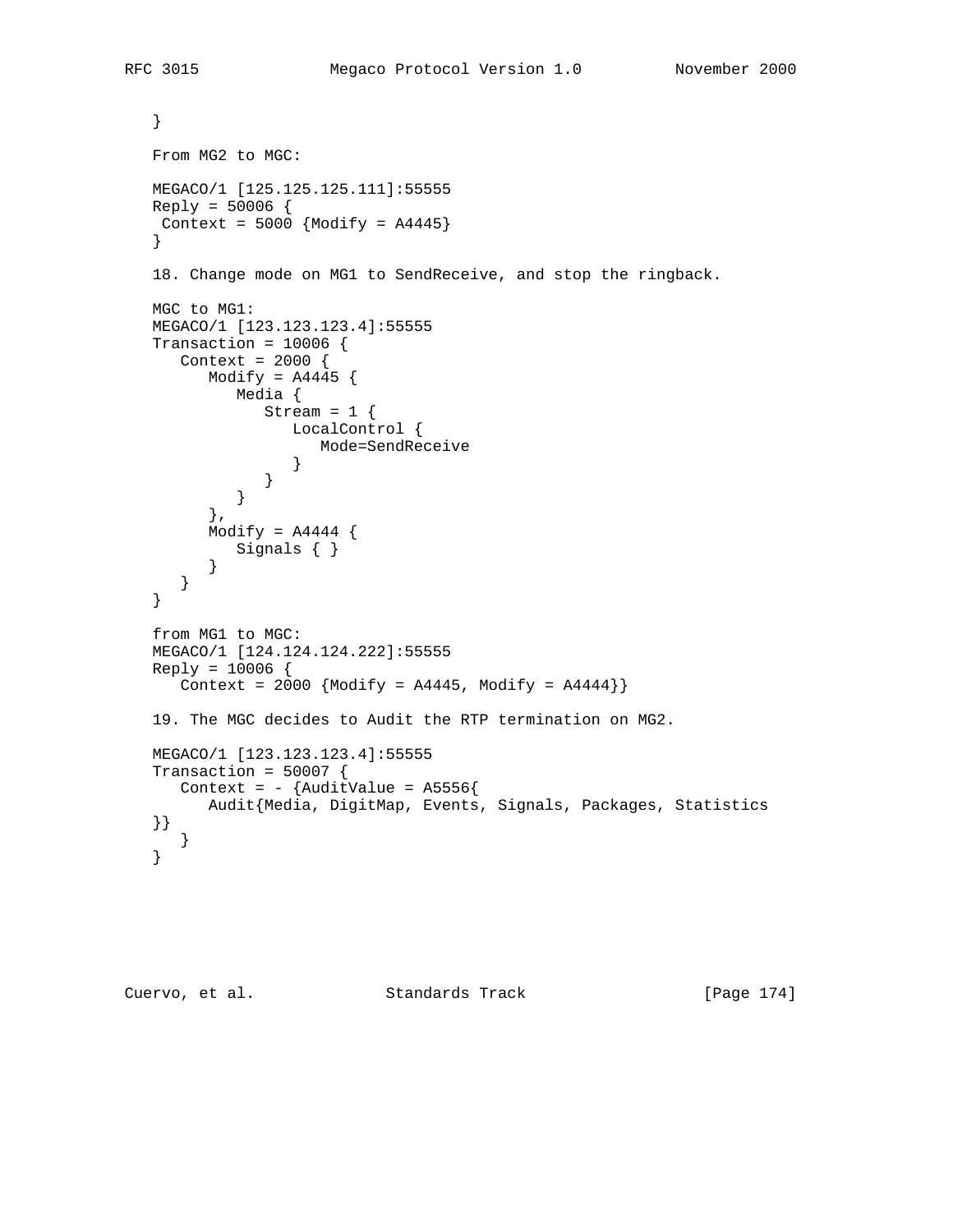```
 20. The MG2 replies.
   MEGACO/1 [125.125.125.111]:55555
   Reply = 50007 {
     Context = - {
  AuditValue = A5556 {
             Media {
                  TerminationState { ServiceStates = InService,
                       Buffer = OFF },
                Stream = 1 \{ LocalControl { Mode = SendReceive,
                      nt/jit=40 \},
                     Local {
  v=0 c=IN IP4 125.125.125.111
   m=audio 1111 RTP/AVP 4
   a=ptime:30
\},
                    Remote {
  v=0 c=IN IP4 124.124.124.222
   m=audio 2222 RTP/AVP 4
   a=ptime:30
                    } } },
              Events,
              Signals,
              DigitMap,
              Packages {nt-1, rtp-1},
              Statistics { rtp/ps=1200, ; packets sent
                           nt/os=62300, ; octets sent
                           rtp/pr=700, ; packets received
                           nt/or=45100, ; octets received
                           rtp/pl=0.2, ; % packet loss
                           rtp/jit=20,
                           rtp/delay=40 } ; avg latency
          }
       }
   }
   21. When the MGC receives an onhook signal from one of the MGs, it
   brings down the call. In this example, the user at MG2 hangs up
   first.
   From MG2 to MGC:
   MEGACO/1 [125.125.125.111]:55555
  Transaction = 50008 {
     Context = 5000 {
```
Cuervo, et al. Standards Track [Page 175]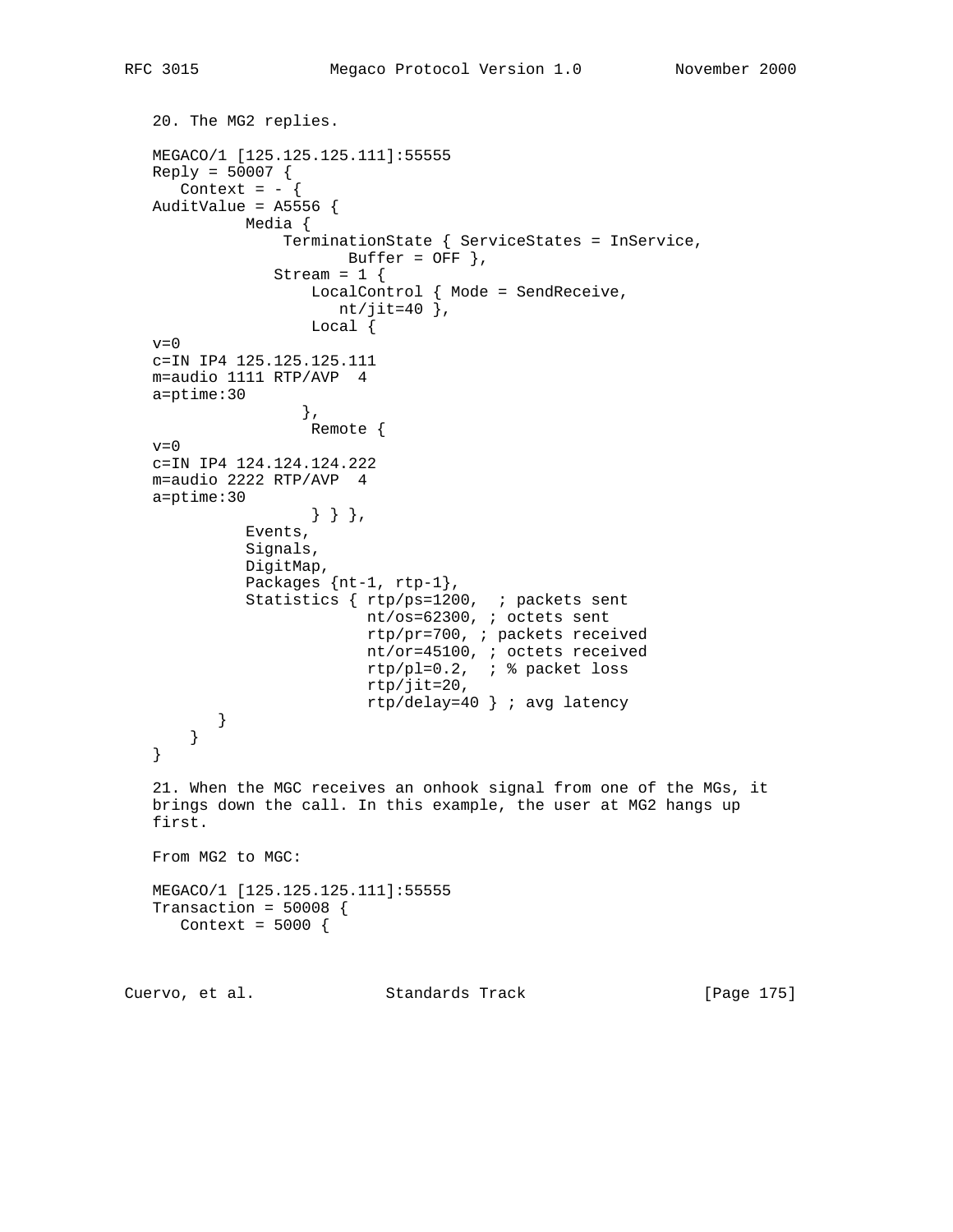},

 Subtract = A5556 { Statistics {

rtp/jit=27,

```
 Notify = A5555 {ObservedEvents =1235 {
           19990729T24020002:al/on}
 }
      }
   }
   From MGC to MG2:
   MEGACO/1 [123.123.123.4]:55555
   Reply = 50008 {
     Context = - {Notify = A5555}
   }
   22. The MGC now sends both MGs a Subtract to take down the call. Only
   the subtracts to MG2 are shown here. Each termination has its own set
   of statistics that it gathers. An MGC may not need to request both to
   be returned. A5555 is a physical termination, and A5556 is an RTP
   termination.
   From MGC to MG2:
   MEGACO/1 [123.123.123.4]:55555
  Transaction = 50009 {
     Context = 5000 {
        Subtract = A5555 {Audit{Statistics}},
         Subtract = A5556 {Audit{Statistics}}
      }
   }
   From MG2 to MGC:
   MEGACO/1 [125.125.125.111]:55555
  Reply = 50009 Context = 5000 {
        Subtract = A5555 {
             Statistics {
                nt/os=45123, ; Octets Sent
                nt/dur=40 ; in seconds
 }
```
Cuervo, et al. Standards Track [Page 176]

 rtp/ps=1245, ; packets sent nt/os=62345, ; octets sent rtp/pr=780, ; packets received nt/or=45123, ; octets received rtp/pl=10, ; % packets lost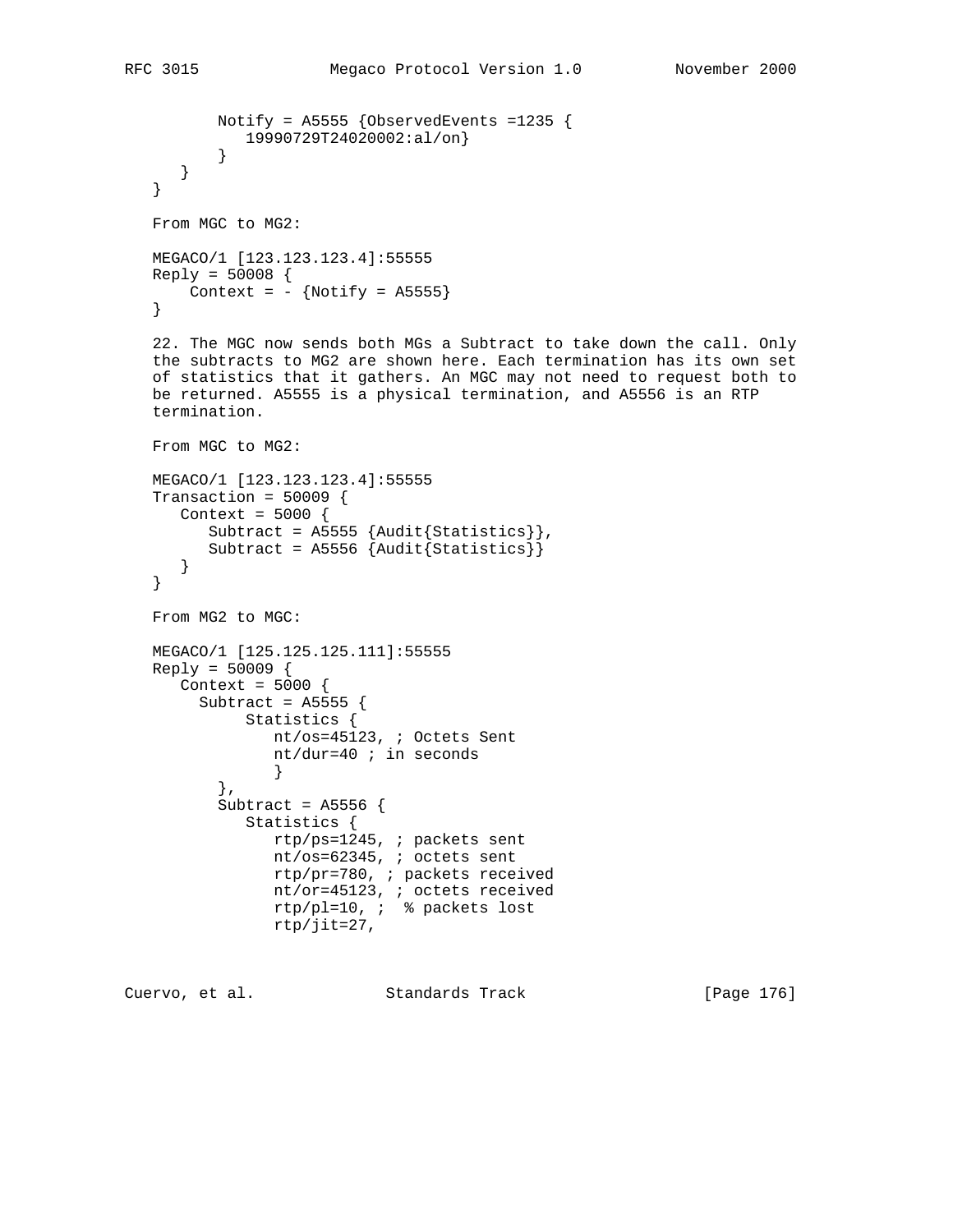rtp/delay=48 ; average latency } } } }

 23. The MGC now sets up both MG1 and MG2 to be ready to detect the next off-hook event. See step 1. Note that this could be the default state of a termination in the null context, and if this were the case, no message need be sent from the MGC to the MG. Once a termination returns to the null context, it goes back to the default termination values for that termination.

Cuervo, et al. Standards Track [Page 177]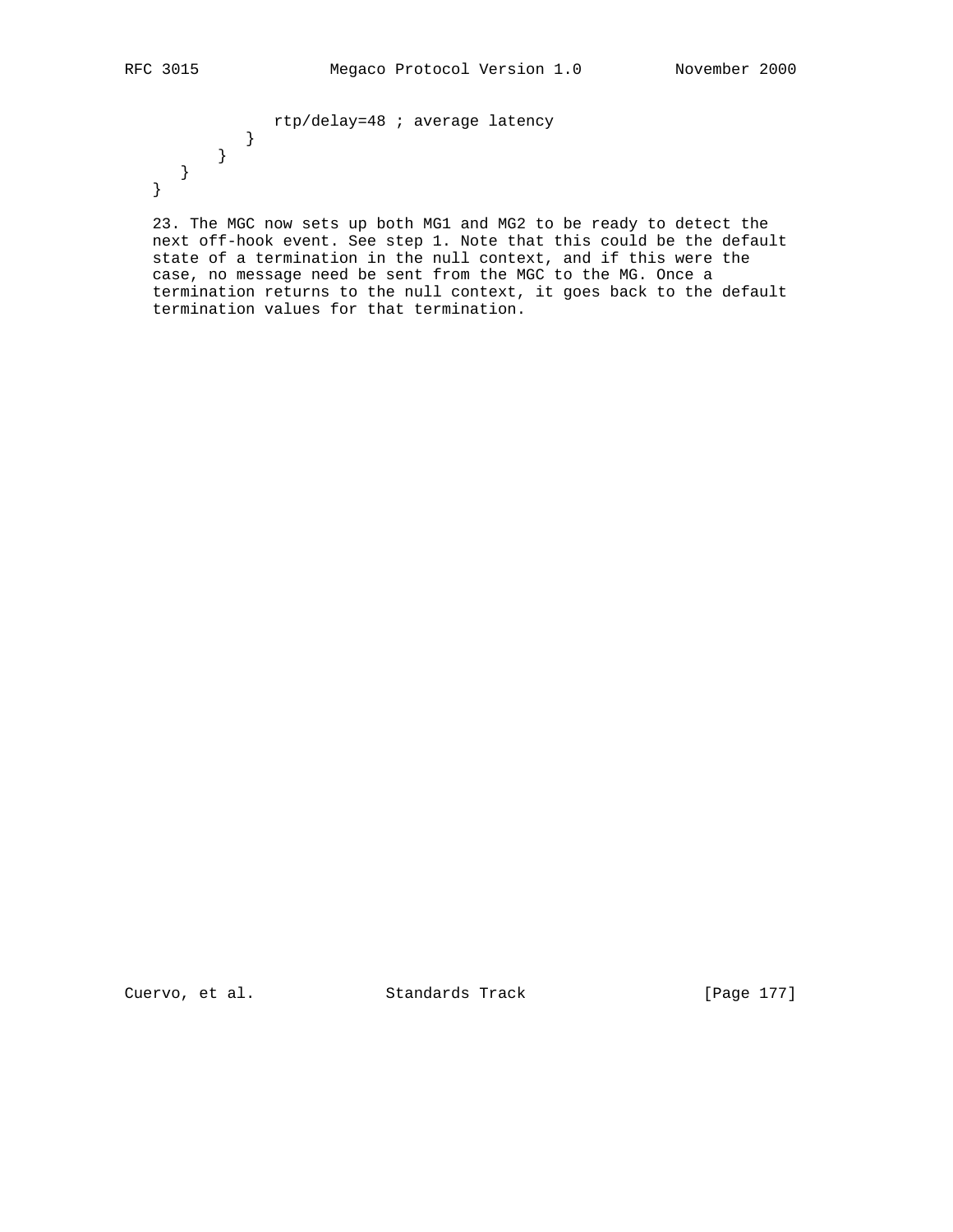Authors' Addresses Fernando Cuervo Nortel Networks P.O. Box 3511, Station C Ottawa, ON K1Y 4H7 Canada E-mail: cuervo@nortelnetworks.com Nancy Greene Nortel Networks P.O. Box 3511, Station C Ottawa, ON K1Y 4H7 Canada E-mail: ngreene@nortelnetworks.com Christian Huitema\* Microsoft Corporation One Microsoft Way Redmond, WA 98052-6399 USA E-mail: huitema@microsoft.com \* The contribution of Christian Huitema was developed while he was employed by Telcordia Technologies. Abdallah Rayhan Nortel Networks P.O. Box 3511, Station C Ottawa, ON K1Y 4H7 Canada E-mail: arayhan@nortelnetworks.com Brian Rosen Marconi 1000 FORE Drive Warrendale, PA 15086 USA E-mail: brian.rosen@marconi.com John Segers Lucent Technologies, Room HE 303 Dept. Forward Looking Work P.O. Box 18, 1270 AA Huizen The Netherlands E-mail: jsegers@lucent.com

Cuervo, et al. Standards Track [Page 178]